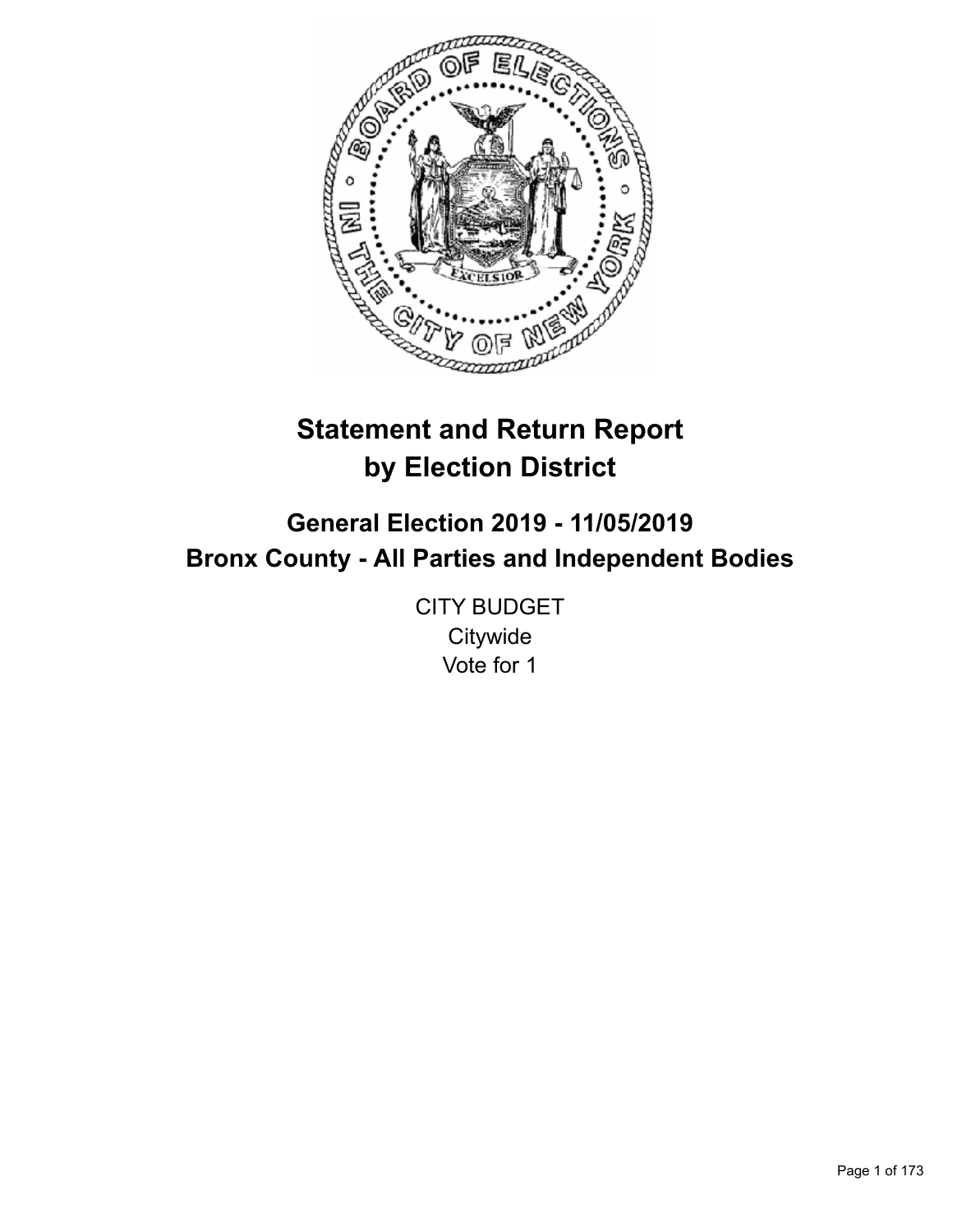

# **001/77 COMBINED into: 011/84**

| ۰,<br>۰. |
|----------|
|----------|

| PUBLIC COUNTER                                           | 132      |
|----------------------------------------------------------|----------|
| MANUALLY COUNTED EMERGENCY                               | 0        |
| ABSENTEE / MILITARY                                      | 2        |
| AFFIDAVIT                                                |          |
| Total Ballots                                            | 135      |
| Less - Inapplicable Federal/Special Presidential Ballots | $\Omega$ |
| <b>Total Applicable Ballots</b>                          | 135      |
| YES                                                      | 70       |
| NO.                                                      | 23       |
| <b>Total Votes</b>                                       | 93       |
| Unrecorded                                               | 42       |

## **003/77**

| <b>PUBLIC COUNTER</b>                                    | 189            |
|----------------------------------------------------------|----------------|
| <b>MANUALLY COUNTED EMERGENCY</b>                        | 0              |
| ABSENTEE / MILITARY                                      | $\overline{2}$ |
| <b>AFFIDAVIT</b>                                         | $\Omega$       |
| <b>Total Ballots</b>                                     | 191            |
| Less - Inapplicable Federal/Special Presidential Ballots | 0              |
| <b>Total Applicable Ballots</b>                          | 191            |
| <b>YES</b>                                               | 128            |
| <b>NO</b>                                                | 29             |
| <b>Total Votes</b>                                       | 157            |
| Unrecorded                                               | 34             |
|                                                          |                |

# **004/77 COMBINED into: 002/77**

| PUBLIC COUNTER                                           | 202            |
|----------------------------------------------------------|----------------|
| <b>MANUALLY COUNTED EMERGENCY</b>                        | 0              |
| ABSENTEE / MILITARY                                      | $\overline{2}$ |
| <b>AFFIDAVIT</b>                                         | 1              |
| <b>Total Ballots</b>                                     | 205            |
| Less - Inapplicable Federal/Special Presidential Ballots | 0              |
| <b>Total Applicable Ballots</b>                          | 205            |
| <b>YES</b>                                               | 107            |
| <b>NO</b>                                                | 44             |
| <b>Total Votes</b>                                       | 151            |
| Unrecorded                                               | 54             |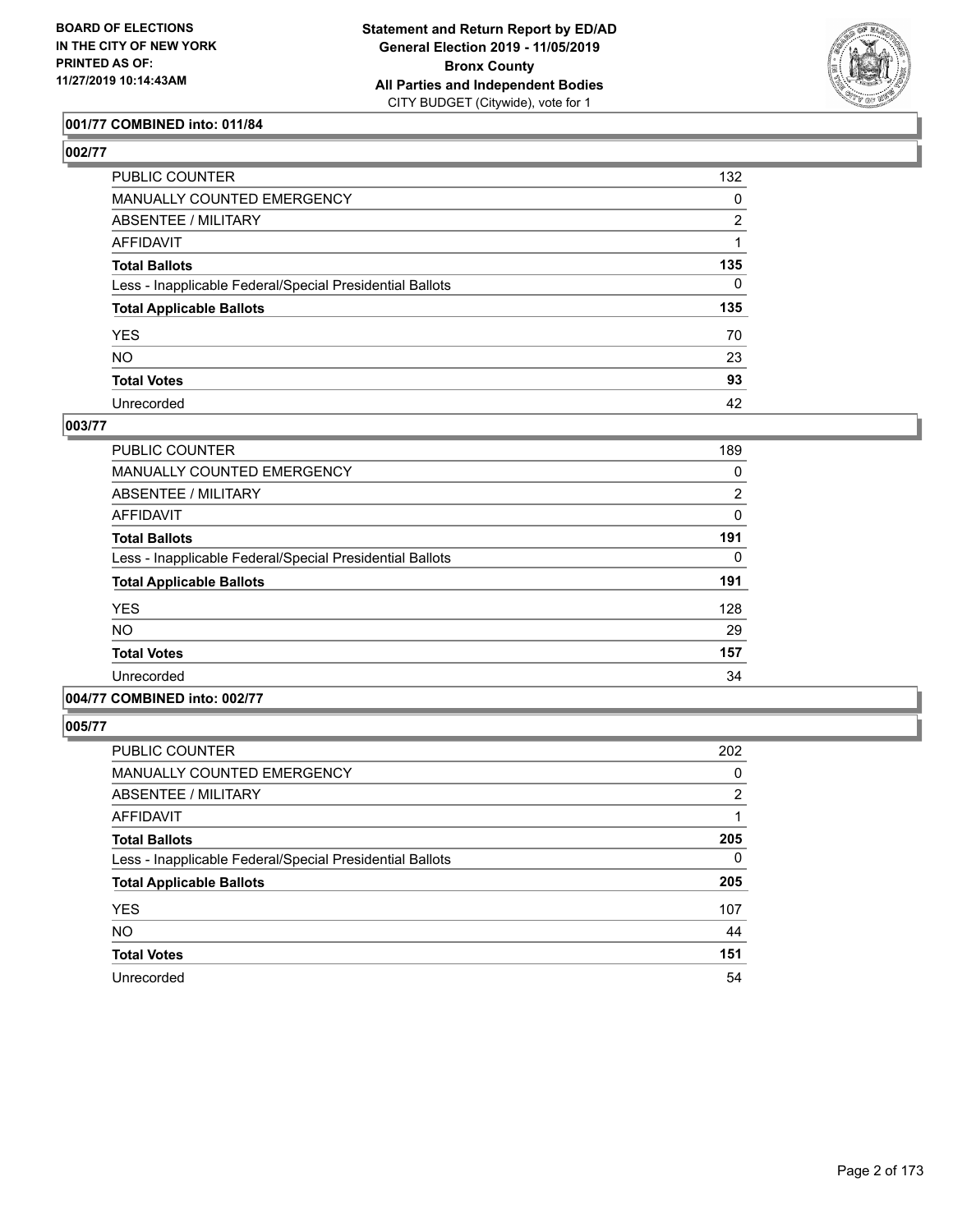

| PUBLIC COUNTER                                           | 139             |
|----------------------------------------------------------|-----------------|
| MANUALLY COUNTED EMERGENCY                               | $\mathbf{0}$    |
| ABSENTEE / MILITARY                                      |                 |
| AFFIDAVIT                                                | 0               |
| Total Ballots                                            | 140             |
| Less - Inapplicable Federal/Special Presidential Ballots | 0               |
| <b>Total Applicable Ballots</b>                          | 140             |
| YES                                                      | 66              |
| NO.                                                      | 12 <sup>2</sup> |
| <b>Total Votes</b>                                       | 78              |
| Unrecorded                                               | 62              |

# **007/77**

| <b>PUBLIC COUNTER</b>                                    | 170      |
|----------------------------------------------------------|----------|
| <b>MANUALLY COUNTED EMERGENCY</b>                        | 0        |
| ABSENTEE / MILITARY                                      | 5        |
| AFFIDAVIT                                                |          |
| <b>Total Ballots</b>                                     | 176      |
| Less - Inapplicable Federal/Special Presidential Ballots | $\Omega$ |
| <b>Total Applicable Ballots</b>                          | 176      |
| <b>YES</b>                                               | 76       |
| <b>NO</b>                                                | 22       |
| <b>Total Votes</b>                                       | 98       |
| Unrecorded                                               | 78       |

| 133      |
|----------|
| 0        |
| 3        |
| $\Omega$ |
| 136      |
| $\Omega$ |
| 136      |
| 52       |
| 13       |
| 65       |
| 71       |
|          |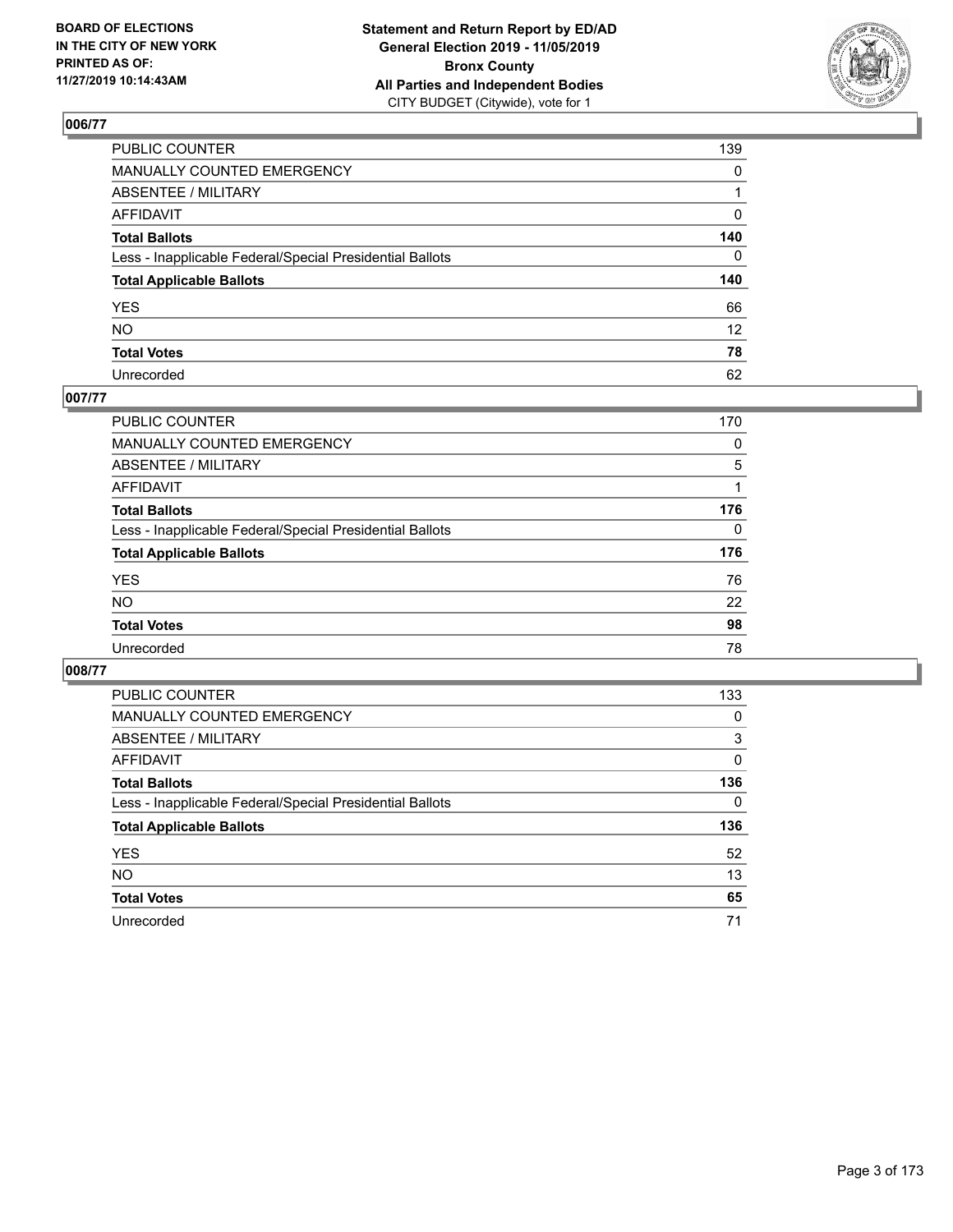

| PUBLIC COUNTER                                           | 111 |
|----------------------------------------------------------|-----|
| MANUALLY COUNTED EMERGENCY                               | 0   |
| ABSENTEE / MILITARY                                      | 3   |
| AFFIDAVIT                                                | 0   |
| Total Ballots                                            | 114 |
| Less - Inapplicable Federal/Special Presidential Ballots | 0   |
| <b>Total Applicable Ballots</b>                          | 114 |
| YES                                                      | 65  |
| NO.                                                      | 16  |
| <b>Total Votes</b>                                       | 81  |
| Unrecorded                                               | 33  |

# **010/77**

| PUBLIC COUNTER                                           | 328      |
|----------------------------------------------------------|----------|
| MANUALLY COUNTED EMERGENCY                               | 0        |
| ABSENTEE / MILITARY                                      | 5        |
| AFFIDAVIT                                                | 6        |
| <b>Total Ballots</b>                                     | 339      |
| Less - Inapplicable Federal/Special Presidential Ballots | $\Omega$ |
| <b>Total Applicable Ballots</b>                          | 339      |
| <b>YES</b>                                               | 158      |
| <b>NO</b>                                                | 47       |
| <b>Total Votes</b>                                       | 205      |
| Unrecorded                                               | 134      |

| PUBLIC COUNTER                                           | 109            |
|----------------------------------------------------------|----------------|
| <b>MANUALLY COUNTED EMERGENCY</b>                        | 0              |
| ABSENTEE / MILITARY                                      | $\overline{2}$ |
| <b>AFFIDAVIT</b>                                         | 3              |
| <b>Total Ballots</b>                                     | 114            |
| Less - Inapplicable Federal/Special Presidential Ballots | $\Omega$       |
| <b>Total Applicable Ballots</b>                          | 114            |
| <b>YES</b>                                               | 48             |
| <b>NO</b>                                                | 13             |
| <b>Total Votes</b>                                       | 61             |
|                                                          |                |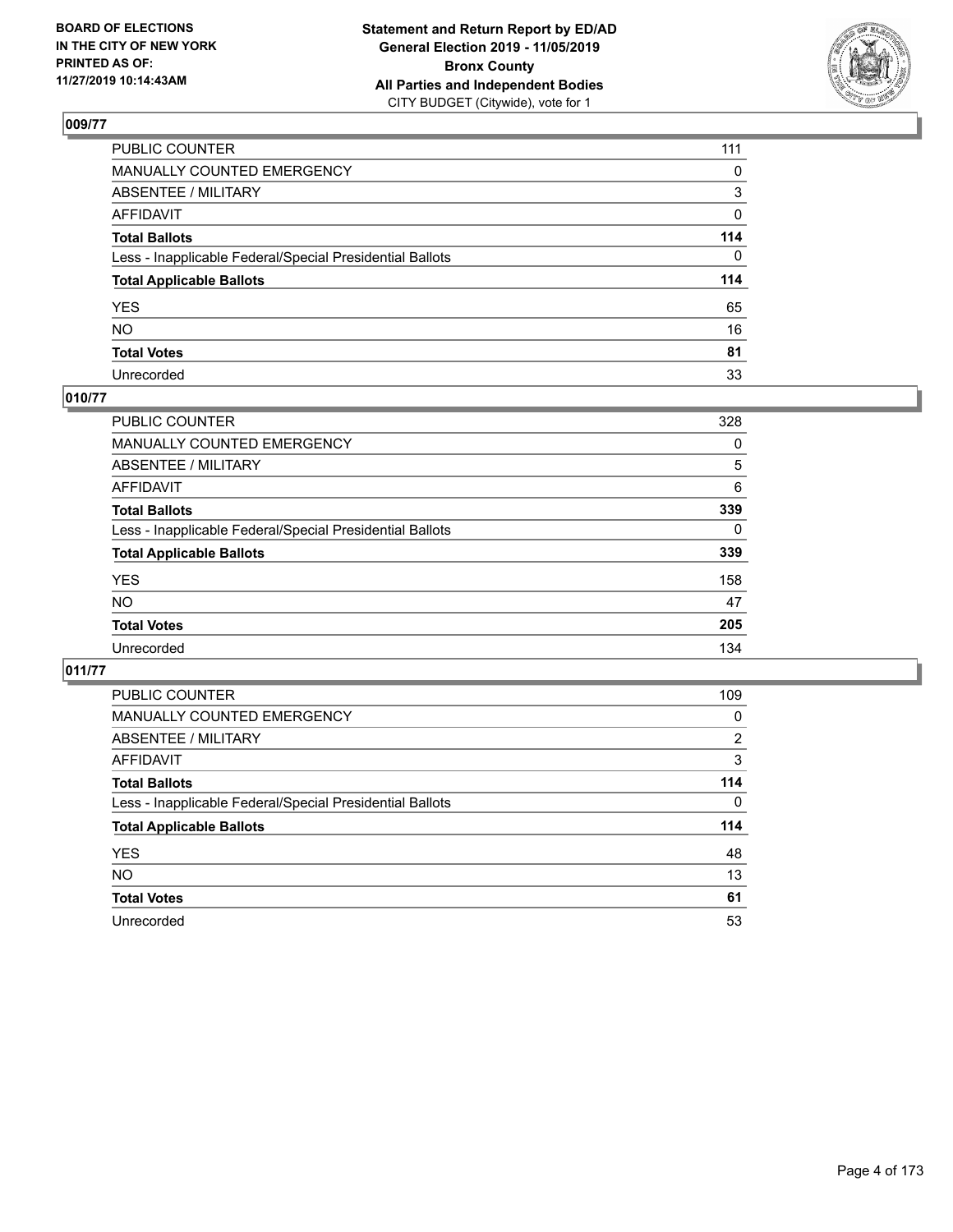

| PUBLIC COUNTER                                           | 176      |
|----------------------------------------------------------|----------|
| MANUALLY COUNTED EMERGENCY                               | 0        |
| ABSENTEE / MILITARY                                      | 3        |
| <b>AFFIDAVIT</b>                                         | 0        |
| <b>Total Ballots</b>                                     | 179      |
| Less - Inapplicable Federal/Special Presidential Ballots | $\Omega$ |
| <b>Total Applicable Ballots</b>                          | 179      |
| <b>YES</b>                                               | 115      |
| NO.                                                      | 21       |
| <b>Total Votes</b>                                       | 136      |
| Unrecorded                                               | 43       |

#### **013/77 COMBINED into: 012/77**

#### **014/77**

| PUBLIC COUNTER                                           | 208 |
|----------------------------------------------------------|-----|
| <b>MANUALLY COUNTED EMERGENCY</b>                        | 0   |
| ABSENTEE / MILITARY                                      | 0   |
| <b>AFFIDAVIT</b>                                         | 2   |
| <b>Total Ballots</b>                                     | 210 |
| Less - Inapplicable Federal/Special Presidential Ballots | 0   |
| <b>Total Applicable Ballots</b>                          | 210 |
| <b>YES</b>                                               | 112 |
| NO.                                                      | 30  |
| <b>Total Votes</b>                                       | 142 |
| Unrecorded                                               | 68  |

# **015/77 COMBINED into: 014/77**

| PUBLIC COUNTER                                           | 185      |
|----------------------------------------------------------|----------|
| MANUALLY COUNTED EMERGENCY                               | 0        |
| ABSENTEE / MILITARY                                      | 4        |
| AFFIDAVIT                                                | $\Omega$ |
| <b>Total Ballots</b>                                     | 189      |
| Less - Inapplicable Federal/Special Presidential Ballots | $\Omega$ |
| <b>Total Applicable Ballots</b>                          | 189      |
| <b>YES</b>                                               | 88       |
| <b>NO</b>                                                | 21       |
| <b>Total Votes</b>                                       | 109      |
| Unrecorded                                               | 80       |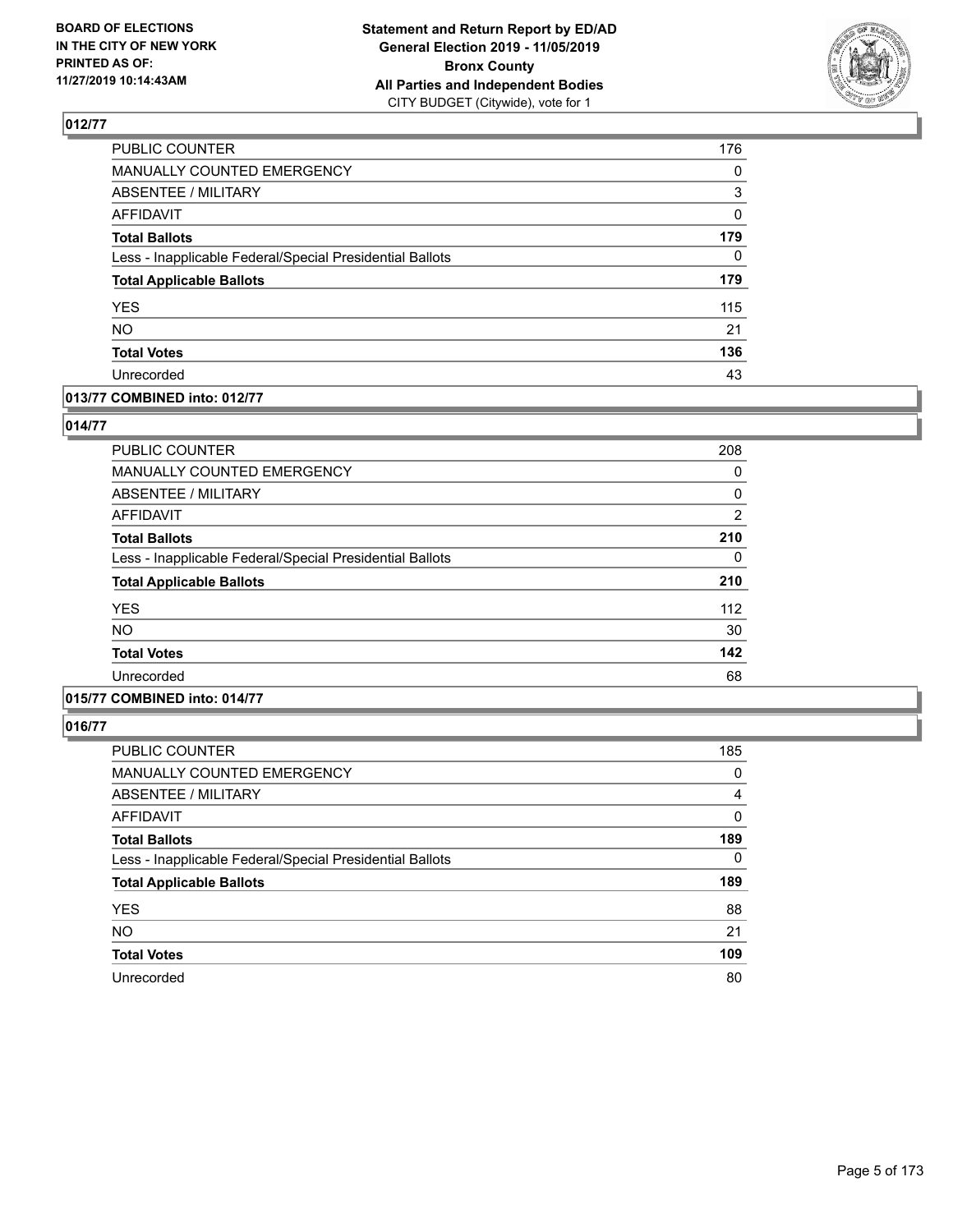

| PUBLIC COUNTER                                           | 170 |
|----------------------------------------------------------|-----|
| MANUALLY COUNTED EMERGENCY                               | 0   |
| ABSENTEE / MILITARY                                      | 3   |
| AFFIDAVIT                                                | 2   |
| Total Ballots                                            | 175 |
| Less - Inapplicable Federal/Special Presidential Ballots | 0   |
| <b>Total Applicable Ballots</b>                          | 175 |
| YES                                                      | 93  |
| NO.                                                      | 23  |
| <b>Total Votes</b>                                       | 116 |
| Unrecorded                                               | 59  |

## **018/77**

| <b>PUBLIC COUNTER</b>                                    | 66       |
|----------------------------------------------------------|----------|
| <b>MANUALLY COUNTED EMERGENCY</b>                        | 0        |
| ABSENTEE / MILITARY                                      | 4        |
| AFFIDAVIT                                                |          |
| <b>Total Ballots</b>                                     | 71       |
| Less - Inapplicable Federal/Special Presidential Ballots | $\Omega$ |
| <b>Total Applicable Ballots</b>                          | 71       |
| <b>YES</b>                                               | 46       |
| <b>NO</b>                                                | 13       |
| <b>Total Votes</b>                                       | 59       |
| Unrecorded                                               | 12       |

| <b>PUBLIC COUNTER</b>                                    | 210 |
|----------------------------------------------------------|-----|
| <b>MANUALLY COUNTED EMERGENCY</b>                        | 0   |
| ABSENTEE / MILITARY                                      | 4   |
| AFFIDAVIT                                                | 0   |
| <b>Total Ballots</b>                                     | 214 |
| Less - Inapplicable Federal/Special Presidential Ballots | 0   |
| <b>Total Applicable Ballots</b>                          | 214 |
| <b>YES</b>                                               | 70  |
| <b>NO</b>                                                | 23  |
| <b>Total Votes</b>                                       | 93  |
| Unrecorded                                               | 121 |
| 020/77 COMBINED into: 021/77                             |     |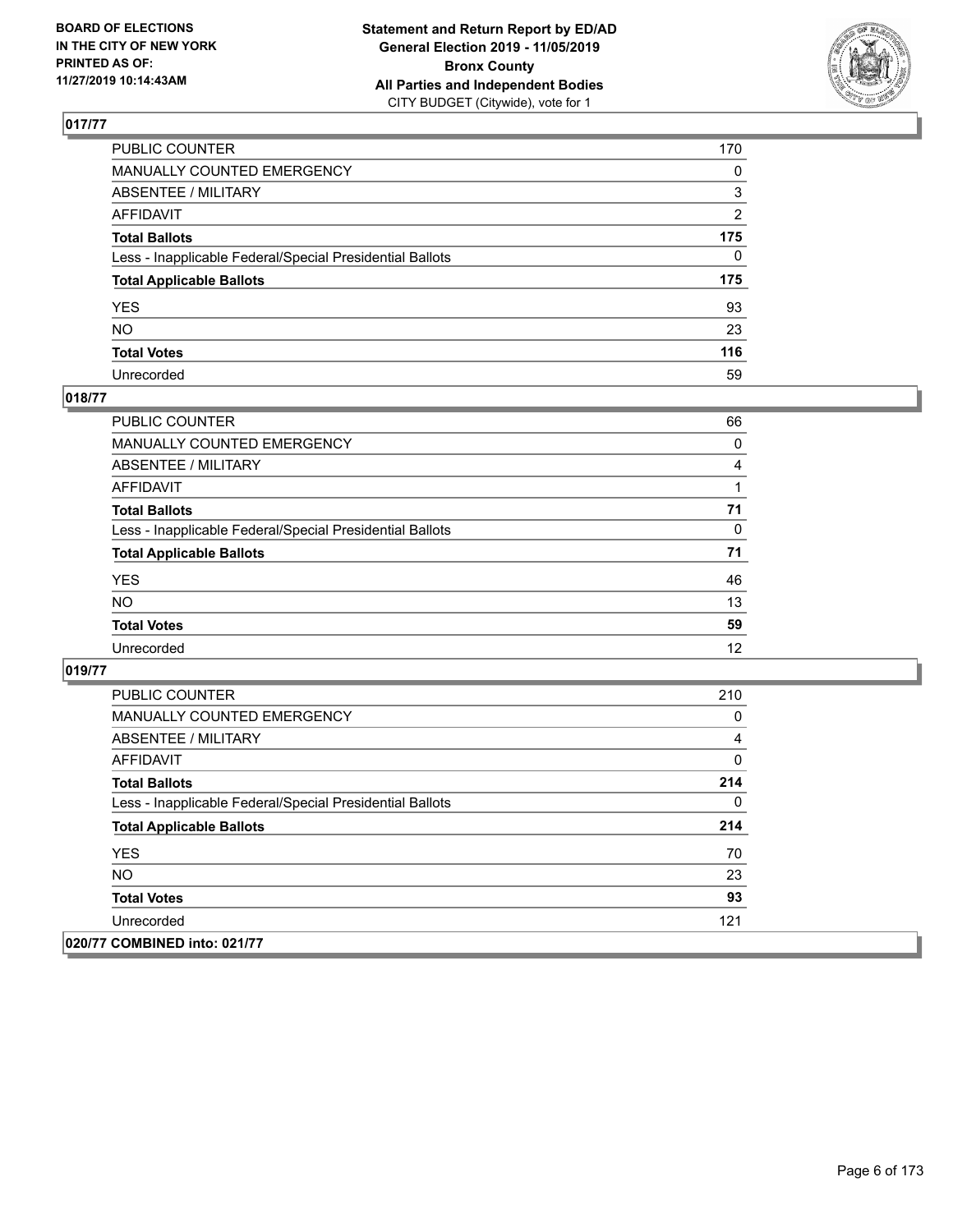

| PUBLIC COUNTER                                           | 175            |
|----------------------------------------------------------|----------------|
| MANUALLY COUNTED EMERGENCY                               | $\mathbf{0}$   |
| ABSENTEE / MILITARY                                      | $\overline{4}$ |
| AFFIDAVIT                                                | $\mathbf 0$    |
| Total Ballots                                            | 179            |
| Less - Inapplicable Federal/Special Presidential Ballots | $\Omega$       |
| <b>Total Applicable Ballots</b>                          | 179            |
| YES                                                      | 83             |
| NO.                                                      | 20             |
| <b>Total Votes</b>                                       | 103            |
| Unrecorded                                               | 76             |

## **022/77**

| <b>PUBLIC COUNTER</b>                                    | 186            |
|----------------------------------------------------------|----------------|
| <b>MANUALLY COUNTED EMERGENCY</b>                        | $\Omega$       |
| ABSENTEE / MILITARY                                      | 8              |
| AFFIDAVIT                                                | $\overline{2}$ |
| <b>Total Ballots</b>                                     | 196            |
| Less - Inapplicable Federal/Special Presidential Ballots | $\Omega$       |
| <b>Total Applicable Ballots</b>                          | 196            |
| <b>YES</b>                                               | 96             |
| <b>NO</b>                                                | 20             |
| <b>Total Votes</b>                                       | 116            |
| Unrecorded                                               | 80             |

| <b>PUBLIC COUNTER</b>                                    | 224 |
|----------------------------------------------------------|-----|
| <b>MANUALLY COUNTED EMERGENCY</b>                        | 0   |
| ABSENTEE / MILITARY                                      | 3   |
| AFFIDAVIT                                                |     |
| <b>Total Ballots</b>                                     | 228 |
| Less - Inapplicable Federal/Special Presidential Ballots | 0   |
| <b>Total Applicable Ballots</b>                          | 228 |
| <b>YES</b>                                               | 69  |
| NO.                                                      | 22  |
| <b>Total Votes</b>                                       | 91  |
| Unrecorded                                               | 137 |
| 024/77 COMBINED into: 023/77                             |     |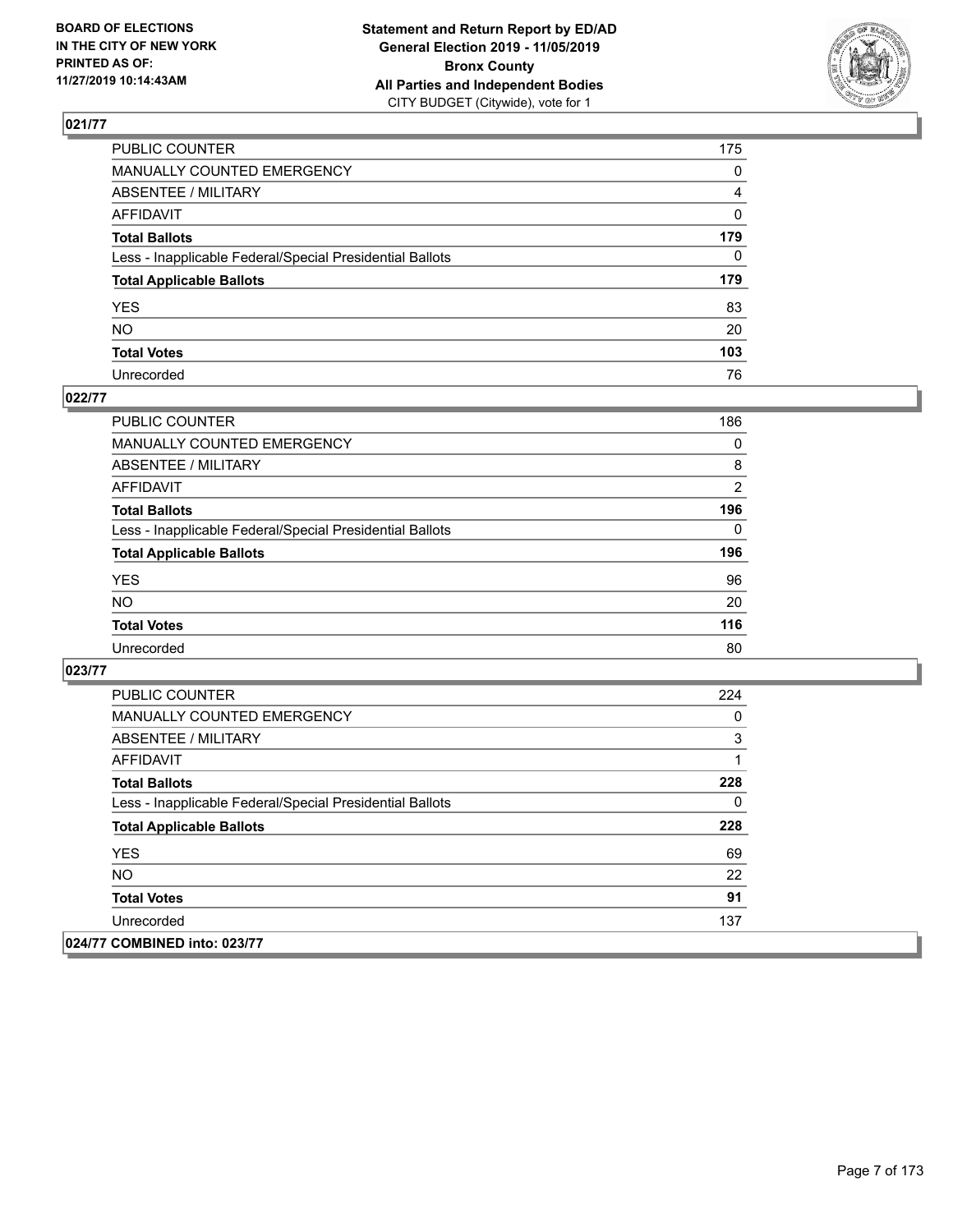

| PUBLIC COUNTER                                           | 194      |
|----------------------------------------------------------|----------|
| MANUALLY COUNTED EMERGENCY                               | 0        |
| <b>ABSENTEE / MILITARY</b>                               | 3        |
| <b>AFFIDAVIT</b>                                         | 0        |
| <b>Total Ballots</b>                                     | 197      |
| Less - Inapplicable Federal/Special Presidential Ballots | $\Omega$ |
| <b>Total Applicable Ballots</b>                          | 197      |
| <b>YES</b>                                               | 115      |
| <b>NO</b>                                                | 32       |
| <b>Total Votes</b>                                       | 147      |
| Unrecorded                                               | 50       |

#### **026/77 COMBINED into: 022/77**

#### **027/77**

| <b>PUBLIC COUNTER</b>                                    | 134            |
|----------------------------------------------------------|----------------|
| MANUALLY COUNTED EMERGENCY                               | 0              |
| ABSENTEE / MILITARY                                      | 4              |
| AFFIDAVIT                                                | $\overline{2}$ |
| <b>Total Ballots</b>                                     | 140            |
| Less - Inapplicable Federal/Special Presidential Ballots | $\Omega$       |
| <b>Total Applicable Ballots</b>                          | 140            |
| <b>YES</b>                                               | 75             |
| <b>NO</b>                                                | 16             |
| <b>Total Votes</b>                                       | 91             |
| Unrecorded                                               | 49             |

#### **028/77**

| <b>PUBLIC COUNTER</b>                                    | 188      |
|----------------------------------------------------------|----------|
| <b>MANUALLY COUNTED EMERGENCY</b>                        | 0        |
| ABSENTEE / MILITARY                                      | 5        |
| AFFIDAVIT                                                | 2        |
| <b>Total Ballots</b>                                     | 195      |
| Less - Inapplicable Federal/Special Presidential Ballots | $\Omega$ |
| <b>Total Applicable Ballots</b>                          | 195      |
| <b>YES</b>                                               | 110      |
| NO.                                                      | 22       |
| <b>Total Votes</b>                                       | 132      |
| Unrecorded                                               | 63       |
| 029/77 COMBINED into: 028/77                             |          |

**030/77 COMBINED into: 025/77**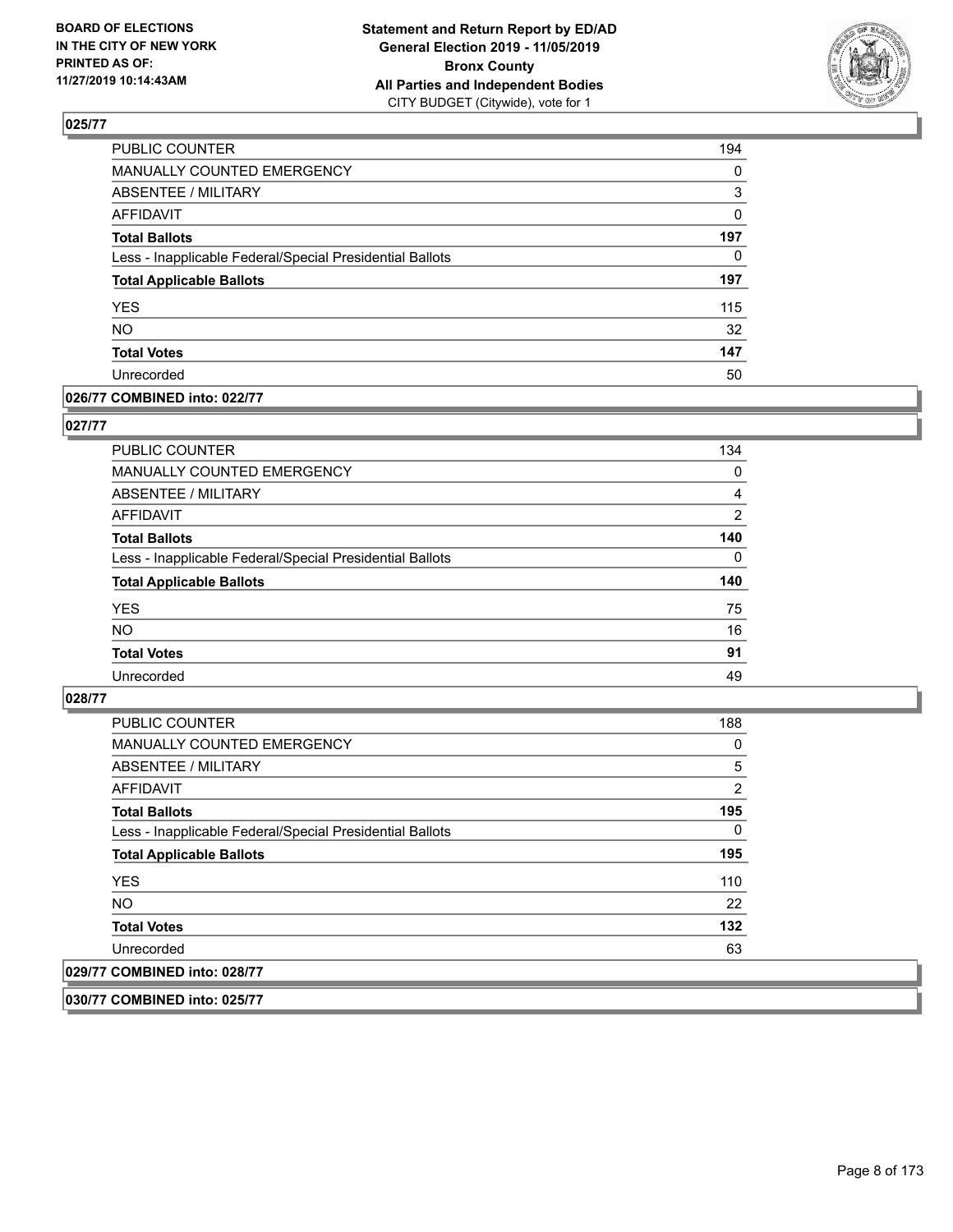

| PUBLIC COUNTER                                           | 127 |
|----------------------------------------------------------|-----|
| MANUALLY COUNTED EMERGENCY                               | 0   |
| ABSENTEE / MILITARY                                      | 0   |
| AFFIDAVIT                                                |     |
| Total Ballots                                            | 128 |
| Less - Inapplicable Federal/Special Presidential Ballots | 0   |
| <b>Total Applicable Ballots</b>                          | 128 |
| YES                                                      | 56  |
| NO.                                                      | 20  |
| <b>Total Votes</b>                                       | 76  |
| Unrecorded                                               | 52  |

## **032/77**

| <b>PUBLIC COUNTER</b>                                    | 128      |
|----------------------------------------------------------|----------|
| <b>MANUALLY COUNTED EMERGENCY</b>                        | 0        |
| ABSENTEE / MILITARY                                      | 4        |
| AFFIDAVIT                                                | 0        |
| <b>Total Ballots</b>                                     | 132      |
| Less - Inapplicable Federal/Special Presidential Ballots | $\Omega$ |
| <b>Total Applicable Ballots</b>                          | 132      |
| <b>YES</b>                                               | 82       |
| <b>NO</b>                                                | 14       |
| <b>Total Votes</b>                                       | 96       |
| Unrecorded                                               | 36       |
|                                                          |          |

**033/77 COMBINED into: 032/77**

| <b>PUBLIC COUNTER</b>                                    | 112 |
|----------------------------------------------------------|-----|
| <b>MANUALLY COUNTED EMERGENCY</b>                        | 0   |
| ABSENTEE / MILITARY                                      | 7   |
| AFFIDAVIT                                                | 2   |
| <b>Total Ballots</b>                                     | 121 |
| Less - Inapplicable Federal/Special Presidential Ballots | 0   |
| <b>Total Applicable Ballots</b>                          | 121 |
| <b>YES</b>                                               | 65  |
| NO.                                                      | 12  |
| <b>Total Votes</b>                                       | 77  |
| Unrecorded                                               | 44  |
| 035/77 COMBINED into: 034/77                             |     |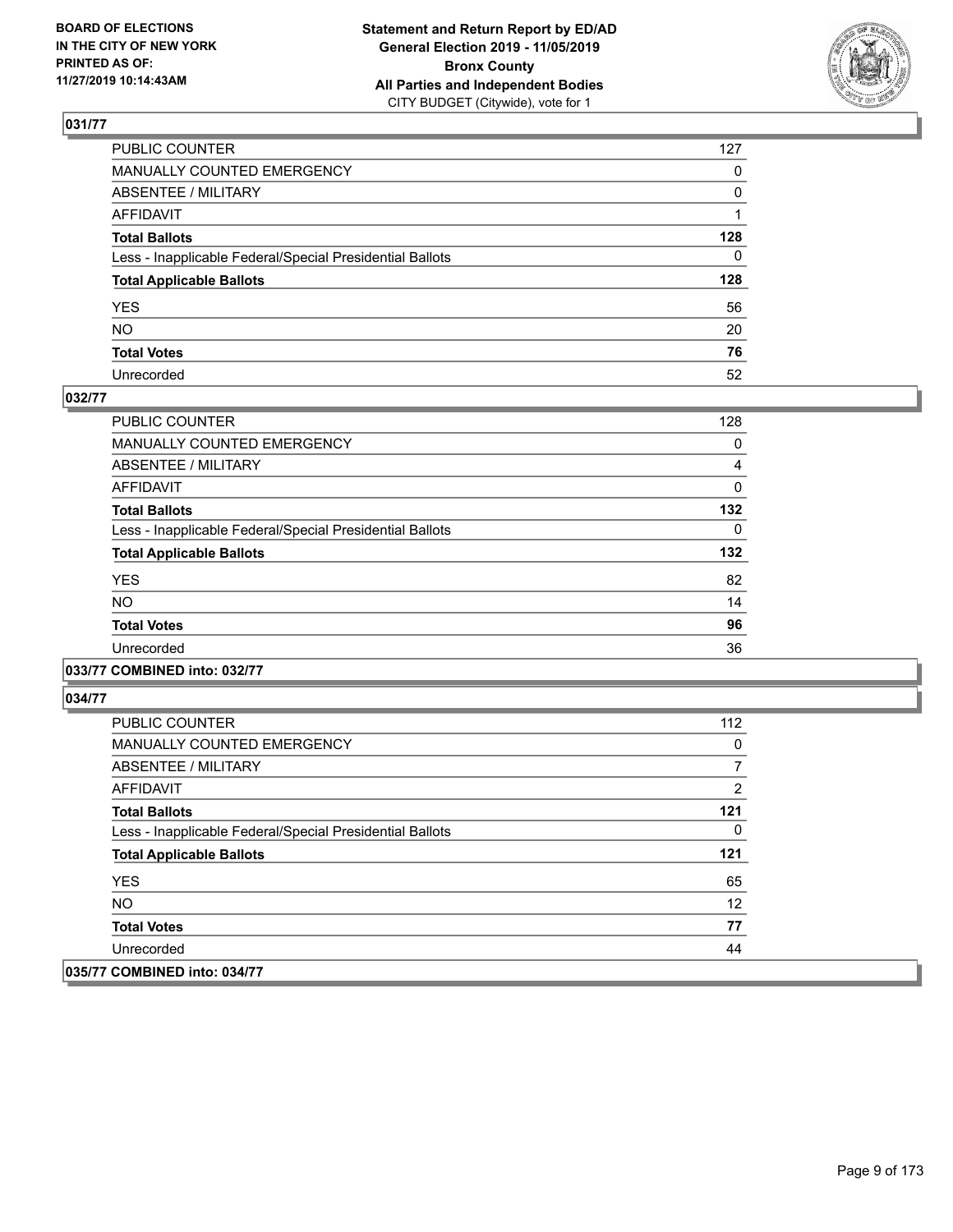

| PUBLIC COUNTER                                           | 129            |
|----------------------------------------------------------|----------------|
| MANUALLY COUNTED EMERGENCY                               | $\mathbf{0}$   |
| ABSENTEE / MILITARY                                      | 4              |
| AFFIDAVIT                                                | $\overline{2}$ |
| Total Ballots                                            | 135            |
| Less - Inapplicable Federal/Special Presidential Ballots | $\Omega$       |
| <b>Total Applicable Ballots</b>                          | 135            |
| YES                                                      | 62             |
| NO.                                                      | 36             |
| <b>Total Votes</b>                                       | 98             |
| Unrecorded                                               | 37             |

#### **037/77**

| <b>PUBLIC COUNTER</b>                                    | 157 |
|----------------------------------------------------------|-----|
| <b>MANUALLY COUNTED EMERGENCY</b>                        | 0   |
| ABSENTEE / MILITARY                                      | 3   |
| <b>AFFIDAVIT</b>                                         | 5   |
| <b>Total Ballots</b>                                     | 165 |
| Less - Inapplicable Federal/Special Presidential Ballots | 0   |
| <b>Total Applicable Ballots</b>                          | 165 |
| <b>YES</b>                                               | 87  |
| NO.                                                      | 30  |
| <b>Total Votes</b>                                       | 117 |
| Unrecorded                                               | 48  |
|                                                          |     |

**038/77 COMBINED into: 017/77**

**039/77** 

| <b>PUBLIC COUNTER</b>                                    | 167 |
|----------------------------------------------------------|-----|
| MANUALLY COUNTED EMERGENCY                               | 0   |
| ABSENTEE / MILITARY                                      | 8   |
| AFFIDAVIT                                                | 3   |
| <b>Total Ballots</b>                                     | 178 |
| Less - Inapplicable Federal/Special Presidential Ballots | 0   |
| <b>Total Applicable Ballots</b>                          | 178 |
| <b>YES</b>                                               | 121 |
| <b>NO</b>                                                | 28  |
| <b>Total Votes</b>                                       | 149 |
| Unrecorded                                               | 29  |
| 040/77 COMBINED into: 039/77                             |     |

**041/77 COMBINED into: 042/77**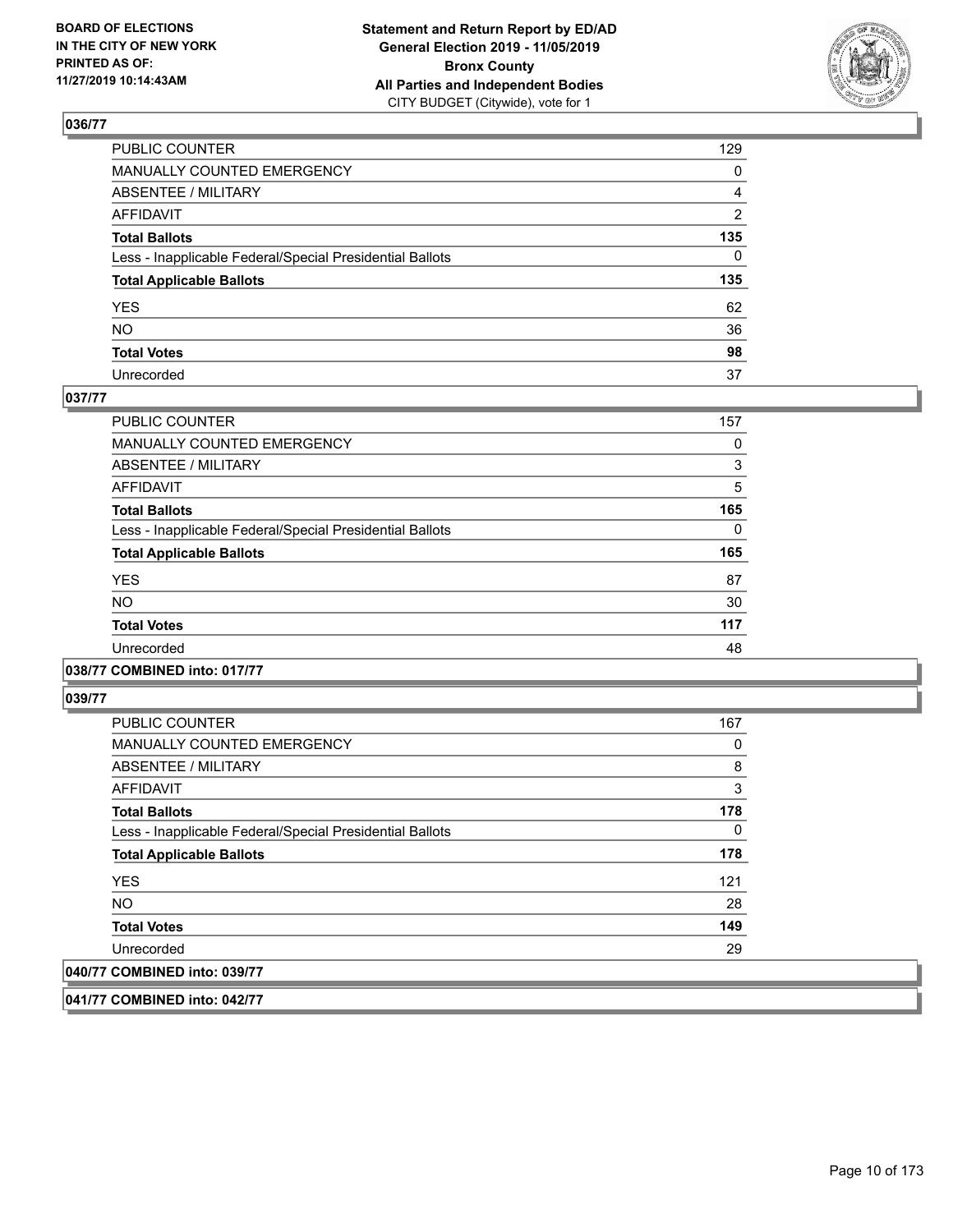

| PUBLIC COUNTER                                           | 199          |
|----------------------------------------------------------|--------------|
| MANUALLY COUNTED EMERGENCY                               | $\mathbf{0}$ |
| ABSENTEE / MILITARY                                      |              |
| AFFIDAVIT                                                | 2            |
| Total Ballots                                            | 202          |
| Less - Inapplicable Federal/Special Presidential Ballots | 0            |
| <b>Total Applicable Ballots</b>                          | 202          |
| YES                                                      | 110          |
| NΟ                                                       | 28           |
| <b>Total Votes</b>                                       | 138          |
| Unrecorded                                               | 64           |

#### **043/77**

| 99       |
|----------|
|          |
| 0        |
| 3        |
| 3        |
| 105      |
| $\Omega$ |
| 105      |
| 78       |
| 12       |
| 90       |
| 15       |
|          |

| PUBLIC COUNTER                                           | 160 |
|----------------------------------------------------------|-----|
| MANUALLY COUNTED EMERGENCY                               | 0   |
| ABSENTEE / MILITARY                                      | 9   |
| <b>AFFIDAVIT</b>                                         | 0   |
| <b>Total Ballots</b>                                     | 169 |
| Less - Inapplicable Federal/Special Presidential Ballots | 0   |
| <b>Total Applicable Ballots</b>                          | 169 |
| <b>YES</b>                                               | 112 |
| <b>NO</b>                                                | 20  |
| <b>Total Votes</b>                                       | 132 |
| Unrecorded                                               | 37  |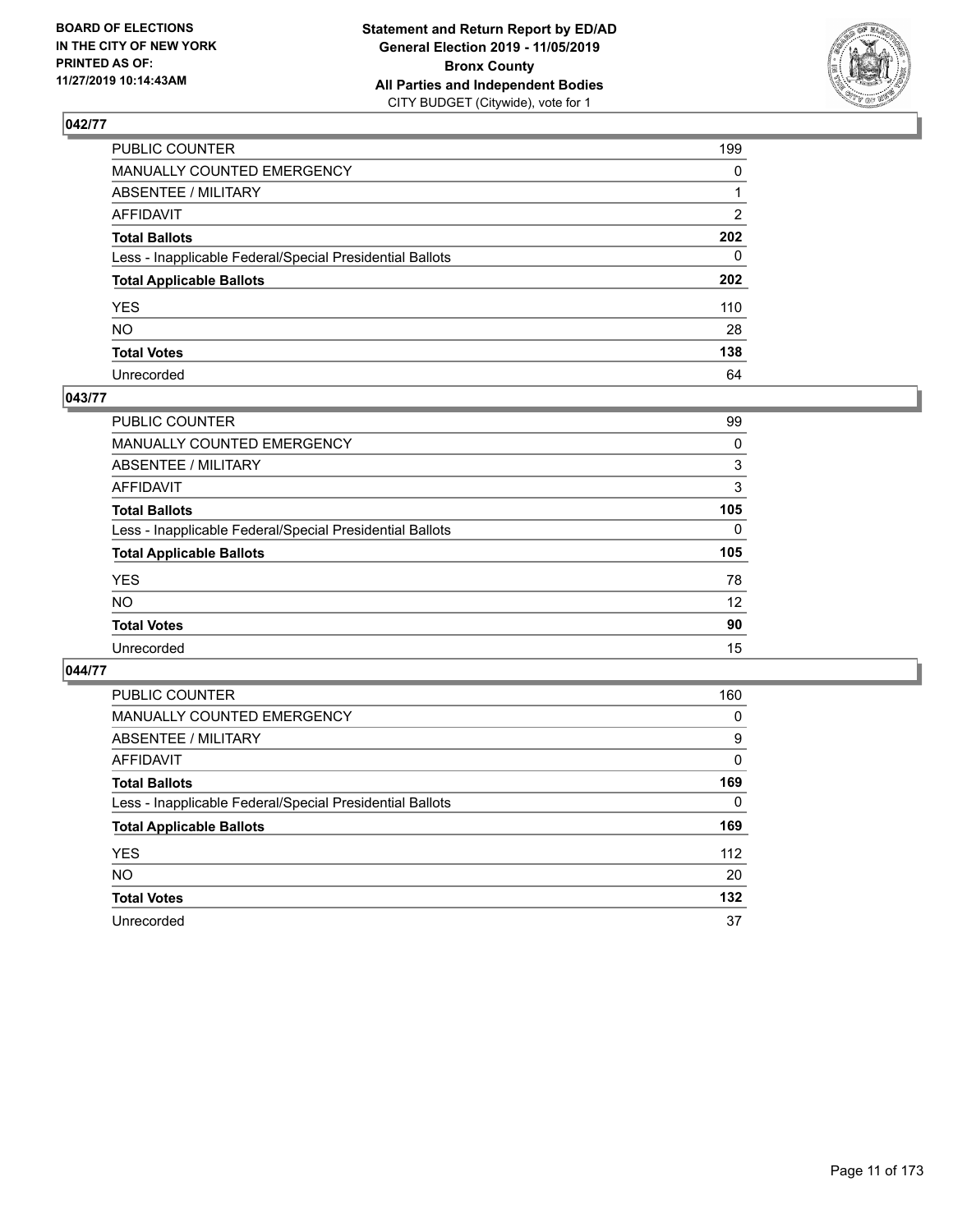

| PUBLIC COUNTER                                           | 156      |
|----------------------------------------------------------|----------|
| MANUALLY COUNTED EMERGENCY                               | 0        |
| <b>ABSENTEE / MILITARY</b>                               | 4        |
| <b>AFFIDAVIT</b>                                         | 0        |
| <b>Total Ballots</b>                                     | 160      |
| Less - Inapplicable Federal/Special Presidential Ballots | $\Omega$ |
| <b>Total Applicable Ballots</b>                          | 160      |
| <b>YES</b>                                               | 85       |
| <b>NO</b>                                                | 26       |
| <b>Total Votes</b>                                       | 111      |
| Unrecorded                                               | 49       |

## **046/77 COMBINED into: 045/77**

#### **047/77**

| PUBLIC COUNTER                                           | 232      |
|----------------------------------------------------------|----------|
| MANUALLY COUNTED EMERGENCY                               | 0        |
| <b>ABSENTEE / MILITARY</b>                               | 40       |
| AFFIDAVIT                                                |          |
| <b>Total Ballots</b>                                     | 273      |
| Less - Inapplicable Federal/Special Presidential Ballots | $\Omega$ |
| <b>Total Applicable Ballots</b>                          | 273      |
| <b>YES</b>                                               | 150      |
| <b>NO</b>                                                | 31       |
| <b>Total Votes</b>                                       | 181      |
| Unrecorded                                               | 92       |

| <b>PUBLIC COUNTER</b>                                    | 241      |
|----------------------------------------------------------|----------|
| <b>MANUALLY COUNTED EMERGENCY</b>                        | 0        |
| ABSENTEE / MILITARY                                      | 7        |
| AFFIDAVIT                                                |          |
| <b>Total Ballots</b>                                     | 249      |
| Less - Inapplicable Federal/Special Presidential Ballots | $\Omega$ |
| <b>Total Applicable Ballots</b>                          | 249      |
| <b>YES</b>                                               | 137      |
| <b>NO</b>                                                | 33       |
| <b>Total Votes</b>                                       | 170      |
| Unrecorded                                               | 79       |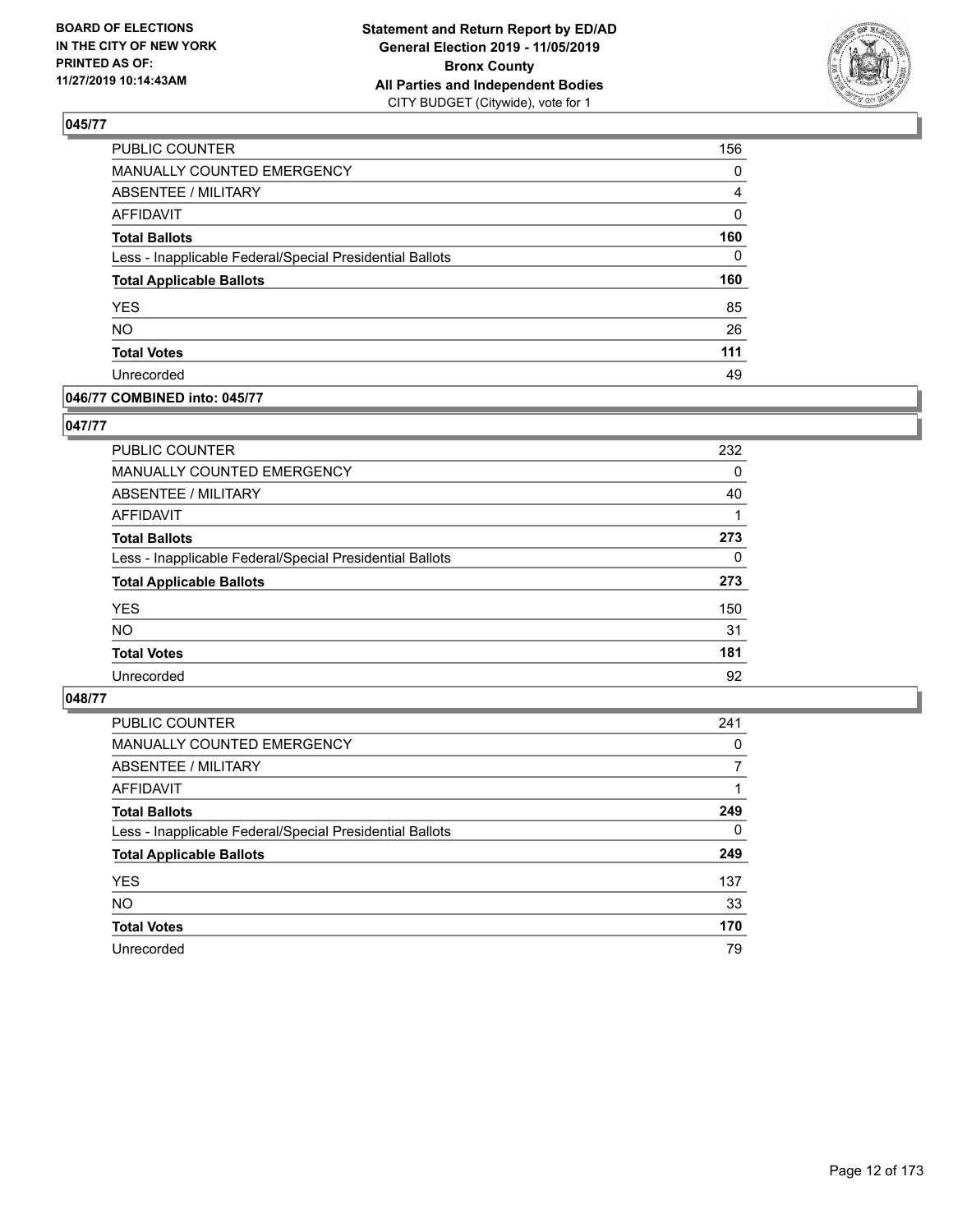

| PUBLIC COUNTER                                           | 287          |
|----------------------------------------------------------|--------------|
| MANUALLY COUNTED EMERGENCY                               | $\Omega$     |
| ABSENTEE / MILITARY                                      | 5            |
| AFFIDAVIT                                                | 3            |
| Total Ballots                                            | 295          |
| Less - Inapplicable Federal/Special Presidential Ballots | $\mathbf{0}$ |
| <b>Total Applicable Ballots</b>                          | 295          |
| YES                                                      | 163          |
| NO.                                                      | 45           |
| <b>Total Votes</b>                                       | 208          |
| Unrecorded                                               | 87           |

#### **050/77**

| <b>PUBLIC COUNTER</b>                                    | 224 |
|----------------------------------------------------------|-----|
| <b>MANUALLY COUNTED EMERGENCY</b>                        | 0   |
| ABSENTEE / MILITARY                                      | 4   |
| <b>AFFIDAVIT</b>                                         | 0   |
| <b>Total Ballots</b>                                     | 228 |
| Less - Inapplicable Federal/Special Presidential Ballots | 0   |
| <b>Total Applicable Ballots</b>                          | 228 |
| <b>YES</b>                                               | 154 |
| <b>NO</b>                                                | 27  |
| <b>Total Votes</b>                                       | 181 |
| Unrecorded                                               | 47  |
|                                                          |     |

## **051/77 COMBINED into: 050/77**

| <b>PUBLIC COUNTER</b>                                    | 35             |
|----------------------------------------------------------|----------------|
| <b>MANUALLY COUNTED EMERGENCY</b>                        | 0              |
| <b>ABSENTEE / MILITARY</b>                               | 0              |
| <b>AFFIDAVIT</b>                                         | 0              |
| <b>Total Ballots</b>                                     | 35             |
| Less - Inapplicable Federal/Special Presidential Ballots | 0              |
| <b>Total Applicable Ballots</b>                          | 35             |
| <b>YES</b>                                               | 10             |
| <b>NO</b>                                                | $\overline{2}$ |
| <b>Total Votes</b>                                       | 12             |
| Unrecorded                                               | 23             |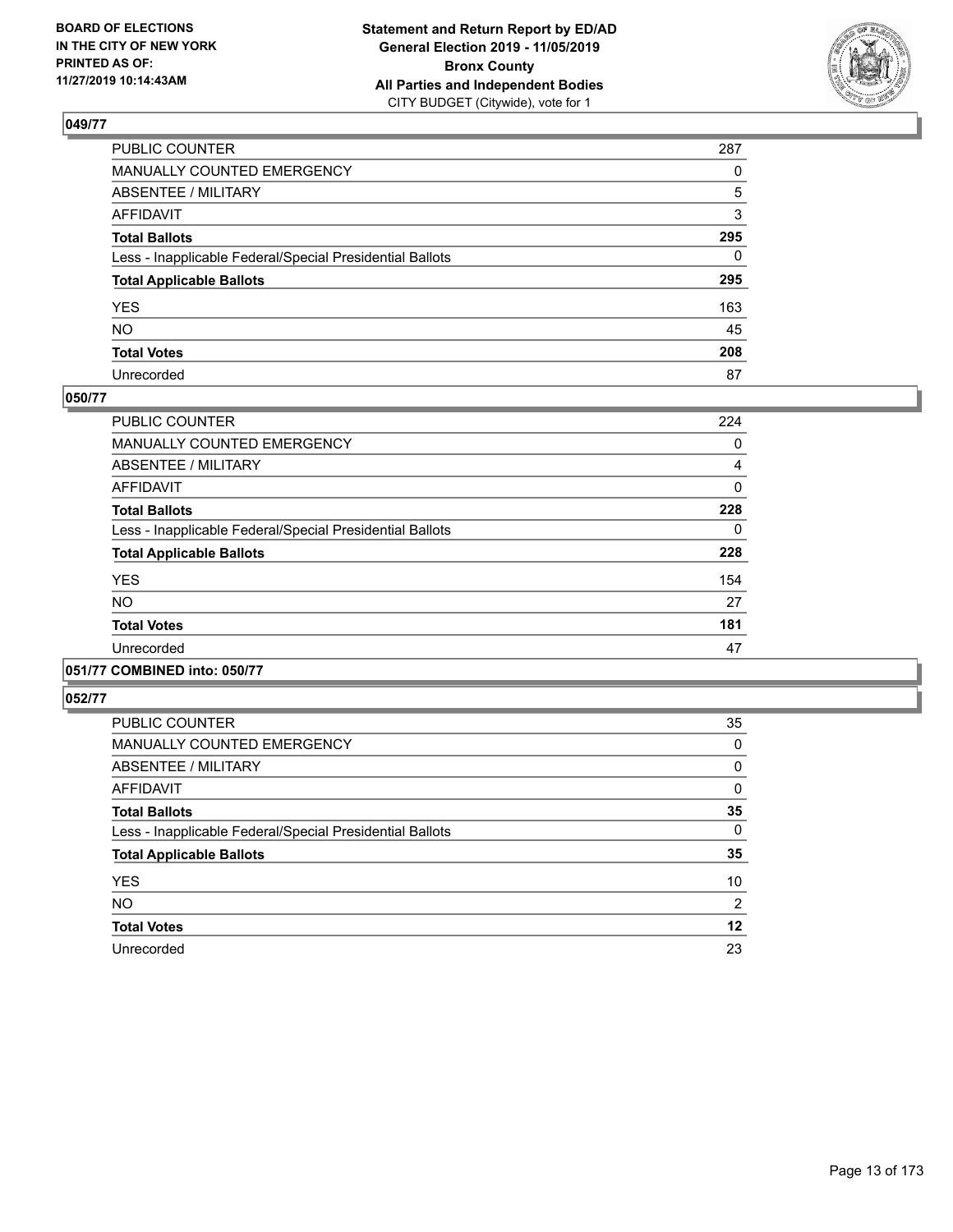

| PUBLIC COUNTER                                           | 179          |
|----------------------------------------------------------|--------------|
| MANUALLY COUNTED EMERGENCY                               | $\mathbf{0}$ |
| ABSENTEE / MILITARY                                      |              |
| AFFIDAVIT                                                | 3            |
| Total Ballots                                            | 183          |
| Less - Inapplicable Federal/Special Presidential Ballots | $\mathbf{0}$ |
| <b>Total Applicable Ballots</b>                          | 183          |
| YES                                                      | 130          |
| NO.                                                      | 14           |
| <b>Total Votes</b>                                       | 144          |
| Unrecorded                                               | 39           |

#### **054/77**

| <b>PUBLIC COUNTER</b>                                    | 91             |
|----------------------------------------------------------|----------------|
| MANUALLY COUNTED EMERGENCY                               | 0              |
| ABSENTEE / MILITARY                                      | $\overline{2}$ |
| AFFIDAVIT                                                |                |
| <b>Total Ballots</b>                                     | 94             |
| Less - Inapplicable Federal/Special Presidential Ballots | 0              |
| <b>Total Applicable Ballots</b>                          | 94             |
| <b>YES</b>                                               | 48             |
| <b>NO</b>                                                | 6              |
| <b>Total Votes</b>                                       | 54             |
| Unrecorded                                               | 40             |

**055/77** 

| <b>PUBLIC COUNTER</b>                                    | 192 |
|----------------------------------------------------------|-----|
| <b>MANUALLY COUNTED EMERGENCY</b>                        | 0   |
| ABSENTEE / MILITARY                                      | 4   |
| <b>AFFIDAVIT</b>                                         | 3   |
| <b>Total Ballots</b>                                     | 199 |
| Less - Inapplicable Federal/Special Presidential Ballots | 0   |
| <b>Total Applicable Ballots</b>                          | 199 |
| <b>YES</b>                                               | 115 |
| NO.                                                      | 24  |
| <b>Total Votes</b>                                       | 139 |
| Unrecorded                                               | 60  |
| 056/77 COMBINED into: 047/77                             |     |

**057/77 COMBINED into: 058/77**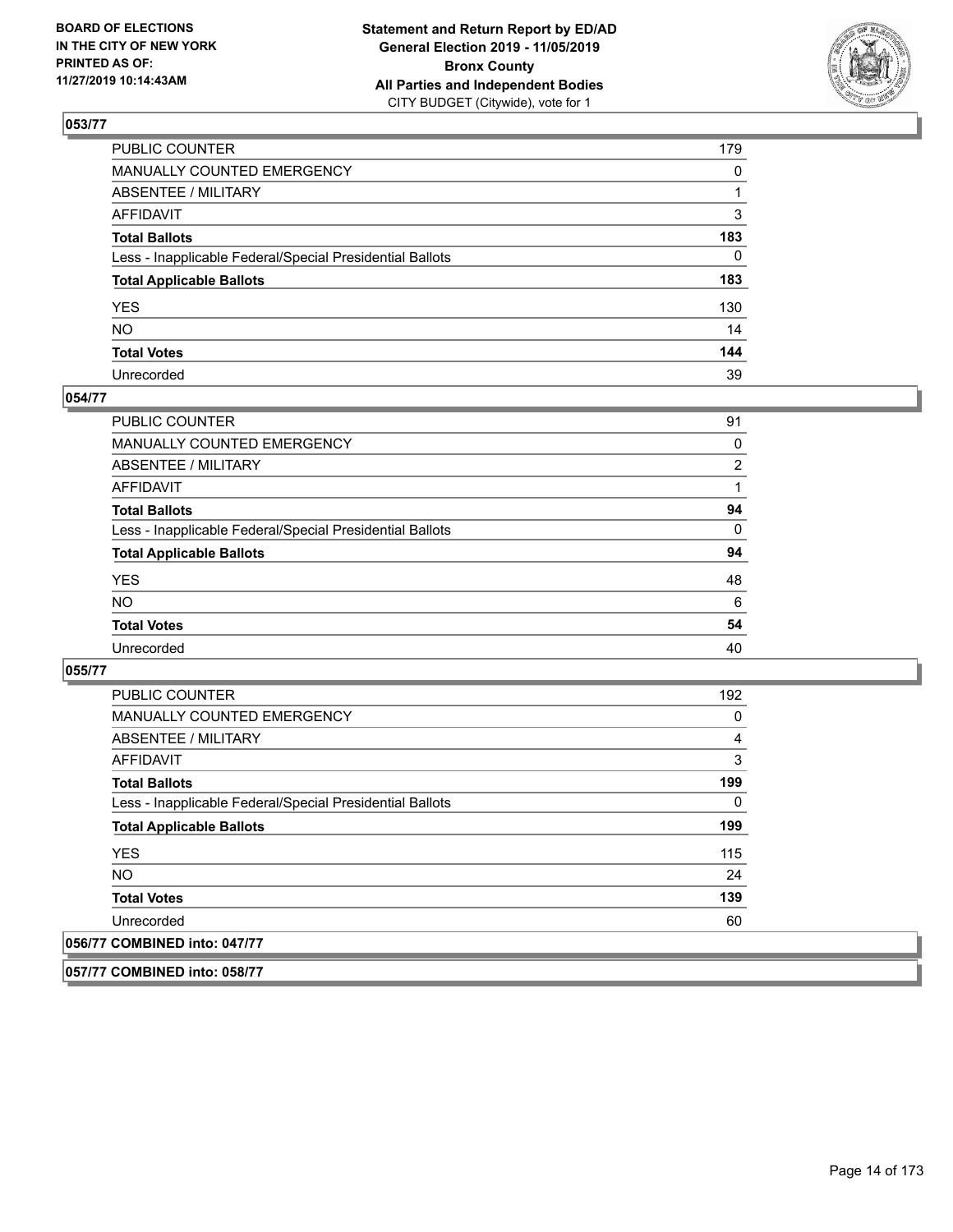

| PUBLIC COUNTER                                           | 356            |
|----------------------------------------------------------|----------------|
| MANUALLY COUNTED EMERGENCY                               | $\Omega$       |
| <b>ABSENTEE / MILITARY</b>                               | 3              |
| AFFIDAVIT                                                | $\overline{4}$ |
| <b>Total Ballots</b>                                     | 363            |
| Less - Inapplicable Federal/Special Presidential Ballots | 0              |
| <b>Total Applicable Ballots</b>                          | 363            |
| <b>YES</b>                                               | 219            |
| <b>NO</b>                                                | 56             |
| <b>Total Votes</b>                                       | 275            |
| Unrecorded                                               | 88             |

# **059/77 COMBINED into: 049/77**

#### **060/77 COMBINED into: 049/77**

# **061/77**

| <b>PUBLIC COUNTER</b>                                    | 262            |
|----------------------------------------------------------|----------------|
| <b>MANUALLY COUNTED EMERGENCY</b>                        | 0              |
| ABSENTEE / MILITARY                                      | $\overline{2}$ |
| AFFIDAVIT                                                | 2              |
| <b>Total Ballots</b>                                     | 266            |
| Less - Inapplicable Federal/Special Presidential Ballots | $\Omega$       |
| <b>Total Applicable Ballots</b>                          | 266            |
| <b>YES</b>                                               | 143            |
| NO.                                                      | 41             |
| <b>Total Votes</b>                                       | 184            |
| Unrecorded                                               | 82             |

#### **062/77**

| PUBLIC COUNTER                                           | 150            |
|----------------------------------------------------------|----------------|
| <b>MANUALLY COUNTED EMERGENCY</b>                        | 0              |
| ABSENTEE / MILITARY                                      | $\overline{2}$ |
| <b>AFFIDAVIT</b>                                         | 1              |
| <b>Total Ballots</b>                                     | 153            |
| Less - Inapplicable Federal/Special Presidential Ballots | 0              |
| <b>Total Applicable Ballots</b>                          | 153            |
| <b>YES</b>                                               | 67             |
| NO.                                                      | 22             |
| <b>Total Votes</b>                                       | 89             |
| Unrecorded                                               | 64             |
| 063/77 COMBINED into: 055/77                             |                |

**064/77 COMBINED into: 062/77**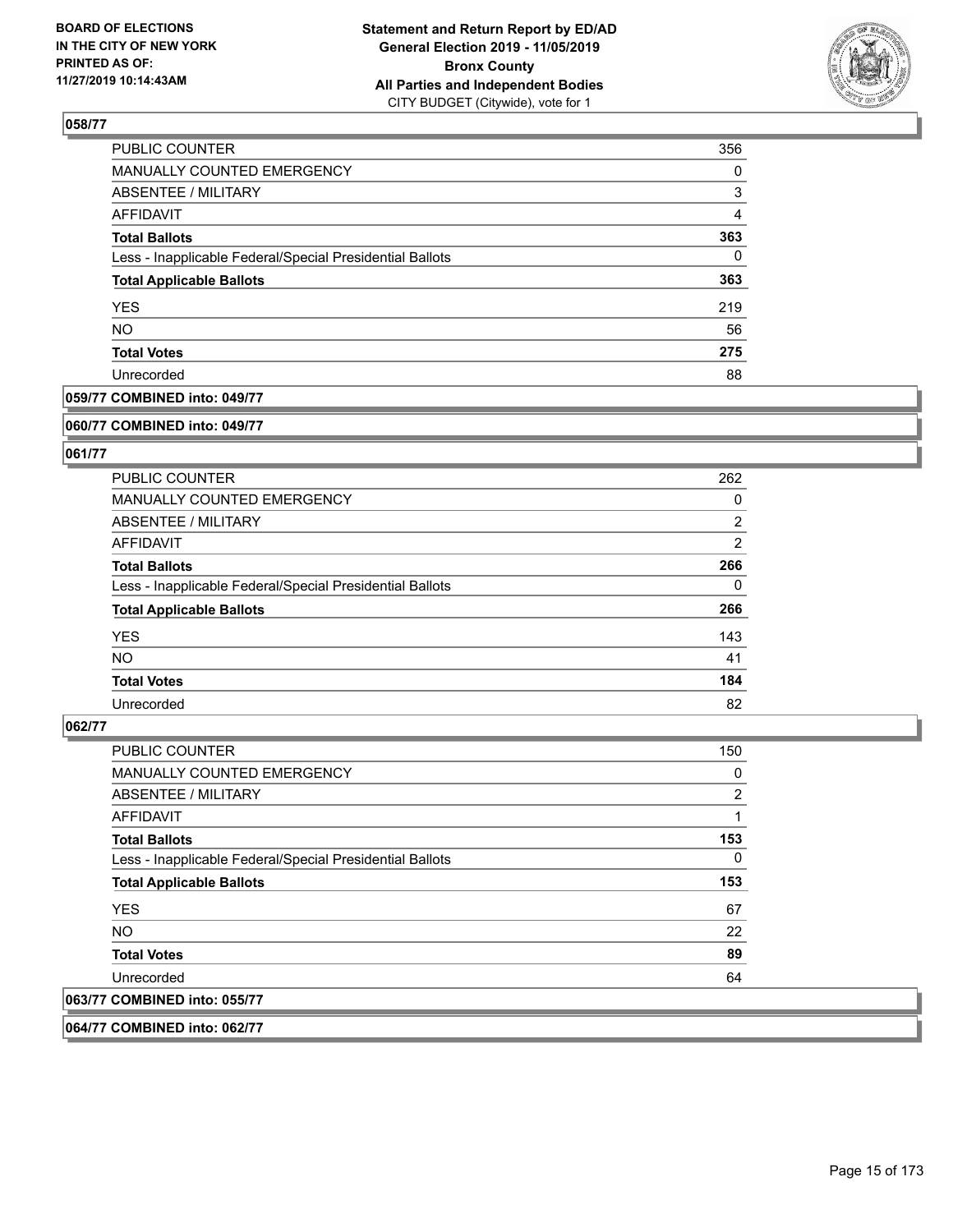

| PUBLIC COUNTER                                           | 110 |
|----------------------------------------------------------|-----|
| MANUALLY COUNTED EMERGENCY                               | 0   |
| ABSENTEE / MILITARY                                      | 4   |
| AFFIDAVIT                                                | 2   |
| Total Ballots                                            | 116 |
| Less - Inapplicable Federal/Special Presidential Ballots | 0   |
| <b>Total Applicable Ballots</b>                          | 116 |
| YES                                                      | 56  |
| NO.                                                      | 16  |
| <b>Total Votes</b>                                       | 72  |
| Unrecorded                                               | 44  |

#### **066/77**

| <b>PUBLIC COUNTER</b>                                    | 214            |
|----------------------------------------------------------|----------------|
| <b>MANUALLY COUNTED EMERGENCY</b>                        | 0              |
| ABSENTEE / MILITARY                                      | $\overline{2}$ |
| <b>AFFIDAVIT</b>                                         | 0              |
| <b>Total Ballots</b>                                     | 216            |
| Less - Inapplicable Federal/Special Presidential Ballots | 0              |
| <b>Total Applicable Ballots</b>                          | 216            |
| <b>YES</b>                                               | 118            |
| <b>NO</b>                                                | 51             |
| <b>Total Votes</b>                                       | 169            |
| Unrecorded                                               | 47             |

## **067/77 COMBINED into: 016/77**

**068/77** 

| <b>PUBLIC COUNTER</b>                                    | 106      |
|----------------------------------------------------------|----------|
| <b>MANUALLY COUNTED EMERGENCY</b>                        | 0        |
| ABSENTEE / MILITARY                                      |          |
| AFFIDAVIT                                                | $\Omega$ |
| <b>Total Ballots</b>                                     | 107      |
| Less - Inapplicable Federal/Special Presidential Ballots | $\Omega$ |
| <b>Total Applicable Ballots</b>                          | 107      |
| <b>YES</b>                                               | 53       |
| NO.                                                      | 17       |
| <b>Total Votes</b>                                       | 70       |
| Unrecorded                                               | 37       |
| 069/77 COMBINED into: 061/77                             |          |

**070/77 COMBINED into: 044/77**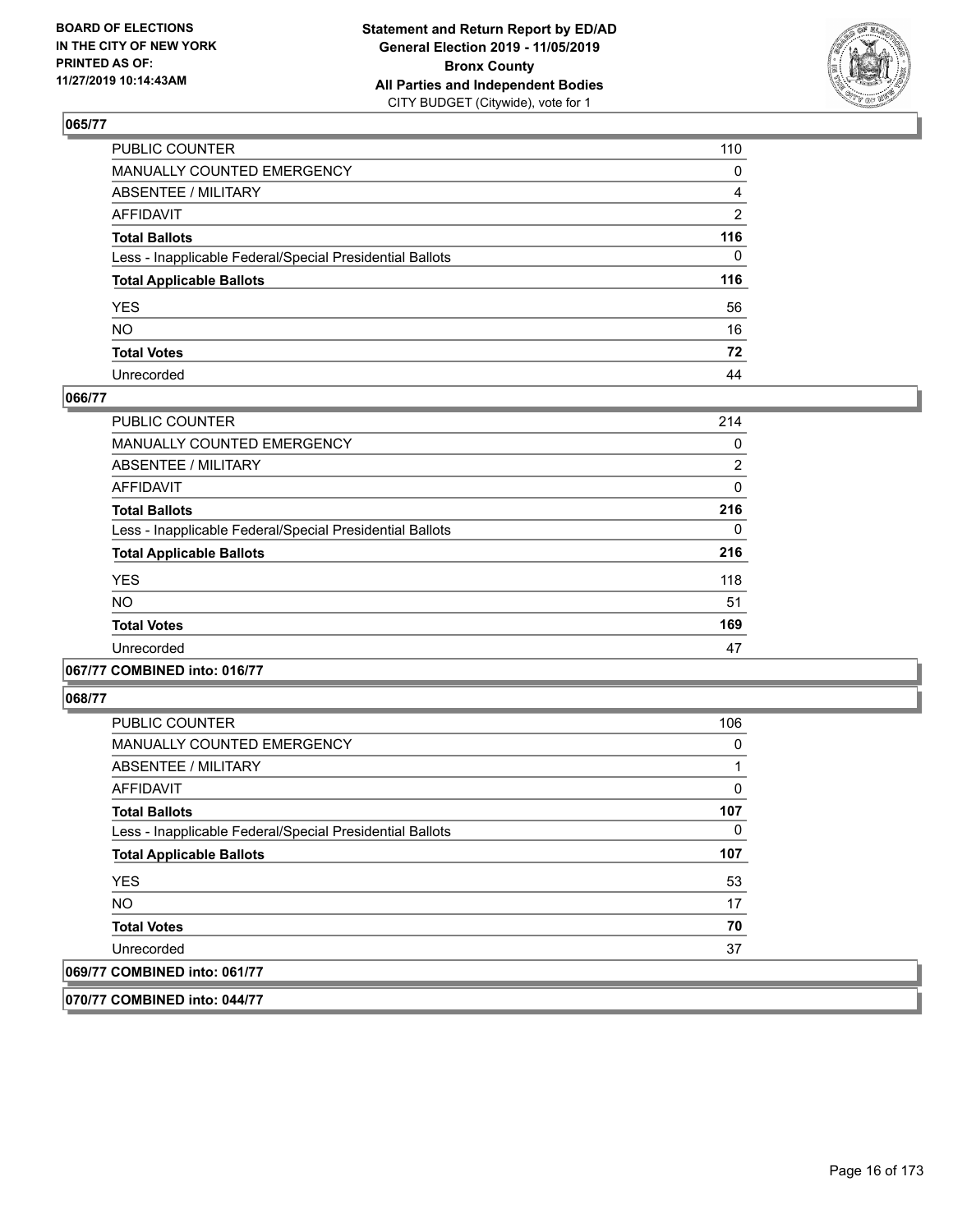

| PUBLIC COUNTER                                           | 201 |
|----------------------------------------------------------|-----|
| <b>MANUALLY COUNTED EMERGENCY</b>                        | 0   |
| ABSENTEE / MILITARY                                      | 3   |
| AFFIDAVIT                                                | 3   |
| <b>Total Ballots</b>                                     | 207 |
| Less - Inapplicable Federal/Special Presidential Ballots | 0   |
| <b>Total Applicable Ballots</b>                          | 207 |
| <b>YES</b>                                               | 132 |
| <b>NO</b>                                                | 30  |
| <b>Total Votes</b>                                       | 162 |
| Unrecorded                                               | 45  |

## **072/77 COMBINED into: 061/77**

**073/77 COMBINED into: 061/77**

**074/77 COMBINED into: 010/77**

**075/77 COMBINED into: 071/77**

# **076/77**

| <b>PUBLIC COUNTER</b>                                    | 152 |
|----------------------------------------------------------|-----|
| MANUALLY COUNTED EMERGENCY                               | 0   |
| ABSENTEE / MILITARY                                      | 2   |
| AFFIDAVIT                                                |     |
| <b>Total Ballots</b>                                     | 155 |
| Less - Inapplicable Federal/Special Presidential Ballots | 0   |
| <b>Total Applicable Ballots</b>                          | 155 |
| <b>YES</b>                                               | 82  |
| <b>NO</b>                                                | 17  |
| <b>Total Votes</b>                                       | 99  |
| Unrecorded                                               | 56  |
|                                                          |     |

# **077/77 COMBINED into: 003/77**

**080/77 COMBINED into: 044/77 081/77 COMBINED into: 019/77**

| <b>PUBLIC COUNTER</b>                                    | 133            |
|----------------------------------------------------------|----------------|
| <b>MANUALLY COUNTED EMERGENCY</b>                        | 0              |
| ABSENTEE / MILITARY                                      | $\overline{2}$ |
| <b>AFFIDAVIT</b>                                         | 0              |
| <b>Total Ballots</b>                                     | 135            |
| Less - Inapplicable Federal/Special Presidential Ballots | $\Omega$       |
| <b>Total Applicable Ballots</b>                          | 135            |
| <b>YES</b>                                               | 59             |
| NO.                                                      | 14             |
| <b>Total Votes</b>                                       | 73             |
| Unrecorded                                               | 62             |
| 079/77 COMBINED into: 076/77                             |                |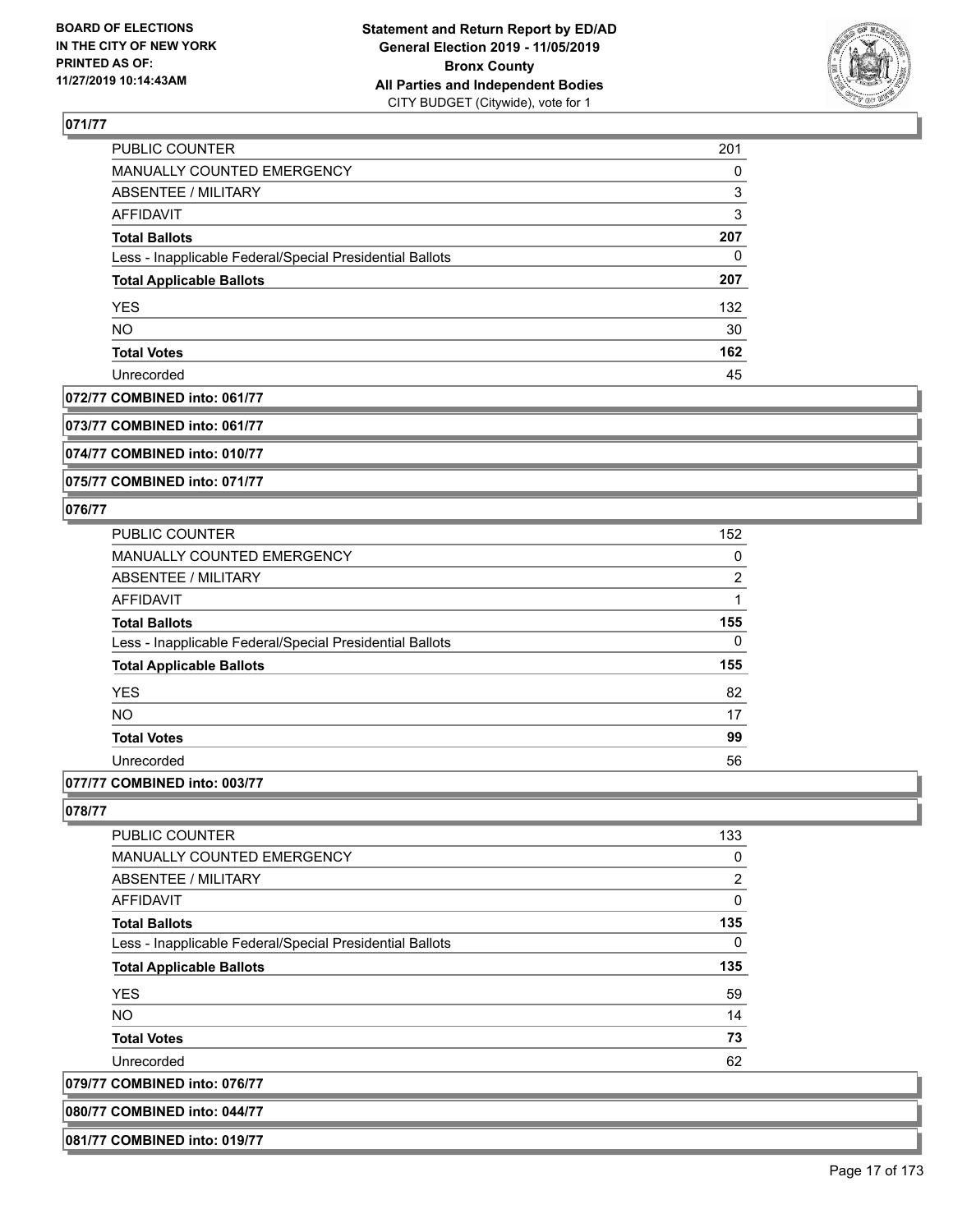

**082/77 COMBINED into: 048/77**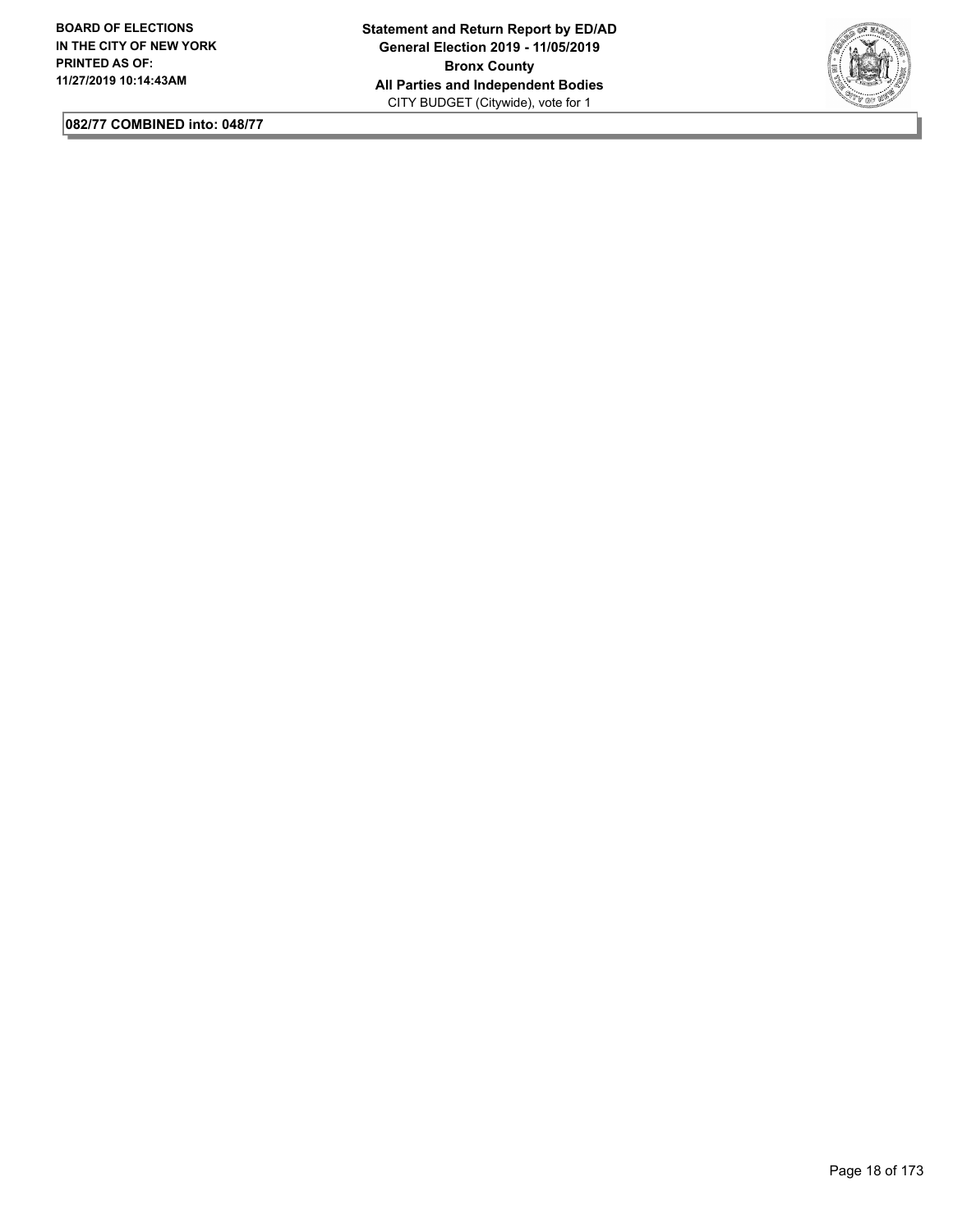

## **001/78 COMBINED into: 003/78**

| ۰,<br>۰.<br>۰, |  |
|----------------|--|
|----------------|--|

| PUBLIC COUNTER                                           | 175            |
|----------------------------------------------------------|----------------|
| MANUALLY COUNTED EMERGENCY                               | 0              |
| <b>ABSENTEE / MILITARY</b>                               | 3              |
| AFFIDAVIT                                                | $\overline{2}$ |
| Total Ballots                                            | 180            |
| Less - Inapplicable Federal/Special Presidential Ballots | 0              |
| <b>Total Applicable Ballots</b>                          | 180            |
| YES                                                      | 118            |
| NO.                                                      | 25             |
| <b>Total Votes</b>                                       | 143            |
| Unrecorded                                               | 37             |

#### **003/78**

| <b>PUBLIC COUNTER</b>                                    | 210 |
|----------------------------------------------------------|-----|
| <b>MANUALLY COUNTED EMERGENCY</b>                        | 0   |
| ABSENTEE / MILITARY                                      | 3   |
| <b>AFFIDAVIT</b>                                         |     |
| <b>Total Ballots</b>                                     | 214 |
| Less - Inapplicable Federal/Special Presidential Ballots | 0   |
| <b>Total Applicable Ballots</b>                          | 214 |
| <b>YES</b>                                               | 110 |
| NO.                                                      | 29  |
| <b>Total Votes</b>                                       | 139 |
| Unrecorded                                               | 75  |

# **004/78 COMBINED into: 006/78**

| <b>PUBLIC COUNTER</b>                                    | 200            |
|----------------------------------------------------------|----------------|
| <b>MANUALLY COUNTED EMERGENCY</b>                        | 0              |
| ABSENTEE / MILITARY                                      | 7              |
| AFFIDAVIT                                                | $\overline{2}$ |
| <b>Total Ballots</b>                                     | 209            |
| Less - Inapplicable Federal/Special Presidential Ballots | 0              |
| <b>Total Applicable Ballots</b>                          | 209            |
| <b>YES</b>                                               | 132            |
| <b>NO</b>                                                | 30             |
| <b>Total Votes</b>                                       | 162            |
| Unrecorded                                               | 47             |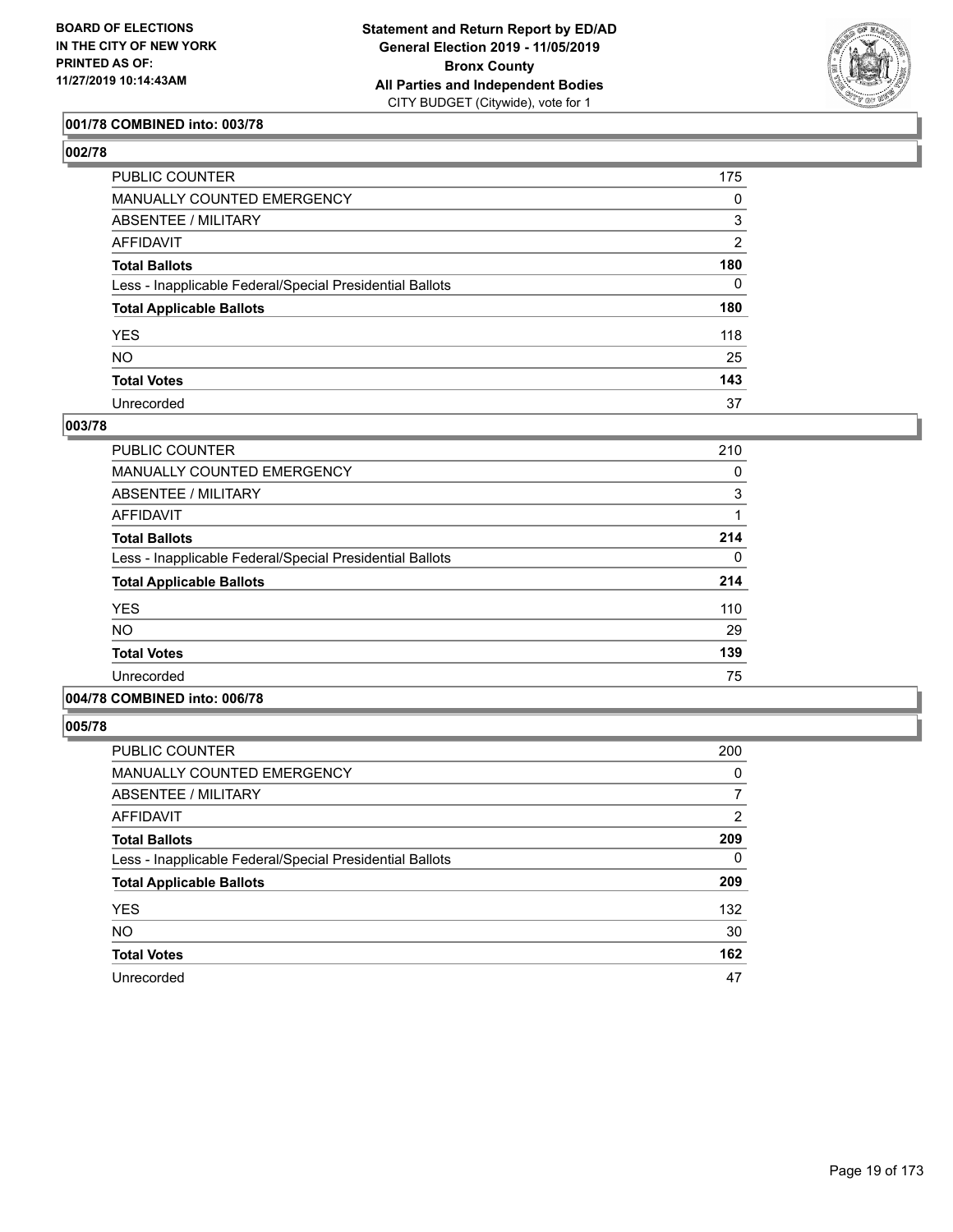

| PUBLIC COUNTER                                           | 212          |
|----------------------------------------------------------|--------------|
| MANUALLY COUNTED EMERGENCY                               | $\mathbf{0}$ |
| ABSENTEE / MILITARY                                      | 6            |
| AFFIDAVIT                                                | 17           |
| Total Ballots                                            | 235          |
| Less - Inapplicable Federal/Special Presidential Ballots | $\mathbf{0}$ |
| <b>Total Applicable Ballots</b>                          | 235          |
| YES                                                      | 139          |
| NO.                                                      | 46           |
| <b>Total Votes</b>                                       | 185          |
| Unrecorded                                               | 50           |

# **007/78**

| <b>PUBLIC COUNTER</b>                                    | 115      |
|----------------------------------------------------------|----------|
| MANUALLY COUNTED EMERGENCY                               | 0        |
| ABSENTEE / MILITARY                                      | 2        |
| AFFIDAVIT                                                |          |
| <b>Total Ballots</b>                                     | 118      |
| Less - Inapplicable Federal/Special Presidential Ballots | $\Omega$ |
| <b>Total Applicable Ballots</b>                          | 118      |
| <b>YES</b>                                               | 66       |
| <b>NO</b>                                                | 22       |
| <b>Total Votes</b>                                       | 88       |
| Unrecorded                                               | 30       |

| <b>PUBLIC COUNTER</b>                                    | 182 |
|----------------------------------------------------------|-----|
| <b>MANUALLY COUNTED EMERGENCY</b>                        | 0   |
| ABSENTEE / MILITARY                                      | 6   |
| AFFIDAVIT                                                | 9   |
| <b>Total Ballots</b>                                     | 197 |
| Less - Inapplicable Federal/Special Presidential Ballots | 0   |
| <b>Total Applicable Ballots</b>                          | 197 |
| <b>YES</b>                                               | 124 |
| <b>NO</b>                                                | 28  |
| <b>Total Votes</b>                                       | 152 |
| Unrecorded                                               | 45  |
| 009/78 COMBINED into: 007/78                             |     |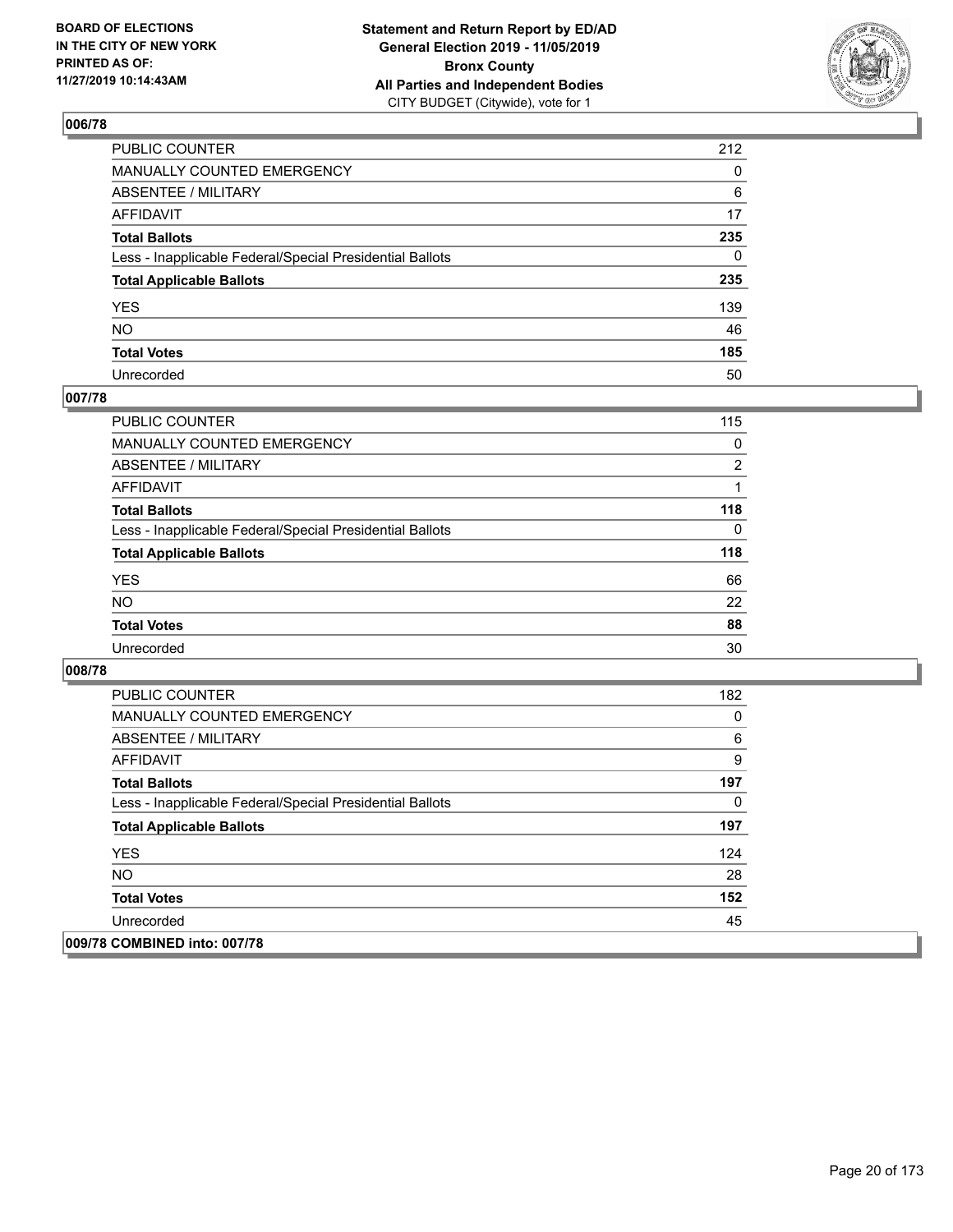

| PUBLIC COUNTER                                           | 168            |
|----------------------------------------------------------|----------------|
| <b>MANUALLY COUNTED EMERGENCY</b>                        | 0              |
| <b>ABSENTEE / MILITARY</b>                               | 5              |
| <b>AFFIDAVIT</b>                                         | $\overline{4}$ |
| <b>Total Ballots</b>                                     | 177            |
| Less - Inapplicable Federal/Special Presidential Ballots | 0              |
| <b>Total Applicable Ballots</b>                          | 177            |
| <b>YES</b>                                               | 109            |
| <b>NO</b>                                                | 31             |
| <b>Total Votes</b>                                       | 140            |
| Unrecorded                                               | 37             |

#### **011/78 COMBINED into: 010/78**

#### **012/78**

| MANUALLY COUNTED EMERGENCY<br>ABSENTEE / MILITARY<br>AFFIDAVIT<br><b>Total Ballots</b><br>Less - Inapplicable Federal/Special Presidential Ballots<br><b>Total Applicable Ballots</b><br><b>YES</b><br><b>NO</b><br><b>Total Votes</b> |                |          |
|----------------------------------------------------------------------------------------------------------------------------------------------------------------------------------------------------------------------------------------|----------------|----------|
|                                                                                                                                                                                                                                        | PUBLIC COUNTER | 150      |
|                                                                                                                                                                                                                                        |                | $\Omega$ |
|                                                                                                                                                                                                                                        |                | 7        |
|                                                                                                                                                                                                                                        |                |          |
|                                                                                                                                                                                                                                        |                | 158      |
|                                                                                                                                                                                                                                        |                | $\Omega$ |
|                                                                                                                                                                                                                                        |                | 158      |
|                                                                                                                                                                                                                                        |                | 90       |
|                                                                                                                                                                                                                                        |                | 20       |
|                                                                                                                                                                                                                                        |                | 110      |
|                                                                                                                                                                                                                                        | Unrecorded     | 48       |

| <b>PUBLIC COUNTER</b>                                    | 161      |
|----------------------------------------------------------|----------|
| MANUALLY COUNTED EMERGENCY                               | $\Omega$ |
| ABSENTEE / MILITARY                                      |          |
| AFFIDAVIT                                                | 2        |
| <b>Total Ballots</b>                                     | 164      |
| Less - Inapplicable Federal/Special Presidential Ballots | $\Omega$ |
| <b>Total Applicable Ballots</b>                          | 164      |
| <b>YES</b>                                               | 91       |
| <b>NO</b>                                                | 23       |
| <b>Total Votes</b>                                       | 114      |
| Unrecorded                                               | 50       |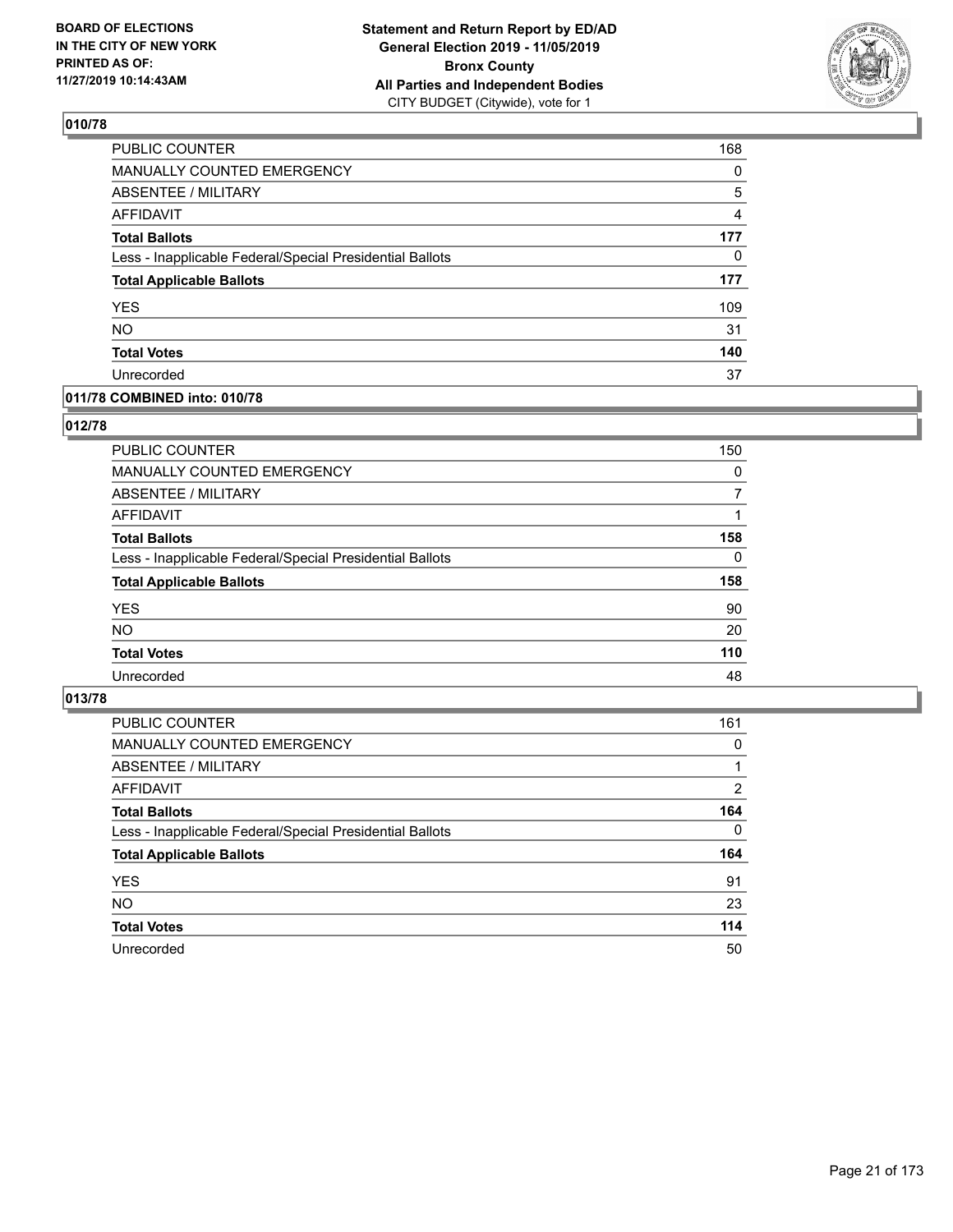

| PUBLIC COUNTER                                           | 134          |
|----------------------------------------------------------|--------------|
| MANUALLY COUNTED EMERGENCY                               | $\mathbf{0}$ |
| ABSENTEE / MILITARY                                      |              |
| AFFIDAVIT                                                | 2            |
| Total Ballots                                            | 137          |
| Less - Inapplicable Federal/Special Presidential Ballots | $\mathbf{0}$ |
| <b>Total Applicable Ballots</b>                          | 137          |
| YES                                                      | 65           |
| NO.                                                      | 20           |
| <b>Total Votes</b>                                       | 85           |
| Unrecorded                                               | 52           |

#### **015/78**

| <b>PUBLIC COUNTER</b>                                    | 97       |
|----------------------------------------------------------|----------|
| MANUALLY COUNTED EMERGENCY                               | 0        |
| ABSENTEE / MILITARY                                      | 5        |
| AFFIDAVIT                                                | $\Omega$ |
| <b>Total Ballots</b>                                     | 102      |
| Less - Inapplicable Federal/Special Presidential Ballots | $\Omega$ |
| <b>Total Applicable Ballots</b>                          | 102      |
| <b>YES</b>                                               | 61       |
| <b>NO</b>                                                | 10       |
| <b>Total Votes</b>                                       | 71       |
| Unrecorded                                               | 31       |

| <b>PUBLIC COUNTER</b>                                    | 204 |
|----------------------------------------------------------|-----|
| <b>MANUALLY COUNTED EMERGENCY</b>                        | 0   |
| ABSENTEE / MILITARY                                      | 8   |
| AFFIDAVIT                                                | 6   |
| <b>Total Ballots</b>                                     | 218 |
| Less - Inapplicable Federal/Special Presidential Ballots | 0   |
| <b>Total Applicable Ballots</b>                          | 218 |
| <b>YES</b>                                               | 117 |
| <b>NO</b>                                                | 61  |
| <b>Total Votes</b>                                       | 178 |
| Unrecorded                                               | 40  |
| 017/78 COMBINED into: 012/78                             |     |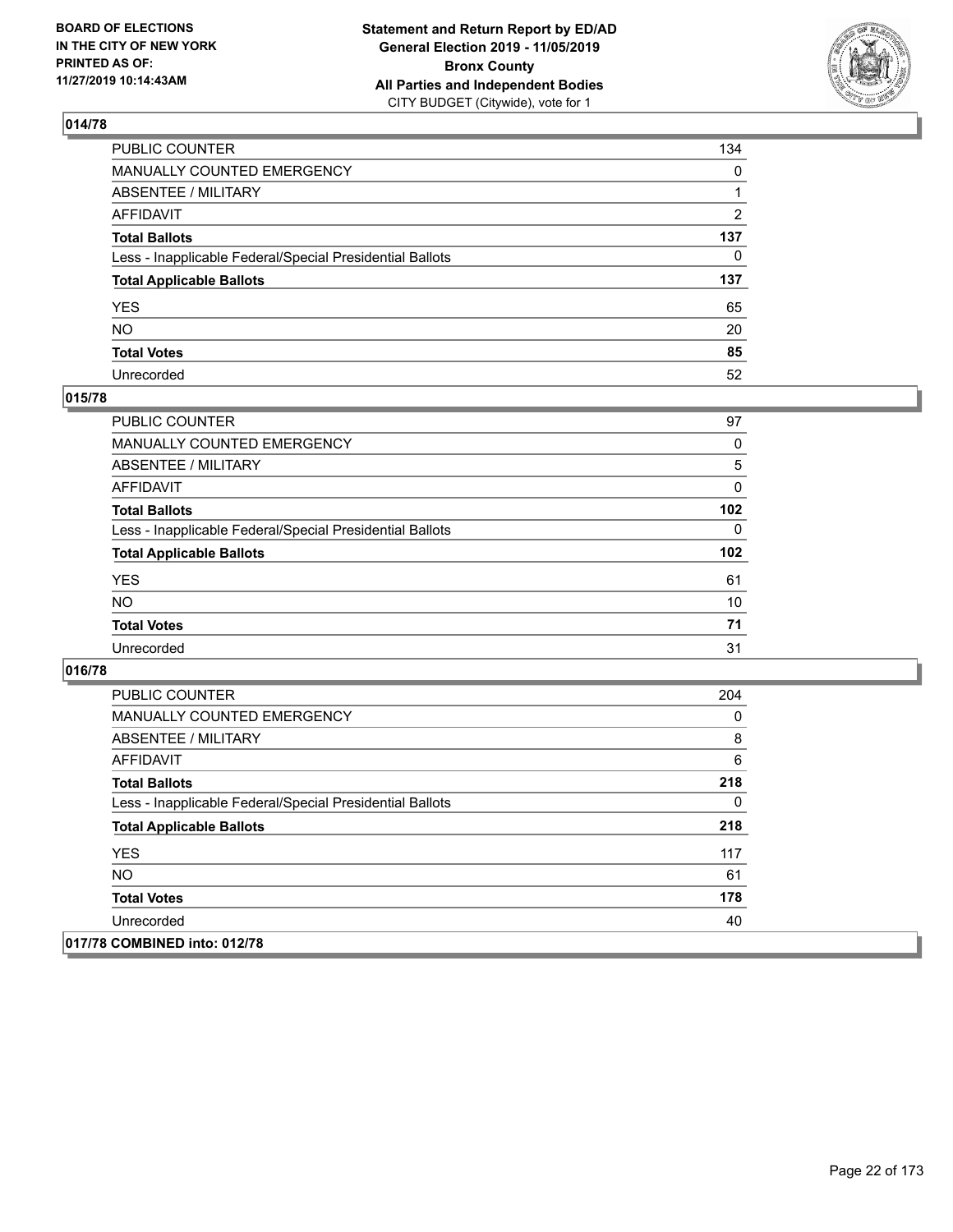

| PUBLIC COUNTER                                           | 155          |
|----------------------------------------------------------|--------------|
| MANUALLY COUNTED EMERGENCY                               | 0            |
| ABSENTEE / MILITARY                                      |              |
| AFFIDAVIT                                                | 10           |
| Total Ballots                                            | 166          |
| Less - Inapplicable Federal/Special Presidential Ballots | $\mathbf{0}$ |
| <b>Total Applicable Ballots</b>                          | 166          |
| YES                                                      | 88           |
| NO.                                                      | 24           |
| <b>Total Votes</b>                                       | 112          |
| Unrecorded                                               | 54           |

#### **019/78**

| <b>PUBLIC COUNTER</b>                                    | 120      |
|----------------------------------------------------------|----------|
| MANUALLY COUNTED EMERGENCY                               | 0        |
| ABSENTEE / MILITARY                                      | 4        |
| AFFIDAVIT                                                | 2        |
| <b>Total Ballots</b>                                     | 126      |
| Less - Inapplicable Federal/Special Presidential Ballots | $\Omega$ |
| <b>Total Applicable Ballots</b>                          | 126      |
| <b>YES</b>                                               | 62       |
| <b>NO</b>                                                | 13       |
| <b>Total Votes</b>                                       | 75       |
| Unrecorded                                               | 51       |

#### **020/78**

| <b>PUBLIC COUNTER</b>                                    | 120 |
|----------------------------------------------------------|-----|
| <b>MANUALLY COUNTED EMERGENCY</b>                        | 0   |
| ABSENTEE / MILITARY                                      | 5   |
| AFFIDAVIT                                                | 0   |
| <b>Total Ballots</b>                                     | 125 |
| Less - Inapplicable Federal/Special Presidential Ballots | 0   |
|                                                          |     |
| <b>Total Applicable Ballots</b>                          | 125 |
| <b>YES</b>                                               | 57  |
| NO.                                                      | 24  |
| <b>Total Votes</b>                                       | 81  |
| Unrecorded                                               | 44  |

**022/78 COMBINED into: 013/78**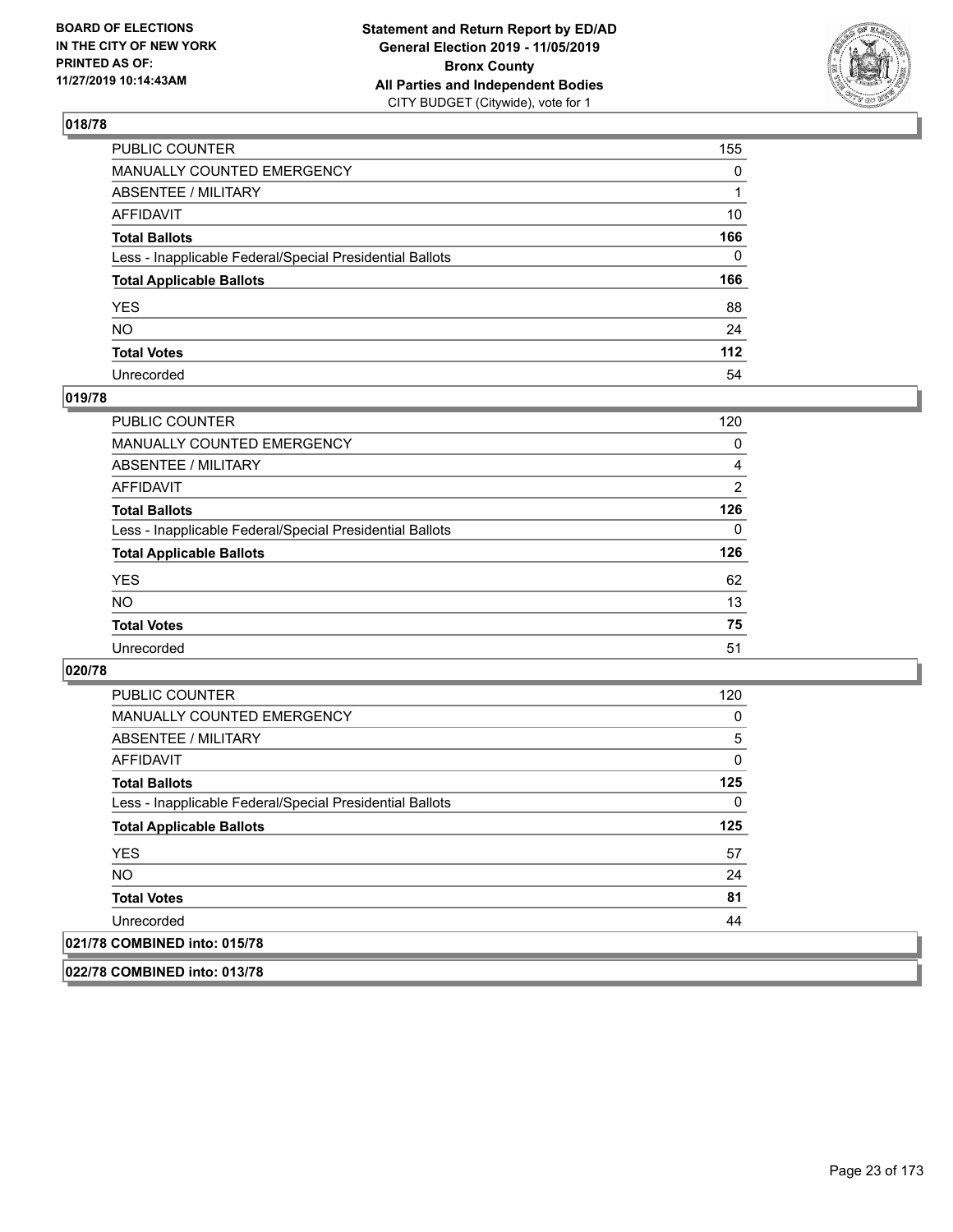

| PUBLIC COUNTER                                           | 94 |
|----------------------------------------------------------|----|
| MANUALLY COUNTED EMERGENCY                               | 0  |
| ABSENTEE / MILITARY                                      | 3  |
| AFFIDAVIT                                                |    |
| Total Ballots                                            | 98 |
| Less - Inapplicable Federal/Special Presidential Ballots | 0  |
| <b>Total Applicable Ballots</b>                          | 98 |
| YES                                                      | 50 |
| NO.                                                      | 21 |
| <b>Total Votes</b>                                       | 71 |
| Unrecorded                                               | 27 |

#### **024/78**

| <b>PUBLIC COUNTER</b>                                    | 120 |
|----------------------------------------------------------|-----|
| <b>MANUALLY COUNTED EMERGENCY</b>                        | 0   |
| ABSENTEE / MILITARY                                      |     |
| AFFIDAVIT                                                |     |
| <b>Total Ballots</b>                                     | 122 |
| Less - Inapplicable Federal/Special Presidential Ballots | 0   |
| <b>Total Applicable Ballots</b>                          | 122 |
| <b>YES</b>                                               | 62  |
| <b>NO</b>                                                | 19  |
| <b>Total Votes</b>                                       | 81  |
| Unrecorded                                               | 41  |
|                                                          |     |

**025/78 COMBINED into: 020/78**

#### **026/78 COMBINED into: 027/78**

| <b>PUBLIC COUNTER</b>                                    | 183 |
|----------------------------------------------------------|-----|
| <b>MANUALLY COUNTED EMERGENCY</b>                        | 0   |
| ABSENTEE / MILITARY                                      | 3   |
| AFFIDAVIT                                                | 0   |
| <b>Total Ballots</b>                                     | 186 |
| Less - Inapplicable Federal/Special Presidential Ballots | 0   |
| <b>Total Applicable Ballots</b>                          | 186 |
| <b>YES</b>                                               | 132 |
| NO.                                                      | 33  |
| <b>Total Votes</b>                                       | 165 |
| Unrecorded                                               | 21  |
| 028/78 COMBINED into: 016/78                             |     |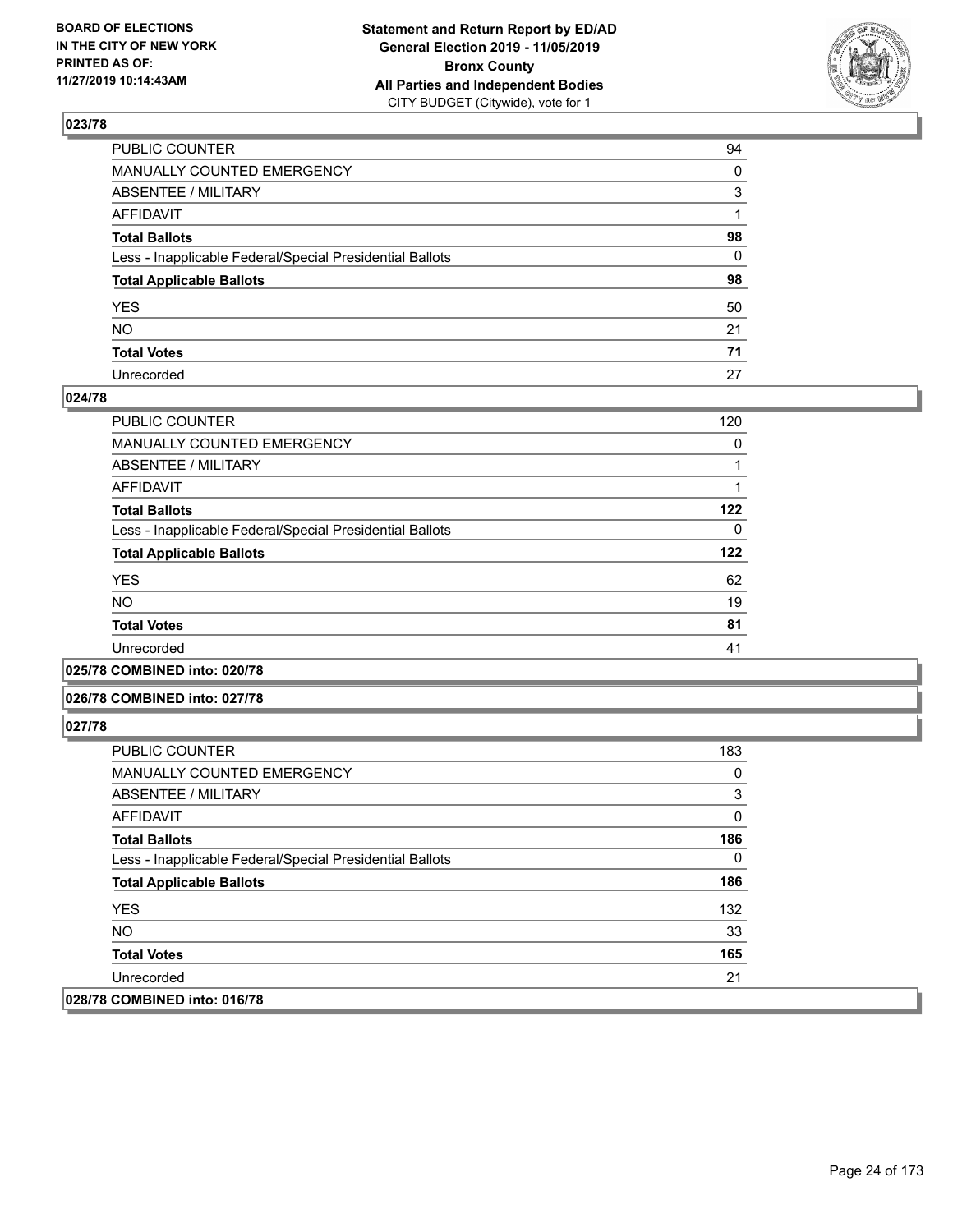

| PUBLIC COUNTER                                           | 151 |
|----------------------------------------------------------|-----|
| <b>MANUALLY COUNTED EMERGENCY</b>                        | 0   |
| ABSENTEE / MILITARY                                      | 4   |
| <b>AFFIDAVIT</b>                                         |     |
| <b>Total Ballots</b>                                     | 156 |
| Less - Inapplicable Federal/Special Presidential Ballots | 0   |
| <b>Total Applicable Ballots</b>                          | 156 |
| <b>YES</b>                                               | 78  |
| <b>NO</b>                                                | 37  |
| <b>Total Votes</b>                                       | 115 |
| Unrecorded                                               | 41  |

#### **030/78 COMBINED into: 029/78**

#### **031/78**

| 210 |
|-----|
| 0   |
| 4   |
| 4   |
| 218 |
| 0   |
| 218 |
| 114 |
| 56  |
| 170 |
| 48  |
|     |

# **032/78 COMBINED into: 031/78**

| <b>PUBLIC COUNTER</b>                                    | 235            |
|----------------------------------------------------------|----------------|
| <b>MANUALLY COUNTED EMERGENCY</b>                        | 0              |
| ABSENTEE / MILITARY                                      | $\overline{4}$ |
| AFFIDAVIT                                                | 2              |
| <b>Total Ballots</b>                                     | 241            |
| Less - Inapplicable Federal/Special Presidential Ballots | $\Omega$       |
| <b>Total Applicable Ballots</b>                          | 241            |
| <b>YES</b>                                               | 159            |
| <b>NO</b>                                                | 56             |
| <b>Total Votes</b>                                       | 215            |
| Unrecorded                                               | 26             |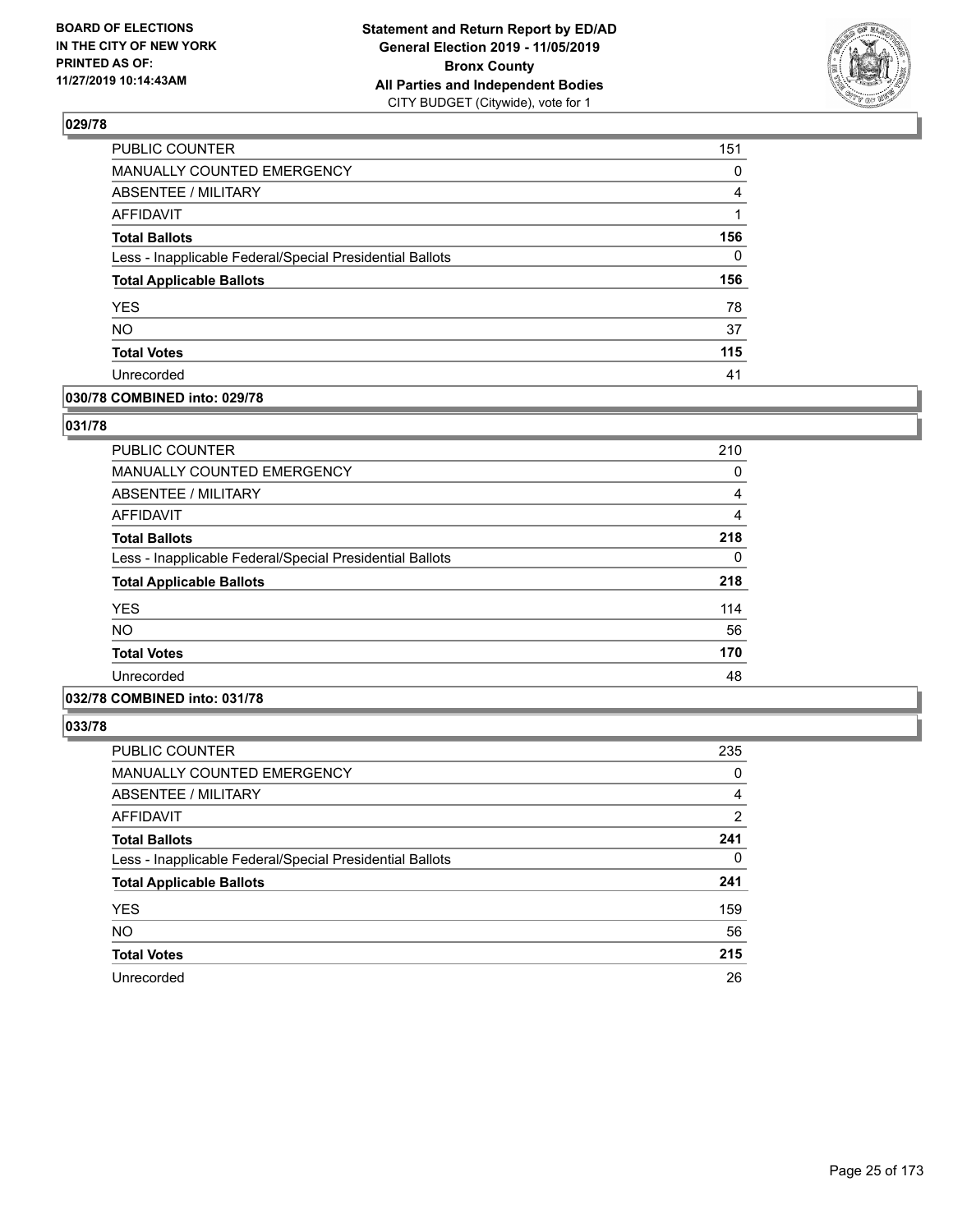

| PUBLIC COUNTER                                           | 180      |
|----------------------------------------------------------|----------|
| MANUALLY COUNTED EMERGENCY                               | $\Omega$ |
| <b>ABSENTEE / MILITARY</b>                               | 8        |
| <b>AFFIDAVIT</b>                                         |          |
| <b>Total Ballots</b>                                     | 189      |
| Less - Inapplicable Federal/Special Presidential Ballots | $\Omega$ |
| <b>Total Applicable Ballots</b>                          | 189      |
| <b>YES</b>                                               | 103      |
| <b>NO</b>                                                | 34       |
| <b>Total Votes</b>                                       | 137      |
| Unrecorded                                               | 52       |

## **035/78 COMBINED into: 016/78**

#### **036/78**

| PUBLIC COUNTER                                           | 86       |
|----------------------------------------------------------|----------|
| <b>MANUALLY COUNTED EMERGENCY</b>                        | 0        |
| ABSENTEE / MILITARY                                      | 0        |
| AFFIDAVIT                                                | 4        |
| <b>Total Ballots</b>                                     | 90       |
| Less - Inapplicable Federal/Special Presidential Ballots | $\Omega$ |
| <b>Total Applicable Ballots</b>                          | 90       |
| <b>YES</b>                                               | 59       |
| <b>NO</b>                                                | 15       |
| <b>Total Votes</b>                                       | 74       |
| Unrecorded                                               | 16       |
|                                                          |          |

| <b>PUBLIC COUNTER</b>                                    | 140      |
|----------------------------------------------------------|----------|
| <b>MANUALLY COUNTED EMERGENCY</b>                        | 0        |
| ABSENTEE / MILITARY                                      | 9        |
| AFFIDAVIT                                                | $\Omega$ |
| <b>Total Ballots</b>                                     | 149      |
| Less - Inapplicable Federal/Special Presidential Ballots | $\Omega$ |
| <b>Total Applicable Ballots</b>                          | 149      |
| <b>YES</b>                                               | 97       |
| <b>NO</b>                                                | 18       |
| <b>Total Votes</b>                                       | 115      |
| Unrecorded                                               | 34       |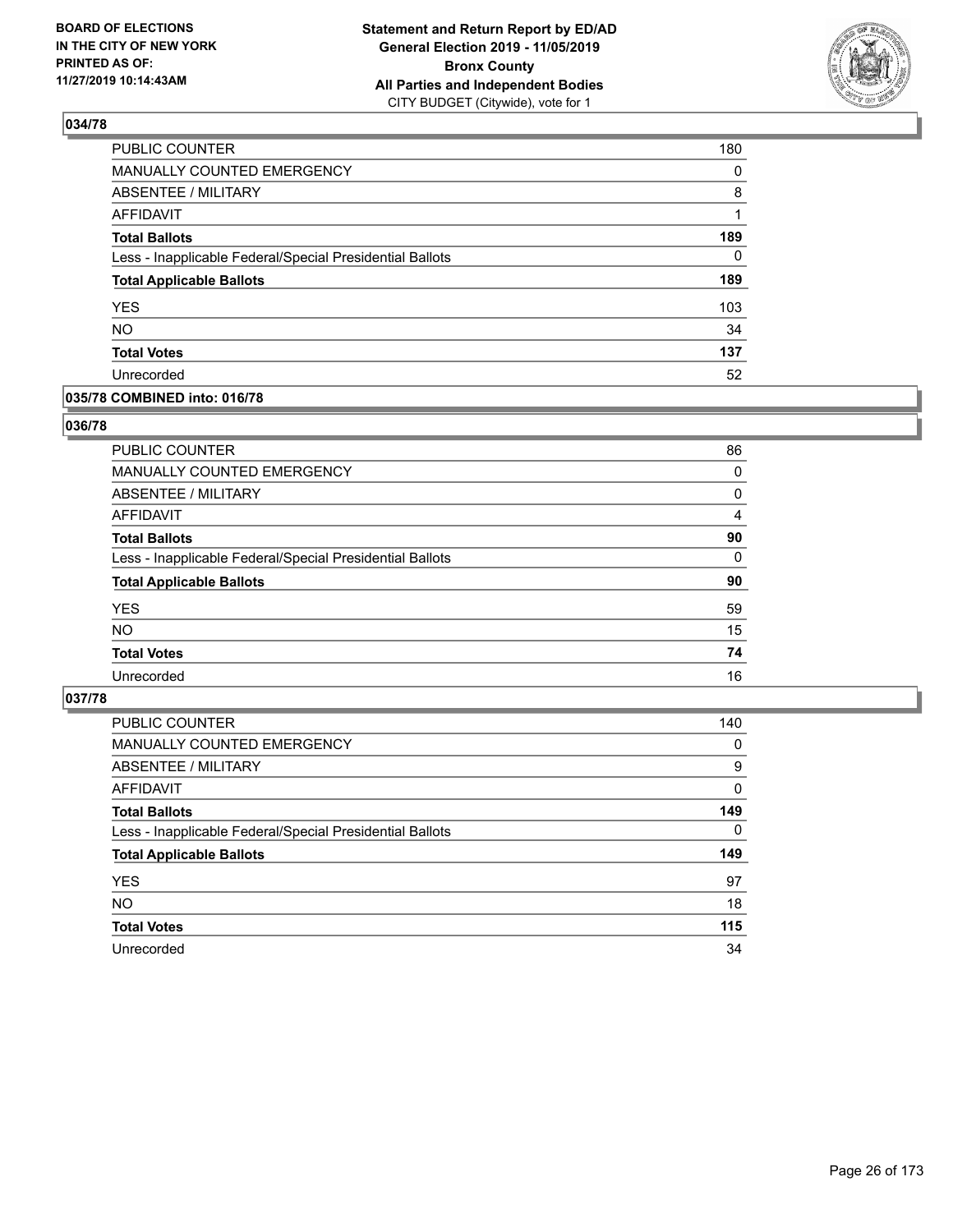

| PUBLIC COUNTER                                           | 132           |
|----------------------------------------------------------|---------------|
| <b>MANUALLY COUNTED EMERGENCY</b>                        | $\Omega$      |
| <b>ABSENTEE / MILITARY</b>                               | 4             |
| <b>AFFIDAVIT</b>                                         | $\mathcal{P}$ |
| <b>Total Ballots</b>                                     | 138           |
| Less - Inapplicable Federal/Special Presidential Ballots | $\Omega$      |
| <b>Total Applicable Ballots</b>                          | 138           |
| <b>YES</b>                                               | 79            |
| <b>NO</b>                                                | 33            |
| <b>Total Votes</b>                                       | $112$         |
| Unrecorded                                               | 26            |

## **039/78 COMBINED into: 037/78**

#### **040/78**

| PUBLIC COUNTER                                           | 249      |
|----------------------------------------------------------|----------|
| MANUALLY COUNTED EMERGENCY                               | 0        |
| ABSENTEE / MILITARY                                      | 4        |
| AFFIDAVIT                                                |          |
| <b>Total Ballots</b>                                     | 254      |
| Less - Inapplicable Federal/Special Presidential Ballots | $\Omega$ |
| <b>Total Applicable Ballots</b>                          | 254      |
| <b>YES</b>                                               | 163      |
| <b>NO</b>                                                | 45       |
| <b>Total Votes</b>                                       | 208      |
| Unrecorded                                               | 46       |
|                                                          |          |

| PUBLIC COUNTER                                           | 183 |
|----------------------------------------------------------|-----|
| <b>MANUALLY COUNTED EMERGENCY</b>                        | 0   |
| ABSENTEE / MILITARY                                      | 5   |
| AFFIDAVIT                                                |     |
| <b>Total Ballots</b>                                     | 189 |
| Less - Inapplicable Federal/Special Presidential Ballots | 0   |
| <b>Total Applicable Ballots</b>                          | 189 |
| <b>YES</b>                                               | 102 |
| NO.                                                      | 49  |
| <b>Total Votes</b>                                       | 151 |
| Unrecorded                                               | 38  |
| 042/78 COMBINED into: 008/78                             |     |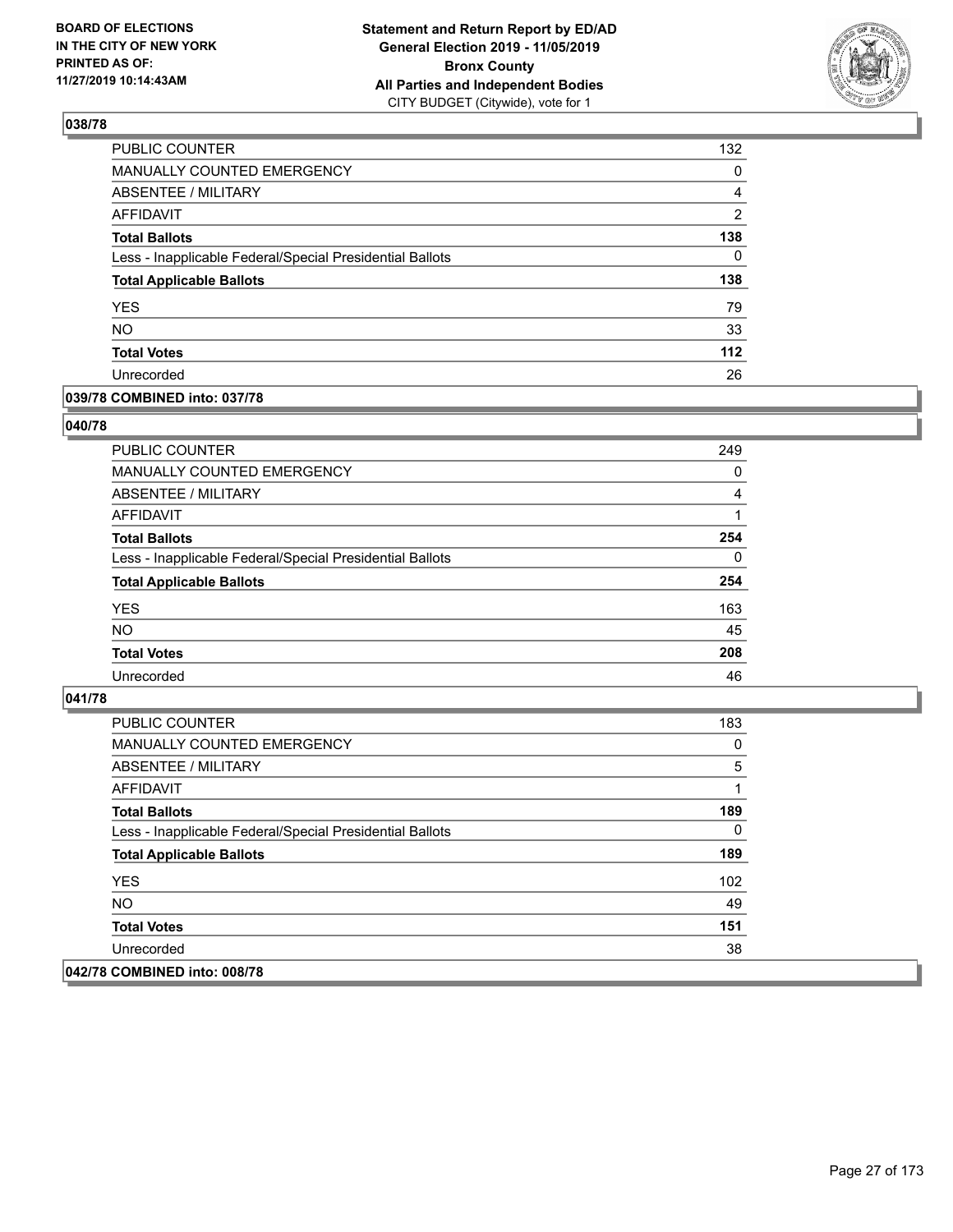

| PUBLIC COUNTER                                           | 173          |
|----------------------------------------------------------|--------------|
| MANUALLY COUNTED EMERGENCY                               | $\mathbf{0}$ |
| ABSENTEE / MILITARY                                      | 2            |
| AFFIDAVIT                                                | 10           |
| Total Ballots                                            | 185          |
| Less - Inapplicable Federal/Special Presidential Ballots | $\Omega$     |
| <b>Total Applicable Ballots</b>                          | 185          |
| YES                                                      | 91           |
| NO.                                                      | 29           |
| <b>Total Votes</b>                                       | 120          |
| Unrecorded                                               | 65           |

#### **044/78**

| <b>PUBLIC COUNTER</b>                                    | 179 |
|----------------------------------------------------------|-----|
| MANUALLY COUNTED EMERGENCY                               | 0   |
| ABSENTEE / MILITARY                                      | 3   |
| AFFIDAVIT                                                |     |
| <b>Total Ballots</b>                                     | 183 |
| Less - Inapplicable Federal/Special Presidential Ballots | 0   |
| <b>Total Applicable Ballots</b>                          | 183 |
| <b>YES</b>                                               | 100 |
| <b>NO</b>                                                | 23  |
| <b>Total Votes</b>                                       | 123 |
| Unrecorded                                               | 60  |
|                                                          |     |

**045/78 COMBINED into: 044/78**

#### **046/78 COMBINED into: 043/78**

| <b>PUBLIC COUNTER</b>                                    | 138      |
|----------------------------------------------------------|----------|
| <b>MANUALLY COUNTED EMERGENCY</b>                        | 0        |
| ABSENTEE / MILITARY                                      | 5        |
| <b>AFFIDAVIT</b>                                         | 8        |
| <b>Total Ballots</b>                                     | 151      |
| Less - Inapplicable Federal/Special Presidential Ballots | $\Omega$ |
| <b>Total Applicable Ballots</b>                          | 151      |
| <b>YES</b>                                               | 95       |
| <b>NO</b>                                                | 22       |
| <b>Total Votes</b>                                       | 117      |
| Unrecorded                                               | 34       |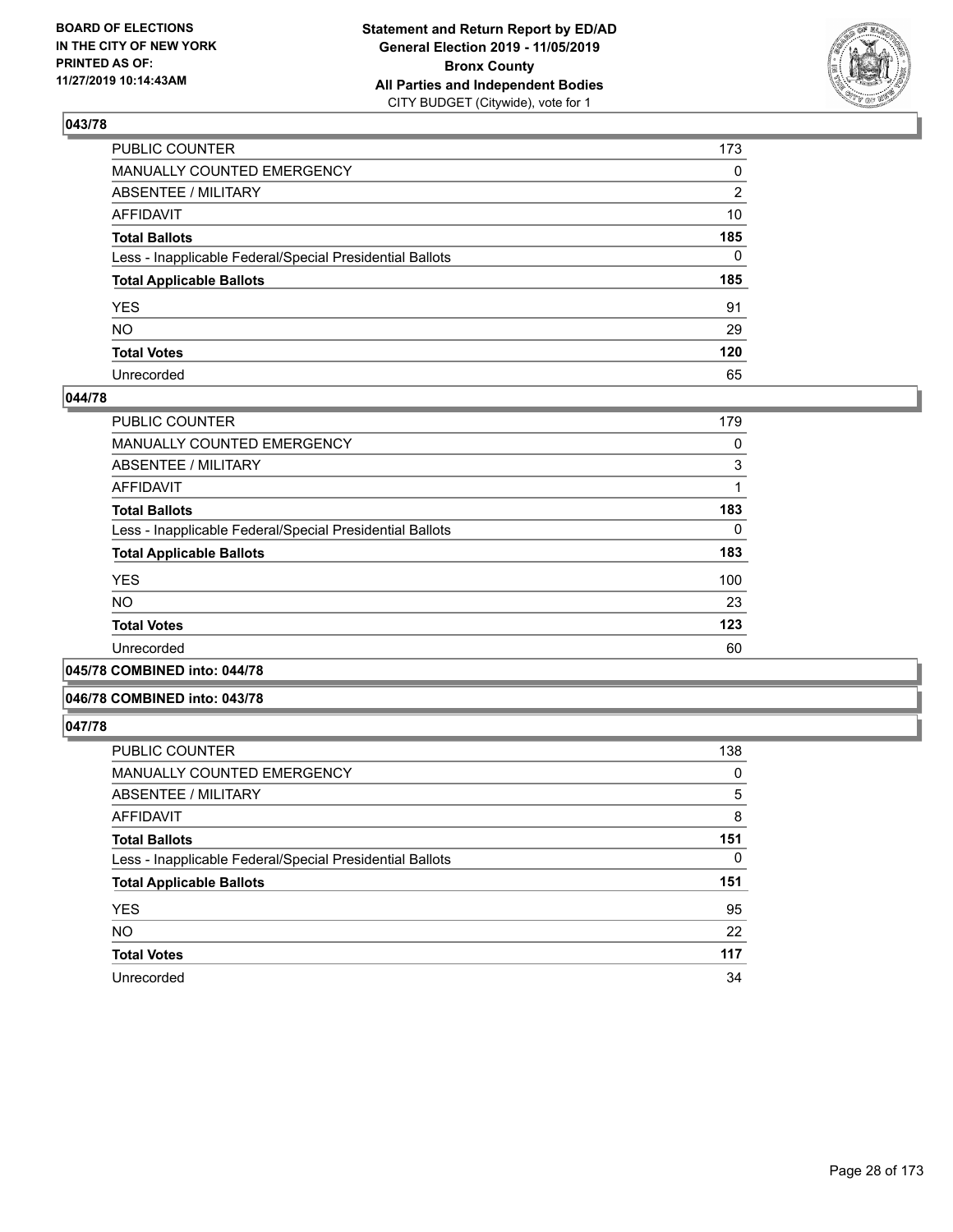

| PUBLIC COUNTER                                           | 434             |
|----------------------------------------------------------|-----------------|
| MANUALLY COUNTED EMERGENCY                               | 0               |
| <b>ABSENTEE / MILITARY</b>                               | 12 <sup>2</sup> |
| <b>AFFIDAVIT</b>                                         | $\overline{4}$  |
| <b>Total Ballots</b>                                     | 450             |
| Less - Inapplicable Federal/Special Presidential Ballots | $\mathbf{0}$    |
| <b>Total Applicable Ballots</b>                          | 450             |
| <b>YES</b>                                               | 280             |
| <b>NO</b>                                                | 83              |
| <b>Total Votes</b>                                       | 363             |
| Unrecorded                                               | 87              |

## **049/78 COMBINED into: 048/78**

#### **050/78**

| <b>PUBLIC COUNTER</b>                                    | 164            |
|----------------------------------------------------------|----------------|
| MANUALLY COUNTED EMERGENCY                               | 0              |
| ABSENTEE / MILITARY                                      | $\overline{2}$ |
| AFFIDAVIT                                                | 5              |
| <b>Total Ballots</b>                                     | 171            |
| Less - Inapplicable Federal/Special Presidential Ballots | 0              |
| <b>Total Applicable Ballots</b>                          | 171            |
| <b>YES</b>                                               | 97             |
| <b>NO</b>                                                | 22             |
| <b>Total Votes</b>                                       | 119            |
| Unrecorded                                               | 52             |
|                                                          |                |

# **051/78 COMBINED into: 050/78**

| PUBLIC COUNTER                                           | 147      |
|----------------------------------------------------------|----------|
| <b>MANUALLY COUNTED EMERGENCY</b>                        | 0        |
| <b>ABSENTEE / MILITARY</b>                               | 5        |
| <b>AFFIDAVIT</b>                                         | 0        |
| <b>Total Ballots</b>                                     | 152      |
| Less - Inapplicable Federal/Special Presidential Ballots | $\Omega$ |
| <b>Total Applicable Ballots</b>                          | 152      |
| <b>YES</b>                                               | 95       |
| <b>NO</b>                                                | 20       |
| <b>Total Votes</b>                                       | 115      |
| Unrecorded                                               | 37       |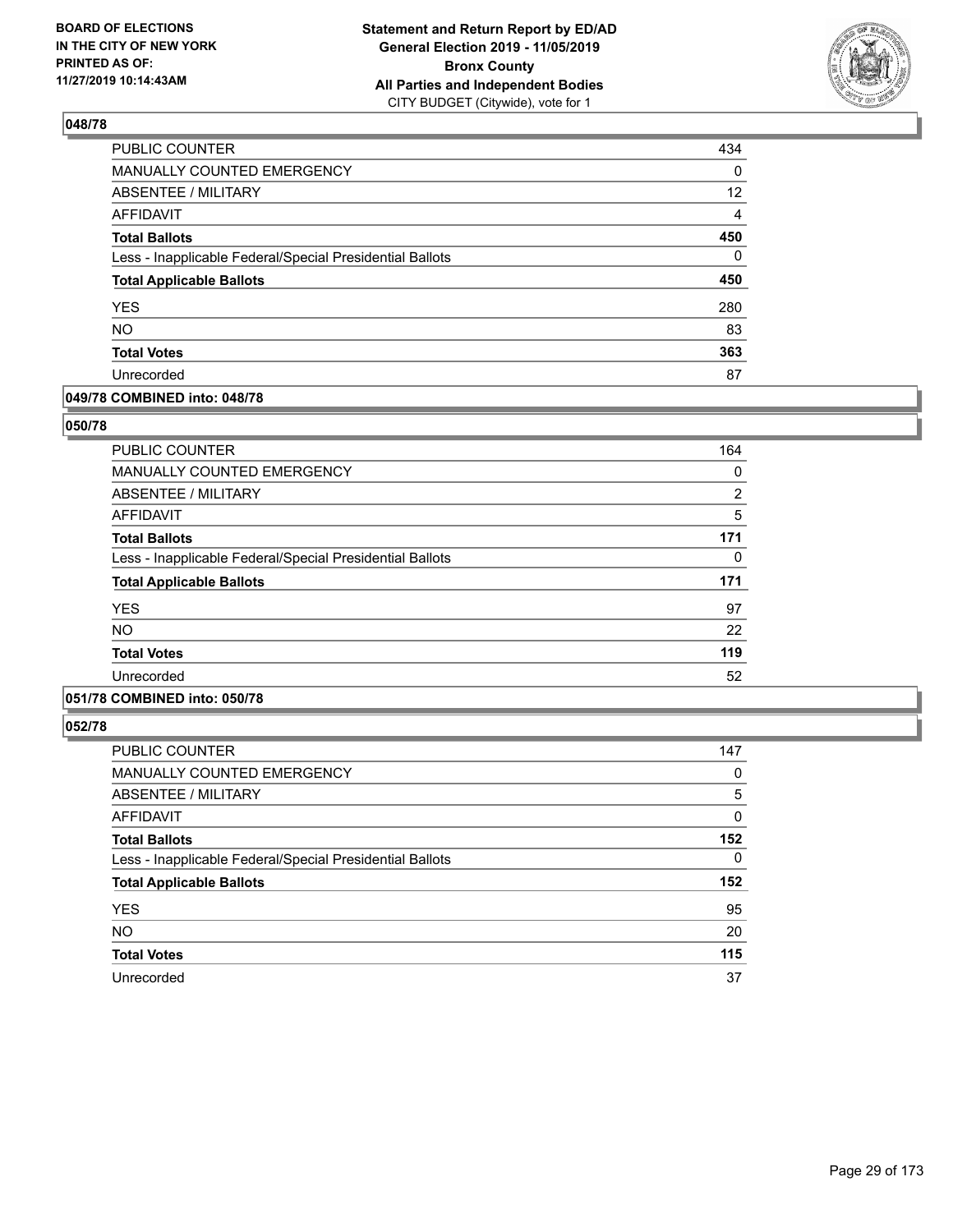

| PUBLIC COUNTER                                           | 97       |
|----------------------------------------------------------|----------|
| MANUALLY COUNTED EMERGENCY                               | $\Omega$ |
| ABSENTEE / MILITARY                                      |          |
| AFFIDAVIT                                                |          |
| <b>Total Ballots</b>                                     | 105      |
| Less - Inapplicable Federal/Special Presidential Ballots | 0        |
| <b>Total Applicable Ballots</b>                          | 105      |
| <b>YES</b>                                               | 62       |
| <b>NO</b>                                                | 20       |
| <b>Total Votes</b>                                       | 82       |
| Unrecorded                                               | 23       |

# **054/78 COMBINED into: 052/78**

**055/78 COMBINED into: 037/78**

**056/78 COMBINED into: 037/78**

**057/78 COMBINED into: 012/78**

#### **058/78 COMBINED into: 037/78**

#### **059/78**

| PUBLIC COUNTER                                           | 185      |
|----------------------------------------------------------|----------|
| <b>MANUALLY COUNTED EMERGENCY</b>                        | $\Omega$ |
| ABSENTEE / MILITARY                                      | 75       |
| <b>AFFIDAVIT</b>                                         | 4        |
| <b>Total Ballots</b>                                     | 264      |
| Less - Inapplicable Federal/Special Presidential Ballots | $\Omega$ |
| <b>Total Applicable Ballots</b>                          | 264      |
| <b>YES</b>                                               | 157      |
| <b>NO</b>                                                | 29       |
| <b>Total Votes</b>                                       | 186      |
| Unrecorded                                               | 78       |

| <b>PUBLIC COUNTER</b>                                    | 186 |
|----------------------------------------------------------|-----|
| <b>MANUALLY COUNTED EMERGENCY</b>                        | 0   |
| ABSENTEE / MILITARY                                      | 4   |
| AFFIDAVIT                                                | 13  |
| <b>Total Ballots</b>                                     | 203 |
| Less - Inapplicable Federal/Special Presidential Ballots | 0   |
| <b>Total Applicable Ballots</b>                          | 203 |
| <b>YES</b>                                               | 121 |
| <b>NO</b>                                                | 32  |
| <b>Total Votes</b>                                       | 153 |
| Unrecorded                                               | 50  |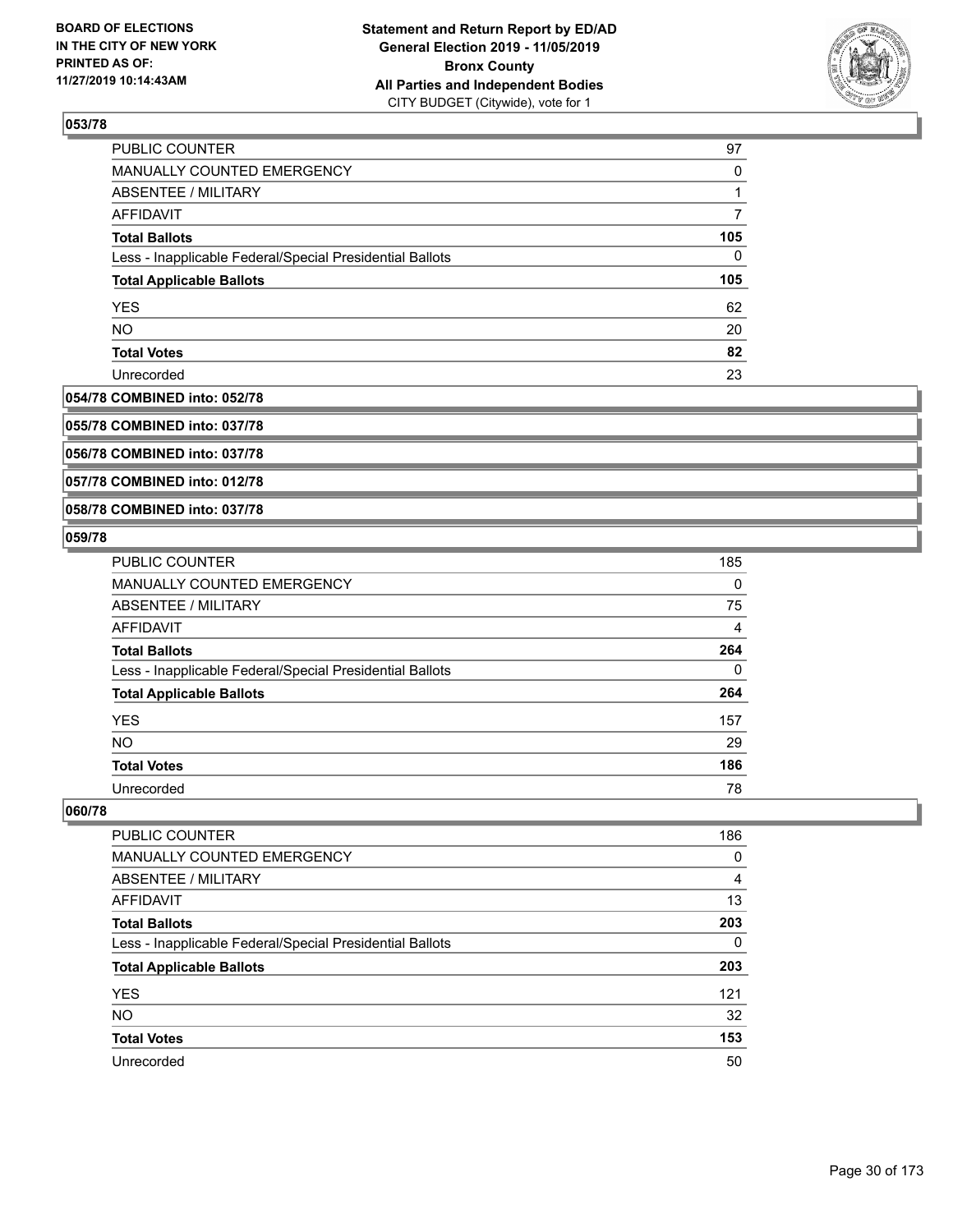

| PUBLIC COUNTER                                           | 229 |
|----------------------------------------------------------|-----|
| MANUALLY COUNTED EMERGENCY                               | 0   |
| <b>ABSENTEE / MILITARY</b>                               | 7   |
| AFFIDAVIT                                                | 6   |
| <b>Total Ballots</b>                                     | 242 |
| Less - Inapplicable Federal/Special Presidential Ballots | 0   |
| <b>Total Applicable Ballots</b>                          | 242 |
| <b>YES</b>                                               | 145 |
| <b>NO</b>                                                | 53  |
| <b>Total Votes</b>                                       | 198 |
| Unrecorded                                               | 44  |

# **062/78 COMBINED into: 037/78**

#### **063/78 COMBINED into: 012/78**

# **064/78**

| <b>PUBLIC COUNTER</b>                                    | 123      |
|----------------------------------------------------------|----------|
| <b>MANUALLY COUNTED EMERGENCY</b>                        | 0        |
| ABSENTEE / MILITARY                                      | $\Omega$ |
| <b>AFFIDAVIT</b>                                         | 8        |
| <b>Total Ballots</b>                                     | 131      |
| Less - Inapplicable Federal/Special Presidential Ballots | $\Omega$ |
|                                                          |          |
| <b>Total Applicable Ballots</b>                          | 131      |
| <b>YES</b>                                               | 52       |
| NO.                                                      | 24       |
| <b>Total Votes</b>                                       | 76       |

#### **065/78**

| <b>PUBLIC COUNTER</b>                                    | 124            |
|----------------------------------------------------------|----------------|
| MANUALLY COUNTED EMERGENCY                               | 0              |
| ABSENTEE / MILITARY                                      | 12             |
| AFFIDAVIT                                                | $\overline{2}$ |
| <b>Total Ballots</b>                                     | 138            |
| Less - Inapplicable Federal/Special Presidential Ballots | 0              |
| <b>Total Applicable Ballots</b>                          | 138            |
| <b>YES</b>                                               | 82             |
| NO.                                                      | 22             |
| <b>Total Votes</b>                                       | 104            |
| Unrecorded                                               | 34             |
|                                                          |                |

# **066/78 COMBINED into: 053/78**

**067/78 COMBINED into: 061/78**

**068/78 COMBINED into: 052/78**

**069/78 COMBINED into: 005/78**

**070/78 COMBINED into: 008/78**

**071/78 COMBINED into: 065/78**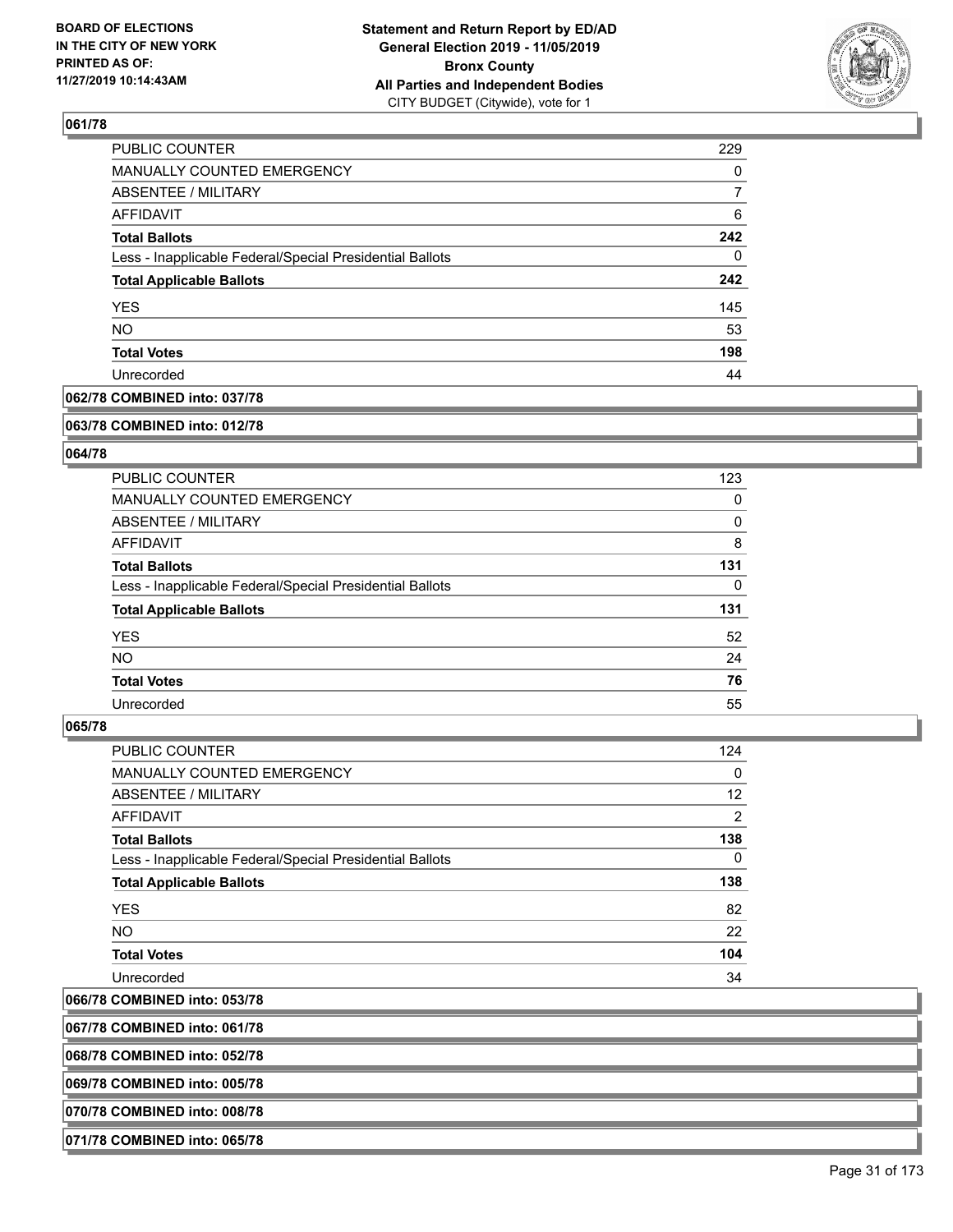

**073/78 COMBINED into: 034/78**

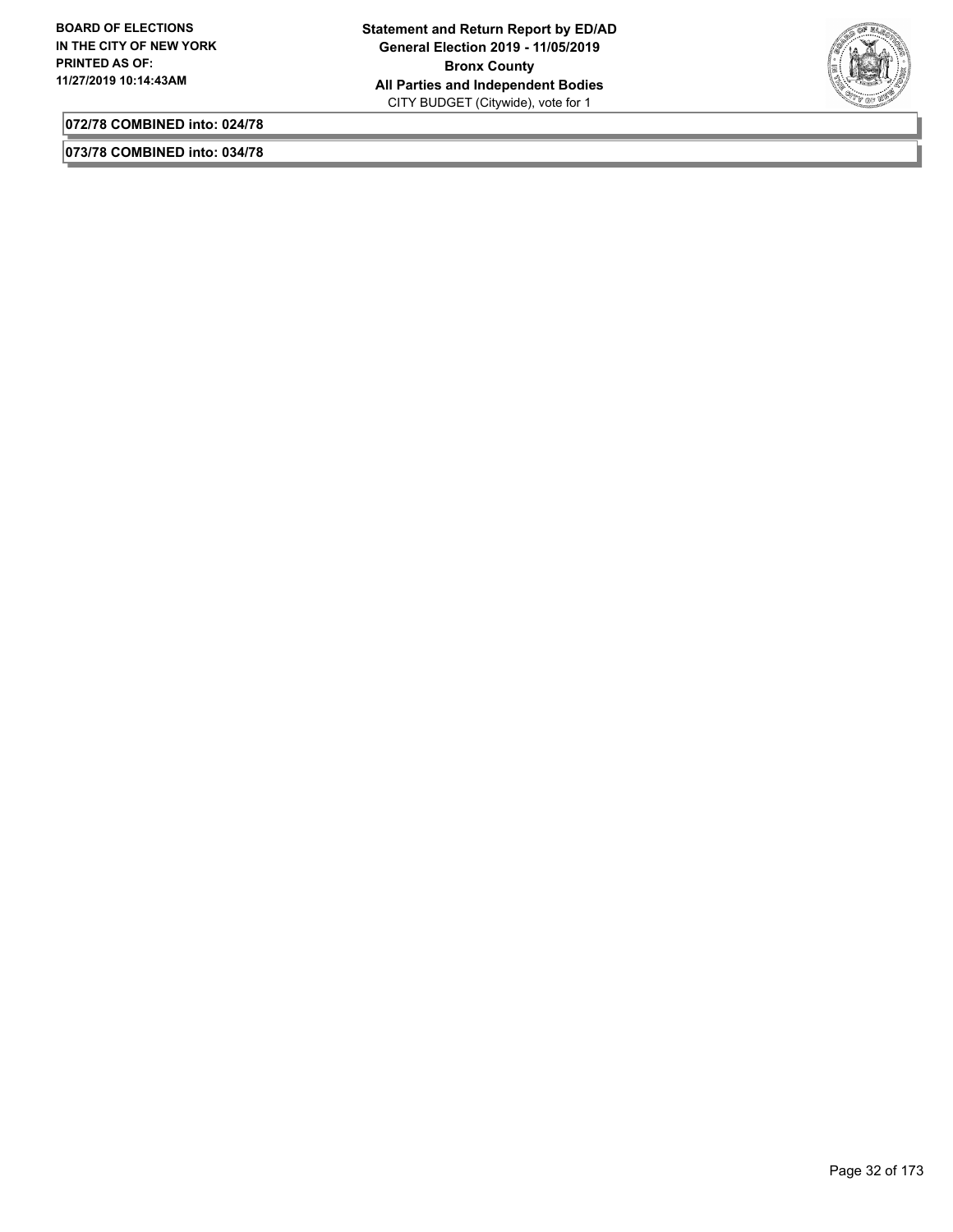

| PUBLIC COUNTER                                           | 126            |
|----------------------------------------------------------|----------------|
| MANUALLY COUNTED EMERGENCY                               | 0              |
| <b>ABSENTEE / MILITARY</b>                               | 2              |
| <b>AFFIDAVIT</b>                                         | $\overline{2}$ |
| <b>Total Ballots</b>                                     | 130            |
| Less - Inapplicable Federal/Special Presidential Ballots | 0              |
| <b>Total Applicable Ballots</b>                          | 130            |
| <b>YES</b>                                               | 72             |
| <b>NO</b>                                                | 25             |
| <b>Total Votes</b>                                       | 97             |
| Unrecorded                                               | 33             |

#### **002/79 COMBINED into: 002/78**

#### **003/79**

| <b>PUBLIC COUNTER</b>                                    | 118      |
|----------------------------------------------------------|----------|
| MANUALLY COUNTED EMERGENCY                               | 0        |
| ABSENTEE / MILITARY                                      | 2        |
| AFFIDAVIT                                                |          |
| <b>Total Ballots</b>                                     | 121      |
| Less - Inapplicable Federal/Special Presidential Ballots | $\Omega$ |
| <b>Total Applicable Ballots</b>                          | 121      |
| <b>YES</b>                                               | 60       |
| <b>NO</b>                                                | 16       |
| <b>Total Votes</b>                                       | 76       |
| Unrecorded                                               | 45       |

| <b>PUBLIC COUNTER</b>                                    | 193 |
|----------------------------------------------------------|-----|
| <b>MANUALLY COUNTED EMERGENCY</b>                        | 0   |
| ABSENTEE / MILITARY                                      | 10  |
| AFFIDAVIT                                                | 2   |
| <b>Total Ballots</b>                                     | 205 |
| Less - Inapplicable Federal/Special Presidential Ballots | 0   |
| <b>Total Applicable Ballots</b>                          | 205 |
| <b>YES</b>                                               | 119 |
| NO.                                                      | 28  |
| <b>Total Votes</b>                                       | 147 |
| Unrecorded                                               | 58  |
| 005/79 COMBINED into: 004/79                             |     |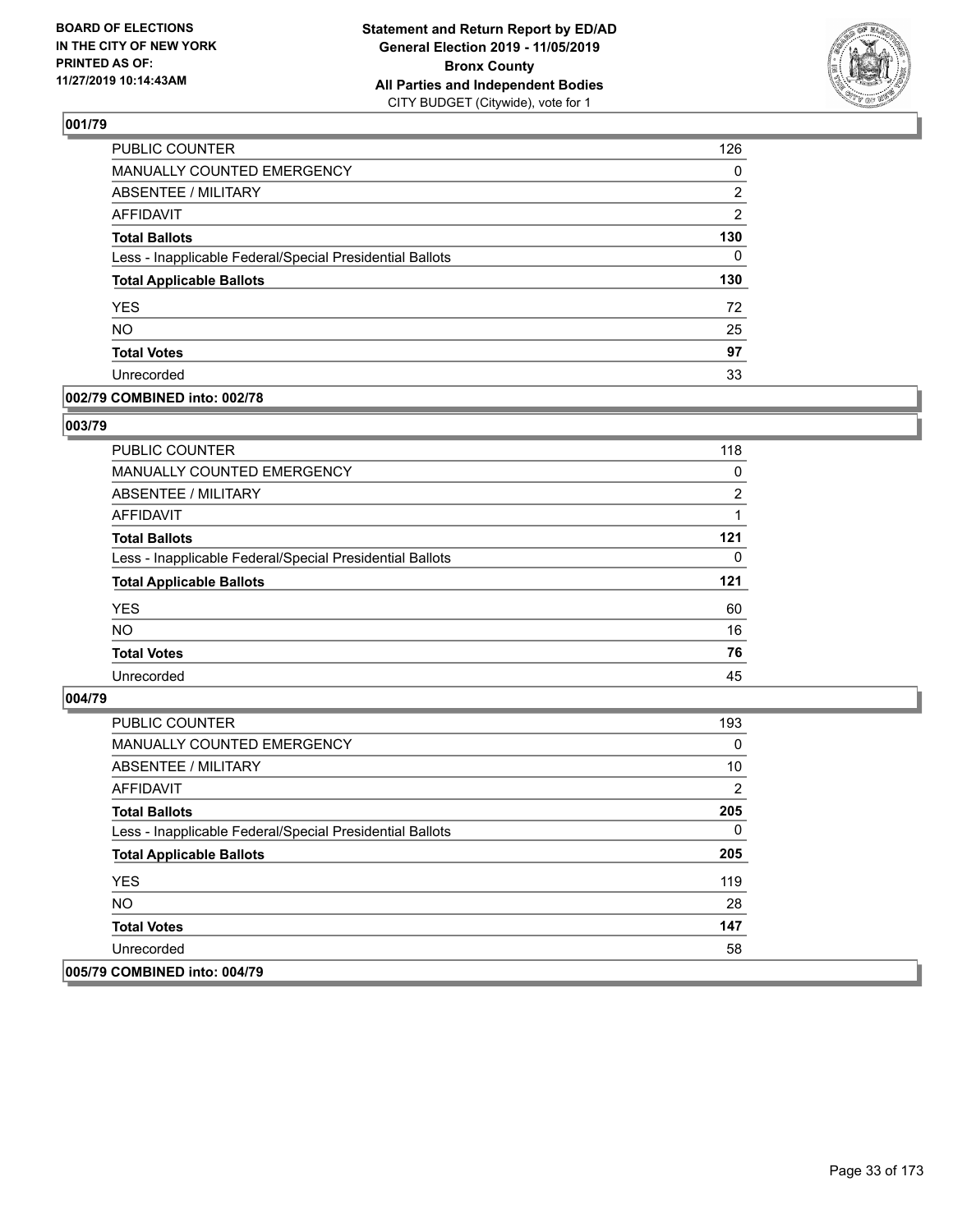

| PUBLIC COUNTER                                           | 88 |
|----------------------------------------------------------|----|
| MANUALLY COUNTED EMERGENCY                               | 0  |
| ABSENTEE / MILITARY                                      | 4  |
| AFFIDAVIT                                                | 0  |
| Total Ballots                                            | 92 |
| Less - Inapplicable Federal/Special Presidential Ballots | 0  |
| <b>Total Applicable Ballots</b>                          | 92 |
| YES                                                      | 39 |
| NO.                                                      | 16 |
| <b>Total Votes</b>                                       | 55 |
| Unrecorded                                               | 37 |

# **007/79**

| <b>PUBLIC COUNTER</b>                                    | 158      |
|----------------------------------------------------------|----------|
| MANUALLY COUNTED EMERGENCY                               | 0        |
| ABSENTEE / MILITARY                                      | 6        |
| AFFIDAVIT                                                | $\Omega$ |
| <b>Total Ballots</b>                                     | 164      |
| Less - Inapplicable Federal/Special Presidential Ballots | $\Omega$ |
| <b>Total Applicable Ballots</b>                          | 164      |
| <b>YES</b>                                               | 73       |
| <b>NO</b>                                                | 22       |
| <b>Total Votes</b>                                       | 95       |
| Unrecorded                                               | 69       |

| <b>PUBLIC COUNTER</b>                                    | 166 |
|----------------------------------------------------------|-----|
| <b>MANUALLY COUNTED EMERGENCY</b>                        | 0   |
| ABSENTEE / MILITARY                                      | 3   |
| AFFIDAVIT                                                | 0   |
| <b>Total Ballots</b>                                     | 169 |
| Less - Inapplicable Federal/Special Presidential Ballots | 0   |
| <b>Total Applicable Ballots</b>                          | 169 |
| <b>YES</b>                                               | 74  |
| <b>NO</b>                                                | 38  |
| <b>Total Votes</b>                                       | 112 |
| Unrecorded                                               | 57  |
| 009/79 COMBINED into: 008/79                             |     |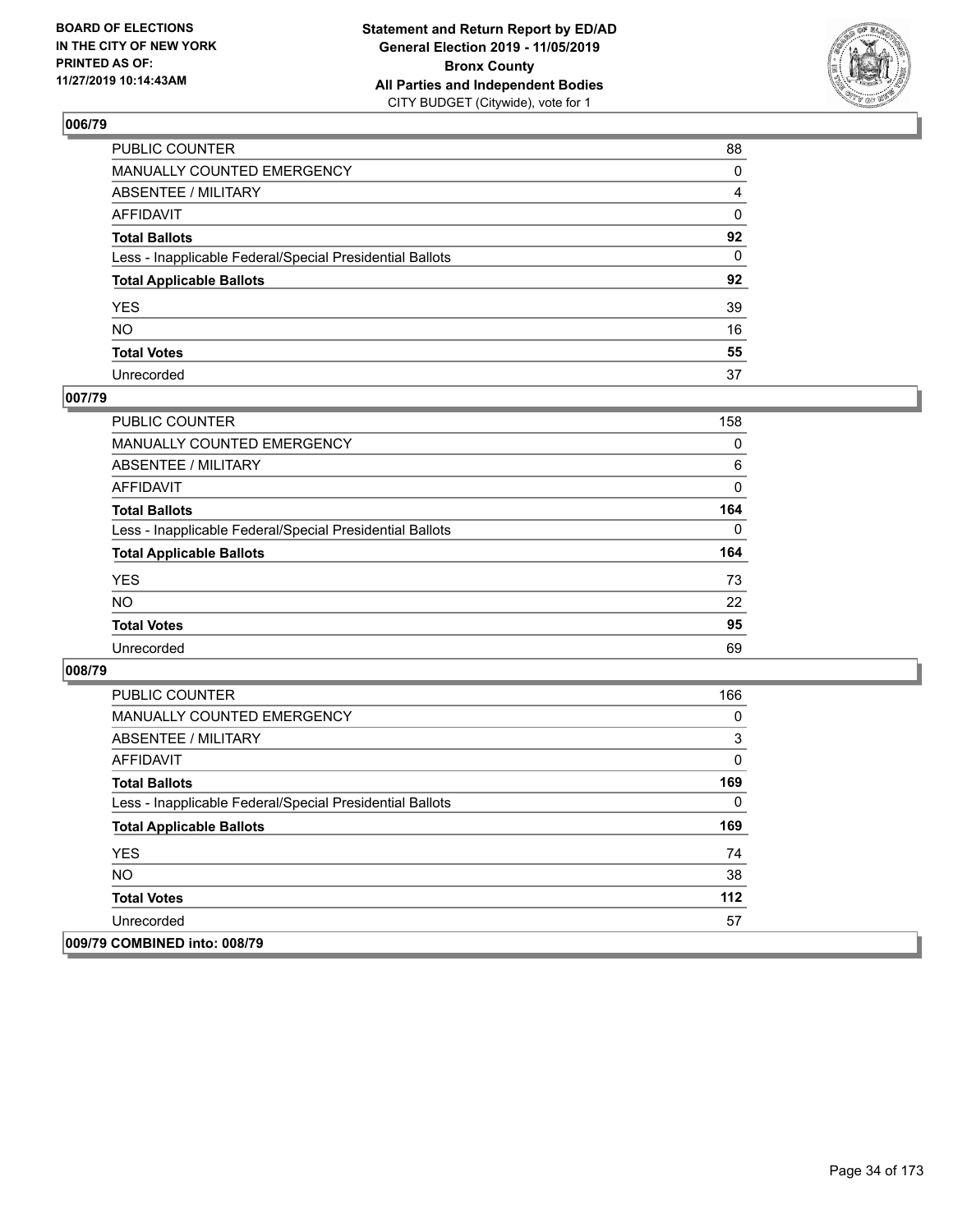

| PUBLIC COUNTER                                           | 95  |
|----------------------------------------------------------|-----|
| MANUALLY COUNTED EMERGENCY                               | 0   |
| <b>ABSENTEE / MILITARY</b>                               | 3   |
| <b>AFFIDAVIT</b>                                         | 3   |
| <b>Total Ballots</b>                                     | 101 |
| Less - Inapplicable Federal/Special Presidential Ballots | 0   |
| <b>Total Applicable Ballots</b>                          | 101 |
| <b>YES</b>                                               | 69  |
| <b>NO</b>                                                | 15  |
| <b>Total Votes</b>                                       | 84  |
| Unrecorded                                               | 17  |

## **011/79 COMBINED into: 006/79**

#### **012/79 COMBINED into: 007/79**

# **013/79**

| <b>PUBLIC COUNTER</b>                                    | 204      |
|----------------------------------------------------------|----------|
| <b>MANUALLY COUNTED EMERGENCY</b>                        | 0        |
| ABSENTEE / MILITARY                                      | 3        |
| AFFIDAVIT                                                |          |
| <b>Total Ballots</b>                                     | 208      |
| Less - Inapplicable Federal/Special Presidential Ballots | $\Omega$ |
| <b>Total Applicable Ballots</b>                          | 208      |
| <b>YES</b>                                               | 107      |
| <b>NO</b>                                                | 21       |
| <b>Total Votes</b>                                       | 128      |
| Unrecorded                                               | 80       |

# **014/79 COMBINED into: 015/79**

| PUBLIC COUNTER                                           | 119 |
|----------------------------------------------------------|-----|
| MANUALLY COUNTED EMERGENCY                               | 0   |
| ABSENTEE / MILITARY                                      | 6   |
| AFFIDAVIT                                                | 0   |
| <b>Total Ballots</b>                                     | 125 |
| Less - Inapplicable Federal/Special Presidential Ballots | 0   |
| <b>Total Applicable Ballots</b>                          | 125 |
| <b>YES</b>                                               | 78  |
| <b>NO</b>                                                | 21  |
| <b>Total Votes</b>                                       | 99  |
| Unrecorded                                               | 26  |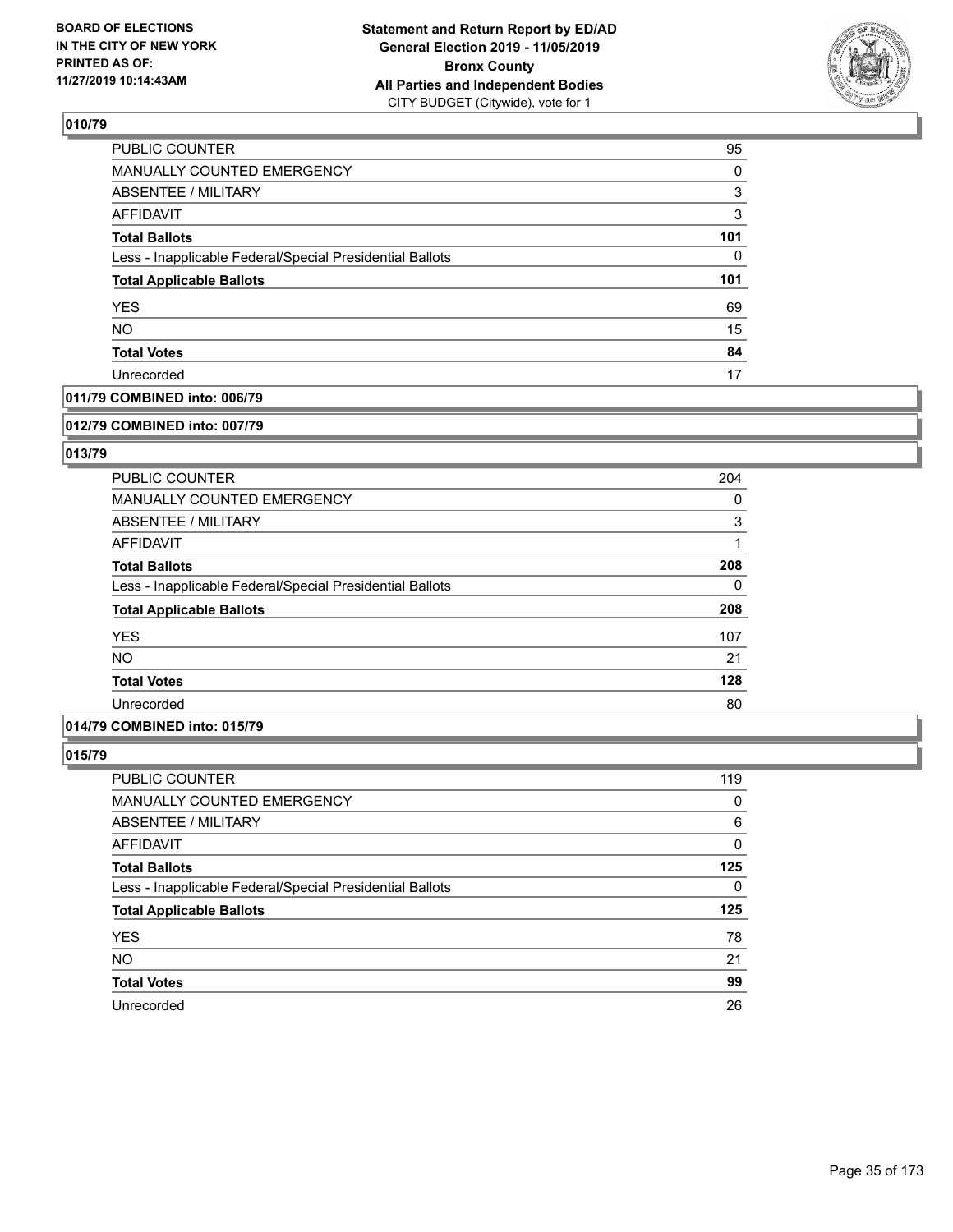

| PUBLIC COUNTER                                           | 157          |
|----------------------------------------------------------|--------------|
| MANUALLY COUNTED EMERGENCY                               | $\mathbf{0}$ |
| ABSENTEE / MILITARY                                      | 8            |
| AFFIDAVIT                                                |              |
| Total Ballots                                            | 166          |
| Less - Inapplicable Federal/Special Presidential Ballots | $\Omega$     |
| <b>Total Applicable Ballots</b>                          | 166          |
| YES                                                      | 112          |
| NΟ                                                       | 23           |
| <b>Total Votes</b>                                       | 135          |
| Unrecorded                                               | 31           |

#### **017/79**

| <b>PUBLIC COUNTER</b>                                    | 197 |
|----------------------------------------------------------|-----|
| MANUALLY COUNTED EMERGENCY                               | 0   |
| ABSENTEE / MILITARY                                      | 3   |
| AFFIDAVIT                                                | 7   |
| <b>Total Ballots</b>                                     | 207 |
| Less - Inapplicable Federal/Special Presidential Ballots | 0   |
| <b>Total Applicable Ballots</b>                          | 207 |
| <b>YES</b>                                               | 117 |
| NO.                                                      | 31  |
| <b>Total Votes</b>                                       | 148 |
| Unrecorded                                               | 59  |

**018/79 COMBINED into: 016/79**

#### **019/79 COMBINED into: 013/79**

| PUBLIC COUNTER                                           | 148 |
|----------------------------------------------------------|-----|
| <b>MANUALLY COUNTED EMERGENCY</b>                        | 0   |
| ABSENTEE / MILITARY                                      | 0   |
| AFFIDAVIT                                                | 2   |
| <b>Total Ballots</b>                                     | 150 |
| Less - Inapplicable Federal/Special Presidential Ballots | 0   |
| <b>Total Applicable Ballots</b>                          | 150 |
| <b>YES</b>                                               | 87  |
| NO.                                                      | 25  |
| <b>Total Votes</b>                                       | 112 |
| Unrecorded                                               | 38  |
| 021/79 COMBINED into: 020/79                             |     |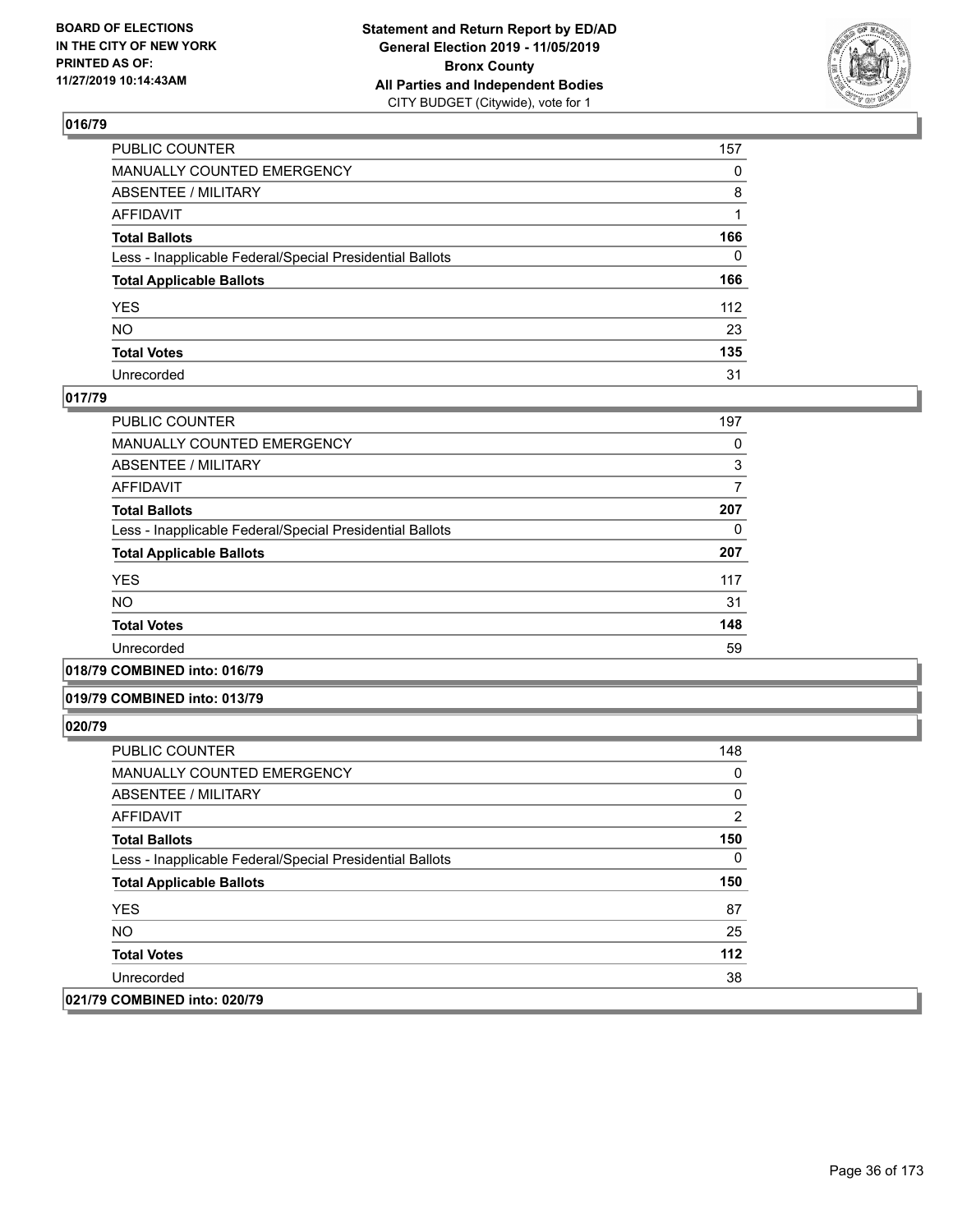

| PUBLIC COUNTER                                           | 206          |
|----------------------------------------------------------|--------------|
| MANUALLY COUNTED EMERGENCY                               | $\mathbf{0}$ |
| ABSENTEE / MILITARY                                      | 2            |
| AFFIDAVIT                                                | $\mathbf{0}$ |
| Total Ballots                                            | 208          |
| Less - Inapplicable Federal/Special Presidential Ballots | $\mathbf{0}$ |
| <b>Total Applicable Ballots</b>                          | 208          |
| YES                                                      | 127          |
| NO.                                                      | 32           |
| <b>Total Votes</b>                                       | 159          |
| Unrecorded                                               | 49           |

### **023/79**

| <b>PUBLIC COUNTER</b>                                    | 189      |
|----------------------------------------------------------|----------|
| <b>MANUALLY COUNTED EMERGENCY</b>                        | 0        |
| ABSENTEE / MILITARY                                      | $\Omega$ |
| <b>AFFIDAVIT</b>                                         |          |
| <b>Total Ballots</b>                                     | 190      |
| Less - Inapplicable Federal/Special Presidential Ballots | $\Omega$ |
| <b>Total Applicable Ballots</b>                          | 190      |
| <b>YES</b>                                               | 126      |
| <b>NO</b>                                                | 25       |
| <b>Total Votes</b>                                       | 151      |
| Unrecorded                                               | 39       |
|                                                          |          |

# **024/79 COMBINED into: 022/79**

| <b>PUBLIC COUNTER</b>                                    | 124 |
|----------------------------------------------------------|-----|
| <b>MANUALLY COUNTED EMERGENCY</b>                        | 0   |
| ABSENTEE / MILITARY                                      |     |
| <b>AFFIDAVIT</b>                                         | 0   |
| <b>Total Ballots</b>                                     | 125 |
| Less - Inapplicable Federal/Special Presidential Ballots | 0   |
| <b>Total Applicable Ballots</b>                          | 125 |
| <b>YES</b>                                               | 57  |
| <b>NO</b>                                                | 15  |
| <b>Total Votes</b>                                       | 72  |
| Unrecorded                                               | 53  |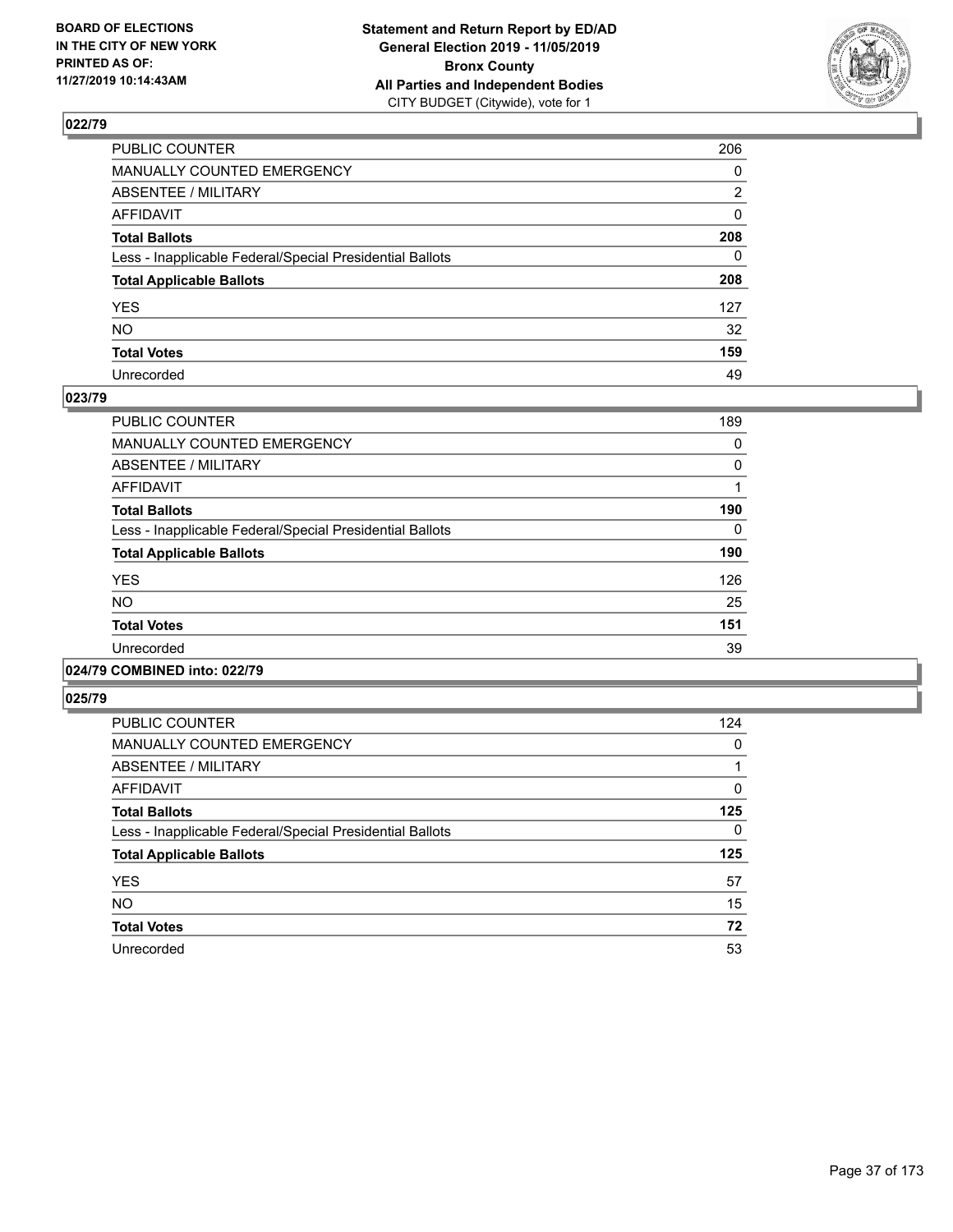

| PUBLIC COUNTER                                           | 122          |
|----------------------------------------------------------|--------------|
| MANUALLY COUNTED EMERGENCY                               | $\mathbf{0}$ |
| ABSENTEE / MILITARY                                      | 2            |
| AFFIDAVIT                                                | 0            |
| Total Ballots                                            | 124          |
| Less - Inapplicable Federal/Special Presidential Ballots | $\Omega$     |
| <b>Total Applicable Ballots</b>                          | 124          |
| YES                                                      | 57           |
| NO.                                                      | 20           |
| <b>Total Votes</b>                                       | 77           |
| Unrecorded                                               | 47           |

### **027/79**

| <b>PUBLIC COUNTER</b>                                    | 141      |
|----------------------------------------------------------|----------|
| <b>MANUALLY COUNTED EMERGENCY</b>                        | 0        |
| ABSENTEE / MILITARY                                      |          |
| AFFIDAVIT                                                | 2        |
| <b>Total Ballots</b>                                     | 144      |
| Less - Inapplicable Federal/Special Presidential Ballots | $\Omega$ |
| <b>Total Applicable Ballots</b>                          | 144      |
| <b>YES</b>                                               | 75       |
| <b>NO</b>                                                | 16       |
| <b>Total Votes</b>                                       | 91       |
| Unrecorded                                               | 53       |

| <b>PUBLIC COUNTER</b>                                    | 112          |
|----------------------------------------------------------|--------------|
| <b>MANUALLY COUNTED EMERGENCY</b>                        | 0            |
| ABSENTEE / MILITARY                                      | 2            |
| AFFIDAVIT                                                | 0            |
| <b>Total Ballots</b>                                     | 114          |
| Less - Inapplicable Federal/Special Presidential Ballots | $\mathbf{0}$ |
| <b>Total Applicable Ballots</b>                          | 114          |
| <b>YES</b>                                               | 74           |
| NO.                                                      | 17           |
| <b>Total Votes</b>                                       | 91           |
| Unrecorded                                               | 23           |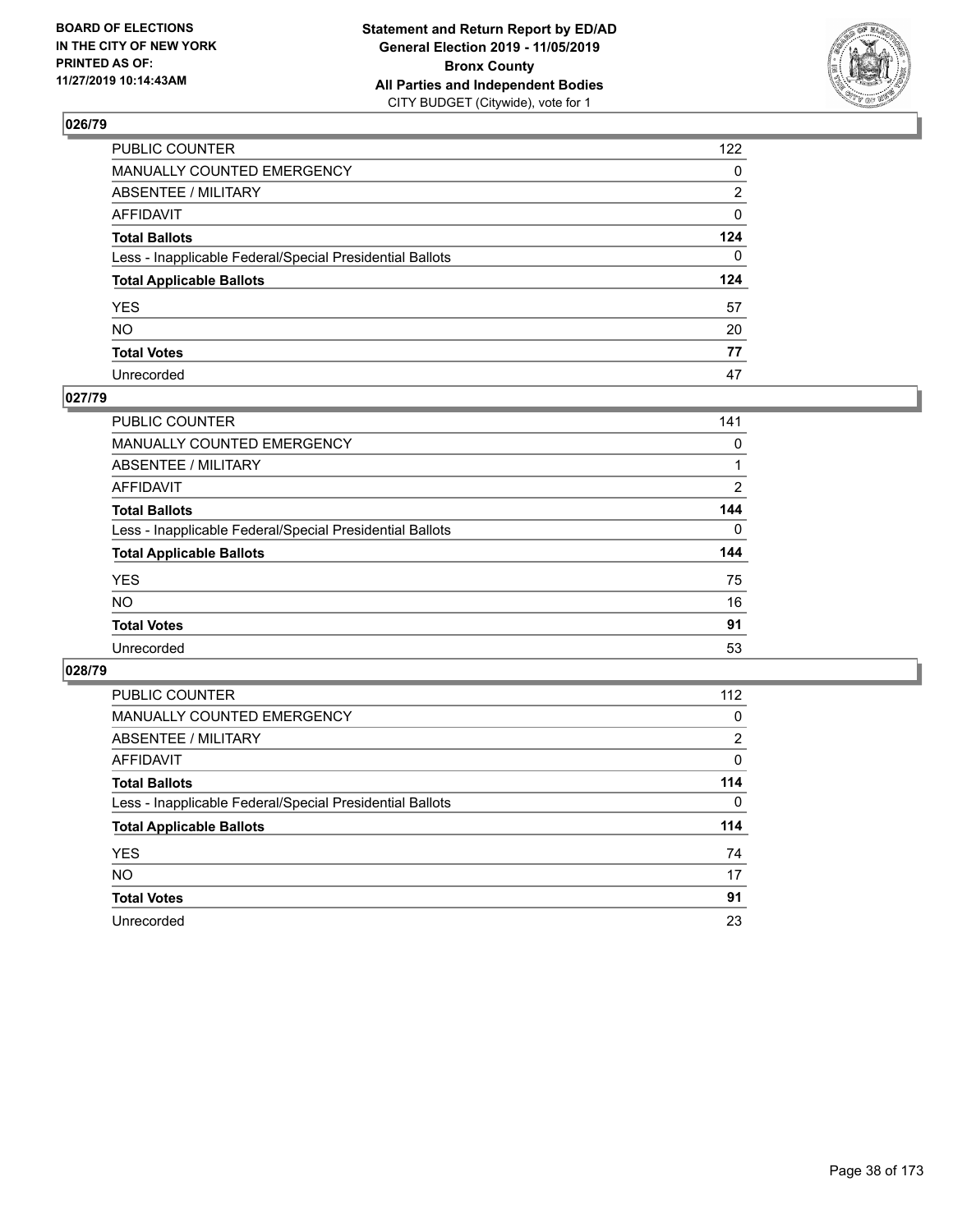

| PUBLIC COUNTER                                           | 64 |
|----------------------------------------------------------|----|
| MANUALLY COUNTED EMERGENCY                               | 0  |
| ABSENTEE / MILITARY                                      | 0  |
| AFFIDAVIT                                                | 0  |
| Total Ballots                                            | 64 |
| Less - Inapplicable Federal/Special Presidential Ballots | 0  |
| <b>Total Applicable Ballots</b>                          | 64 |
| YES                                                      | 24 |
| NO.                                                      | 7  |
| <b>Total Votes</b>                                       | 31 |
| Unrecorded                                               | 33 |

### **030/79**

| <b>PUBLIC COUNTER</b>                                    | 221      |
|----------------------------------------------------------|----------|
| <b>MANUALLY COUNTED EMERGENCY</b>                        | 0        |
| ABSENTEE / MILITARY                                      | 9        |
| AFFIDAVIT                                                | $\Omega$ |
| <b>Total Ballots</b>                                     | 230      |
| Less - Inapplicable Federal/Special Presidential Ballots | 0        |
| <b>Total Applicable Ballots</b>                          | 230      |
| <b>YES</b>                                               | 131      |
| <b>NO</b>                                                | 51       |
| <b>Total Votes</b>                                       | 182      |
| Unrecorded                                               | 48       |
|                                                          |          |

### **031/79 COMBINED into: 033/79**

### **032/79 COMBINED into: 035/79**

| <b>PUBLIC COUNTER</b>                                    | 180 |
|----------------------------------------------------------|-----|
| <b>MANUALLY COUNTED EMERGENCY</b>                        | 0   |
| ABSENTEE / MILITARY                                      | 5   |
| AFFIDAVIT                                                | 0   |
| <b>Total Ballots</b>                                     | 185 |
| Less - Inapplicable Federal/Special Presidential Ballots | 0   |
| <b>Total Applicable Ballots</b>                          | 185 |
| <b>YES</b>                                               | 77  |
| NO.                                                      | 24  |
| <b>Total Votes</b>                                       | 101 |
| Unrecorded                                               | 84  |
| 034/79 COMBINED into: 040/79                             |     |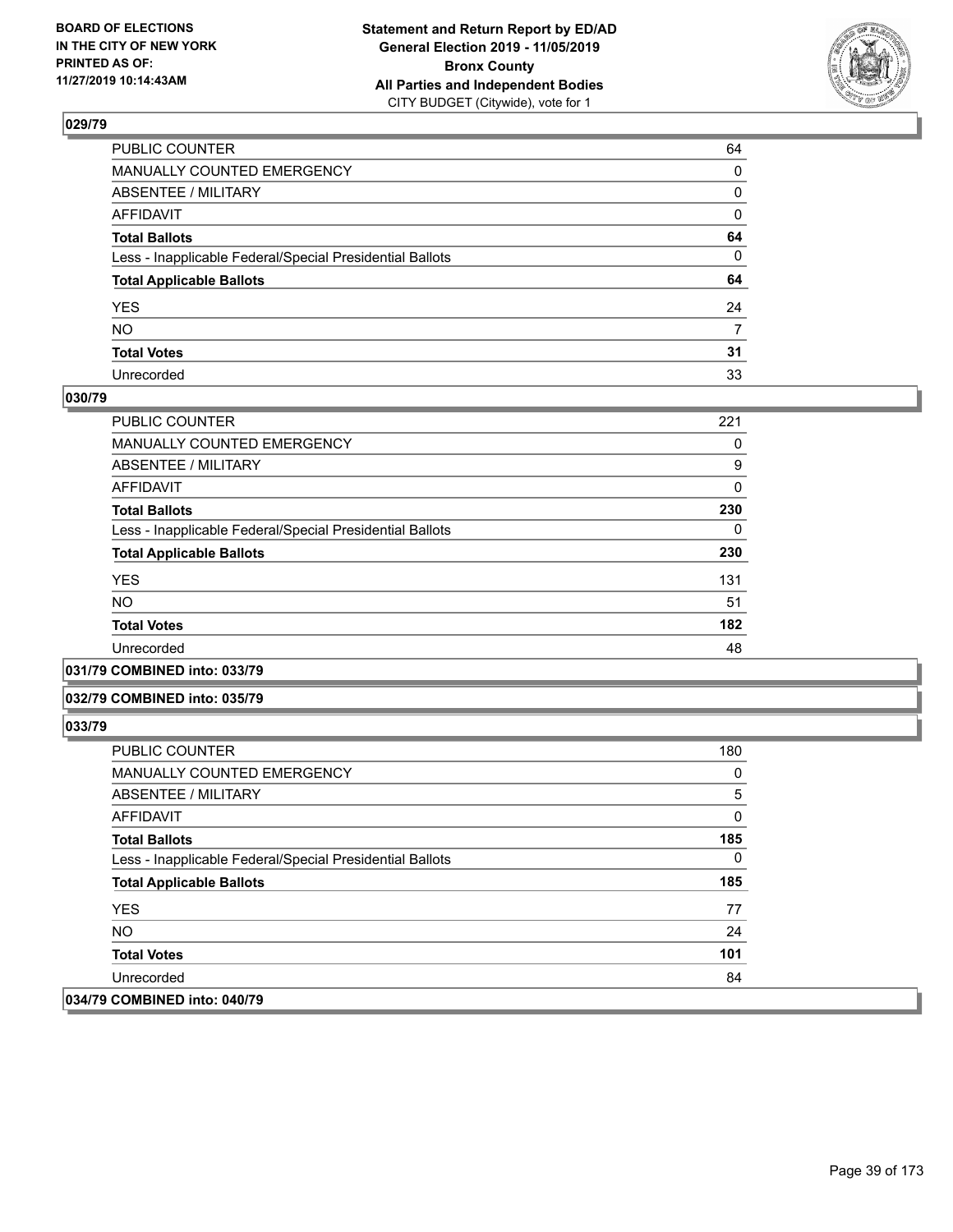

| PUBLIC COUNTER                                           | 198          |
|----------------------------------------------------------|--------------|
| MANUALLY COUNTED EMERGENCY                               | $\mathbf{0}$ |
| ABSENTEE / MILITARY                                      | 8            |
| AFFIDAVIT                                                | 2            |
| Total Ballots                                            | 208          |
| Less - Inapplicable Federal/Special Presidential Ballots | 0            |
| <b>Total Applicable Ballots</b>                          | 208          |
| YES                                                      | 115          |
| NΟ                                                       | 41           |
| <b>Total Votes</b>                                       | 156          |
| Unrecorded                                               | 52           |

### **036/79**

| PUBLIC COUNTER                                           | 225            |
|----------------------------------------------------------|----------------|
| <b>MANUALLY COUNTED EMERGENCY</b>                        | 0              |
| ABSENTEE / MILITARY                                      | $\overline{2}$ |
| <b>AFFIDAVIT</b>                                         | 0              |
| <b>Total Ballots</b>                                     | 227            |
| Less - Inapplicable Federal/Special Presidential Ballots | 0              |
| <b>Total Applicable Ballots</b>                          | 227            |
| <b>YES</b>                                               | 105            |
| <b>NO</b>                                                | 35             |
| <b>Total Votes</b>                                       | 140            |
| Unrecorded                                               | 87             |
|                                                          |                |

### **037/79 COMBINED into: 036/79**

| <b>PUBLIC COUNTER</b>                                    | 94  |
|----------------------------------------------------------|-----|
| MANUALLY COUNTED EMERGENCY                               | 0   |
| ABSENTEE / MILITARY                                      | 6   |
| AFFIDAVIT                                                | 0   |
| <b>Total Ballots</b>                                     | 100 |
| Less - Inapplicable Federal/Special Presidential Ballots | 0   |
| <b>Total Applicable Ballots</b>                          | 100 |
| <b>YES</b>                                               | 48  |
| <b>NO</b>                                                | 14  |
| <b>Total Votes</b>                                       | 62  |
| Unrecorded                                               | 38  |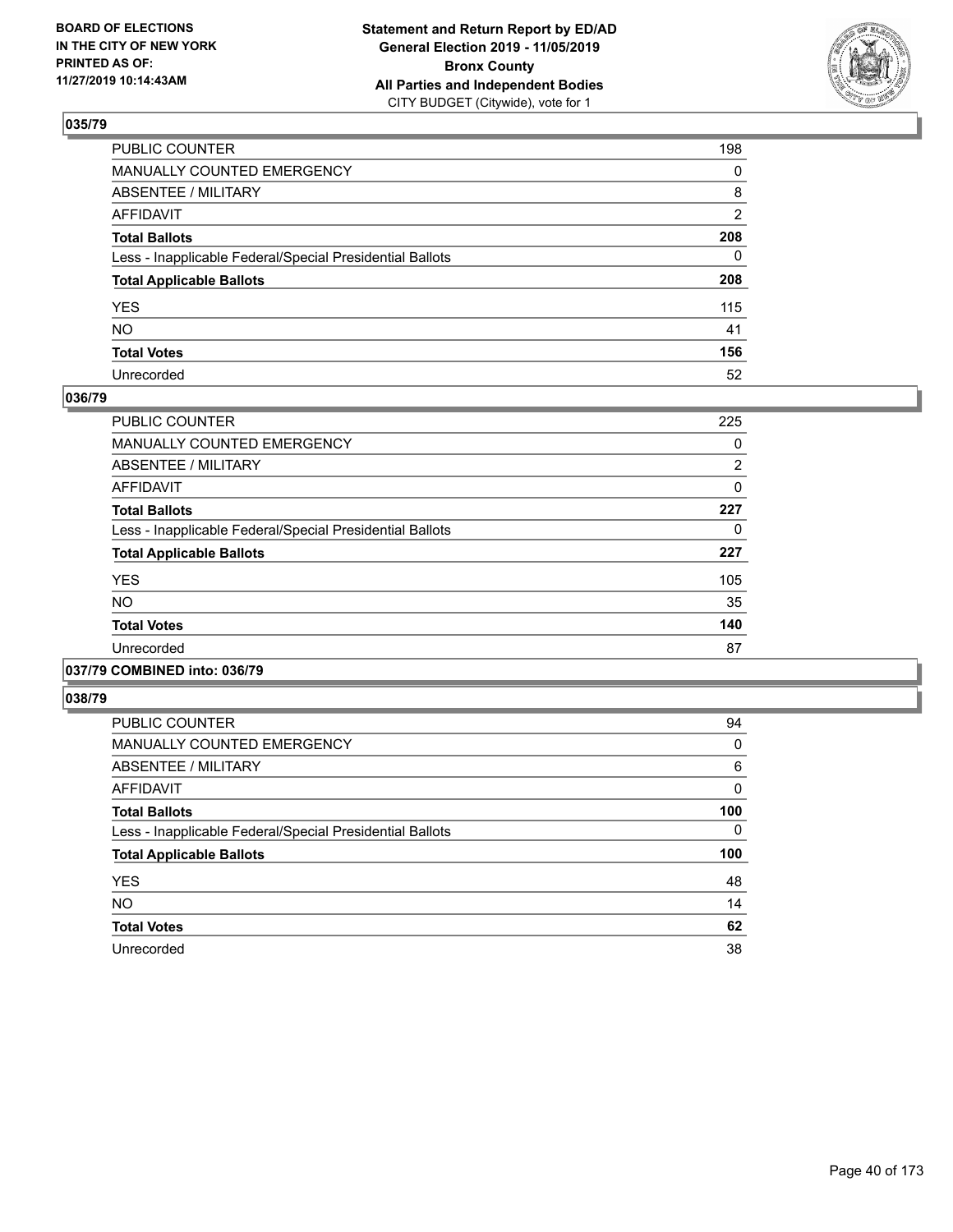

| PUBLIC COUNTER                                           | 128              |
|----------------------------------------------------------|------------------|
| MANUALLY COUNTED EMERGENCY                               | $\mathbf{0}$     |
| ABSENTEE / MILITARY                                      | 33               |
| AFFIDAVIT                                                | 2                |
| Total Ballots                                            | 163              |
| Less - Inapplicable Federal/Special Presidential Ballots | $\mathbf{0}$     |
| <b>Total Applicable Ballots</b>                          | 163              |
| YES                                                      | 77               |
| NO.                                                      | 25               |
| <b>Total Votes</b>                                       | 102 <sub>2</sub> |
| Unrecorded                                               | 61               |

## **040/79**

| <b>PUBLIC COUNTER</b>                                    | 254      |
|----------------------------------------------------------|----------|
| MANUALLY COUNTED EMERGENCY                               | 0        |
| ABSENTEE / MILITARY                                      | 3        |
| AFFIDAVIT                                                | 2        |
| <b>Total Ballots</b>                                     | 259      |
| Less - Inapplicable Federal/Special Presidential Ballots | $\Omega$ |
| <b>Total Applicable Ballots</b>                          | 259      |
| <b>YES</b>                                               | 166      |
| <b>NO</b>                                                | 40       |
| <b>Total Votes</b>                                       | 206      |
| Unrecorded                                               | 53       |

| <b>PUBLIC COUNTER</b>                                    | 115            |
|----------------------------------------------------------|----------------|
| <b>MANUALLY COUNTED EMERGENCY</b>                        | 0              |
| ABSENTEE / MILITARY                                      | 6              |
| AFFIDAVIT                                                | $\overline{2}$ |
| <b>Total Ballots</b>                                     | 123            |
| Less - Inapplicable Federal/Special Presidential Ballots | 0              |
| <b>Total Applicable Ballots</b>                          | 123            |
| <b>YES</b>                                               | 59             |
| NO.                                                      | 24             |
|                                                          |                |
| <b>Total Votes</b>                                       | 83             |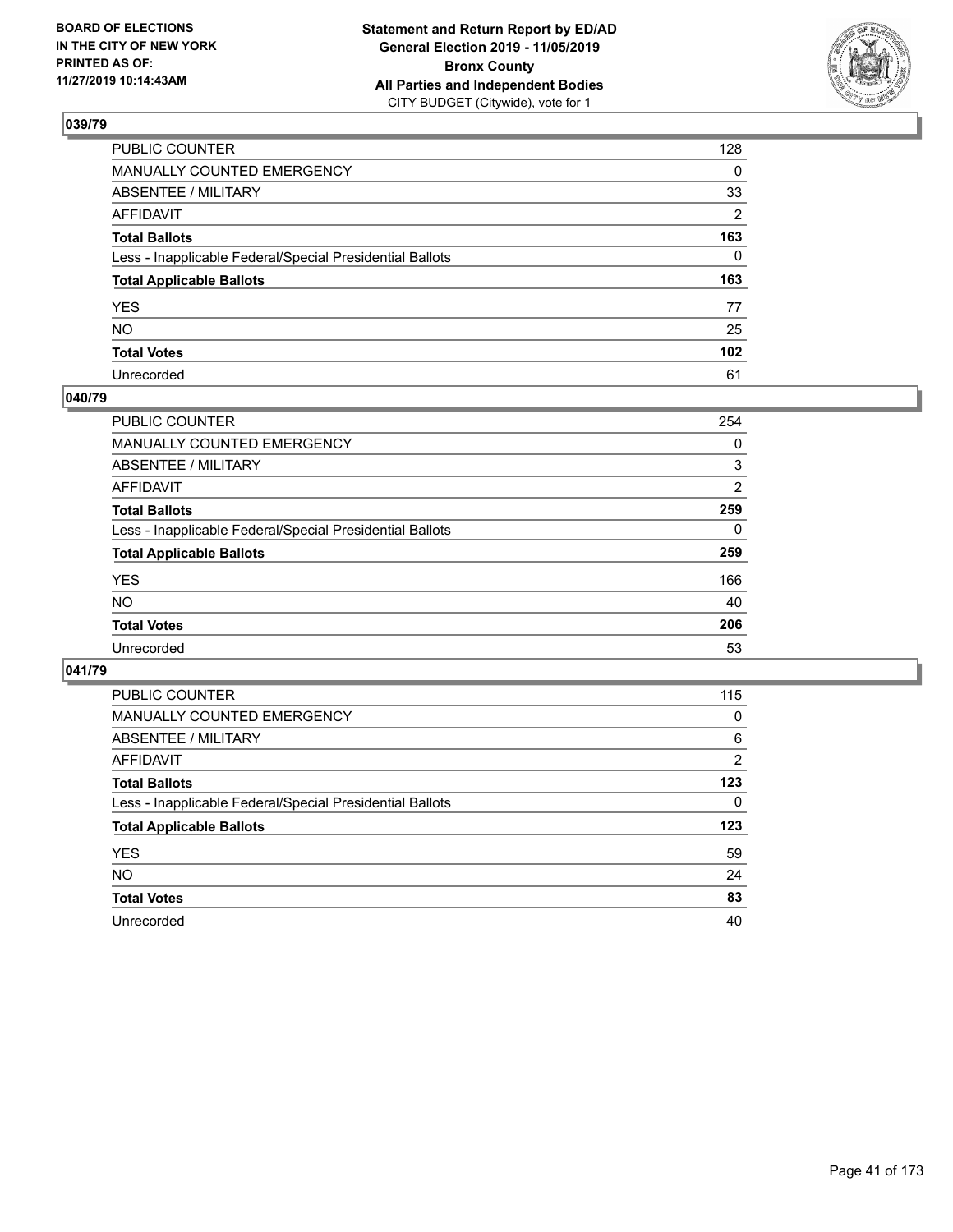

| PUBLIC COUNTER                                           | 198            |
|----------------------------------------------------------|----------------|
| MANUALLY COUNTED EMERGENCY                               | $\mathbf{0}$   |
| ABSENTEE / MILITARY                                      | 2              |
| AFFIDAVIT                                                | $\overline{2}$ |
| Total Ballots                                            | 202            |
| Less - Inapplicable Federal/Special Presidential Ballots | $\mathbf{0}$   |
| <b>Total Applicable Ballots</b>                          | 202            |
| YES                                                      | 101            |
| NO.                                                      | 32             |
| <b>Total Votes</b>                                       | 133            |
| Unrecorded                                               | 69             |

### **043/79**

| <b>PUBLIC COUNTER</b>                                    | 98             |
|----------------------------------------------------------|----------------|
| MANUALLY COUNTED EMERGENCY                               | 0              |
| ABSENTEE / MILITARY                                      | $\overline{2}$ |
| AFFIDAVIT                                                |                |
| <b>Total Ballots</b>                                     | 101            |
| Less - Inapplicable Federal/Special Presidential Ballots | 0              |
| <b>Total Applicable Ballots</b>                          | 101            |
| <b>YES</b>                                               | 65             |
| <b>NO</b>                                                | 14             |
| <b>Total Votes</b>                                       | 79             |
| Unrecorded                                               | 22             |

| <b>PUBLIC COUNTER</b>                                    | 109 |
|----------------------------------------------------------|-----|
| <b>MANUALLY COUNTED EMERGENCY</b>                        | 0   |
| ABSENTEE / MILITARY                                      |     |
| AFFIDAVIT                                                |     |
| <b>Total Ballots</b>                                     | 111 |
| Less - Inapplicable Federal/Special Presidential Ballots | 0   |
| <b>Total Applicable Ballots</b>                          | 111 |
| <b>YES</b>                                               | 65  |
| NO.                                                      | 17  |
| <b>Total Votes</b>                                       | 82  |
| Unrecorded                                               | 29  |
| 045/79 COMBINED into: 057/79                             |     |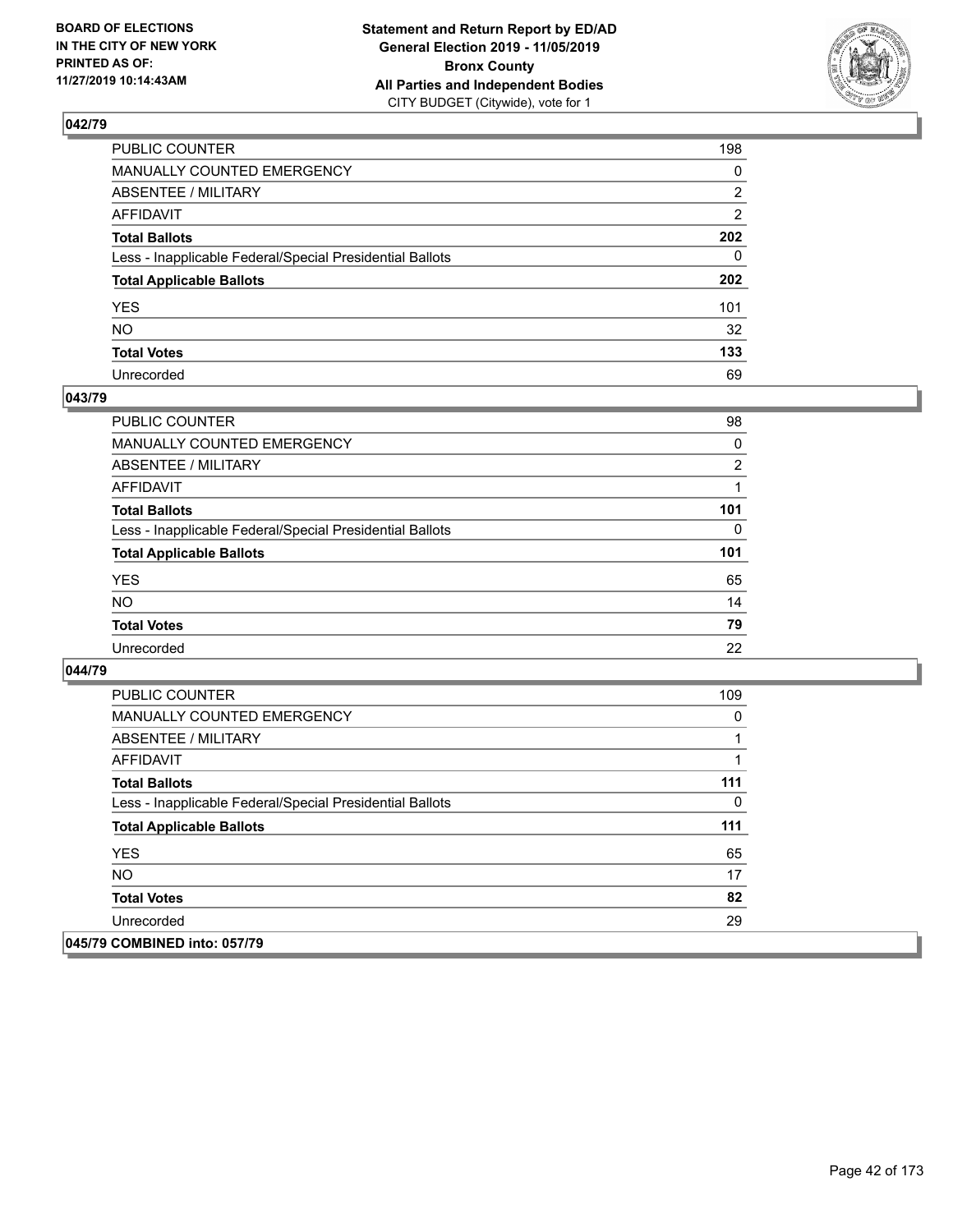

| PUBLIC COUNTER                                           | 218 |
|----------------------------------------------------------|-----|
| MANUALLY COUNTED EMERGENCY                               | 0   |
| ABSENTEE / MILITARY                                      |     |
| <b>AFFIDAVIT</b>                                         | 2   |
| <b>Total Ballots</b>                                     | 221 |
| Less - Inapplicable Federal/Special Presidential Ballots | 0   |
| <b>Total Applicable Ballots</b>                          | 221 |
| <b>YES</b>                                               | 85  |
| <b>NO</b>                                                | 29  |
| <b>Total Votes</b>                                       | 114 |
| Unrecorded                                               | 107 |

### **047/79 COMBINED into: 046/79**

### **048/79**

| <b>PUBLIC COUNTER</b>                                    | 92       |
|----------------------------------------------------------|----------|
| MANUALLY COUNTED EMERGENCY                               | $\Omega$ |
| ABSENTEE / MILITARY                                      | 3        |
| AFFIDAVIT                                                | 5        |
| <b>Total Ballots</b>                                     | 100      |
| Less - Inapplicable Federal/Special Presidential Ballots | $\Omega$ |
| <b>Total Applicable Ballots</b>                          | 100      |
| <b>YES</b>                                               | 51       |
| <b>NO</b>                                                | 14       |
| <b>Total Votes</b>                                       | 65       |
| Unrecorded                                               | 35       |
|                                                          |          |

| <b>PUBLIC COUNTER</b>                                    | 148            |
|----------------------------------------------------------|----------------|
| <b>MANUALLY COUNTED EMERGENCY</b>                        | 0              |
| ABSENTEE / MILITARY                                      | $\overline{2}$ |
| AFFIDAVIT                                                | 2              |
| <b>Total Ballots</b>                                     | 152            |
| Less - Inapplicable Federal/Special Presidential Ballots | $\Omega$       |
| <b>Total Applicable Ballots</b>                          | 152            |
| <b>YES</b>                                               | 78             |
| <b>NO</b>                                                | 42             |
| <b>Total Votes</b>                                       | 120            |
| Unrecorded                                               | 32             |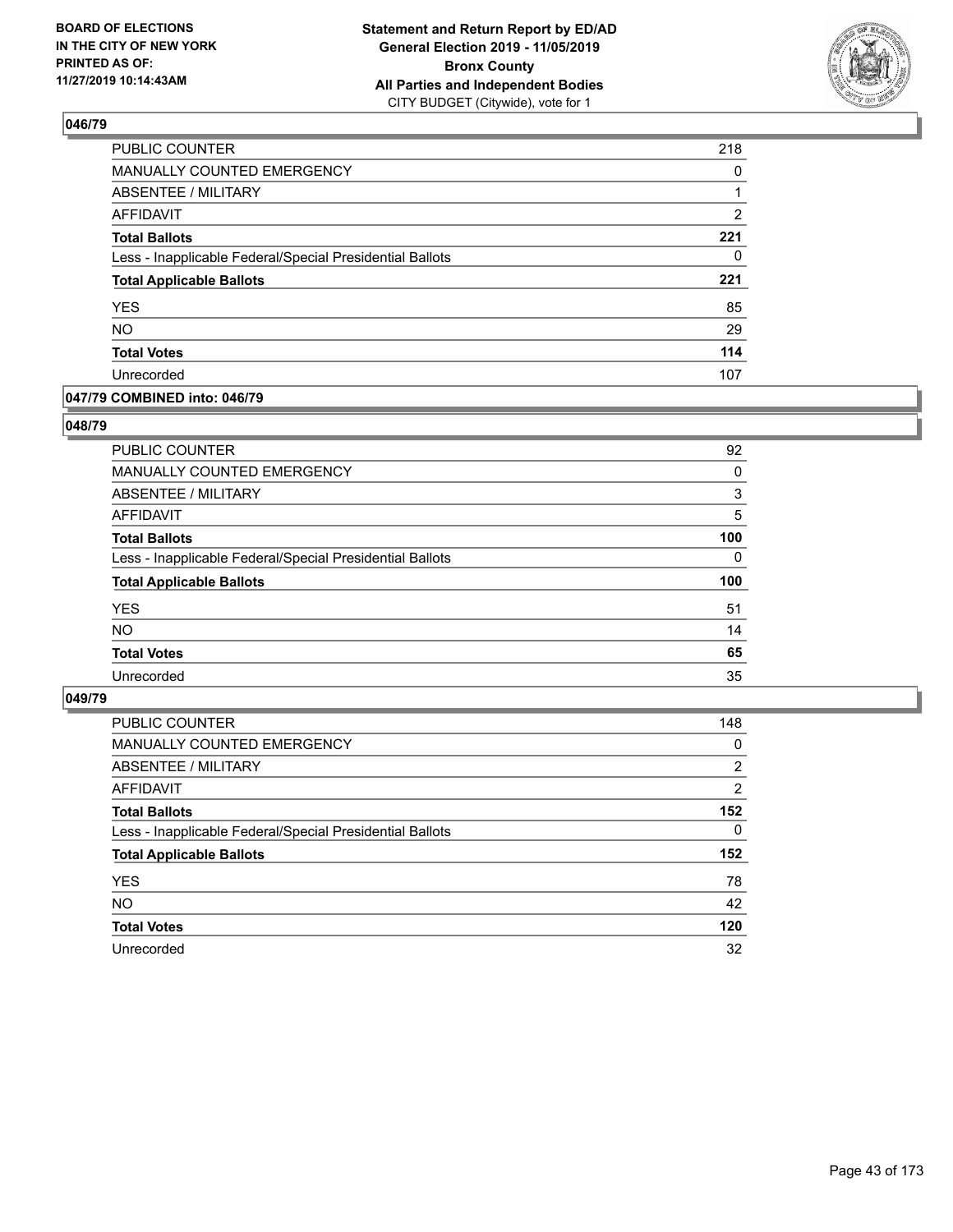

| 172 |
|-----|
| 0   |
| 3   |
| 0   |
| 175 |
| 0   |
| 175 |
| 119 |
| 26  |
| 145 |
| 30  |
|     |

## **051/79 COMBINED into: 053/79**

#### **052/79 COMBINED into: 050/79**

## **053/79**

| <b>PUBLIC COUNTER</b>                                    | 237 |
|----------------------------------------------------------|-----|
| <b>MANUALLY COUNTED EMERGENCY</b>                        | 0   |
| ABSENTEE / MILITARY                                      | 5   |
| AFFIDAVIT                                                | 0   |
| <b>Total Ballots</b>                                     | 242 |
| Less - Inapplicable Federal/Special Presidential Ballots | 0   |
| <b>Total Applicable Ballots</b>                          | 242 |
| <b>YES</b>                                               | 159 |
| NO.                                                      | 37  |
| <b>Total Votes</b>                                       | 196 |
| Unrecorded                                               | 46  |

| <b>PUBLIC COUNTER</b>                                    | 90             |
|----------------------------------------------------------|----------------|
| MANUALLY COUNTED EMERGENCY                               | 0              |
| ABSENTEE / MILITARY                                      | $\overline{2}$ |
| AFFIDAVIT                                                | 0              |
| <b>Total Ballots</b>                                     | 92             |
| Less - Inapplicable Federal/Special Presidential Ballots | $\Omega$       |
| <b>Total Applicable Ballots</b>                          | 92             |
| <b>YES</b>                                               | 61             |
| <b>NO</b>                                                | 14             |
| <b>Total Votes</b>                                       | 75             |
| Unrecorded                                               | 17             |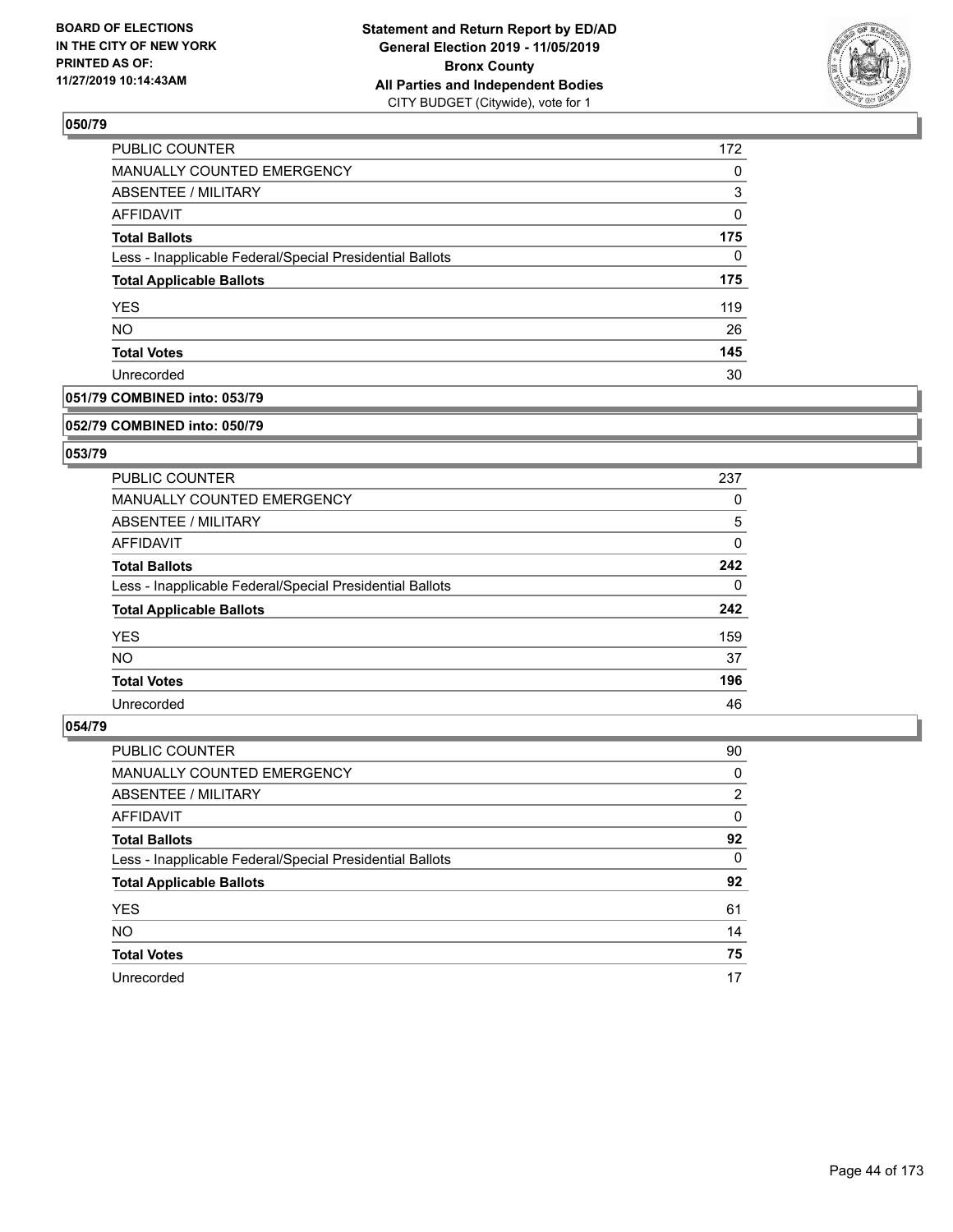

| PUBLIC COUNTER                                           | 114          |
|----------------------------------------------------------|--------------|
| MANUALLY COUNTED EMERGENCY                               | $\mathbf{0}$ |
| ABSENTEE / MILITARY                                      |              |
| AFFIDAVIT                                                | 0            |
| Total Ballots                                            | 115          |
| Less - Inapplicable Federal/Special Presidential Ballots | 0            |
| <b>Total Applicable Ballots</b>                          | 115          |
| YES                                                      | 67           |
| NO.                                                      | 24           |
| <b>Total Votes</b>                                       | 91           |
| Unrecorded                                               | 24           |

### **056/79**

| <b>PUBLIC COUNTER</b>                                    | 212      |
|----------------------------------------------------------|----------|
| MANUALLY COUNTED EMERGENCY                               | 0        |
| ABSENTEE / MILITARY                                      | 8        |
| AFFIDAVIT                                                | 0        |
| <b>Total Ballots</b>                                     | 220      |
| Less - Inapplicable Federal/Special Presidential Ballots | $\Omega$ |
| <b>Total Applicable Ballots</b>                          | 220      |
| <b>YES</b>                                               | 93       |
| <b>NO</b>                                                | 56       |
| <b>Total Votes</b>                                       | 149      |
| Unrecorded                                               | 71       |

| <b>PUBLIC COUNTER</b>                                    | 200      |
|----------------------------------------------------------|----------|
| MANUALLY COUNTED EMERGENCY                               | $\Omega$ |
| ABSENTEE / MILITARY                                      | 7        |
| AFFIDAVIT                                                | 0        |
| <b>Total Ballots</b>                                     | 207      |
| Less - Inapplicable Federal/Special Presidential Ballots | 0        |
| <b>Total Applicable Ballots</b>                          | 207      |
| <b>YES</b>                                               | 145      |
| NO.                                                      | 41       |
| <b>Total Votes</b>                                       | 186      |
| Unrecorded                                               | 21       |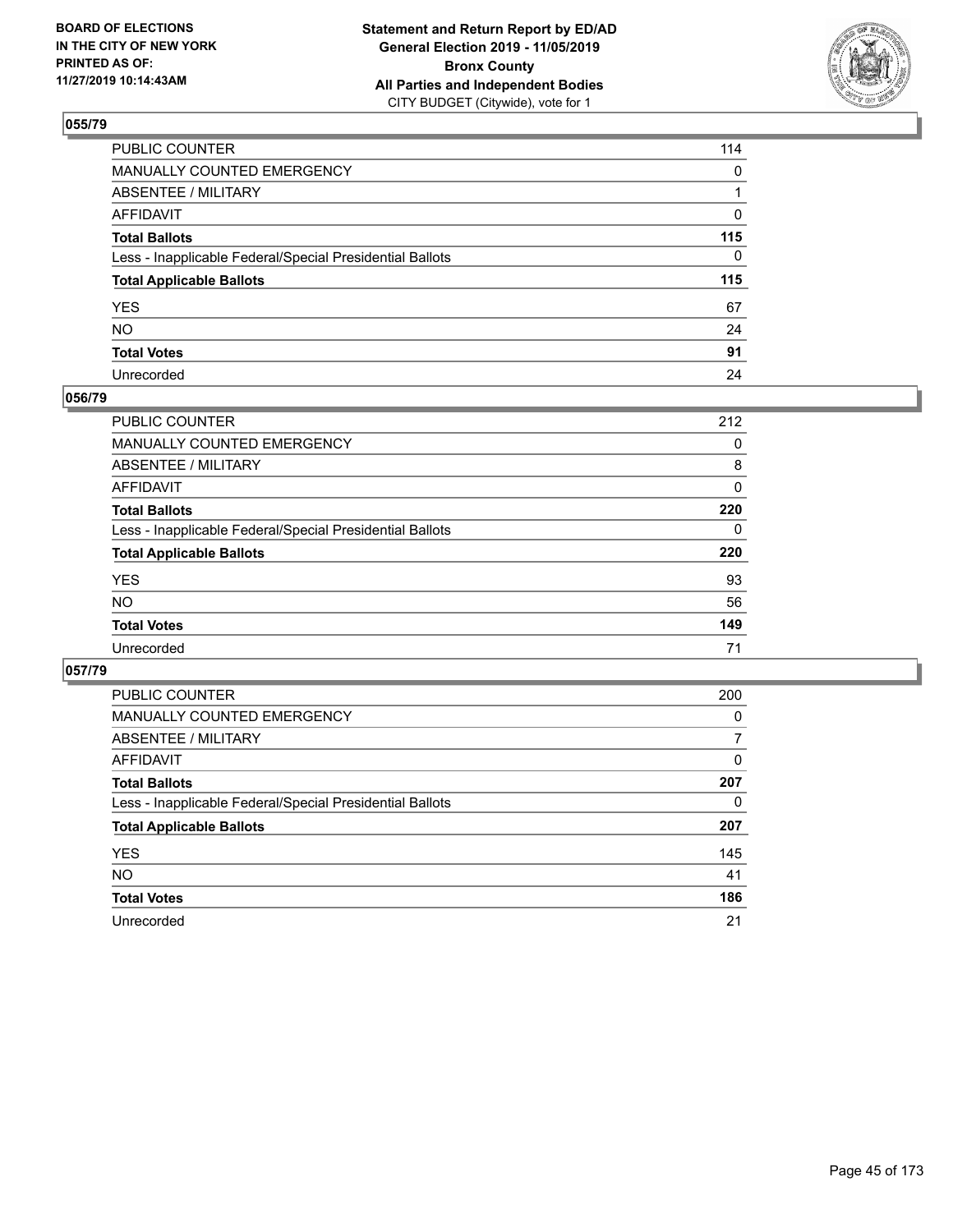

| 91  |
|-----|
| 0   |
| 3   |
| 19  |
| 113 |
| 0   |
| 113 |
| 62  |
| 13  |
| 75  |
| 38  |
|     |

## **059/79 COMBINED into: 058/79**

#### **060/79 COMBINED into: 061/79**

## **061/79**

| <b>PUBLIC COUNTER</b>                                    | 160            |
|----------------------------------------------------------|----------------|
| <b>MANUALLY COUNTED EMERGENCY</b>                        | 0              |
| ABSENTEE / MILITARY                                      | $\overline{2}$ |
| AFFIDAVIT                                                |                |
| <b>Total Ballots</b>                                     | 163            |
| Less - Inapplicable Federal/Special Presidential Ballots | 0              |
| <b>Total Applicable Ballots</b>                          | 163            |
| <b>YES</b>                                               | 101            |
| NO.                                                      | 22             |
| <b>Total Votes</b>                                       | 123            |
| Unrecorded                                               | 40             |

| <b>PUBLIC COUNTER</b>                                    | 113 |
|----------------------------------------------------------|-----|
| MANUALLY COUNTED EMERGENCY                               | 0   |
| ABSENTEE / MILITARY                                      | 8   |
| AFFIDAVIT                                                | 0   |
| <b>Total Ballots</b>                                     | 121 |
| Less - Inapplicable Federal/Special Presidential Ballots | 0   |
|                                                          | 121 |
| <b>Total Applicable Ballots</b>                          |     |
| <b>YES</b>                                               | 64  |
| <b>NO</b>                                                | 25  |
| <b>Total Votes</b>                                       | 89  |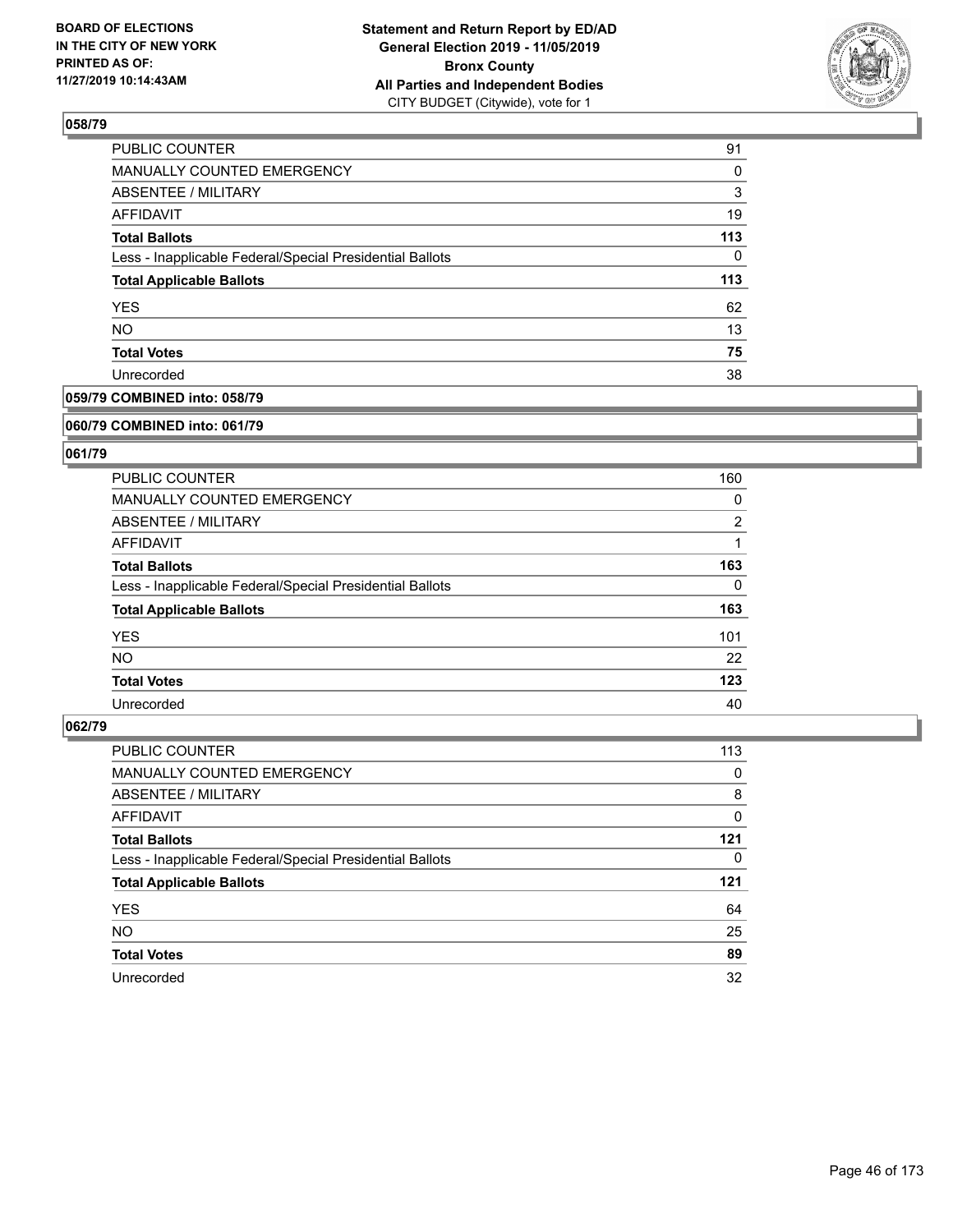

| PUBLIC COUNTER                                           | 82       |
|----------------------------------------------------------|----------|
| MANUALLY COUNTED EMERGENCY                               | $\Omega$ |
| ABSENTEE / MILITARY                                      |          |
| AFFIDAVIT                                                |          |
| Total Ballots                                            | 84       |
| Less - Inapplicable Federal/Special Presidential Ballots | 0        |
| <b>Total Applicable Ballots</b>                          | 84       |
| YES                                                      | 50       |
| NO.                                                      | 17       |
| <b>Total Votes</b>                                       | 67       |
| Unrecorded                                               | 17       |

### **064/79**

| <b>PUBLIC COUNTER</b>                                    | 94       |
|----------------------------------------------------------|----------|
| <b>MANUALLY COUNTED EMERGENCY</b>                        | 0        |
| ABSENTEE / MILITARY                                      | $\Omega$ |
| AFFIDAVIT                                                | 2        |
| <b>Total Ballots</b>                                     | 96       |
| Less - Inapplicable Federal/Special Presidential Ballots | $\Omega$ |
| <b>Total Applicable Ballots</b>                          | 96       |
| <b>YES</b>                                               | 40       |
| <b>NO</b>                                                | 12       |
| <b>Total Votes</b>                                       | 52       |
| Unrecorded                                               | 44       |
|                                                          |          |

### **065/79 COMBINED into: 055/79**

| <b>PUBLIC COUNTER</b>                                    | 147 |
|----------------------------------------------------------|-----|
| <b>MANUALLY COUNTED EMERGENCY</b>                        | 0   |
| ABSENTEE / MILITARY                                      |     |
| <b>AFFIDAVIT</b>                                         | 0   |
| <b>Total Ballots</b>                                     | 148 |
| Less - Inapplicable Federal/Special Presidential Ballots | 0   |
| <b>Total Applicable Ballots</b>                          | 148 |
| <b>YES</b>                                               | 77  |
| <b>NO</b>                                                | 19  |
| <b>Total Votes</b>                                       | 96  |
| Unrecorded                                               | 52  |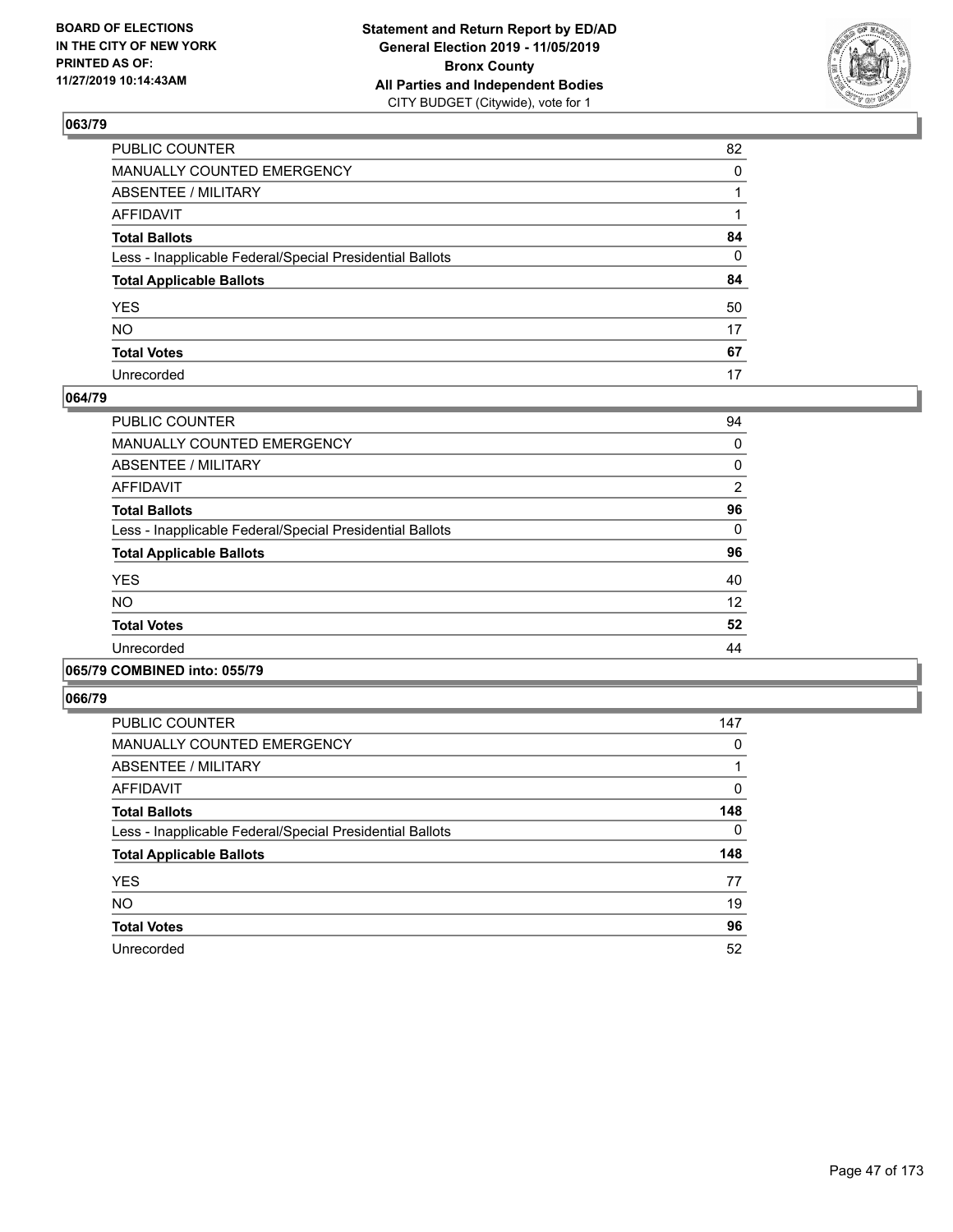

| PUBLIC COUNTER                                           | 145            |
|----------------------------------------------------------|----------------|
| MANUALLY COUNTED EMERGENCY                               | $\mathbf{0}$   |
| ABSENTEE / MILITARY                                      | 2              |
| AFFIDAVIT                                                | $\overline{2}$ |
| Total Ballots                                            | 149            |
| Less - Inapplicable Federal/Special Presidential Ballots | $\Omega$       |
| <b>Total Applicable Ballots</b>                          | 149            |
| YES                                                      | 96             |
| NO.                                                      | 15             |
| <b>Total Votes</b>                                       | 111            |
| Unrecorded                                               | 38             |

### **068/79**

| <b>PUBLIC COUNTER</b>                                    | 267 |
|----------------------------------------------------------|-----|
| <b>MANUALLY COUNTED EMERGENCY</b>                        | 0   |
| ABSENTEE / MILITARY                                      |     |
| AFFIDAVIT                                                | 3   |
| <b>Total Ballots</b>                                     | 271 |
| Less - Inapplicable Federal/Special Presidential Ballots | 0   |
| <b>Total Applicable Ballots</b>                          | 271 |
| <b>YES</b>                                               | 164 |
| <b>NO</b>                                                | 55  |
| <b>Total Votes</b>                                       | 219 |
| Unrecorded                                               | 52  |

| <b>PUBLIC COUNTER</b>                                    | 572 |
|----------------------------------------------------------|-----|
| <b>MANUALLY COUNTED EMERGENCY</b>                        | 0   |
| ABSENTEE / MILITARY                                      | 11  |
| AFFIDAVIT                                                | 3   |
| <b>Total Ballots</b>                                     | 586 |
| Less - Inapplicable Federal/Special Presidential Ballots | 0   |
| <b>Total Applicable Ballots</b>                          | 586 |
| <b>YES</b>                                               | 373 |
| <b>NO</b>                                                | 142 |
| <b>Total Votes</b>                                       | 515 |
| Unrecorded                                               | 71  |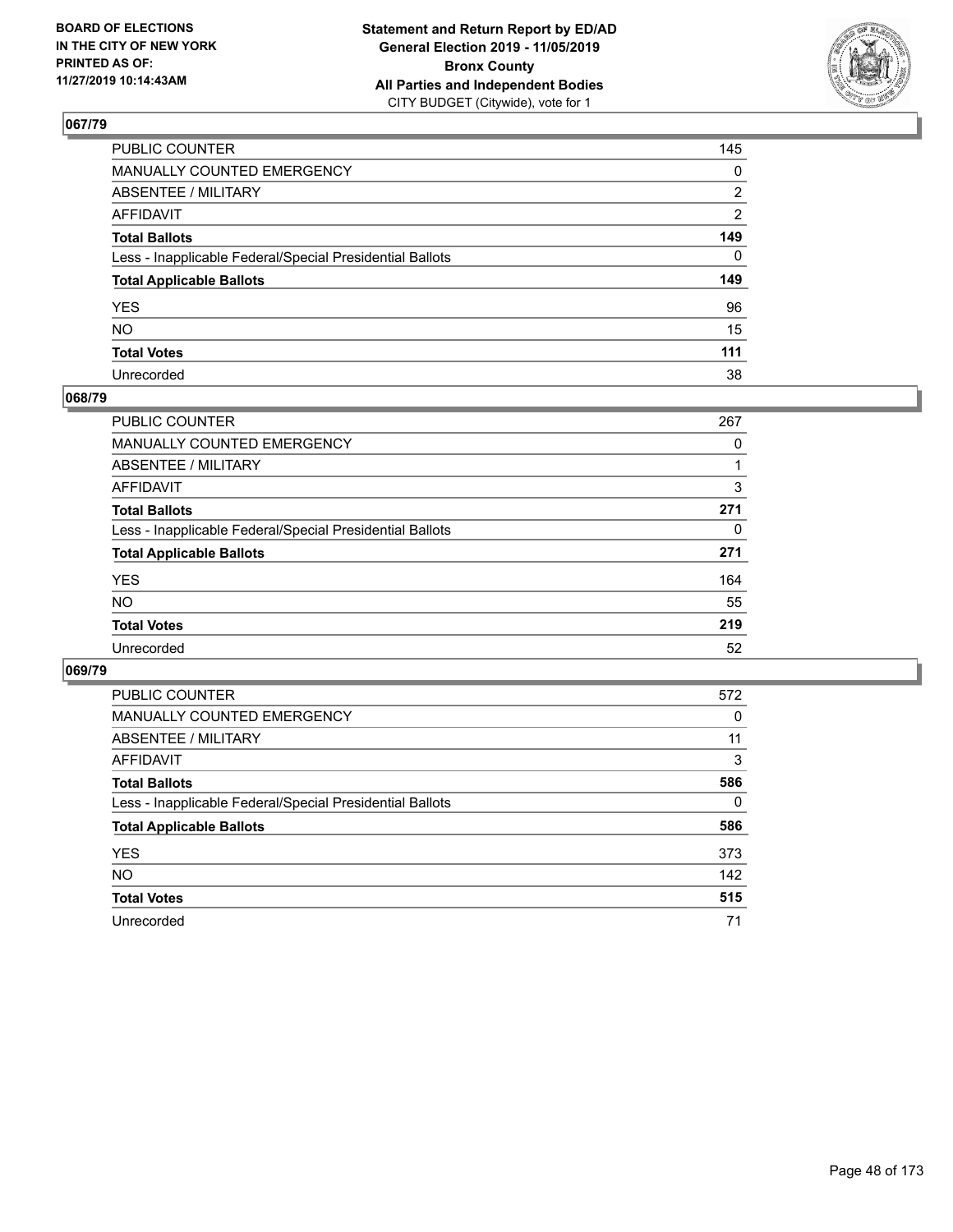

| PUBLIC COUNTER                                           | 178            |
|----------------------------------------------------------|----------------|
| <b>MANUALLY COUNTED EMERGENCY</b>                        | $\Omega$       |
| <b>ABSENTEE / MILITARY</b>                               | 5              |
| <b>AFFIDAVIT</b>                                         | $\overline{2}$ |
| <b>Total Ballots</b>                                     | 185            |
| Less - Inapplicable Federal/Special Presidential Ballots | $\mathbf{0}$   |
| <b>Total Applicable Ballots</b>                          | 185            |
| <b>YES</b>                                               | 73             |
| <b>NO</b>                                                | 24             |
| <b>Total Votes</b>                                       | 97             |
| Unrecorded                                               | 88             |

## **071/79 COMBINED into: 070/79**

#### **072/79**

| PUBLIC COUNTER                                           | 225 |
|----------------------------------------------------------|-----|
| <b>MANUALLY COUNTED EMERGENCY</b>                        | 0   |
| ABSENTEE / MILITARY                                      |     |
| <b>AFFIDAVIT</b>                                         | 5   |
| <b>Total Ballots</b>                                     | 231 |
| Less - Inapplicable Federal/Special Presidential Ballots | 0   |
| <b>Total Applicable Ballots</b>                          | 231 |
| <b>YES</b>                                               | 128 |
| NO.                                                      | 34  |
| <b>Total Votes</b>                                       | 162 |
| Unrecorded                                               | 69  |

### **073/79 COMBINED into: 072/79**

### **074/79 COMBINED into: 029/79**

**075/79** 

| PUBLIC COUNTER                                           | 117            |
|----------------------------------------------------------|----------------|
| <b>MANUALLY COUNTED EMERGENCY</b>                        | 0              |
| ABSENTEE / MILITARY                                      | $\overline{2}$ |
| <b>AFFIDAVIT</b>                                         | $\Omega$       |
| <b>Total Ballots</b>                                     | 119            |
| Less - Inapplicable Federal/Special Presidential Ballots | 0              |
| <b>Total Applicable Ballots</b>                          | 119            |
| <b>YES</b>                                               | 75             |
| <b>NO</b>                                                | 24             |
| <b>Total Votes</b>                                       | 99             |
| Unrecorded                                               | 20             |
|                                                          |                |

**076/79 COMBINED into: 023/79**

**077/79 COMBINED into: 029/79**

**078/79 COMBINED into: 049/79**

**079/79 COMBINED into: 070/79**

**080/79 COMBINED into: 049/79**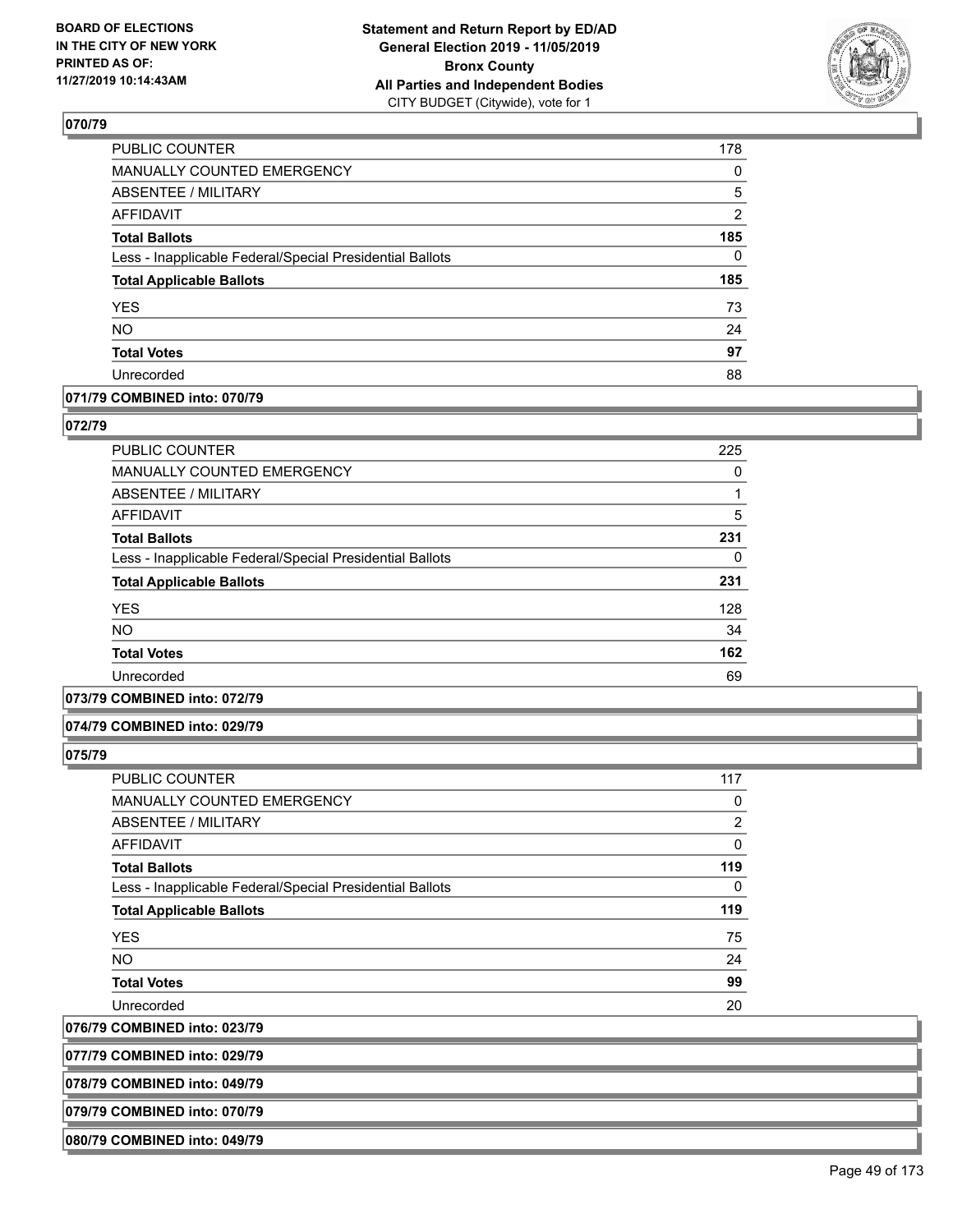

## **081/79 COMBINED into: 049/79**

#### **082/79 COMBINED into: 086/79**

#### **083/79 COMBINED into: 030/79**

#### **084/79**

| <b>PUBLIC COUNTER</b>                                    | 210 |
|----------------------------------------------------------|-----|
| MANUALLY COUNTED EMERGENCY                               | 0   |
| ABSENTEE / MILITARY                                      | 9   |
| AFFIDAVIT                                                | 0   |
| <b>Total Ballots</b>                                     | 219 |
| Less - Inapplicable Federal/Special Presidential Ballots | 0   |
| <b>Total Applicable Ballots</b>                          | 219 |
| <b>YES</b>                                               | 125 |
| <b>NO</b>                                                | 39  |
| <b>Total Votes</b>                                       | 164 |
| Unrecorded                                               | 55  |

### **085/79 COMBINED into: 042/79**

### **086/79**

| PUBLIC COUNTER                                           | 170 |
|----------------------------------------------------------|-----|
| MANUALLY COUNTED EMERGENCY                               | 0   |
| ABSENTEE / MILITARY                                      | 3   |
| AFFIDAVIT                                                | 2   |
| Total Ballots                                            | 175 |
| Less - Inapplicable Federal/Special Presidential Ballots | 0   |
| <b>Total Applicable Ballots</b>                          | 175 |
| <b>YES</b>                                               | 89  |
| NO.                                                      | 34  |
| <b>Total Votes</b>                                       | 123 |
| Unrecorded                                               | 52  |
| 087/79 COMBINED into: 001/79                             |     |
| 088/79 COMBINED into: 013/79                             |     |
| 089/79 COMBINED into: 084/79                             |     |
|                                                          |     |

**090/79 COMBINED into: 069/79**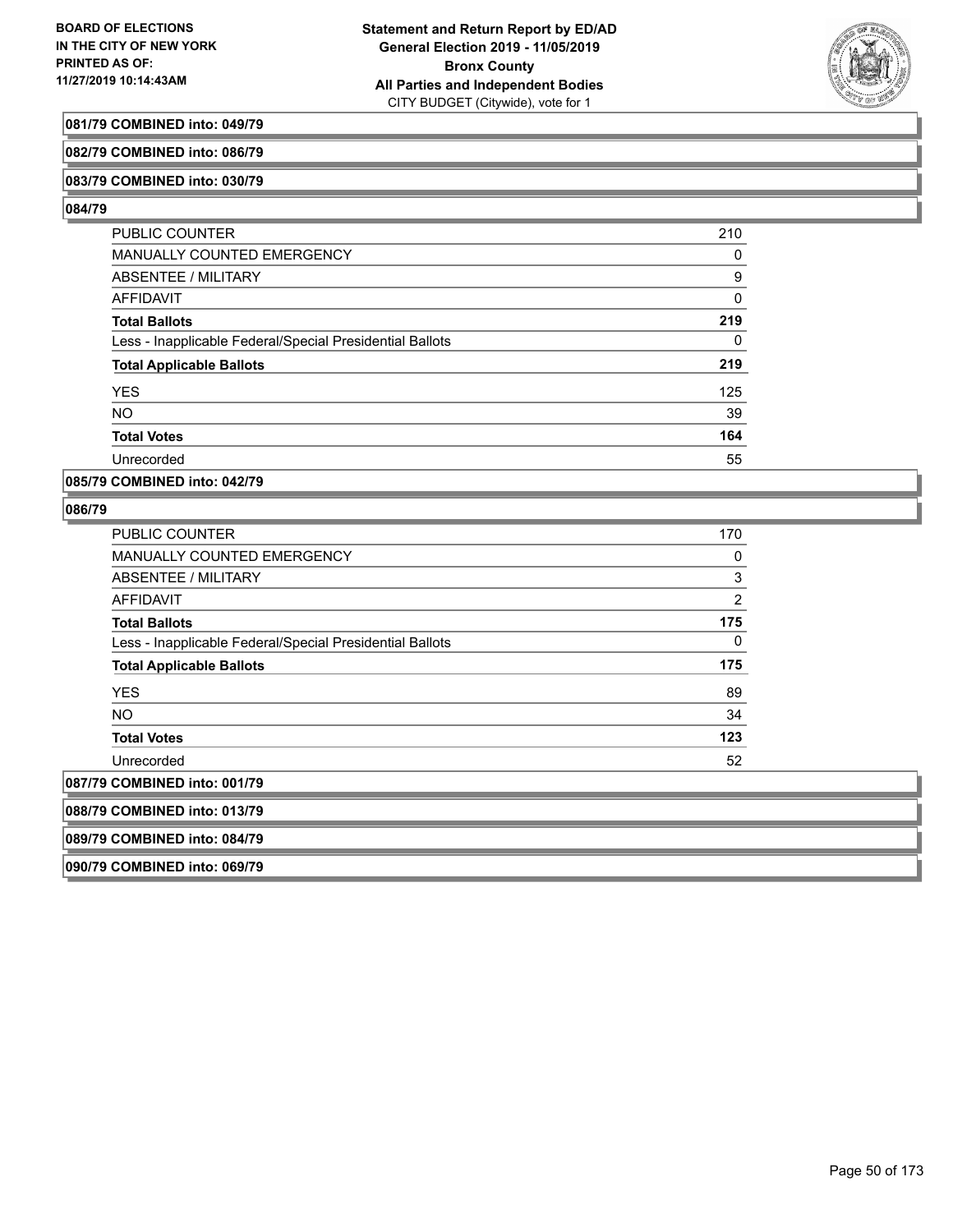

| <b>PUBLIC COUNTER</b>                                    | 297 |
|----------------------------------------------------------|-----|
| MANUALLY COUNTED EMERGENCY                               | 0   |
| <b>ABSENTEE / MILITARY</b>                               | 13  |
| AFFIDAVIT                                                | 0   |
| <b>Total Ballots</b>                                     | 310 |
| Less - Inapplicable Federal/Special Presidential Ballots | 0   |
| <b>Total Applicable Ballots</b>                          | 310 |
| <b>YES</b>                                               | 141 |
| <b>NO</b>                                                | 129 |
| <b>Total Votes</b>                                       | 270 |
| Unrecorded                                               | 40  |

## **002/80 COMBINED into: 001/80**

#### **003/80 COMBINED into: 001/80**

## **004/80**

| <b>PUBLIC COUNTER</b>                                    | 124            |
|----------------------------------------------------------|----------------|
| MANUALLY COUNTED EMERGENCY                               | 0              |
| ABSENTEE / MILITARY                                      | $\overline{2}$ |
| AFFIDAVIT                                                | 0              |
| <b>Total Ballots</b>                                     | 126            |
| Less - Inapplicable Federal/Special Presidential Ballots | $\Omega$       |
| <b>Total Applicable Ballots</b>                          | 126            |
| <b>YES</b>                                               | 66             |
| <b>NO</b>                                                | 45             |
| <b>Total Votes</b>                                       | 111            |
| Unrecorded                                               | 15             |

## **005/80 COMBINED into: 004/80**

## **006/80**

| <b>PUBLIC COUNTER</b>                                    | 236 |
|----------------------------------------------------------|-----|
| MANUALLY COUNTED EMERGENCY                               | 0   |
| ABSENTEE / MILITARY                                      |     |
| AFFIDAVIT                                                | 0   |
| <b>Total Ballots</b>                                     | 237 |
| Less - Inapplicable Federal/Special Presidential Ballots | 0   |
| <b>Total Applicable Ballots</b>                          | 237 |
| <b>YES</b>                                               | 131 |
| NO.                                                      | 72  |
| <b>Total Votes</b>                                       | 203 |
| Unrecorded                                               | 34  |
| 007/80 COMBINED into: 006/80                             |     |
|                                                          |     |

## **008/80 COMBINED into: 006/80**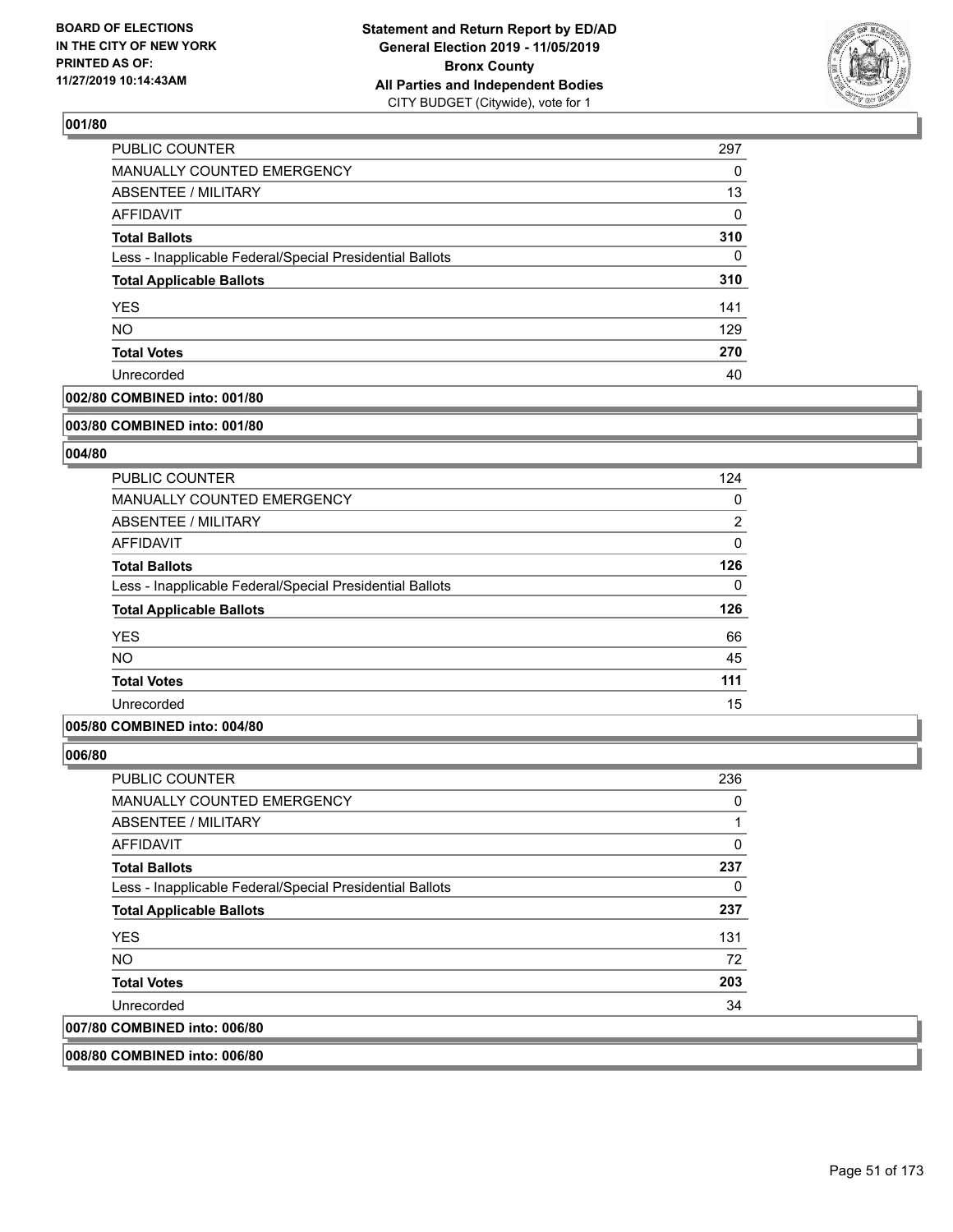

| PUBLIC COUNTER                                           | 186 |
|----------------------------------------------------------|-----|
| MANUALLY COUNTED EMERGENCY                               | 0   |
| ABSENTEE / MILITARY                                      | 1   |
| AFFIDAVIT                                                | 0   |
| <b>Total Ballots</b>                                     | 187 |
| Less - Inapplicable Federal/Special Presidential Ballots | 0   |
| <b>Total Applicable Ballots</b>                          | 187 |
| <b>YES</b>                                               | 114 |
| <b>NO</b>                                                | 47  |
| <b>Total Votes</b>                                       | 161 |
| Unrecorded                                               | 26  |

### **010/80 COMBINED into: 009/80**

### **011/80**

| <b>PUBLIC COUNTER</b>                                    | 174 |
|----------------------------------------------------------|-----|
| <b>MANUALLY COUNTED EMERGENCY</b>                        | 0   |
| <b>ABSENTEE / MILITARY</b>                               | 5   |
| <b>AFFIDAVIT</b>                                         | 1   |
| <b>Total Ballots</b>                                     | 180 |
| Less - Inapplicable Federal/Special Presidential Ballots | 0   |
| <b>Total Applicable Ballots</b>                          | 180 |
| <b>YES</b>                                               | 81  |
| <b>NO</b>                                                | 67  |
| <b>Total Votes</b>                                       | 148 |
| Unrecorded                                               | 32  |
|                                                          |     |

# **012/80 COMBINED into: 009/80**

| <b>PUBLIC COUNTER</b>                                    | 199      |
|----------------------------------------------------------|----------|
| <b>MANUALLY COUNTED EMERGENCY</b>                        | 0        |
| ABSENTEE / MILITARY                                      | 3        |
| AFFIDAVIT                                                | 2        |
| <b>Total Ballots</b>                                     | 204      |
| Less - Inapplicable Federal/Special Presidential Ballots | $\Omega$ |
| <b>Total Applicable Ballots</b>                          | 204      |
| <b>YES</b>                                               | 116      |
| <b>NO</b>                                                | 42       |
| <b>Total Votes</b>                                       | 158      |
| Unrecorded                                               | 46       |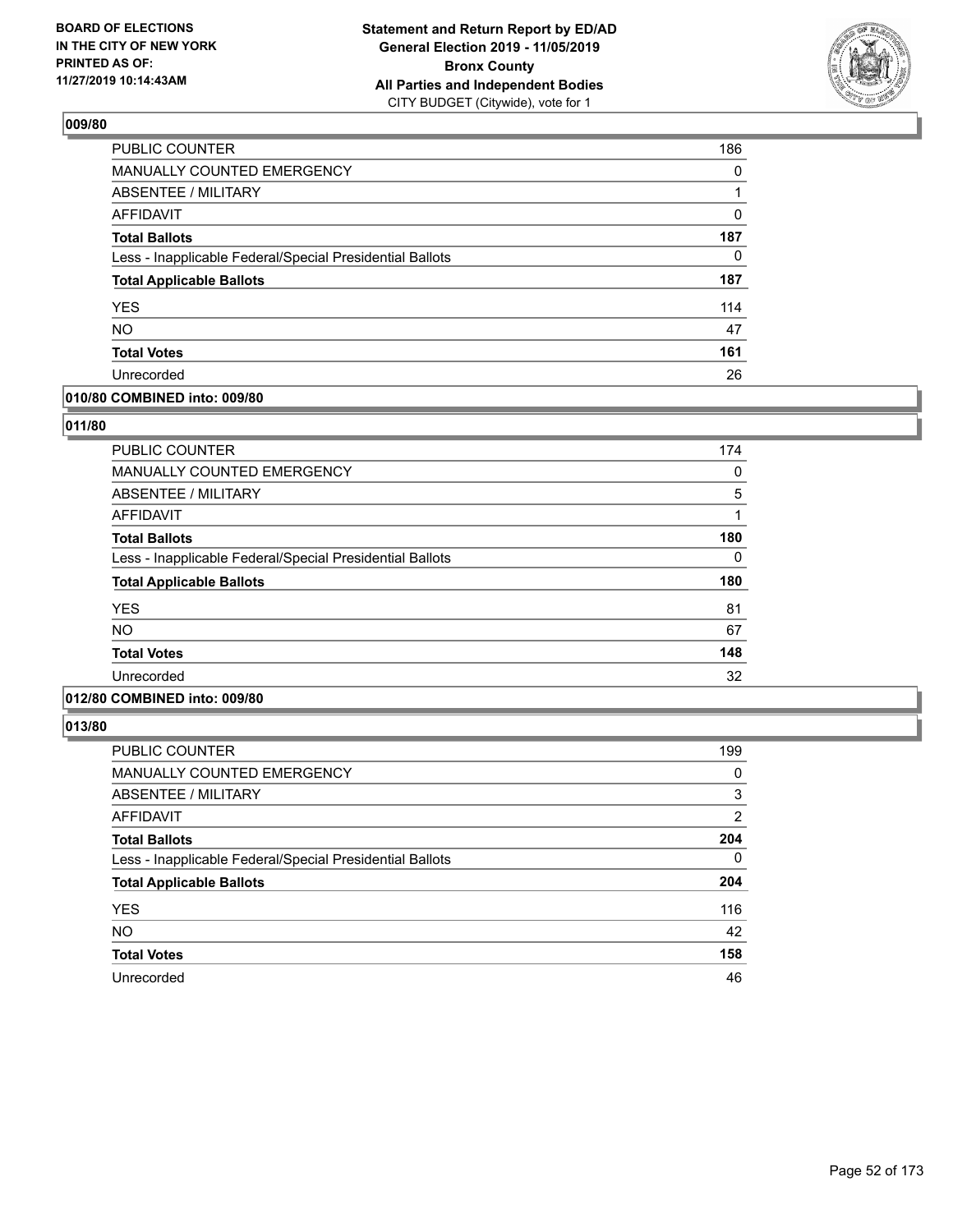

| PUBLIC COUNTER                                           | 183 |
|----------------------------------------------------------|-----|
| MANUALLY COUNTED EMERGENCY                               | 0   |
| ABSENTEE / MILITARY                                      | 4   |
| AFFIDAVIT                                                | 3   |
| Total Ballots                                            | 190 |
| Less - Inapplicable Federal/Special Presidential Ballots | 0   |
| <b>Total Applicable Ballots</b>                          | 190 |
| YES                                                      | 114 |
| NΟ                                                       | 39  |
| <b>Total Votes</b>                                       | 153 |
| Unrecorded                                               | 37  |

### **015/80**

| PUBLIC COUNTER                                           | 242            |
|----------------------------------------------------------|----------------|
| <b>MANUALLY COUNTED EMERGENCY</b>                        | 0              |
| ABSENTEE / MILITARY                                      | 4              |
| <b>AFFIDAVIT</b>                                         | $\overline{2}$ |
| <b>Total Ballots</b>                                     | 248            |
| Less - Inapplicable Federal/Special Presidential Ballots | $\Omega$       |
| <b>Total Applicable Ballots</b>                          | 248            |
| <b>YES</b>                                               | 177            |
| <b>NO</b>                                                | 53             |
| <b>Total Votes</b>                                       | 230            |
| Unrecorded                                               | 18             |
|                                                          |                |

### **016/80 COMBINED into: 015/80**

**017/80** 

| <b>PUBLIC COUNTER</b>                                    | 221 |
|----------------------------------------------------------|-----|
| <b>MANUALLY COUNTED EMERGENCY</b>                        | 0   |
| ABSENTEE / MILITARY                                      | 5   |
| AFFIDAVIT                                                | 2   |
| <b>Total Ballots</b>                                     | 228 |
| Less - Inapplicable Federal/Special Presidential Ballots | 0   |
| <b>Total Applicable Ballots</b>                          | 228 |
| <b>YES</b>                                               | 136 |
| NO.                                                      | 44  |
| <b>Total Votes</b>                                       | 180 |
| Unrecorded                                               | 48  |
| 018/80 COMBINED into: 011/80                             |     |

**019/80 COMBINED into: 011/80**

**020/80 COMBINED into: 021/80**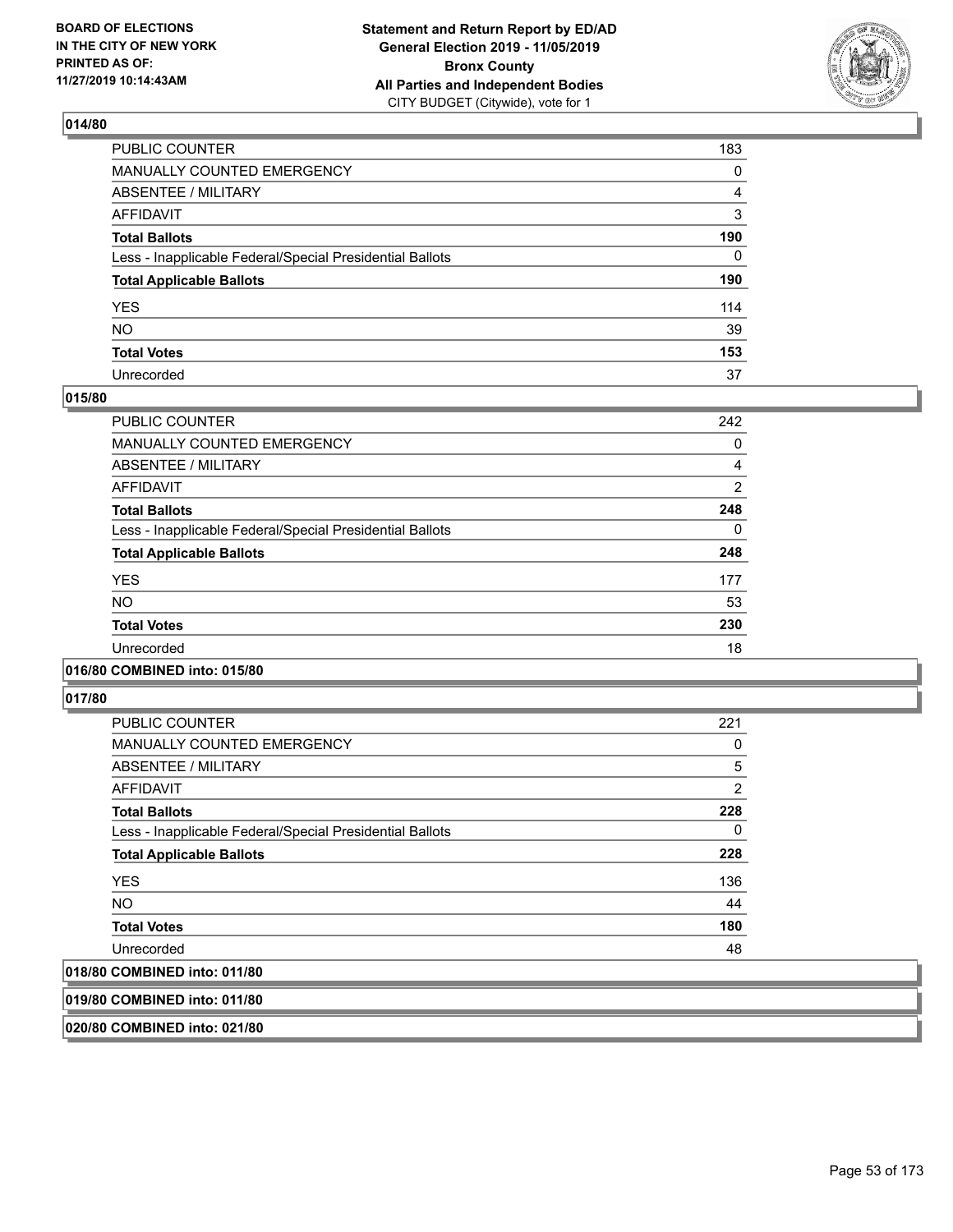

| PUBLIC COUNTER                                           | 230            |
|----------------------------------------------------------|----------------|
| MANUALLY COUNTED EMERGENCY                               | 0              |
| ABSENTEE / MILITARY                                      | 2              |
| <b>AFFIDAVIT</b>                                         | $\overline{2}$ |
| <b>Total Ballots</b>                                     | 234            |
| Less - Inapplicable Federal/Special Presidential Ballots | $\Omega$       |
| <b>Total Applicable Ballots</b>                          | 234            |
| <b>YES</b>                                               | 152            |
| <b>NO</b>                                                | 43             |
| <b>Total Votes</b>                                       | 195            |
| Unrecorded                                               | 39             |

### **022/80 COMBINED into: 017/80**

### **023/80**

| PUBLIC COUNTER                                           | 236 |
|----------------------------------------------------------|-----|
| MANUALLY COUNTED EMERGENCY                               | 0   |
| ABSENTEE / MILITARY                                      |     |
| AFFIDAVIT                                                |     |
| <b>Total Ballots</b>                                     | 244 |
| Less - Inapplicable Federal/Special Presidential Ballots | 0   |
| <b>Total Applicable Ballots</b>                          | 244 |
| <b>YES</b>                                               | 135 |
| NO.                                                      | 41  |
| <b>Total Votes</b>                                       | 176 |
| Unrecorded                                               | 68  |

# **024/80 COMBINED into: 023/80**

| <b>PUBLIC COUNTER</b>                                    | 224      |
|----------------------------------------------------------|----------|
| <b>MANUALLY COUNTED EMERGENCY</b>                        | 0        |
| <b>ABSENTEE / MILITARY</b>                               | 0        |
| AFFIDAVIT                                                | 2        |
| <b>Total Ballots</b>                                     | 226      |
| Less - Inapplicable Federal/Special Presidential Ballots | $\Omega$ |
| <b>Total Applicable Ballots</b>                          | 226      |
| <b>YES</b>                                               | 143      |
| <b>NO</b>                                                | 46       |
| <b>Total Votes</b>                                       | 189      |
| Unrecorded                                               | 37       |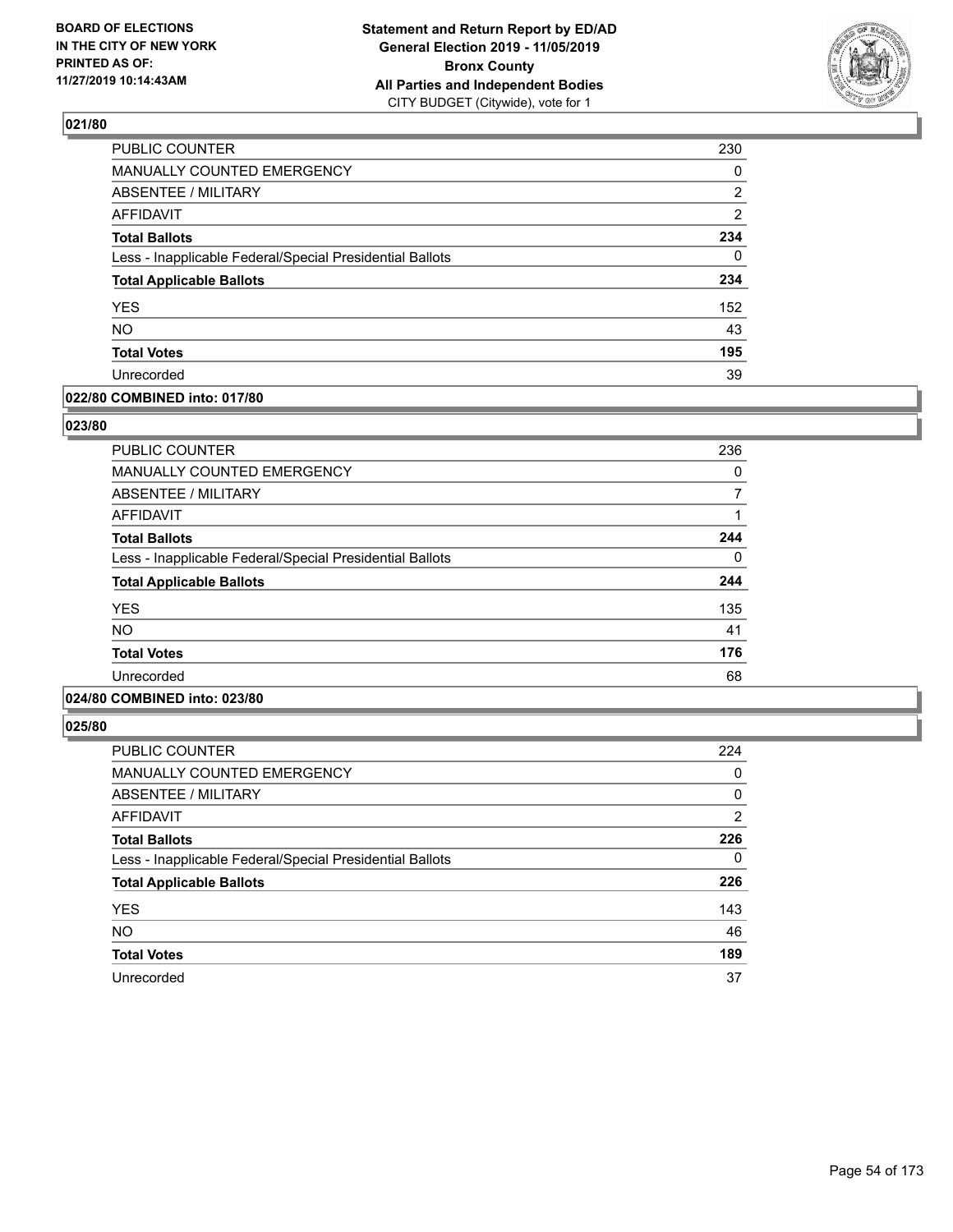

| PUBLIC COUNTER                                           | 289 |
|----------------------------------------------------------|-----|
| MANUALLY COUNTED EMERGENCY                               | 0   |
| ABSENTEE / MILITARY                                      | 34  |
| <b>AFFIDAVIT</b>                                         | 0   |
| <b>Total Ballots</b>                                     | 323 |
| Less - Inapplicable Federal/Special Presidential Ballots | 0   |
| <b>Total Applicable Ballots</b>                          | 323 |
| <b>YES</b>                                               | 156 |
| <b>NO</b>                                                | 74  |
| <b>Total Votes</b>                                       | 230 |
| Unrecorded                                               | 93  |

## **027/80 COMBINED into: 026/80**

#### **028/80 COMBINED into: 026/80**

## **029/80 COMBINED into: 004/80**

#### **030/80**

| <b>PUBLIC COUNTER</b>                                    | 217 |
|----------------------------------------------------------|-----|
| MANUALLY COUNTED EMERGENCY                               | 0   |
| ABSENTEE / MILITARY                                      | 7   |
| AFFIDAVIT                                                | 5   |
| <b>Total Ballots</b>                                     | 229 |
| Less - Inapplicable Federal/Special Presidential Ballots | 0   |
| <b>Total Applicable Ballots</b>                          | 229 |
| <b>YES</b>                                               | 115 |
| <b>NO</b>                                                | 85  |
| <b>Total Votes</b>                                       | 200 |
| Unrecorded                                               | 29  |

| <b>PUBLIC COUNTER</b>                                    | 232 |
|----------------------------------------------------------|-----|
| <b>MANUALLY COUNTED EMERGENCY</b>                        | 0   |
| ABSENTEE / MILITARY                                      | 5   |
| AFFIDAVIT                                                | 0   |
| <b>Total Ballots</b>                                     | 237 |
| Less - Inapplicable Federal/Special Presidential Ballots | 0   |
| <b>Total Applicable Ballots</b>                          | 237 |
| <b>YES</b>                                               | 117 |
| NO.                                                      | 89  |
| <b>Total Votes</b>                                       | 206 |
| Unrecorded                                               | 31  |
| 032/80 COMBINED into: 031/80                             |     |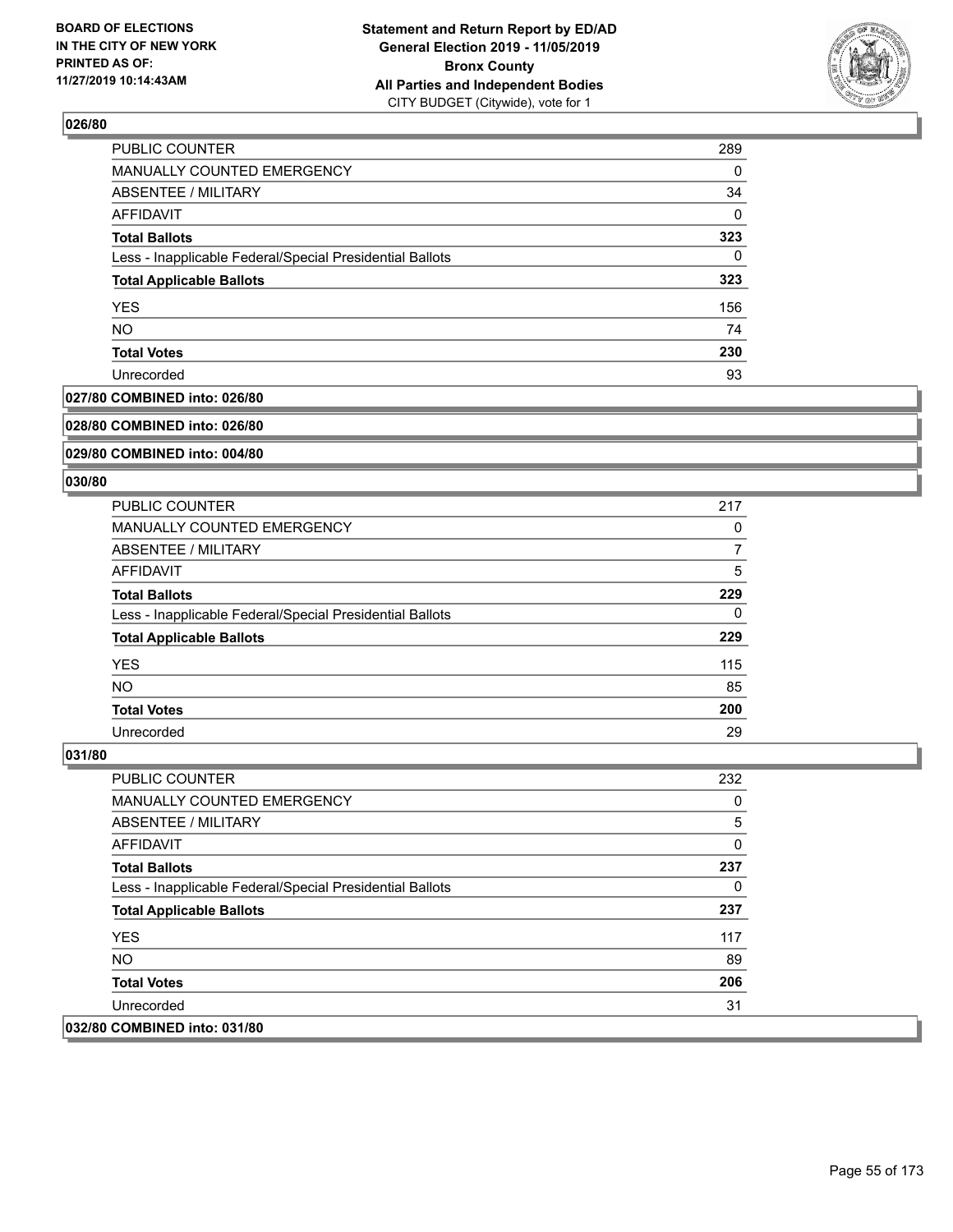

| PUBLIC COUNTER                                           | 122 |
|----------------------------------------------------------|-----|
| MANUALLY COUNTED EMERGENCY                               | 0   |
| ABSENTEE / MILITARY                                      | 127 |
| AFFIDAVIT                                                |     |
| <b>Total Ballots</b>                                     | 250 |
| Less - Inapplicable Federal/Special Presidential Ballots | 0   |
| <b>Total Applicable Ballots</b>                          | 250 |
| <b>YES</b>                                               | 107 |
| <b>NO</b>                                                | 40  |
| <b>Total Votes</b>                                       | 147 |
| Unrecorded                                               | 103 |

## **034/80 COMBINED into: 033/80**

#### **035/80 COMBINED into: 071/80**

## **036/80**

| <b>PUBLIC COUNTER</b>                                    | 183 |
|----------------------------------------------------------|-----|
| <b>MANUALLY COUNTED EMERGENCY</b>                        | 0   |
| ABSENTEE / MILITARY                                      | 4   |
| AFFIDAVIT                                                | 4   |
| <b>Total Ballots</b>                                     | 191 |
| Less - Inapplicable Federal/Special Presidential Ballots | 0   |
| <b>Total Applicable Ballots</b>                          | 191 |
| <b>YES</b>                                               | 99  |
| NO.                                                      | 56  |
| <b>Total Votes</b>                                       | 155 |
| Unrecorded                                               | 36  |

| PUBLIC COUNTER                                           | 137      |
|----------------------------------------------------------|----------|
| MANUALLY COUNTED EMERGENCY                               | 0        |
| ABSENTEE / MILITARY                                      | 8        |
| AFFIDAVIT                                                | 0        |
| <b>Total Ballots</b>                                     | 145      |
| Less - Inapplicable Federal/Special Presidential Ballots | $\Omega$ |
| <b>Total Applicable Ballots</b>                          | 145      |
| <b>YES</b>                                               | 81       |
| <b>NO</b>                                                | 43       |
| <b>Total Votes</b>                                       | 124      |
| Unrecorded                                               | 21       |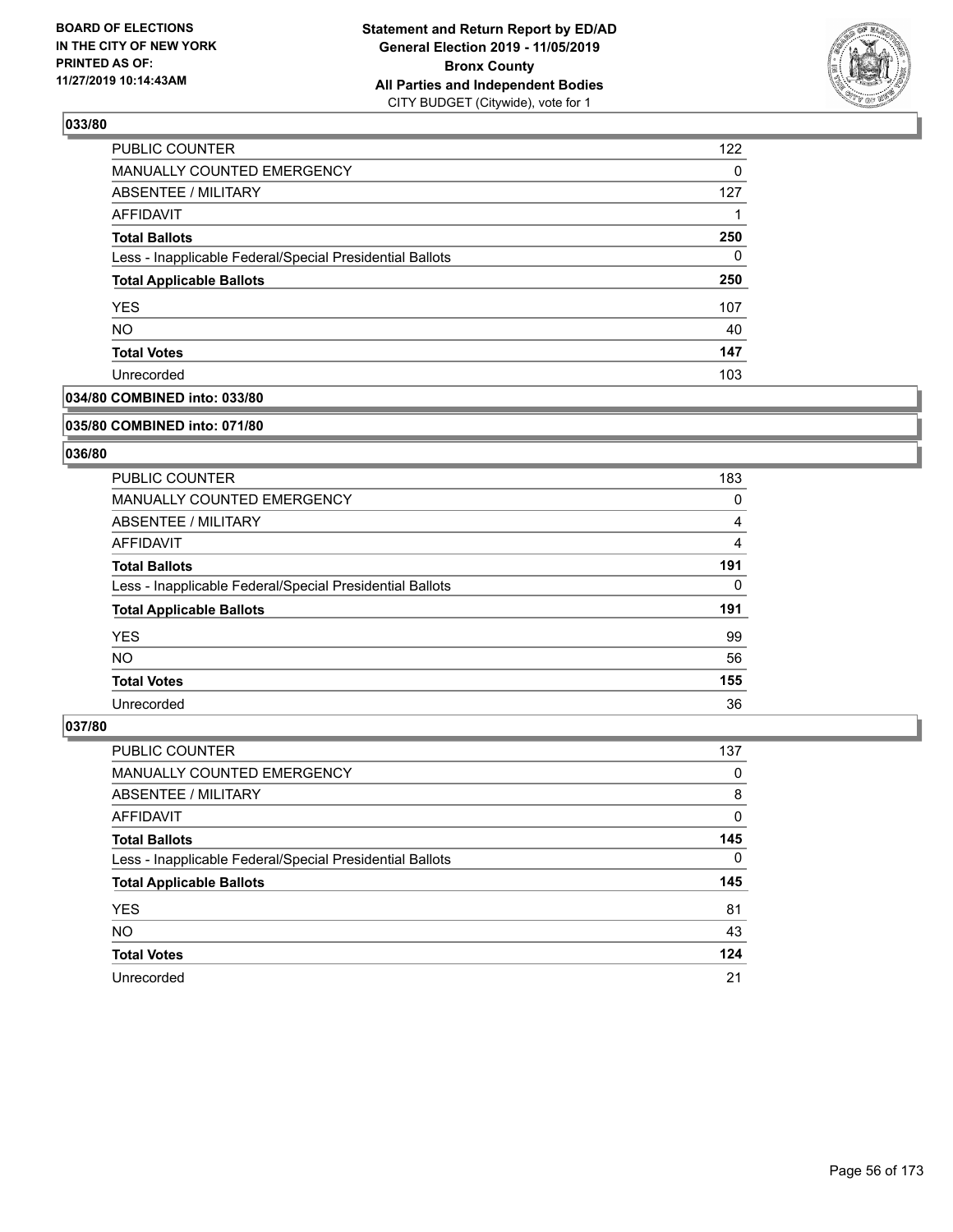

| PUBLIC COUNTER                                           | 238 |
|----------------------------------------------------------|-----|
| MANUALLY COUNTED EMERGENCY                               |     |
| ABSENTEE / MILITARY                                      | 55  |
| <b>AFFIDAVIT</b>                                         |     |
| <b>Total Ballots</b>                                     | 295 |
| Less - Inapplicable Federal/Special Presidential Ballots | 0   |
| <b>Total Applicable Ballots</b>                          | 295 |
| <b>YES</b>                                               | 156 |
| <b>NO</b>                                                | 63  |
| <b>Total Votes</b>                                       | 219 |
| Unrecorded                                               | 76  |

## **039/80 COMBINED into: 038/80**

#### **040/80 COMBINED into: 037/80**

## **041/80**

| <b>PUBLIC COUNTER</b>                                    | 135            |
|----------------------------------------------------------|----------------|
| <b>MANUALLY COUNTED EMERGENCY</b>                        | 0              |
| ABSENTEE / MILITARY                                      |                |
| AFFIDAVIT                                                | $\overline{2}$ |
| <b>Total Ballots</b>                                     | 138            |
| Less - Inapplicable Federal/Special Presidential Ballots | 0              |
| <b>Total Applicable Ballots</b>                          | 138            |
| <b>YES</b>                                               | 92             |
| NO.                                                      | 24             |
| <b>Total Votes</b>                                       | 116            |
| Unrecorded                                               | 22             |

| <b>PUBLIC COUNTER</b>                                    | 113      |
|----------------------------------------------------------|----------|
| MANUALLY COUNTED EMERGENCY                               | 0        |
| ABSENTEE / MILITARY                                      |          |
| AFFIDAVIT                                                |          |
| <b>Total Ballots</b>                                     | 115      |
| Less - Inapplicable Federal/Special Presidential Ballots | $\Omega$ |
| <b>Total Applicable Ballots</b>                          | 115      |
| <b>YES</b>                                               | 70       |
| <b>NO</b>                                                | 25       |
| <b>Total Votes</b>                                       | 95       |
| Unrecorded                                               | 20       |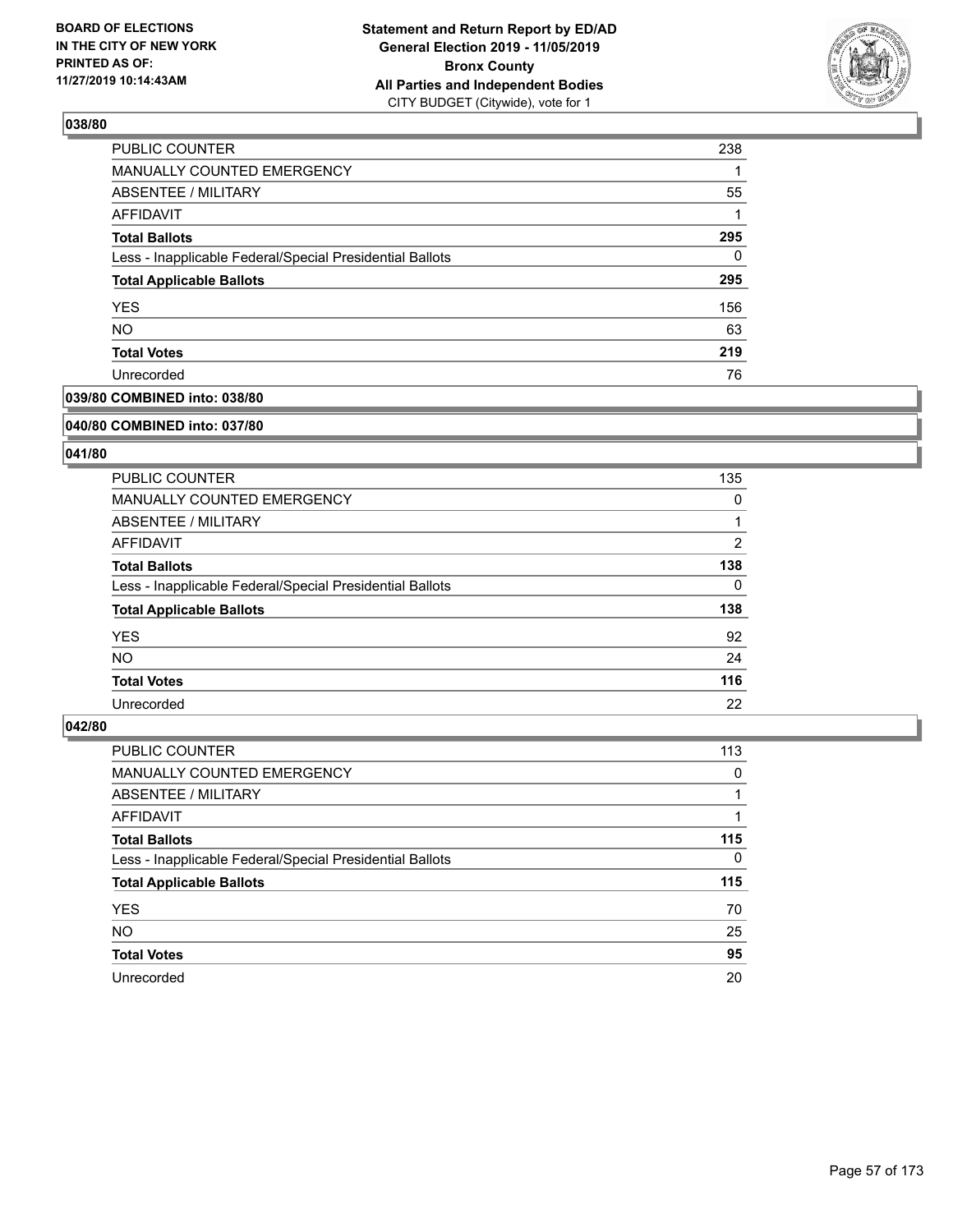

| PUBLIC COUNTER                                           | 147 |
|----------------------------------------------------------|-----|
| MANUALLY COUNTED EMERGENCY                               | 0   |
| ABSENTEE / MILITARY                                      | 8   |
| AFFIDAVIT                                                | 0   |
| <b>Total Ballots</b>                                     | 155 |
| Less - Inapplicable Federal/Special Presidential Ballots | 0   |
| <b>Total Applicable Ballots</b>                          | 155 |
| <b>YES</b>                                               | 93  |
| <b>NO</b>                                                | 29  |
| <b>Total Votes</b>                                       | 122 |
| Unrecorded                                               | 33  |

### **044/80 COMBINED into: 043/80**

### **045/80**

| <b>PUBLIC COUNTER</b>                                    | 116            |
|----------------------------------------------------------|----------------|
| MANUALLY COUNTED EMERGENCY                               | 0              |
| <b>ABSENTEE / MILITARY</b>                               | $\overline{2}$ |
| AFFIDAVIT                                                |                |
| <b>Total Ballots</b>                                     | 119            |
| Less - Inapplicable Federal/Special Presidential Ballots | $\Omega$       |
| <b>Total Applicable Ballots</b>                          | 119            |
| <b>YES</b>                                               | 68             |
| <b>NO</b>                                                | 33             |
| <b>Total Votes</b>                                       | 101            |
| Unrecorded                                               | 18             |
|                                                          |                |

| <b>PUBLIC COUNTER</b>                                    | 134 |
|----------------------------------------------------------|-----|
| <b>MANUALLY COUNTED EMERGENCY</b>                        | 0   |
| ABSENTEE / MILITARY                                      | 27  |
| AFFIDAVIT                                                | 0   |
| <b>Total Ballots</b>                                     | 161 |
| Less - Inapplicable Federal/Special Presidential Ballots | 0   |
| <b>Total Applicable Ballots</b>                          | 161 |
| <b>YES</b>                                               | 90  |
| NO.                                                      | 39  |
| <b>Total Votes</b>                                       | 129 |
| Unrecorded                                               | 32  |
| 047/80 COMBINED into: 040/78                             |     |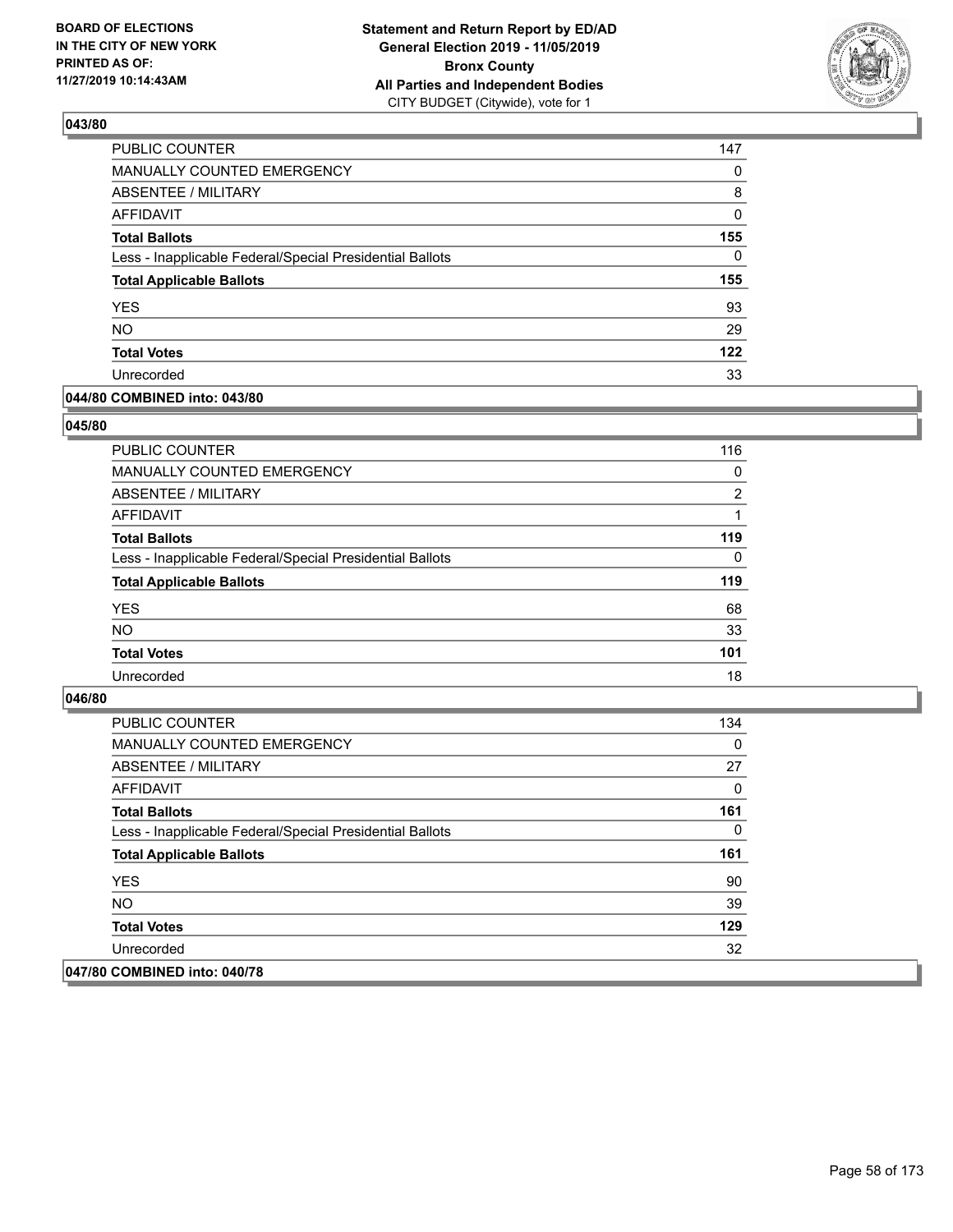

| PUBLIC COUNTER                                           | 222            |
|----------------------------------------------------------|----------------|
| MANUALLY COUNTED EMERGENCY                               | 0              |
| ABSENTEE / MILITARY                                      | 6              |
| AFFIDAVIT                                                | $\overline{4}$ |
| <b>Total Ballots</b>                                     | 232            |
| Less - Inapplicable Federal/Special Presidential Ballots | 0              |
| <b>Total Applicable Ballots</b>                          | 232            |
| <b>YES</b>                                               | 140            |
| <b>NO</b>                                                | 45             |
| <b>Total Votes</b>                                       | 185            |
| Unrecorded                                               | 47             |

### **049/80 COMBINED into: 046/80**

#### **050/80 COMBINED into: 048/80**

### **051/80 COMBINED into: 046/80**

#### **052/80**

| <b>PUBLIC COUNTER</b>                                    | 164 |
|----------------------------------------------------------|-----|
| <b>MANUALLY COUNTED EMERGENCY</b>                        | 0   |
| ABSENTEE / MILITARY                                      |     |
| <b>AFFIDAVIT</b>                                         | 0   |
| <b>Total Ballots</b>                                     | 165 |
| Less - Inapplicable Federal/Special Presidential Ballots | 0   |
| <b>Total Applicable Ballots</b>                          | 165 |
| <b>YES</b>                                               | 111 |
| NO.                                                      | 25  |
| <b>Total Votes</b>                                       | 136 |
| Unrecorded                                               | 29  |

# **053/80 COMBINED into: 052/80**

#### **054/80 COMBINED into: 033/78**

| PUBLIC COUNTER                                           | 141            |
|----------------------------------------------------------|----------------|
| MANUALLY COUNTED EMERGENCY                               | 0              |
| ABSENTEE / MILITARY                                      | 1              |
| AFFIDAVIT                                                | $\overline{2}$ |
| <b>Total Ballots</b>                                     | 144            |
| Less - Inapplicable Federal/Special Presidential Ballots | 0              |
| <b>Total Applicable Ballots</b>                          | 144            |
| <b>YES</b>                                               | 94             |
| <b>NO</b>                                                | 29             |
| <b>Total Votes</b>                                       | 123            |
| Unrecorded                                               | 21             |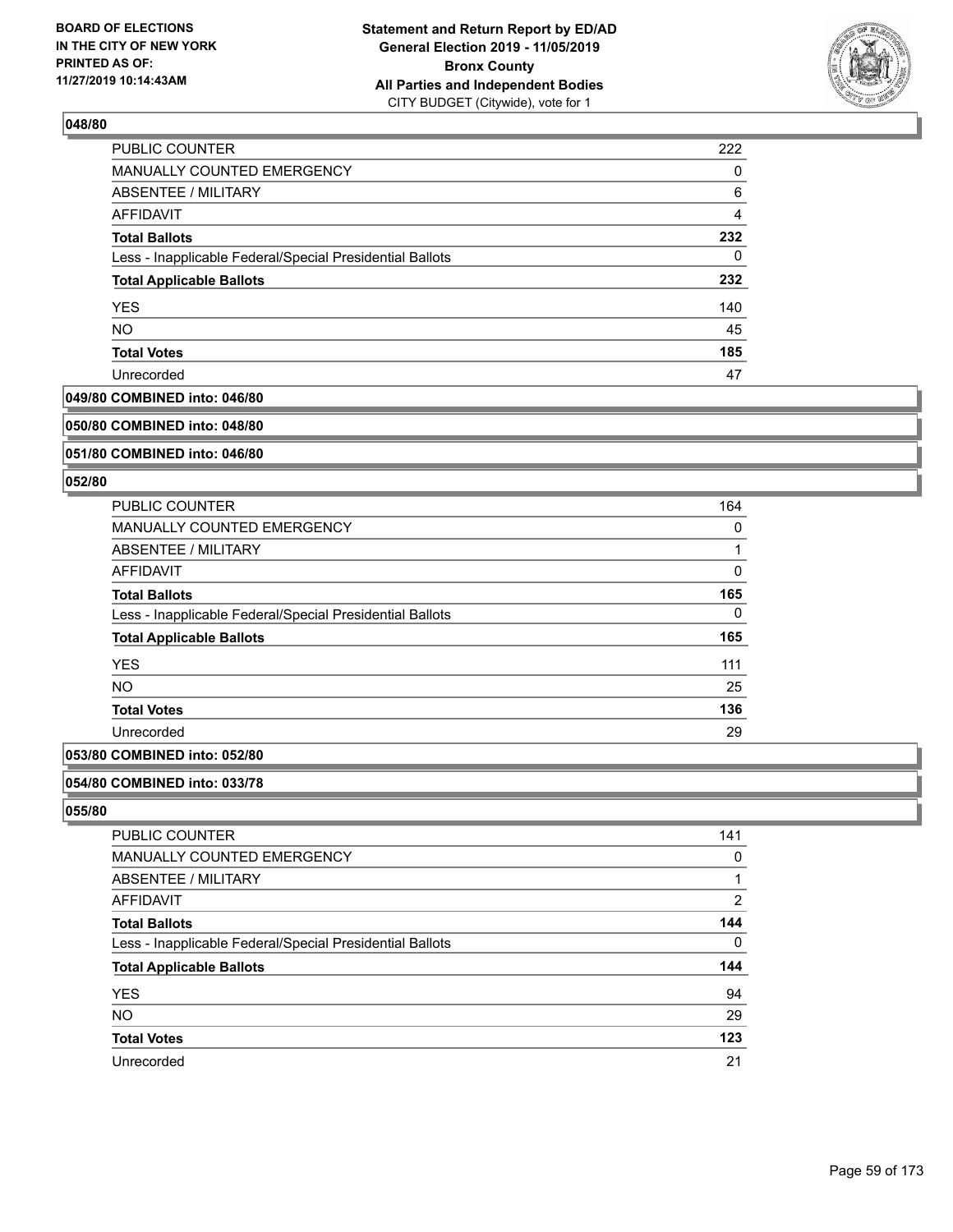

| PUBLIC COUNTER                                           | 103 |
|----------------------------------------------------------|-----|
| MANUALLY COUNTED EMERGENCY                               | 0   |
| ABSENTEE / MILITARY                                      | 3   |
| AFFIDAVIT                                                | 16  |
| <b>Total Ballots</b>                                     | 122 |
| Less - Inapplicable Federal/Special Presidential Ballots | 0   |
| <b>Total Applicable Ballots</b>                          | 122 |
| <b>YES</b>                                               | 67  |
| <b>NO</b>                                                | 22  |
| <b>Total Votes</b>                                       | 89  |
| Unrecorded                                               | 33  |

### **057/80 COMBINED into: 055/80**

### **058/80**

| <b>PUBLIC COUNTER</b>                                    | 114            |
|----------------------------------------------------------|----------------|
| <b>MANUALLY COUNTED EMERGENCY</b>                        | 0              |
| <b>ABSENTEE / MILITARY</b>                               | $\overline{2}$ |
| <b>AFFIDAVIT</b>                                         |                |
| <b>Total Ballots</b>                                     | 117            |
| Less - Inapplicable Federal/Special Presidential Ballots | 0              |
| <b>Total Applicable Ballots</b>                          | 117            |
| <b>YES</b>                                               | 74             |
| <b>NO</b>                                                | 18             |
| <b>Total Votes</b>                                       | 92             |
| Unrecorded                                               | 25             |
|                                                          |                |

## **059/80 COMBINED into: 038/80**

**060/80** 

| <b>PUBLIC COUNTER</b>                                    | 141 |
|----------------------------------------------------------|-----|
| <b>MANUALLY COUNTED EMERGENCY</b>                        | 0   |
| ABSENTEE / MILITARY                                      | 4   |
| AFFIDAVIT                                                | 0   |
| <b>Total Ballots</b>                                     | 145 |
| Less - Inapplicable Federal/Special Presidential Ballots | 0   |
| <b>Total Applicable Ballots</b>                          | 145 |
| <b>YES</b>                                               | 69  |
| NO.                                                      | 25  |
| <b>Total Votes</b>                                       | 94  |
| Unrecorded                                               | 51  |
| 061/80 COMBINED into: 060/80                             |     |
|                                                          |     |

**062/80 COMBINED into: 014/80**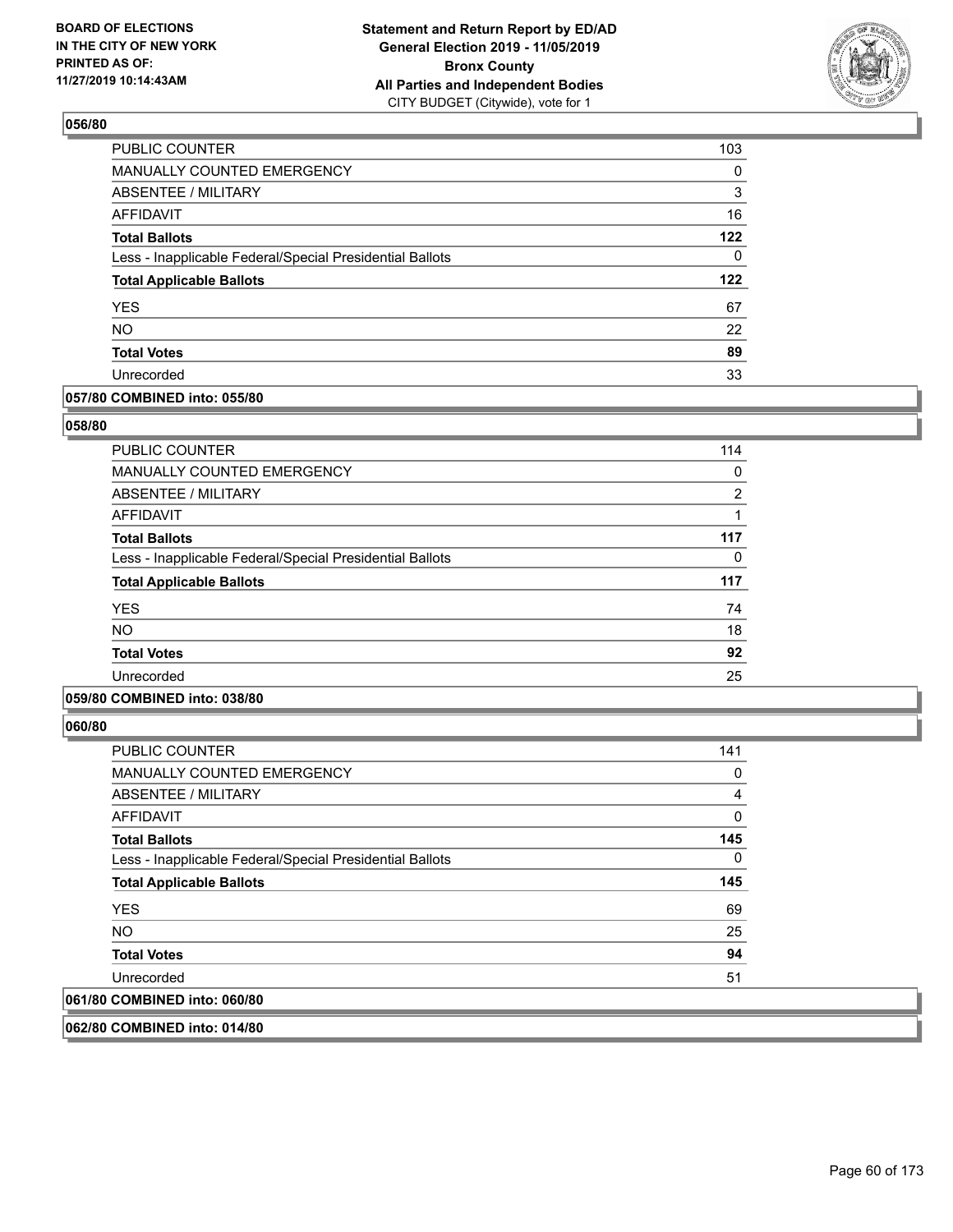

| <b>PUBLIC COUNTER</b>                                    | 259      |
|----------------------------------------------------------|----------|
| MANUALLY COUNTED EMERGENCY                               | $\Omega$ |
| ABSENTEE / MILITARY                                      | 13       |
| AFFIDAVIT                                                |          |
| <b>Total Ballots</b>                                     | 273      |
| Less - Inapplicable Federal/Special Presidential Ballots | 0        |
| <b>Total Applicable Ballots</b>                          | 273      |
| <b>YES</b>                                               | 137      |
| <b>NO</b>                                                | 44       |
| <b>Total Votes</b>                                       | 181      |
| Unrecorded                                               | 92       |

### **064/80 COMBINED into: 063/80**

### **065/80**

| <b>PUBLIC COUNTER</b>                                    | 181            |
|----------------------------------------------------------|----------------|
| MANUALLY COUNTED EMERGENCY                               | 0              |
| ABSENTEE / MILITARY                                      | $\overline{2}$ |
| AFFIDAVIT                                                | 13             |
| <b>Total Ballots</b>                                     | 196            |
| Less - Inapplicable Federal/Special Presidential Ballots | 0              |
| <b>Total Applicable Ballots</b>                          | 196            |
| <b>YES</b>                                               | 113            |
| <b>NO</b>                                                | 33             |
| <b>Total Votes</b>                                       | 146            |
| Unrecorded                                               | 50             |

## **066/80 COMBINED into: 033/80**

**067/80** 

| $\ldots$                                                 |     |
|----------------------------------------------------------|-----|
| 068/80 COMBINED into: 067/80                             |     |
| Unrecorded                                               | 37  |
| <b>Total Votes</b>                                       | 211 |
| <b>NO</b>                                                | 70  |
| <b>YES</b>                                               | 141 |
| <b>Total Applicable Ballots</b>                          | 248 |
| Less - Inapplicable Federal/Special Presidential Ballots | 0   |
| <b>Total Ballots</b>                                     | 248 |
| AFFIDAVIT                                                | 1   |
| ABSENTEE / MILITARY                                      | 3   |
| MANUALLY COUNTED EMERGENCY                               | 0   |
| <b>PUBLIC COUNTER</b>                                    | 244 |

**069/80 COMBINED into: 067/80**

**070/80 COMBINED into: 036/80**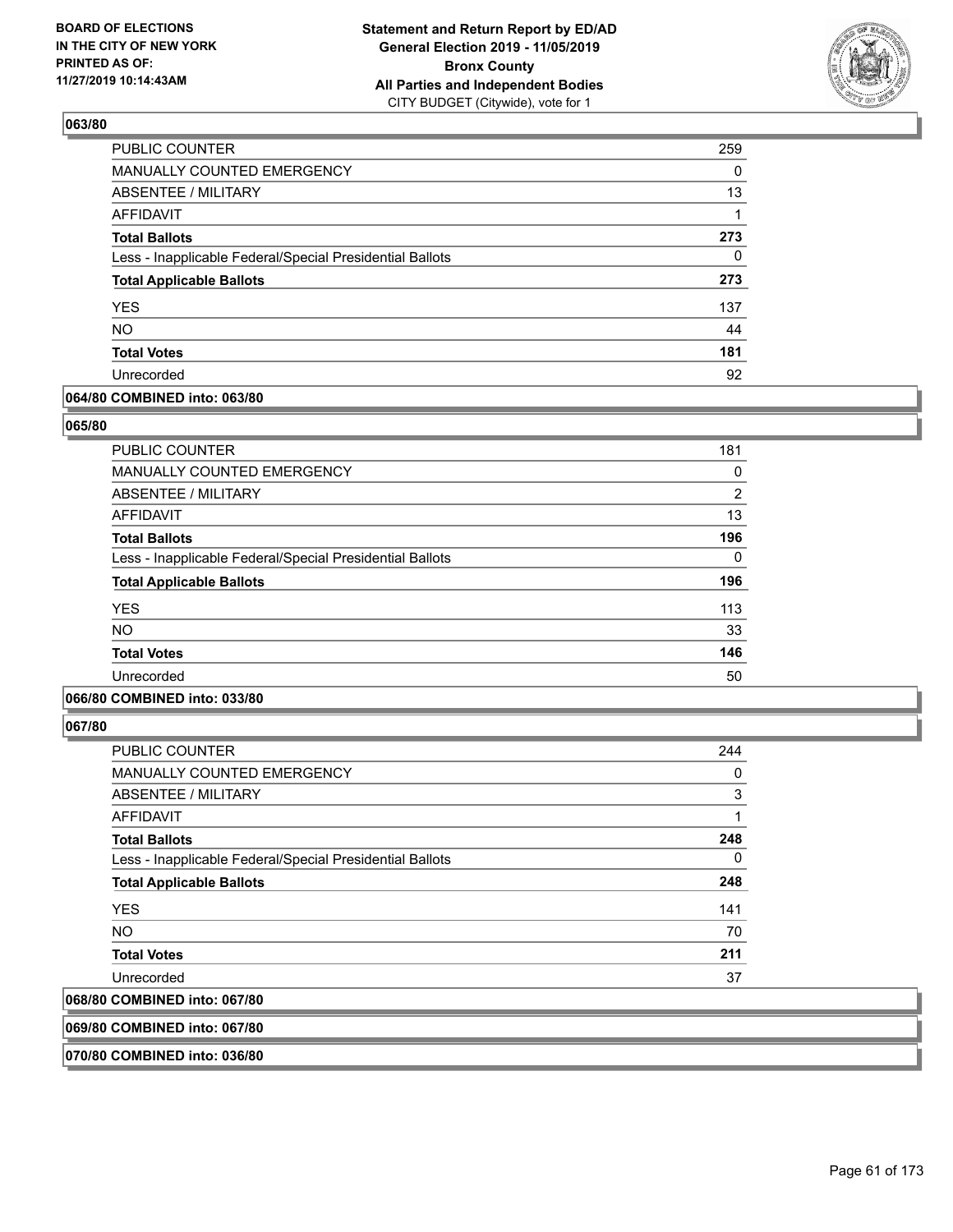

| PUBLIC COUNTER                                           | 228 |
|----------------------------------------------------------|-----|
| <b>MANUALLY COUNTED EMERGENCY</b>                        | 0   |
| <b>ABSENTEE / MILITARY</b>                               | 22  |
| <b>AFFIDAVIT</b>                                         |     |
| <b>Total Ballots</b>                                     | 251 |
| Less - Inapplicable Federal/Special Presidential Ballots | 0   |
| <b>Total Applicable Ballots</b>                          | 251 |
| <b>YES</b>                                               | 133 |
| <b>NO</b>                                                | 73  |
| <b>Total Votes</b>                                       | 206 |
| Unrecorded                                               | 45  |

## **072/80 COMBINED into: 071/80**

#### **073/80 COMBINED into: 071/80**

## **074/80**

| <b>PUBLIC COUNTER</b>                                    | 138      |
|----------------------------------------------------------|----------|
| MANUALLY COUNTED EMERGENCY                               | 0        |
| ABSENTEE / MILITARY                                      | 3        |
| AFFIDAVIT                                                | 3        |
| <b>Total Ballots</b>                                     | 144      |
| Less - Inapplicable Federal/Special Presidential Ballots | $\Omega$ |
| <b>Total Applicable Ballots</b>                          | 144      |
| <b>YES</b>                                               | 102      |
| <b>NO</b>                                                | 22       |
| <b>Total Votes</b>                                       | 124      |
| Unrecorded                                               | 20       |

## **075/80 COMBINED into: 078/80**

| PUBLIC COUNTER                                           | 82 |
|----------------------------------------------------------|----|
| MANUALLY COUNTED EMERGENCY                               | 0  |
| ABSENTEE / MILITARY                                      |    |
| AFFIDAVIT                                                | 0  |
| <b>Total Ballots</b>                                     | 83 |
| Less - Inapplicable Federal/Special Presidential Ballots | 0  |
| <b>Total Applicable Ballots</b>                          | 83 |
| <b>YES</b>                                               | 54 |
| NO.                                                      | 19 |
| <b>Total Votes</b>                                       | 73 |
| Unrecorded                                               | 10 |
| 077/80 COMBINED into: 078/80                             |    |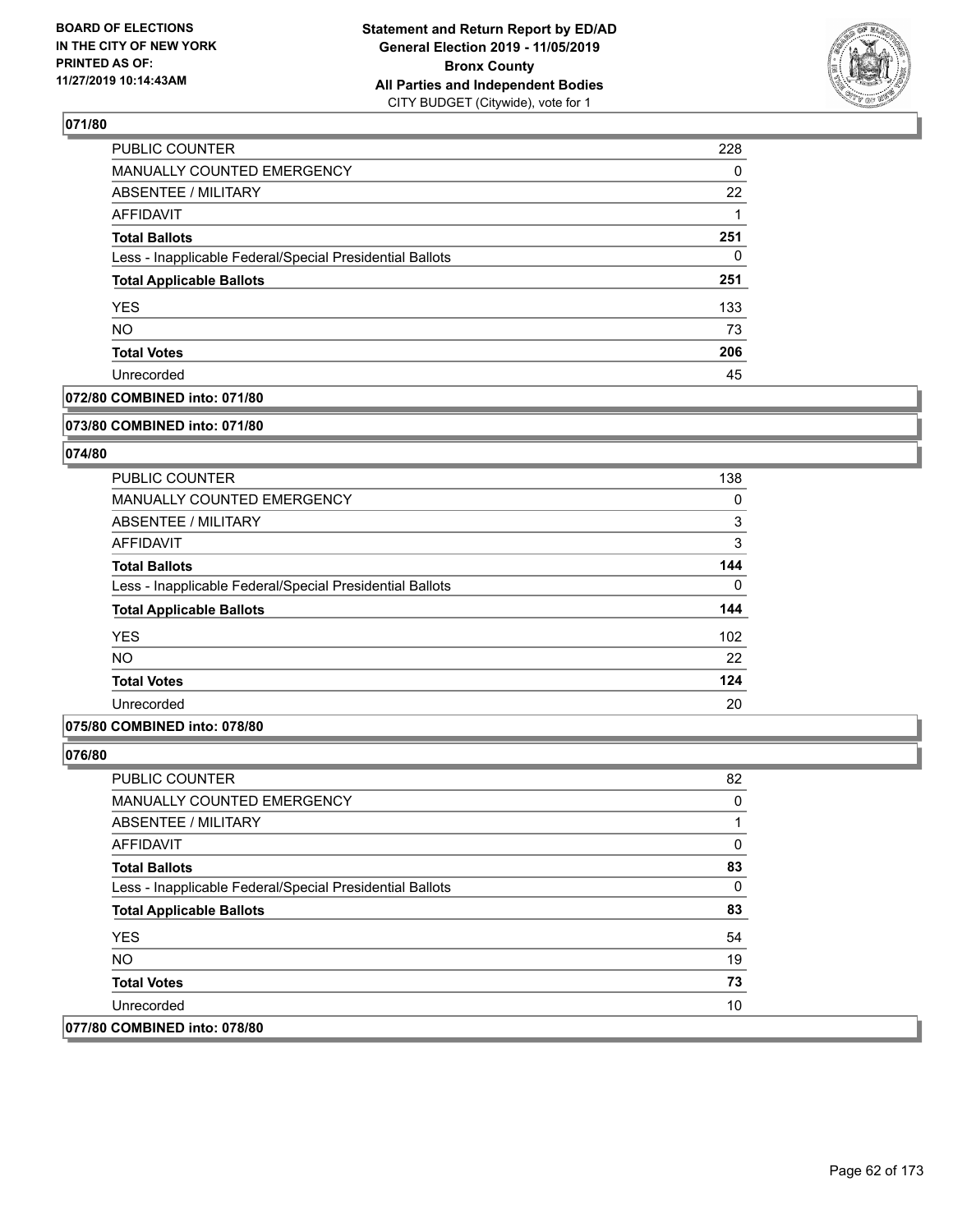

| PUBLIC COUNTER                                           | 253 |
|----------------------------------------------------------|-----|
| MANUALLY COUNTED EMERGENCY                               | 0   |
| ABSENTEE / MILITARY                                      | 4   |
| AFFIDAVIT                                                | 7   |
| <b>Total Ballots</b>                                     | 264 |
| Less - Inapplicable Federal/Special Presidential Ballots | 0   |
| <b>Total Applicable Ballots</b>                          | 264 |
| <b>YES</b>                                               | 167 |
| <b>NO</b>                                                | 46  |
| <b>Total Votes</b>                                       | 213 |
| Unrecorded                                               | 51  |

## **079/80 COMBINED into: 081/80**

### **080/80**

| <b>PUBLIC COUNTER</b>                                    | 139            |
|----------------------------------------------------------|----------------|
| <b>MANUALLY COUNTED EMERGENCY</b>                        | $\Omega$       |
| ABSENTEE / MILITARY                                      | $\overline{2}$ |
| AFFIDAVIT                                                | $\Omega$       |
| <b>Total Ballots</b>                                     | 141            |
| Less - Inapplicable Federal/Special Presidential Ballots | 0              |
| <b>Total Applicable Ballots</b>                          | 141            |
| <b>YES</b>                                               | 78             |
| <b>NO</b>                                                | 29             |
| <b>Total Votes</b>                                       | 107            |
| Unrecorded                                               | 34             |
|                                                          |                |

| PUBLIC COUNTER                                           | 188 |
|----------------------------------------------------------|-----|
| MANUALLY COUNTED EMERGENCY                               | 0   |
| ABSENTEE / MILITARY                                      | 5   |
| AFFIDAVIT                                                | 0   |
| <b>Total Ballots</b>                                     | 193 |
| Less - Inapplicable Federal/Special Presidential Ballots | 0   |
| <b>Total Applicable Ballots</b>                          | 193 |
| <b>YES</b>                                               | 105 |
| NO.                                                      | 28  |
| <b>Total Votes</b>                                       | 133 |
| Unrecorded                                               | 60  |
| 082/80 COMBINED into: 061/78                             |     |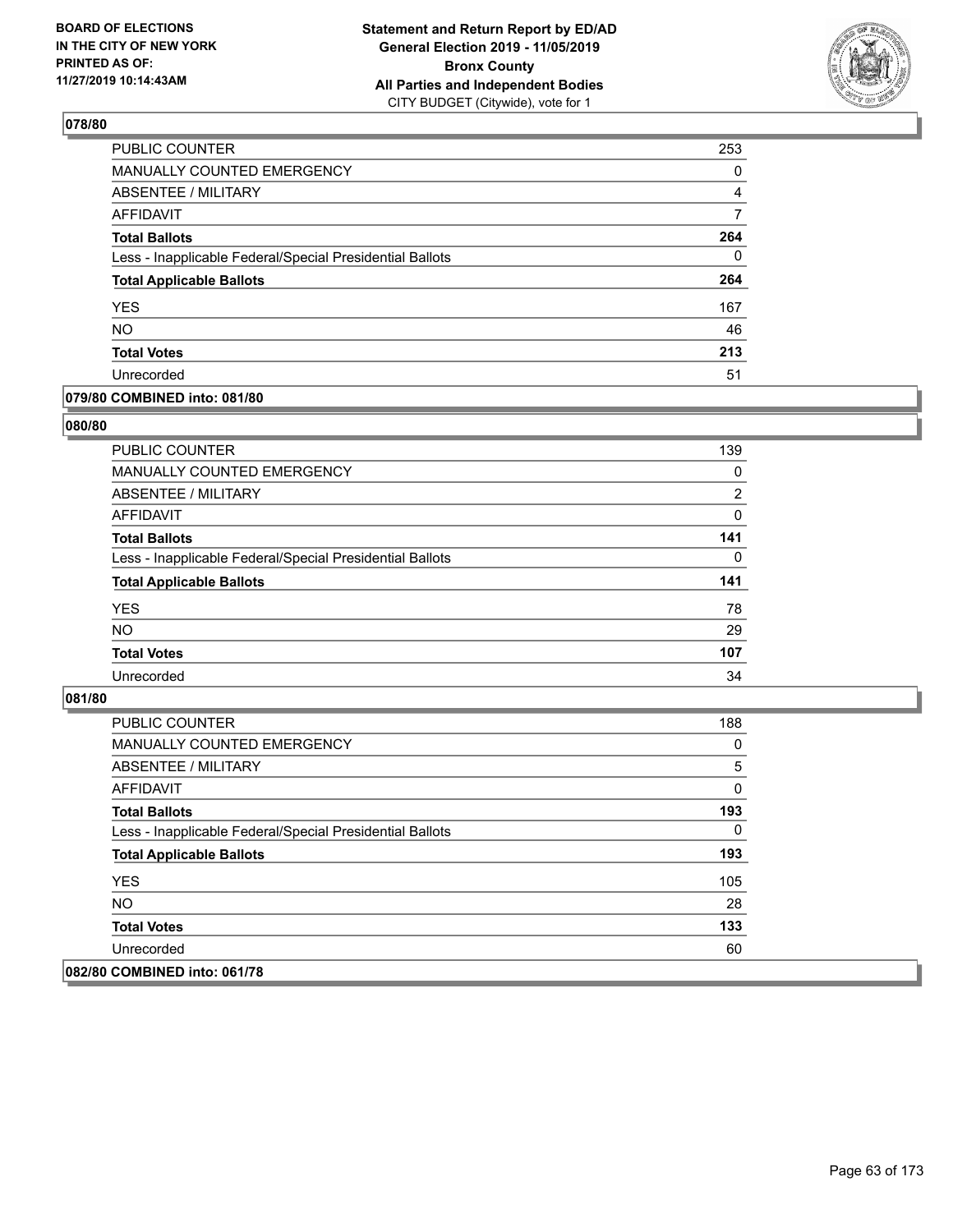

| <b>PUBLIC COUNTER</b>                                    | 249 |
|----------------------------------------------------------|-----|
| <b>MANUALLY COUNTED EMERGENCY</b>                        | 0   |
| <b>ABSENTEE / MILITARY</b>                               | 9   |
| AFFIDAVIT                                                |     |
| <b>Total Ballots</b>                                     | 259 |
| Less - Inapplicable Federal/Special Presidential Ballots | 0   |
| <b>Total Applicable Ballots</b>                          | 259 |
| <b>YES</b>                                               | 168 |
| <b>NO</b>                                                | 50  |
| <b>Total Votes</b>                                       | 218 |
| Unrecorded                                               | 41  |

### **084/80 COMBINED into: 083/80**

#### **085/80**

| <b>PUBLIC COUNTER</b>                                    | 199            |
|----------------------------------------------------------|----------------|
| <b>MANUALLY COUNTED EMERGENCY</b>                        | $\Omega$       |
| ABSENTEE / MILITARY                                      | $\overline{2}$ |
| <b>AFFIDAVIT</b>                                         | $\overline{2}$ |
| <b>Total Ballots</b>                                     | 203            |
| Less - Inapplicable Federal/Special Presidential Ballots | 0              |
| <b>Total Applicable Ballots</b>                          | 203            |
| <b>YES</b>                                               | 97             |
| <b>NO</b>                                                | 37             |
| <b>Total Votes</b>                                       | 134            |
| Unrecorded                                               | 69             |

**086/80 COMBINED into: 085/80**

| 087/80 COMBINED into: 065/80 |
|------------------------------|
| 088/80 COMBINED into: 030/80 |
| 089/80 COMBINED into: 043/80 |
| 090/80 COMBINED into: 071/80 |
| 091/80 COMBINED into: 081/80 |
| 092/80 COMBINED into: 027/83 |
| 093/80 COMBINED into: 025/80 |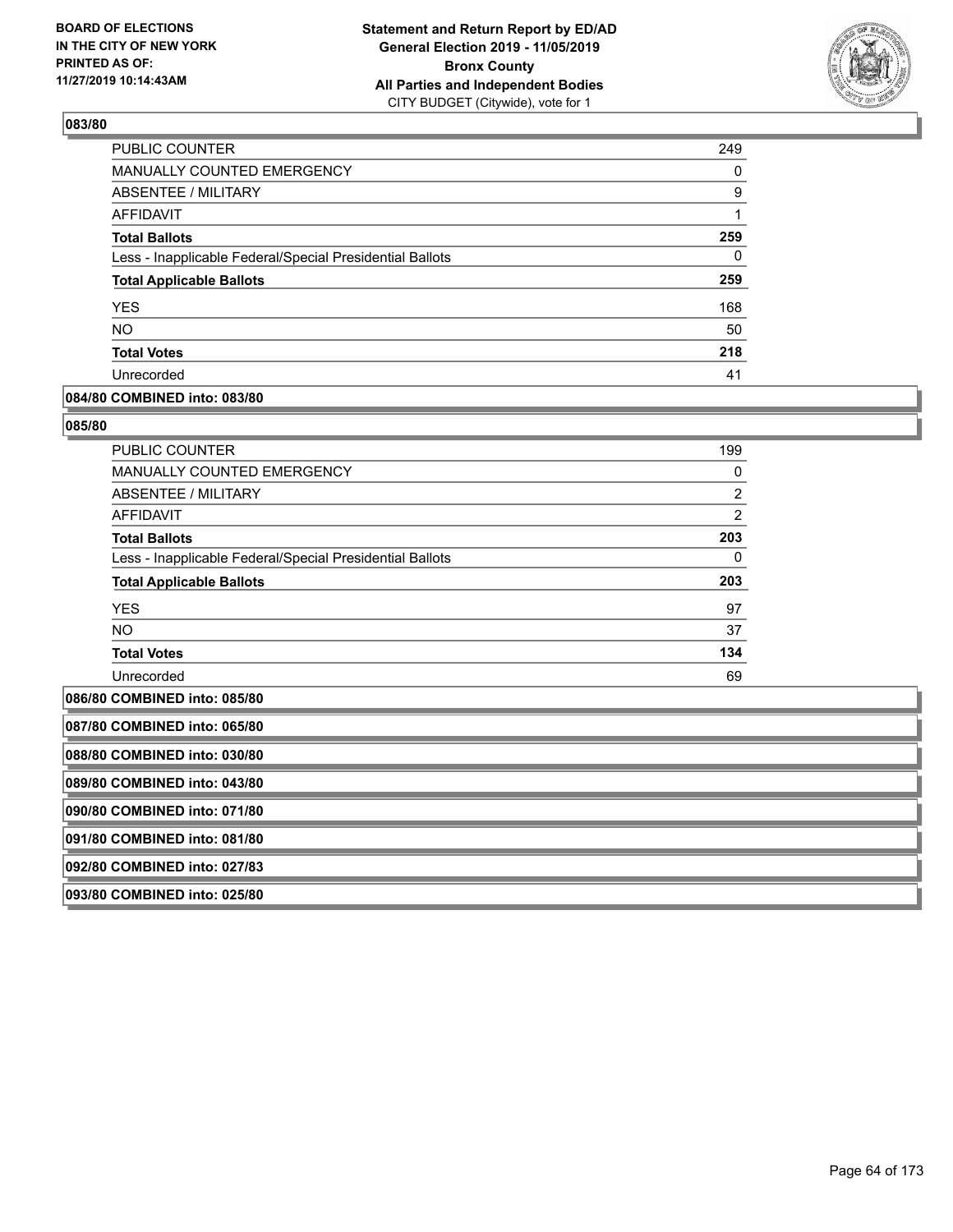

| PUBLIC COUNTER                                           | 148 |
|----------------------------------------------------------|-----|
| MANUALLY COUNTED EMERGENCY                               | 0   |
| <b>ABSENTEE / MILITARY</b>                               | 2   |
| AFFIDAVIT                                                |     |
| <b>Total Ballots</b>                                     | 151 |
| Less - Inapplicable Federal/Special Presidential Ballots | 0   |
| <b>Total Applicable Ballots</b>                          | 151 |
| <b>YES</b>                                               | 91  |
| NO.                                                      | 17  |
| <b>Total Votes</b>                                       | 108 |
| Unrecorded                                               | 43  |

| PUBLIC COUNTER                                           | 106 |
|----------------------------------------------------------|-----|
| <b>MANUALLY COUNTED EMERGENCY</b>                        | 0   |
| ABSENTEE / MILITARY                                      | 3   |
| <b>AFFIDAVIT</b>                                         | 2   |
| <b>Total Ballots</b>                                     | 111 |
| Less - Inapplicable Federal/Special Presidential Ballots | 0   |
| <b>Total Applicable Ballots</b>                          | 111 |
| <b>YES</b>                                               | 60  |
| <b>NO</b>                                                | 25  |
| <b>Total Votes</b>                                       | 85  |
| Unrecorded                                               | 26  |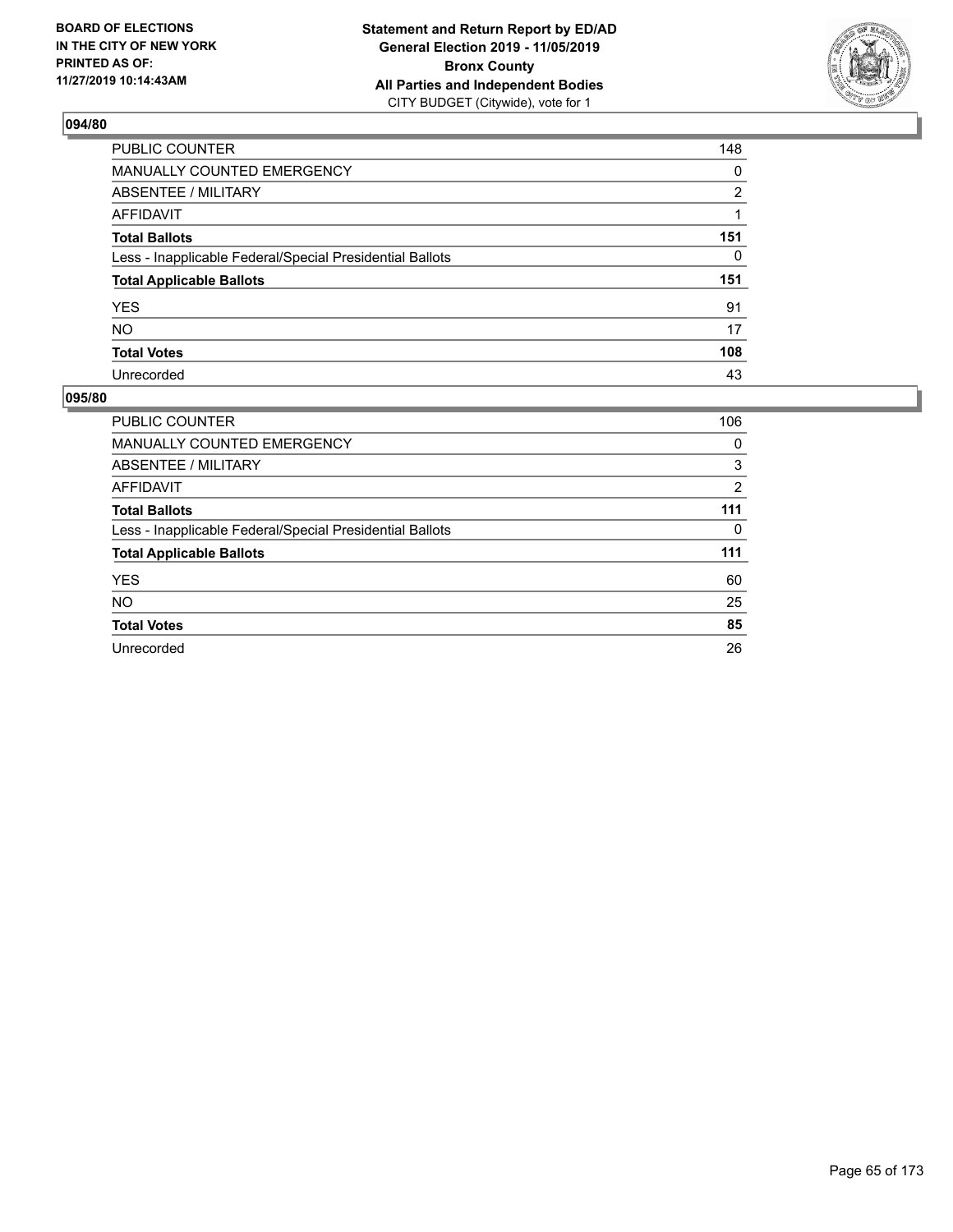

## **001/81 COMBINED into: 059/78**

| PUBLIC COUNTER                                           | 242              |
|----------------------------------------------------------|------------------|
| MANUALLY COUNTED EMERGENCY                               | 0                |
| ABSENTEE / MILITARY                                      | 4                |
| AFFIDAVIT                                                | $\mathbf 0$      |
| Total Ballots                                            | 246              |
| Less - Inapplicable Federal/Special Presidential Ballots | $\Omega$         |
| <b>Total Applicable Ballots</b>                          | 246              |
| YES                                                      | 112              |
| NO.                                                      | 32               |
| <b>Total Votes</b>                                       | 144              |
| Unrecorded                                               | 102 <sub>2</sub> |

#### **003/81**

| PUBLIC COUNTER                                           | 164            |
|----------------------------------------------------------|----------------|
| <b>MANUALLY COUNTED EMERGENCY</b>                        | 0              |
| ABSENTEE / MILITARY                                      |                |
| AFFIDAVIT                                                | $\overline{2}$ |
| <b>Total Ballots</b>                                     | 167            |
| Less - Inapplicable Federal/Special Presidential Ballots | 0              |
| <b>Total Applicable Ballots</b>                          | 167            |
| <b>YES</b>                                               | 75             |
| <b>NO</b>                                                | 34             |
| <b>Total Votes</b>                                       | 109            |
| Unrecorded                                               | 58             |
|                                                          |                |

# **004/81 COMBINED into: 003/81**

#### **005/81 COMBINED into: 002/81**

| PUBLIC COUNTER                                           | 142 |
|----------------------------------------------------------|-----|
| <b>MANUALLY COUNTED EMERGENCY</b>                        | 0   |
| ABSENTEE / MILITARY                                      |     |
| AFFIDAVIT                                                | 2   |
| <b>Total Ballots</b>                                     | 145 |
| Less - Inapplicable Federal/Special Presidential Ballots | 0   |
| <b>Total Applicable Ballots</b>                          | 145 |
| <b>YES</b>                                               | 93  |
| <b>NO</b>                                                | 36  |
| <b>Total Votes</b>                                       | 129 |
| Unrecorded                                               | 16  |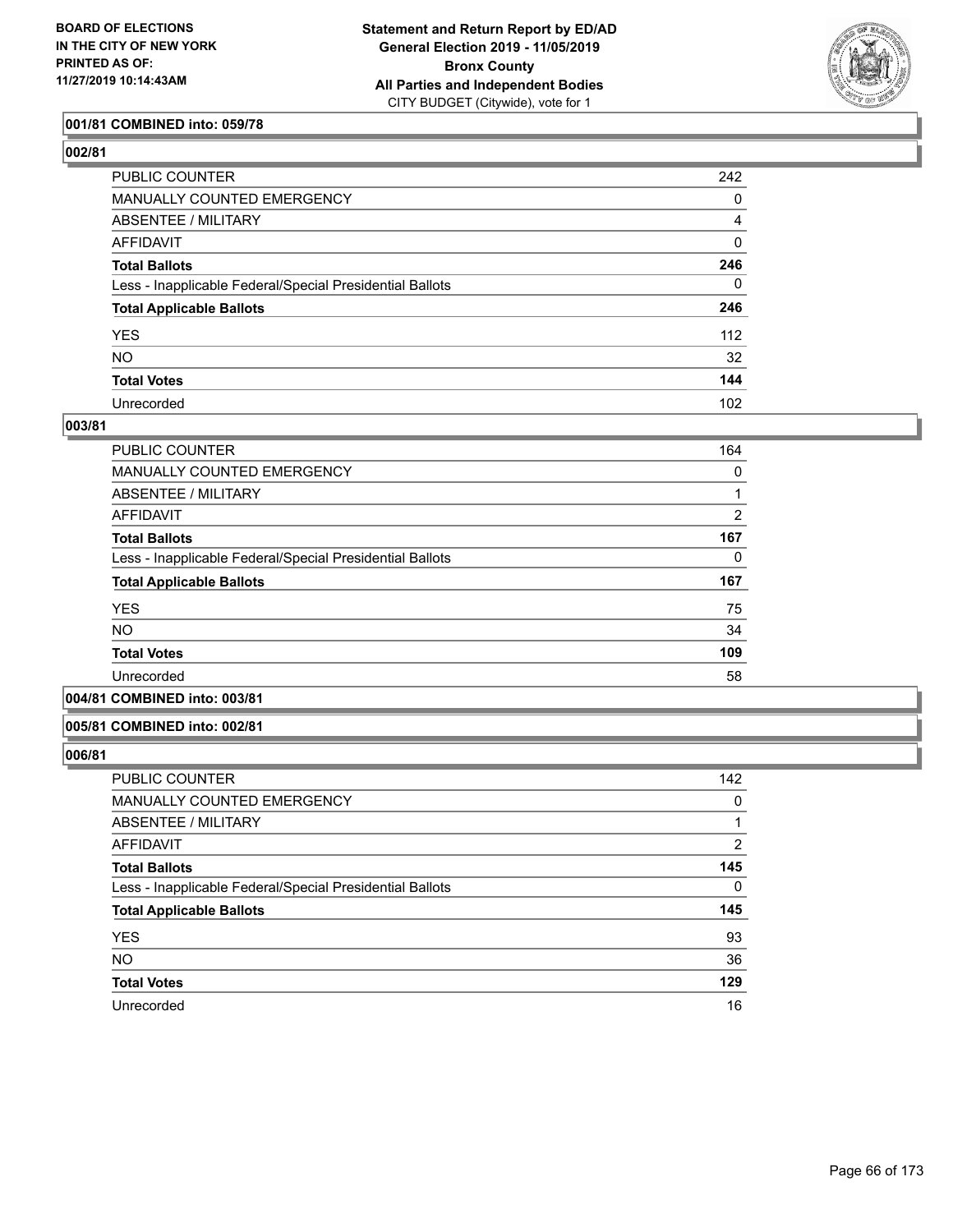

| PUBLIC COUNTER                                           | 91 |
|----------------------------------------------------------|----|
| MANUALLY COUNTED EMERGENCY                               | 0  |
| ABSENTEE / MILITARY                                      | 2  |
| AFFIDAVIT                                                |    |
| Total Ballots                                            | 94 |
| Less - Inapplicable Federal/Special Presidential Ballots | 0  |
| <b>Total Applicable Ballots</b>                          | 94 |
| YES                                                      | 60 |
| NO.                                                      | 21 |
| <b>Total Votes</b>                                       | 81 |
| Unrecorded                                               | 13 |

### **008/81**

| PUBLIC COUNTER                                           | 126 |
|----------------------------------------------------------|-----|
| <b>MANUALLY COUNTED EMERGENCY</b>                        | 0   |
| ABSENTEE / MILITARY                                      |     |
| <b>AFFIDAVIT</b>                                         | 3   |
| <b>Total Ballots</b>                                     | 130 |
| Less - Inapplicable Federal/Special Presidential Ballots | 0   |
| <b>Total Applicable Ballots</b>                          | 130 |
| <b>YES</b>                                               | 63  |
| <b>NO</b>                                                | 25  |
| <b>Total Votes</b>                                       | 88  |
| Unrecorded                                               | 42  |
|                                                          |     |

### **009/81 COMBINED into: 008/81**

#### **010/81 COMBINED into: 037/81**

#### **011/81 COMBINED into: 019/81**

| <b>PUBLIC COUNTER</b>                                    | 250 |
|----------------------------------------------------------|-----|
| MANUALLY COUNTED EMERGENCY                               | 0   |
| ABSENTEE / MILITARY                                      | 3   |
| AFFIDAVIT                                                | 2   |
| <b>Total Ballots</b>                                     | 255 |
| Less - Inapplicable Federal/Special Presidential Ballots | 0   |
| <b>Total Applicable Ballots</b>                          | 255 |
| <b>YES</b>                                               | 168 |
| NO.                                                      | 47  |
| <b>Total Votes</b>                                       | 215 |
| Unrecorded                                               | 40  |
| 013/81 COMBINED into: 012/81                             |     |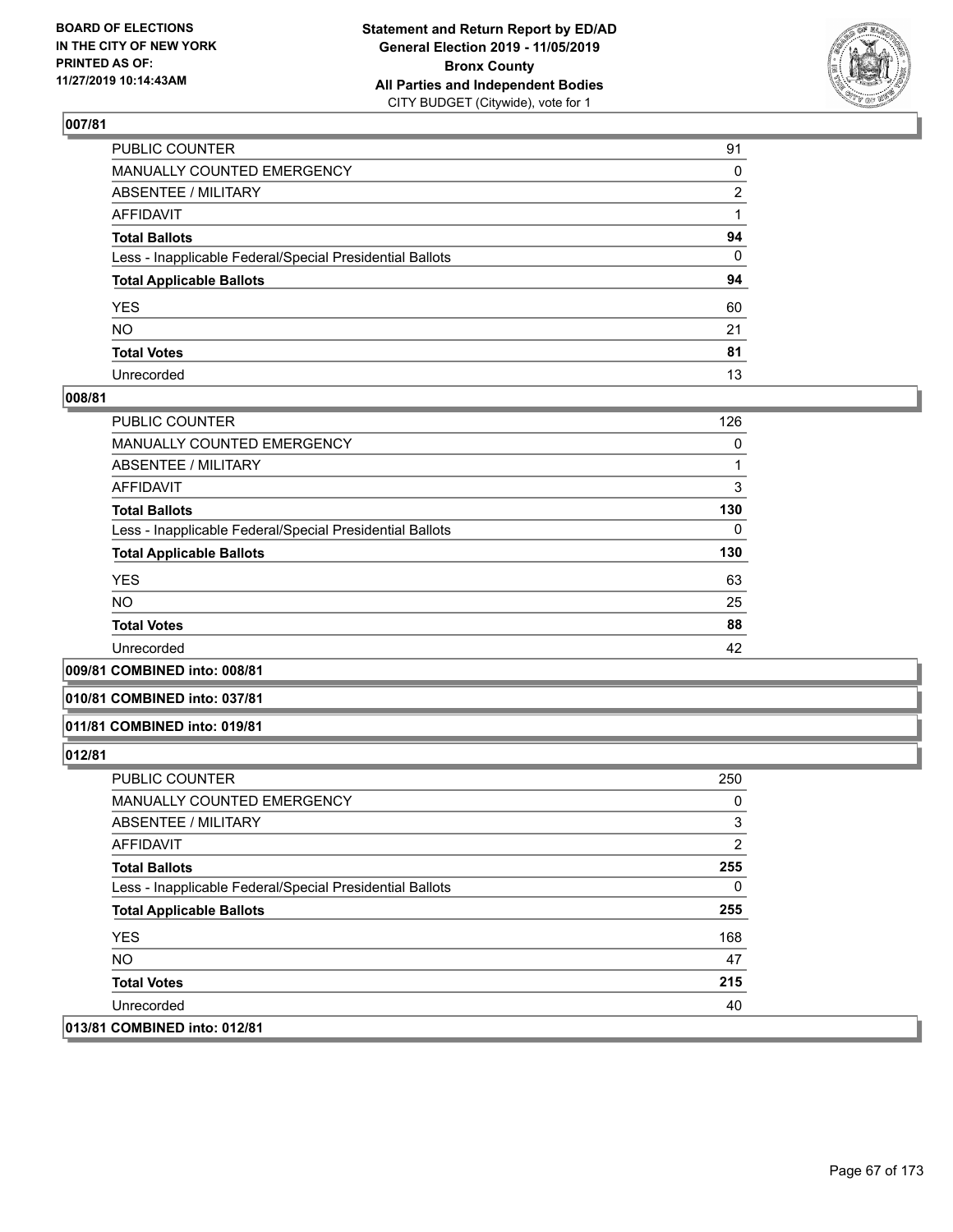

| PUBLIC COUNTER                                           | 328 |
|----------------------------------------------------------|-----|
| <b>MANUALLY COUNTED EMERGENCY</b>                        | 0   |
| ABSENTEE / MILITARY                                      | 32  |
| <b>AFFIDAVIT</b>                                         |     |
| <b>Total Ballots</b>                                     | 361 |
| Less - Inapplicable Federal/Special Presidential Ballots | 0   |
| <b>Total Applicable Ballots</b>                          | 361 |
| <b>YES</b>                                               | 235 |
| <b>NO</b>                                                | 75  |
| <b>Total Votes</b>                                       | 310 |
| Unrecorded                                               | 51  |

## **015/81 COMBINED into: 014/81**

#### **016/81 COMBINED into: 037/81**

## **017/81**

| <b>PUBLIC COUNTER</b>                                    | 223 |
|----------------------------------------------------------|-----|
| <b>MANUALLY COUNTED EMERGENCY</b>                        | 0   |
| ABSENTEE / MILITARY                                      | 4   |
| AFFIDAVIT                                                |     |
| <b>Total Ballots</b>                                     | 228 |
| Less - Inapplicable Federal/Special Presidential Ballots | 0   |
| <b>Total Applicable Ballots</b>                          | 228 |
| <b>YES</b>                                               | 135 |
| NO.                                                      | 26  |
| <b>Total Votes</b>                                       | 161 |
| Unrecorded                                               | 67  |

# **018/81 COMBINED into: 017/81**

| PUBLIC COUNTER                                           | 179      |
|----------------------------------------------------------|----------|
| MANUALLY COUNTED EMERGENCY                               | 0        |
| ABSENTEE / MILITARY                                      | 8        |
| AFFIDAVIT                                                | 17       |
| <b>Total Ballots</b>                                     | 204      |
| Less - Inapplicable Federal/Special Presidential Ballots | $\Omega$ |
| <b>Total Applicable Ballots</b>                          | 204      |
| <b>YES</b>                                               | 108      |
| <b>NO</b>                                                | 30       |
| <b>Total Votes</b>                                       | 138      |
| Unrecorded                                               | 66       |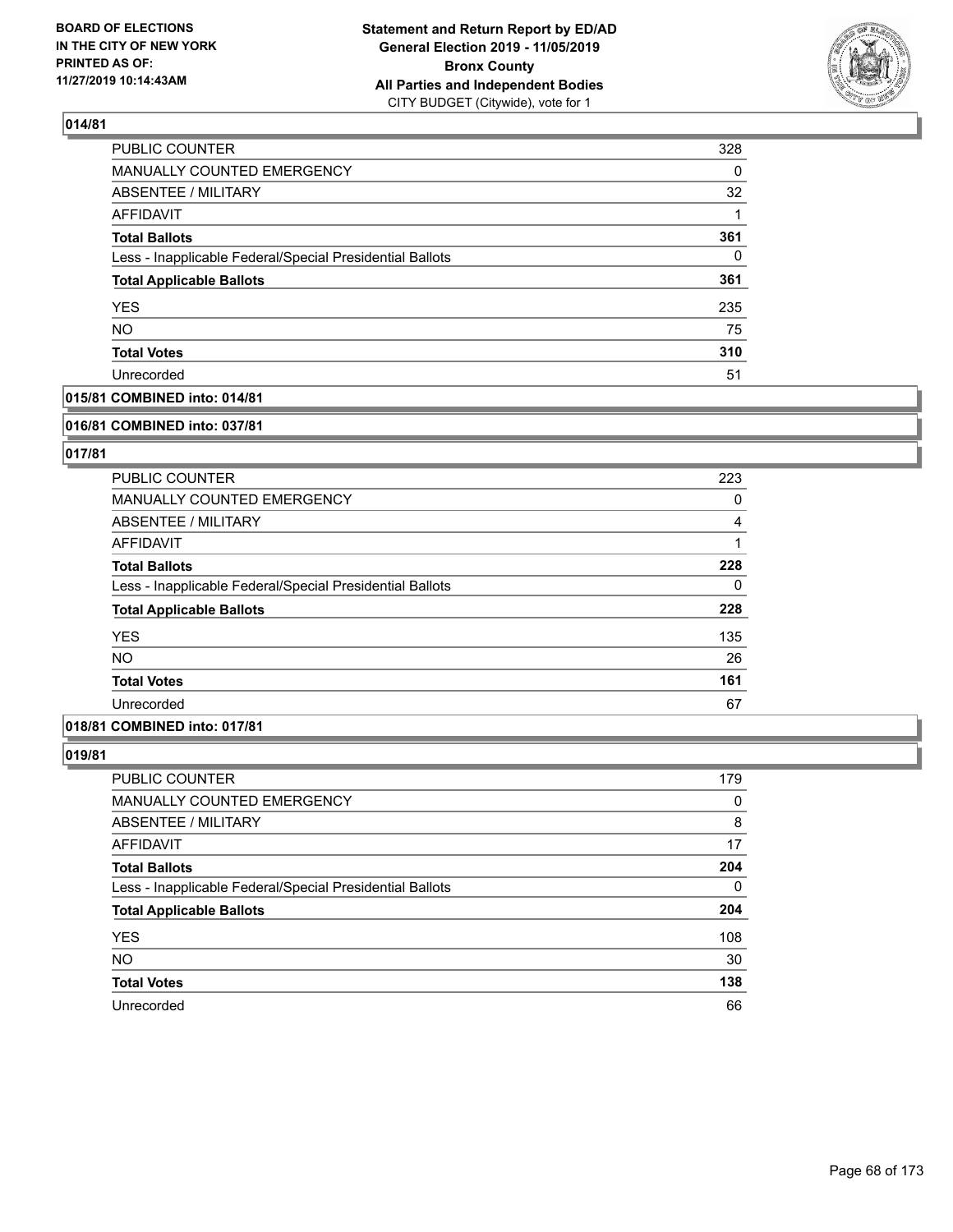

| PUBLIC COUNTER                                           | 122            |
|----------------------------------------------------------|----------------|
| MANUALLY COUNTED EMERGENCY                               | $\mathbf{0}$   |
| ABSENTEE / MILITARY                                      | 3              |
| AFFIDAVIT                                                | $\overline{2}$ |
| Total Ballots                                            | 127            |
| Less - Inapplicable Federal/Special Presidential Ballots | $\mathbf{0}$   |
| <b>Total Applicable Ballots</b>                          | 127            |
| YES                                                      | 76             |
| NO.                                                      | 20             |
| <b>Total Votes</b>                                       | 96             |
| Unrecorded                                               | 31             |

### **021/81**

| PUBLIC COUNTER                                           | 232 |
|----------------------------------------------------------|-----|
| <b>MANUALLY COUNTED EMERGENCY</b>                        | 0   |
| ABSENTEE / MILITARY                                      | 6   |
| <b>AFFIDAVIT</b>                                         |     |
| <b>Total Ballots</b>                                     | 239 |
| Less - Inapplicable Federal/Special Presidential Ballots | 0   |
| <b>Total Applicable Ballots</b>                          | 239 |
| <b>YES</b>                                               | 145 |
| <b>NO</b>                                                | 31  |
| <b>Total Votes</b>                                       | 176 |
| Unrecorded                                               | 63  |
|                                                          |     |

## **022/81 COMBINED into: 021/81**

| <b>PUBLIC COUNTER</b>                                    | 290 |
|----------------------------------------------------------|-----|
| <b>MANUALLY COUNTED EMERGENCY</b>                        | 0   |
| ABSENTEE / MILITARY                                      |     |
| AFFIDAVIT                                                | 2   |
| <b>Total Ballots</b>                                     | 299 |
| Less - Inapplicable Federal/Special Presidential Ballots | 0   |
| <b>Total Applicable Ballots</b>                          | 299 |
| <b>YES</b>                                               | 170 |
| NO.                                                      | 52  |
| <b>Total Votes</b>                                       | 222 |
| Unrecorded                                               | 77  |
| 024/81 COMBINED into: 023/81                             |     |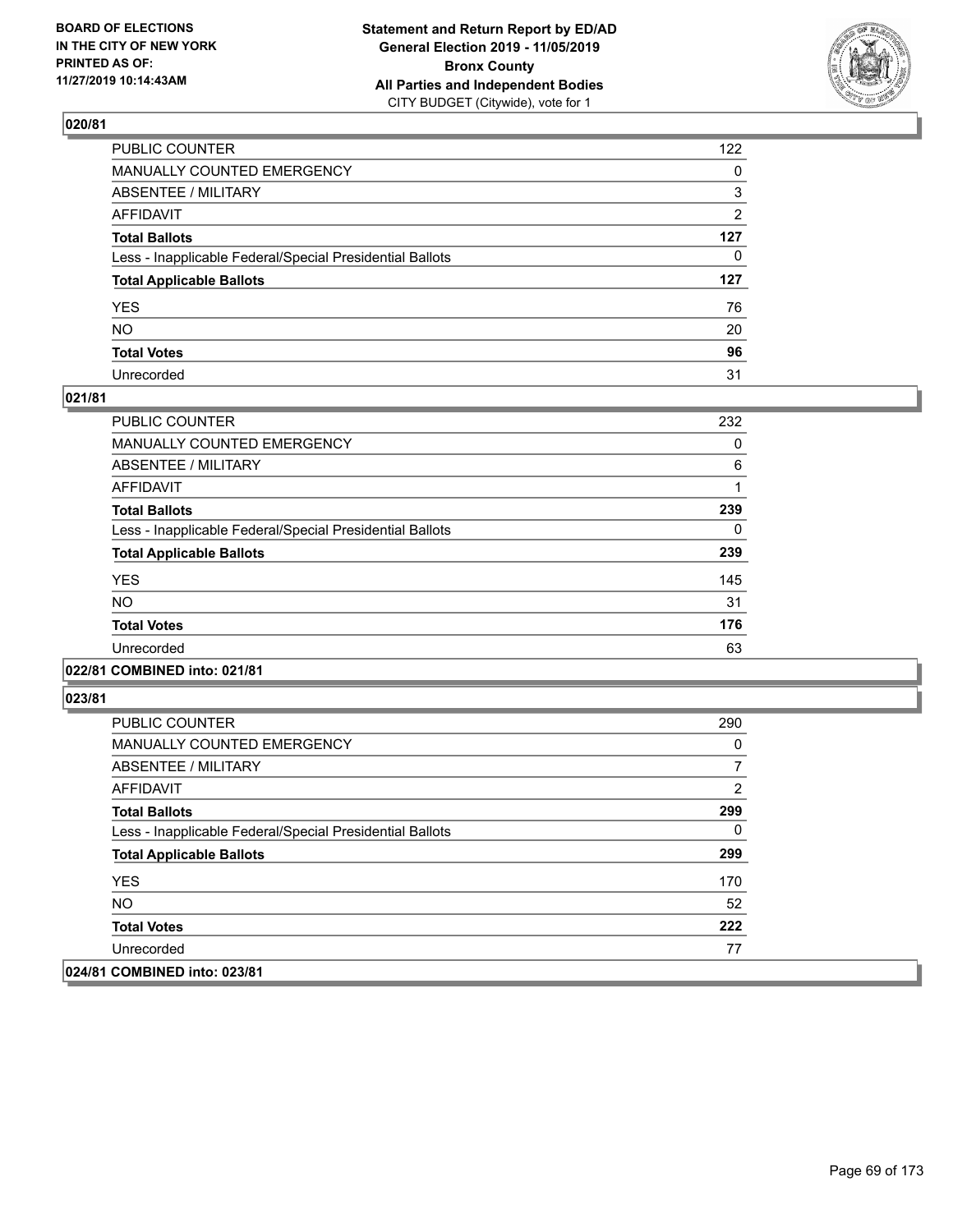

| PUBLIC COUNTER                                           | 371            |
|----------------------------------------------------------|----------------|
| <b>MANUALLY COUNTED EMERGENCY</b>                        | $\Omega$       |
| ABSENTEE / MILITARY                                      | 8              |
| AFFIDAVIT                                                | $\overline{2}$ |
| <b>Total Ballots</b>                                     | 381            |
| Less - Inapplicable Federal/Special Presidential Ballots | $\Omega$       |
| <b>Total Applicable Ballots</b>                          | 381            |
| <b>YES</b>                                               | 199            |
| <b>NO</b>                                                | 141            |
| <b>Total Votes</b>                                       | 340            |
| Unrecorded                                               | 41             |

## **026/81 COMBINED into: 025/81**

#### **027/81 COMBINED into: 025/81**

## **028/81**

| <b>PUBLIC COUNTER</b>                                    | 126      |
|----------------------------------------------------------|----------|
| <b>MANUALLY COUNTED EMERGENCY</b>                        | 0        |
| ABSENTEE / MILITARY                                      |          |
| AFFIDAVIT                                                |          |
| <b>Total Ballots</b>                                     | 128      |
| Less - Inapplicable Federal/Special Presidential Ballots | $\Omega$ |
| <b>Total Applicable Ballots</b>                          | 128      |
| <b>YES</b>                                               | 72       |
| <b>NO</b>                                                | 43       |
| <b>Total Votes</b>                                       | 115      |
| Unrecorded                                               | 13       |

### **029/81 COMBINED into: 025/81**

## **030/81**

| 031/81 COMBINED into: 030/81                             |     |
|----------------------------------------------------------|-----|
| Unrecorded                                               | 18  |
| <b>Total Votes</b>                                       | 344 |
| NO.                                                      | 171 |
| <b>YES</b>                                               | 173 |
| <b>Total Applicable Ballots</b>                          | 362 |
| Less - Inapplicable Federal/Special Presidential Ballots | 0   |
| <b>Total Ballots</b>                                     | 362 |
| AFFIDAVIT                                                | 3   |
| ABSENTEE / MILITARY                                      | 3   |
| <b>MANUALLY COUNTED EMERGENCY</b>                        | 0   |
| <b>PUBLIC COUNTER</b>                                    | 356 |

## **032/81 COMBINED into: 030/81**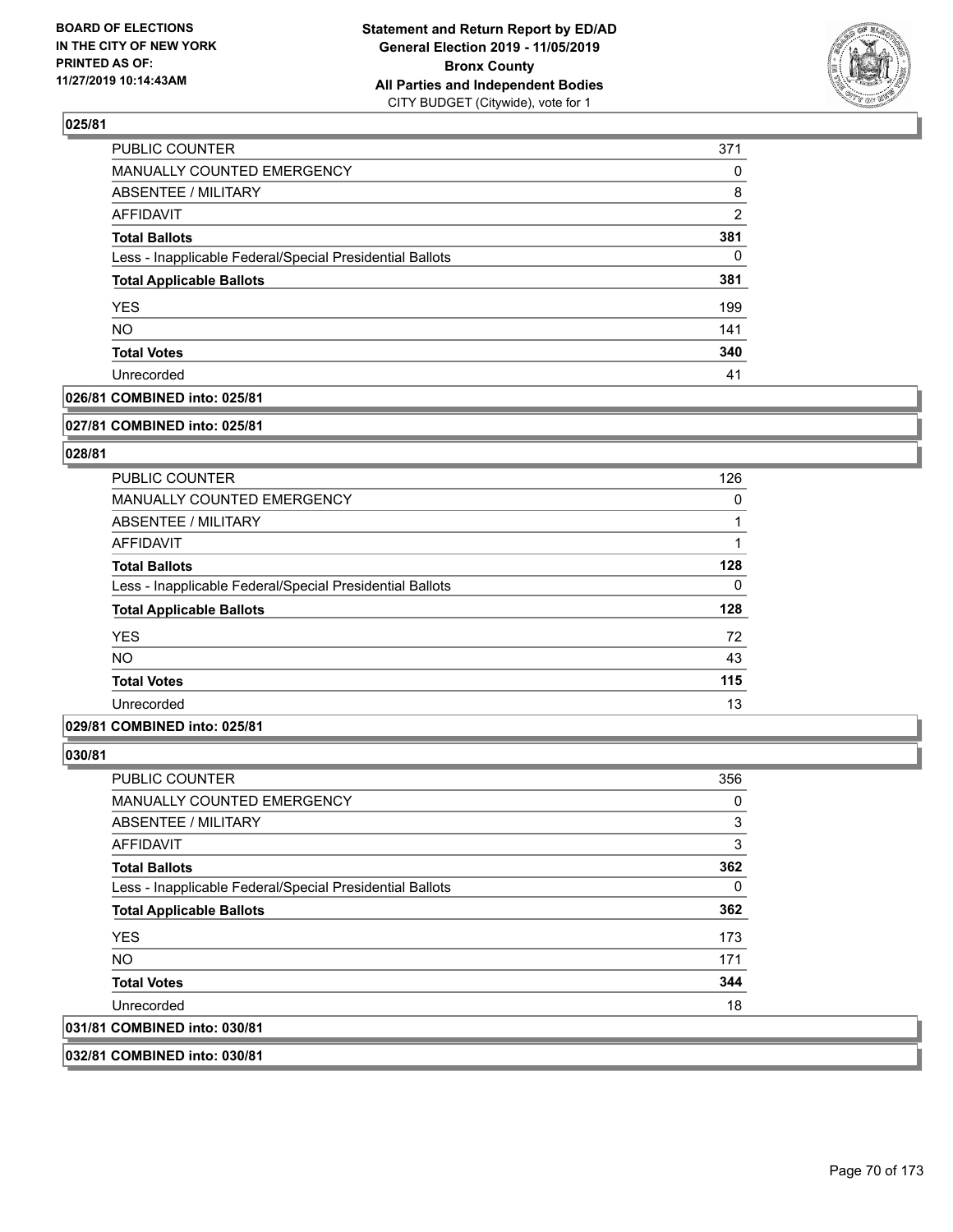

| PUBLIC COUNTER                                           | 355      |
|----------------------------------------------------------|----------|
| <b>MANUALLY COUNTED EMERGENCY</b>                        | 0        |
| <b>ABSENTEE / MILITARY</b>                               | 2        |
| <b>AFFIDAVIT</b>                                         | 9        |
| <b>Total Ballots</b>                                     | 366      |
| Less - Inapplicable Federal/Special Presidential Ballots | $\Omega$ |
| <b>Total Applicable Ballots</b>                          | 366      |
| <b>YES</b>                                               | 222      |
| <b>NO</b>                                                | 96       |
| <b>Total Votes</b>                                       | 318      |
| Unrecorded                                               | 48       |

### **034/81 COMBINED into: 033/81**

### **035/81**

| <b>PUBLIC COUNTER</b>                                    | 288            |
|----------------------------------------------------------|----------------|
| <b>MANUALLY COUNTED EMERGENCY</b>                        | 0              |
| ABSENTEE / MILITARY                                      | 8              |
| <b>AFFIDAVIT</b>                                         | $\overline{2}$ |
| <b>Total Ballots</b>                                     | 298            |
| Less - Inapplicable Federal/Special Presidential Ballots | 0              |
| <b>Total Applicable Ballots</b>                          | 298            |
| <b>YES</b>                                               | 186            |
| <b>NO</b>                                                | 58             |
| <b>Total Votes</b>                                       | 244            |
| Unrecorded                                               | 54             |
|                                                          |                |

# **036/81 COMBINED into: 035/81**

| PUBLIC COUNTER                                           | 150      |
|----------------------------------------------------------|----------|
| MANUALLY COUNTED EMERGENCY                               | 0        |
| ABSENTEE / MILITARY                                      | 10       |
| AFFIDAVIT                                                | 4        |
| <b>Total Ballots</b>                                     | 164      |
| Less - Inapplicable Federal/Special Presidential Ballots | $\Omega$ |
| <b>Total Applicable Ballots</b>                          | 164      |
| <b>YES</b>                                               | 109      |
| <b>NO</b>                                                | 30       |
| <b>Total Votes</b>                                       | 139      |
| Unrecorded                                               | 25       |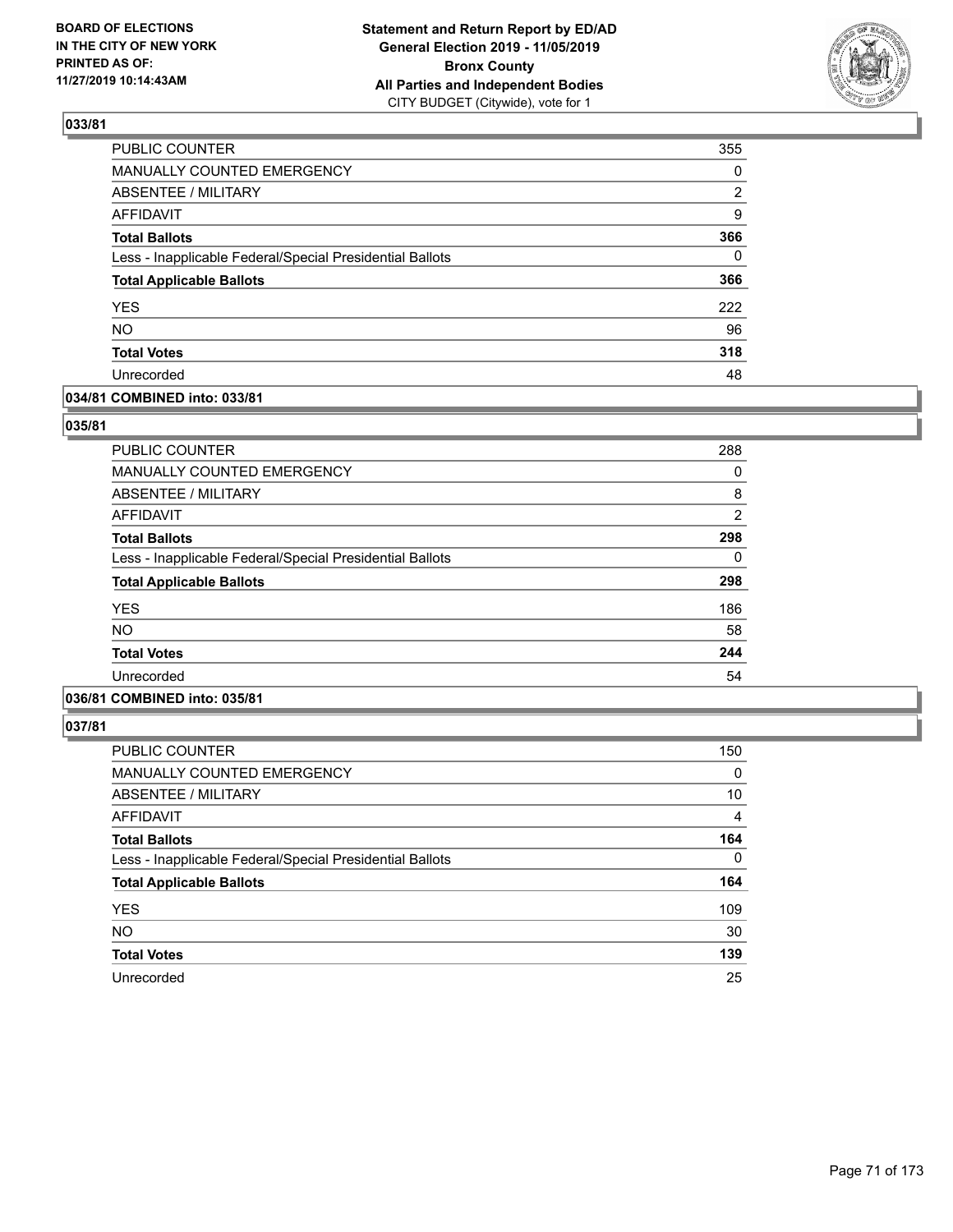

| <b>PUBLIC COUNTER</b>                                    | 171 |
|----------------------------------------------------------|-----|
| MANUALLY COUNTED EMERGENCY                               | 0   |
| <b>ABSENTEE / MILITARY</b>                               | 2   |
| <b>AFFIDAVIT</b>                                         |     |
| <b>Total Ballots</b>                                     | 174 |
| Less - Inapplicable Federal/Special Presidential Ballots | 0   |
| <b>Total Applicable Ballots</b>                          | 174 |
| <b>YES</b>                                               | 80  |
| <b>NO</b>                                                | 16  |
| <b>Total Votes</b>                                       | 96  |
| Unrecorded                                               | 78  |

### **039/81 COMBINED into: 040/81**

### **040/81**

| PUBLIC COUNTER                                           | 221            |
|----------------------------------------------------------|----------------|
| <b>MANUALLY COUNTED EMERGENCY</b>                        | $\Omega$       |
| ABSENTEE / MILITARY                                      | 4              |
| AFFIDAVIT                                                | $\overline{2}$ |
| <b>Total Ballots</b>                                     | 227            |
| Less - Inapplicable Federal/Special Presidential Ballots | $\Omega$       |
| <b>Total Applicable Ballots</b>                          | 227            |
| <b>YES</b>                                               | 141            |
| <b>NO</b>                                                | 44             |
| <b>Total Votes</b>                                       | 185            |
| Unrecorded                                               | 42             |

| PUBLIC COUNTER                                           | 217 |
|----------------------------------------------------------|-----|
| <b>MANUALLY COUNTED EMERGENCY</b>                        | 0   |
| <b>ABSENTEE / MILITARY</b>                               | 9   |
| AFFIDAVIT                                                | 0   |
| <b>Total Ballots</b>                                     | 226 |
| Less - Inapplicable Federal/Special Presidential Ballots | 0   |
| <b>Total Applicable Ballots</b>                          | 226 |
| <b>YES</b>                                               | 148 |
| NO.                                                      | 64  |
| <b>Total Votes</b>                                       | 212 |
| Unrecorded                                               | 14  |
| 042/81 COMBINED into: 041/81                             |     |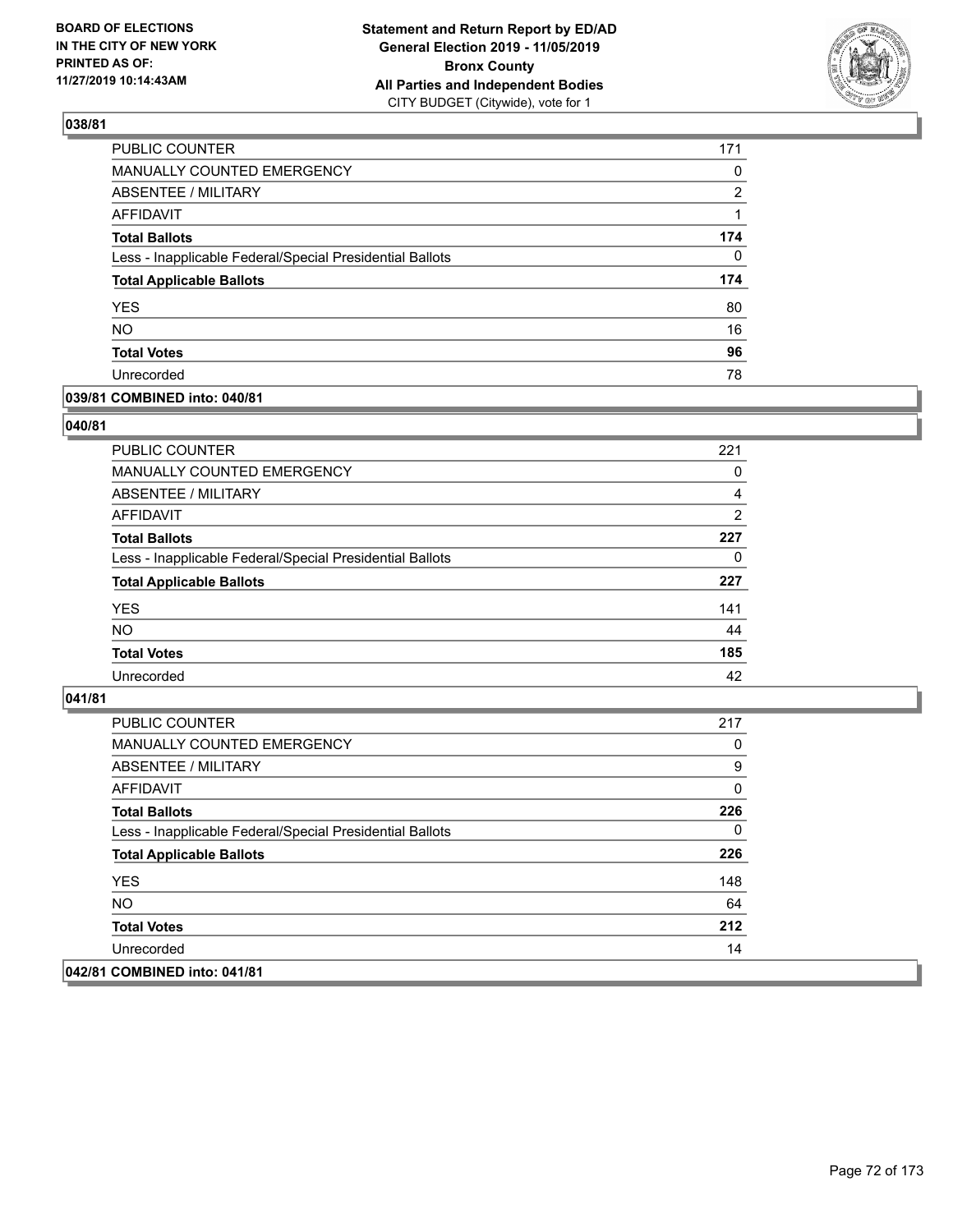

| PUBLIC COUNTER                                           | 260      |
|----------------------------------------------------------|----------|
| <b>MANUALLY COUNTED EMERGENCY</b>                        | $\Omega$ |
| ABSENTEE / MILITARY                                      | 35       |
| AFFIDAVIT                                                | 4        |
| <b>Total Ballots</b>                                     | 299      |
| Less - Inapplicable Federal/Special Presidential Ballots | $\Omega$ |
| <b>Total Applicable Ballots</b>                          | 299      |
| <b>YES</b>                                               | 184      |
| <b>NO</b>                                                | 53       |
| <b>Total Votes</b>                                       | 237      |
| Unrecorded                                               | 62       |

### **044/81 COMBINED into: 043/81**

#### **045/81 COMBINED into: 043/81**

## **046/81 COMBINED into: 043/81**

### **047/81**

| <b>PUBLIC COUNTER</b>                                    | 379 |
|----------------------------------------------------------|-----|
| <b>MANUALLY COUNTED EMERGENCY</b>                        | 0   |
| ABSENTEE / MILITARY                                      | 20  |
| AFFIDAVIT                                                |     |
| <b>Total Ballots</b>                                     | 400 |
| Less - Inapplicable Federal/Special Presidential Ballots | 0   |
| <b>Total Applicable Ballots</b>                          | 400 |
| <b>YES</b>                                               | 280 |
| NO.                                                      | 99  |
| <b>Total Votes</b>                                       | 379 |
| Unrecorded                                               | 21  |

| <b>PUBLIC COUNTER</b>                                    | 255      |
|----------------------------------------------------------|----------|
| MANUALLY COUNTED EMERGENCY                               | $\Omega$ |
| ABSENTEE / MILITARY                                      | 10       |
| AFFIDAVIT                                                | 6        |
| <b>Total Ballots</b>                                     | 271      |
| Less - Inapplicable Federal/Special Presidential Ballots | 0        |
| <b>Total Applicable Ballots</b>                          | 271      |
| <b>YES</b>                                               | 194      |
| <b>NO</b>                                                | 58       |
| <b>Total Votes</b>                                       | 252      |
| Unrecorded                                               | 19       |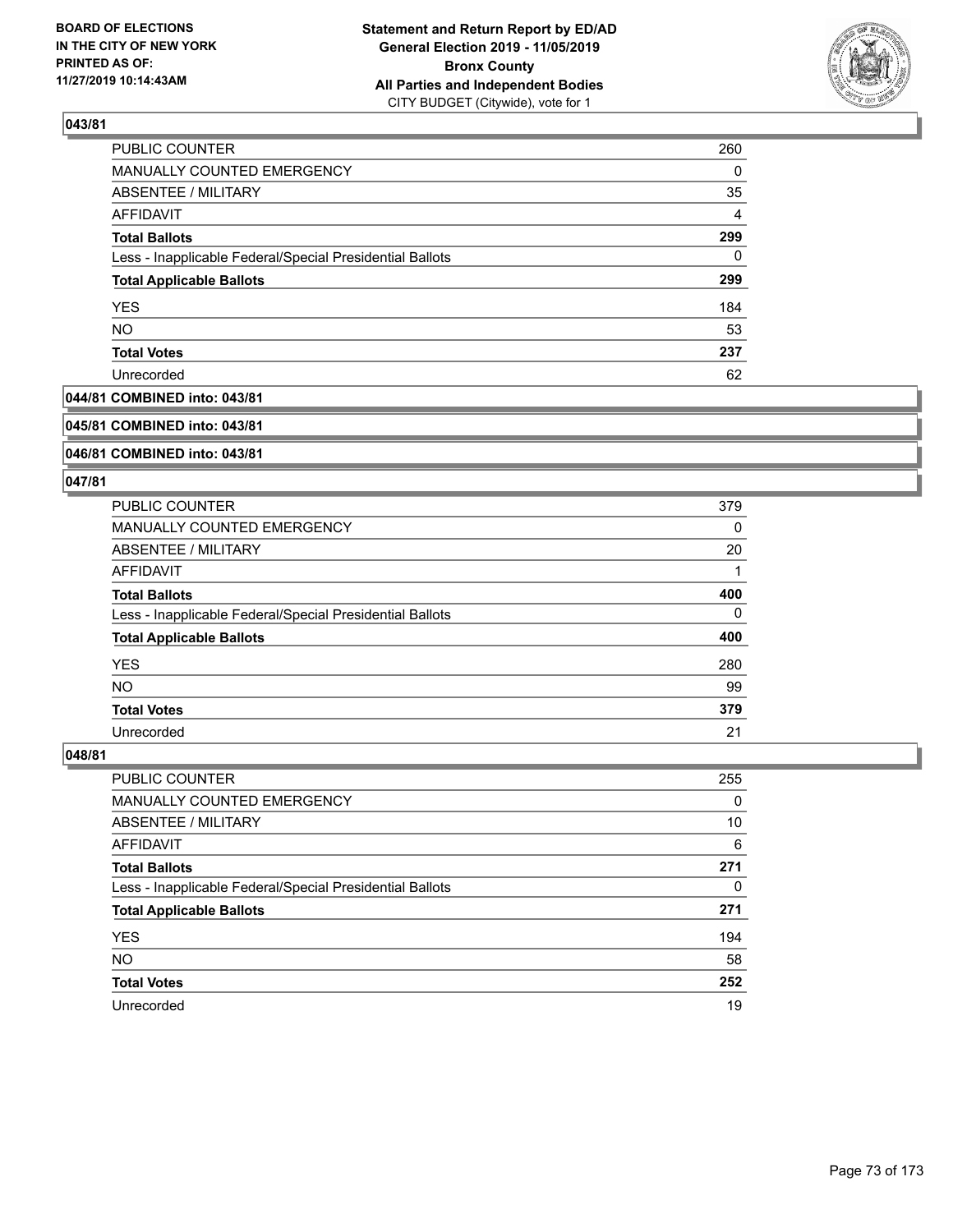

| PUBLIC COUNTER                                           | 358            |
|----------------------------------------------------------|----------------|
| MANUALLY COUNTED EMERGENCY                               | 0              |
| <b>ABSENTEE / MILITARY</b>                               | 15             |
| AFFIDAVIT                                                | $\overline{2}$ |
| <b>Total Ballots</b>                                     | 375            |
| Less - Inapplicable Federal/Special Presidential Ballots | $\Omega$       |
| <b>Total Applicable Ballots</b>                          | 375            |
| <b>YES</b>                                               | 265            |
| <b>NO</b>                                                | 96             |
| <b>Total Votes</b>                                       | 361            |
| Unrecorded                                               | 14             |

## **050/81 COMBINED into: 049/81**

#### **051/81 COMBINED into: 048/81**

## **052/81 COMBINED into: 049/81**

### **053/81**

| <b>PUBLIC COUNTER</b>                                    | 245 |
|----------------------------------------------------------|-----|
| MANUALLY COUNTED EMERGENCY                               | 0   |
| ABSENTEE / MILITARY                                      | 9   |
| AFFIDAVIT                                                |     |
| <b>Total Ballots</b>                                     | 255 |
| Less - Inapplicable Federal/Special Presidential Ballots | 0   |
| <b>Total Applicable Ballots</b>                          | 255 |
| <b>YES</b>                                               | 163 |
| NO.                                                      | 77  |
| <b>Total Votes</b>                                       | 240 |
| Unrecorded                                               | 15  |

| <b>PUBLIC COUNTER</b>                                    | 153 |
|----------------------------------------------------------|-----|
| MANUALLY COUNTED EMERGENCY                               | 0   |
| ABSENTEE / MILITARY                                      | 5   |
| AFFIDAVIT                                                | 0   |
| <b>Total Ballots</b>                                     | 158 |
| Less - Inapplicable Federal/Special Presidential Ballots | 0   |
| <b>Total Applicable Ballots</b>                          | 158 |
| <b>YES</b>                                               | 115 |
| NO.                                                      | 32  |
| <b>Total Votes</b>                                       | 147 |
| Unrecorded                                               | 11  |
| 055/81 COMBINED into: 053/81                             |     |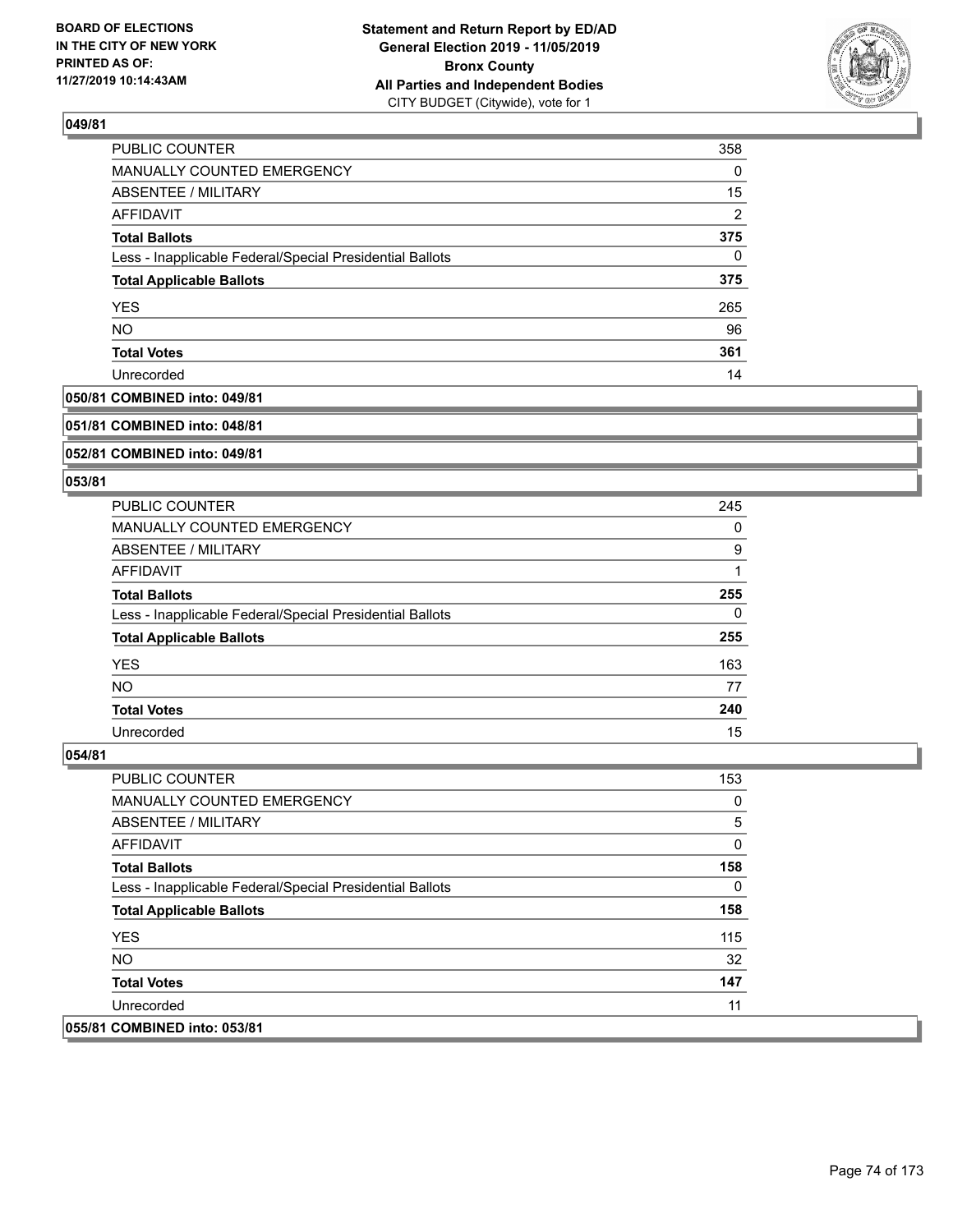

| PUBLIC COUNTER                                           | 279      |
|----------------------------------------------------------|----------|
| MANUALLY COUNTED EMERGENCY                               | 0        |
| ABSENTEE / MILITARY                                      | 7        |
| <b>AFFIDAVIT</b>                                         | 0        |
| <b>Total Ballots</b>                                     | 286      |
| Less - Inapplicable Federal/Special Presidential Ballots | $\Omega$ |
| <b>Total Applicable Ballots</b>                          | 286      |
| <b>YES</b>                                               | 159      |
| <b>NO</b>                                                | 105      |
| <b>Total Votes</b>                                       | 264      |
| Unrecorded                                               | 22       |

### **057/81 COMBINED into: 056/81**

### **058/81**

| PUBLIC COUNTER                                           | 243 |
|----------------------------------------------------------|-----|
| <b>MANUALLY COUNTED EMERGENCY</b>                        | 0   |
| ABSENTEE / MILITARY                                      | 22  |
| AFFIDAVIT                                                |     |
| <b>Total Ballots</b>                                     | 266 |
| Less - Inapplicable Federal/Special Presidential Ballots | 0   |
| <b>Total Applicable Ballots</b>                          | 266 |
| <b>YES</b>                                               | 188 |
| <b>NO</b>                                                | 66  |
| <b>Total Votes</b>                                       | 254 |
| Unrecorded                                               | 12  |

## **059/81 COMBINED into: 058/81**

**060/81** 

| PUBLIC COUNTER                                           | 390            |
|----------------------------------------------------------|----------------|
| <b>MANUALLY COUNTED EMERGENCY</b>                        | 0              |
| ABSENTEE / MILITARY                                      | 35             |
| AFFIDAVIT                                                | $\overline{2}$ |
| <b>Total Ballots</b>                                     | 427            |
| Less - Inapplicable Federal/Special Presidential Ballots | 0              |
| <b>Total Applicable Ballots</b>                          | 427            |
| <b>YES</b>                                               | 275            |
| NO.                                                      | 120            |
| <b>Total Votes</b>                                       | 395            |
| Unrecorded                                               | 32             |
| 061/81 COMBINED into: 060/81                             |                |
|                                                          |                |

**062/81 COMBINED into: 064/81**

**063/81 COMBINED into: 060/81**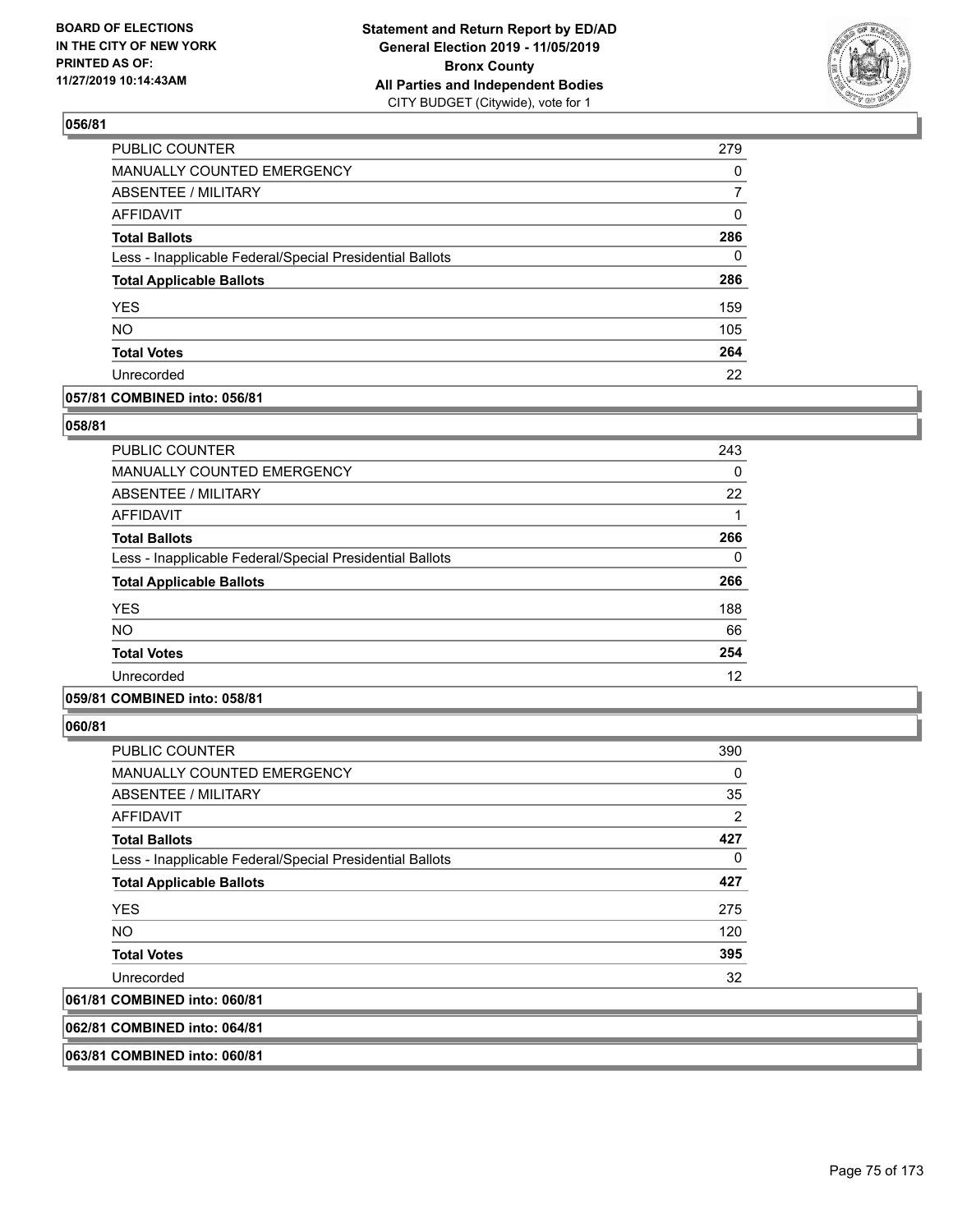

| PUBLIC COUNTER                                           | 440         |
|----------------------------------------------------------|-------------|
| MANUALLY COUNTED EMERGENCY                               | 0           |
| ABSENTEE / MILITARY                                      | 20          |
| AFFIDAVIT                                                | 4           |
| Total Ballots                                            | 464         |
| Less - Inapplicable Federal/Special Presidential Ballots | $\mathbf 0$ |
| <b>Total Applicable Ballots</b>                          | 464         |
| YES                                                      | 325         |
| NO.                                                      | 93          |
| <b>Total Votes</b>                                       | 418         |
| Unrecorded                                               | 46          |

### **065/81**

| <b>PUBLIC COUNTER</b>                                    | 396      |
|----------------------------------------------------------|----------|
| <b>MANUALLY COUNTED EMERGENCY</b>                        | 0        |
| ABSENTEE / MILITARY                                      | 15       |
| <b>AFFIDAVIT</b>                                         | 4        |
| <b>Total Ballots</b>                                     | 415      |
| Less - Inapplicable Federal/Special Presidential Ballots | $\Omega$ |
| <b>Total Applicable Ballots</b>                          | 415      |
| <b>YES</b>                                               | 274      |
| <b>NO</b>                                                | 118      |
| <b>Total Votes</b>                                       | 392      |
| Unrecorded                                               | 23       |
|                                                          |          |

**066/81 COMBINED into: 065/81**

### **067/81 COMBINED into: 065/81**

**068/81** 

| <b>PUBLIC COUNTER</b>                                    | 445 |
|----------------------------------------------------------|-----|
| <b>MANUALLY COUNTED EMERGENCY</b>                        | 0   |
| ABSENTEE / MILITARY                                      | 23  |
| AFFIDAVIT                                                | 2   |
| <b>Total Ballots</b>                                     | 470 |
| Less - Inapplicable Federal/Special Presidential Ballots | 0   |
| <b>Total Applicable Ballots</b>                          | 470 |
| <b>YES</b>                                               | 313 |
| NO.                                                      | 120 |
| <b>Total Votes</b>                                       | 433 |
| Unrecorded                                               | 37  |
| 069/81 COMBINED into: 068/81                             |     |
|                                                          |     |

**070/81 COMBINED into: 068/81**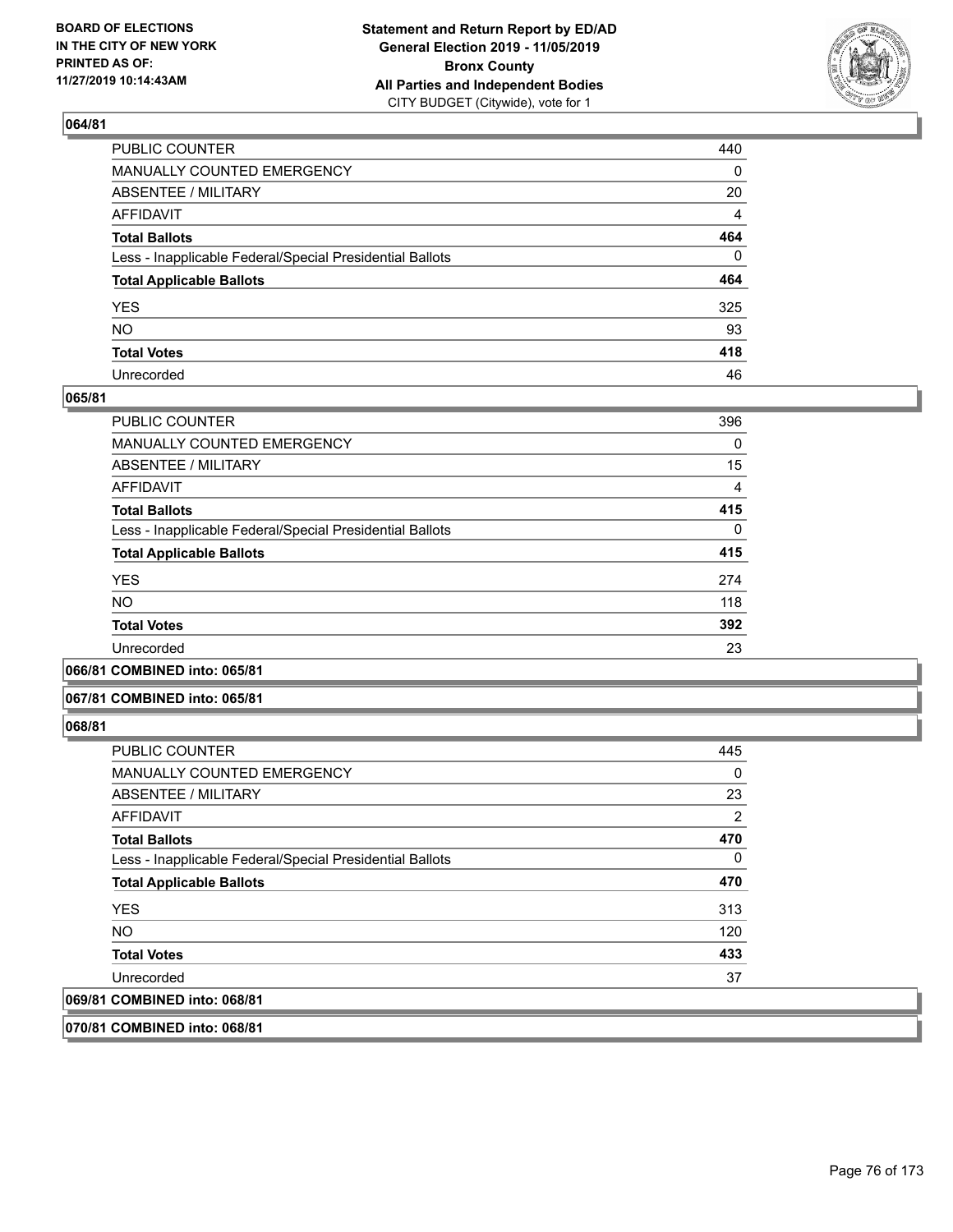

| PUBLIC COUNTER                                           | 350      |
|----------------------------------------------------------|----------|
| MANUALLY COUNTED EMERGENCY                               | 0        |
| <b>ABSENTEE / MILITARY</b>                               | 13       |
| <b>AFFIDAVIT</b>                                         | 1        |
| <b>Total Ballots</b>                                     | 364      |
| Less - Inapplicable Federal/Special Presidential Ballots | $\Omega$ |
| <b>Total Applicable Ballots</b>                          | 364      |
| <b>YES</b>                                               | 268      |
| <b>NO</b>                                                | 80       |
| <b>Total Votes</b>                                       | 348      |
| Unrecorded                                               | 16       |

### **072/81 COMBINED into: 071/81**

## **073/81**

| PUBLIC COUNTER                                           | 466            |
|----------------------------------------------------------|----------------|
| <b>MANUALLY COUNTED EMERGENCY</b>                        | $\Omega$       |
| ABSENTEE / MILITARY                                      | 14             |
| AFFIDAVIT                                                | $\overline{4}$ |
| <b>Total Ballots</b>                                     | 484            |
| Less - Inapplicable Federal/Special Presidential Ballots | $\Omega$       |
| <b>Total Applicable Ballots</b>                          | 484            |
| <b>YES</b>                                               | 331            |
| <b>NO</b>                                                | 125            |
| <b>Total Votes</b>                                       | 456            |
| Unrecorded                                               | 28             |

### **074/81**

| PUBLIC COUNTER                                           | 364      |
|----------------------------------------------------------|----------|
| MANUALLY COUNTED EMERGENCY                               | 0        |
| ABSENTEE / MILITARY                                      | 13       |
| AFFIDAVIT                                                | 1        |
| <b>Total Ballots</b>                                     | 378      |
| Less - Inapplicable Federal/Special Presidential Ballots | $\Omega$ |
| <b>Total Applicable Ballots</b>                          | 378      |
| <b>YES</b>                                               | 261      |
| <b>NO</b>                                                | 82       |
| <b>Total Votes</b>                                       | 343      |
| Unrecorded                                               | 35       |
| 075/81 COMBINED into: 074/81                             |          |

**076/81 COMBINED into: 047/81**

**077/81 COMBINED into: 047/81**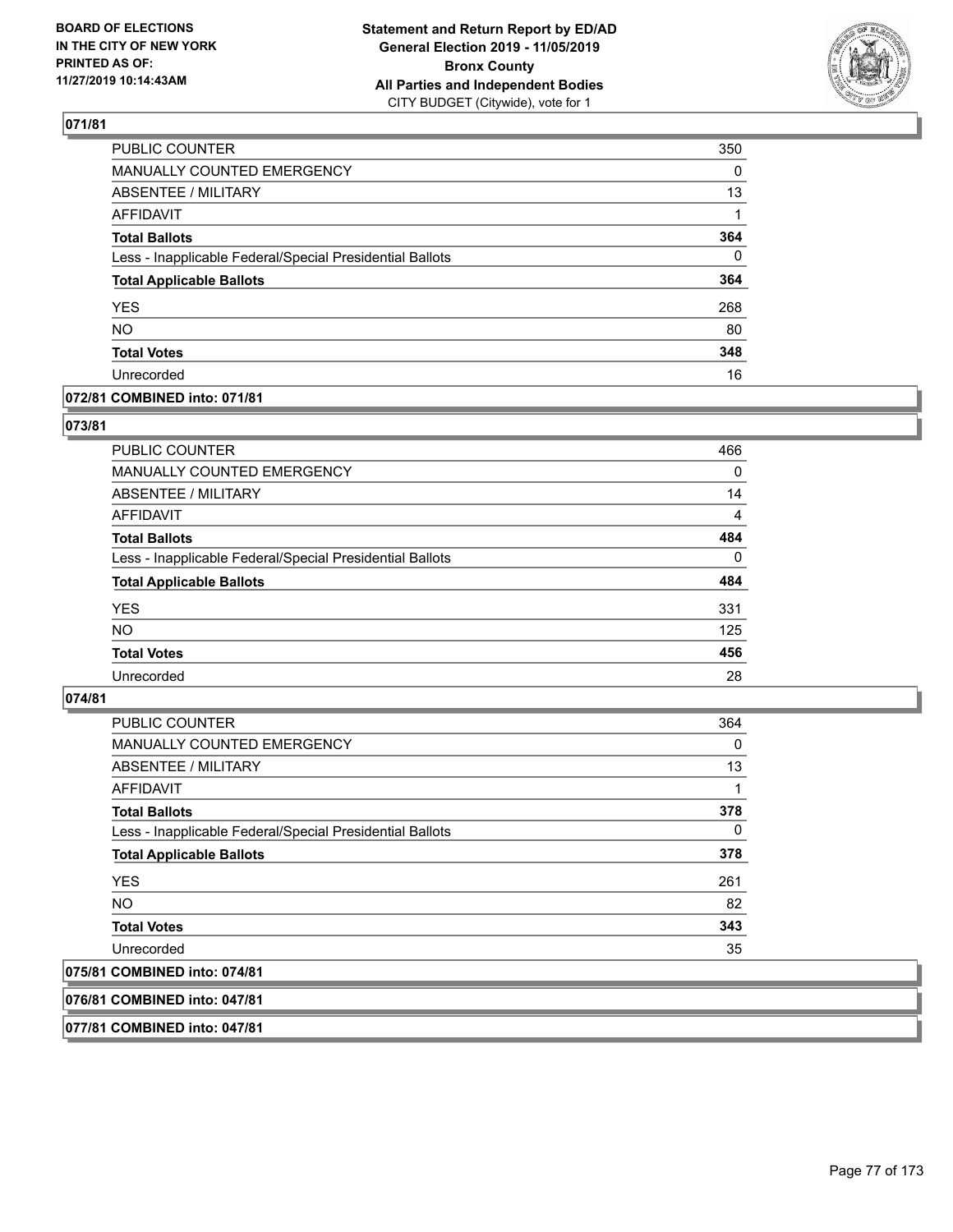

| <b>PUBLIC COUNTER</b>                                    | 256 |
|----------------------------------------------------------|-----|
| MANUALLY COUNTED EMERGENCY                               | 0   |
| ABSENTEE / MILITARY                                      | 7   |
| <b>AFFIDAVIT</b>                                         | 4   |
| <b>Total Ballots</b>                                     | 267 |
| Less - Inapplicable Federal/Special Presidential Ballots | 0   |
| <b>Total Applicable Ballots</b>                          | 267 |
| <b>YES</b>                                               | 179 |
| <b>NO</b>                                                | 62  |
| <b>Total Votes</b>                                       | 241 |
| Unrecorded                                               | 26  |

### **079/81 COMBINED into: 073/81**

### **080/81**

| <b>PUBLIC COUNTER</b>                                    | 197      |
|----------------------------------------------------------|----------|
| <b>MANUALLY COUNTED EMERGENCY</b>                        | $\Omega$ |
| ABSENTEE / MILITARY                                      | 12       |
| AFFIDAVIT                                                | 3        |
| <b>Total Ballots</b>                                     | 212      |
| Less - Inapplicable Federal/Special Presidential Ballots | 0        |
| <b>Total Applicable Ballots</b>                          | 212      |
| <b>YES</b>                                               | 152      |
| <b>NO</b>                                                | 47       |
| <b>Total Votes</b>                                       | 199      |
| Unrecorded                                               | 13       |
|                                                          |          |

| PUBLIC COUNTER                                           | 325 |
|----------------------------------------------------------|-----|
| MANUALLY COUNTED EMERGENCY                               | 0   |
| ABSENTEE / MILITARY                                      | 15  |
| AFFIDAVIT                                                | 3   |
| <b>Total Ballots</b>                                     | 343 |
| Less - Inapplicable Federal/Special Presidential Ballots | 0   |
| <b>Total Applicable Ballots</b>                          | 343 |
| <b>YES</b>                                               | 230 |
| NO.                                                      | 77  |
| <b>Total Votes</b>                                       | 307 |
| Unrecorded                                               | 36  |
| 082/81 COMBINED into: 081/81                             |     |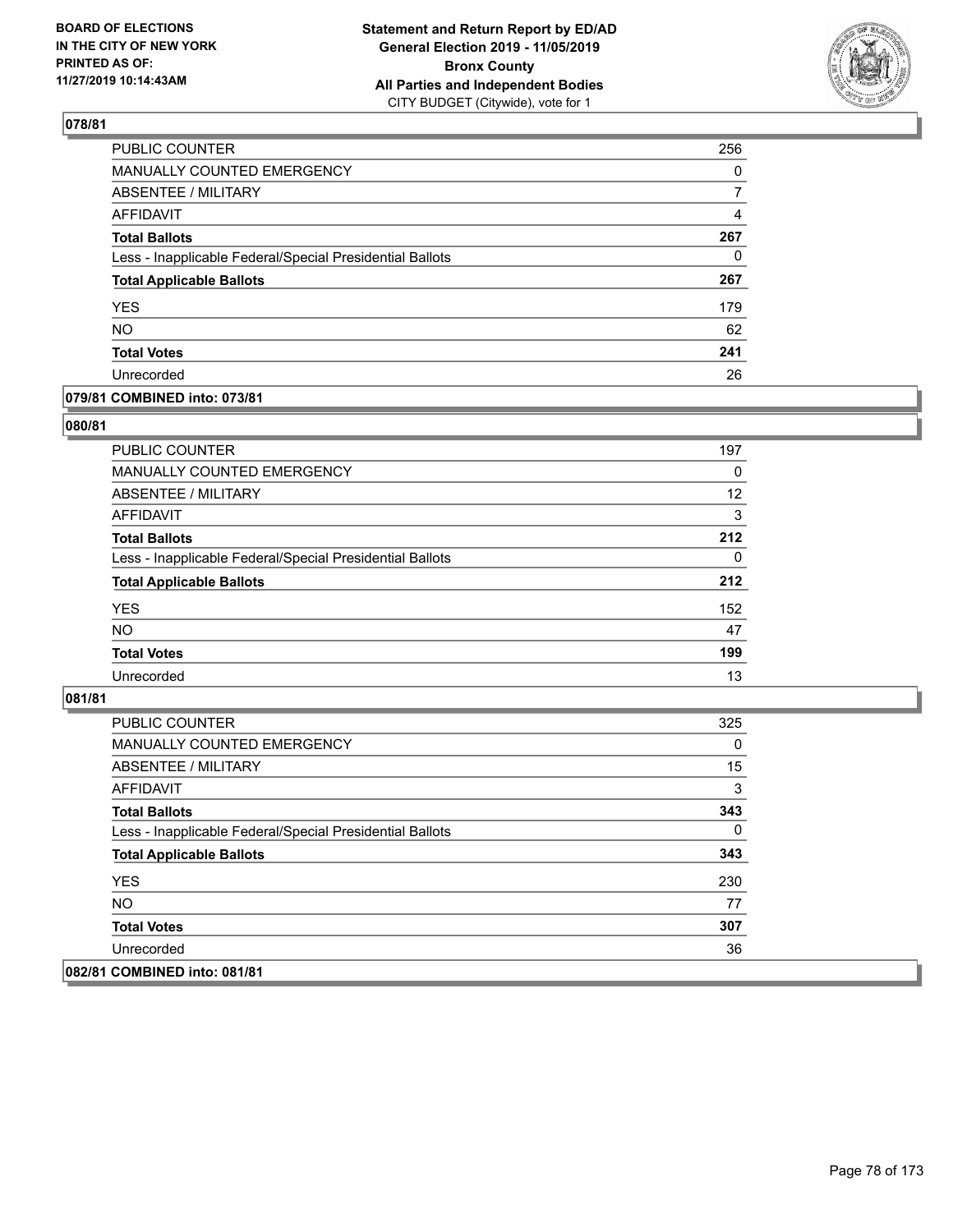

| <b>PUBLIC COUNTER</b>                                    | 380      |
|----------------------------------------------------------|----------|
| MANUALLY COUNTED EMERGENCY                               | 0        |
| ABSENTEE / MILITARY                                      | 61       |
| <b>AFFIDAVIT</b>                                         | 6        |
| <b>Total Ballots</b>                                     | 447      |
| Less - Inapplicable Federal/Special Presidential Ballots | $\Omega$ |
| <b>Total Applicable Ballots</b>                          | 447      |
| <b>YES</b>                                               | 309      |
| <b>NO</b>                                                | 81       |
| <b>Total Votes</b>                                       | 390      |
| Unrecorded                                               | 57       |

### **084/81 COMBINED into: 083/81**

### **085/81**

| <b>PUBLIC COUNTER</b>                                    | 481 |
|----------------------------------------------------------|-----|
| <b>MANUALLY COUNTED EMERGENCY</b>                        | 0   |
| ABSENTEE / MILITARY                                      | 12  |
| AFFIDAVIT                                                | 4   |
| <b>Total Ballots</b>                                     | 497 |
| Less - Inapplicable Federal/Special Presidential Ballots | 0   |
| <b>Total Applicable Ballots</b>                          | 497 |
| <b>YES</b>                                               | 311 |
| <b>NO</b>                                                | 137 |
| <b>Total Votes</b>                                       | 448 |
| Unrecorded                                               | 49  |

## **086/81 COMBINED into: 085/81**

**087/81** 

| PUBLIC COUNTER                                           | 488 |
|----------------------------------------------------------|-----|
| <b>MANUALLY COUNTED EMERGENCY</b>                        | 0   |
| ABSENTEE / MILITARY                                      | 10  |
| AFFIDAVIT                                                | 1   |
| <b>Total Ballots</b>                                     | 499 |
| Less - Inapplicable Federal/Special Presidential Ballots | 0   |
| <b>Total Applicable Ballots</b>                          | 499 |
| <b>YES</b>                                               | 355 |
| NO                                                       | 96  |
| <b>Total Votes</b>                                       | 451 |
| Unrecorded                                               | 48  |
| 088/81 COMBINED into: 085/81                             |     |
|                                                          |     |

**089/81 COMBINED into: 087/81**

**090/81 COMBINED into: 087/81**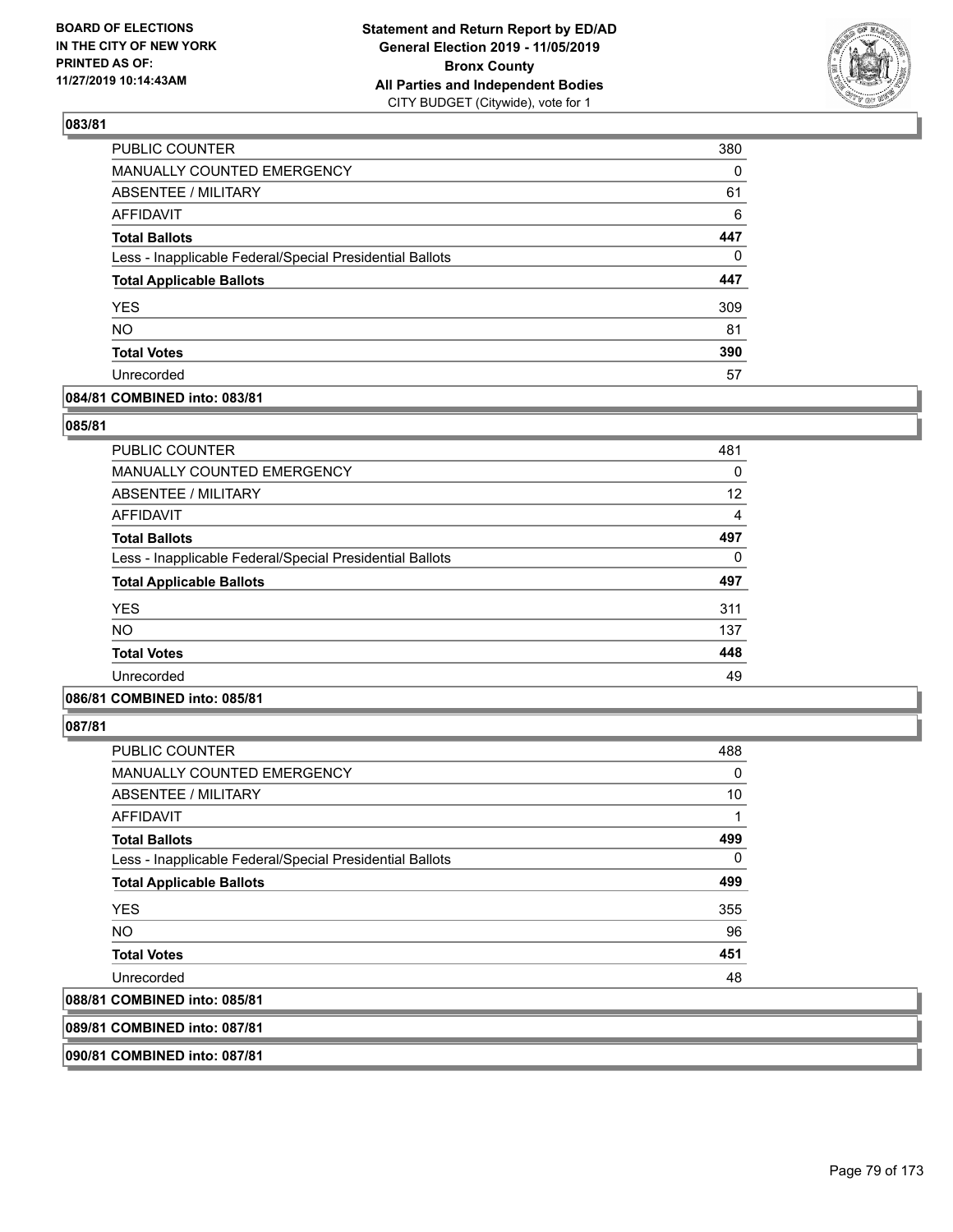

| PUBLIC COUNTER                                           | 149 |
|----------------------------------------------------------|-----|
| MANUALLY COUNTED EMERGENCY                               | 0   |
| ABSENTEE / MILITARY                                      | 8   |
| AFFIDAVIT                                                | 13  |
| Total Ballots                                            | 170 |
| Less - Inapplicable Federal/Special Presidential Ballots | 0   |
| <b>Total Applicable Ballots</b>                          | 170 |
| YES                                                      | 95  |
| NO.                                                      | 18  |
| <b>Total Votes</b>                                       | 113 |
| Unrecorded                                               | 57  |

### **092/81**

| PUBLIC COUNTER                                           | 165 |
|----------------------------------------------------------|-----|
| <b>MANUALLY COUNTED EMERGENCY</b>                        | 0   |
| <b>ABSENTEE / MILITARY</b>                               | 3   |
| <b>AFFIDAVIT</b>                                         | 3   |
| <b>Total Ballots</b>                                     | 171 |
| Less - Inapplicable Federal/Special Presidential Ballots | 0   |
| <b>Total Applicable Ballots</b>                          | 171 |
| <b>YES</b>                                               | 80  |
| NO.                                                      | 29  |
| <b>Total Votes</b>                                       | 109 |
| Unrecorded                                               | 62  |
|                                                          |     |

### **093/81 COMBINED into: 092/81**

**094/81** 

| <b>PUBLIC COUNTER</b>                                    | 176 |
|----------------------------------------------------------|-----|
| <b>MANUALLY COUNTED EMERGENCY</b>                        | 0   |
| ABSENTEE / MILITARY                                      | 23  |
| AFFIDAVIT                                                |     |
| <b>Total Ballots</b>                                     | 200 |
| Less - Inapplicable Federal/Special Presidential Ballots | 0   |
| <b>Total Applicable Ballots</b>                          | 200 |
| <b>YES</b>                                               | 75  |
| NO.                                                      | 36  |
| <b>Total Votes</b>                                       | 111 |
| Unrecorded                                               | 89  |
| 095/81 COMBINED into: 033/78                             |     |

**096/81 COMBINED into: 094/81**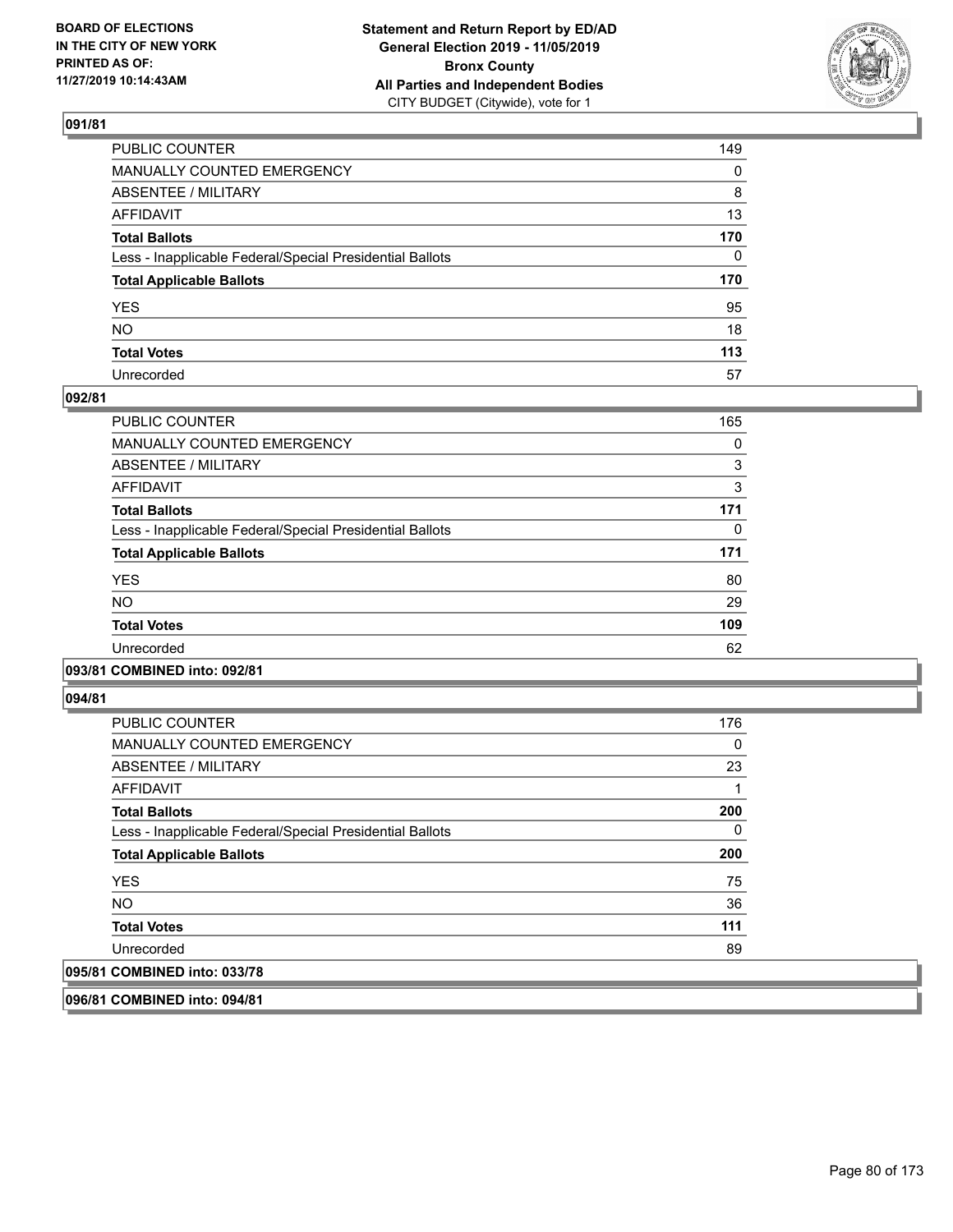

| <b>PUBLIC COUNTER</b>                                    | 262 |
|----------------------------------------------------------|-----|
| MANUALLY COUNTED EMERGENCY                               | 0   |
| ABSENTEE / MILITARY                                      | 4   |
| <b>AFFIDAVIT</b>                                         |     |
| <b>Total Ballots</b>                                     | 267 |
| Less - Inapplicable Federal/Special Presidential Ballots | 0   |
| <b>Total Applicable Ballots</b>                          | 267 |
| <b>YES</b>                                               | 157 |
| <b>NO</b>                                                | 40  |
| <b>Total Votes</b>                                       | 197 |
| Unrecorded                                               | 70  |

### **098/81 COMBINED into: 097/81**

#### **099/81**

| PUBLIC COUNTER                                           | 105      |
|----------------------------------------------------------|----------|
| MANUALLY COUNTED EMERGENCY                               | $\Omega$ |
| ABSENTEE / MILITARY                                      | 3        |
| AFFIDAVIT                                                | 2        |
| <b>Total Ballots</b>                                     | 110      |
| Less - Inapplicable Federal/Special Presidential Ballots | $\Omega$ |
| <b>Total Applicable Ballots</b>                          | 110      |
| <b>YES</b>                                               | 69       |
| <b>NO</b>                                                | 20       |
| <b>Total Votes</b>                                       | 89       |
| Unrecorded                                               | 21       |
|                                                          |          |

### **100/81**

| PUBLIC COUNTER                                           | 109      |
|----------------------------------------------------------|----------|
| <b>MANUALLY COUNTED EMERGENCY</b>                        | 0        |
| ABSENTEE / MILITARY                                      | 5        |
| AFFIDAVIT                                                | 3        |
| <b>Total Ballots</b>                                     | 117      |
| Less - Inapplicable Federal/Special Presidential Ballots | $\Omega$ |
| <b>Total Applicable Ballots</b>                          | 117      |
| <b>YES</b>                                               | 71       |
| NO.                                                      | 17       |
| <b>Total Votes</b>                                       | 88       |
| Unrecorded                                               | 29       |

**101/81 COMBINED into: 100/81**

**102/81 COMBINED into: 037/81**

**103/81 COMBINED into: 037/81**

**104/81 COMBINED into: 100/81**

**105/81 COMBINED into: 047/83**

**106/81 COMBINED into: 073/81**

**107/81 COMBINED into: 100/81**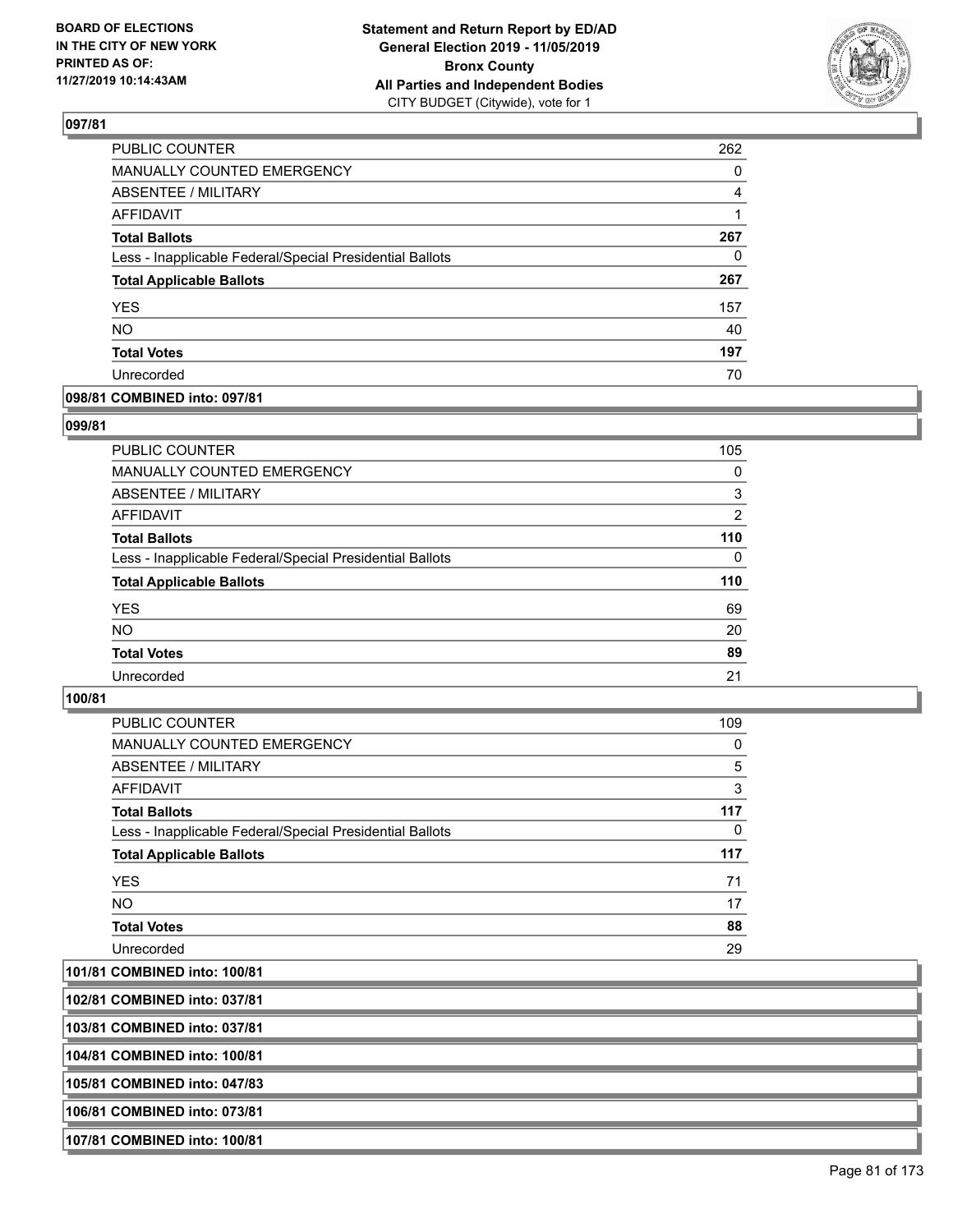

| PUBLIC COUNTER                                           | 364            |
|----------------------------------------------------------|----------------|
| MANUALLY COUNTED EMERGENCY                               | 0              |
| <b>ABSENTEE / MILITARY</b>                               | 14             |
| <b>AFFIDAVIT</b>                                         | $\overline{2}$ |
| <b>Total Ballots</b>                                     | 380            |
| Less - Inapplicable Federal/Special Presidential Ballots | $\mathbf{0}$   |
| <b>Total Applicable Ballots</b>                          | 380            |
| <b>YES</b>                                               | 163            |
| <b>NO</b>                                                | 190            |
| <b>Total Votes</b>                                       | 353            |
| Unrecorded                                               | 27             |

### **002/82 COMBINED into: 001/82**

### **003/82**

| <b>PUBLIC COUNTER</b>                                    | 94 |
|----------------------------------------------------------|----|
| MANUALLY COUNTED EMERGENCY                               | 0  |
| ABSENTEE / MILITARY                                      | 4  |
| AFFIDAVIT                                                |    |
| <b>Total Ballots</b>                                     | 99 |
| Less - Inapplicable Federal/Special Presidential Ballots | 0  |
| <b>Total Applicable Ballots</b>                          | 99 |
| <b>YES</b>                                               | 38 |
| <b>NO</b>                                                | 53 |
| <b>Total Votes</b>                                       | 91 |
| Unrecorded                                               | 8  |
|                                                          |    |

## **004/82 COMBINED into: 005/82**

| <b>PUBLIC COUNTER</b>                                    | 334      |
|----------------------------------------------------------|----------|
| <b>MANUALLY COUNTED EMERGENCY</b>                        | 0        |
| ABSENTEE / MILITARY                                      | 4        |
| AFFIDAVIT                                                |          |
| <b>Total Ballots</b>                                     | 339      |
| Less - Inapplicable Federal/Special Presidential Ballots | $\Omega$ |
| <b>Total Applicable Ballots</b>                          | 339      |
| <b>YES</b>                                               | 141      |
| <b>NO</b>                                                | 175      |
| <b>Total Votes</b>                                       | 316      |
| Unrecorded                                               | 23       |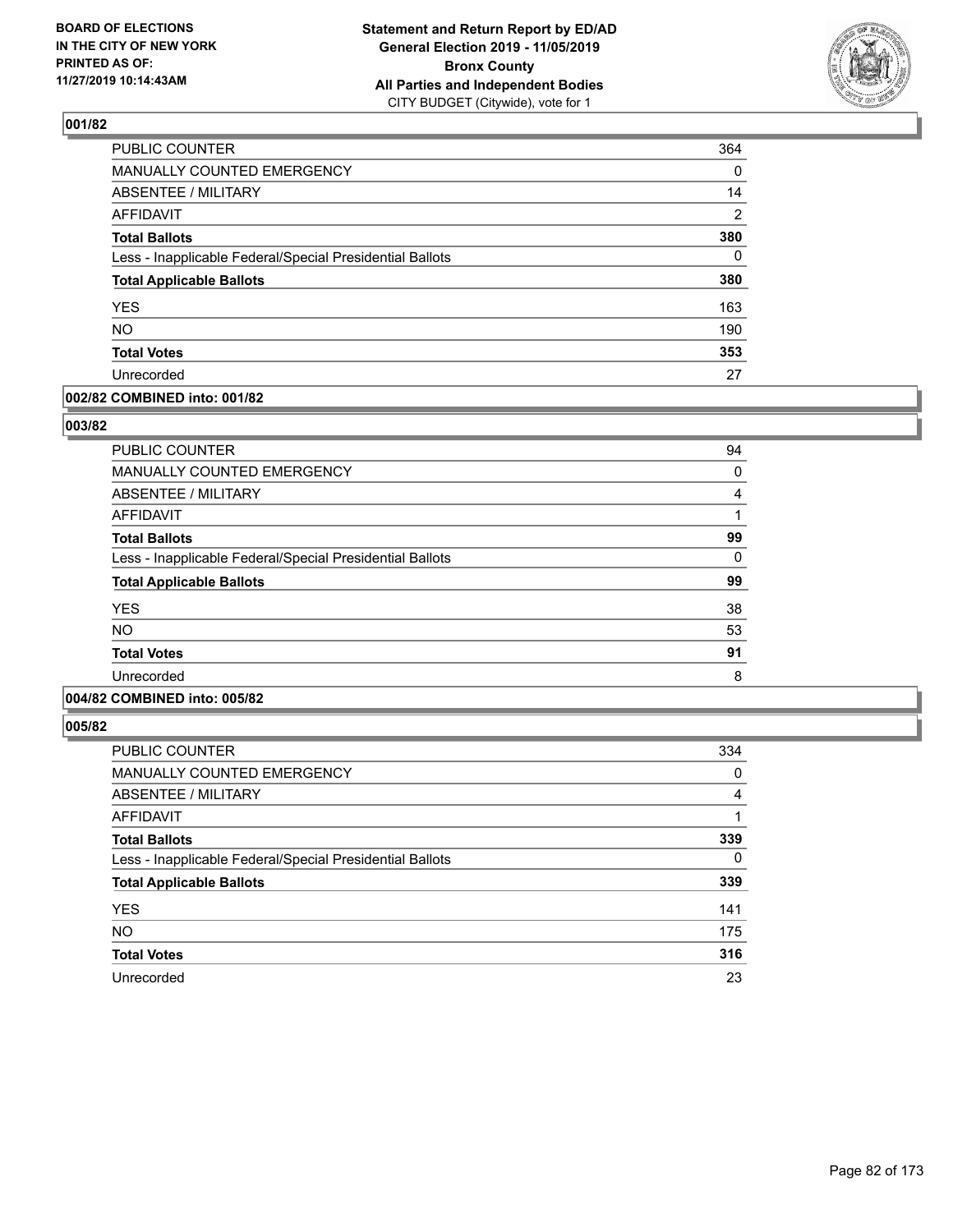

| PUBLIC COUNTER                                           | 252      |
|----------------------------------------------------------|----------|
| MANUALLY COUNTED EMERGENCY                               | 0        |
| ABSENTEE / MILITARY                                      | 2        |
| <b>AFFIDAVIT</b>                                         | 5        |
| <b>Total Ballots</b>                                     | 259      |
| Less - Inapplicable Federal/Special Presidential Ballots | $\Omega$ |
| <b>Total Applicable Ballots</b>                          | 259      |
| <b>YES</b>                                               | 134      |
| <b>NO</b>                                                | 103      |
| <b>Total Votes</b>                                       | 237      |
| Unrecorded                                               | 22       |

### **007/82 COMBINED into: 006/82**

### **008/82**

| <b>PUBLIC COUNTER</b>                                    | 151      |
|----------------------------------------------------------|----------|
| <b>MANUALLY COUNTED EMERGENCY</b>                        | $\Omega$ |
| ABSENTEE / MILITARY                                      | 3        |
| AFFIDAVIT                                                |          |
| <b>Total Ballots</b>                                     | 155      |
| Less - Inapplicable Federal/Special Presidential Ballots | $\Omega$ |
| <b>Total Applicable Ballots</b>                          | 155      |
| <b>YES</b>                                               | 100      |
| <b>NO</b>                                                | 38       |
| <b>Total Votes</b>                                       | 138      |
| Unrecorded                                               | 17       |
|                                                          |          |

| <b>PUBLIC COUNTER</b>                                    | 276 |
|----------------------------------------------------------|-----|
| MANUALLY COUNTED EMERGENCY                               | 0   |
| ABSENTEE / MILITARY                                      | 5   |
| AFFIDAVIT                                                |     |
| <b>Total Ballots</b>                                     | 282 |
| Less - Inapplicable Federal/Special Presidential Ballots | 0   |
| <b>Total Applicable Ballots</b>                          | 282 |
| <b>YES</b>                                               | 156 |
| NO.                                                      | 89  |
| <b>Total Votes</b>                                       | 245 |
| Unrecorded                                               | 37  |
| 010/82 COMBINED into: 009/82                             |     |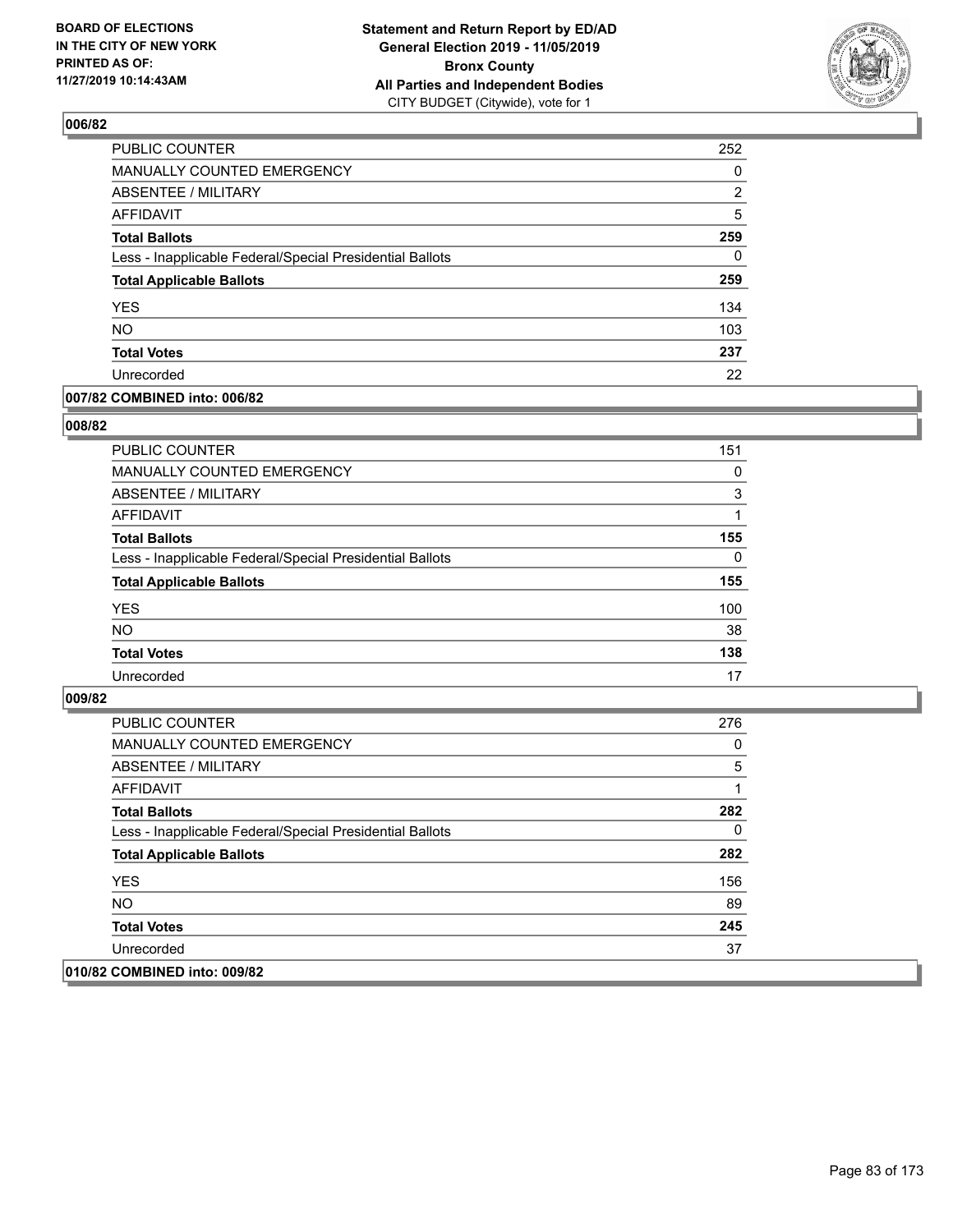

| PUBLIC COUNTER                                           | 100          |
|----------------------------------------------------------|--------------|
| MANUALLY COUNTED EMERGENCY                               | $\mathbf{0}$ |
| ABSENTEE / MILITARY                                      | 5            |
| AFFIDAVIT                                                | 2            |
| Total Ballots                                            | 107          |
| Less - Inapplicable Federal/Special Presidential Ballots | 0            |
| <b>Total Applicable Ballots</b>                          | 107          |
| YES                                                      | 44           |
| NO.                                                      | 34           |
| <b>Total Votes</b>                                       | 78           |
| Unrecorded                                               | 29           |

## **012/82**

| <b>PUBLIC COUNTER</b>                                    | 105      |
|----------------------------------------------------------|----------|
| <b>MANUALLY COUNTED EMERGENCY</b>                        | $\Omega$ |
| ABSENTEE / MILITARY                                      | 3        |
| AFFIDAVIT                                                | 0        |
| <b>Total Ballots</b>                                     | 108      |
| Less - Inapplicable Federal/Special Presidential Ballots | $\Omega$ |
| <b>Total Applicable Ballots</b>                          | 108      |
| <b>YES</b>                                               | 59       |
| <b>NO</b>                                                | 15       |
| <b>Total Votes</b>                                       | 74       |
| Unrecorded                                               | 34       |

### **013/82**

| <b>PUBLIC COUNTER</b>                                    | 232      |
|----------------------------------------------------------|----------|
| <b>MANUALLY COUNTED EMERGENCY</b>                        | 0        |
| ABSENTEE / MILITARY                                      | 5        |
| AFFIDAVIT                                                | 1        |
| <b>Total Ballots</b>                                     | 238      |
| Less - Inapplicable Federal/Special Presidential Ballots | $\Omega$ |
| <b>Total Applicable Ballots</b>                          | 238      |
| <b>YES</b>                                               | 93       |
| NO.                                                      | 27       |
| <b>Total Votes</b>                                       | 120      |
| Unrecorded                                               | 118      |
| 014/82 COMBINED into: 012/82                             |          |

**015/82 COMBINED into: 013/82**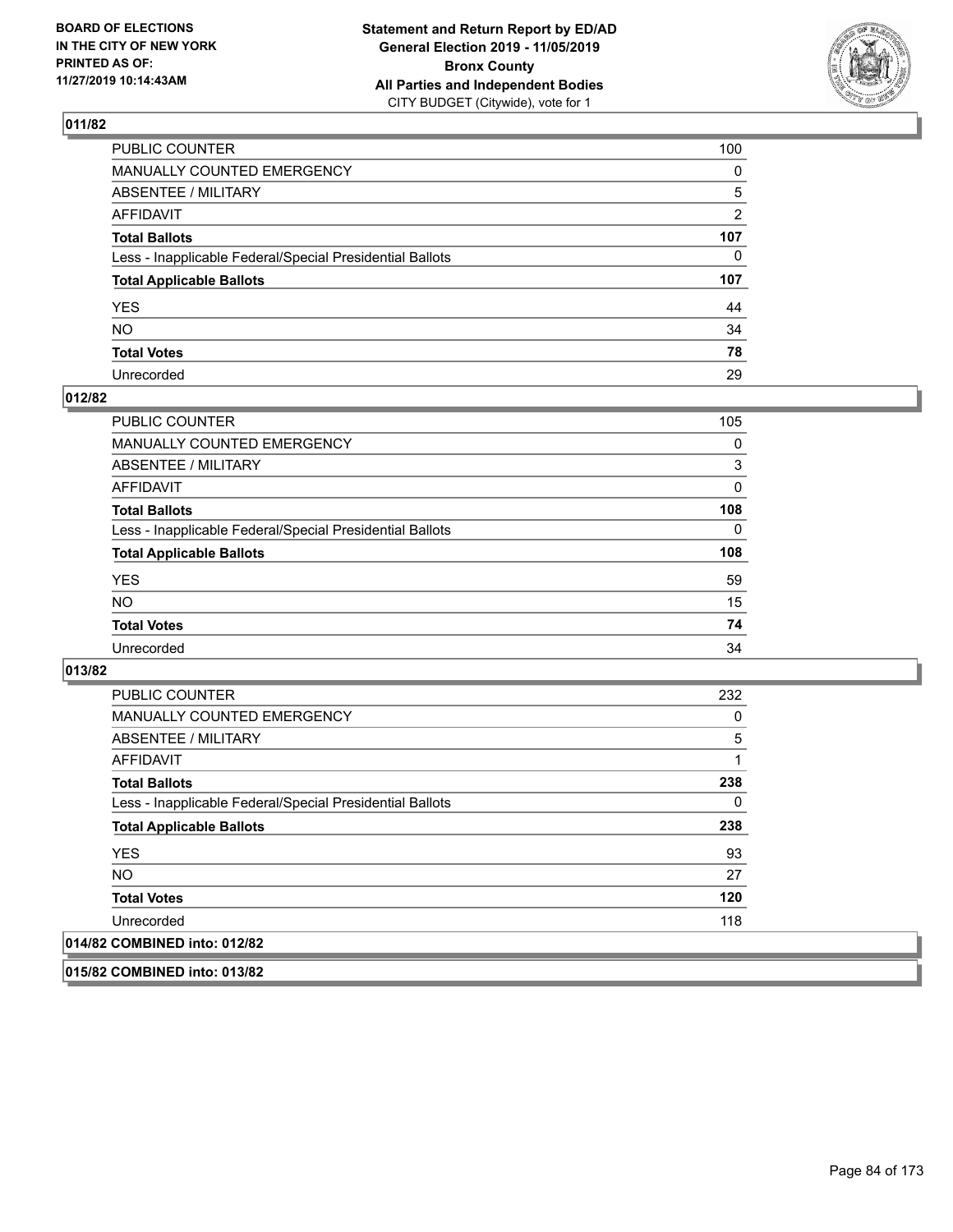

| PUBLIC COUNTER                                           | 218 |
|----------------------------------------------------------|-----|
| <b>MANUALLY COUNTED EMERGENCY</b>                        | 0   |
| <b>ABSENTEE / MILITARY</b>                               | 9   |
| <b>AFFIDAVIT</b>                                         | 3   |
| <b>Total Ballots</b>                                     | 230 |
| Less - Inapplicable Federal/Special Presidential Ballots | 0   |
| <b>Total Applicable Ballots</b>                          | 230 |
| <b>YES</b>                                               | 114 |
| NO.                                                      | 89  |
| <b>Total Votes</b>                                       | 203 |
| Unrecorded                                               | 27  |

### **017/82 COMBINED into: 016/82**

### **018/82**

| <b>PUBLIC COUNTER</b>                                    | 129 |
|----------------------------------------------------------|-----|
| <b>MANUALLY COUNTED EMERGENCY</b>                        | 0   |
| <b>ABSENTEE / MILITARY</b>                               | 4   |
| <b>AFFIDAVIT</b>                                         | 0   |
| <b>Total Ballots</b>                                     | 133 |
| Less - Inapplicable Federal/Special Presidential Ballots | 0   |
| <b>Total Applicable Ballots</b>                          | 133 |
| <b>YES</b>                                               | 64  |
| <b>NO</b>                                                | 53  |
| <b>Total Votes</b>                                       | 117 |
| Unrecorded                                               | 16  |
|                                                          |     |

## **019/82 COMBINED into: 018/82**

| <b>PUBLIC COUNTER</b>                                    | 191      |
|----------------------------------------------------------|----------|
| <b>MANUALLY COUNTED EMERGENCY</b>                        | 0        |
| ABSENTEE / MILITARY                                      | 10       |
| AFFIDAVIT                                                | 3        |
| <b>Total Ballots</b>                                     | 204      |
| Less - Inapplicable Federal/Special Presidential Ballots | $\Omega$ |
| <b>Total Applicable Ballots</b>                          | 204      |
| <b>YES</b>                                               | 86       |
| <b>NO</b>                                                | 101      |
| <b>Total Votes</b>                                       | 187      |
| Unrecorded                                               | 17       |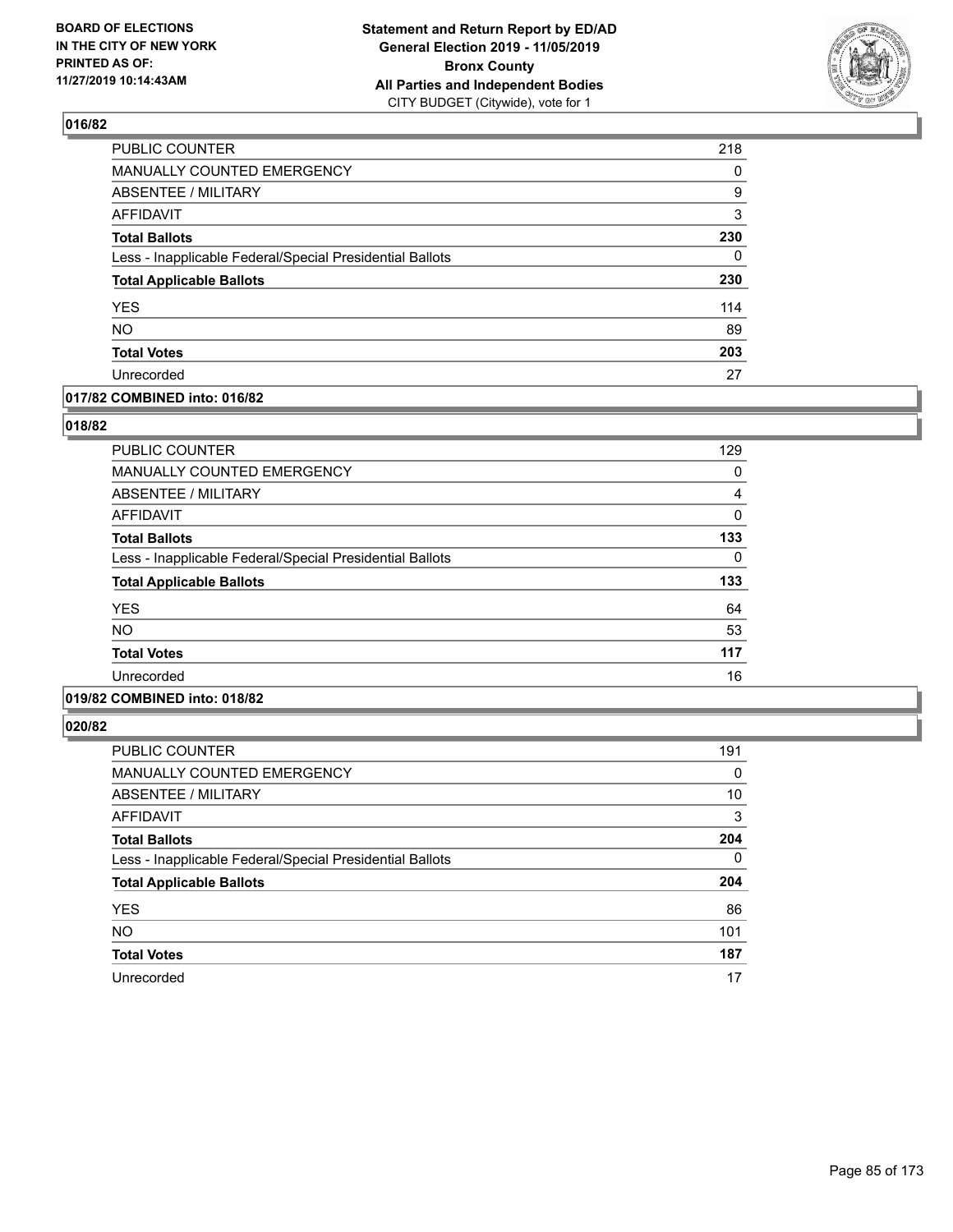

| PUBLIC COUNTER                                           | 200 |
|----------------------------------------------------------|-----|
| MANUALLY COUNTED EMERGENCY                               | 0   |
| ABSENTEE / MILITARY                                      | 2   |
| <b>AFFIDAVIT</b>                                         | 0   |
| <b>Total Ballots</b>                                     | 202 |
| Less - Inapplicable Federal/Special Presidential Ballots | 0   |
| <b>Total Applicable Ballots</b>                          | 202 |
| <b>YES</b>                                               | 104 |
| <b>NO</b>                                                | 87  |
| <b>Total Votes</b>                                       | 191 |
| Unrecorded                                               | 11  |

### **022/82 COMBINED into: 021/82**

### **023/82**

| <b>PUBLIC COUNTER</b>                                    | 181      |
|----------------------------------------------------------|----------|
| MANUALLY COUNTED EMERGENCY                               | 0        |
| <b>ABSENTEE / MILITARY</b>                               |          |
| AFFIDAVIT                                                | 0        |
| <b>Total Ballots</b>                                     | 182      |
| Less - Inapplicable Federal/Special Presidential Ballots | $\Omega$ |
| <b>Total Applicable Ballots</b>                          | 182      |
| <b>YES</b>                                               | 89       |
| <b>NO</b>                                                | 36       |
| <b>Total Votes</b>                                       | 125      |
| Unrecorded                                               | 57       |
|                                                          |          |

#### **024/82**

| <b>PUBLIC COUNTER</b>                                    | 96 |
|----------------------------------------------------------|----|
| <b>MANUALLY COUNTED EMERGENCY</b>                        | 0  |
| ABSENTEE / MILITARY                                      | 1  |
| AFFIDAVIT                                                | 0  |
| <b>Total Ballots</b>                                     | 97 |
| Less - Inapplicable Federal/Special Presidential Ballots | 0  |
| <b>Total Applicable Ballots</b>                          | 97 |
| <b>YES</b>                                               | 59 |
| <b>NO</b>                                                | 31 |
| <b>Total Votes</b>                                       | 90 |
| Unrecorded                                               |    |
| 025/82 COMBINED into: 020/82                             |    |

### **026/82 COMBINED into: 069/83**

**027/82 COMBINED into: 023/82**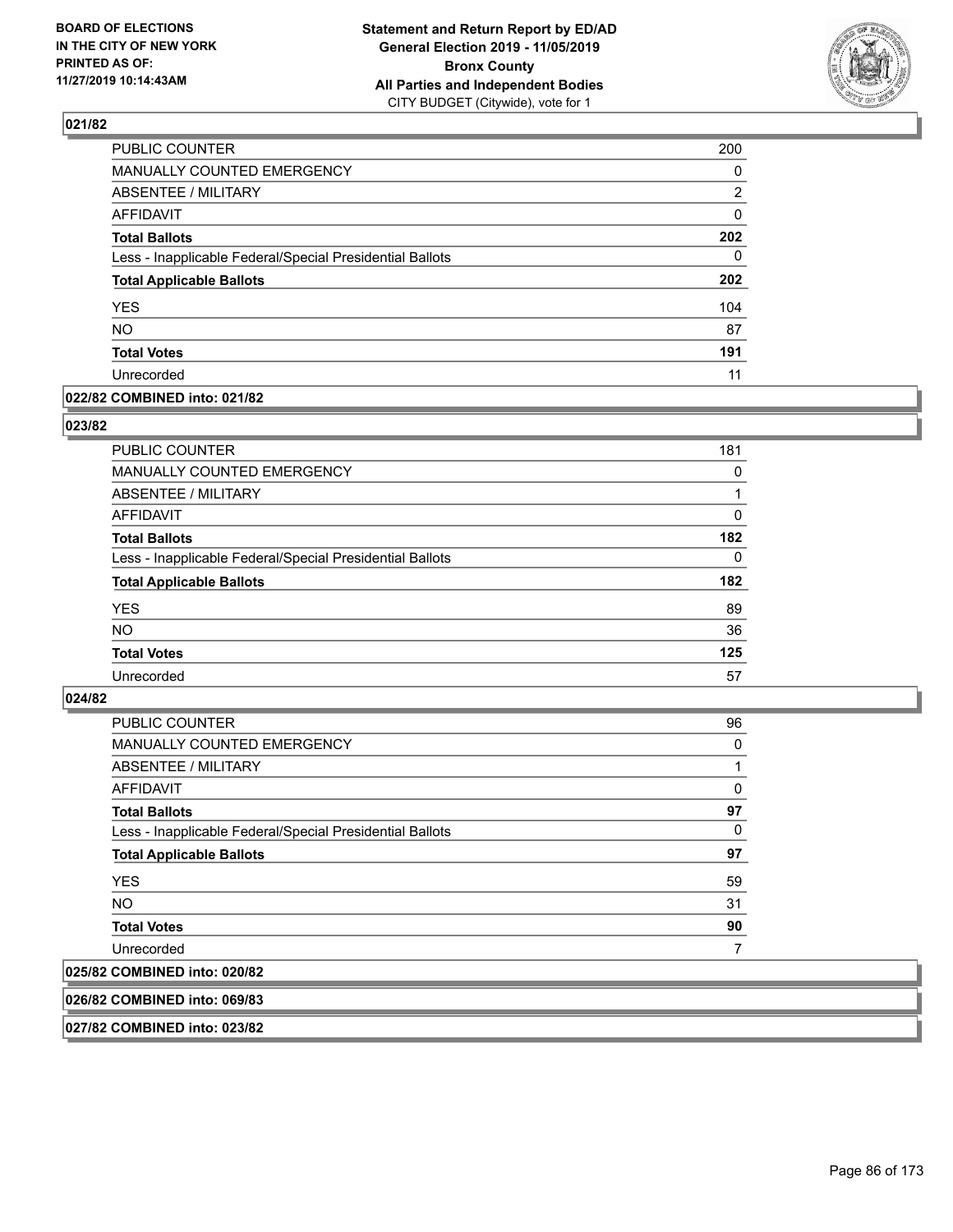

| PUBLIC COUNTER                                           | 123      |
|----------------------------------------------------------|----------|
| <b>MANUALLY COUNTED EMERGENCY</b>                        | $\Omega$ |
| <b>ABSENTEE / MILITARY</b>                               | 6        |
| <b>AFFIDAVIT</b>                                         | 1        |
| <b>Total Ballots</b>                                     | 130      |
| Less - Inapplicable Federal/Special Presidential Ballots | $\Omega$ |
| <b>Total Applicable Ballots</b>                          | 130      |
| <b>YES</b>                                               | 87       |
| <b>NO</b>                                                | 20       |
| <b>Total Votes</b>                                       | 107      |
| Unrecorded                                               | 23       |

### **029/82 COMBINED into: 028/82**

### **030/82**

| <b>PUBLIC COUNTER</b>                                    | 273            |
|----------------------------------------------------------|----------------|
| <b>MANUALLY COUNTED EMERGENCY</b>                        | 0              |
| ABSENTEE / MILITARY                                      | $\overline{2}$ |
| <b>AFFIDAVIT</b>                                         | 5              |
| <b>Total Ballots</b>                                     | 280            |
| Less - Inapplicable Federal/Special Presidential Ballots | 0              |
| <b>Total Applicable Ballots</b>                          | 280            |
| <b>YES</b>                                               | 150            |
| NO.                                                      | 53             |
| <b>Total Votes</b>                                       | 203            |
| Unrecorded                                               | 77             |

## **031/82 COMBINED into: 030/82**

**032/82** 

| <b>PUBLIC COUNTER</b>                                    | 226 |
|----------------------------------------------------------|-----|
| <b>MANUALLY COUNTED EMERGENCY</b>                        | 0   |
| ABSENTEE / MILITARY                                      | 9   |
| AFFIDAVIT                                                |     |
| <b>Total Ballots</b>                                     | 236 |
| Less - Inapplicable Federal/Special Presidential Ballots | 0   |
| <b>Total Applicable Ballots</b>                          | 236 |
| <b>YES</b>                                               | 132 |
| NO.                                                      | 87  |
| <b>Total Votes</b>                                       | 219 |
| Unrecorded                                               | 17  |
| 033/82 COMBINED into: 032/82                             |     |
|                                                          |     |

**034/82 COMBINED into: 035/82**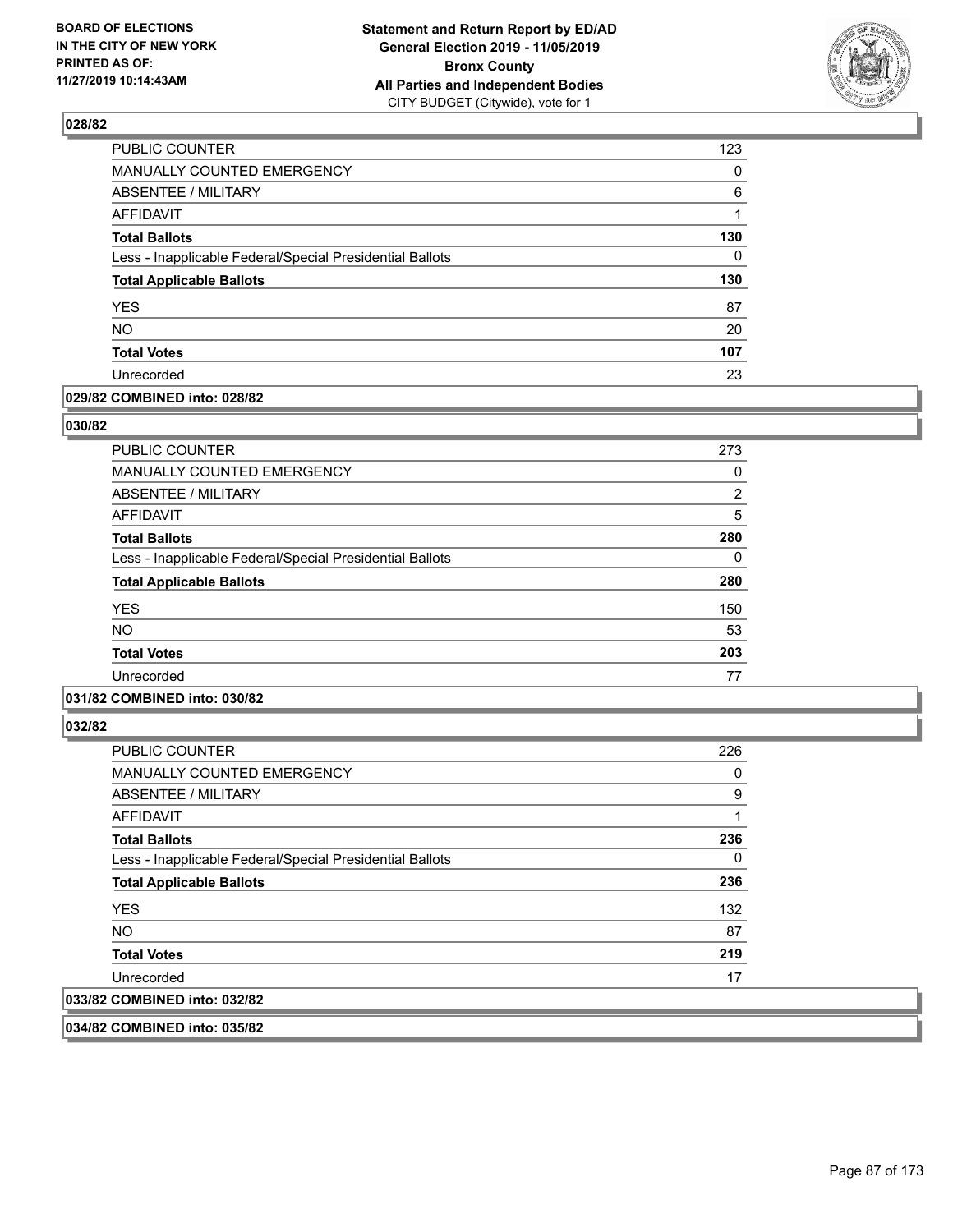

| PUBLIC COUNTER                                           | 236          |
|----------------------------------------------------------|--------------|
| MANUALLY COUNTED EMERGENCY                               | $\mathbf{0}$ |
| ABSENTEE / MILITARY                                      | 4            |
| AFFIDAVIT                                                |              |
| Total Ballots                                            | 241          |
| Less - Inapplicable Federal/Special Presidential Ballots | $\mathbf{0}$ |
| <b>Total Applicable Ballots</b>                          | 241          |
| YES                                                      | 118          |
| NΟ                                                       | 94           |
| <b>Total Votes</b>                                       | 212          |
| Unrecorded                                               | 29           |

## **036/82**

| PUBLIC COUNTER                                           | 162 |
|----------------------------------------------------------|-----|
| MANUALLY COUNTED EMERGENCY                               | 0   |
| ABSENTEE / MILITARY                                      |     |
| AFFIDAVIT                                                |     |
| <b>Total Ballots</b>                                     | 170 |
| Less - Inapplicable Federal/Special Presidential Ballots | 0   |
| <b>Total Applicable Ballots</b>                          | 170 |
| <b>YES</b>                                               | 82  |
| <b>NO</b>                                                | 58  |
| <b>Total Votes</b>                                       | 140 |
| Unrecorded                                               | 30  |

| PUBLIC COUNTER                                           | 136      |
|----------------------------------------------------------|----------|
| <b>MANUALLY COUNTED EMERGENCY</b>                        | $\Omega$ |
| ABSENTEE / MILITARY                                      | 3        |
| AFFIDAVIT                                                | 3        |
| <b>Total Ballots</b>                                     | 142      |
| Less - Inapplicable Federal/Special Presidential Ballots | $\Omega$ |
| <b>Total Applicable Ballots</b>                          | 142      |
| <b>YES</b>                                               | 78       |
| <b>NO</b>                                                | 38       |
| <b>Total Votes</b>                                       | 116      |
| Unrecorded                                               | 26       |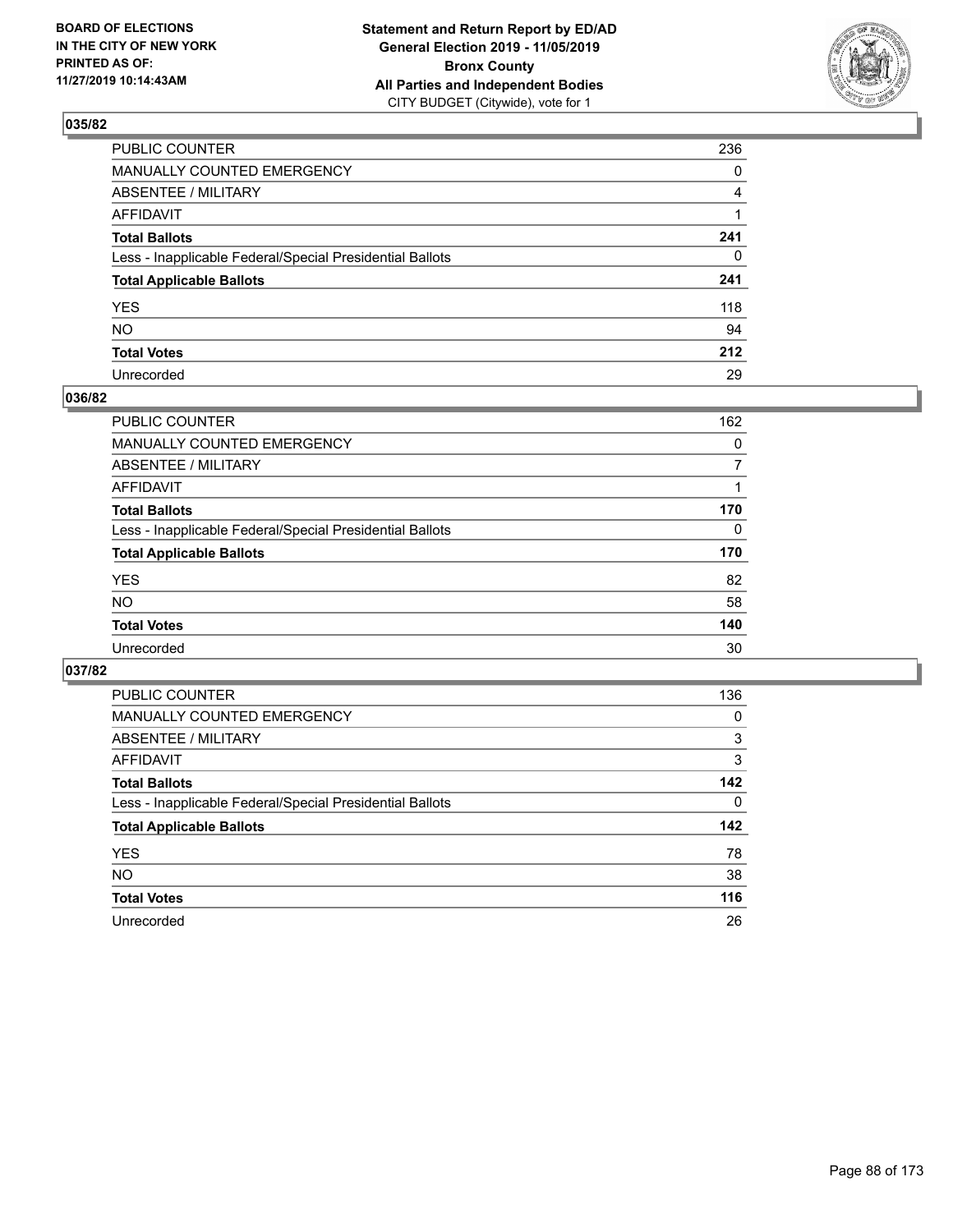

| PUBLIC COUNTER                                           | 252 |
|----------------------------------------------------------|-----|
| <b>MANUALLY COUNTED EMERGENCY</b>                        | 0   |
| <b>ABSENTEE / MILITARY</b>                               | 5   |
| <b>AFFIDAVIT</b>                                         | 0   |
| <b>Total Ballots</b>                                     | 257 |
| Less - Inapplicable Federal/Special Presidential Ballots | 0   |
| <b>Total Applicable Ballots</b>                          | 257 |
| <b>YES</b>                                               | 121 |
| <b>NO</b>                                                | 86  |
| <b>Total Votes</b>                                       | 207 |
| Unrecorded                                               | 50  |

### **039/82 COMBINED into: 038/82**

### **040/82**

| <b>PUBLIC COUNTER</b>                                    | 186      |
|----------------------------------------------------------|----------|
| <b>MANUALLY COUNTED EMERGENCY</b>                        | $\Omega$ |
| ABSENTEE / MILITARY                                      |          |
| AFFIDAVIT                                                | 2        |
| <b>Total Ballots</b>                                     | 189      |
| Less - Inapplicable Federal/Special Presidential Ballots | $\Omega$ |
| <b>Total Applicable Ballots</b>                          | 189      |
| <b>YES</b>                                               | 87       |
| <b>NO</b>                                                | 83       |
| <b>Total Votes</b>                                       | 170      |
| Unrecorded                                               | 19       |
|                                                          |          |

| <b>PUBLIC COUNTER</b>                                    | 268      |
|----------------------------------------------------------|----------|
| MANUALLY COUNTED EMERGENCY                               | 0        |
| ABSENTEE / MILITARY                                      | 5        |
| AFFIDAVIT                                                | 6        |
| <b>Total Ballots</b>                                     | 279      |
| Less - Inapplicable Federal/Special Presidential Ballots | $\Omega$ |
| <b>Total Applicable Ballots</b>                          | 279      |
| <b>YES</b>                                               | 122      |
| <b>NO</b>                                                | 137      |
| <b>Total Votes</b>                                       | 259      |
| Unrecorded                                               | 20       |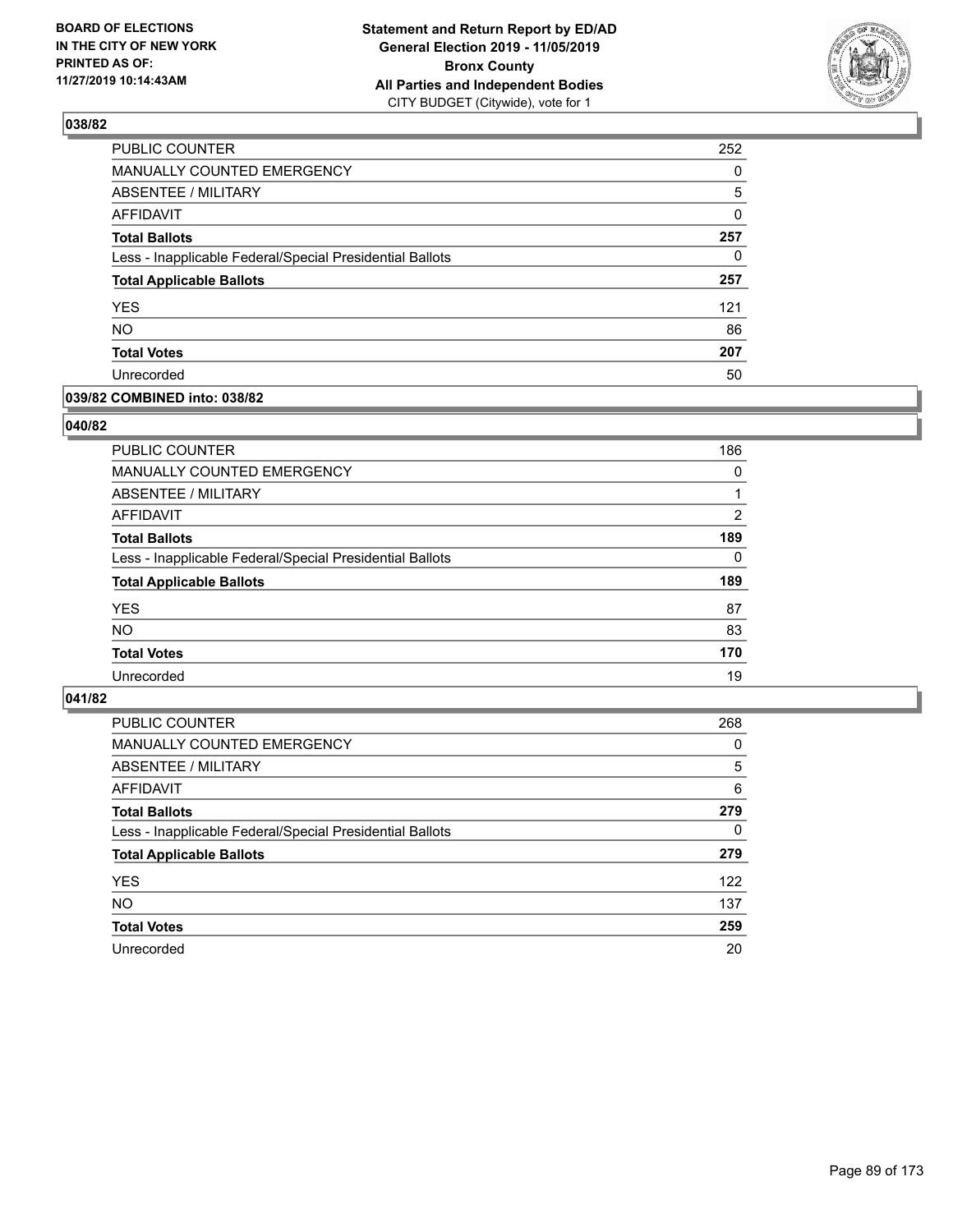

| PUBLIC COUNTER                                           | 302      |
|----------------------------------------------------------|----------|
| MANUALLY COUNTED EMERGENCY                               | $\Omega$ |
| ABSENTEE / MILITARY                                      | 8        |
| AFFIDAVIT                                                | 6        |
| <b>Total Ballots</b>                                     | 316      |
| Less - Inapplicable Federal/Special Presidential Ballots | $\Omega$ |
| <b>Total Applicable Ballots</b>                          | 316      |
| <b>YES</b>                                               | 128      |
| <b>NO</b>                                                | 159      |
| <b>Total Votes</b>                                       | 287      |
| Unrecorded                                               | 29       |

#### **043/82 COMBINED into: 040/82**

**044/82 COMBINED into: 041/82**

**045/82 COMBINED into: 042/82**

**046/82 COMBINED into: 042/82**

### **047/82**

| PUBLIC COUNTER                                           | 246            |
|----------------------------------------------------------|----------------|
| <b>MANUALLY COUNTED EMERGENCY</b>                        | 0              |
| ABSENTEE / MILITARY                                      | $\overline{2}$ |
| AFFIDAVIT                                                | 4              |
| <b>Total Ballots</b>                                     | 252            |
| Less - Inapplicable Federal/Special Presidential Ballots | 0              |
| <b>Total Applicable Ballots</b>                          | 252            |
| <b>YES</b>                                               | 101            |
| <b>NO</b>                                                | 120            |
| <b>Total Votes</b>                                       | 221            |
| Unrecorded                                               | 31             |
|                                                          |                |

## **048/82 COMBINED into: 047/82**

| PUBLIC COUNTER                                           | 174      |
|----------------------------------------------------------|----------|
| <b>MANUALLY COUNTED EMERGENCY</b>                        | $\Omega$ |
| <b>ABSENTEE / MILITARY</b>                               | 5        |
| AFFIDAVIT                                                |          |
| <b>Total Ballots</b>                                     | 180      |
| Less - Inapplicable Federal/Special Presidential Ballots | $\Omega$ |
| <b>Total Applicable Ballots</b>                          | 180      |
| <b>YES</b>                                               | 75       |
| <b>NO</b>                                                | 86       |
| <b>Total Votes</b>                                       | 161      |
| Unrecorded                                               | 19       |
|                                                          |          |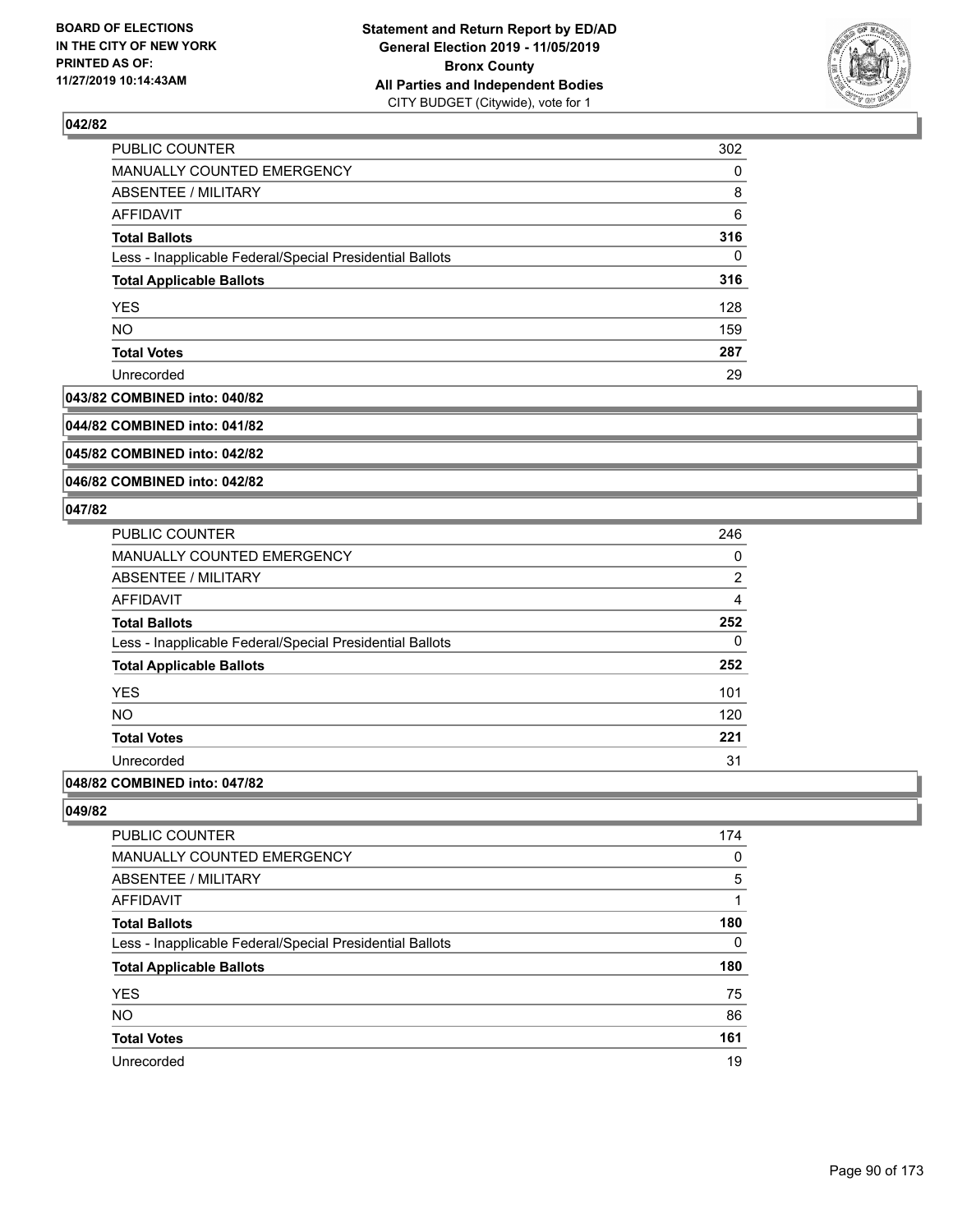

| PUBLIC COUNTER                                           | 93 |
|----------------------------------------------------------|----|
| MANUALLY COUNTED EMERGENCY                               | 0  |
| ABSENTEE / MILITARY                                      | 4  |
| AFFIDAVIT                                                |    |
| Total Ballots                                            | 98 |
| Less - Inapplicable Federal/Special Presidential Ballots | 0  |
| <b>Total Applicable Ballots</b>                          | 98 |
| YES                                                      | 55 |
| NO.                                                      | 27 |
| <b>Total Votes</b>                                       | 82 |
| Unrecorded                                               | 16 |

### **051/82**

| <b>PUBLIC COUNTER</b>                                    | 218      |
|----------------------------------------------------------|----------|
| MANUALLY COUNTED EMERGENCY                               | 0        |
| ABSENTEE / MILITARY                                      | 4        |
| AFFIDAVIT                                                | 2        |
| <b>Total Ballots</b>                                     | 224      |
| Less - Inapplicable Federal/Special Presidential Ballots | $\Omega$ |
| <b>Total Applicable Ballots</b>                          | 224      |
| <b>YES</b>                                               | 127      |
| <b>NO</b>                                                | 69       |
| <b>Total Votes</b>                                       | 196      |
| Unrecorded                                               | 28       |

### **052/82**

| <b>PUBLIC COUNTER</b>                                    | 274      |
|----------------------------------------------------------|----------|
| <b>MANUALLY COUNTED EMERGENCY</b>                        | 0        |
| ABSENTEE / MILITARY                                      | 3        |
| AFFIDAVIT                                                | $\Omega$ |
| <b>Total Ballots</b>                                     | 277      |
| Less - Inapplicable Federal/Special Presidential Ballots | 0        |
| <b>Total Applicable Ballots</b>                          | 277      |
| <b>YES</b>                                               | 150      |
| <b>NO</b>                                                | 78       |
| <b>Total Votes</b>                                       | 228      |
| Unrecorded                                               | 49       |
|                                                          |          |

# **053/82 COMBINED into: 051/82**

**054/82 COMBINED into: 067/80**

**055/82 COMBINED into: 052/82**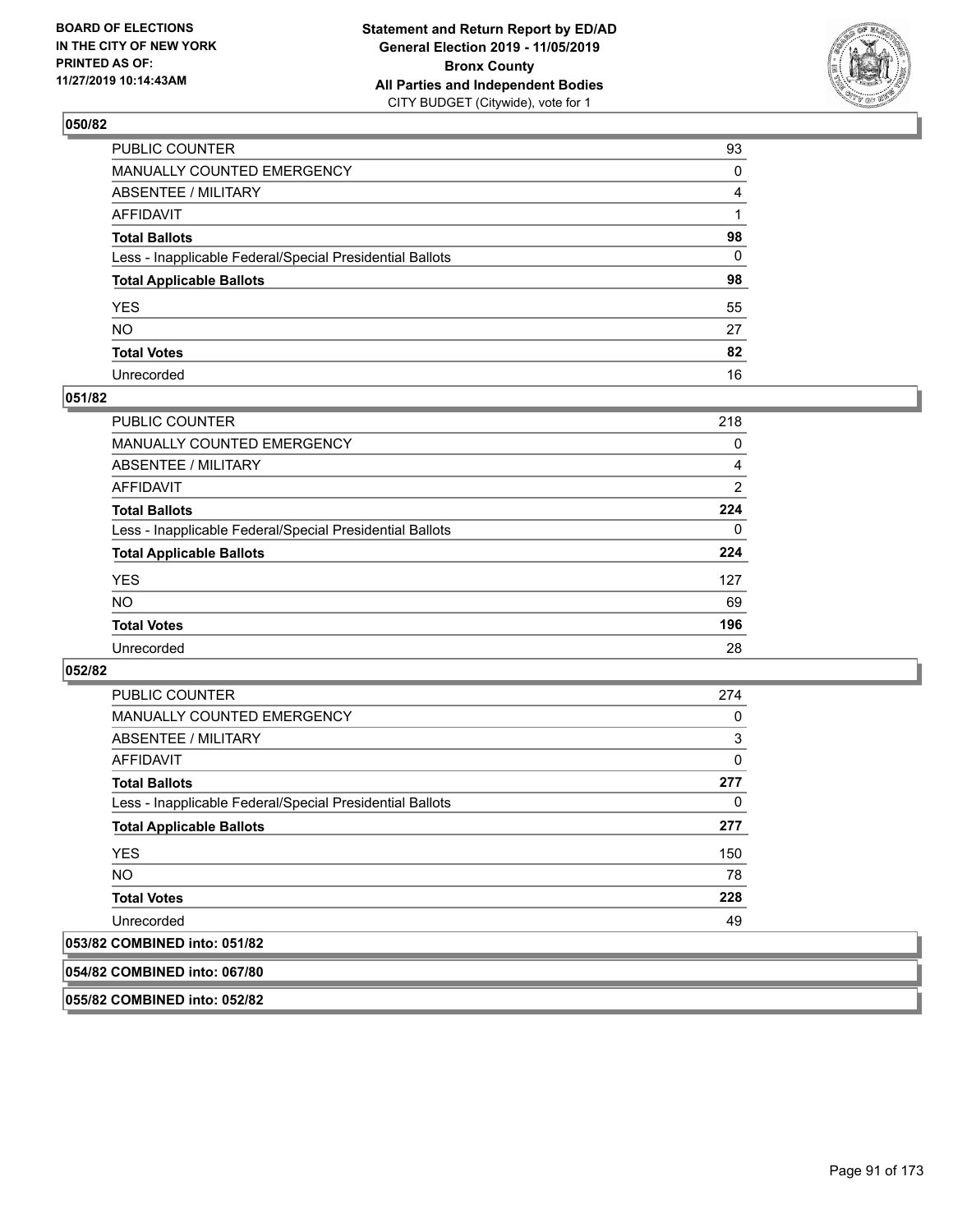

| PUBLIC COUNTER                                           | 77           |
|----------------------------------------------------------|--------------|
| MANUALLY COUNTED EMERGENCY                               | $\mathbf{0}$ |
| ABSENTEE / MILITARY                                      | 7            |
| AFFIDAVIT                                                | 0            |
| Total Ballots                                            | 84           |
| Less - Inapplicable Federal/Special Presidential Ballots | 0            |
| <b>Total Applicable Ballots</b>                          | 84           |
| YES                                                      | 50           |
| NO.                                                      | 26           |
| <b>Total Votes</b>                                       | 76           |
| Unrecorded                                               | 8            |

### **057/82**

| <b>PUBLIC COUNTER</b>                                    | 182 |
|----------------------------------------------------------|-----|
| <b>MANUALLY COUNTED EMERGENCY</b>                        | 0   |
| ABSENTEE / MILITARY                                      | 6   |
| <b>AFFIDAVIT</b>                                         | 5   |
| <b>Total Ballots</b>                                     | 193 |
| Less - Inapplicable Federal/Special Presidential Ballots | 0   |
| <b>Total Applicable Ballots</b>                          | 193 |
| <b>YES</b>                                               | 98  |
| NO.                                                      | 89  |
| <b>Total Votes</b>                                       | 187 |
| Unrecorded                                               | 6   |
|                                                          |     |

## **058/82 COMBINED into: 030/80**

| <b>PUBLIC COUNTER</b>                                    | 27 |
|----------------------------------------------------------|----|
| <b>MANUALLY COUNTED EMERGENCY</b>                        | 0  |
| ABSENTEE / MILITARY                                      |    |
| AFFIDAVIT                                                | 0  |
| <b>Total Ballots</b>                                     | 28 |
| Less - Inapplicable Federal/Special Presidential Ballots | 0  |
| <b>Total Applicable Ballots</b>                          | 28 |
| <b>YES</b>                                               | 15 |
| <b>NO</b>                                                | 4  |
| <b>Total Votes</b>                                       | 19 |
| Unrecorded                                               | 9  |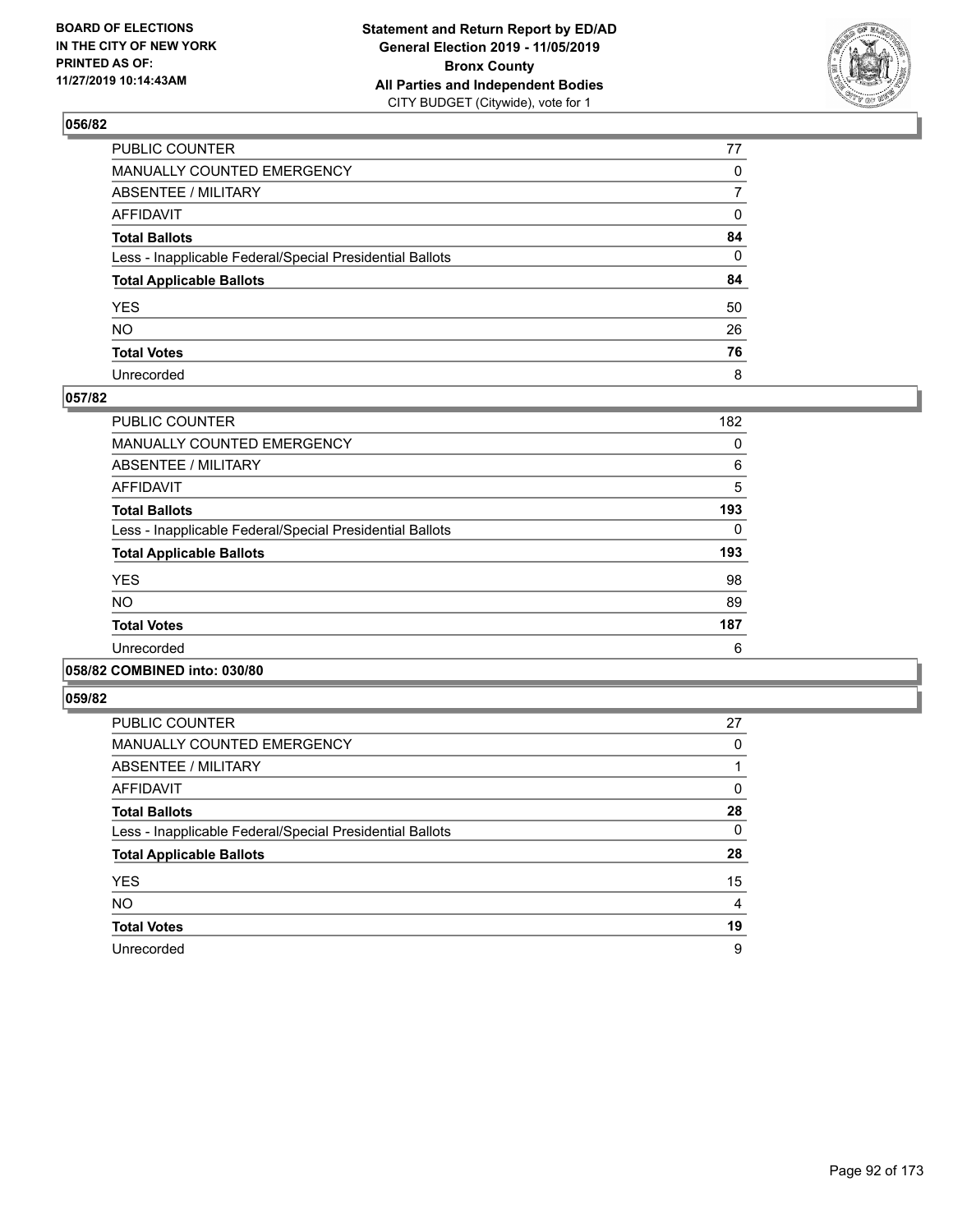

| PUBLIC COUNTER                                           | 411            |
|----------------------------------------------------------|----------------|
| MANUALLY COUNTED EMERGENCY                               | 0              |
| <b>ABSENTEE / MILITARY</b>                               | 9              |
| <b>AFFIDAVIT</b>                                         | $\overline{2}$ |
| <b>Total Ballots</b>                                     | 422            |
| Less - Inapplicable Federal/Special Presidential Ballots | $\Omega$       |
| <b>Total Applicable Ballots</b>                          | 422            |
| <b>YES</b>                                               | 203            |
| <b>NO</b>                                                | 182            |
| <b>Total Votes</b>                                       | 385            |
| Unrecorded                                               | 37             |

### **061/82 COMBINED into: 060/82**

### **062/82**

| <b>PUBLIC COUNTER</b>                                    | 312            |
|----------------------------------------------------------|----------------|
| <b>MANUALLY COUNTED EMERGENCY</b>                        | 0              |
| ABSENTEE / MILITARY                                      | 8              |
| AFFIDAVIT                                                | $\overline{2}$ |
| <b>Total Ballots</b>                                     | 322            |
| Less - Inapplicable Federal/Special Presidential Ballots | 0              |
| <b>Total Applicable Ballots</b>                          | 322            |
| <b>YES</b>                                               | 167            |
| <b>NO</b>                                                | 133            |
| <b>Total Votes</b>                                       | 300            |
| Unrecorded                                               | 22             |
|                                                          |                |

## **063/82 COMBINED into: 062/82**

| <b>PUBLIC COUNTER</b>                                    | 163      |
|----------------------------------------------------------|----------|
| <b>MANUALLY COUNTED EMERGENCY</b>                        | 0        |
| ABSENTEE / MILITARY                                      | 2        |
| AFFIDAVIT                                                | 3        |
| <b>Total Ballots</b>                                     | 168      |
| Less - Inapplicable Federal/Special Presidential Ballots | $\Omega$ |
| <b>Total Applicable Ballots</b>                          | 168      |
| <b>YES</b>                                               | 112      |
| <b>NO</b>                                                | 29       |
| <b>Total Votes</b>                                       | 141      |
| Unrecorded                                               | 27       |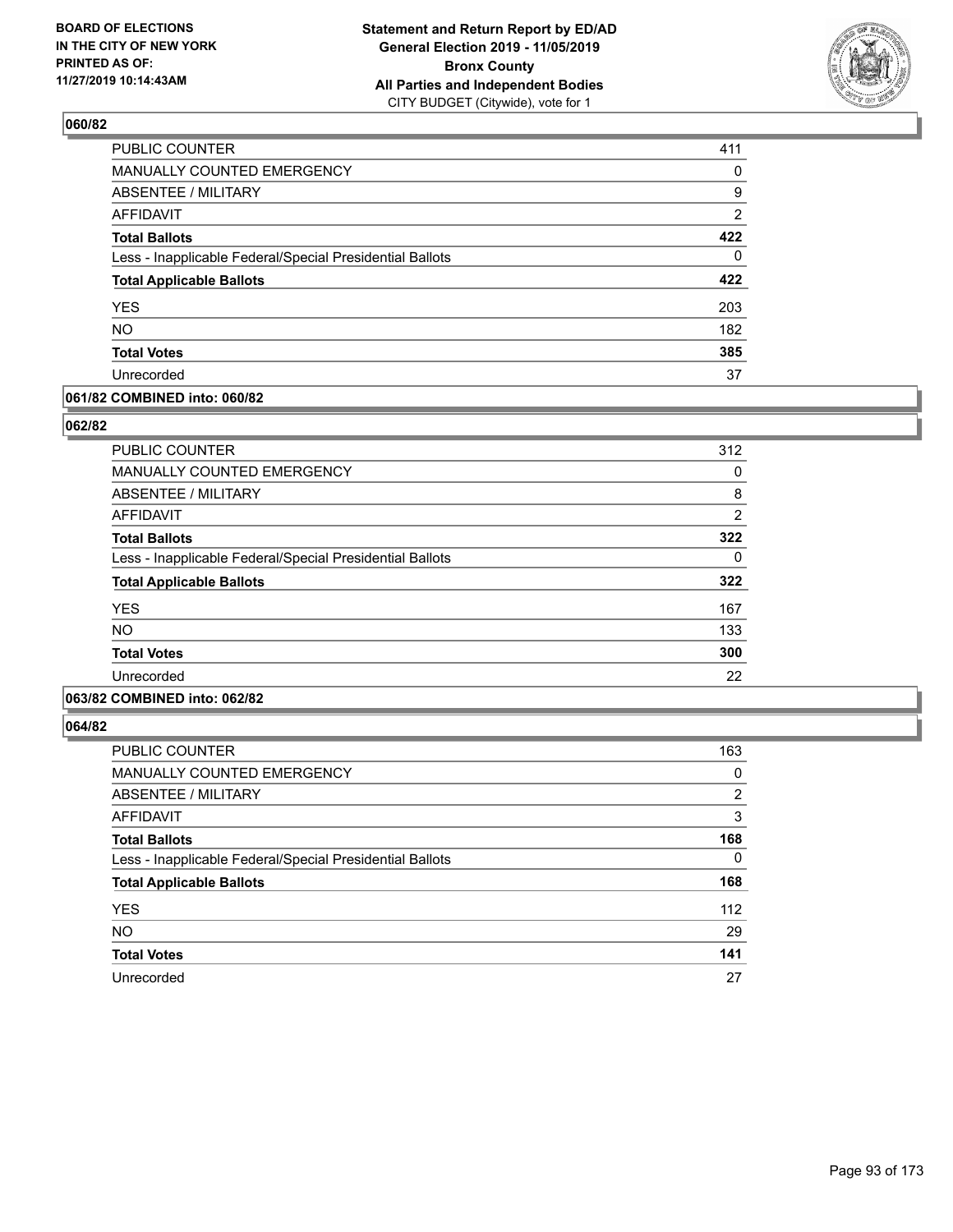

| PUBLIC COUNTER                                           | 467 |
|----------------------------------------------------------|-----|
| MANUALLY COUNTED EMERGENCY                               | 0   |
| ABSENTEE / MILITARY                                      | 13  |
| AFFIDAVIT                                                |     |
| Total Ballots                                            | 481 |
| Less - Inapplicable Federal/Special Presidential Ballots | 0   |
| <b>Total Applicable Ballots</b>                          | 481 |
| YES                                                      | 311 |
| NΟ                                                       | 95  |
| <b>Total Votes</b>                                       | 406 |
| Unrecorded                                               | 75  |

### **066/82**

| PUBLIC COUNTER                                           | 440      |
|----------------------------------------------------------|----------|
| <b>MANUALLY COUNTED EMERGENCY</b>                        | 0        |
| ABSENTEE / MILITARY                                      | 6        |
| <b>AFFIDAVIT</b>                                         | 3        |
| <b>Total Ballots</b>                                     | 449      |
| Less - Inapplicable Federal/Special Presidential Ballots | $\Omega$ |
| <b>Total Applicable Ballots</b>                          | 449      |
| <b>YES</b>                                               | 290      |
| <b>NO</b>                                                | 77       |
| <b>Total Votes</b>                                       | 367      |
| Unrecorded                                               | 82       |
|                                                          |          |

**067/82 COMBINED into: 066/82**

### **068/82 COMBINED into: 066/82**

| <b>PUBLIC COUNTER</b>                                    | 451 |
|----------------------------------------------------------|-----|
| MANUALLY COUNTED EMERGENCY                               | 0   |
| ABSENTEE / MILITARY                                      | 10  |
| AFFIDAVIT                                                | 2   |
| <b>Total Ballots</b>                                     | 463 |
| Less - Inapplicable Federal/Special Presidential Ballots | 0   |
| <b>Total Applicable Ballots</b>                          | 463 |
| <b>YES</b>                                               | 291 |
| NO.                                                      | 82  |
| <b>Total Votes</b>                                       | 373 |
| Unrecorded                                               | 90  |
| 070/82 COMBINED into: 069/82                             |     |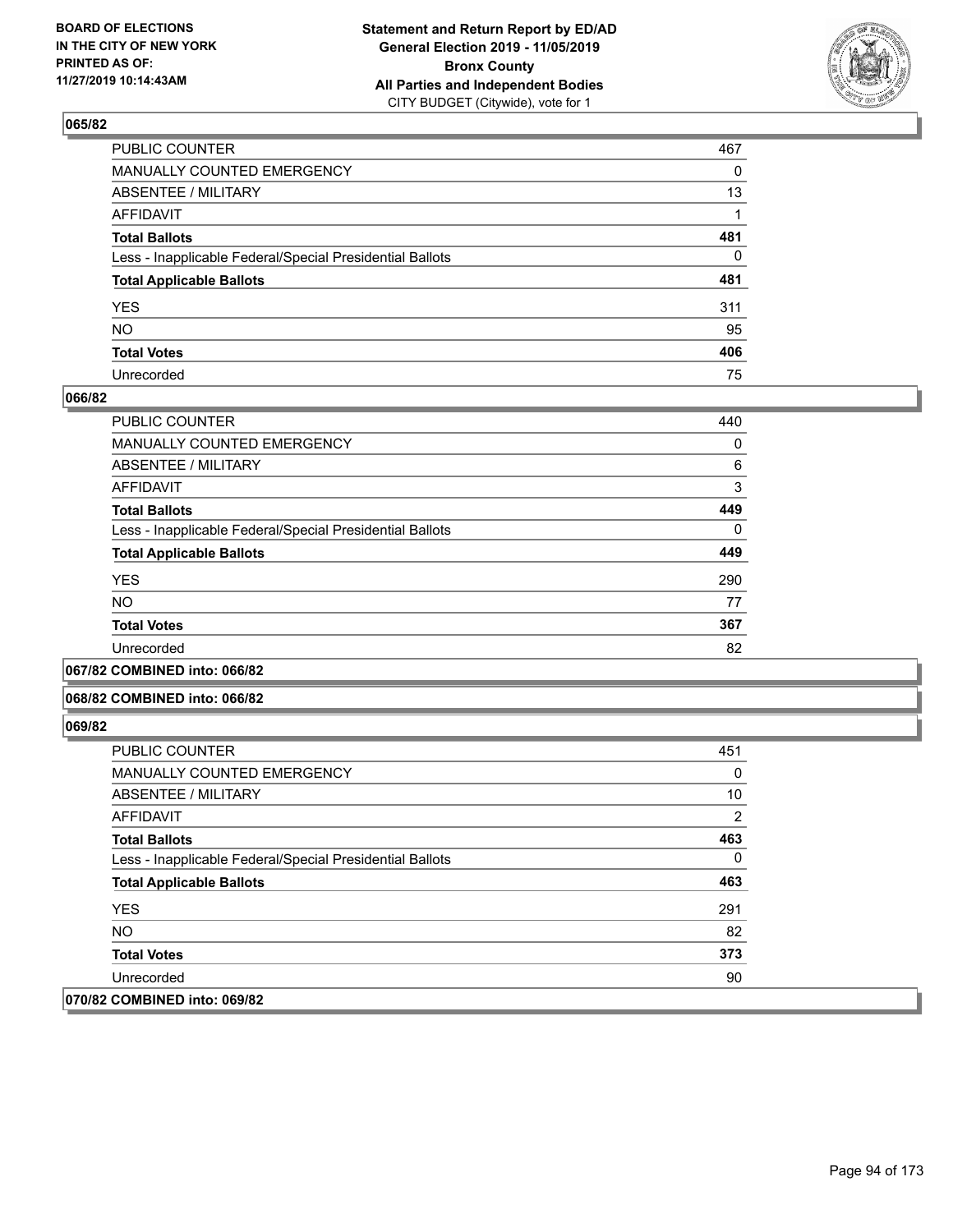

| <b>PUBLIC COUNTER</b>                                    | 463      |
|----------------------------------------------------------|----------|
| <b>MANUALLY COUNTED EMERGENCY</b>                        | $\Omega$ |
| <b>ABSENTEE / MILITARY</b>                               | 9        |
| AFFIDAVIT                                                |          |
| <b>Total Ballots</b>                                     | 473      |
| Less - Inapplicable Federal/Special Presidential Ballots | $\Omega$ |
| <b>Total Applicable Ballots</b>                          | 473      |
| <b>YES</b>                                               | 320      |
| <b>NO</b>                                                | 79       |
| <b>Total Votes</b>                                       | 399      |
| Unrecorded                                               | 74       |

## **072/82 COMBINED into: 071/82**

#### **073/82 COMBINED into: 071/82**

### **074/82**

| <b>PUBLIC COUNTER</b>                                    | 399      |
|----------------------------------------------------------|----------|
| <b>MANUALLY COUNTED EMERGENCY</b>                        | 0        |
| ABSENTEE / MILITARY                                      | 4        |
| AFFIDAVIT                                                |          |
| <b>Total Ballots</b>                                     | 404      |
| Less - Inapplicable Federal/Special Presidential Ballots | $\Omega$ |
| <b>Total Applicable Ballots</b>                          | 404      |
| <b>YES</b>                                               | 237      |
| NO.                                                      | 78       |
| <b>Total Votes</b>                                       | 315      |
| Unrecorded                                               | 89       |

**075/82 COMBINED into: 074/82**

**076/82 COMBINED into: 074/82**

**077/82 COMBINED into: 069/82**

**078/82 COMBINED into: 065/82**

**079/82 COMBINED into: 065/82**

| <b>PUBLIC COUNTER</b>                                    | 279 |
|----------------------------------------------------------|-----|
| <b>MANUALLY COUNTED EMERGENCY</b>                        | 0   |
| ABSENTEE / MILITARY                                      | 11  |
| AFFIDAVIT                                                | 3   |
| <b>Total Ballots</b>                                     | 293 |
| Less - Inapplicable Federal/Special Presidential Ballots | 0   |
| <b>Total Applicable Ballots</b>                          | 293 |
| <b>YES</b>                                               | 194 |
| NO.                                                      | 52  |
| <b>Total Votes</b>                                       | 246 |
| Unrecorded                                               | 47  |
| 081/82 COMBINED into: 080/82                             |     |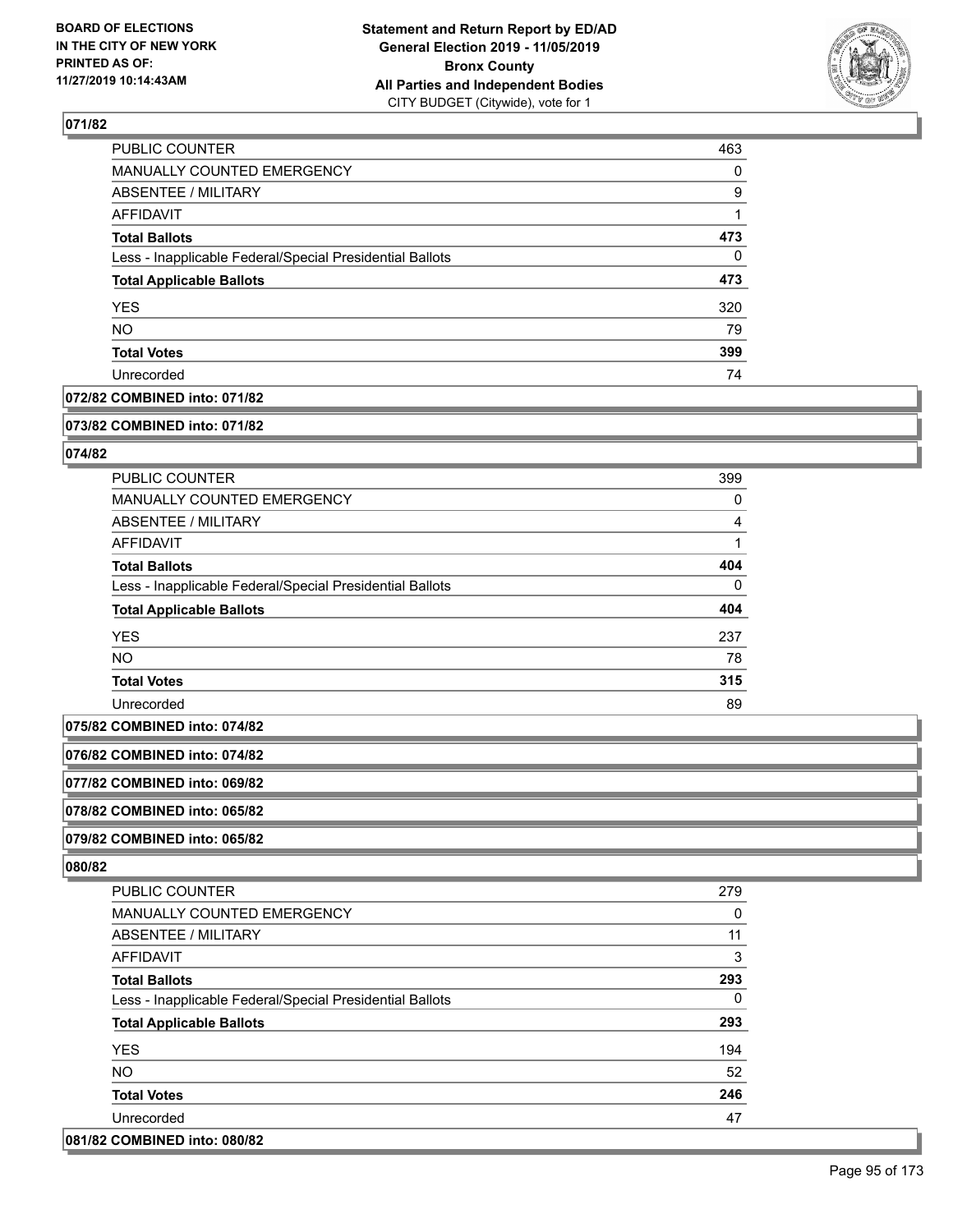

| <b>PUBLIC COUNTER</b>                                    | 305      |
|----------------------------------------------------------|----------|
| MANUALLY COUNTED EMERGENCY                               | $\Omega$ |
| ABSENTEE / MILITARY                                      | 9        |
| AFFIDAVIT                                                | 3        |
| <b>Total Ballots</b>                                     | 317      |
| Less - Inapplicable Federal/Special Presidential Ballots | $\Omega$ |
| <b>Total Applicable Ballots</b>                          | 317      |
| <b>YES</b>                                               | 222      |
| <b>NO</b>                                                | 64       |
| <b>Total Votes</b>                                       | 286      |
| Unrecorded                                               | 31       |

## **083/82 COMBINED into: 082/82**

#### **084/82 COMBINED into: 082/82**

## **085/82**

| <b>PUBLIC COUNTER</b>                                    | 368      |
|----------------------------------------------------------|----------|
| <b>MANUALLY COUNTED EMERGENCY</b>                        | $\Omega$ |
| ABSENTEE / MILITARY                                      | 18       |
| AFFIDAVIT                                                | 3        |
| <b>Total Ballots</b>                                     | 389      |
| Less - Inapplicable Federal/Special Presidential Ballots | 0        |
| <b>Total Applicable Ballots</b>                          | 389      |
| <b>YES</b>                                               | 249      |
| <b>NO</b>                                                | 81       |
| <b>Total Votes</b>                                       | 330      |
| Unrecorded                                               | 59       |
|                                                          |          |

### **086/82 COMBINED into: 085/82**

### **087/82 COMBINED into: 085/82**

| PUBLIC COUNTER                                           | 352      |
|----------------------------------------------------------|----------|
| MANUALLY COUNTED EMERGENCY                               | 0        |
| <b>ABSENTEE / MILITARY</b>                               | 5        |
| AFFIDAVIT                                                | 3        |
| <b>Total Ballots</b>                                     | 360      |
| Less - Inapplicable Federal/Special Presidential Ballots | $\Omega$ |
| <b>Total Applicable Ballots</b>                          | 360      |
| <b>YES</b>                                               | 220      |
| <b>NO</b>                                                | 60       |
| <b>Total Votes</b>                                       | 280      |
| Unrecorded                                               | 80       |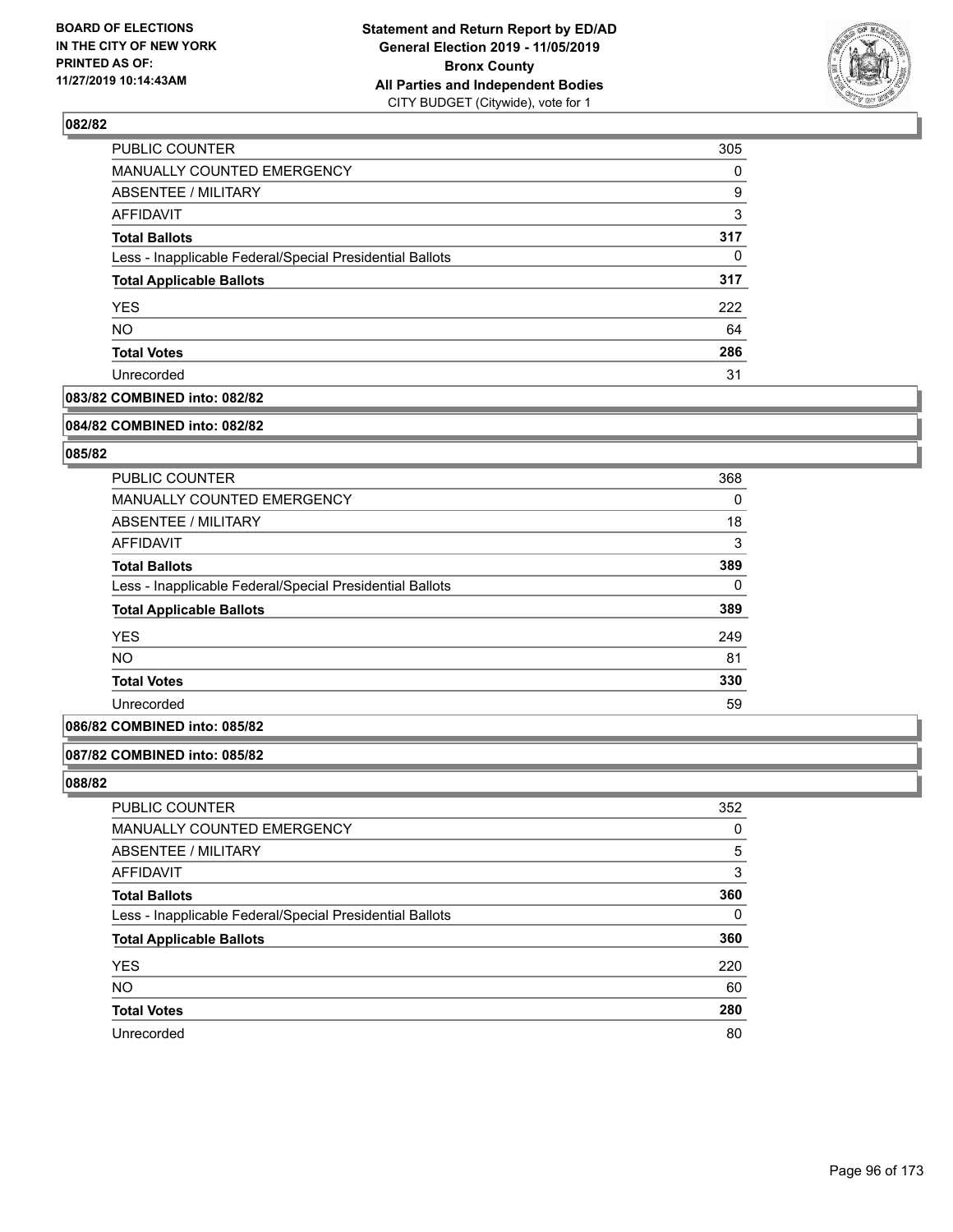

| PUBLIC COUNTER                                           | 428          |
|----------------------------------------------------------|--------------|
| MANUALLY COUNTED EMERGENCY                               | $\mathbf{0}$ |
| ABSENTEE / MILITARY                                      | 16           |
| AFFIDAVIT                                                | $\mathbf 0$  |
| Total Ballots                                            | 444          |
| Less - Inapplicable Federal/Special Presidential Ballots | $\mathbf 0$  |
| <b>Total Applicable Ballots</b>                          | 444          |
| YES                                                      | 258          |
| NO.                                                      | 82           |
| <b>Total Votes</b>                                       | 340          |
| Unrecorded                                               | 104          |

### **090/82**

| <b>PUBLIC COUNTER</b>                                    | 298      |
|----------------------------------------------------------|----------|
| <b>MANUALLY COUNTED EMERGENCY</b>                        | 0        |
| ABSENTEE / MILITARY                                      | 7        |
| <b>AFFIDAVIT</b>                                         | 0        |
| <b>Total Ballots</b>                                     | 305      |
| Less - Inapplicable Federal/Special Presidential Ballots | $\Omega$ |
| <b>Total Applicable Ballots</b>                          | 305      |
| <b>YES</b>                                               | 177      |
| <b>NO</b>                                                | 44       |
| <b>Total Votes</b>                                       | 221      |
| Unrecorded                                               | 84       |
|                                                          |          |

## **091/82 COMBINED into: 088/82**

| <b>PUBLIC COUNTER</b>                                    | 378 |
|----------------------------------------------------------|-----|
| <b>MANUALLY COUNTED EMERGENCY</b>                        | 0   |
| ABSENTEE / MILITARY                                      | 8   |
| <b>AFFIDAVIT</b>                                         | 3   |
| <b>Total Ballots</b>                                     | 389 |
| Less - Inapplicable Federal/Special Presidential Ballots | 0   |
| <b>Total Applicable Ballots</b>                          | 389 |
| <b>YES</b>                                               | 223 |
| <b>NO</b>                                                | 91  |
| <b>Total Votes</b>                                       | 314 |
| Unrecorded                                               | 75  |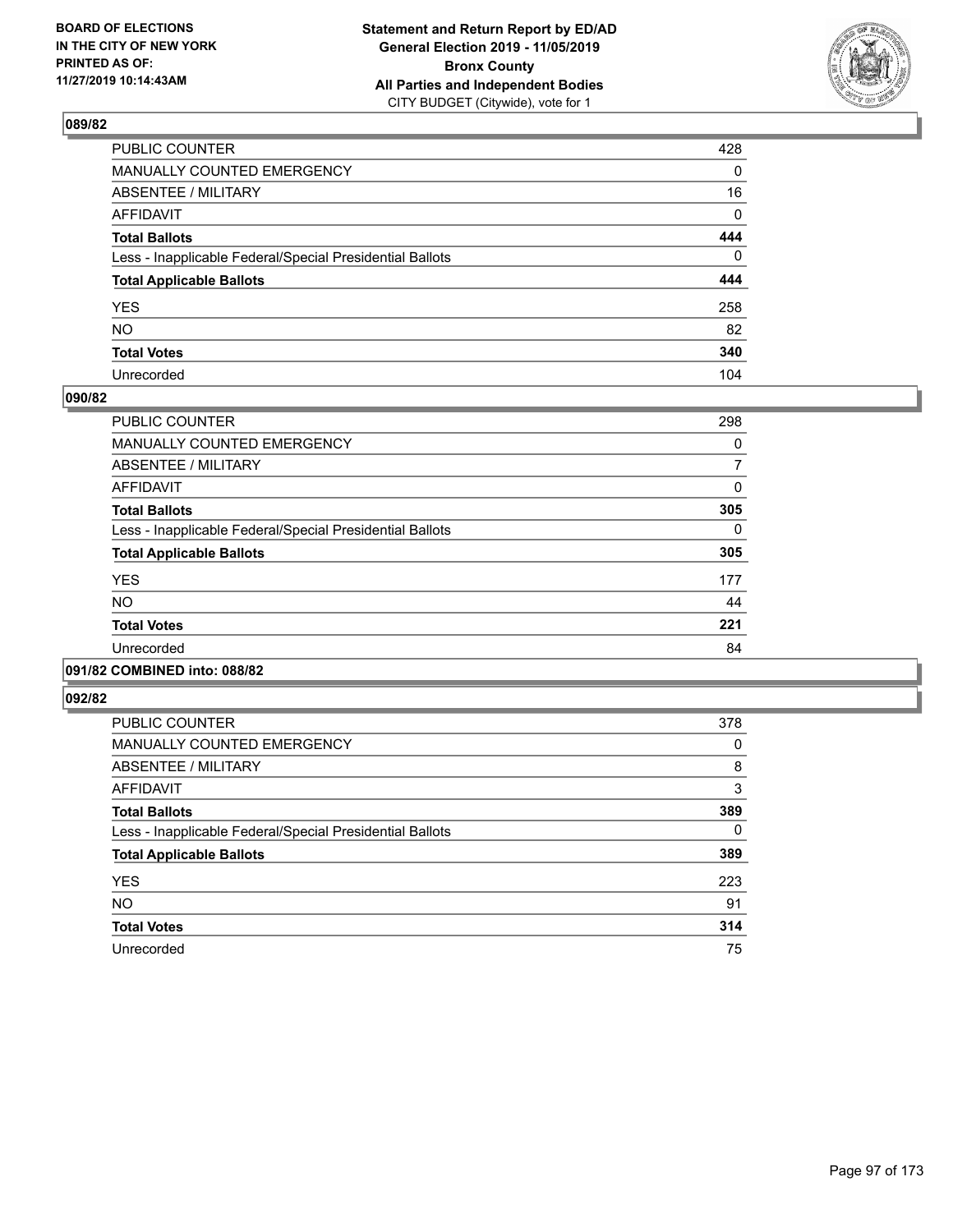

| PUBLIC COUNTER                                           | 296      |
|----------------------------------------------------------|----------|
| MANUALLY COUNTED EMERGENCY                               | $\Omega$ |
| ABSENTEE / MILITARY                                      |          |
| AFFIDAVIT                                                | 0        |
| <b>Total Ballots</b>                                     | 303      |
| Less - Inapplicable Federal/Special Presidential Ballots | $\Omega$ |
| <b>Total Applicable Ballots</b>                          | 303      |
| <b>YES</b>                                               | 187      |
| <b>NO</b>                                                | 54       |
| <b>Total Votes</b>                                       | 241      |
| Unrecorded                                               | 62       |

#### **094/82 COMBINED into: 093/82**

**095/82 COMBINED into: 092/82**

**096/82 COMBINED into: 088/82**

**097/82 COMBINED into: 090/82**

### **098/82**

| <b>PUBLIC COUNTER</b>                                    | 377      |
|----------------------------------------------------------|----------|
| <b>MANUALLY COUNTED EMERGENCY</b>                        | 0        |
| <b>ABSENTEE / MILITARY</b>                               | 3        |
| AFFIDAVIT                                                | $\Omega$ |
| <b>Total Ballots</b>                                     | 380      |
| Less - Inapplicable Federal/Special Presidential Ballots | 0        |
| <b>Total Applicable Ballots</b>                          | 380      |
| <b>YES</b>                                               | 224      |
| <b>NO</b>                                                | 80       |
| <b>Total Votes</b>                                       | 304      |
| Unrecorded                                               | 76       |
| COMPINIER : 000/00                                       |          |

## **099/82 COMBINED into: 089/82**

**100/82 COMBINED into: 098/82**

### **101/82 COMBINED into: 089/82**

**102/82** 

| <b>PUBLIC COUNTER</b>                                    | 454 |
|----------------------------------------------------------|-----|
| <b>MANUALLY COUNTED EMERGENCY</b>                        | 0   |
| ABSENTEE / MILITARY                                      | 6   |
| <b>AFFIDAVIT</b>                                         | 1   |
| <b>Total Ballots</b>                                     | 461 |
| Less - Inapplicable Federal/Special Presidential Ballots | 0   |
| <b>Total Applicable Ballots</b>                          | 461 |
| <b>YES</b>                                               | 298 |
| <b>NO</b>                                                | 75  |
| <b>Total Votes</b>                                       | 373 |
| Unrecorded                                               | 88  |
|                                                          |     |

### **103/82 COMBINED into: 102/82**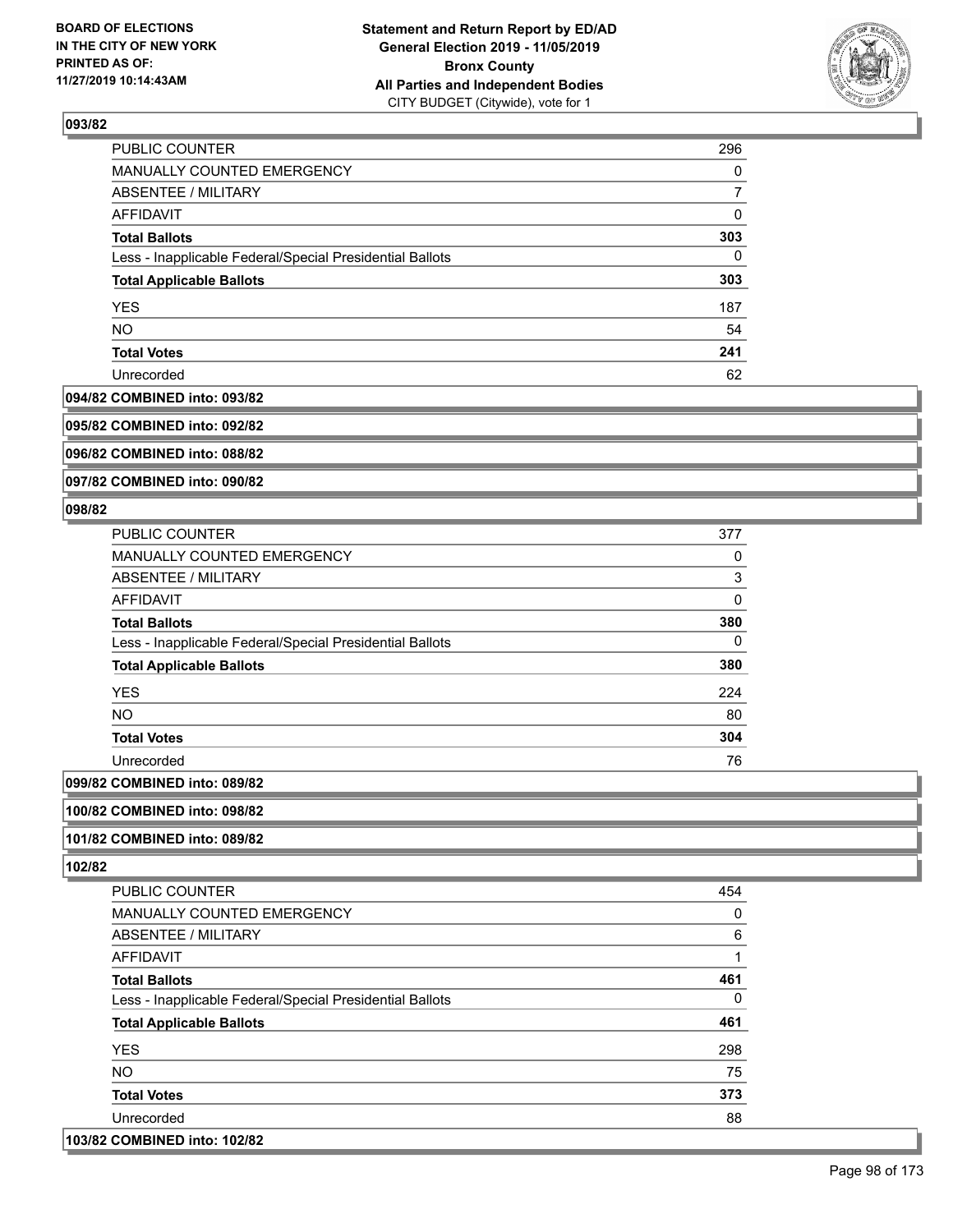

#### **104/82 COMBINED into: 102/82**

| ×<br>I<br>۰, |
|--------------|
|--------------|

| PUBLIC COUNTER                                           | 258 |  |
|----------------------------------------------------------|-----|--|
| MANUALLY COUNTED EMERGENCY                               | 0   |  |
| <b>ABSENTEE / MILITARY</b>                               | 18  |  |
| <b>AFFIDAVIT</b>                                         | 3   |  |
| <b>Total Ballots</b>                                     | 279 |  |
| Less - Inapplicable Federal/Special Presidential Ballots | 0   |  |
| <b>Total Applicable Ballots</b>                          | 279 |  |
| <b>YES</b>                                               | 156 |  |
| <b>NO</b>                                                | 46  |  |
| <b>Total Votes</b>                                       | 202 |  |
| Unrecorded                                               | 77  |  |
| 106/82 COMBINED into: 105/82                             |     |  |
| 107/82 COMBINED into: 069/83                             |     |  |
| 108/82 COMBINED into: 069/82                             |     |  |
| 109/82 COMBINED into: 105/82                             |     |  |
| 110/82 COMBINED into: 067/80                             |     |  |
| 111/82 COMBINED into: 069/82                             |     |  |
| 112/82 COMBINED into: 069/83                             |     |  |
| 113/82 COMBINED into: 069/82                             |     |  |
| 114/82 COMBINED into: 069/83                             |     |  |
| 115/82 COMBINED into: 074/82                             |     |  |
| 116/82 COMBINED into: 069/82                             |     |  |
| 117/82 COMBINED into: 069/83                             |     |  |
| 118/82 COMBINED into: 069/83                             |     |  |
| 119/82 COMBINED into: 057/82                             |     |  |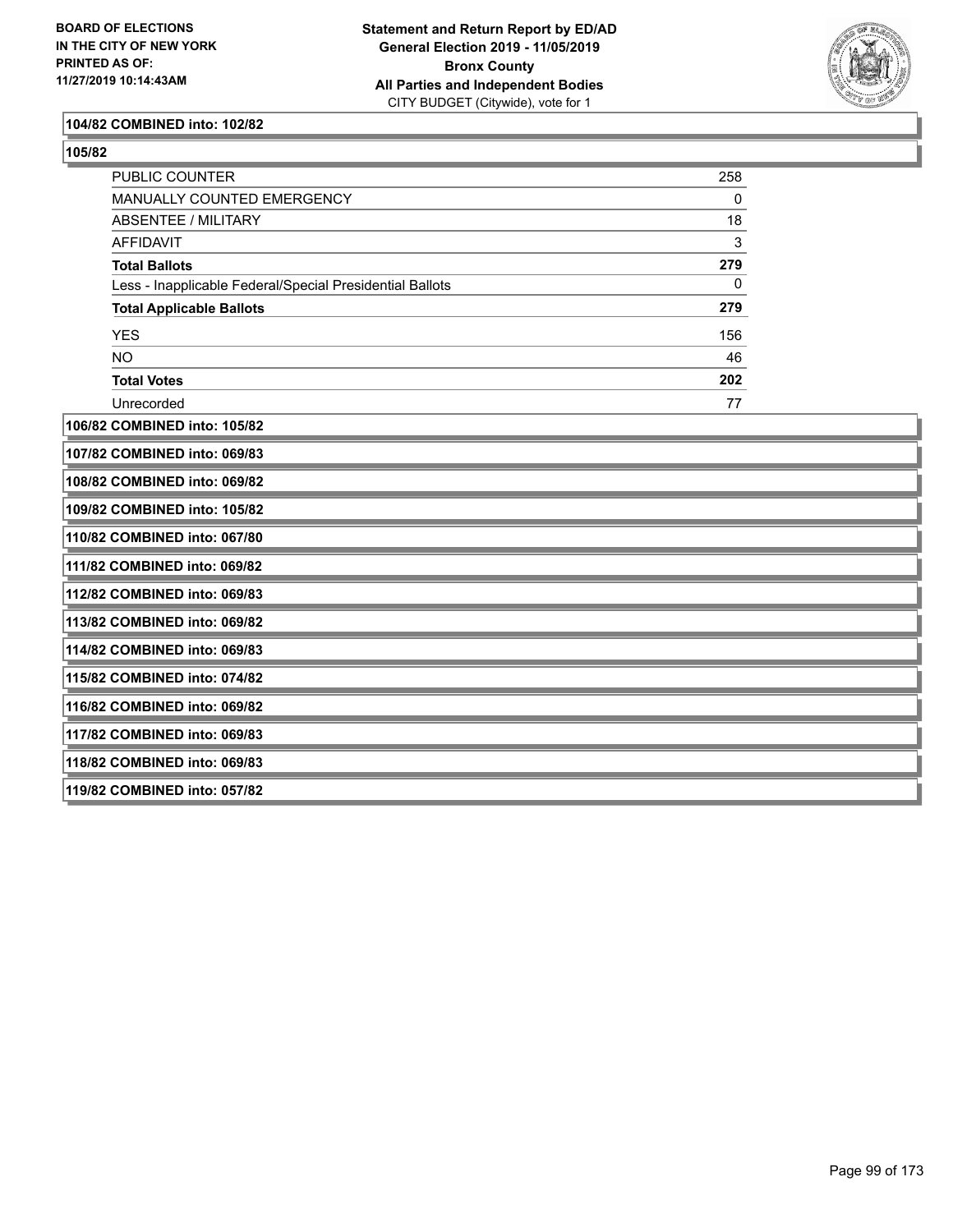

| <b>PUBLIC COUNTER</b>                                    | 310      |
|----------------------------------------------------------|----------|
| <b>MANUALLY COUNTED EMERGENCY</b>                        | $\Omega$ |
| ABSENTEE / MILITARY                                      | 7        |
| <b>AFFIDAVIT</b>                                         | 2        |
| <b>Total Ballots</b>                                     | 319      |
| Less - Inapplicable Federal/Special Presidential Ballots | $\Omega$ |
| <b>Total Applicable Ballots</b>                          | 319      |
| <b>YES</b>                                               | 216      |
| <b>NO</b>                                                | 65       |
| <b>Total Votes</b>                                       | 281      |
| Unrecorded                                               | 38       |

### **002/83 COMBINED into: 001/83**

#### **003/83 COMBINED into: 001/83**

## **004/83**

| PUBLIC COUNTER                                           | 241            |
|----------------------------------------------------------|----------------|
| <b>MANUALLY COUNTED EMERGENCY</b>                        | 0              |
| ABSENTEE / MILITARY                                      | 8              |
| AFFIDAVIT                                                | $\overline{2}$ |
| <b>Total Ballots</b>                                     | 251            |
| Less - Inapplicable Federal/Special Presidential Ballots | 0              |
| <b>Total Applicable Ballots</b>                          | 251            |
| <b>YES</b>                                               | 141            |
| <b>NO</b>                                                | 54             |
| <b>Total Votes</b>                                       | 195            |
| Unrecorded                                               | 56             |

### **005/83 COMBINED into: 004/83**

| <b>PUBLIC COUNTER</b>                                    | 239 |
|----------------------------------------------------------|-----|
| <b>MANUALLY COUNTED EMERGENCY</b>                        | 0   |
| ABSENTEE / MILITARY                                      | 9   |
| AFFIDAVIT                                                | 2   |
| <b>Total Ballots</b>                                     | 250 |
| Less - Inapplicable Federal/Special Presidential Ballots | 0   |
| <b>Total Applicable Ballots</b>                          | 250 |
| <b>YES</b>                                               | 162 |
| NO.                                                      | 42  |
| <b>Total Votes</b>                                       | 204 |
| Unrecorded                                               | 46  |
| 007/83 COMBINED into: 004/83                             |     |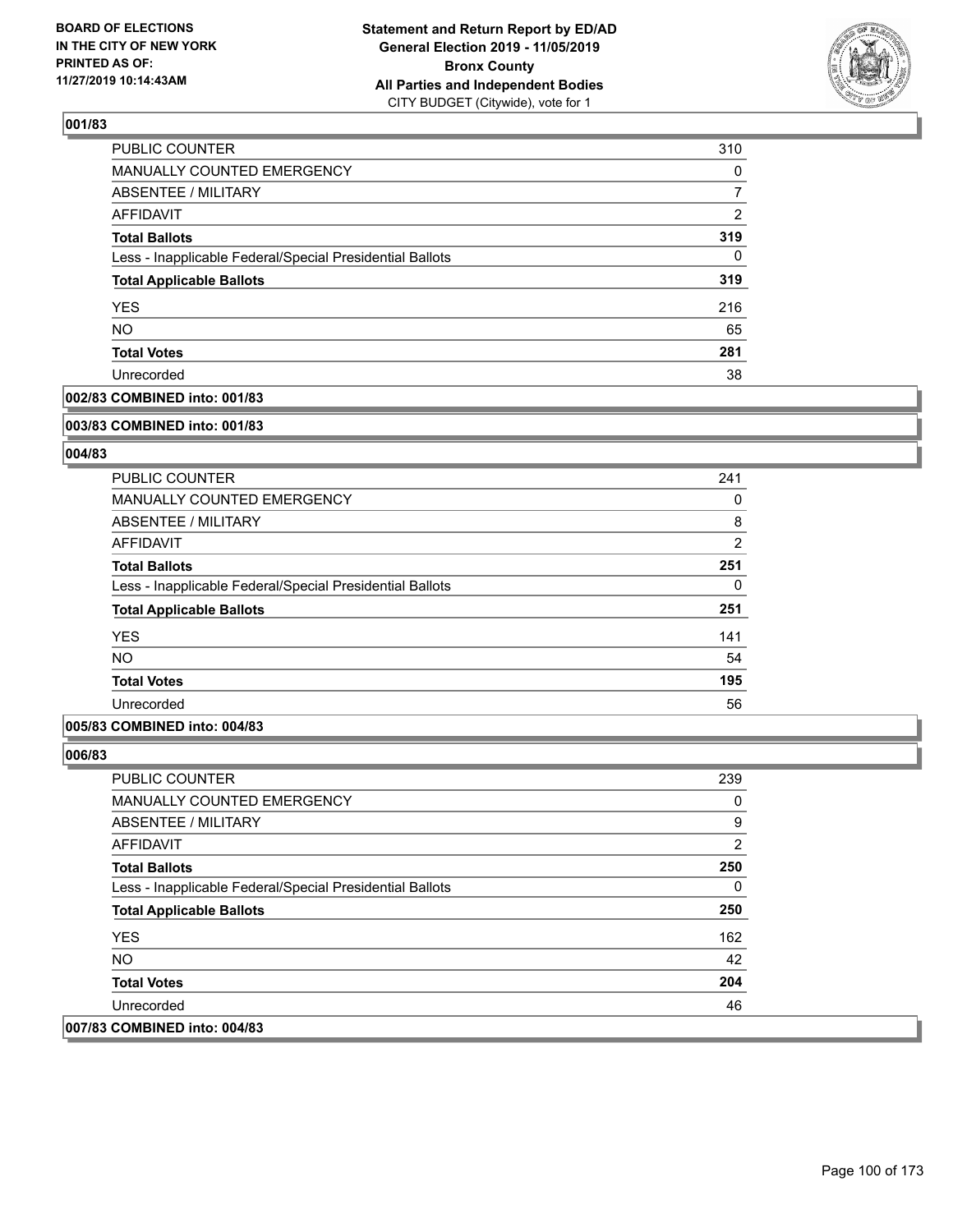

| PUBLIC COUNTER                                           | 310      |
|----------------------------------------------------------|----------|
| MANUALLY COUNTED EMERGENCY                               | 0        |
| ABSENTEE / MILITARY                                      | 74       |
| AFFIDAVIT                                                | 7        |
| <b>Total Ballots</b>                                     | 391      |
| Less - Inapplicable Federal/Special Presidential Ballots | $\Omega$ |
| <b>Total Applicable Ballots</b>                          | 391      |
| <b>YES</b>                                               | 242      |
| <b>NO</b>                                                | 59       |
| <b>Total Votes</b>                                       | 301      |
| Unrecorded                                               | 90       |

### **009/83 COMBINED into: 010/83**

### **010/83**

| <b>PUBLIC COUNTER</b>                                    | 317      |
|----------------------------------------------------------|----------|
| MANUALLY COUNTED EMERGENCY                               | 0        |
| <b>ABSENTEE / MILITARY</b>                               | 5        |
| AFFIDAVIT                                                | 4        |
| <b>Total Ballots</b>                                     | 326      |
| Less - Inapplicable Federal/Special Presidential Ballots | $\Omega$ |
| <b>Total Applicable Ballots</b>                          | 326      |
| <b>YES</b>                                               | 219      |
| <b>NO</b>                                                | 61       |
| <b>Total Votes</b>                                       | 280      |
| Unrecorded                                               | 46       |
|                                                          |          |

| PUBLIC COUNTER                                           | 259 |
|----------------------------------------------------------|-----|
| <b>MANUALLY COUNTED EMERGENCY</b>                        | 0   |
| ABSENTEE / MILITARY                                      | 7   |
| AFFIDAVIT                                                | 0   |
| <b>Total Ballots</b>                                     | 266 |
| Less - Inapplicable Federal/Special Presidential Ballots | 0   |
| <b>Total Applicable Ballots</b>                          | 266 |
| <b>YES</b>                                               | 142 |
| NO.                                                      | 27  |
| <b>Total Votes</b>                                       | 169 |
| Unrecorded                                               | 97  |
| 012/83 COMBINED into: 010/83                             |     |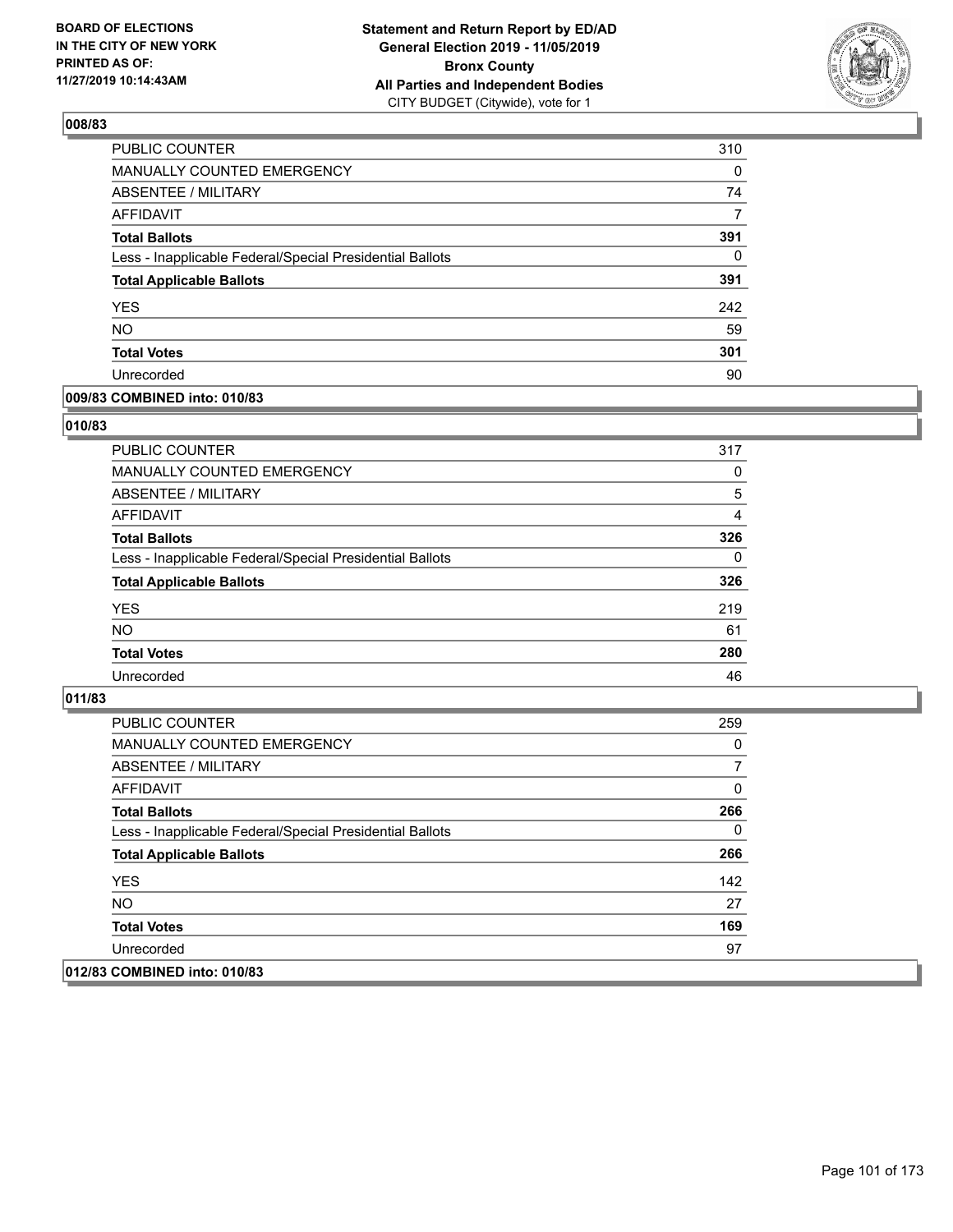

| <b>PUBLIC COUNTER</b>                                    | 211 |
|----------------------------------------------------------|-----|
| <b>MANUALLY COUNTED EMERGENCY</b>                        | 0   |
| <b>ABSENTEE / MILITARY</b>                               | 8   |
| <b>AFFIDAVIT</b>                                         | 0   |
| <b>Total Ballots</b>                                     | 219 |
| Less - Inapplicable Federal/Special Presidential Ballots | 0   |
| <b>Total Applicable Ballots</b>                          | 219 |
| <b>YES</b>                                               | 124 |
| <b>NO</b>                                                | 38  |
| <b>Total Votes</b>                                       | 162 |
| Unrecorded                                               | 57  |

## **014/83 COMBINED into: 008/83**

#### **015/83 COMBINED into: 006/83**

## **016/83**

| <b>PUBLIC COUNTER</b>                                    | 270      |
|----------------------------------------------------------|----------|
| <b>MANUALLY COUNTED EMERGENCY</b>                        | 0        |
| ABSENTEE / MILITARY                                      | 4        |
| AFFIDAVIT                                                |          |
| <b>Total Ballots</b>                                     | 275      |
| Less - Inapplicable Federal/Special Presidential Ballots | $\Omega$ |
| <b>Total Applicable Ballots</b>                          | 275      |
| <b>YES</b>                                               | 170      |
| NO.                                                      | 43       |
| <b>Total Votes</b>                                       | 213      |
| Unrecorded                                               | 62       |

#### **017/83**

| PUBLIC COUNTER                                           | 296            |
|----------------------------------------------------------|----------------|
| <b>MANUALLY COUNTED EMERGENCY</b>                        | 0              |
| ABSENTEE / MILITARY                                      | $\overline{7}$ |
| <b>AFFIDAVIT</b>                                         | $\overline{2}$ |
| <b>Total Ballots</b>                                     | 305            |
| Less - Inapplicable Federal/Special Presidential Ballots | $\Omega$       |
| <b>Total Applicable Ballots</b>                          | 305            |
| <b>YES</b>                                               | 146            |
| NO.                                                      | 41             |
| <b>Total Votes</b>                                       | 187            |
| Unrecorded                                               | 118            |
| 018/83 COMBINED into: 017/83                             |                |
|                                                          |                |

**019/83 COMBINED into: 011/83**

**020/83 COMBINED into: 013/83**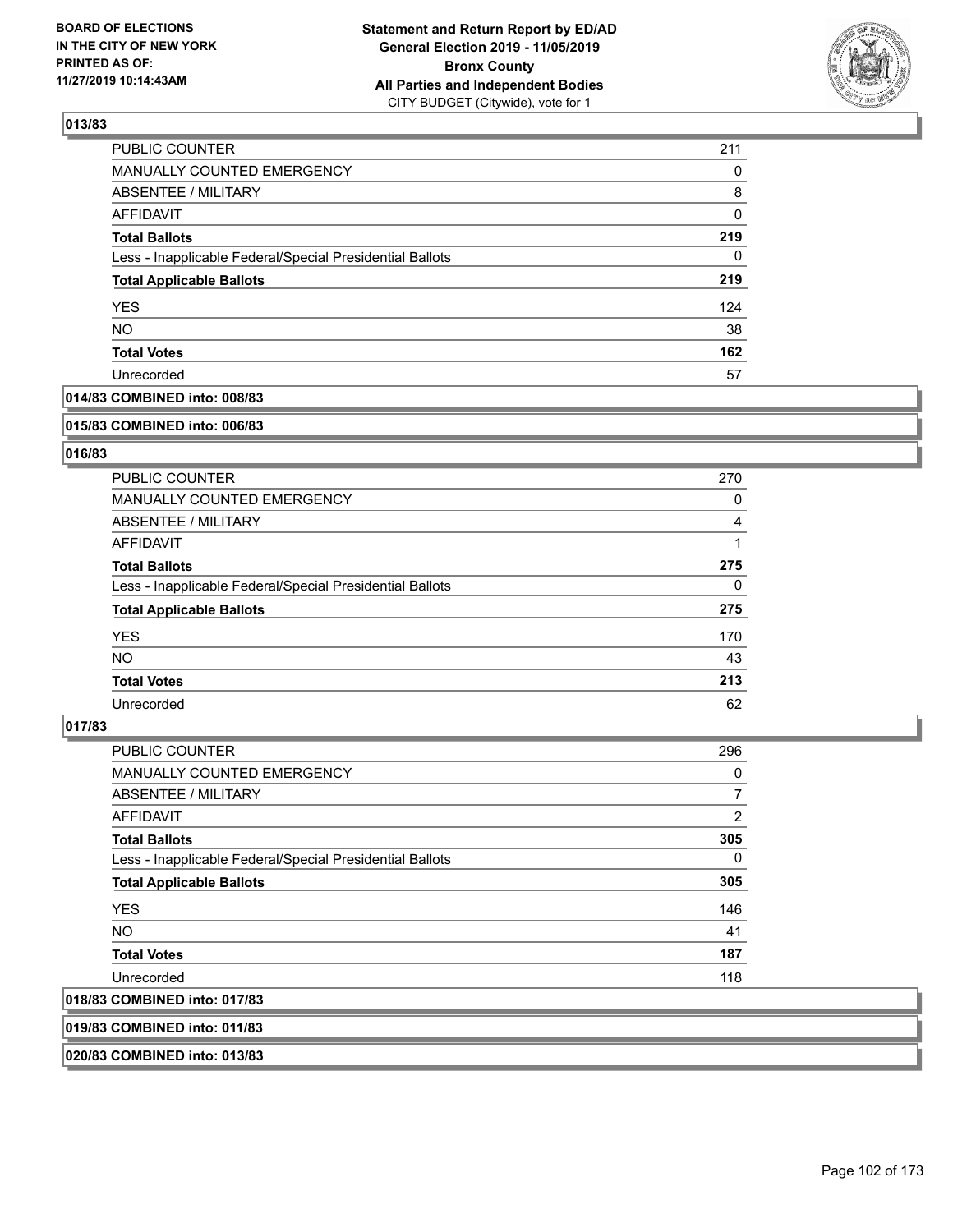

| PUBLIC COUNTER                                           | 222 |
|----------------------------------------------------------|-----|
| <b>MANUALLY COUNTED EMERGENCY</b>                        | 0   |
| <b>ABSENTEE / MILITARY</b>                               | 4   |
| <b>AFFIDAVIT</b>                                         | 1   |
| <b>Total Ballots</b>                                     | 227 |
| Less - Inapplicable Federal/Special Presidential Ballots | 0   |
| <b>Total Applicable Ballots</b>                          | 227 |
| <b>YES</b>                                               | 144 |
| <b>NO</b>                                                | 44  |
| <b>Total Votes</b>                                       | 188 |
| Unrecorded                                               | 39  |

### **022/83 COMBINED into: 021/83**

### **023/83**

| <b>PUBLIC COUNTER</b>                                    | 149 |
|----------------------------------------------------------|-----|
| <b>MANUALLY COUNTED EMERGENCY</b>                        | 0   |
| <b>ABSENTEE / MILITARY</b>                               | 3   |
| AFFIDAVIT                                                | 1   |
| <b>Total Ballots</b>                                     | 153 |
| Less - Inapplicable Federal/Special Presidential Ballots | 0   |
| <b>Total Applicable Ballots</b>                          | 153 |
| <b>YES</b>                                               | 86  |
| <b>NO</b>                                                | 31  |
| <b>Total Votes</b>                                       | 117 |
| Unrecorded                                               | 36  |
|                                                          |     |

## **024/83 COMBINED into: 023/83**

| <b>PUBLIC COUNTER</b>                                    | 218 |
|----------------------------------------------------------|-----|
| <b>MANUALLY COUNTED EMERGENCY</b>                        | 0   |
| ABSENTEE / MILITARY                                      | 5   |
| AFFIDAVIT                                                | 0   |
| <b>Total Ballots</b>                                     | 223 |
| Less - Inapplicable Federal/Special Presidential Ballots | 0   |
| <b>Total Applicable Ballots</b>                          | 223 |
| <b>YES</b>                                               | 147 |
| NO.                                                      | 40  |
| <b>Total Votes</b>                                       | 187 |
| Unrecorded                                               | 36  |
| 026/83 COMBINED into: 027/83                             |     |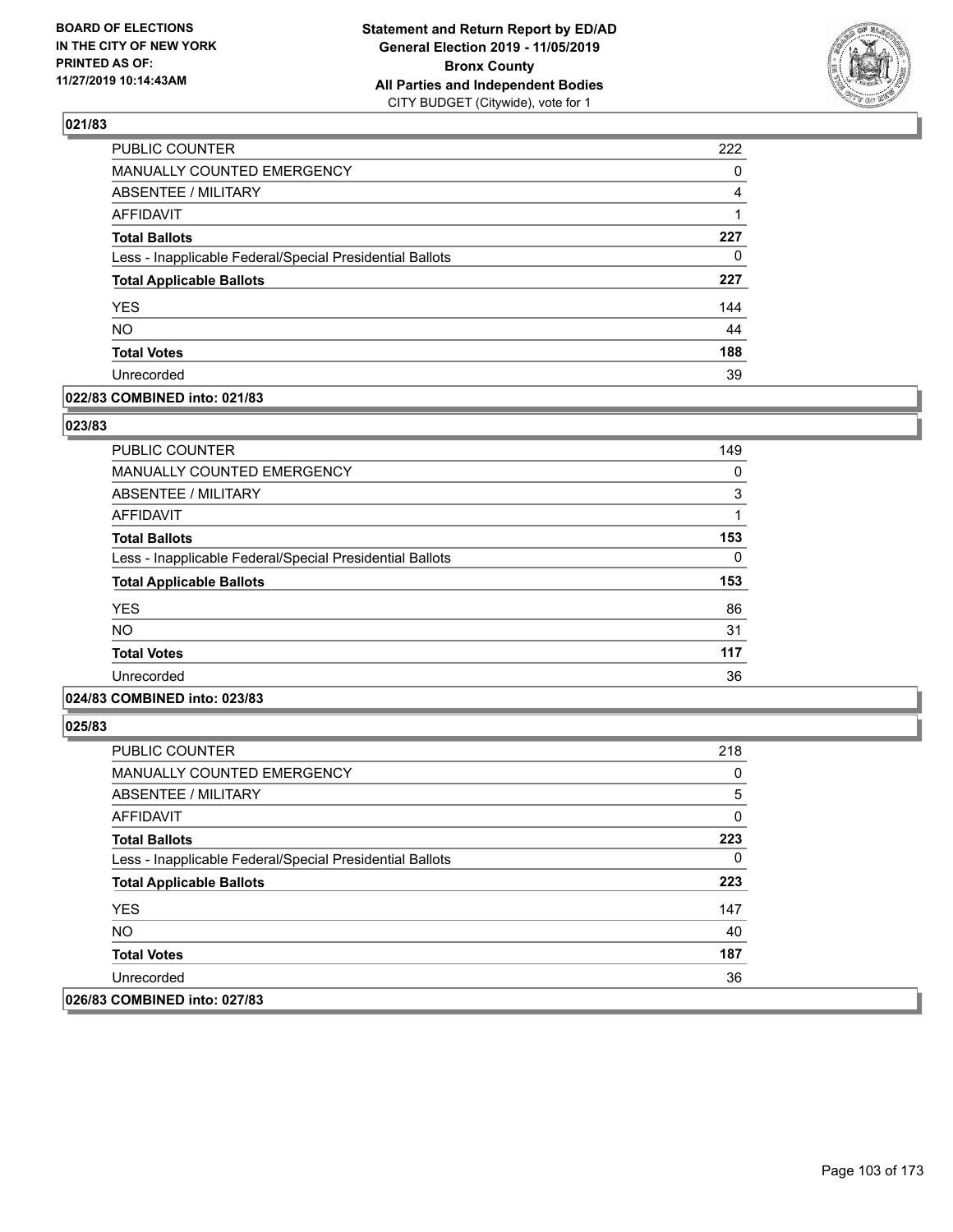

| PUBLIC COUNTER                                           | 237          |
|----------------------------------------------------------|--------------|
| MANUALLY COUNTED EMERGENCY                               | $\Omega$     |
| ABSENTEE / MILITARY                                      | 3            |
| AFFIDAVIT                                                | 3            |
| Total Ballots                                            | 243          |
| Less - Inapplicable Federal/Special Presidential Ballots | $\mathbf{0}$ |
| <b>Total Applicable Ballots</b>                          | 243          |
| YES                                                      | 147          |
| NO.                                                      | 42           |
| <b>Total Votes</b>                                       | 189          |
| Unrecorded                                               | 54           |

## **028/83**

| <b>PUBLIC COUNTER</b>                                    | 181      |
|----------------------------------------------------------|----------|
| <b>MANUALLY COUNTED EMERGENCY</b>                        | 0        |
| ABSENTEE / MILITARY                                      |          |
| AFFIDAVIT                                                | 6        |
| <b>Total Ballots</b>                                     | 188      |
| Less - Inapplicable Federal/Special Presidential Ballots | $\Omega$ |
| <b>Total Applicable Ballots</b>                          | 188      |
| <b>YES</b>                                               | 90       |
| <b>NO</b>                                                | 22       |
| <b>Total Votes</b>                                       | 112      |
| Unrecorded                                               | 76       |

| <b>PUBLIC COUNTER</b>                                    | 206 |
|----------------------------------------------------------|-----|
| <b>MANUALLY COUNTED EMERGENCY</b>                        | 0   |
| ABSENTEE / MILITARY                                      | 37  |
| AFFIDAVIT                                                | 3   |
| <b>Total Ballots</b>                                     | 246 |
| Less - Inapplicable Federal/Special Presidential Ballots | 0   |
| <b>Total Applicable Ballots</b>                          | 246 |
| <b>YES</b>                                               | 170 |
| NO.                                                      | 28  |
| <b>Total Votes</b>                                       | 198 |
| Unrecorded                                               | 48  |
| 030/83 COMBINED into: 029/83                             |     |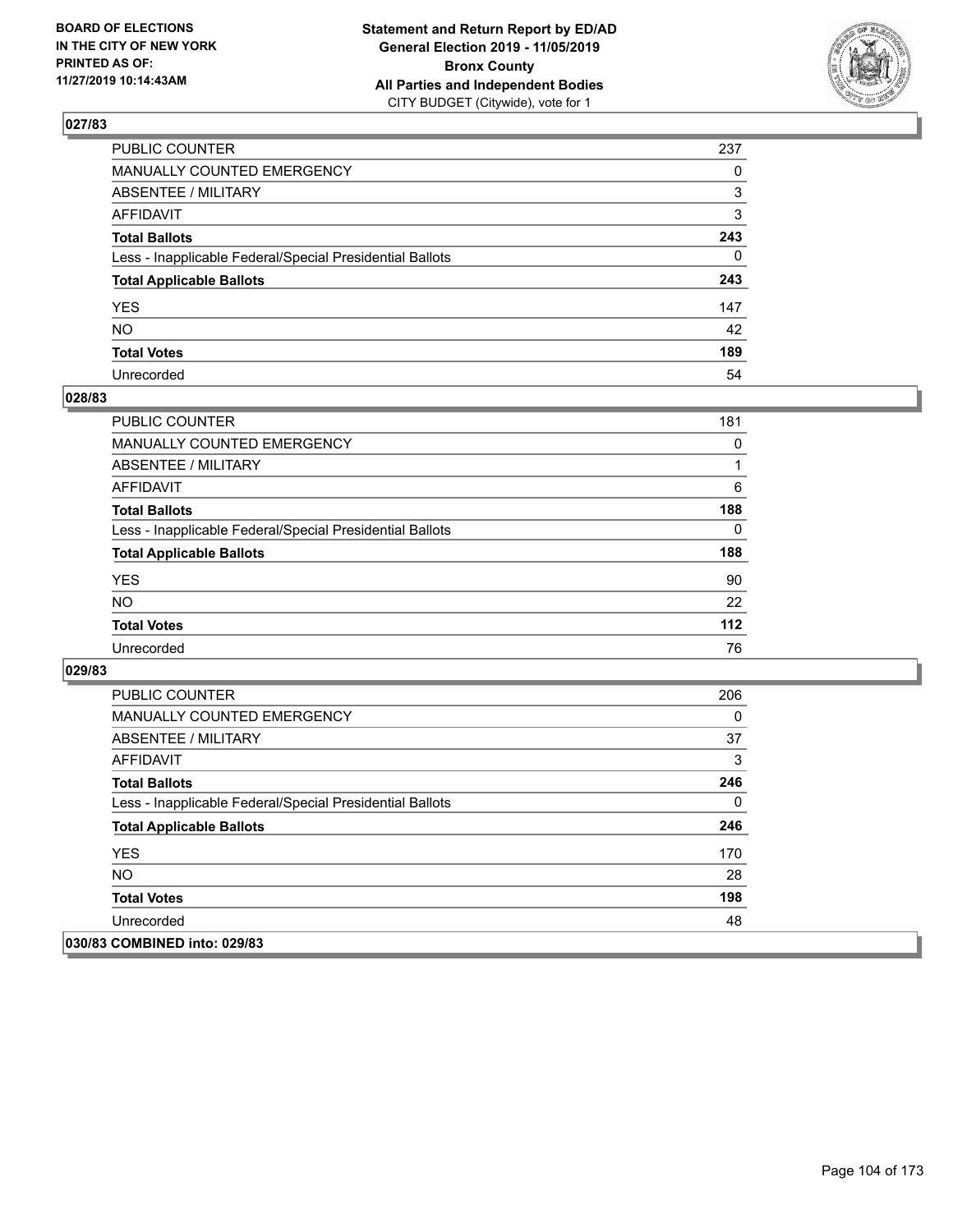

| PUBLIC COUNTER                                           | 170          |
|----------------------------------------------------------|--------------|
| MANUALLY COUNTED EMERGENCY                               | 0            |
| ABSENTEE / MILITARY                                      | 2            |
| AFFIDAVIT                                                | 0            |
| Total Ballots                                            | 172          |
| Less - Inapplicable Federal/Special Presidential Ballots | $\mathbf{0}$ |
| <b>Total Applicable Ballots</b>                          | 172          |
| YES                                                      | 101          |
| NO.                                                      | 48           |
| <b>Total Votes</b>                                       | 149          |
| Unrecorded                                               | 23           |

## **032/83**

| <b>PUBLIC COUNTER</b>                                    | 210      |
|----------------------------------------------------------|----------|
| MANUALLY COUNTED EMERGENCY                               | $\Omega$ |
| ABSENTEE / MILITARY                                      | 5        |
| AFFIDAVIT                                                | 5        |
| <b>Total Ballots</b>                                     | 220      |
| Less - Inapplicable Federal/Special Presidential Ballots | $\Omega$ |
| <b>Total Applicable Ballots</b>                          | 220      |
| <b>YES</b>                                               | 144      |
| <b>NO</b>                                                | 40       |
| <b>Total Votes</b>                                       | 184      |
| Unrecorded                                               | 36       |

| <b>PUBLIC COUNTER</b>                                    | 347      |
|----------------------------------------------------------|----------|
| <b>MANUALLY COUNTED EMERGENCY</b>                        | 0        |
| ABSENTEE / MILITARY                                      | 6        |
| AFFIDAVIT                                                | 2        |
| <b>Total Ballots</b>                                     | 355      |
| Less - Inapplicable Federal/Special Presidential Ballots | $\Omega$ |
| <b>Total Applicable Ballots</b>                          | 355      |
| <b>YES</b>                                               | 210      |
| NO.                                                      | 59       |
| <b>Total Votes</b>                                       | 269      |
| Unrecorded                                               | 86       |
| 034/83 COMBINED into: 033/83                             |          |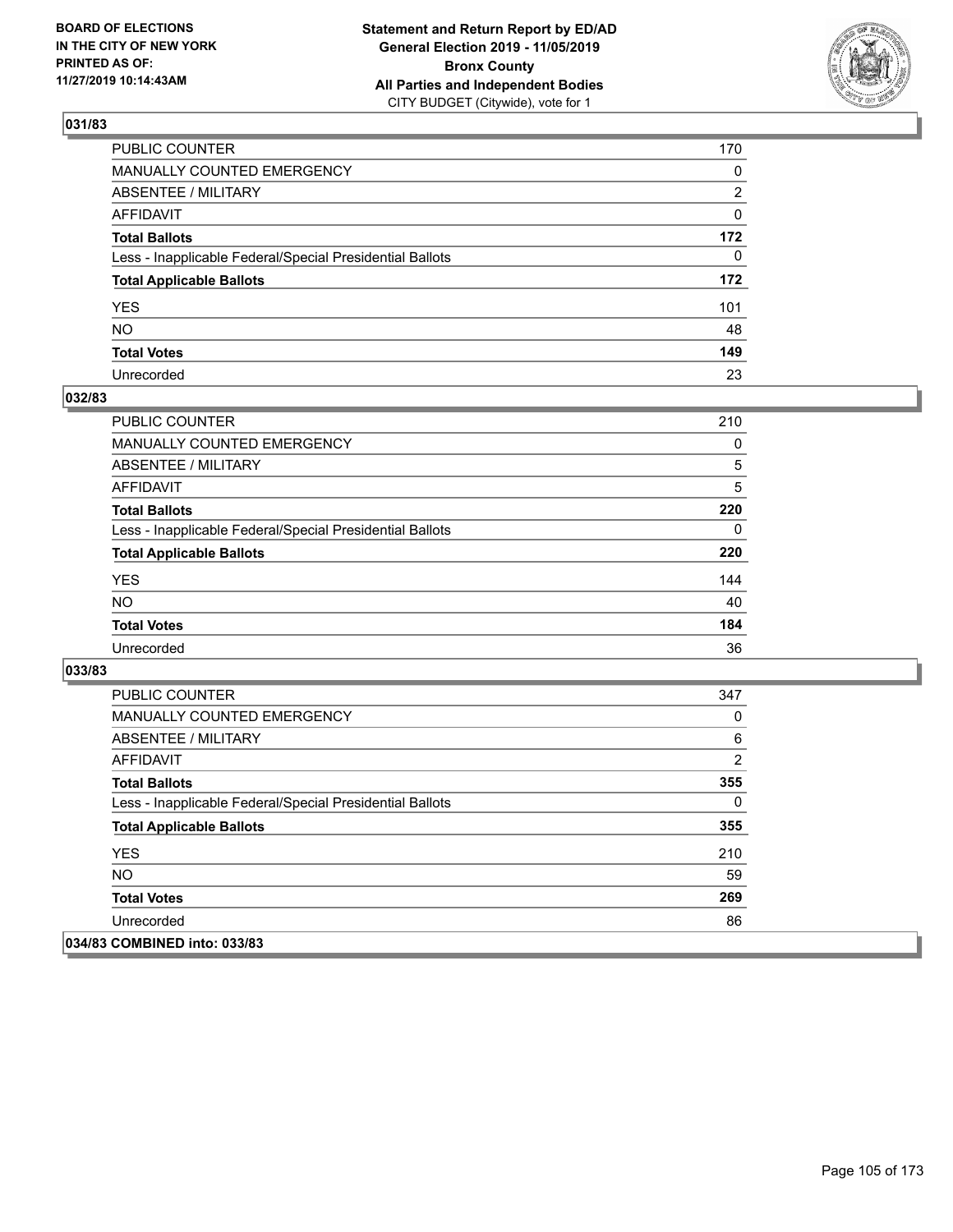

| PUBLIC COUNTER                                           | 163      |
|----------------------------------------------------------|----------|
| MANUALLY COUNTED EMERGENCY                               | $\Omega$ |
| <b>ABSENTEE / MILITARY</b>                               | 2        |
| AFFIDAVIT                                                | 3        |
| <b>Total Ballots</b>                                     | 168      |
| Less - Inapplicable Federal/Special Presidential Ballots | 0        |
| <b>Total Applicable Ballots</b>                          | 168      |
| <b>YES</b>                                               | 101      |
| <b>NO</b>                                                | 19       |
| <b>Total Votes</b>                                       | 120      |
| Unrecorded                                               | 48       |

### **036/83 COMBINED into: 035/83**

#### **037/83 COMBINED into: 032/83**

## **038/83**

| <b>PUBLIC COUNTER</b>                                    | 106      |
|----------------------------------------------------------|----------|
| <b>MANUALLY COUNTED EMERGENCY</b>                        | $\Omega$ |
| ABSENTEE / MILITARY                                      |          |
| AFFIDAVIT                                                |          |
| <b>Total Ballots</b>                                     | 114      |
| Less - Inapplicable Federal/Special Presidential Ballots | $\Omega$ |
| <b>Total Applicable Ballots</b>                          | 114      |
| <b>YES</b>                                               | 64       |
| NO.                                                      | 28       |
| <b>Total Votes</b>                                       | 92       |
| Unrecorded                                               | 22       |

#### **039/83**

| <b>PUBLIC COUNTER</b>                                    | 236            |
|----------------------------------------------------------|----------------|
| <b>MANUALLY COUNTED EMERGENCY</b>                        | 0              |
| ABSENTEE / MILITARY                                      | $\overline{4}$ |
| <b>AFFIDAVIT</b>                                         | 2              |
| <b>Total Ballots</b>                                     | 242            |
| Less - Inapplicable Federal/Special Presidential Ballots | 0              |
| <b>Total Applicable Ballots</b>                          | 242            |
| <b>YES</b>                                               | 141            |
| NO.                                                      | 39             |
| <b>Total Votes</b>                                       | 180            |
| Unrecorded                                               | 62             |
| 040/83 COMBINED into: 039/83                             |                |

**041/83 COMBINED into: 016/83**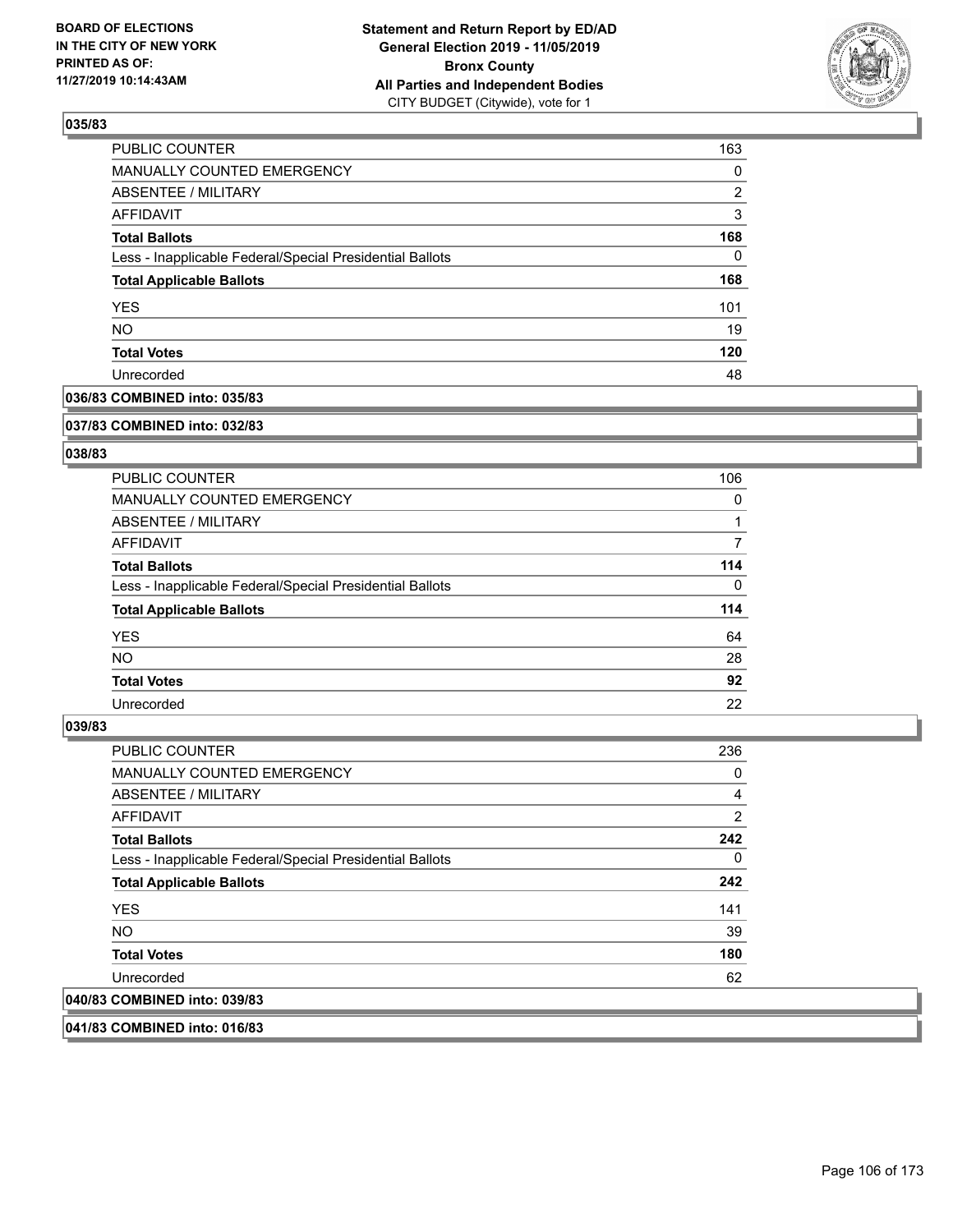

| PUBLIC COUNTER                                           | 201          |
|----------------------------------------------------------|--------------|
| MANUALLY COUNTED EMERGENCY                               | 0            |
| <b>ABSENTEE / MILITARY</b>                               | 3            |
| <b>AFFIDAVIT</b>                                         | 0            |
| <b>Total Ballots</b>                                     | 204          |
| Less - Inapplicable Federal/Special Presidential Ballots | $\mathbf{0}$ |
| <b>Total Applicable Ballots</b>                          | 204          |
| YES                                                      | 119          |
| NO.                                                      | 29           |
| <b>Total Votes</b>                                       | 148          |
| Unrecorded                                               | 56           |

### **043/83 COMBINED into: 042/83**

### **044/83**

| <b>PUBLIC COUNTER</b>                                    | 218      |
|----------------------------------------------------------|----------|
| <b>MANUALLY COUNTED EMERGENCY</b>                        | $\Omega$ |
| ABSENTEE / MILITARY                                      | 4        |
| AFFIDAVIT                                                | 4        |
| <b>Total Ballots</b>                                     | 226      |
| Less - Inapplicable Federal/Special Presidential Ballots | $\Omega$ |
| <b>Total Applicable Ballots</b>                          | 226      |
| <b>YES</b>                                               | 130      |
| <b>NO</b>                                                | 30       |
| <b>Total Votes</b>                                       | 160      |
| Unrecorded                                               | 66       |
|                                                          |          |

| <b>PUBLIC COUNTER</b>                                    | 245      |
|----------------------------------------------------------|----------|
| MANUALLY COUNTED EMERGENCY                               | $\Omega$ |
| ABSENTEE / MILITARY                                      | 10       |
| AFFIDAVIT                                                | 8        |
| <b>Total Ballots</b>                                     | 263      |
| Less - Inapplicable Federal/Special Presidential Ballots | $\Omega$ |
| <b>Total Applicable Ballots</b>                          | 263      |
| <b>YES</b>                                               | 127      |
| <b>NO</b>                                                | 35       |
| <b>Total Votes</b>                                       | 162      |
| Unrecorded                                               | 101      |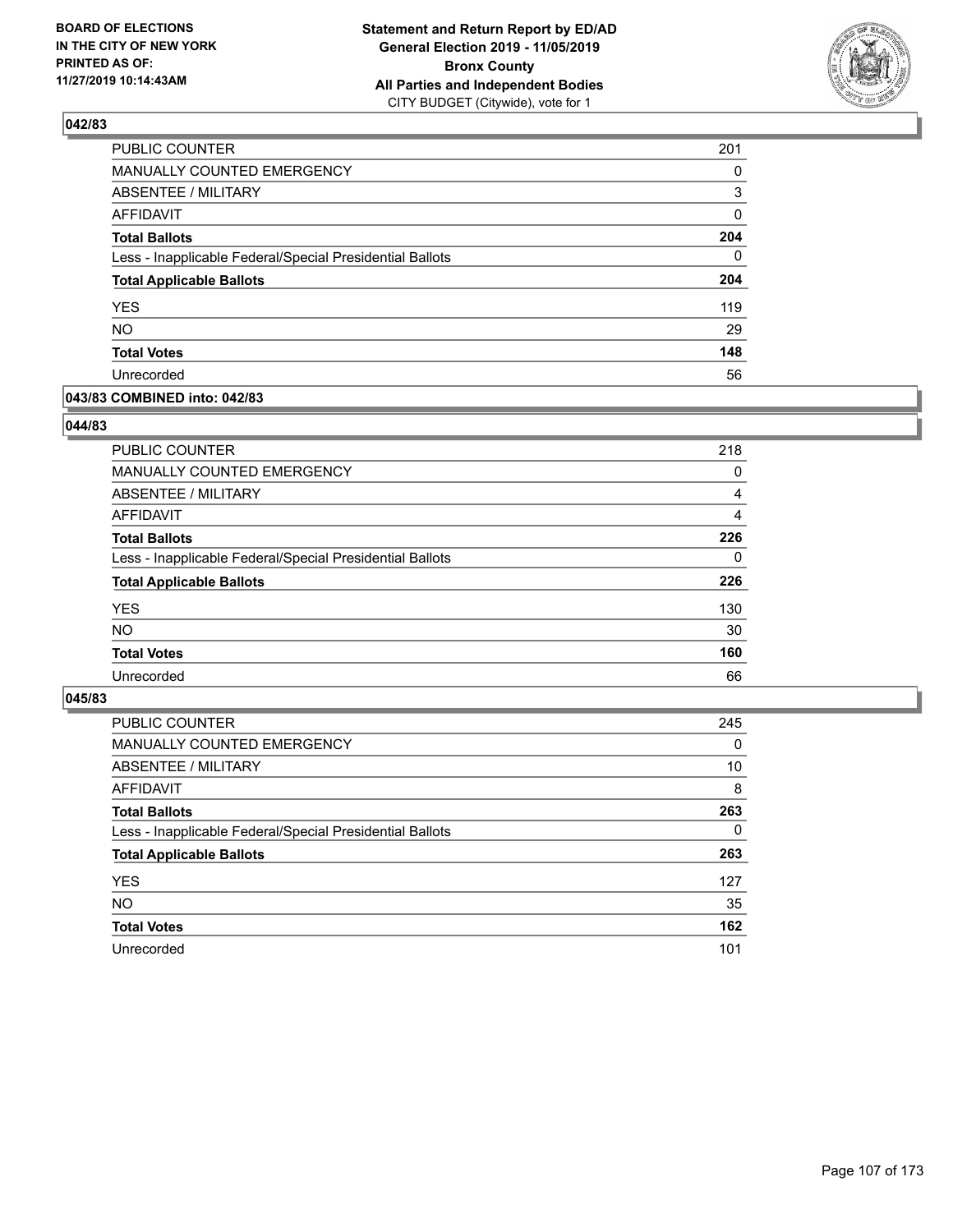

| PUBLIC COUNTER                                           | 162            |
|----------------------------------------------------------|----------------|
| MANUALLY COUNTED EMERGENCY                               | $\mathbf{0}$   |
| ABSENTEE / MILITARY                                      | $\overline{7}$ |
| AFFIDAVIT                                                | 0              |
| Total Ballots                                            | 169            |
| Less - Inapplicable Federal/Special Presidential Ballots | $\mathbf{0}$   |
| <b>Total Applicable Ballots</b>                          | 169            |
| YES                                                      | 85             |
| NO.                                                      | 21             |
| <b>Total Votes</b>                                       | 106            |
| Unrecorded                                               | 63             |

### **047/83**

| <b>PUBLIC COUNTER</b>                                    | 179            |
|----------------------------------------------------------|----------------|
| <b>MANUALLY COUNTED EMERGENCY</b>                        | 0              |
| ABSENTEE / MILITARY                                      | 9              |
| AFFIDAVIT                                                | $\overline{2}$ |
| <b>Total Ballots</b>                                     | 190            |
| Less - Inapplicable Federal/Special Presidential Ballots | 0              |
| <b>Total Applicable Ballots</b>                          | 190            |
| <b>YES</b>                                               | 99             |
| <b>NO</b>                                                | 22             |
| <b>Total Votes</b>                                       | 121            |
| Unrecorded                                               | 69             |
| .                                                        |                |

**048/83 COMBINED into: 047/83**

### **049/83 COMBINED into: 045/83**

| <b>PUBLIC COUNTER</b>                                    | 224            |
|----------------------------------------------------------|----------------|
| <b>MANUALLY COUNTED EMERGENCY</b>                        | 0              |
| <b>ABSENTEE / MILITARY</b>                               | $\overline{2}$ |
| <b>AFFIDAVIT</b>                                         |                |
| <b>Total Ballots</b>                                     | 227            |
| Less - Inapplicable Federal/Special Presidential Ballots | 0              |
| <b>Total Applicable Ballots</b>                          | 227            |
| <b>YES</b>                                               | 133            |
| <b>NO</b>                                                | 24             |
| <b>Total Votes</b>                                       | 157            |
| Unrecorded                                               | 70             |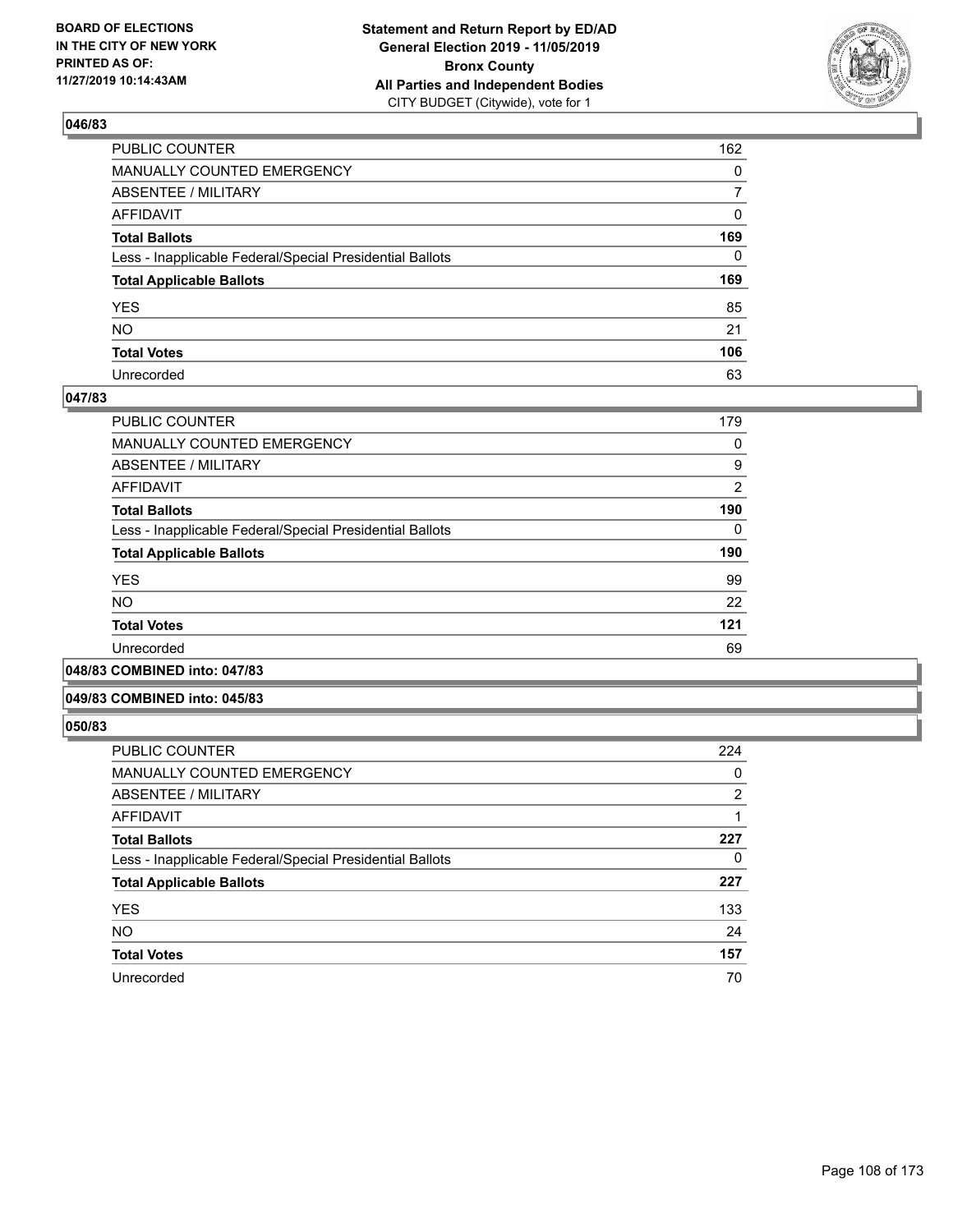

| PUBLIC COUNTER                                           | 131      |
|----------------------------------------------------------|----------|
| <b>MANUALLY COUNTED EMERGENCY</b>                        | $\Omega$ |
| ABSENTEE / MILITARY                                      |          |
| AFFIDAVIT                                                |          |
| <b>Total Ballots</b>                                     | 133      |
| Less - Inapplicable Federal/Special Presidential Ballots | $\Omega$ |
| <b>Total Applicable Ballots</b>                          | 133      |
| <b>YES</b>                                               | 68       |
| <b>NO</b>                                                | 25       |
| <b>Total Votes</b>                                       | 93       |
| Unrecorded                                               | 40       |

### **052/83 COMBINED into: 050/83**

#### **053/83 COMBINED into: 044/83**

## **054/83 COMBINED into: 019/81**

### **055/83**

| <b>PUBLIC COUNTER</b>                                    | 210 |
|----------------------------------------------------------|-----|
| <b>MANUALLY COUNTED EMERGENCY</b>                        | 0   |
| ABSENTEE / MILITARY                                      | 10  |
| AFFIDAVIT                                                | 3   |
| <b>Total Ballots</b>                                     | 223 |
| Less - Inapplicable Federal/Special Presidential Ballots | 0   |
| <b>Total Applicable Ballots</b>                          | 223 |
| <b>YES</b>                                               | 126 |
| <b>NO</b>                                                | 44  |
| <b>Total Votes</b>                                       | 170 |
| Unrecorded                                               | 53  |
|                                                          |     |

## **056/83 COMBINED into: 055/83**

| <b>PUBLIC COUNTER</b>                                    | 263            |
|----------------------------------------------------------|----------------|
| <b>MANUALLY COUNTED EMERGENCY</b>                        | 0              |
| ABSENTEE / MILITARY                                      | 10             |
| AFFIDAVIT                                                | $\overline{4}$ |
| <b>Total Ballots</b>                                     | 277            |
| Less - Inapplicable Federal/Special Presidential Ballots | $\Omega$       |
| <b>Total Applicable Ballots</b>                          | 277            |
| <b>YES</b>                                               | 164            |
| <b>NO</b>                                                | 49             |
| <b>Total Votes</b>                                       | 213            |
| Unrecorded                                               | 64             |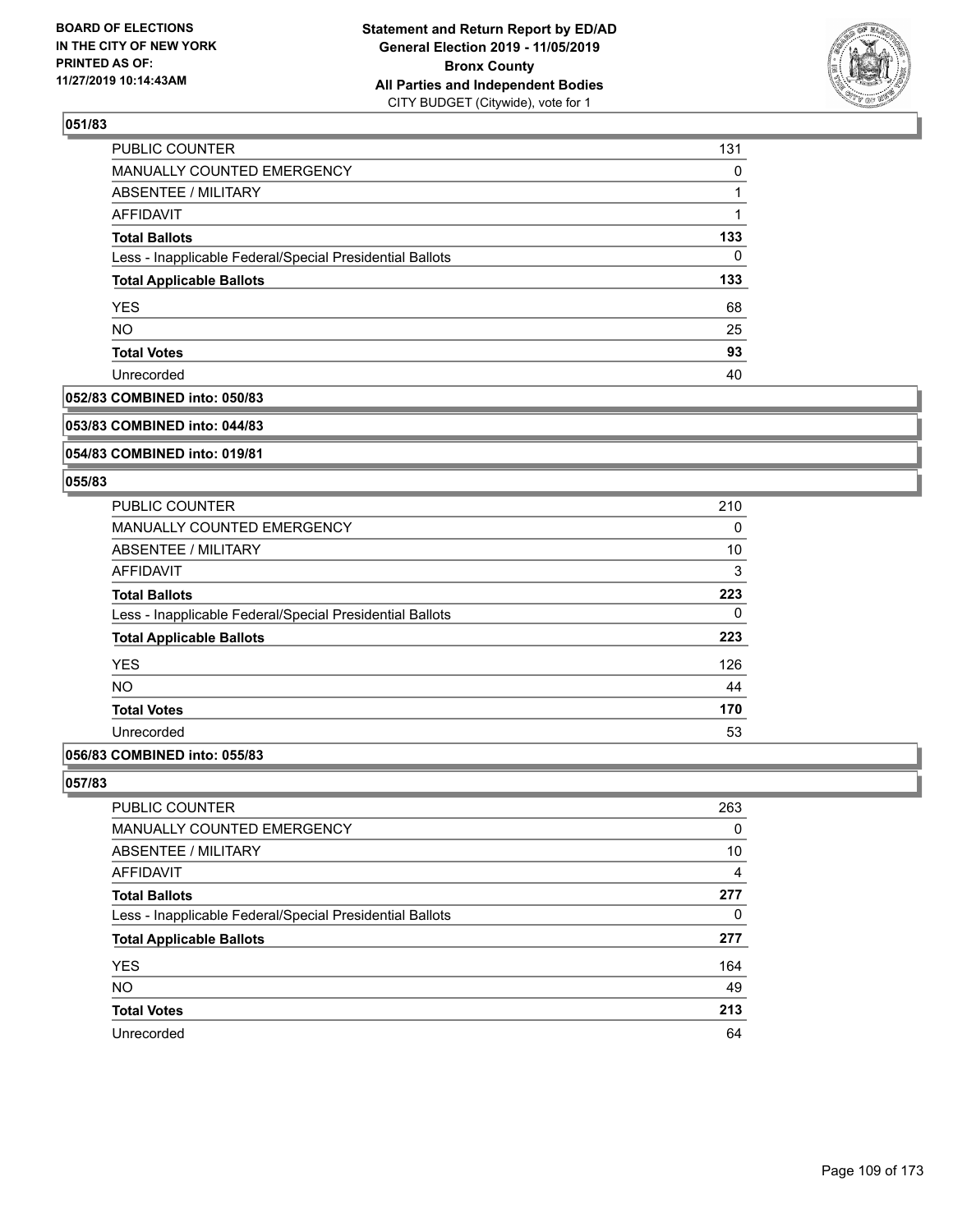

| PUBLIC COUNTER                                           | 173          |
|----------------------------------------------------------|--------------|
| MANUALLY COUNTED EMERGENCY                               | $\mathbf{0}$ |
| ABSENTEE / MILITARY                                      | 3            |
| AFFIDAVIT                                                | $\mathbf{0}$ |
| Total Ballots                                            | 176          |
| Less - Inapplicable Federal/Special Presidential Ballots | $\Omega$     |
| <b>Total Applicable Ballots</b>                          | 176          |
| YES                                                      | 89           |
| NO.                                                      | 21           |
| <b>Total Votes</b>                                       | 110          |
| Unrecorded                                               | 66           |

### **059/83**

| PUBLIC COUNTER                                           | 122 |
|----------------------------------------------------------|-----|
| <b>MANUALLY COUNTED EMERGENCY</b>                        | 0   |
| ABSENTEE / MILITARY                                      | 2   |
| <b>AFFIDAVIT</b>                                         |     |
| <b>Total Ballots</b>                                     | 125 |
| Less - Inapplicable Federal/Special Presidential Ballots | 0   |
| <b>Total Applicable Ballots</b>                          | 125 |
| <b>YES</b>                                               | 68  |
| <b>NO</b>                                                | 16  |
| <b>Total Votes</b>                                       | 84  |
| Unrecorded                                               | 41  |
|                                                          |     |

**060/83 COMBINED into: 058/83**

#### **061/83 COMBINED into: 057/83**

#### **062/83 COMBINED into: 058/83**

| <b>PUBLIC COUNTER</b>                                    | 147      |
|----------------------------------------------------------|----------|
| MANUALLY COUNTED EMERGENCY                               | 0        |
| <b>ABSENTEE / MILITARY</b>                               | 4        |
| AFFIDAVIT                                                | 2        |
| <b>Total Ballots</b>                                     | 153      |
| Less - Inapplicable Federal/Special Presidential Ballots | $\Omega$ |
| <b>Total Applicable Ballots</b>                          | 153      |
| <b>YES</b>                                               | 86       |
| <b>NO</b>                                                | 35       |
| <b>Total Votes</b>                                       | 121      |
| Unrecorded                                               | 32       |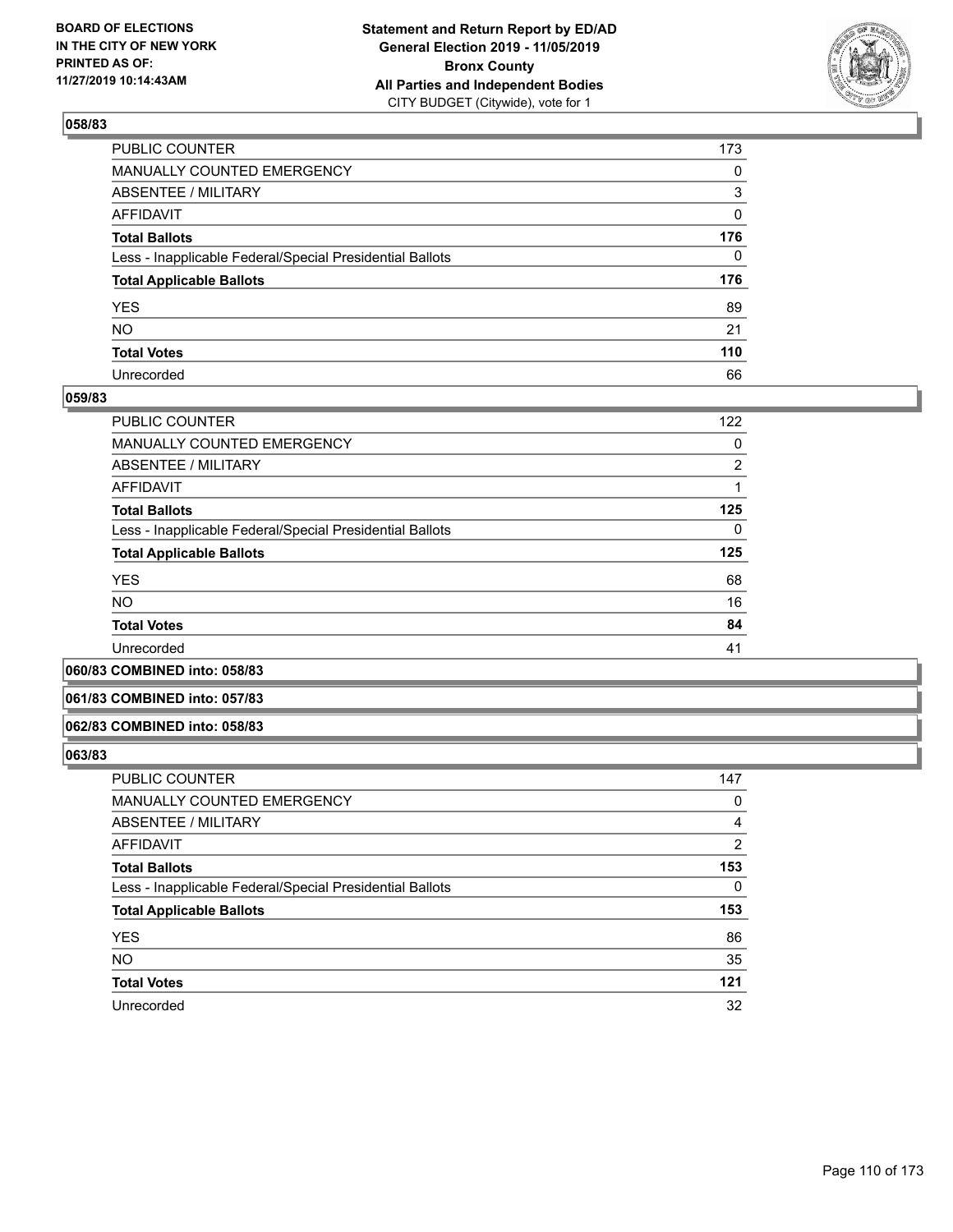

| PUBLIC COUNTER                                           | 240 |
|----------------------------------------------------------|-----|
| MANUALLY COUNTED EMERGENCY                               | 0   |
| ABSENTEE / MILITARY                                      | 10  |
| AFFIDAVIT                                                |     |
| <b>Total Ballots</b>                                     | 251 |
| Less - Inapplicable Federal/Special Presidential Ballots | 0   |
| <b>Total Applicable Ballots</b>                          | 251 |
| <b>YES</b>                                               | 184 |
| <b>NO</b>                                                | 41  |
| <b>Total Votes</b>                                       | 225 |
| Unrecorded                                               | 26  |

### **065/83 COMBINED into: 063/83**

### **066/83**

| PUBLIC COUNTER                                           | 291 |
|----------------------------------------------------------|-----|
| MANUALLY COUNTED EMERGENCY                               | 0   |
| <b>ABSENTEE / MILITARY</b>                               | 6   |
| AFFIDAVIT                                                | 0   |
| <b>Total Ballots</b>                                     | 297 |
| Less - Inapplicable Federal/Special Presidential Ballots | 0   |
| <b>Total Applicable Ballots</b>                          | 297 |
| <b>YES</b>                                               | 172 |
| <b>NO</b>                                                | 40  |
| <b>Total Votes</b>                                       | 212 |
| Unrecorded                                               | 85  |
|                                                          |     |

| PUBLIC COUNTER                                           | 199 |
|----------------------------------------------------------|-----|
| <b>MANUALLY COUNTED EMERGENCY</b>                        | 0   |
| ABSENTEE / MILITARY                                      | 3   |
| AFFIDAVIT                                                | 3   |
| <b>Total Ballots</b>                                     | 205 |
| Less - Inapplicable Federal/Special Presidential Ballots | 0   |
| <b>Total Applicable Ballots</b>                          | 205 |
| <b>YES</b>                                               | 145 |
| NO.                                                      | 24  |
| <b>Total Votes</b>                                       | 169 |
| Unrecorded                                               | 36  |
| 068/83 COMBINED into: 067/83                             |     |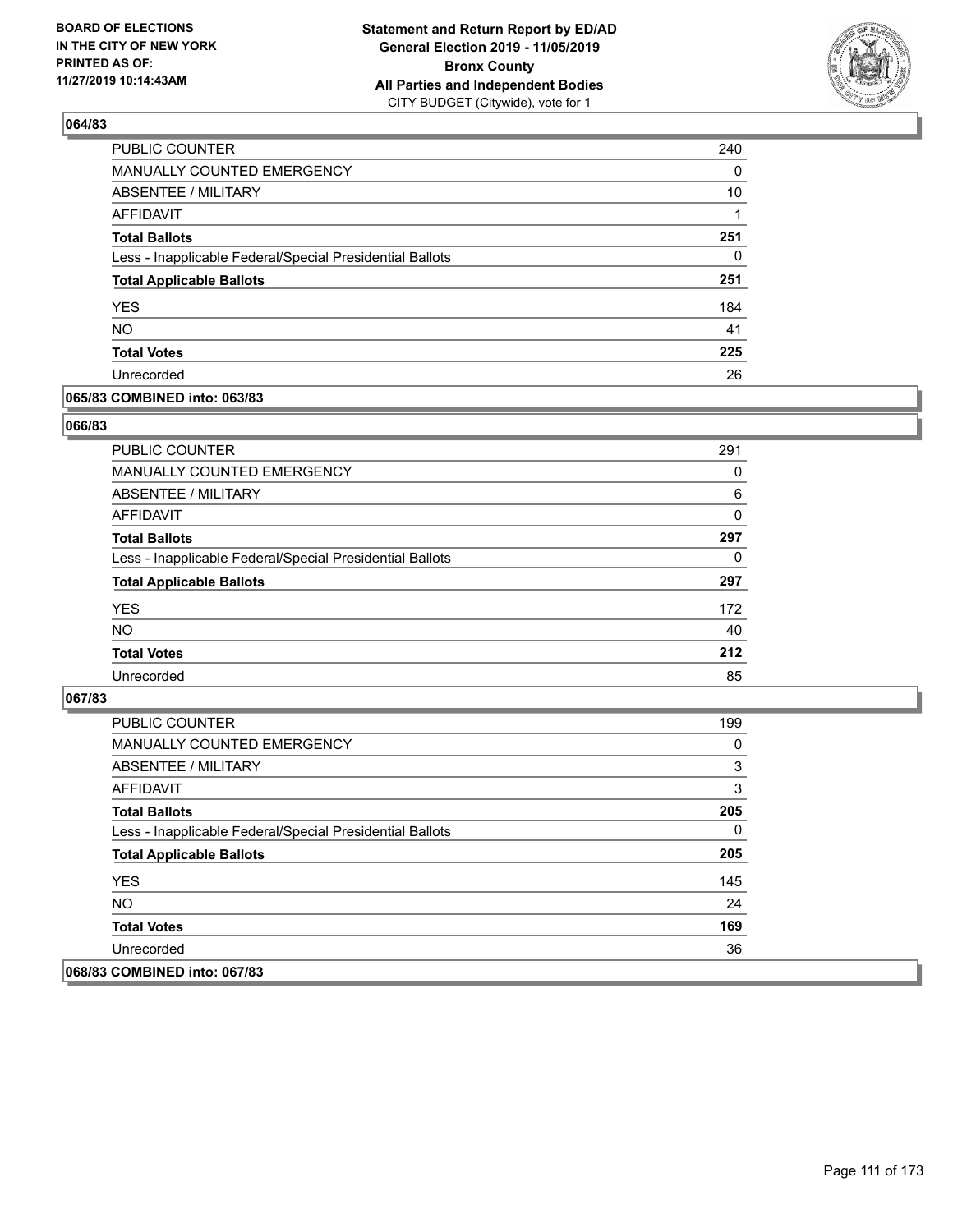

| PUBLIC COUNTER                                           | 235          |
|----------------------------------------------------------|--------------|
| MANUALLY COUNTED EMERGENCY                               | $\mathbf{0}$ |
| ABSENTEE / MILITARY                                      | 2            |
| AFFIDAVIT                                                |              |
| Total Ballots                                            | 238          |
| Less - Inapplicable Federal/Special Presidential Ballots | 0            |
| <b>Total Applicable Ballots</b>                          | 238          |
| YES                                                      | 153          |
| NO.                                                      | 56           |
| <b>Total Votes</b>                                       | 209          |
| Unrecorded                                               | 29           |

## **070/83**

| PUBLIC COUNTER                                           | 175            |
|----------------------------------------------------------|----------------|
| <b>MANUALLY COUNTED EMERGENCY</b>                        | 0              |
| <b>ABSENTEE / MILITARY</b>                               | 5              |
| <b>AFFIDAVIT</b>                                         | $\overline{2}$ |
| <b>Total Ballots</b>                                     | 182            |
| Less - Inapplicable Federal/Special Presidential Ballots | 0              |
| <b>Total Applicable Ballots</b>                          | 182            |
| <b>YES</b>                                               | 110            |
| <b>NO</b>                                                | 30             |
| <b>Total Votes</b>                                       | 140            |
| Unrecorded                                               | 42             |
|                                                          |                |

### **071/83 COMBINED into: 066/83**

| PUBLIC COUNTER                                           | 220 |
|----------------------------------------------------------|-----|
| <b>MANUALLY COUNTED EMERGENCY</b>                        | 0   |
| ABSENTEE / MILITARY                                      |     |
| AFFIDAVIT                                                |     |
| <b>Total Ballots</b>                                     | 222 |
| Less - Inapplicable Federal/Special Presidential Ballots | 0   |
| <b>Total Applicable Ballots</b>                          | 222 |
| <b>YES</b>                                               | 137 |
| NO.                                                      | 31  |
| <b>Total Votes</b>                                       | 168 |
| Unrecorded                                               | 54  |
| 073/83 COMBINED into: 072/83                             |     |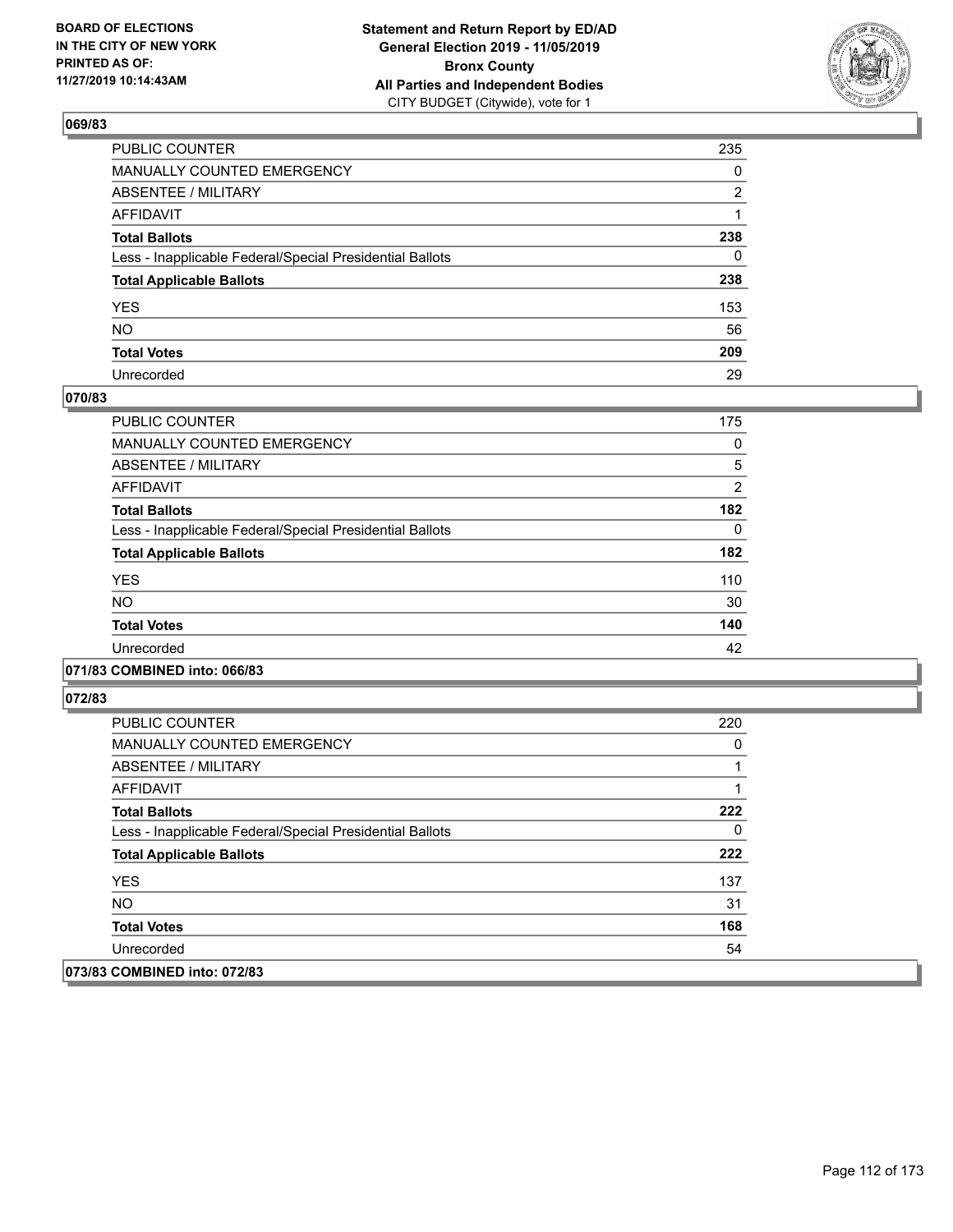

| 293 |
|-----|
| 0   |
| 6   |
| 5   |
| 304 |
| 0   |
| 304 |
| 175 |
| 53  |
| 228 |
| 76  |
|     |

## **075/83 COMBINED into: 064/83**

#### **076/83 COMBINED into: 074/83**

## **077/83**

| PUBLIC COUNTER                                           | 282      |
|----------------------------------------------------------|----------|
| <b>MANUALLY COUNTED EMERGENCY</b>                        | 0        |
| ABSENTEE / MILITARY                                      | 9        |
| AFFIDAVIT                                                | 3        |
| <b>Total Ballots</b>                                     | 294      |
| Less - Inapplicable Federal/Special Presidential Ballots | $\Omega$ |
| <b>Total Applicable Ballots</b>                          | 294      |
| <b>YES</b>                                               | 169      |
| NO.                                                      | 43       |
| <b>Total Votes</b>                                       | 212      |
| Unrecorded                                               | 82       |

| PUBLIC COUNTER                                           | 197 |
|----------------------------------------------------------|-----|
| MANUALLY COUNTED EMERGENCY                               | 0   |
| ABSENTEE / MILITARY                                      | 6   |
| AFFIDAVIT                                                | 4   |
| <b>Total Ballots</b>                                     | 207 |
| Less - Inapplicable Federal/Special Presidential Ballots | 0   |
| <b>Total Applicable Ballots</b>                          | 207 |
| <b>YES</b>                                               | 141 |
| <b>NO</b>                                                | 30  |
|                                                          |     |
| <b>Total Votes</b>                                       | 171 |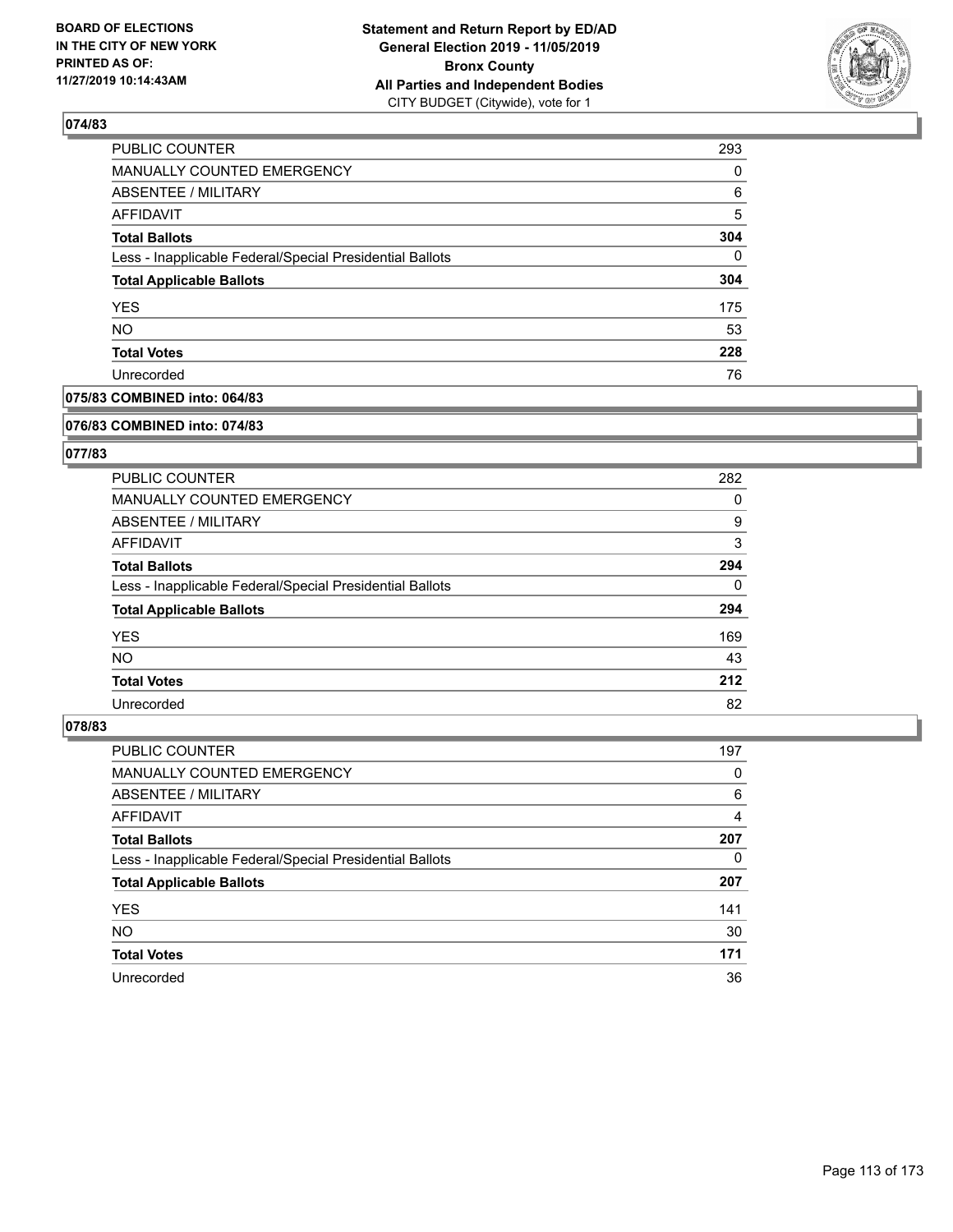

| PUBLIC COUNTER                                           | 160      |
|----------------------------------------------------------|----------|
| <b>MANUALLY COUNTED EMERGENCY</b>                        | $\Omega$ |
| <b>ABSENTEE / MILITARY</b>                               | 3        |
| AFFIDAVIT                                                | 0        |
| <b>Total Ballots</b>                                     | 163      |
| Less - Inapplicable Federal/Special Presidential Ballots | 0        |
| <b>Total Applicable Ballots</b>                          | 163      |
| <b>YES</b>                                               | 97       |
| <b>NO</b>                                                | 28       |
| <b>Total Votes</b>                                       | 125      |
| Unrecorded                                               | 38       |

## **080/83 COMBINED into: 078/83**

#### **081/83 COMBINED into: 077/83**

### **082/83**

| PUBLIC COUNTER                                           | 222            |
|----------------------------------------------------------|----------------|
| <b>MANUALLY COUNTED EMERGENCY</b>                        | 0              |
| ABSENTEE / MILITARY                                      | 4              |
| <b>AFFIDAVIT</b>                                         | $\overline{2}$ |
| <b>Total Ballots</b>                                     | 228            |
| Less - Inapplicable Federal/Special Presidential Ballots | 0              |
| <b>Total Applicable Ballots</b>                          | 228            |
| <b>YES</b>                                               | 126            |
| <b>NO</b>                                                | 40             |
| <b>Total Votes</b>                                       | 166            |
| Unrecorded                                               | 62             |

### **083/83 COMBINED into: 082/83**

**084/83** 

 $|085/83$ 

| <b>PUBLIC COUNTER</b>                                    | 28 |
|----------------------------------------------------------|----|
| <b>MANUALLY COUNTED EMERGENCY</b>                        | 0  |
| <b>ABSENTEE / MILITARY</b>                               | 0  |
| <b>AFFIDAVIT</b>                                         | 0  |
| <b>Total Ballots</b>                                     | 28 |
| Less - Inapplicable Federal/Special Presidential Ballots | 0  |
| <b>Total Applicable Ballots</b>                          | 28 |
| <b>YES</b>                                               | 21 |
| <b>NO</b>                                                |    |
| <b>Total Votes</b>                                       | 22 |
| Unrecorded                                               | 6  |
| <b>COMBINED into: 025/83</b>                             |    |

**086/83 COMBINED into: 025/83**

**087/83 COMBINED into: 067/83**

**088/83 COMBINED into: 067/83**

**089/83 COMBINED into: 028/83**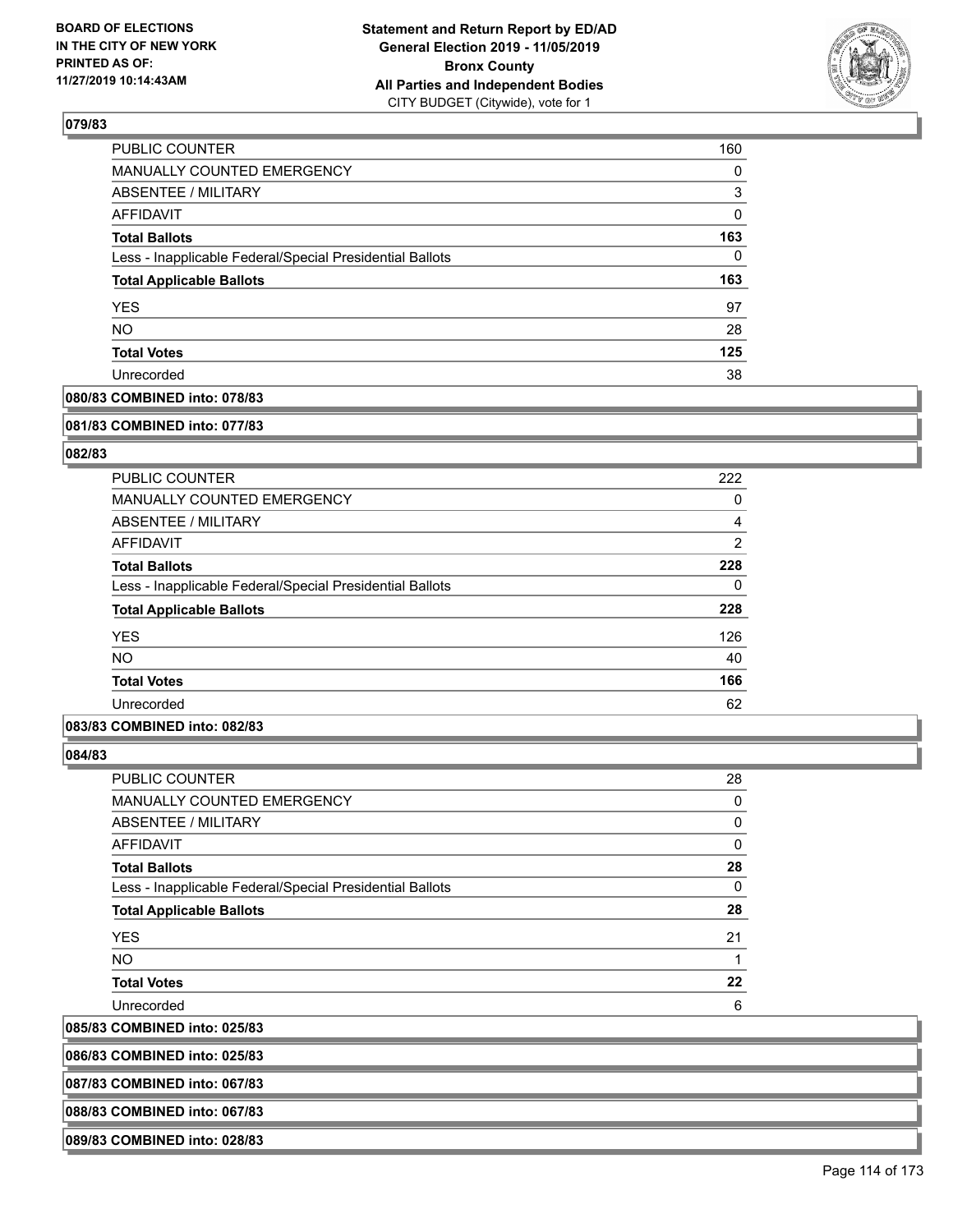

| PUBLIC COUNTER                                           | 73           |
|----------------------------------------------------------|--------------|
| MANUALLY COUNTED EMERGENCY                               | $\mathbf{0}$ |
| ABSENTEE / MILITARY                                      |              |
| AFFIDAVIT                                                | 2            |
| Total Ballots                                            | 76           |
| Less - Inapplicable Federal/Special Presidential Ballots | 0            |
| <b>Total Applicable Ballots</b>                          | 76           |
| YES                                                      | 50           |
| NO.                                                      | 15           |
| <b>Total Votes</b>                                       | 65           |
| Unrecorded                                               | 11           |

## **002/84**

| <b>PUBLIC COUNTER</b>                                    | 198      |
|----------------------------------------------------------|----------|
| <b>MANUALLY COUNTED EMERGENCY</b>                        | 0        |
| ABSENTEE / MILITARY                                      | 2        |
| AFFIDAVIT                                                | 0        |
| <b>Total Ballots</b>                                     | 200      |
| Less - Inapplicable Federal/Special Presidential Ballots | $\Omega$ |
| <b>Total Applicable Ballots</b>                          | 200      |
| <b>YES</b>                                               | 137      |
| <b>NO</b>                                                | 23       |
| <b>Total Votes</b>                                       | 160      |
| Unrecorded                                               | 40       |

| PUBLIC COUNTER                                           | 96       |
|----------------------------------------------------------|----------|
| <b>MANUALLY COUNTED EMERGENCY</b>                        | $\Omega$ |
| ABSENTEE / MILITARY                                      |          |
| AFFIDAVIT                                                | 0        |
| <b>Total Ballots</b>                                     | 97       |
| Less - Inapplicable Federal/Special Presidential Ballots | 0        |
| <b>Total Applicable Ballots</b>                          | 97       |
| <b>YES</b>                                               | 62       |
| NO.                                                      | 10       |
| <b>Total Votes</b>                                       | 72       |
| Unrecorded                                               | 25       |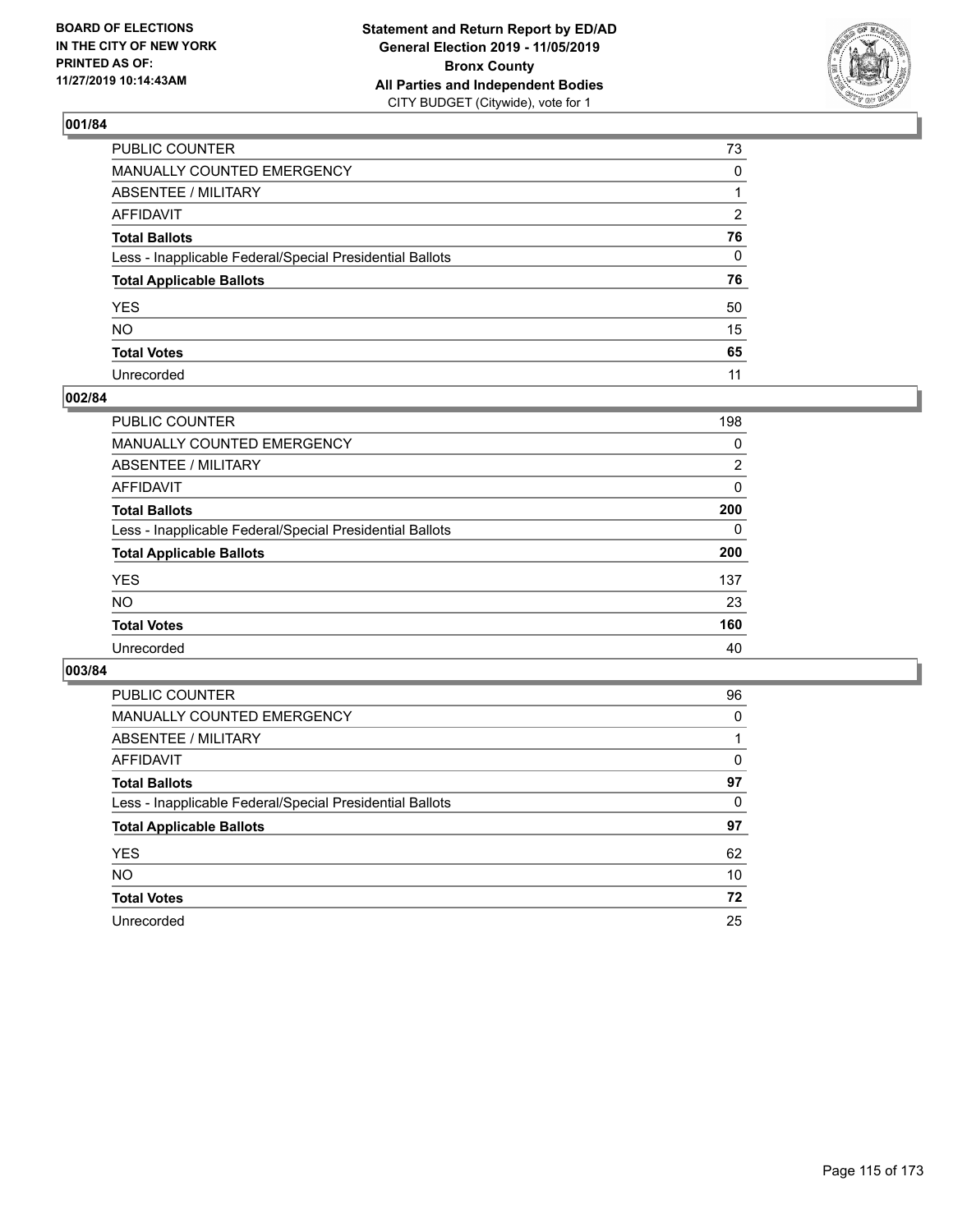

| <b>PUBLIC COUNTER</b>                                    | 173 |
|----------------------------------------------------------|-----|
| MANUALLY COUNTED EMERGENCY                               | 0   |
| <b>ABSENTEE / MILITARY</b>                               | 0   |
| <b>AFFIDAVIT</b>                                         |     |
| <b>Total Ballots</b>                                     | 174 |
| Less - Inapplicable Federal/Special Presidential Ballots | 0   |
| <b>Total Applicable Ballots</b>                          | 174 |
| <b>YES</b>                                               | 110 |
| <b>NO</b>                                                | 25  |
| <b>Total Votes</b>                                       | 135 |
| Unrecorded                                               | 39  |

### **005/84 COMBINED into: 004/84**

### **006/84**

| PUBLIC COUNTER                                           | 219      |
|----------------------------------------------------------|----------|
| <b>MANUALLY COUNTED EMERGENCY</b>                        | $\Omega$ |
| ABSENTEE / MILITARY                                      |          |
| AFFIDAVIT                                                | 0        |
| <b>Total Ballots</b>                                     | 220      |
| Less - Inapplicable Federal/Special Presidential Ballots | $\Omega$ |
| <b>Total Applicable Ballots</b>                          | 220      |
| <b>YES</b>                                               | 119      |
| <b>NO</b>                                                | 36       |
| <b>Total Votes</b>                                       | 155      |
| Unrecorded                                               | 65       |

### **007/84**

| <b>PUBLIC COUNTER</b>                                    | 118 |
|----------------------------------------------------------|-----|
| <b>MANUALLY COUNTED EMERGENCY</b>                        | 0   |
| ABSENTEE / MILITARY                                      | 3   |
| AFFIDAVIT                                                |     |
| <b>Total Ballots</b>                                     | 122 |
| Less - Inapplicable Federal/Special Presidential Ballots | 0   |
| <b>Total Applicable Ballots</b>                          | 122 |
| <b>YES</b>                                               | 77  |
| <b>NO</b>                                                | 15  |
| <b>Total Votes</b>                                       | 92  |
| Unrecorded                                               | 30  |
| 008/84 COMBINED into: 048/77                             |     |

**009/84 COMBINED into: 061/77**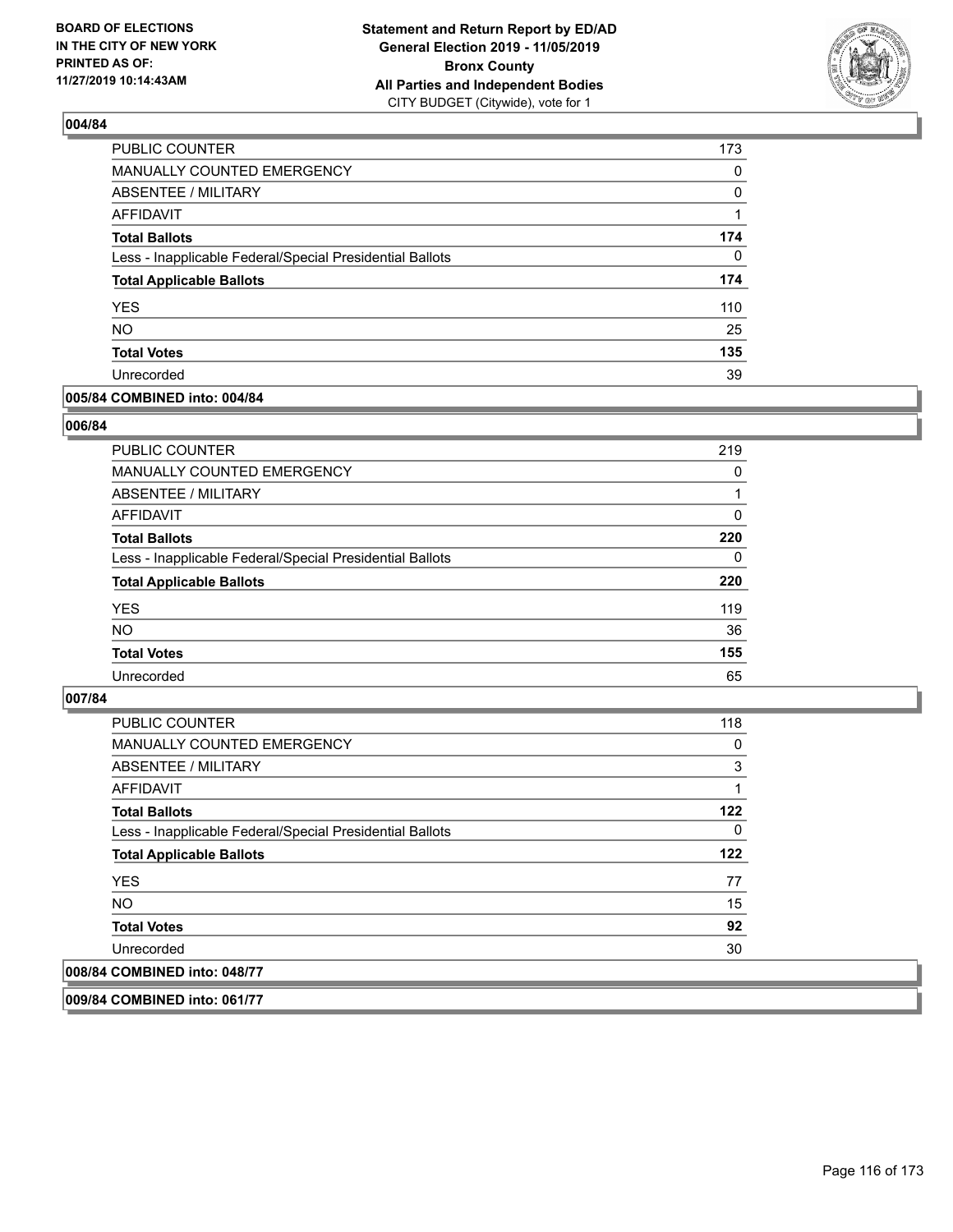

| PUBLIC COUNTER                                           | 242          |
|----------------------------------------------------------|--------------|
| MANUALLY COUNTED EMERGENCY                               | $\Omega$     |
| ABSENTEE / MILITARY                                      | 6            |
| AFFIDAVIT                                                | 2            |
| Total Ballots                                            | 250          |
| Less - Inapplicable Federal/Special Presidential Ballots | $\mathbf{0}$ |
| <b>Total Applicable Ballots</b>                          | 250          |
| YES                                                      | 158          |
| NO.                                                      | 38           |
| <b>Total Votes</b>                                       | 196          |
| Unrecorded                                               | 54           |

## **011/84**

| PUBLIC COUNTER                                           | 164 |
|----------------------------------------------------------|-----|
| <b>MANUALLY COUNTED EMERGENCY</b>                        | 0   |
| ABSENTEE / MILITARY                                      | 3   |
| <b>AFFIDAVIT</b>                                         |     |
| <b>Total Ballots</b>                                     | 168 |
| Less - Inapplicable Federal/Special Presidential Ballots | 0   |
| <b>Total Applicable Ballots</b>                          | 168 |
| <b>YES</b>                                               | 109 |
| NO.                                                      | 31  |
| <b>Total Votes</b>                                       | 140 |
| Unrecorded                                               | 28  |
|                                                          |     |

**012/84 COMBINED into: 005/77**

| PUBLIC COUNTER                                           | 83  |
|----------------------------------------------------------|-----|
| <b>MANUALLY COUNTED EMERGENCY</b>                        | 0   |
| ABSENTEE / MILITARY                                      | 35  |
| AFFIDAVIT                                                | 0   |
| <b>Total Ballots</b>                                     | 118 |
| Less - Inapplicable Federal/Special Presidential Ballots | 0   |
| <b>Total Applicable Ballots</b>                          | 118 |
| <b>YES</b>                                               | 71  |
| NO.                                                      | 20  |
| <b>Total Votes</b>                                       | 91  |
| Unrecorded                                               | 27  |
| 014/84 COMBINED into: 010/84                             |     |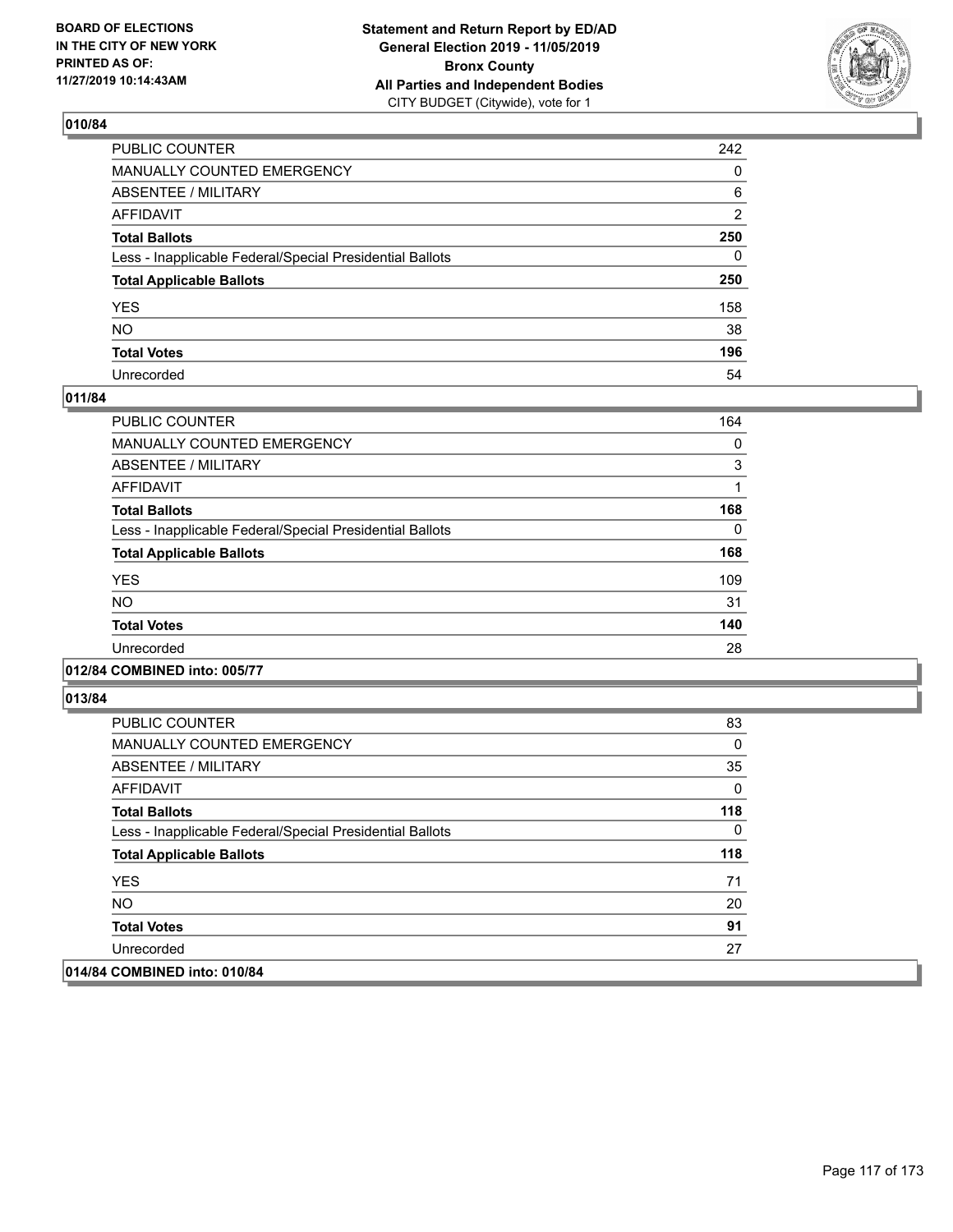

| PUBLIC COUNTER                                           | 257           |
|----------------------------------------------------------|---------------|
| <b>MANUALLY COUNTED EMERGENCY</b>                        | 0             |
| <b>ABSENTEE / MILITARY</b>                               | 5             |
| AFFIDAVIT                                                | $\mathcal{P}$ |
| <b>Total Ballots</b>                                     | 264           |
| Less - Inapplicable Federal/Special Presidential Ballots | 0             |
| <b>Total Applicable Ballots</b>                          | 264           |
| <b>YES</b>                                               | 150           |
| <b>NO</b>                                                | 30            |
| <b>Total Votes</b>                                       | 180           |
| Unrecorded                                               | 84            |

### **016/84 COMBINED into: 066/77**

#### **017/84 COMBINED into: 066/77**

## **018/84**

| PUBLIC COUNTER                                           | 155            |
|----------------------------------------------------------|----------------|
| <b>MANUALLY COUNTED EMERGENCY</b>                        | 0              |
| ABSENTEE / MILITARY                                      | $\overline{2}$ |
| AFFIDAVIT                                                | 4              |
| <b>Total Ballots</b>                                     | 161            |
| Less - Inapplicable Federal/Special Presidential Ballots | $\Omega$       |
| <b>Total Applicable Ballots</b>                          | 161            |
| <b>YES</b>                                               | 79             |
| NO.                                                      | 25             |
| <b>Total Votes</b>                                       | 104            |
| Unrecorded                                               | 57             |

#### **019/84**

| PUBLIC COUNTER                                           | 243      |
|----------------------------------------------------------|----------|
| <b>MANUALLY COUNTED EMERGENCY</b>                        | 0        |
| ABSENTEE / MILITARY                                      | 6        |
| <b>AFFIDAVIT</b>                                         | 5        |
| <b>Total Ballots</b>                                     | 254      |
| Less - Inapplicable Federal/Special Presidential Ballots | $\Omega$ |
| <b>Total Applicable Ballots</b>                          | 254      |
| <b>YES</b>                                               | 150      |
| <b>NO</b>                                                | 29       |
| <b>Total Votes</b>                                       | 179      |
| Unrecorded                                               | 75       |
| 020/84 COMBINED into: 019/84                             |          |
|                                                          |          |

**021/84 COMBINED into: 023/84**

**022/84 COMBINED into: 064/84**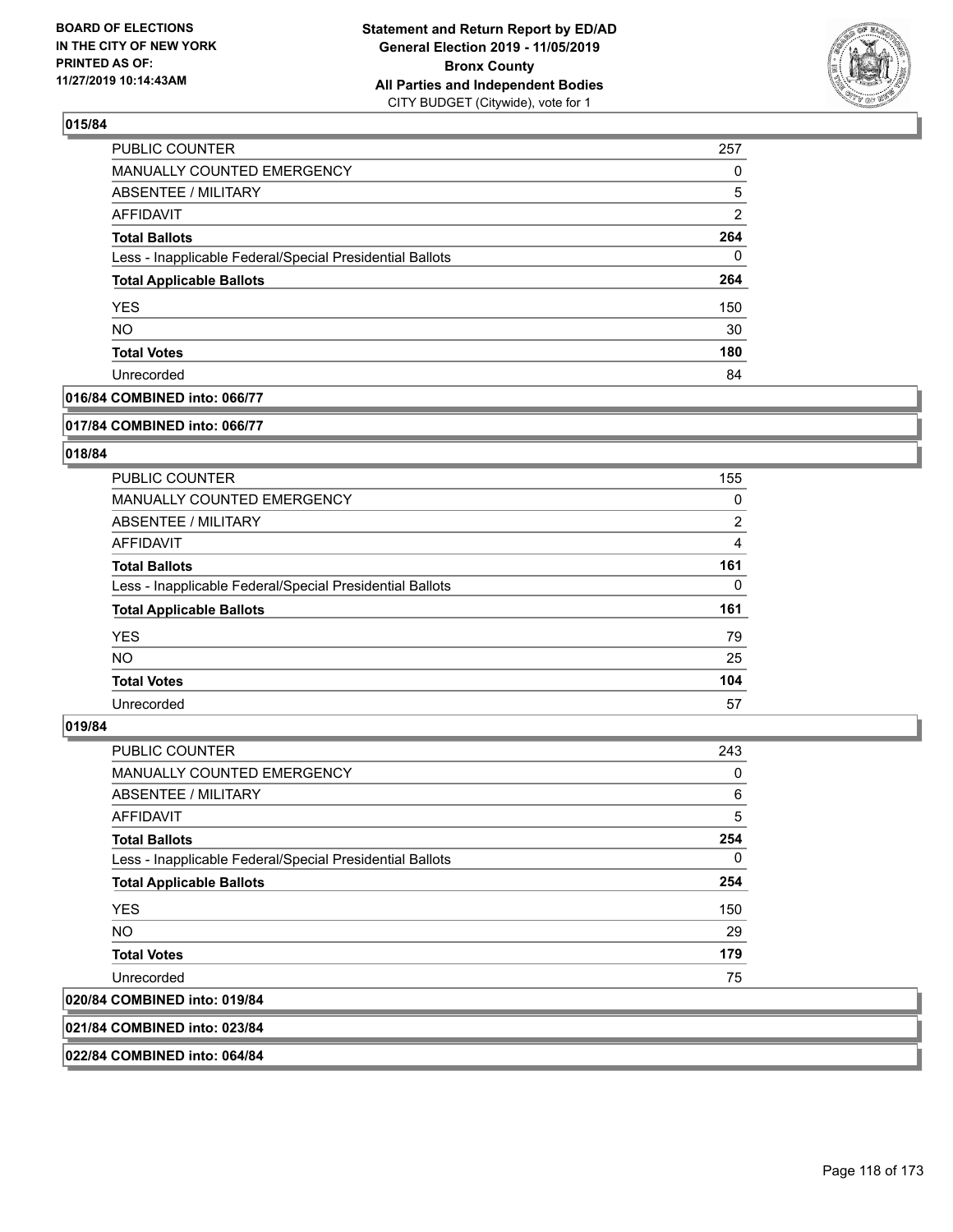

| PUBLIC COUNTER                                           | 196          |
|----------------------------------------------------------|--------------|
| MANUALLY COUNTED EMERGENCY                               | $\mathbf{0}$ |
| ABSENTEE / MILITARY                                      |              |
| AFFIDAVIT                                                | 4            |
| Total Ballots                                            | 201          |
| Less - Inapplicable Federal/Special Presidential Ballots | 0            |
| <b>Total Applicable Ballots</b>                          | 201          |
| YES                                                      | 101          |
| NO.                                                      | 26           |
| <b>Total Votes</b>                                       | 127          |
| Unrecorded                                               | 74           |

### **024/84**

| <b>PUBLIC COUNTER</b>                                    | 212            |
|----------------------------------------------------------|----------------|
| <b>MANUALLY COUNTED EMERGENCY</b>                        | 0              |
| ABSENTEE / MILITARY                                      | $\overline{2}$ |
| <b>AFFIDAVIT</b>                                         | $\overline{2}$ |
| <b>Total Ballots</b>                                     | 216            |
| Less - Inapplicable Federal/Special Presidential Ballots | 0              |
| <b>Total Applicable Ballots</b>                          | 216            |
| <b>YES</b>                                               | 112            |
| <b>NO</b>                                                | 39             |
| <b>Total Votes</b>                                       | 151            |
| Unrecorded                                               | 65             |
|                                                          |                |

**025/84 COMBINED into: 024/84**

### **026/84 COMBINED into: 023/84**

**027/84** 

| <b>PUBLIC COUNTER</b>                                    | 199      |
|----------------------------------------------------------|----------|
| <b>MANUALLY COUNTED EMERGENCY</b>                        | 0        |
| ABSENTEE / MILITARY                                      | 2        |
| AFFIDAVIT                                                | $\Omega$ |
| <b>Total Ballots</b>                                     | 201      |
| Less - Inapplicable Federal/Special Presidential Ballots | 0        |
| <b>Total Applicable Ballots</b>                          | 201      |
| <b>YES</b>                                               | 99       |
| NO.                                                      | 32       |
| <b>Total Votes</b>                                       | 131      |
| Unrecorded                                               | 70       |
| 028/84 COMBINED into: 027/84                             |          |

**029/84 COMBINED into: 018/84**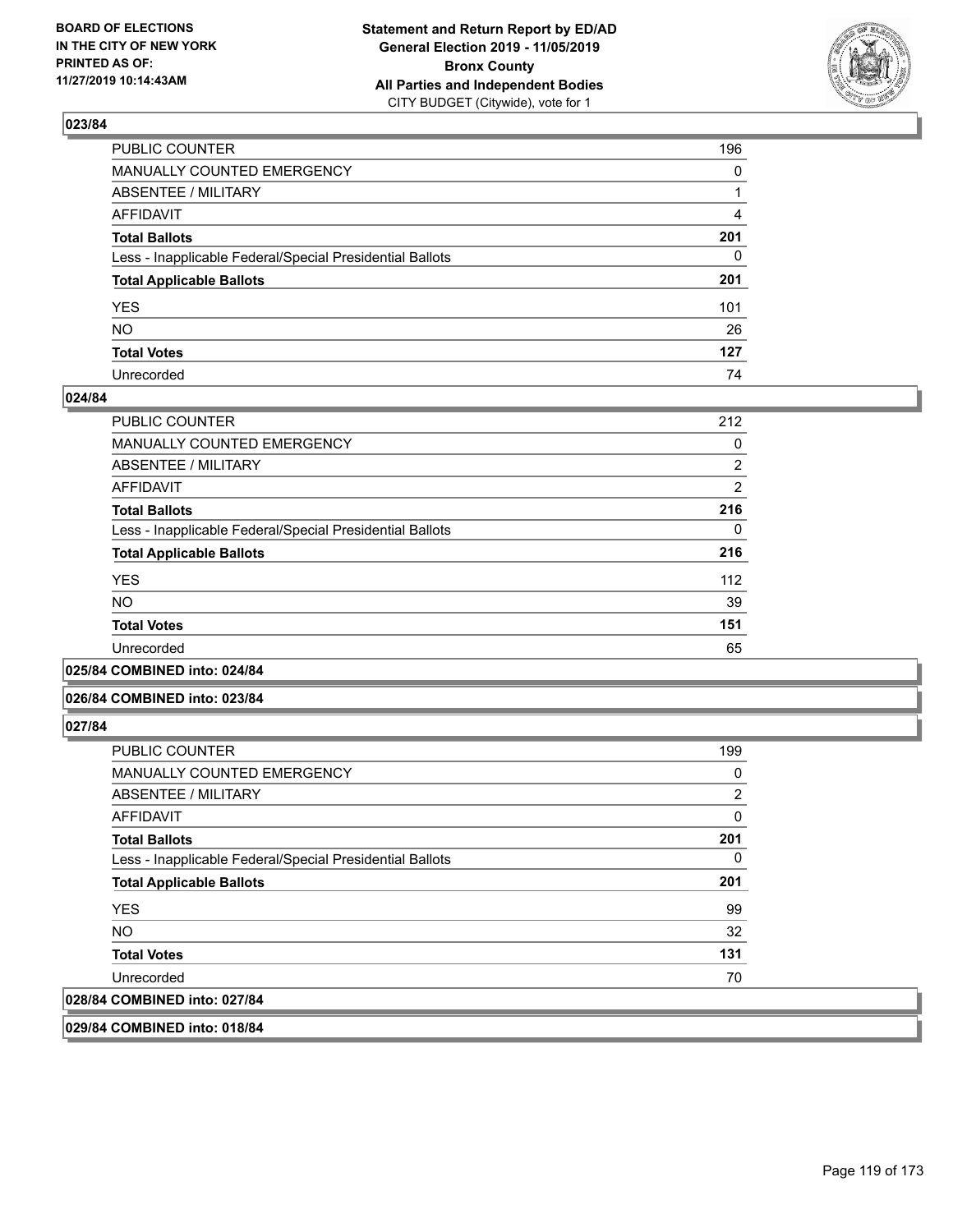

| PUBLIC COUNTER                                           | 137      |
|----------------------------------------------------------|----------|
| MANUALLY COUNTED EMERGENCY                               | 0        |
| <b>ABSENTEE / MILITARY</b>                               | 2        |
| <b>AFFIDAVIT</b>                                         | 1        |
| <b>Total Ballots</b>                                     | 140      |
| Less - Inapplicable Federal/Special Presidential Ballots | $\Omega$ |
| <b>Total Applicable Ballots</b>                          | 140      |
| <b>YES</b>                                               | 47       |
| <b>NO</b>                                                | 25       |
|                                                          |          |
| <b>Total Votes</b>                                       | 72       |

### **031/84 COMBINED into: 030/84**

#### **032/84**

| <b>PUBLIC COUNTER</b>                                    | 116 |
|----------------------------------------------------------|-----|
| <b>MANUALLY COUNTED EMERGENCY</b>                        | 0   |
| <b>ABSENTEE / MILITARY</b>                               | 3   |
| <b>AFFIDAVIT</b>                                         | 1   |
| <b>Total Ballots</b>                                     | 120 |
| Less - Inapplicable Federal/Special Presidential Ballots | 0   |
| <b>Total Applicable Ballots</b>                          | 120 |
| <b>YES</b>                                               | 52  |
| N <sub>O</sub>                                           | 18  |
| <b>Total Votes</b>                                       | 70  |
| Unrecorded                                               | 50  |
|                                                          |     |

## **033/84 COMBINED into: 032/84**

#### **034/84 COMBINED into: 056/79**

**035/84** 

| <b>PUBLIC COUNTER</b>                                    | 230 |
|----------------------------------------------------------|-----|
| <b>MANUALLY COUNTED EMERGENCY</b>                        | 0   |
| ABSENTEE / MILITARY                                      | 1   |
| AFFIDAVIT                                                | 2   |
| <b>Total Ballots</b>                                     | 233 |
| Less - Inapplicable Federal/Special Presidential Ballots | 0   |
| <b>Total Applicable Ballots</b>                          | 233 |
| <b>YES</b>                                               | 109 |
| NO.                                                      | 39  |
| <b>Total Votes</b>                                       | 148 |
| Unrecorded                                               | 85  |
| 036/84 COMBINED into: 066/79                             |     |
|                                                          |     |

### **037/84 COMBINED into: 035/84**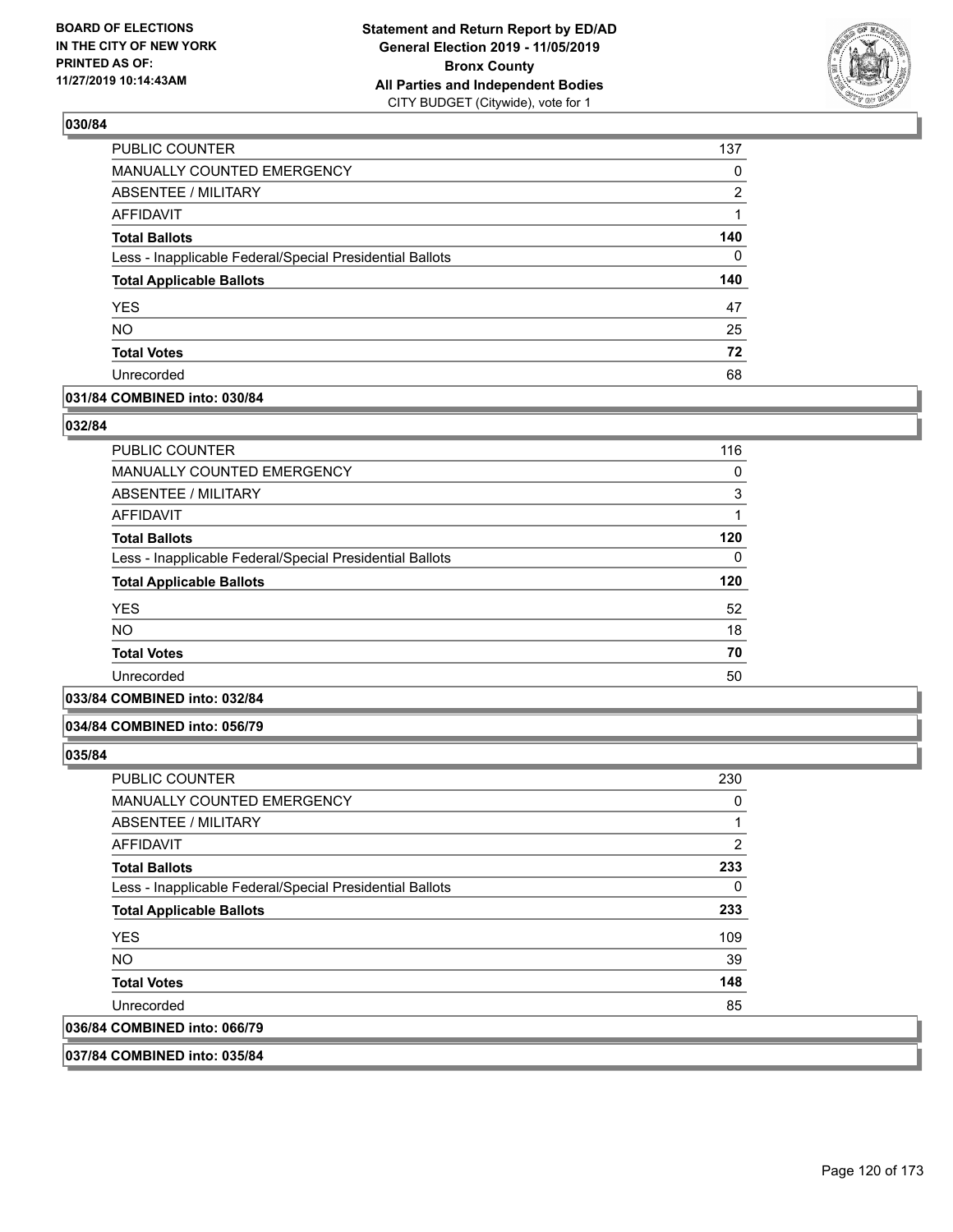

| PUBLIC COUNTER                                           | 94       |
|----------------------------------------------------------|----------|
| MANUALLY COUNTED EMERGENCY                               | $\Omega$ |
| ABSENTEE / MILITARY                                      |          |
| AFFIDAVIT                                                | 0        |
| Total Ballots                                            | 95       |
| Less - Inapplicable Federal/Special Presidential Ballots | 0        |
| <b>Total Applicable Ballots</b>                          | 95       |
| YES                                                      | 48       |
| NO.                                                      | 16       |
| <b>Total Votes</b>                                       | 64       |
| Unrecorded                                               | 31       |

## **039/84**

| <b>PUBLIC COUNTER</b>                                    | 121      |
|----------------------------------------------------------|----------|
| <b>MANUALLY COUNTED EMERGENCY</b>                        | 0        |
| ABSENTEE / MILITARY                                      |          |
| AFFIDAVIT                                                | 3        |
| <b>Total Ballots</b>                                     | 125      |
| Less - Inapplicable Federal/Special Presidential Ballots | $\Omega$ |
| <b>Total Applicable Ballots</b>                          | 125      |
| <b>YES</b>                                               | 67       |
| <b>NO</b>                                                | 34       |
| <b>Total Votes</b>                                       | 101      |
| Unrecorded                                               | 24       |

| PUBLIC COUNTER                                           | 108      |
|----------------------------------------------------------|----------|
| MANUALLY COUNTED EMERGENCY                               | $\Omega$ |
| ABSENTEE / MILITARY                                      |          |
| AFFIDAVIT                                                | 0        |
| <b>Total Ballots</b>                                     | 109      |
| Less - Inapplicable Federal/Special Presidential Ballots | 0        |
| <b>Total Applicable Ballots</b>                          | 109      |
| <b>YES</b>                                               | 68       |
|                                                          |          |
| NO.                                                      | 14       |
| <b>Total Votes</b>                                       | 82       |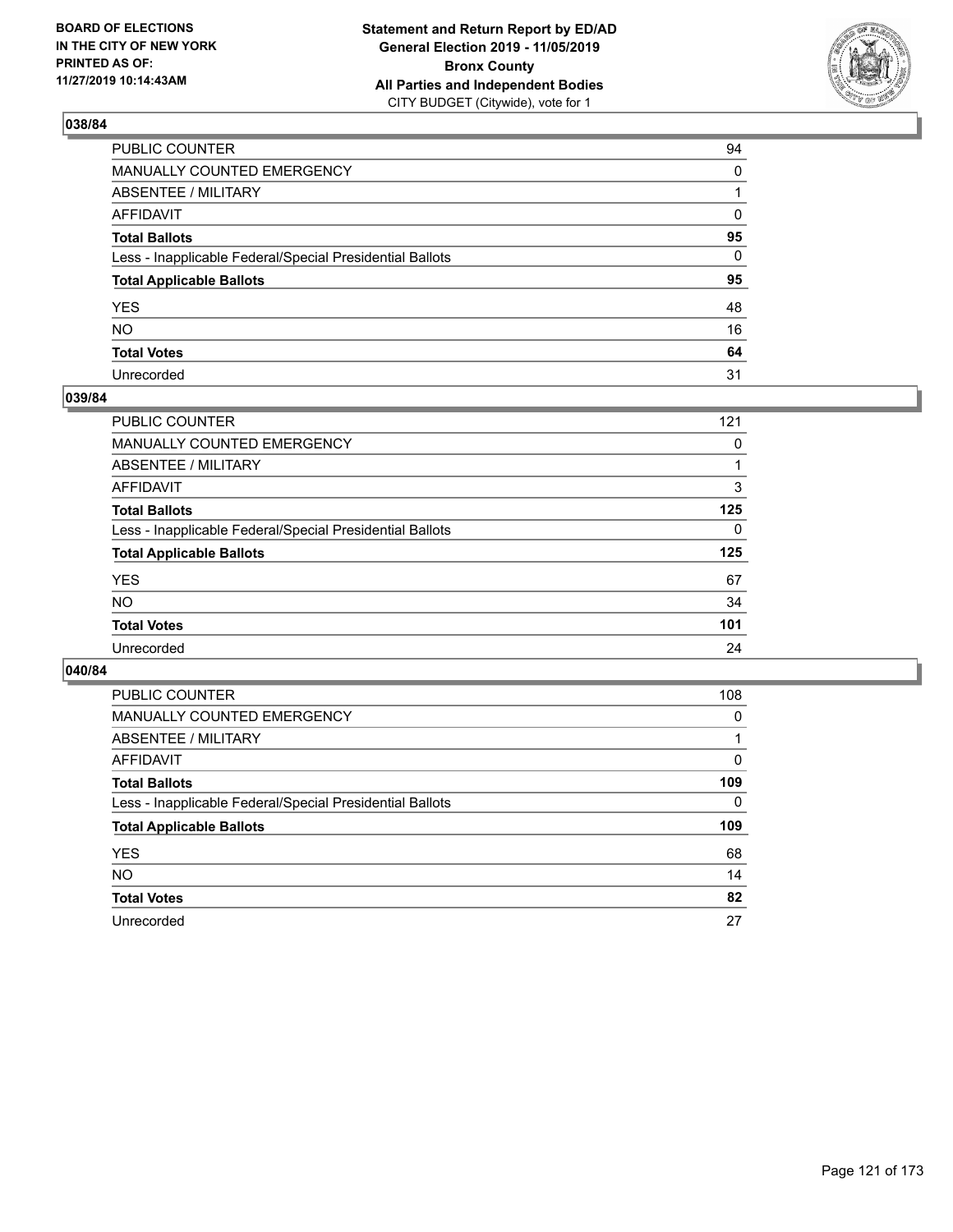

| PUBLIC COUNTER                                           | 195          |
|----------------------------------------------------------|--------------|
| MANUALLY COUNTED EMERGENCY                               | $\mathbf{0}$ |
| ABSENTEE / MILITARY                                      |              |
| AFFIDAVIT                                                | 0            |
| Total Ballots                                            | 196          |
| Less - Inapplicable Federal/Special Presidential Ballots | 0            |
| <b>Total Applicable Ballots</b>                          | 196          |
| YES                                                      | 86           |
| NO.                                                      | 32           |
| <b>Total Votes</b>                                       | 118          |
| Unrecorded                                               | 78           |

### **042/84**

| <b>PUBLIC COUNTER</b>                                    | 122      |
|----------------------------------------------------------|----------|
| MANUALLY COUNTED EMERGENCY                               | 0        |
| ABSENTEE / MILITARY                                      | 0        |
| AFFIDAVIT                                                | $\Omega$ |
| <b>Total Ballots</b>                                     | 122      |
| Less - Inapplicable Federal/Special Presidential Ballots | $\Omega$ |
| <b>Total Applicable Ballots</b>                          | 122      |
| <b>YES</b>                                               | 62       |
| <b>NO</b>                                                | 16       |
| <b>Total Votes</b>                                       | 78       |
| Unrecorded                                               | 44       |

| PUBLIC COUNTER                                           | 194 |
|----------------------------------------------------------|-----|
| <b>MANUALLY COUNTED EMERGENCY</b>                        | 0   |
| ABSENTEE / MILITARY                                      | 3   |
| AFFIDAVIT                                                | 1   |
| <b>Total Ballots</b>                                     | 198 |
| Less - Inapplicable Federal/Special Presidential Ballots | 0   |
| <b>Total Applicable Ballots</b>                          | 198 |
| <b>YES</b>                                               | 125 |
| NO.                                                      | 17  |
| <b>Total Votes</b>                                       | 142 |
| Unrecorded                                               | 56  |
| 044/84 COMBINED into: 043/84                             |     |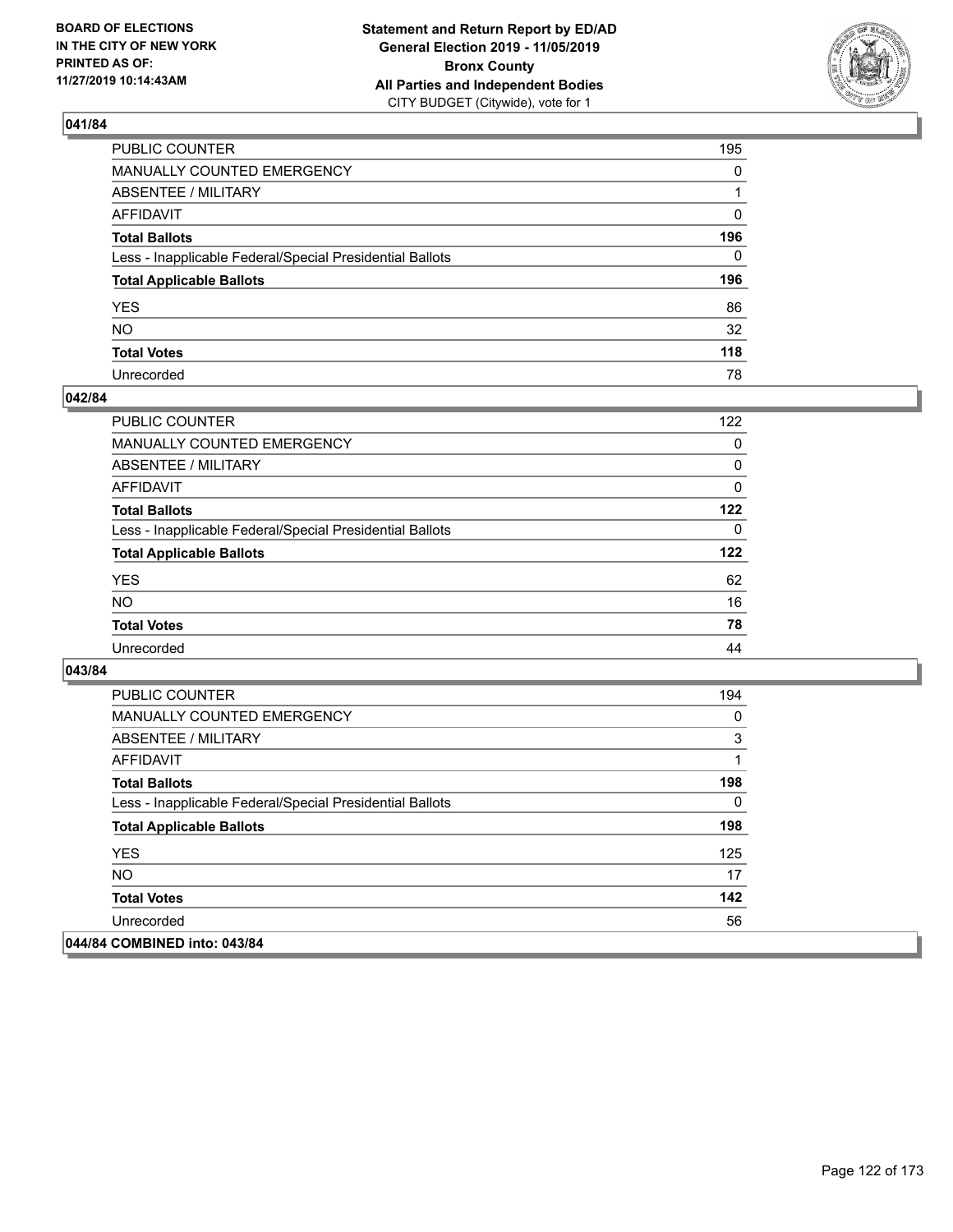

| PUBLIC COUNTER                                           | 135          |
|----------------------------------------------------------|--------------|
| MANUALLY COUNTED EMERGENCY                               | 0            |
| ABSENTEE / MILITARY                                      | 2            |
| <b>AFFIDAVIT</b>                                         | 7            |
| <b>Total Ballots</b>                                     | 144          |
| Less - Inapplicable Federal/Special Presidential Ballots | $\mathbf{0}$ |
| <b>Total Applicable Ballots</b>                          | 144          |
| <b>YES</b>                                               | 58           |
| <b>NO</b>                                                | 17           |
|                                                          |              |
| <b>Total Votes</b>                                       | 75           |

### **046/84 COMBINED into: 045/84**

### **047/84**

| PUBLIC COUNTER                                           | 33       |
|----------------------------------------------------------|----------|
| <b>MANUALLY COUNTED EMERGENCY</b>                        | $\Omega$ |
| ABSENTEE / MILITARY                                      | 0        |
| AFFIDAVIT                                                | 5        |
| <b>Total Ballots</b>                                     | 38       |
| Less - Inapplicable Federal/Special Presidential Ballots | $\Omega$ |
| <b>Total Applicable Ballots</b>                          | 38       |
| <b>YES</b>                                               | 23       |
| <b>NO</b>                                                | 3        |
| <b>Total Votes</b>                                       | 26       |
| Unrecorded                                               | 12       |
|                                                          |          |

| <b>PUBLIC COUNTER</b>                                    | 95  |
|----------------------------------------------------------|-----|
| MANUALLY COUNTED EMERGENCY                               | 0   |
| ABSENTEE / MILITARY                                      | 5   |
| AFFIDAVIT                                                | 17  |
| <b>Total Ballots</b>                                     | 117 |
| Less - Inapplicable Federal/Special Presidential Ballots | 0   |
| <b>Total Applicable Ballots</b>                          | 117 |
| <b>YES</b>                                               | 78  |
| <b>NO</b>                                                | 19  |
|                                                          |     |
| <b>Total Votes</b>                                       | 97  |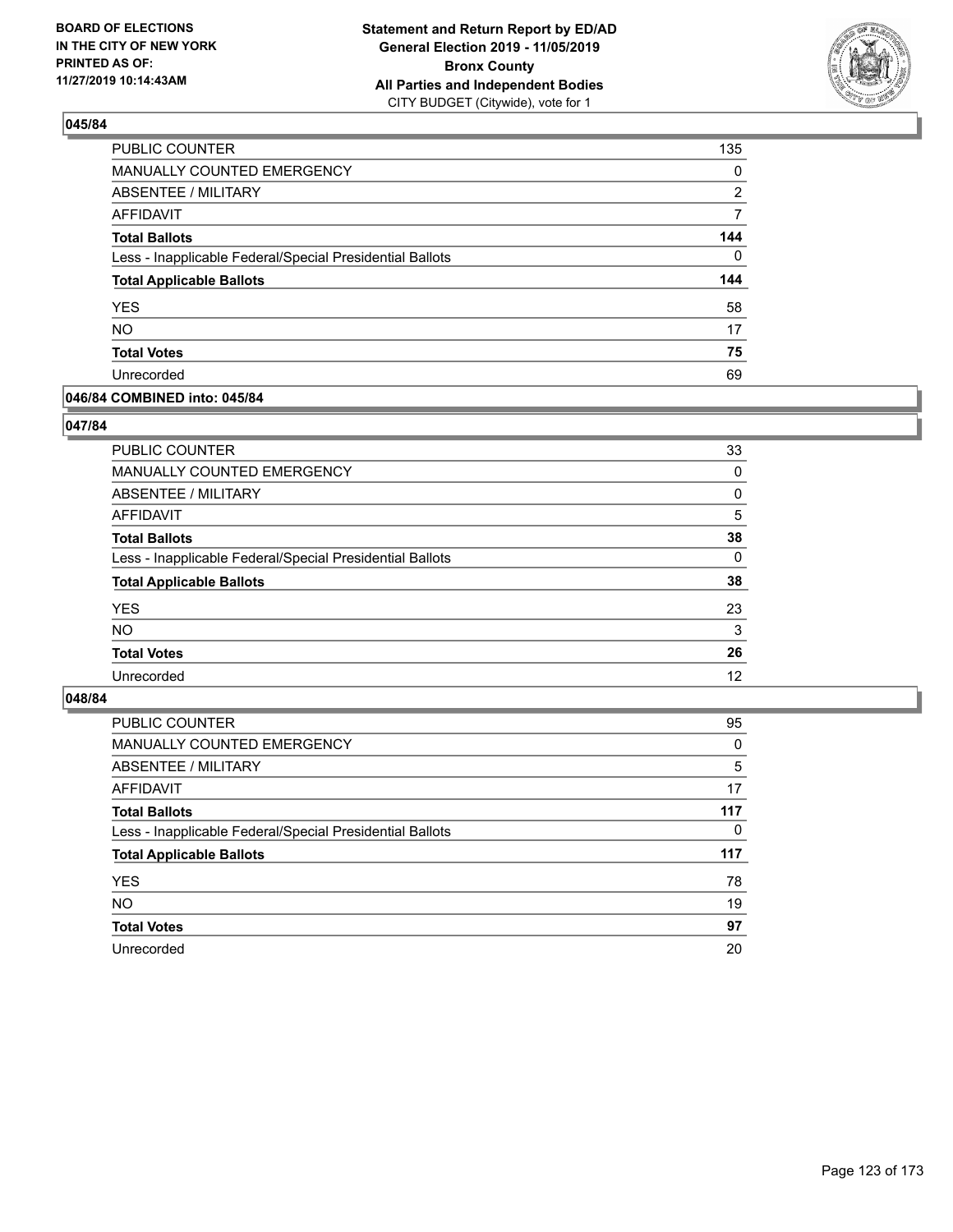

| PUBLIC COUNTER                                           | 195          |
|----------------------------------------------------------|--------------|
| MANUALLY COUNTED EMERGENCY                               | $\mathbf{0}$ |
| ABSENTEE / MILITARY                                      |              |
| AFFIDAVIT                                                |              |
| Total Ballots                                            | 197          |
| Less - Inapplicable Federal/Special Presidential Ballots | 0            |
| <b>Total Applicable Ballots</b>                          | 197          |
| YES                                                      | 83           |
| NO.                                                      | 35           |
| <b>Total Votes</b>                                       | 118          |
| Unrecorded                                               | 79           |

### **050/84**

| PUBLIC COUNTER                                           | 201 |
|----------------------------------------------------------|-----|
| <b>MANUALLY COUNTED EMERGENCY</b>                        | 0   |
| ABSENTEE / MILITARY                                      |     |
| AFFIDAVIT                                                | 5   |
| <b>Total Ballots</b>                                     | 207 |
| Less - Inapplicable Federal/Special Presidential Ballots | 0   |
| <b>Total Applicable Ballots</b>                          | 207 |
| <b>YES</b>                                               | 97  |
| <b>NO</b>                                                | 30  |
| <b>Total Votes</b>                                       | 127 |
| Unrecorded                                               | 80  |
|                                                          |     |

#### **051/84 COMBINED into: 049/84**

#### **052/84 COMBINED into: 049/84**

| <b>PUBLIC COUNTER</b>                                    | 121            |
|----------------------------------------------------------|----------------|
| MANUALLY COUNTED EMERGENCY                               | 0              |
| ABSENTEE / MILITARY                                      | 0              |
| AFFIDAVIT                                                | $\overline{2}$ |
| <b>Total Ballots</b>                                     | 123            |
| Less - Inapplicable Federal/Special Presidential Ballots | $\mathbf{0}$   |
| <b>Total Applicable Ballots</b>                          | 123            |
| <b>YES</b>                                               | 56             |
| NO.                                                      | 26             |
| <b>Total Votes</b>                                       | 82             |
| Unrecorded                                               | 41             |
| 054/84 COMBINED into: 041/84                             |                |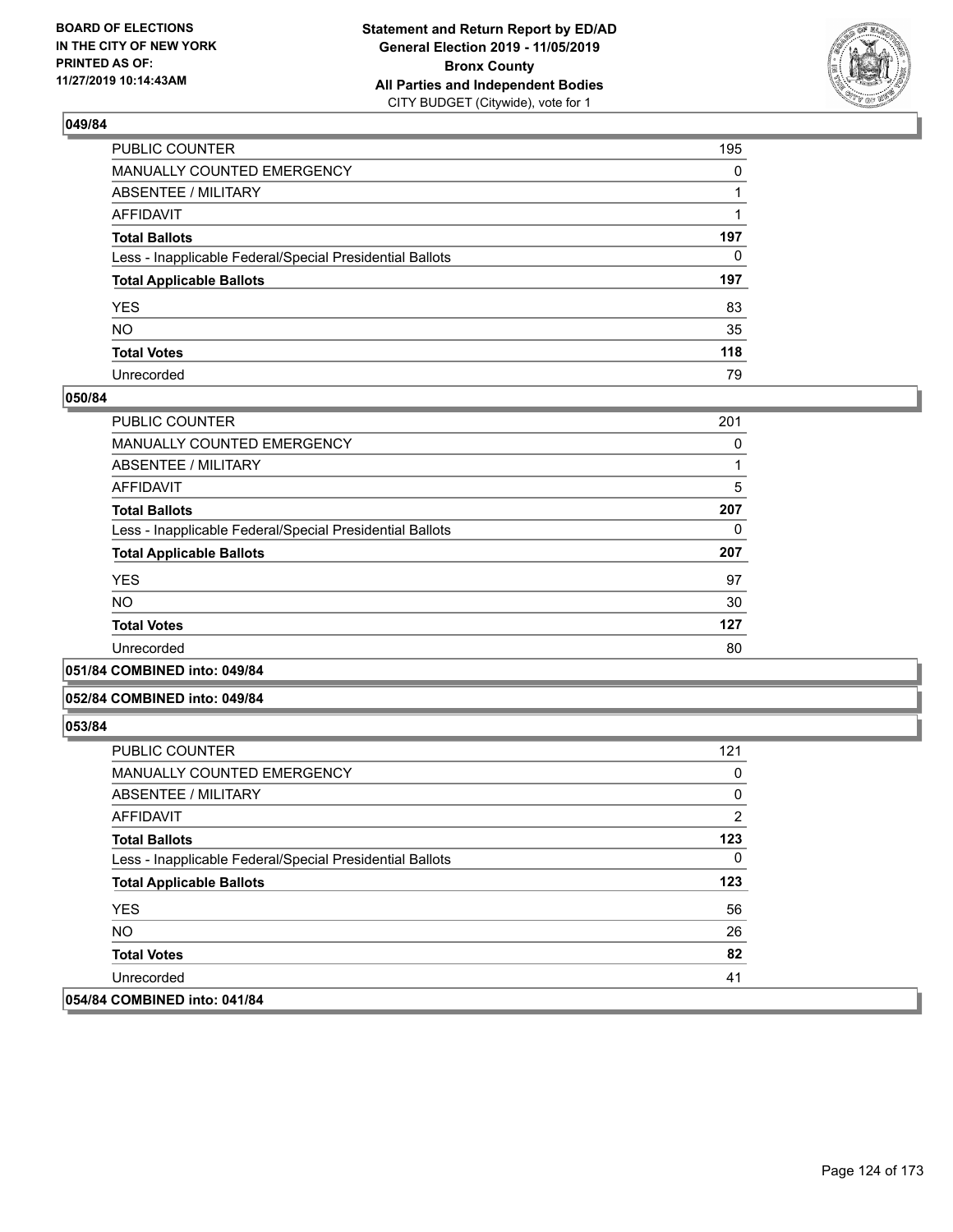

| PUBLIC COUNTER                                           | 85       |
|----------------------------------------------------------|----------|
| MANUALLY COUNTED EMERGENCY                               | $\Omega$ |
| ABSENTEE / MILITARY                                      |          |
| AFFIDAVIT                                                | 0        |
| Total Ballots                                            | 86       |
| Less - Inapplicable Federal/Special Presidential Ballots | 0        |
| <b>Total Applicable Ballots</b>                          | 86       |
| YES                                                      | 35       |
| NO.                                                      | 8        |
| <b>Total Votes</b>                                       | 43       |
| Unrecorded                                               | 43       |

### **056/84**

| 81 |
|----|
| 0  |
| 0  |
| 0  |
| 81 |
| 0  |
| 81 |
| 43 |
| 13 |
| 56 |
| 25 |
|    |

| PUBLIC COUNTER                                           | 102      |
|----------------------------------------------------------|----------|
| <b>MANUALLY COUNTED EMERGENCY</b>                        | 0        |
| ABSENTEE / MILITARY                                      | 0        |
| AFFIDAVIT                                                |          |
| <b>Total Ballots</b>                                     | 103      |
| Less - Inapplicable Federal/Special Presidential Ballots | $\Omega$ |
| <b>Total Applicable Ballots</b>                          | 103      |
| <b>YES</b>                                               | 53       |
| NO.                                                      | 18       |
| <b>Total Votes</b>                                       | 71       |
| Unrecorded                                               | 32       |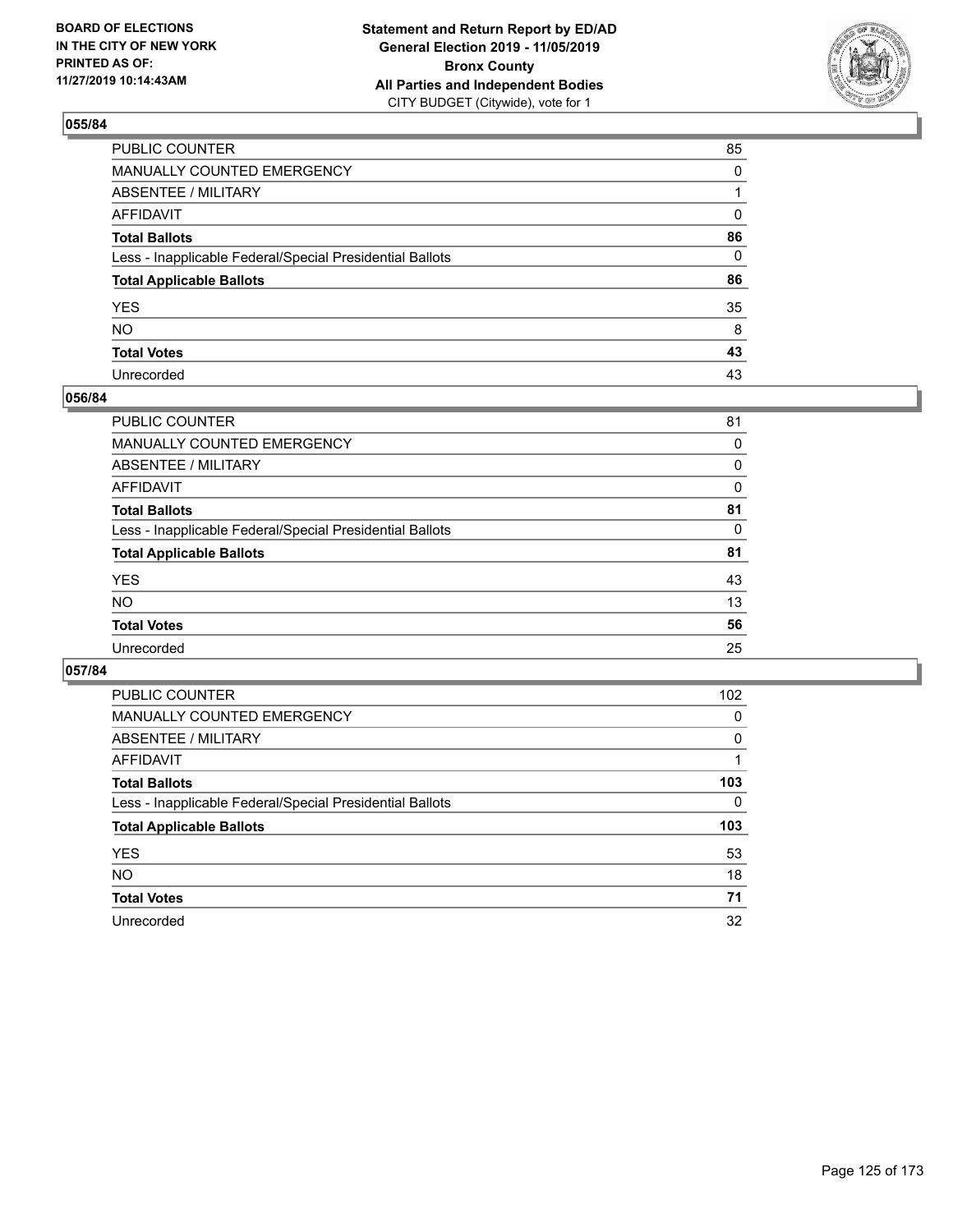

| PUBLIC COUNTER                                           | 217 |
|----------------------------------------------------------|-----|
| MANUALLY COUNTED EMERGENCY                               | 0   |
| <b>ABSENTEE / MILITARY</b>                               |     |
| <b>AFFIDAVIT</b>                                         | 1   |
| <b>Total Ballots</b>                                     | 219 |
| Less - Inapplicable Federal/Special Presidential Ballots | 0   |
| <b>Total Applicable Ballots</b>                          | 219 |
| <b>YES</b>                                               | 106 |
| <b>NO</b>                                                | 54  |
| <b>Total Votes</b>                                       | 160 |
| Unrecorded                                               | 59  |

### **059/84 COMBINED into: 058/84**

#### **060/84**

| PUBLIC COUNTER                                           | 75       |
|----------------------------------------------------------|----------|
| <b>MANUALLY COUNTED EMERGENCY</b>                        | $\Omega$ |
| ABSENTEE / MILITARY                                      |          |
| AFFIDAVIT                                                | 3        |
| <b>Total Ballots</b>                                     | 79       |
| Less - Inapplicable Federal/Special Presidential Ballots | $\Omega$ |
| <b>Total Applicable Ballots</b>                          | 79       |
| <b>YES</b>                                               | 38       |
| <b>NO</b>                                                | 13       |
| <b>Total Votes</b>                                       | 51       |
| Unrecorded                                               | 28       |
|                                                          |          |

| PUBLIC COUNTER                                           | 113      |
|----------------------------------------------------------|----------|
| MANUALLY COUNTED EMERGENCY                               | 0        |
| ABSENTEE / MILITARY                                      | $\Omega$ |
| AFFIDAVIT                                                | $\Omega$ |
| <b>Total Ballots</b>                                     | 113      |
| Less - Inapplicable Federal/Special Presidential Ballots | $\Omega$ |
| <b>Total Applicable Ballots</b>                          | 113      |
| <b>YES</b>                                               | 50       |
| <b>NO</b>                                                | 11       |
| <b>Total Votes</b>                                       | 61       |
| Unrecorded                                               | 52       |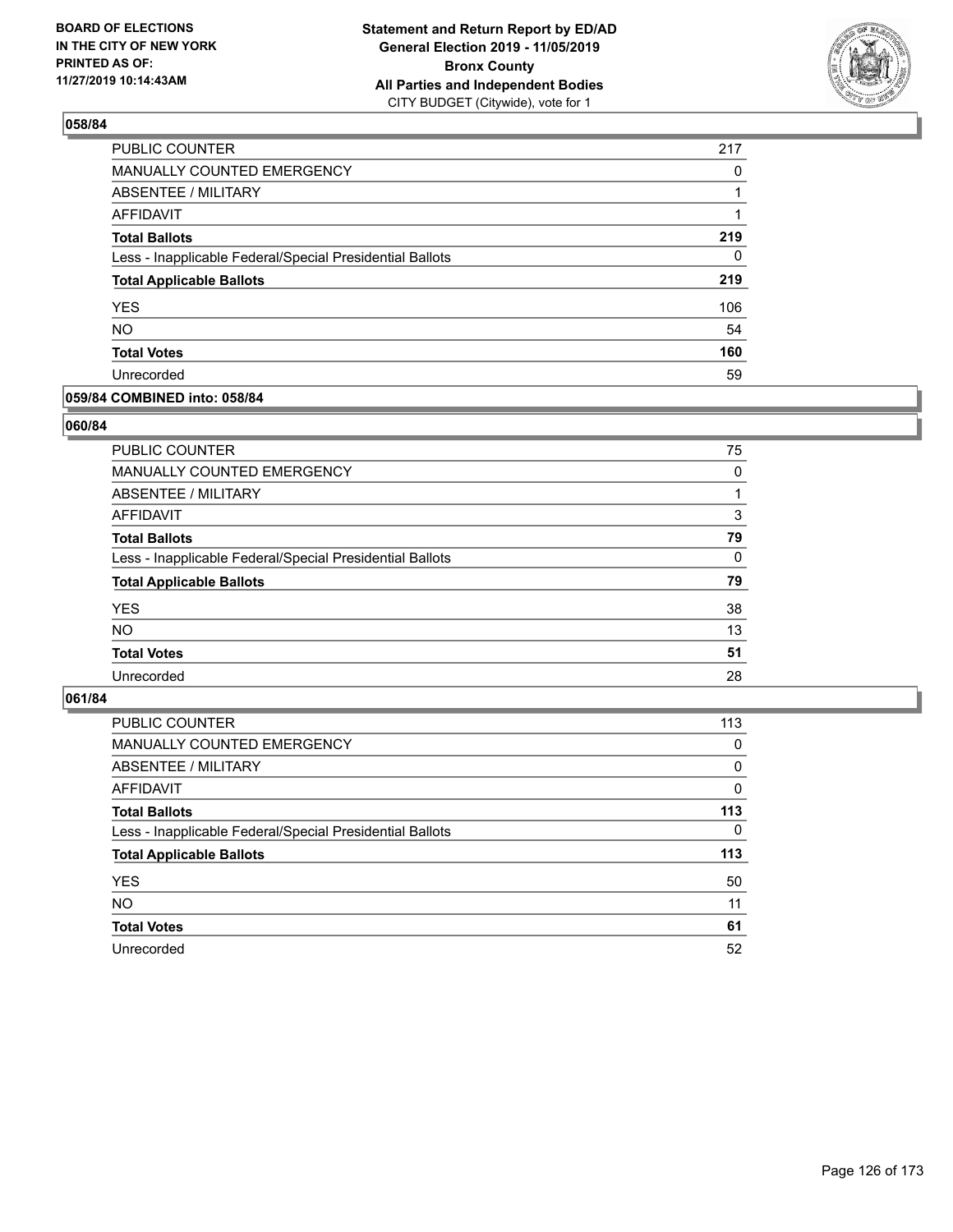

| <b>PUBLIC COUNTER</b>                                    | 173      |
|----------------------------------------------------------|----------|
| <b>MANUALLY COUNTED EMERGENCY</b>                        | $\Omega$ |
| <b>ABSENTEE / MILITARY</b>                               | 2        |
| <b>AFFIDAVIT</b>                                         | 2        |
| <b>Total Ballots</b>                                     | 177      |
| Less - Inapplicable Federal/Special Presidential Ballots | 0        |
| <b>Total Applicable Ballots</b>                          | 177      |
| <b>YES</b>                                               | 91       |
| <b>NO</b>                                                | 18       |
| <b>Total Votes</b>                                       | 109      |
| Unrecorded                                               | 68       |

### **063/84 COMBINED into: 062/84**

#### **064/84**

| PUBLIC COUNTER                                           | 111      |
|----------------------------------------------------------|----------|
| <b>MANUALLY COUNTED EMERGENCY</b>                        | $\Omega$ |
| ABSENTEE / MILITARY                                      | 3        |
| AFFIDAVIT                                                |          |
| <b>Total Ballots</b>                                     | 115      |
| Less - Inapplicable Federal/Special Presidential Ballots | $\Omega$ |
| <b>Total Applicable Ballots</b>                          | 115      |
| <b>YES</b>                                               | 56       |
| <b>NO</b>                                                | 15       |
| <b>Total Votes</b>                                       | 71       |
| Unrecorded                                               | 44       |
|                                                          |          |

| PUBLIC COUNTER                                           | 155 |
|----------------------------------------------------------|-----|
| <b>MANUALLY COUNTED EMERGENCY</b>                        | 0   |
| ABSENTEE / MILITARY                                      | 3   |
| AFFIDAVIT                                                |     |
| <b>Total Ballots</b>                                     | 159 |
| Less - Inapplicable Federal/Special Presidential Ballots | 0   |
| <b>Total Applicable Ballots</b>                          | 159 |
| <b>YES</b>                                               | 68  |
| NO.                                                      | 24  |
| <b>Total Votes</b>                                       | 92  |
| Unrecorded                                               | 67  |
| 066/84 COMBINED into: 065/84                             |     |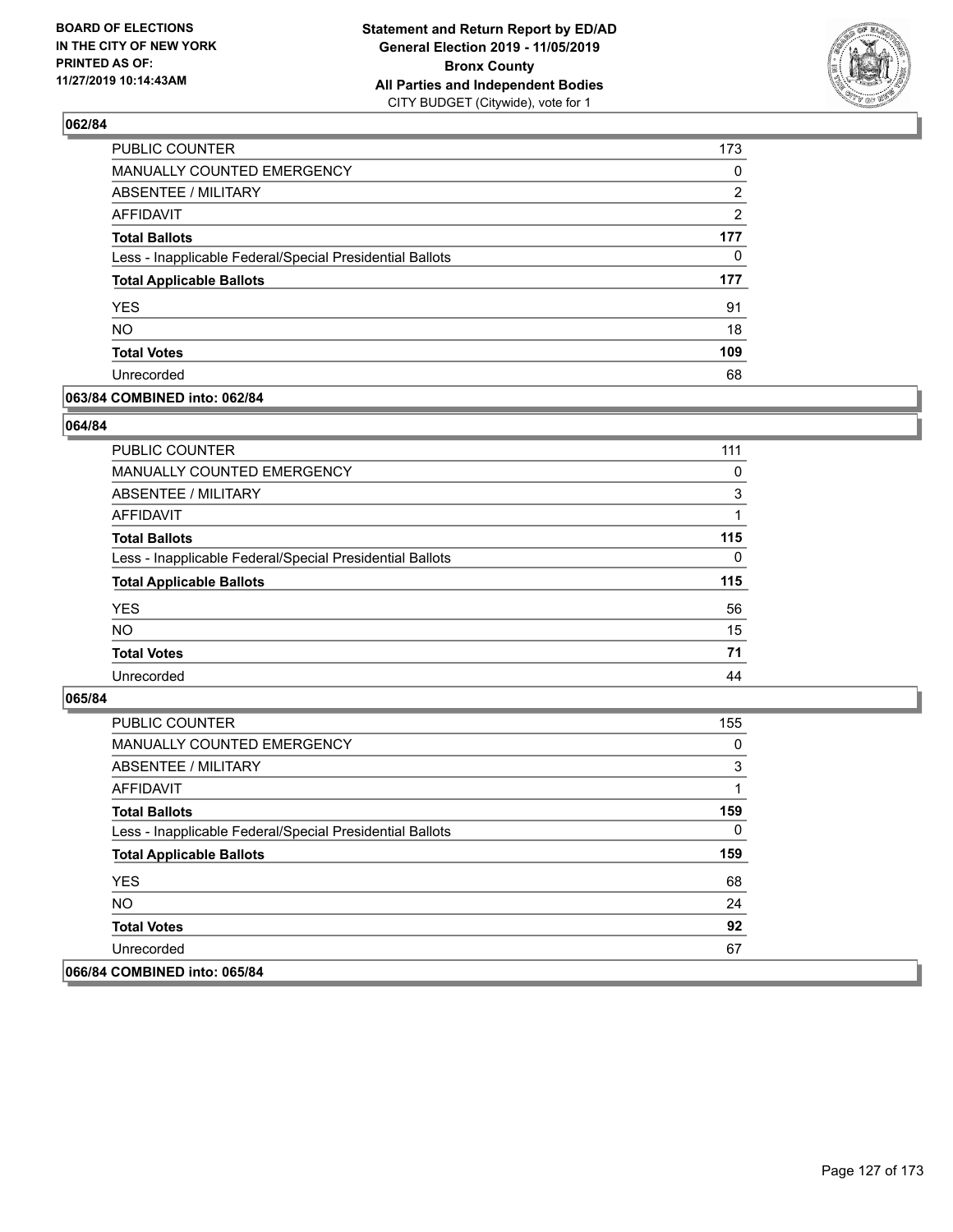

| PUBLIC COUNTER                                           | 169 |
|----------------------------------------------------------|-----|
| <b>MANUALLY COUNTED EMERGENCY</b>                        | 0   |
| ABSENTEE / MILITARY                                      | 4   |
| AFFIDAVIT                                                | 9   |
| <b>Total Ballots</b>                                     | 182 |
| Less - Inapplicable Federal/Special Presidential Ballots | 0   |
| <b>Total Applicable Ballots</b>                          | 182 |
| <b>YES</b>                                               | 75  |
| <b>NO</b>                                                | 27  |
| <b>Total Votes</b>                                       | 102 |
| Unrecorded                                               | 80  |

### **068/84 COMBINED into: 067/84**

#### **069/84 COMBINED into: 072/84**

### **070/84 COMBINED into: 071/84**

#### **071/84**

| <b>PUBLIC COUNTER</b>                                    | 184 |
|----------------------------------------------------------|-----|
| <b>MANUALLY COUNTED EMERGENCY</b>                        | 0   |
| ABSENTEE / MILITARY                                      |     |
| AFFIDAVIT                                                | 8   |
| <b>Total Ballots</b>                                     | 193 |
| Less - Inapplicable Federal/Special Presidential Ballots | 0   |
| <b>Total Applicable Ballots</b>                          | 193 |
| <b>YES</b>                                               | 95  |
| <b>NO</b>                                                | 24  |
| <b>Total Votes</b>                                       | 119 |
| Unrecorded                                               | 74  |

| PUBLIC COUNTER                                           | 141 |
|----------------------------------------------------------|-----|
| <b>MANUALLY COUNTED EMERGENCY</b>                        | 0   |
| ABSENTEE / MILITARY                                      | 2   |
| AFFIDAVIT                                                |     |
| <b>Total Ballots</b>                                     | 144 |
| Less - Inapplicable Federal/Special Presidential Ballots | 0   |
| <b>Total Applicable Ballots</b>                          | 144 |
| <b>YES</b>                                               | 77  |
| NO.                                                      | 16  |
| <b>Total Votes</b>                                       | 93  |
| Unrecorded                                               | 51  |
| 073/84 COMBINED into: 053/84                             |     |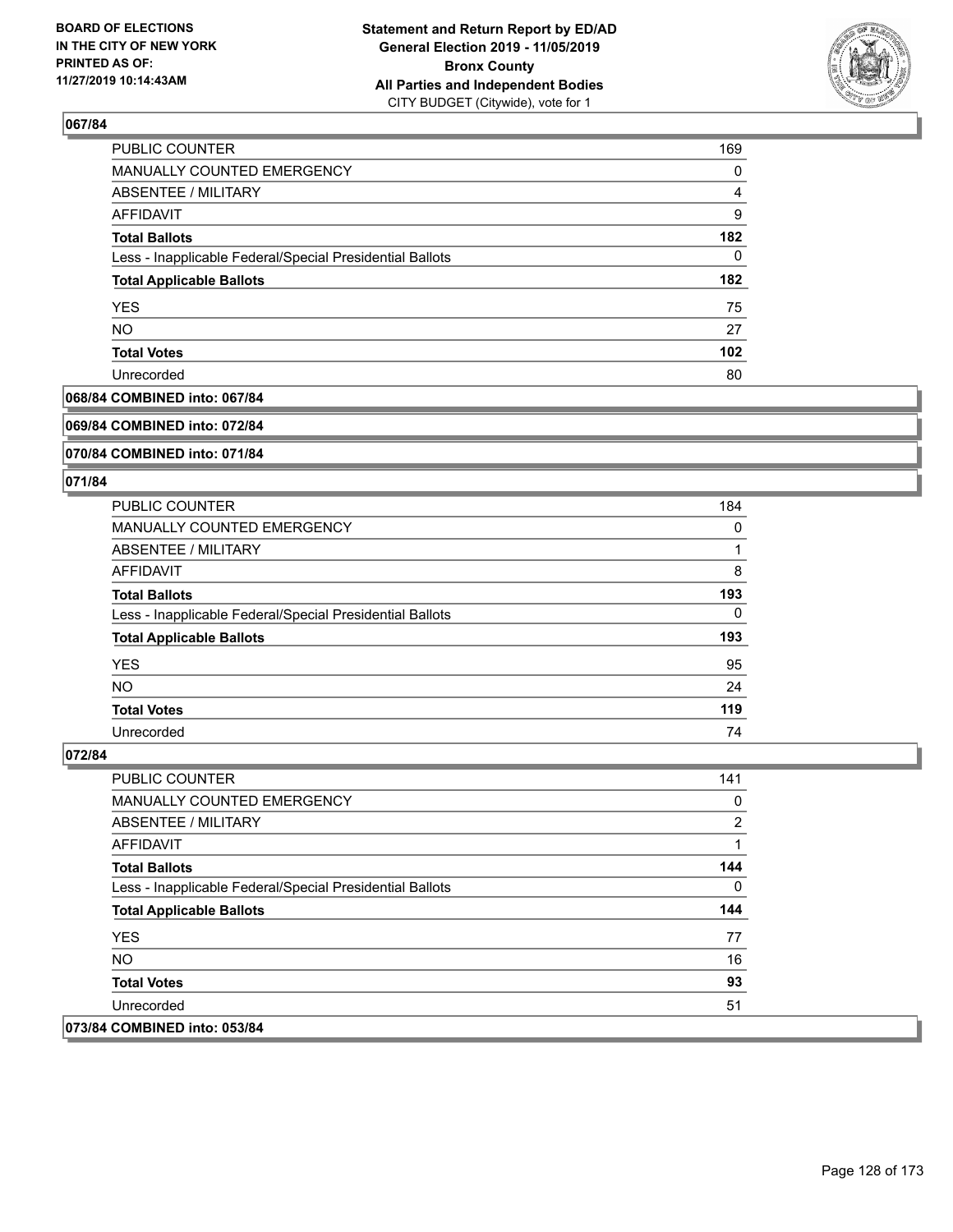

| PUBLIC COUNTER                                           | 139          |
|----------------------------------------------------------|--------------|
| MANUALLY COUNTED EMERGENCY                               | $\mathbf{0}$ |
| ABSENTEE / MILITARY                                      |              |
| AFFIDAVIT                                                |              |
| Total Ballots                                            | 141          |
| Less - Inapplicable Federal/Special Presidential Ballots | 0            |
| <b>Total Applicable Ballots</b>                          | 141          |
| YES                                                      | 95           |
| NO.                                                      | 19           |
| <b>Total Votes</b>                                       | 114          |
| Unrecorded                                               | 27           |

### **075/84**

| PUBLIC COUNTER                                           | 142      |
|----------------------------------------------------------|----------|
| <b>MANUALLY COUNTED EMERGENCY</b>                        | 0        |
| ABSENTEE / MILITARY                                      |          |
| AFFIDAVIT                                                |          |
| <b>Total Ballots</b>                                     | 150      |
| Less - Inapplicable Federal/Special Presidential Ballots | $\Omega$ |
| <b>Total Applicable Ballots</b>                          | 150      |
| <b>YES</b>                                               | 79       |
| <b>NO</b>                                                | 23       |
| <b>Total Votes</b>                                       | 102      |
| Unrecorded                                               | 48       |
|                                                          |          |

**076/84 COMBINED into: 048/84 077/84 COMBINED into: 053/84 078/84 COMBINED into: 048/84 079/84 COMBINED into: 039/84 080/84 COMBINED into: 015/84 081/84 COMBINED into: 053/84 082/84 COMBINED into: 002/84 083/84 COMBINED into: 006/84 084/84 COMBINED into: 066/77**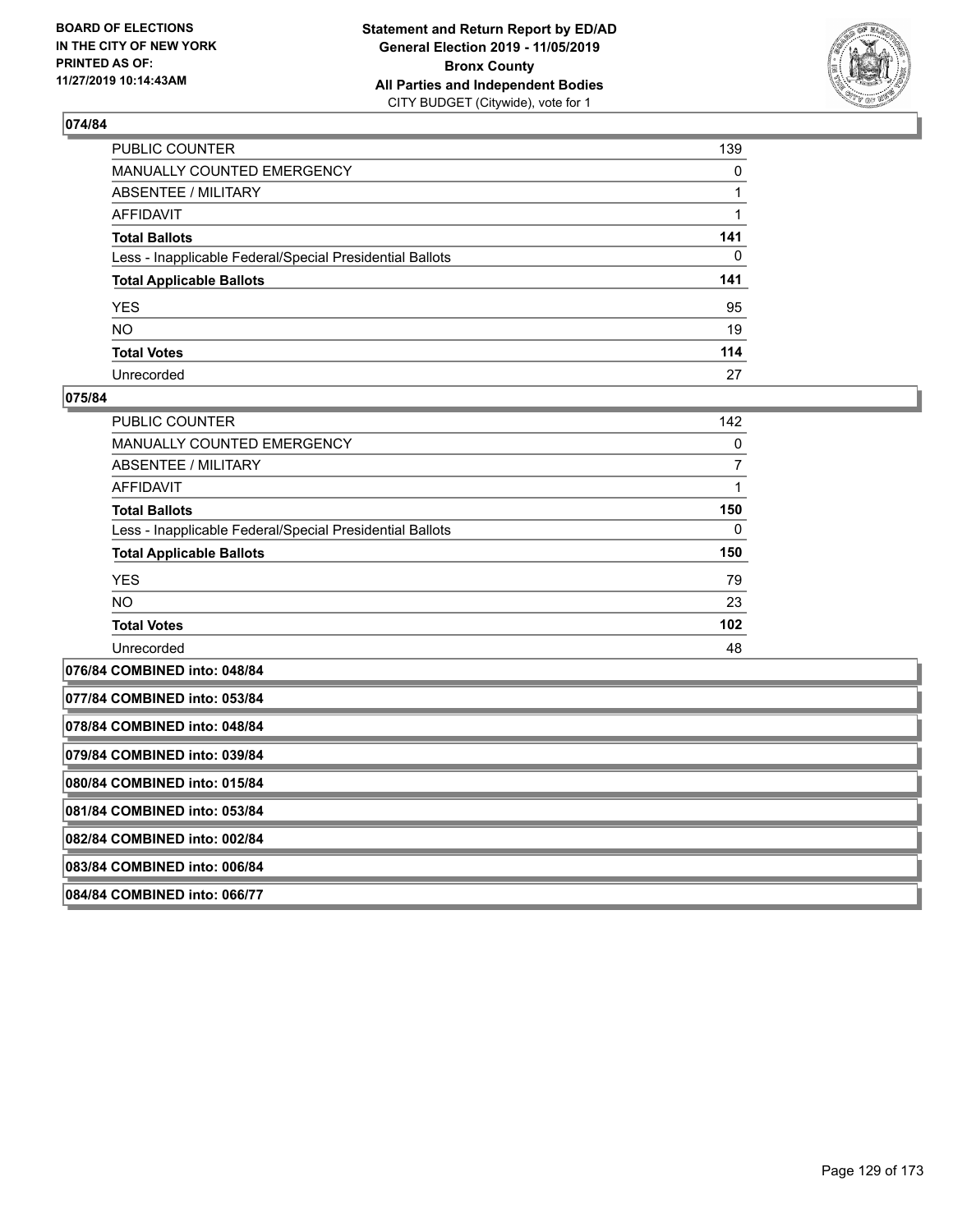

| <b>PUBLIC COUNTER</b>                                    | 171      |
|----------------------------------------------------------|----------|
| <b>MANUALLY COUNTED EMERGENCY</b>                        | 0        |
| ABSENTEE / MILITARY                                      |          |
| <b>AFFIDAVIT</b>                                         | $\Omega$ |
| <b>Total Ballots</b>                                     | 172      |
| Less - Inapplicable Federal/Special Presidential Ballots | 0        |
| <b>Total Applicable Ballots</b>                          | 172      |
| <b>YES</b>                                               | 89       |
| <b>NO</b>                                                | 20       |
| <b>Total Votes</b>                                       | 109      |
| Unrecorded                                               | 63       |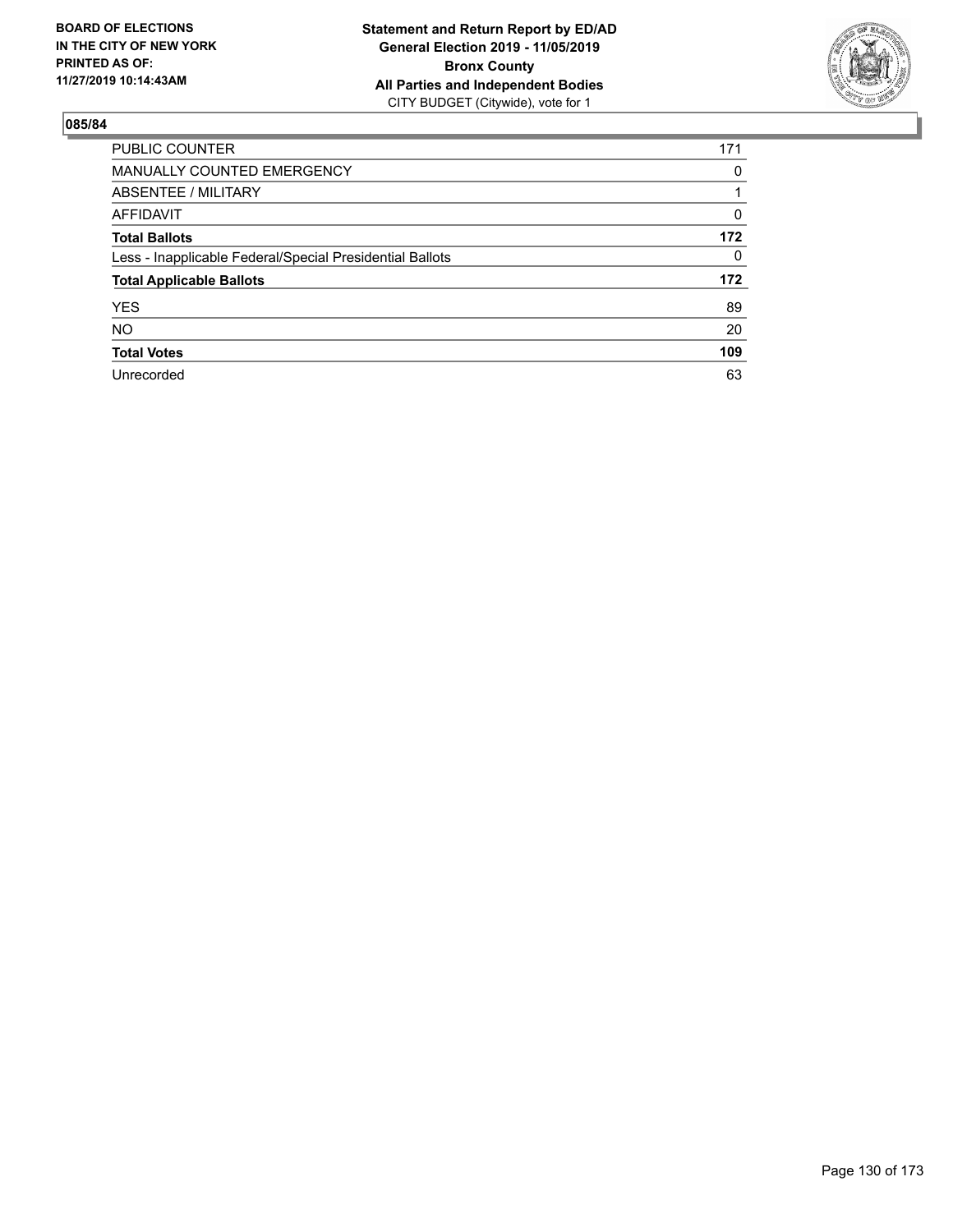

| PUBLIC COUNTER                                           | 172 |
|----------------------------------------------------------|-----|
| MANUALLY COUNTED EMERGENCY                               | 0   |
| ABSENTEE / MILITARY                                      | 2   |
| AFFIDAVIT                                                | 0   |
| Total Ballots                                            | 174 |
| Less - Inapplicable Federal/Special Presidential Ballots | 0   |
| <b>Total Applicable Ballots</b>                          | 174 |
| YES                                                      | 109 |
| NO.                                                      | 47  |
| <b>Total Votes</b>                                       | 156 |
| Unrecorded                                               | 18  |

## **002/85**

| <b>PUBLIC COUNTER</b>                                    | 260 |
|----------------------------------------------------------|-----|
| <b>MANUALLY COUNTED EMERGENCY</b>                        | 0   |
| ABSENTEE / MILITARY                                      | 3   |
| <b>AFFIDAVIT</b>                                         | 0   |
| <b>Total Ballots</b>                                     | 263 |
| Less - Inapplicable Federal/Special Presidential Ballots | 0   |
| <b>Total Applicable Ballots</b>                          | 263 |
| <b>YES</b>                                               | 172 |
| N <sub>O</sub>                                           | 61  |
| <b>Total Votes</b>                                       | 233 |
| Unrecorded                                               | 30  |
|                                                          |     |

## **003/85 COMBINED into: 002/85**

| <b>PUBLIC COUNTER</b>                                    | 175 |
|----------------------------------------------------------|-----|
| <b>MANUALLY COUNTED EMERGENCY</b>                        | 0   |
| ABSENTEE / MILITARY                                      | 2   |
| <b>AFFIDAVIT</b>                                         | 4   |
| <b>Total Ballots</b>                                     | 181 |
| Less - Inapplicable Federal/Special Presidential Ballots | 0   |
| <b>Total Applicable Ballots</b>                          | 181 |
| <b>YES</b>                                               | 103 |
| <b>NO</b>                                                | 47  |
| <b>Total Votes</b>                                       | 150 |
| Unrecorded                                               | 31  |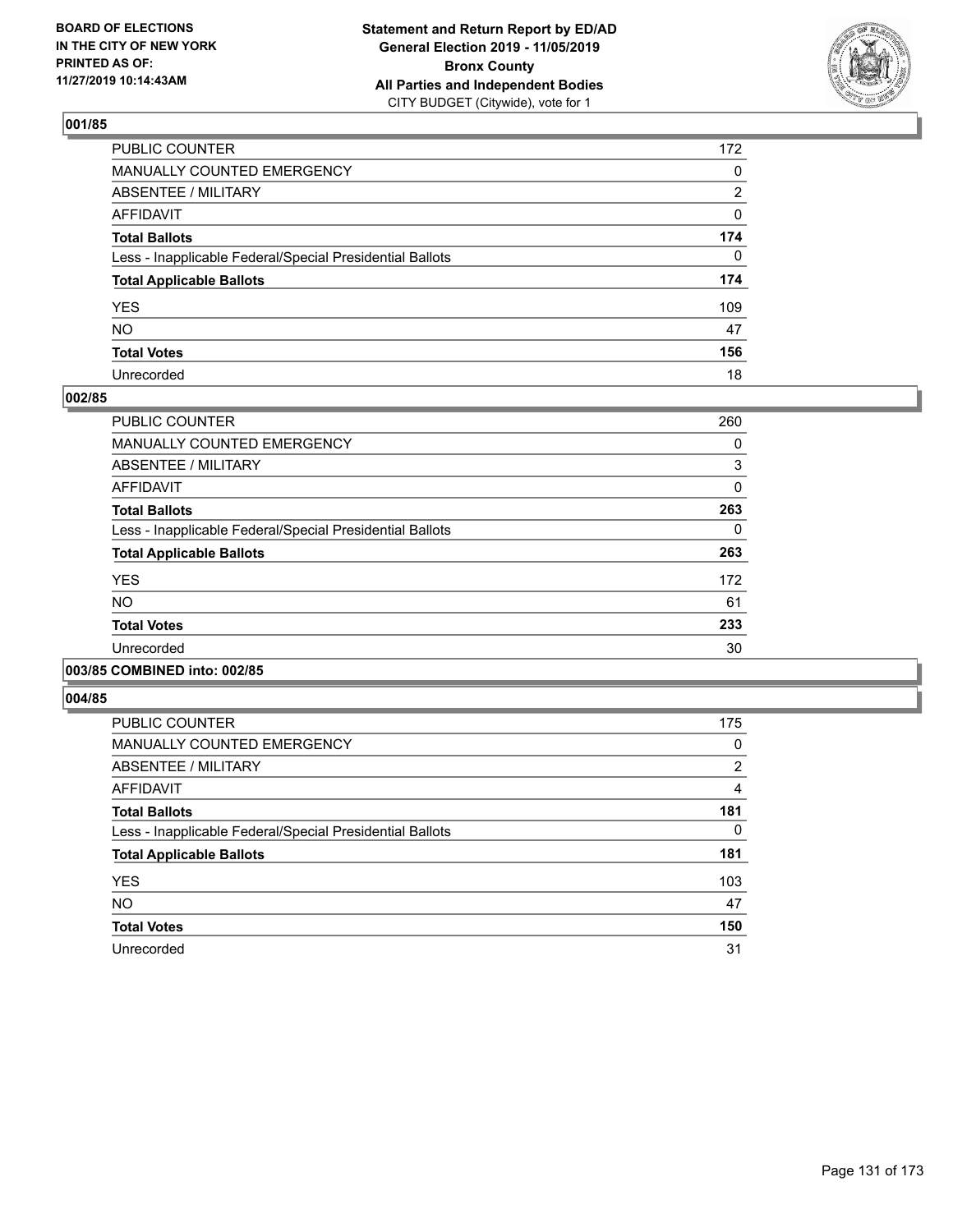

| PUBLIC COUNTER                                           | 111            |
|----------------------------------------------------------|----------------|
| <b>MANUALLY COUNTED EMERGENCY</b>                        | $\Omega$       |
| ABSENTEE / MILITARY                                      |                |
| <b>AFFIDAVIT</b>                                         | $\overline{2}$ |
| <b>Total Ballots</b>                                     | 114            |
| Less - Inapplicable Federal/Special Presidential Ballots | $\Omega$       |
| <b>Total Applicable Ballots</b>                          | 114            |
| <b>YES</b>                                               | 75             |
| <b>NO</b>                                                | 17             |
| <b>Total Votes</b>                                       | 92             |
| Unrecorded                                               | 22             |

### **006/85 COMBINED into: 004/85**

### **007/85**

| <b>PUBLIC COUNTER</b>                                    | 193      |
|----------------------------------------------------------|----------|
| <b>MANUALLY COUNTED EMERGENCY</b>                        | $\Omega$ |
| ABSENTEE / MILITARY                                      | 5        |
| AFFIDAVIT                                                | 2        |
| <b>Total Ballots</b>                                     | 200      |
| Less - Inapplicable Federal/Special Presidential Ballots | $\Omega$ |
| <b>Total Applicable Ballots</b>                          | 200      |
| <b>YES</b>                                               | 115      |
| <b>NO</b>                                                | 36       |
| <b>Total Votes</b>                                       | 151      |
| Unrecorded                                               | 49       |
|                                                          |          |

| <b>PUBLIC COUNTER</b>                                    | 136      |
|----------------------------------------------------------|----------|
| MANUALLY COUNTED EMERGENCY                               | $\Omega$ |
| ABSENTEE / MILITARY                                      |          |
| AFFIDAVIT                                                | 4        |
| <b>Total Ballots</b>                                     | 141      |
| Less - Inapplicable Federal/Special Presidential Ballots | $\Omega$ |
| <b>Total Applicable Ballots</b>                          | 141      |
| <b>YES</b>                                               | 79       |
| <b>NO</b>                                                | 27       |
| <b>Total Votes</b>                                       | 106      |
| Unrecorded                                               | 35       |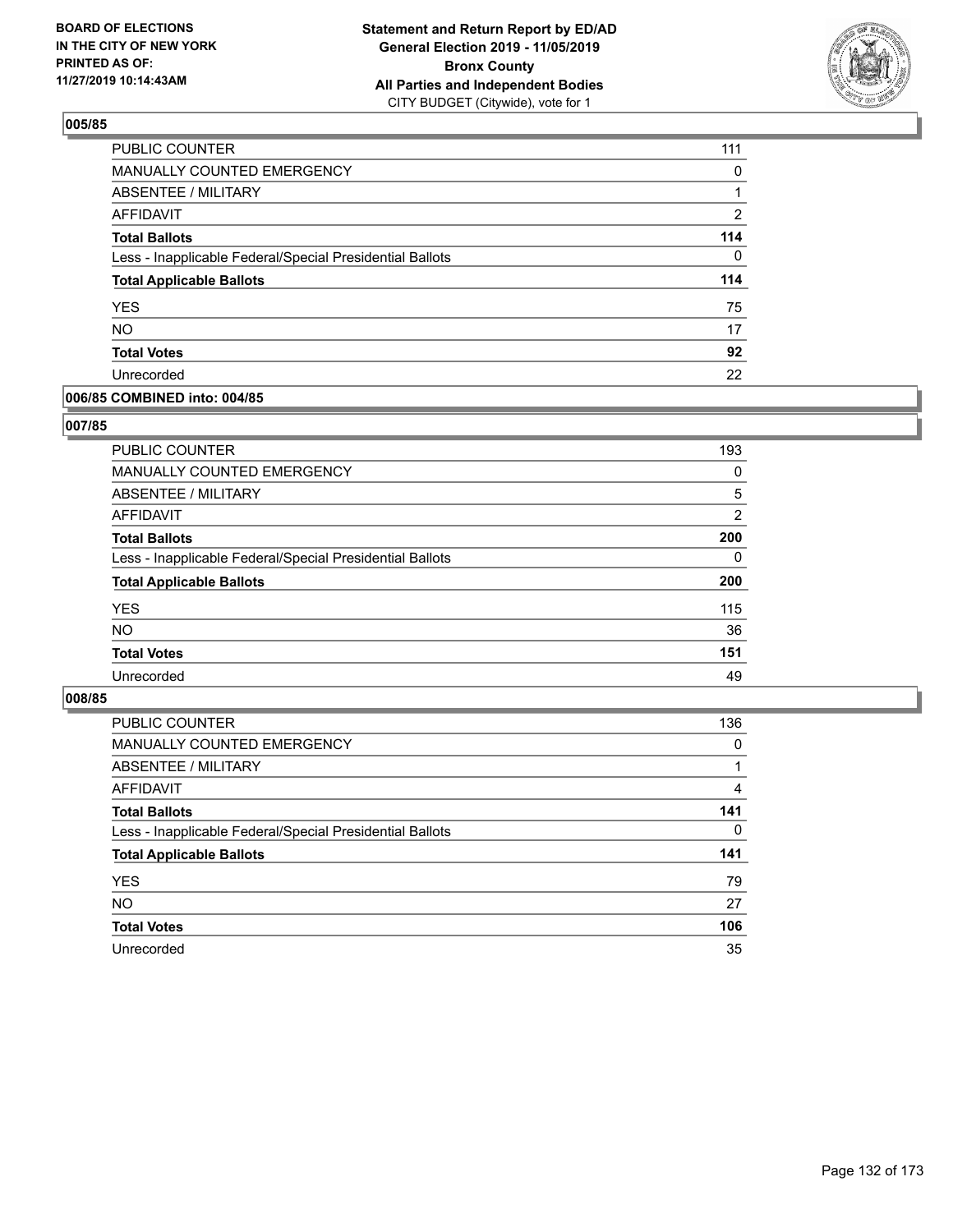

| 89 |
|----|
| 0  |
| 0  |
| 1  |
| 90 |
| 0  |
| 90 |
| 55 |
| 21 |
| 76 |
| 14 |
|    |

## **010/85 COMBINED into: 007/85**

#### **011/85**

| <b>PUBLIC COUNTER</b>                                    | 208 |
|----------------------------------------------------------|-----|
| <b>MANUALLY COUNTED EMERGENCY</b>                        | 0   |
| ABSENTEE / MILITARY                                      |     |
| AFFIDAVIT                                                |     |
| <b>Total Ballots</b>                                     | 210 |
| Less - Inapplicable Federal/Special Presidential Ballots | 0   |
| <b>Total Applicable Ballots</b>                          | 210 |
| <b>YES</b>                                               | 132 |
| <b>NO</b>                                                | 27  |
| <b>Total Votes</b>                                       | 159 |
| Unrecorded                                               | 51  |
|                                                          |     |

## **012/85 COMBINED into: 011/85**

| <b>PUBLIC COUNTER</b>                                    | 394 |
|----------------------------------------------------------|-----|
| <b>MANUALLY COUNTED EMERGENCY</b>                        | 0   |
| ABSENTEE / MILITARY                                      | 12  |
| AFFIDAVIT                                                |     |
| <b>Total Ballots</b>                                     | 407 |
| Less - Inapplicable Federal/Special Presidential Ballots | 0   |
| <b>Total Applicable Ballots</b>                          | 407 |
| <b>YES</b>                                               | 239 |
| NO.                                                      | 89  |
| <b>Total Votes</b>                                       | 328 |
| Unrecorded                                               | 79  |
| 014/85 COMBINED into: 015/85                             |     |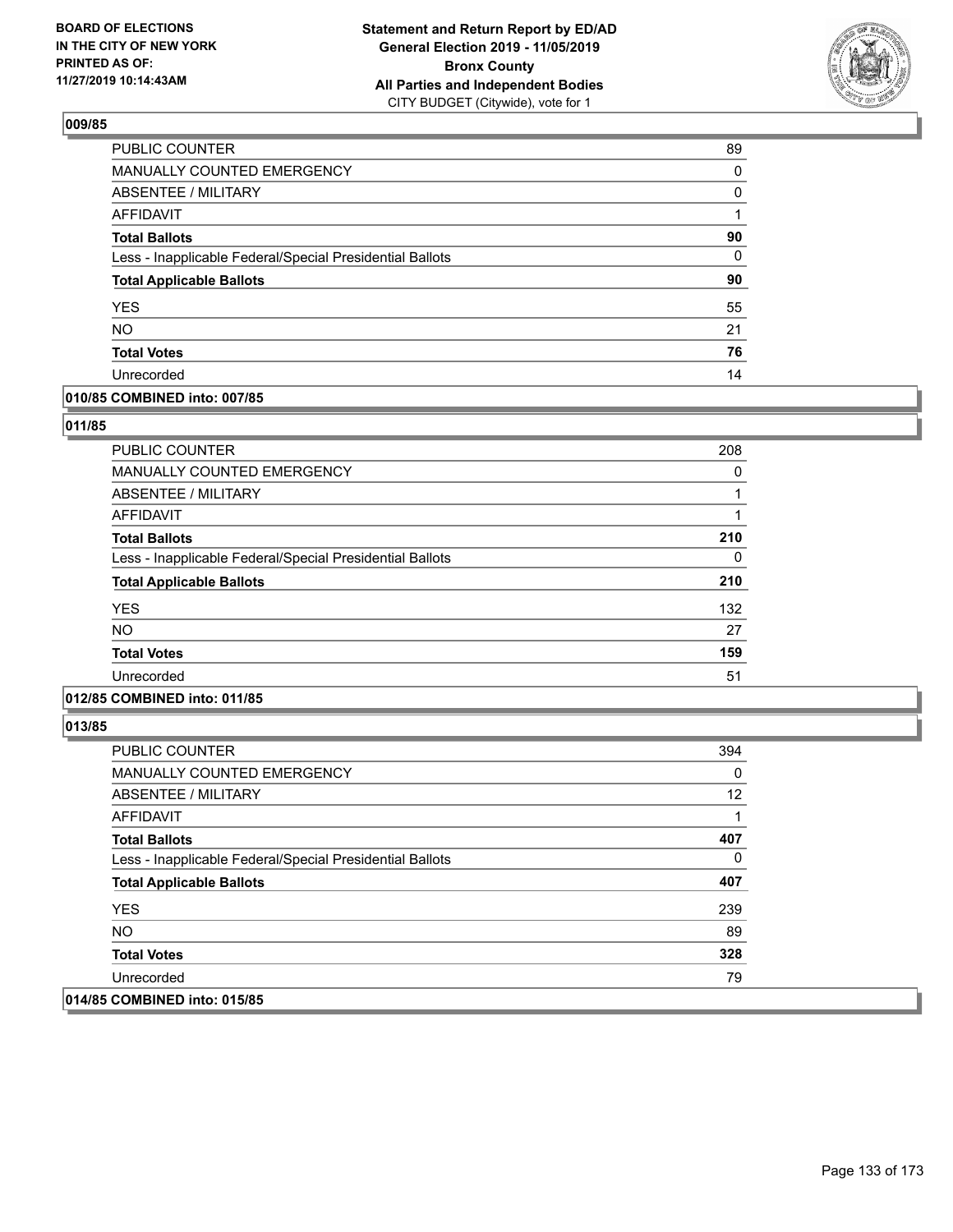

| PUBLIC COUNTER                                           | 160 |
|----------------------------------------------------------|-----|
| MANUALLY COUNTED EMERGENCY                               | 0   |
| ABSENTEE / MILITARY                                      | 0   |
| AFFIDAVIT                                                | 2   |
| Total Ballots                                            | 162 |
| Less - Inapplicable Federal/Special Presidential Ballots | 0   |
| <b>Total Applicable Ballots</b>                          | 162 |
| YES                                                      | 82  |
| NO.                                                      | 17  |
| <b>Total Votes</b>                                       | 99  |
| Unrecorded                                               | 63  |

### **016/85**

| <b>PUBLIC COUNTER</b>                                    | 142      |
|----------------------------------------------------------|----------|
| <b>MANUALLY COUNTED EMERGENCY</b>                        | 0        |
| ABSENTEE / MILITARY                                      | 2        |
| AFFIDAVIT                                                | 0        |
| <b>Total Ballots</b>                                     | 144      |
| Less - Inapplicable Federal/Special Presidential Ballots | $\Omega$ |
| <b>Total Applicable Ballots</b>                          | 144      |
| <b>YES</b>                                               | 48       |
| <b>NO</b>                                                | 14       |
| <b>Total Votes</b>                                       | 62       |
| Unrecorded                                               | 82       |
|                                                          |          |

#### **017/85 COMBINED into: 016/85**

### **018/85 COMBINED into: 013/85**

#### **019/85 COMBINED into: 013/85**

| <b>PUBLIC COUNTER</b>                                    | 177      |
|----------------------------------------------------------|----------|
| MANUALLY COUNTED EMERGENCY                               | 0        |
| <b>ABSENTEE / MILITARY</b>                               | 5        |
| AFFIDAVIT                                                | 0        |
| <b>Total Ballots</b>                                     | 182      |
| Less - Inapplicable Federal/Special Presidential Ballots | $\Omega$ |
| <b>Total Applicable Ballots</b>                          | 182      |
| <b>YES</b>                                               | 90       |
| <b>NO</b>                                                | 41       |
| <b>Total Votes</b>                                       | 131      |
| Unrecorded                                               | 51       |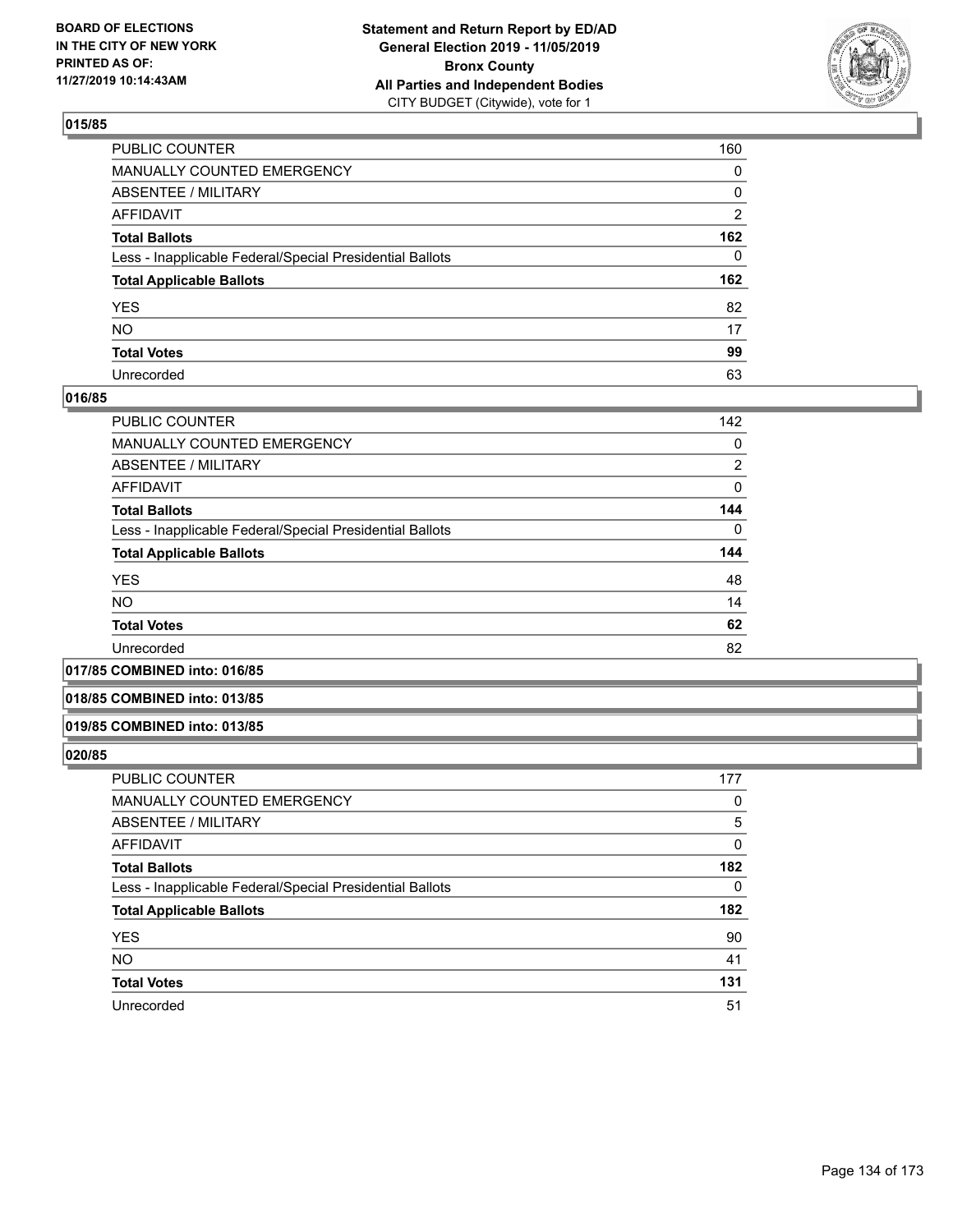

| PUBLIC COUNTER                                           | 283          |
|----------------------------------------------------------|--------------|
| MANUALLY COUNTED EMERGENCY                               | $\mathbf{0}$ |
| ABSENTEE / MILITARY                                      | 4            |
| AFFIDAVIT                                                | 2            |
| Total Ballots                                            | 289          |
| Less - Inapplicable Federal/Special Presidential Ballots | 0            |
| <b>Total Applicable Ballots</b>                          | 289          |
| YES                                                      | 152          |
| NO.                                                      | 46           |
| <b>Total Votes</b>                                       | 198          |
| Unrecorded                                               | 91           |

## **022/85**

| <b>PUBLIC COUNTER</b>                                    | 64             |
|----------------------------------------------------------|----------------|
| MANUALLY COUNTED EMERGENCY                               | 0              |
| ABSENTEE / MILITARY                                      | $\overline{2}$ |
| AFFIDAVIT                                                |                |
| <b>Total Ballots</b>                                     | 67             |
| Less - Inapplicable Federal/Special Presidential Ballots | 0              |
| <b>Total Applicable Ballots</b>                          | 67             |
| <b>YES</b>                                               | 42             |
| <b>NO</b>                                                | 9              |
| <b>Total Votes</b>                                       | 51             |
| Unrecorded                                               | 16             |

| <b>PUBLIC COUNTER</b>                                    | 236 |
|----------------------------------------------------------|-----|
| <b>MANUALLY COUNTED EMERGENCY</b>                        | 0   |
| ABSENTEE / MILITARY                                      | 2   |
| AFFIDAVIT                                                | 3   |
| <b>Total Ballots</b>                                     | 241 |
| Less - Inapplicable Federal/Special Presidential Ballots | 0   |
| <b>Total Applicable Ballots</b>                          | 241 |
| <b>YES</b>                                               | 155 |
| <b>NO</b>                                                | 41  |
| <b>Total Votes</b>                                       | 196 |
| Unrecorded                                               | 45  |
| 024/85 COMBINED into: 023/85                             |     |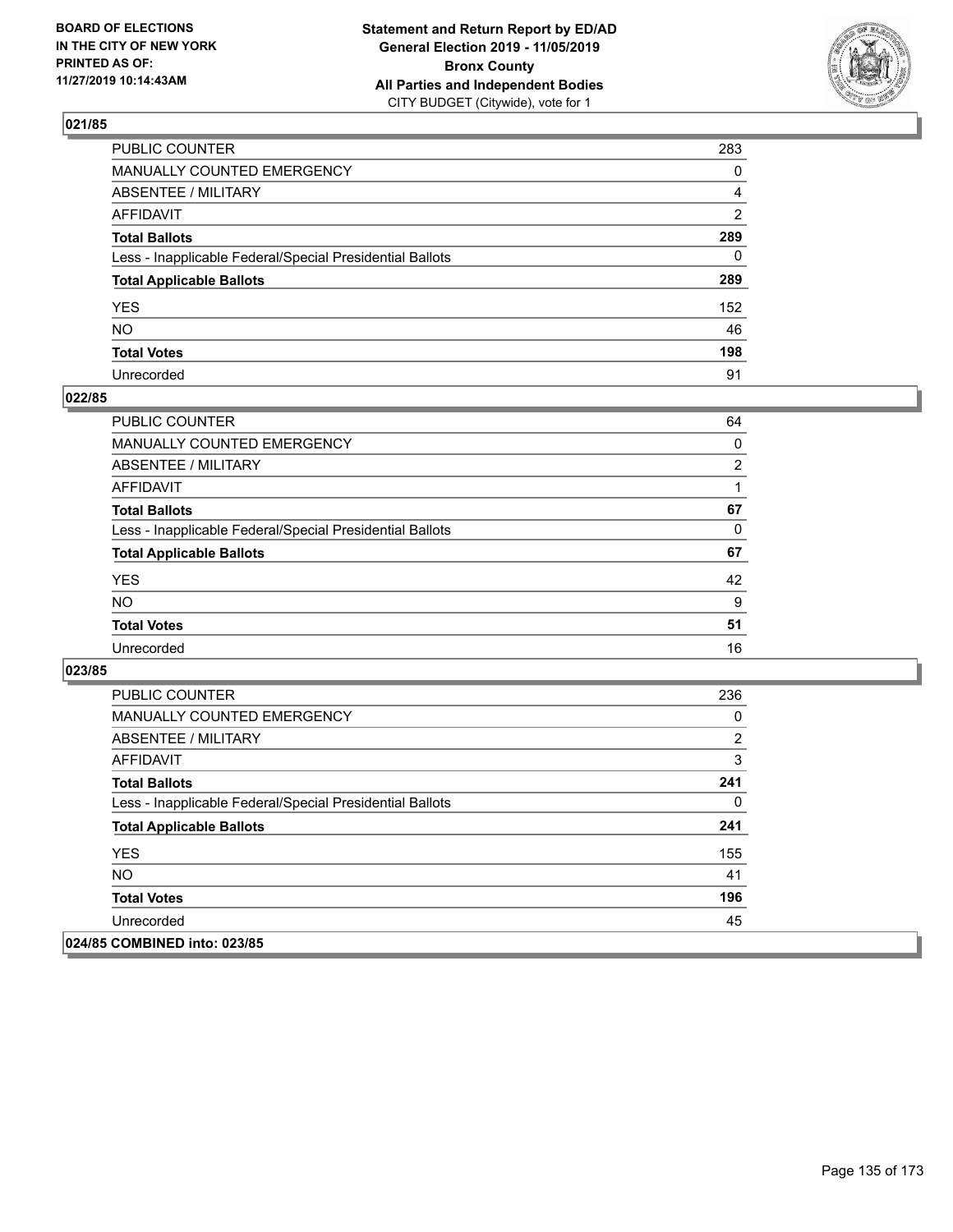

| PUBLIC COUNTER                                           | 210      |
|----------------------------------------------------------|----------|
| <b>MANUALLY COUNTED EMERGENCY</b>                        | $\Omega$ |
| <b>ABSENTEE / MILITARY</b>                               | 6        |
| <b>AFFIDAVIT</b>                                         | 0        |
| <b>Total Ballots</b>                                     | 216      |
| Less - Inapplicable Federal/Special Presidential Ballots | 0        |
| <b>Total Applicable Ballots</b>                          | 216      |
| <b>YES</b>                                               | 123      |
| <b>NO</b>                                                | 53       |
| <b>Total Votes</b>                                       | 176      |
| Unrecorded                                               | 40       |

### **026/85 COMBINED into: 025/85**

### **027/85**

| PUBLIC COUNTER                                           | 249      |
|----------------------------------------------------------|----------|
| <b>MANUALLY COUNTED EMERGENCY</b>                        | $\Omega$ |
| ABSENTEE / MILITARY                                      | 5        |
| AFFIDAVIT                                                | $\Omega$ |
| <b>Total Ballots</b>                                     | 254      |
| Less - Inapplicable Federal/Special Presidential Ballots | $\Omega$ |
| <b>Total Applicable Ballots</b>                          | 254      |
| <b>YES</b>                                               | 147      |
| <b>NO</b>                                                | 55       |
| <b>Total Votes</b>                                       | 202      |
| Unrecorded                                               | 52       |
|                                                          |          |

| <b>PUBLIC COUNTER</b>                                    | 86 |
|----------------------------------------------------------|----|
| <b>MANUALLY COUNTED EMERGENCY</b>                        | 0  |
| <b>ABSENTEE / MILITARY</b>                               | 3  |
| AFFIDAVIT                                                | 0  |
| <b>Total Ballots</b>                                     | 89 |
| Less - Inapplicable Federal/Special Presidential Ballots | 0  |
| <b>Total Applicable Ballots</b>                          | 89 |
| <b>YES</b>                                               | 60 |
| NO.                                                      | 14 |
| <b>Total Votes</b>                                       | 74 |
| Unrecorded                                               | 15 |
| 029/85 COMBINED into: 028/85                             |    |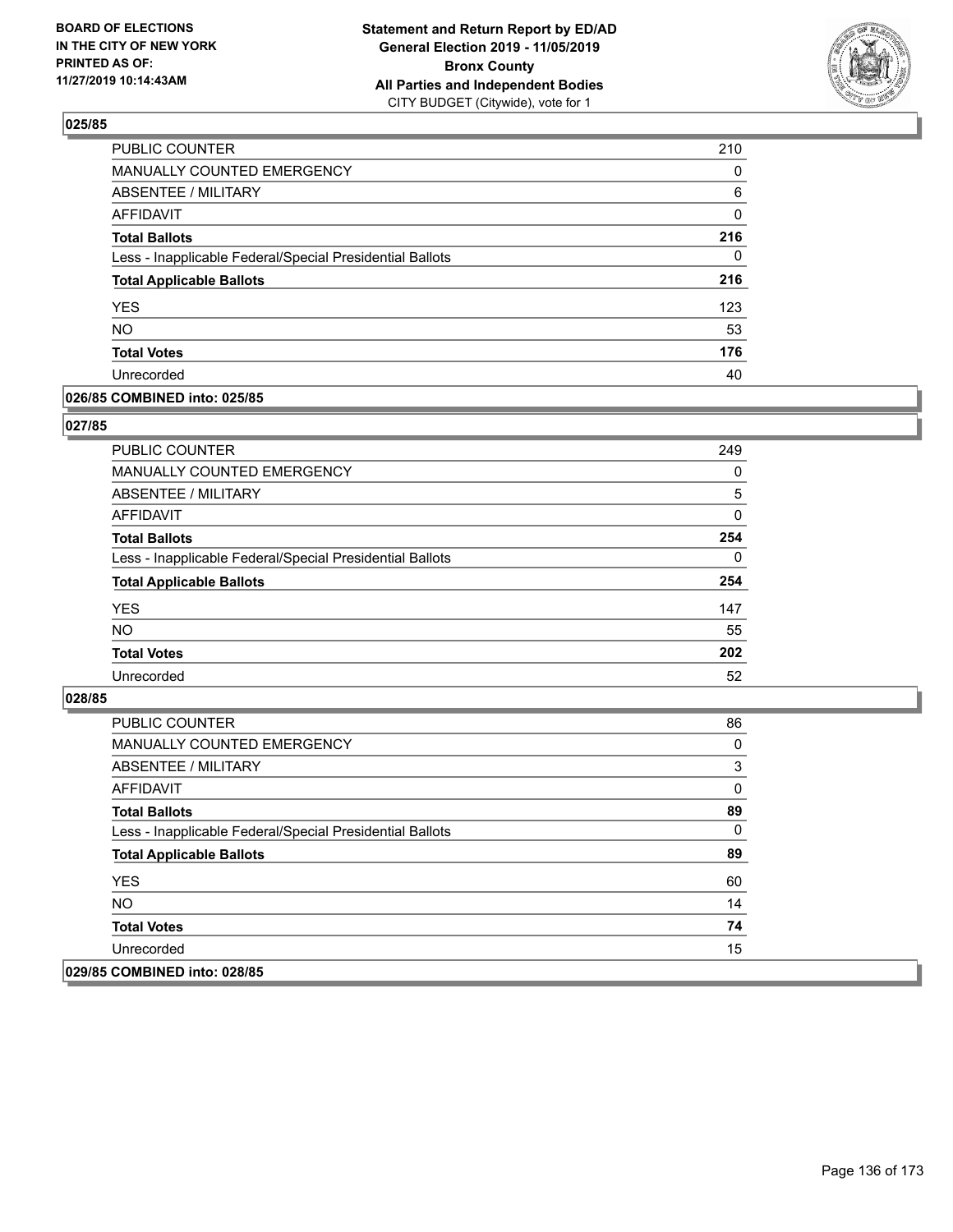

| PUBLIC COUNTER                                           | 180          |
|----------------------------------------------------------|--------------|
| MANUALLY COUNTED EMERGENCY                               | 0            |
| <b>ABSENTEE / MILITARY</b>                               | 4            |
| <b>AFFIDAVIT</b>                                         | 1            |
| <b>Total Ballots</b>                                     | 185          |
| Less - Inapplicable Federal/Special Presidential Ballots | $\mathbf{0}$ |
| <b>Total Applicable Ballots</b>                          | 185          |
| <b>YES</b>                                               | 114          |
| NO.                                                      | 30           |
| <b>Total Votes</b>                                       | 144          |
| Unrecorded                                               | 41           |

## **031/85 COMBINED into: 030/85**

### **032/85**

| PUBLIC COUNTER                                           | 167 |
|----------------------------------------------------------|-----|
| <b>MANUALLY COUNTED EMERGENCY</b>                        | 0   |
| ABSENTEE / MILITARY                                      | 3   |
| AFFIDAVIT                                                |     |
| <b>Total Ballots</b>                                     | 171 |
| Less - Inapplicable Federal/Special Presidential Ballots | 0   |
| <b>Total Applicable Ballots</b>                          | 171 |
| <b>YES</b>                                               | 109 |
| <b>NO</b>                                                | 19  |
| <b>Total Votes</b>                                       | 128 |
| Unrecorded                                               | 43  |
|                                                          |     |

| <b>PUBLIC COUNTER</b>                                    | 125      |
|----------------------------------------------------------|----------|
| MANUALLY COUNTED EMERGENCY                               | 0        |
| ABSENTEE / MILITARY                                      | 8        |
| AFFIDAVIT                                                | $\Omega$ |
| <b>Total Ballots</b>                                     | 133      |
| Less - Inapplicable Federal/Special Presidential Ballots | $\Omega$ |
| <b>Total Applicable Ballots</b>                          | 133      |
| <b>YES</b>                                               | 83       |
| <b>NO</b>                                                | 35       |
| <b>Total Votes</b>                                       | 118      |
| Unrecorded                                               | 15       |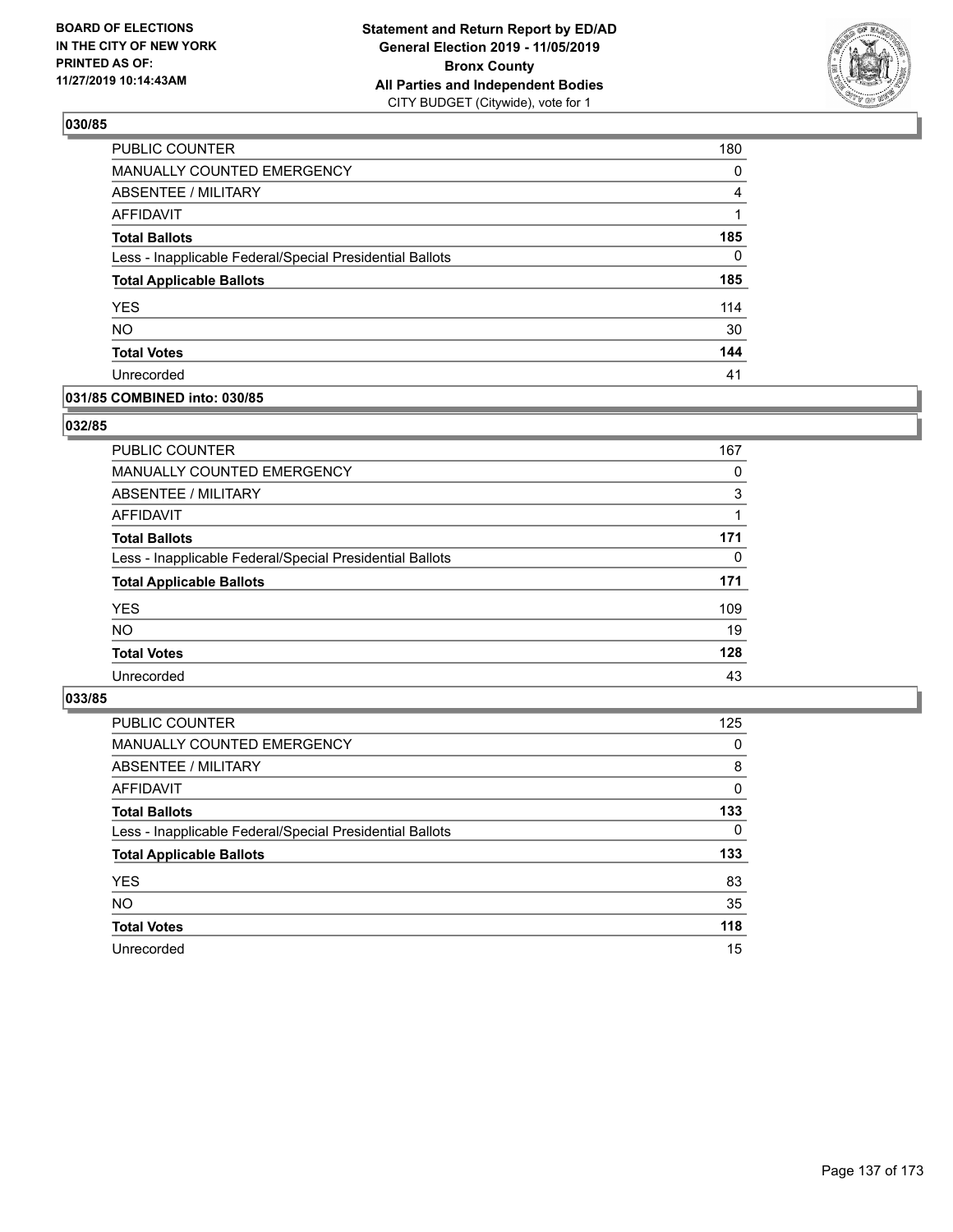

| PUBLIC COUNTER                                           | 139      |
|----------------------------------------------------------|----------|
| MANUALLY COUNTED EMERGENCY                               | $\Omega$ |
| ABSENTEE / MILITARY                                      | 3        |
| AFFIDAVIT                                                | 3        |
| <b>Total Ballots</b>                                     | 145      |
| Less - Inapplicable Federal/Special Presidential Ballots | 0        |
| <b>Total Applicable Ballots</b>                          | 145      |
| <b>YES</b>                                               | 108      |
| <b>NO</b>                                                | 20       |
| <b>Total Votes</b>                                       | 128      |
| Unrecorded                                               | 17       |

#### **035/85 COMBINED into: 030/85**

**036/85 COMBINED into: 017/79**

**037/85 COMBINED into: 021/85**

**038/85 COMBINED into: 075/84**

### **039/85**

| <b>PUBLIC COUNTER</b>                                    | 152            |
|----------------------------------------------------------|----------------|
| <b>MANUALLY COUNTED EMERGENCY</b>                        | 0              |
| <b>ABSENTEE / MILITARY</b>                               | 1              |
| AFFIDAVIT                                                | $\overline{2}$ |
| <b>Total Ballots</b>                                     | 155            |
| Less - Inapplicable Federal/Special Presidential Ballots | 0              |
| <b>Total Applicable Ballots</b>                          | 155            |
| <b>YES</b>                                               | 74             |
| <b>NO</b>                                                | 22             |
| <b>Total Votes</b>                                       | 96             |
| Unrecorded                                               | 59             |
| $A$ $A$                                                  |                |

# **040/85 COMBINED into: 039/85**

### **041/85 COMBINED into: 085/84**

### **042/85 COMBINED into: 050/84**

**043/85** 

| <b>PUBLIC COUNTER</b>                                    | 175 |
|----------------------------------------------------------|-----|
| <b>MANUALLY COUNTED EMERGENCY</b>                        | 0   |
| ABSENTEE / MILITARY                                      |     |
| AFFIDAVIT                                                |     |
| <b>Total Ballots</b>                                     | 177 |
| Less - Inapplicable Federal/Special Presidential Ballots | 0   |
|                                                          |     |
| <b>Total Applicable Ballots</b>                          | 177 |
| <b>YES</b>                                               | 73  |
| <b>NO</b>                                                | 21  |
| <b>Total Votes</b>                                       | 94  |
| Unrecorded                                               | 83  |

#### **044/85 COMBINED into: 043/85**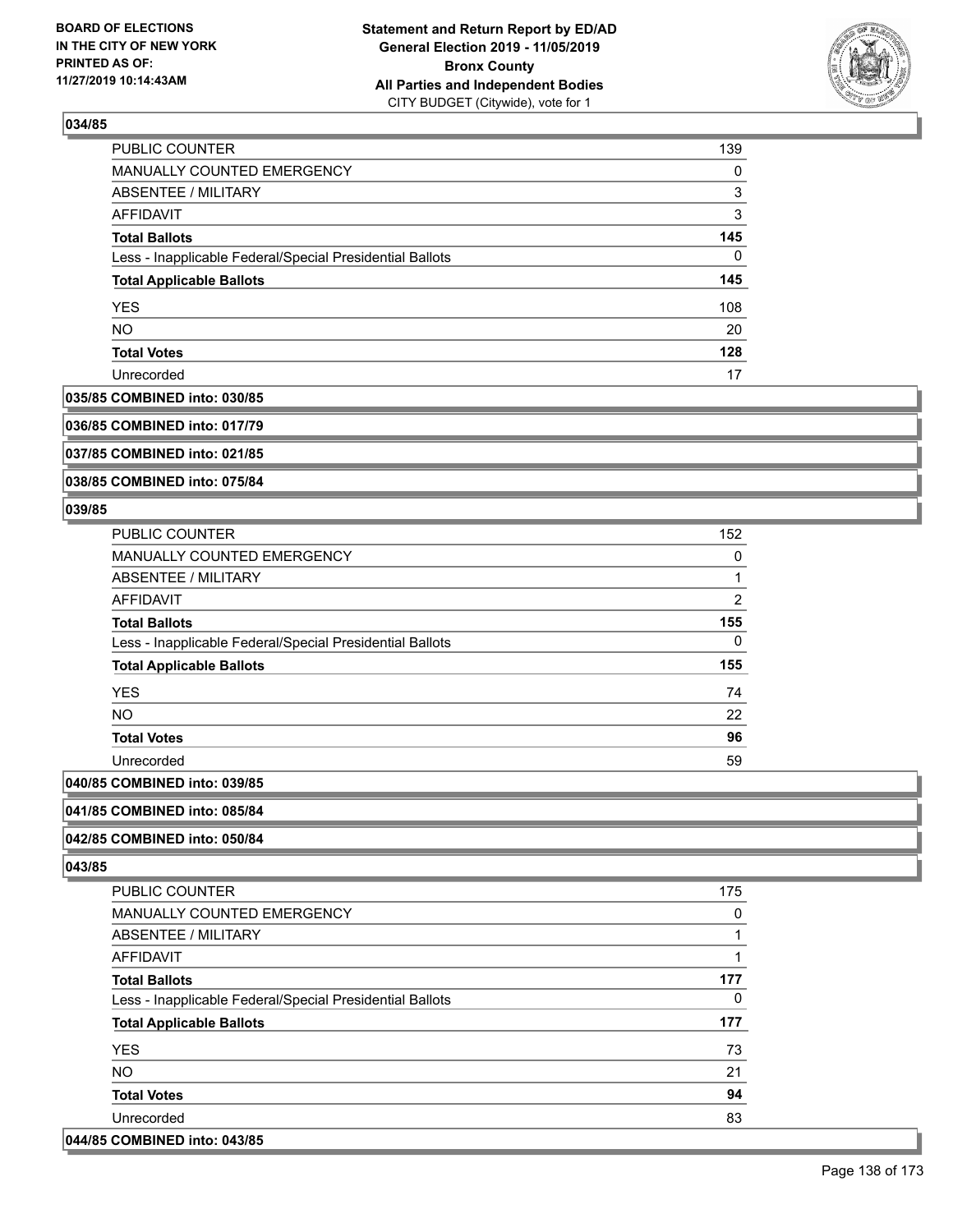

| PUBLIC COUNTER                                           | 187 |
|----------------------------------------------------------|-----|
| MANUALLY COUNTED EMERGENCY                               | 0   |
| ABSENTEE / MILITARY                                      | 16  |
| AFFIDAVIT                                                | 0   |
| Total Ballots                                            | 203 |
| Less - Inapplicable Federal/Special Presidential Ballots | 0   |
| <b>Total Applicable Ballots</b>                          | 203 |
| YES                                                      | 113 |
| NΟ                                                       | 23  |
| <b>Total Votes</b>                                       | 136 |
| Unrecorded                                               | 67  |

### **046/85**

| <b>PUBLIC COUNTER</b>                                    | 156 |
|----------------------------------------------------------|-----|
| <b>MANUALLY COUNTED EMERGENCY</b>                        | 0   |
| ABSENTEE / MILITARY                                      | 4   |
| <b>AFFIDAVIT</b>                                         |     |
| <b>Total Ballots</b>                                     | 161 |
| Less - Inapplicable Federal/Special Presidential Ballots | 0   |
| <b>Total Applicable Ballots</b>                          | 161 |
| <b>YES</b>                                               | 86  |
| <b>NO</b>                                                | 30  |
| <b>Total Votes</b>                                       | 116 |
| Unrecorded                                               | 45  |
|                                                          |     |

#### **047/85 COMBINED into: 045/85**

| <b>PUBLIC COUNTER</b>                                    | 88 |
|----------------------------------------------------------|----|
| <b>MANUALLY COUNTED EMERGENCY</b>                        | 0  |
| <b>ABSENTEE / MILITARY</b>                               | 0  |
| <b>AFFIDAVIT</b>                                         | 3  |
| <b>Total Ballots</b>                                     | 91 |
| Less - Inapplicable Federal/Special Presidential Ballots | 0  |
| <b>Total Applicable Ballots</b>                          | 91 |
| <b>YES</b>                                               | 50 |
| <b>NO</b>                                                | 14 |
| <b>Total Votes</b>                                       | 64 |
| Unrecorded                                               | 27 |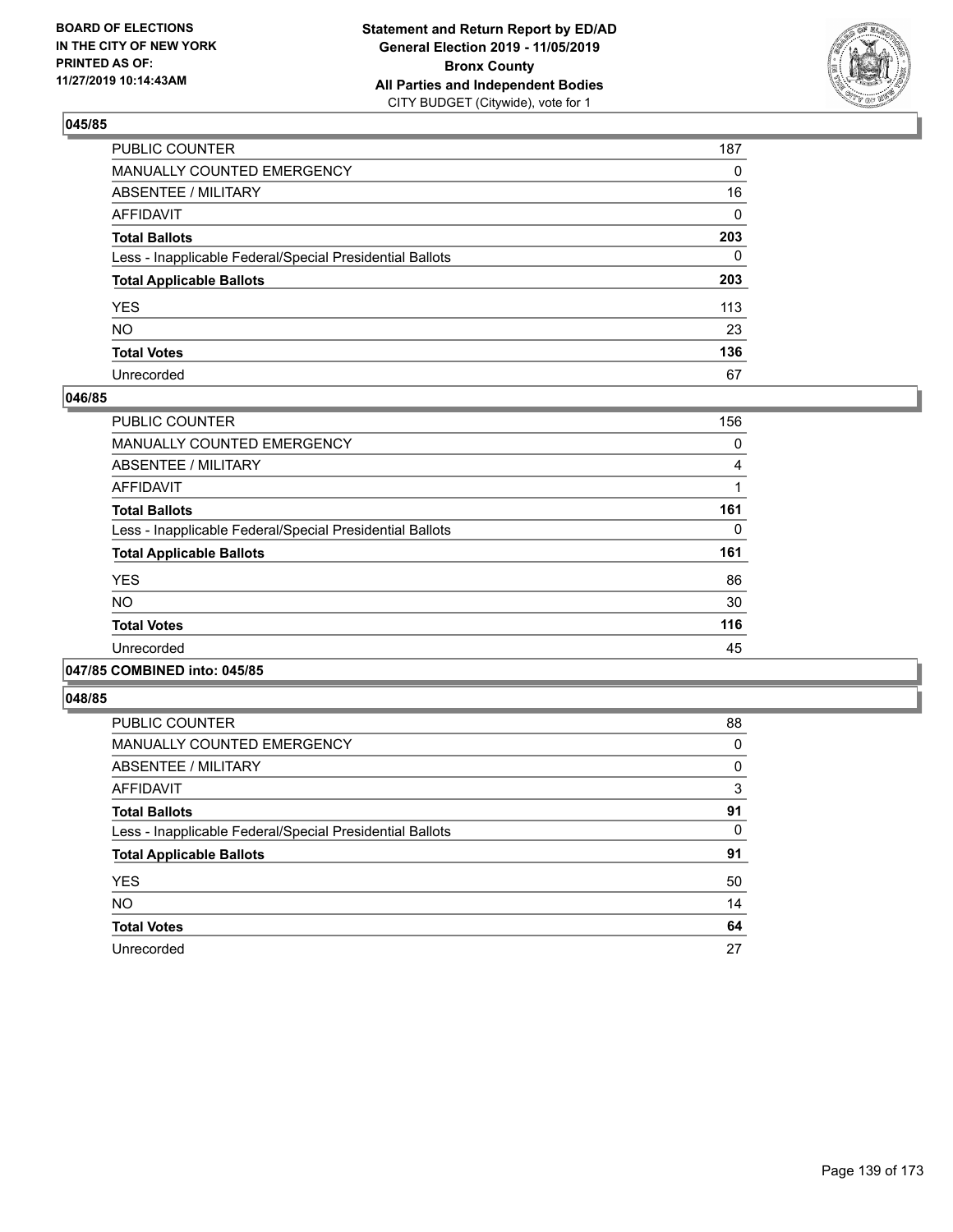

| PUBLIC COUNTER                                           | 116 |
|----------------------------------------------------------|-----|
| MANUALLY COUNTED EMERGENCY                               | 0   |
| ABSENTEE / MILITARY                                      | 2   |
| AFFIDAVIT                                                | 0   |
| Total Ballots                                            | 118 |
| Less - Inapplicable Federal/Special Presidential Ballots | 0   |
| <b>Total Applicable Ballots</b>                          | 118 |
| YES                                                      | 59  |
| NO.                                                      | 25  |
| <b>Total Votes</b>                                       | 84  |
| Unrecorded                                               | 34  |

## **050/85**

| <b>PUBLIC COUNTER</b>                                    | 243 |
|----------------------------------------------------------|-----|
| MANUALLY COUNTED EMERGENCY                               | 0   |
| ABSENTEE / MILITARY                                      |     |
| <b>AFFIDAVIT</b>                                         | 3   |
| <b>Total Ballots</b>                                     | 247 |
| Less - Inapplicable Federal/Special Presidential Ballots | 0   |
| <b>Total Applicable Ballots</b>                          | 247 |
| <b>YES</b>                                               | 120 |
| <b>NO</b>                                                | 27  |
| <b>Total Votes</b>                                       | 147 |
| Unrecorded                                               | 100 |
|                                                          |     |

## **051/85 COMBINED into: 050/85**

| <b>PUBLIC COUNTER</b>                                    | 153 |
|----------------------------------------------------------|-----|
| <b>MANUALLY COUNTED EMERGENCY</b>                        | 0   |
| ABSENTEE / MILITARY                                      | 2   |
| <b>AFFIDAVIT</b>                                         | 4   |
| <b>Total Ballots</b>                                     | 159 |
| Less - Inapplicable Federal/Special Presidential Ballots | 0   |
| <b>Total Applicable Ballots</b>                          | 159 |
| <b>YES</b>                                               | 101 |
| <b>NO</b>                                                | 30  |
| <b>Total Votes</b>                                       | 131 |
| Unrecorded                                               | 28  |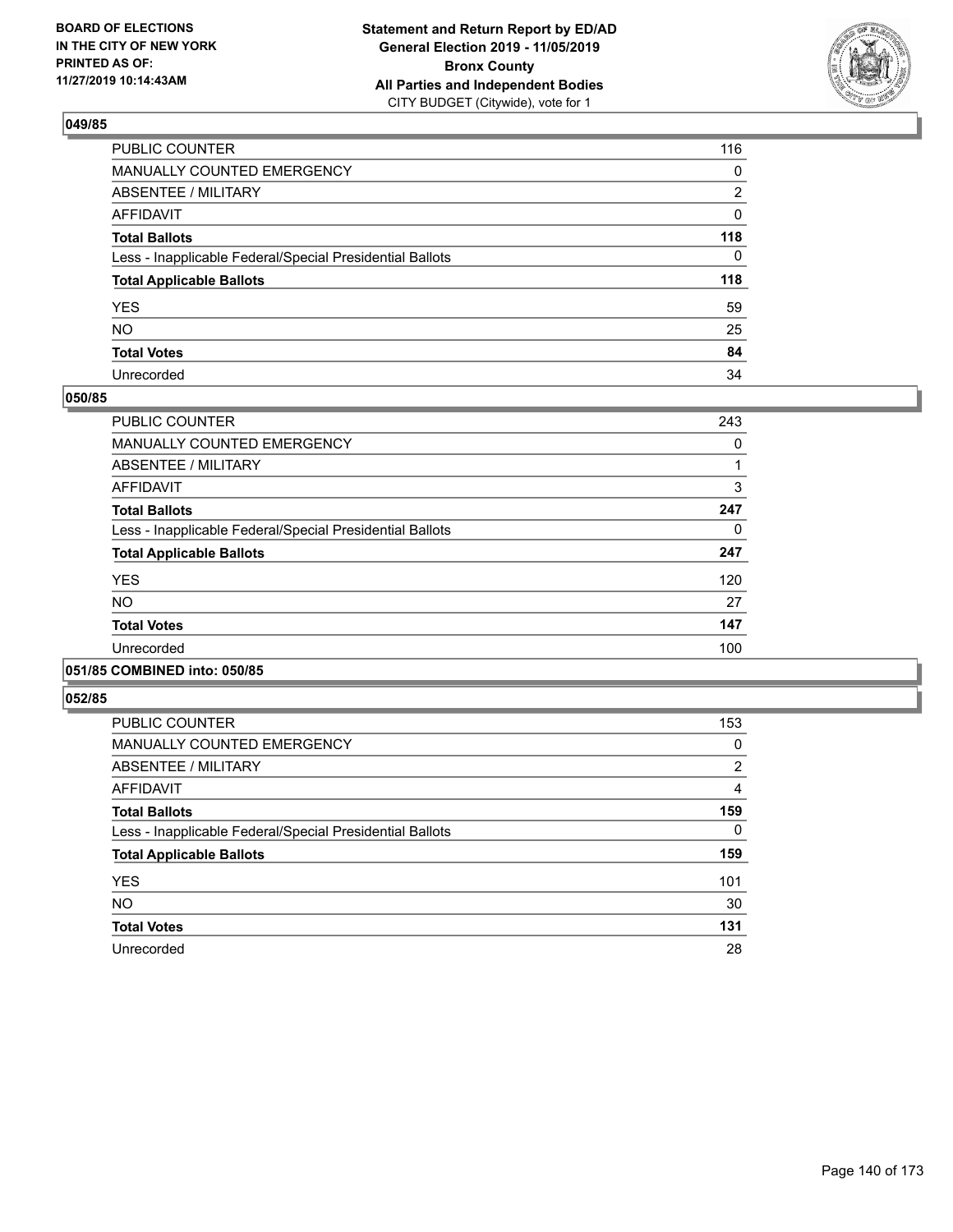

| PUBLIC COUNTER                                           | 25              |
|----------------------------------------------------------|-----------------|
| MANUALLY COUNTED EMERGENCY                               | 0               |
| ABSENTEE / MILITARY                                      | 6               |
| AFFIDAVIT                                                |                 |
| Total Ballots                                            | $32\phantom{a}$ |
| Less - Inapplicable Federal/Special Presidential Ballots | 0               |
| <b>Total Applicable Ballots</b>                          | $32\phantom{a}$ |
| YES                                                      | 18              |
| NO.                                                      | 8               |
| <b>Total Votes</b>                                       | 26              |
| Unrecorded                                               | 6               |

### **054/85**

| <b>PUBLIC COUNTER</b>                                    | 38 |
|----------------------------------------------------------|----|
| <b>MANUALLY COUNTED EMERGENCY</b>                        | 0  |
| ABSENTEE / MILITARY                                      | 0  |
| AFFIDAVIT                                                | 0  |
| <b>Total Ballots</b>                                     | 38 |
| Less - Inapplicable Federal/Special Presidential Ballots | 0  |
| <b>Total Applicable Ballots</b>                          | 38 |
| <b>YES</b>                                               | 18 |
| <b>NO</b>                                                | 9  |
| <b>Total Votes</b>                                       | 27 |
| Unrecorded                                               | 11 |
|                                                          |    |

| <b>PUBLIC COUNTER</b>                                    | 49 |
|----------------------------------------------------------|----|
| <b>MANUALLY COUNTED EMERGENCY</b>                        | 0  |
| ABSENTEE / MILITARY                                      | 2  |
| AFFIDAVIT                                                |    |
| <b>Total Ballots</b>                                     | 52 |
| Less - Inapplicable Federal/Special Presidential Ballots | 0  |
| <b>Total Applicable Ballots</b>                          | 52 |
| <b>YES</b>                                               | 33 |
| <b>NO</b>                                                | 5  |
| <b>Total Votes</b>                                       | 38 |
| Unrecorded                                               | 14 |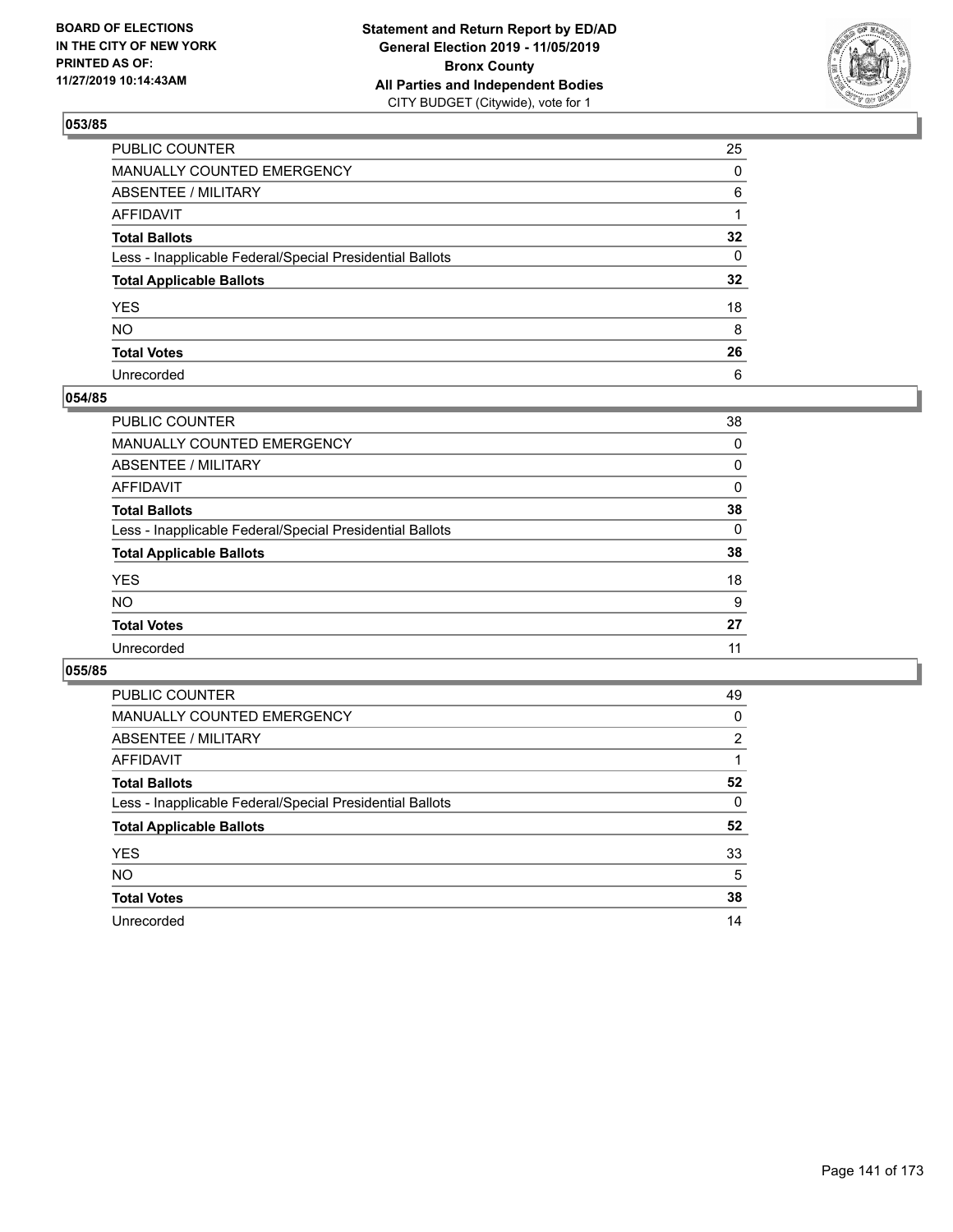

| <b>PUBLIC COUNTER</b>                                    | 215      |
|----------------------------------------------------------|----------|
| <b>MANUALLY COUNTED EMERGENCY</b>                        | $\Omega$ |
| <b>ABSENTEE / MILITARY</b>                               | 5        |
| AFFIDAVIT                                                | 4        |
| <b>Total Ballots</b>                                     | 224      |
| Less - Inapplicable Federal/Special Presidential Ballots | 0        |
| <b>Total Applicable Ballots</b>                          | 224      |
| <b>YES</b>                                               | 110      |
| <b>NO</b>                                                | 64       |
| <b>Total Votes</b>                                       | 174      |
| Unrecorded                                               | 50       |

### **057/85 COMBINED into: 052/85**

#### **058/85**

| <b>PUBLIC COUNTER</b>                                    | 206      |
|----------------------------------------------------------|----------|
| <b>MANUALLY COUNTED EMERGENCY</b>                        | 0        |
| ABSENTEE / MILITARY                                      | 3        |
| <b>AFFIDAVIT</b>                                         | $\Omega$ |
| <b>Total Ballots</b>                                     | 209      |
| Less - Inapplicable Federal/Special Presidential Ballots | 0        |
| <b>Total Applicable Ballots</b>                          | 209      |
| <b>YES</b>                                               | 114      |
| NO                                                       | 38       |
| <b>Total Votes</b>                                       | 152      |
| Unrecorded                                               | 57       |

#### **059/85 COMBINED into: 058/85**

### **060/85 COMBINED into: 034/85**

#### **061/85 COMBINED into: 062/85**

| <b>PUBLIC COUNTER</b>                                    | 170 |
|----------------------------------------------------------|-----|
| <b>MANUALLY COUNTED EMERGENCY</b>                        | 0   |
| ABSENTEE / MILITARY                                      | 3   |
| AFFIDAVIT                                                | 0   |
| <b>Total Ballots</b>                                     | 173 |
| Less - Inapplicable Federal/Special Presidential Ballots | 0   |
| <b>Total Applicable Ballots</b>                          | 173 |
| <b>YES</b>                                               | 113 |
| NO.                                                      | 28  |
| <b>Total Votes</b>                                       | 141 |
| Unrecorded                                               | 32  |
| 063/85 COMBINED into: 064/85                             |     |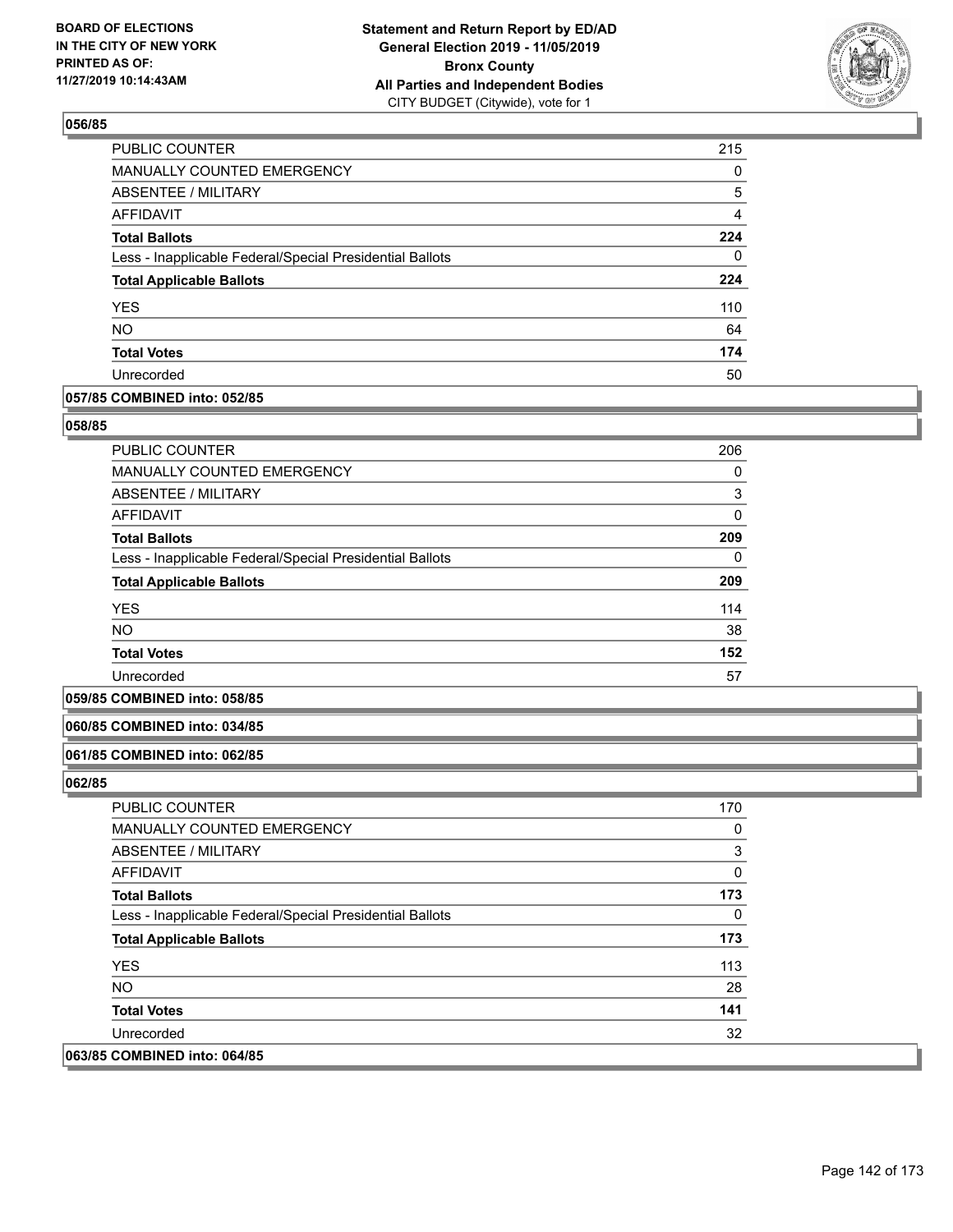

| PUBLIC COUNTER                                           | 161 |
|----------------------------------------------------------|-----|
| MANUALLY COUNTED EMERGENCY                               | 0   |
| ABSENTEE / MILITARY                                      | 3   |
| AFFIDAVIT                                                |     |
| <b>Total Ballots</b>                                     | 165 |
| Less - Inapplicable Federal/Special Presidential Ballots | 0   |
| <b>Total Applicable Ballots</b>                          | 165 |
| <b>YES</b>                                               | 88  |
| <b>NO</b>                                                | 19  |
| <b>Total Votes</b>                                       | 107 |
| Unrecorded                                               | 58  |

### **065/85 COMBINED into: 066/85**

#### **066/85**

| PUBLIC COUNTER                                           | 182      |
|----------------------------------------------------------|----------|
| <b>MANUALLY COUNTED EMERGENCY</b>                        | $\Omega$ |
| ABSENTEE / MILITARY                                      |          |
| AFFIDAVIT                                                | 2        |
| <b>Total Ballots</b>                                     | 185      |
| Less - Inapplicable Federal/Special Presidential Ballots | $\Omega$ |
| <b>Total Applicable Ballots</b>                          | 185      |
| <b>YES</b>                                               | 95       |
| <b>NO</b>                                                | 20       |
| <b>Total Votes</b>                                       | 115      |
| Unrecorded                                               | 70       |
|                                                          |          |

| <b>PUBLIC COUNTER</b>                                    | 176 |
|----------------------------------------------------------|-----|
| <b>MANUALLY COUNTED EMERGENCY</b>                        | 0   |
| ABSENTEE / MILITARY                                      | 3   |
| AFFIDAVIT                                                | 0   |
| <b>Total Ballots</b>                                     | 179 |
| Less - Inapplicable Federal/Special Presidential Ballots | 0   |
| <b>Total Applicable Ballots</b>                          | 179 |
| <b>YES</b>                                               | 102 |
| NO.                                                      | 25  |
| <b>Total Votes</b>                                       | 127 |
| Unrecorded                                               | 52  |
| 068/85 COMBINED into: 056/85                             |     |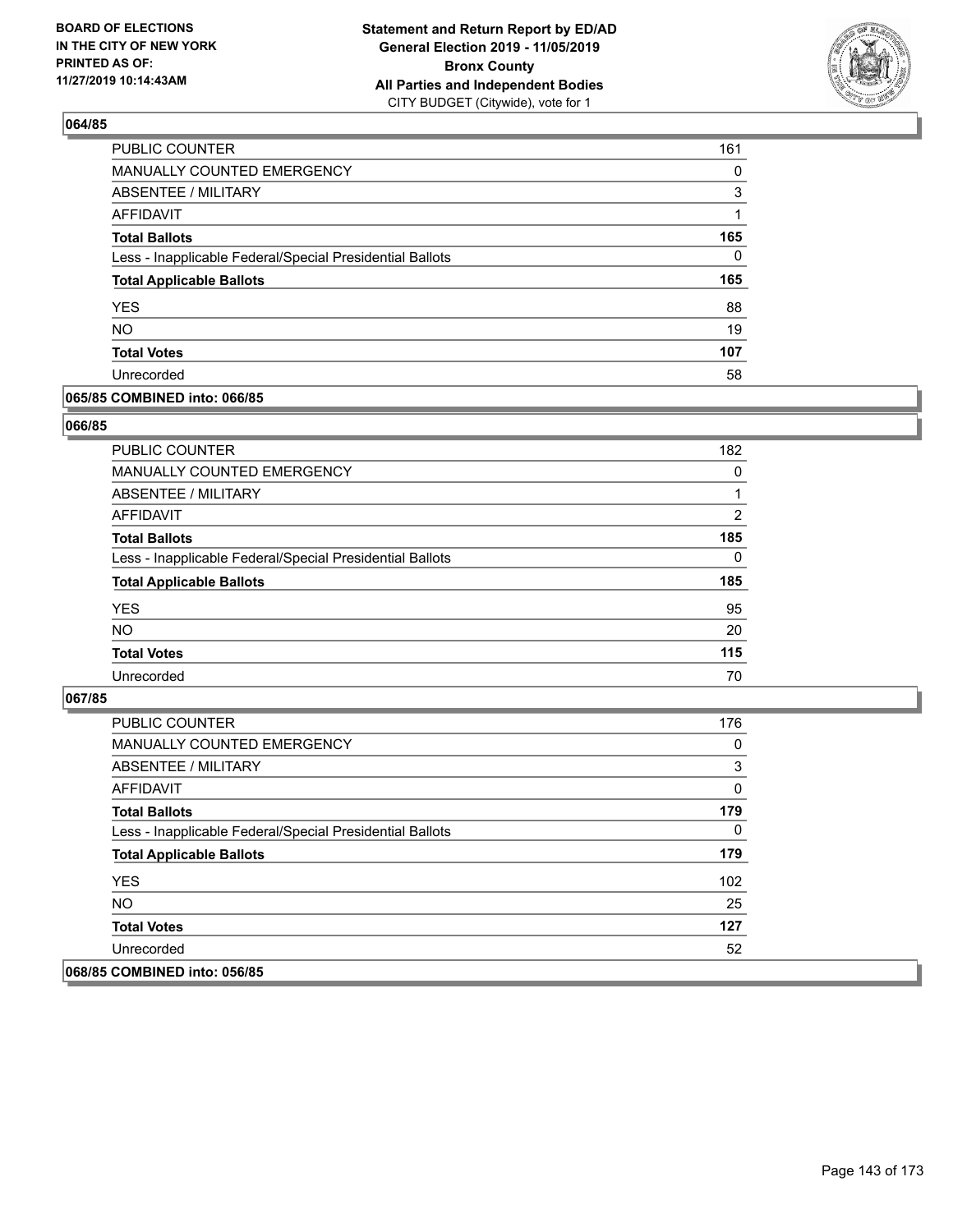

| PUBLIC COUNTER                                           | 97  |
|----------------------------------------------------------|-----|
| MANUALLY COUNTED EMERGENCY                               | 0   |
| ABSENTEE / MILITARY                                      | 3   |
| AFFIDAVIT                                                |     |
| Total Ballots                                            | 101 |
| Less - Inapplicable Federal/Special Presidential Ballots | 0   |
| <b>Total Applicable Ballots</b>                          | 101 |
| YES                                                      | 60  |
| NO.                                                      | 27  |
| <b>Total Votes</b>                                       | 87  |
| Unrecorded                                               | 14  |

### **070/85**

| PUBLIC COUNTER                                           | 162 |
|----------------------------------------------------------|-----|
| <b>MANUALLY COUNTED EMERGENCY</b>                        | 0   |
| ABSENTEE / MILITARY                                      | 5   |
| AFFIDAVIT                                                | 0   |
| <b>Total Ballots</b>                                     | 167 |
| Less - Inapplicable Federal/Special Presidential Ballots | 0   |
| <b>Total Applicable Ballots</b>                          | 167 |
| <b>YES</b>                                               | 99  |
| <b>NO</b>                                                | 29  |
| <b>Total Votes</b>                                       | 128 |
| Unrecorded                                               | 39  |
|                                                          |     |

**071/85 COMBINED into: 027/85 072/85 COMBINED into: 027/85 073/85 COMBINED into: 027/85 074/85 COMBINED into: 027/85 075/85 COMBINED into: 027/85 076/85 COMBINED into: 027/85 077/85 COMBINED into: 027/85 078/85 COMBINED into: 027/85 079/85 COMBINED into: 027/85**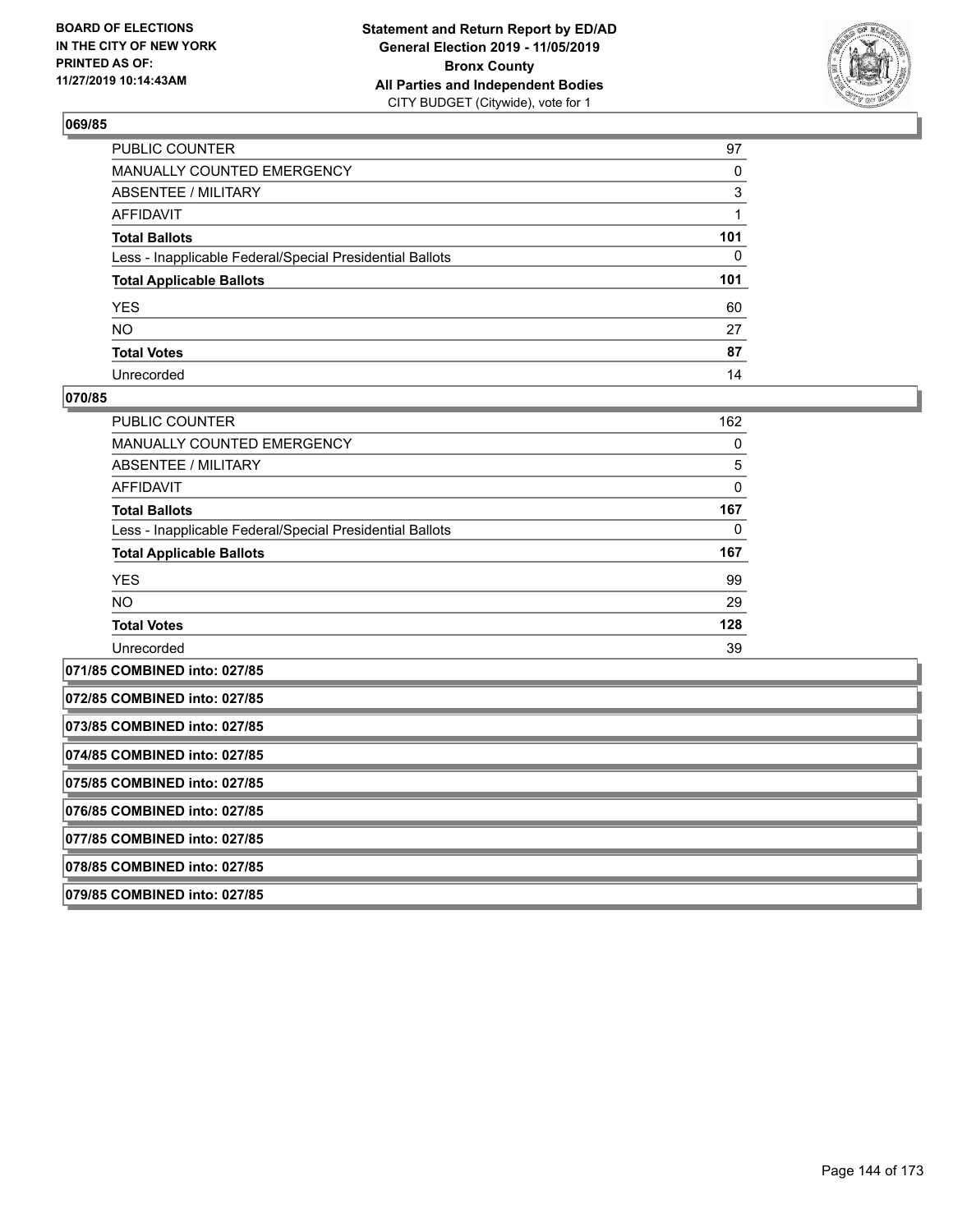

| <b>PUBLIC COUNTER</b>                                    | 113 |
|----------------------------------------------------------|-----|
| MANUALLY COUNTED EMERGENCY                               | 0   |
| ABSENTEE / MILITARY                                      | 2   |
| <b>AFFIDAVIT</b>                                         | 5   |
| <b>Total Ballots</b>                                     | 120 |
| Less - Inapplicable Federal/Special Presidential Ballots | 0   |
| <b>Total Applicable Ballots</b>                          | 120 |
| <b>YES</b>                                               | 86  |
| NO.                                                      | 14  |
| <b>Total Votes</b>                                       | 100 |
| Unrecorded                                               | 20  |
| 081/85 COMBINED into: 046/85                             |     |
| 082/85 COMBINED into: 080/85                             |     |
| 083/85 COMBINED into: 032/85                             |     |
| 084/85 COMBINED into: 067/85                             |     |
| 085/85 COMBINED into: 085/84                             |     |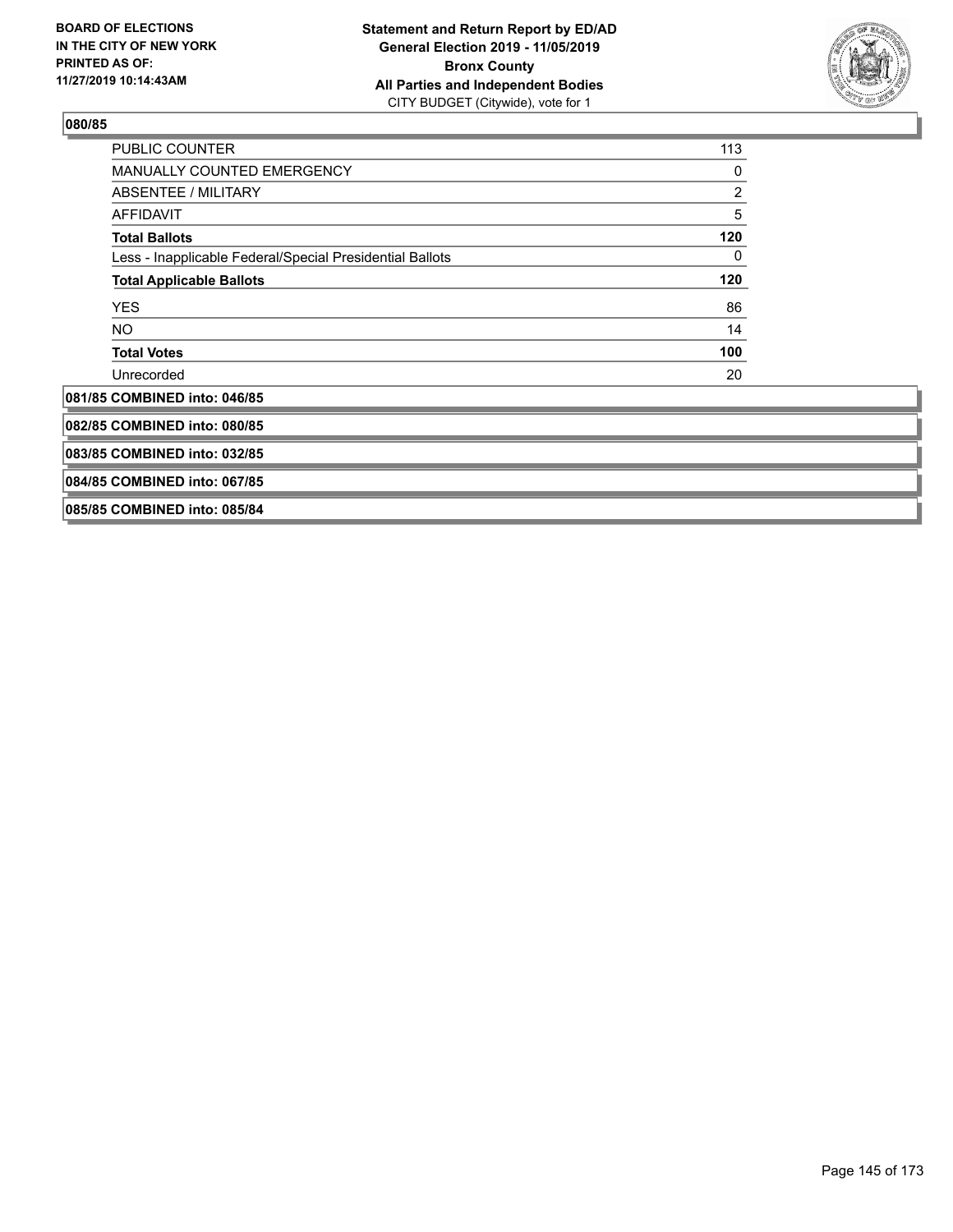

## **001/86 COMBINED into: 031/77**

# **002/86**

| PUBLIC COUNTER                                           | 198      |
|----------------------------------------------------------|----------|
| <b>MANUALLY COUNTED EMERGENCY</b>                        | 0        |
| ABSENTEE / MILITARY                                      | 4        |
| AFFIDAVIT                                                |          |
| <b>Total Ballots</b>                                     | 203      |
| Less - Inapplicable Federal/Special Presidential Ballots | $\Omega$ |
| <b>Total Applicable Ballots</b>                          | 203      |
| <b>YES</b>                                               | 128      |
| <b>NO</b>                                                | 33       |
| <b>Total Votes</b>                                       | 161      |
| Unrecorded                                               | 42       |
|                                                          |          |

## **003/86 COMBINED into: 002/86**

# **004/86**

| <b>PUBLIC COUNTER</b>                                    | 174          |
|----------------------------------------------------------|--------------|
| <b>MANUALLY COUNTED EMERGENCY</b>                        | 0            |
| ABSENTEE / MILITARY                                      | 4            |
| AFFIDAVIT                                                | $\mathbf{0}$ |
| <b>Total Ballots</b>                                     | 178          |
| Less - Inapplicable Federal/Special Presidential Ballots | 0            |
| <b>Total Applicable Ballots</b>                          | 178          |
| <b>YES</b>                                               | 96           |
| <b>NO</b>                                                | 34           |
| <b>Total Votes</b>                                       | 130          |
| Unrecorded                                               | 48           |

### **005/86 COMBINED into: 036/77**

**006/86** 

 $\overline{007/86}$ 

| <b>PUBLIC COUNTER</b>                                    | 115 |
|----------------------------------------------------------|-----|
| MANUALLY COUNTED EMERGENCY                               | 0   |
| <b>ABSENTEE / MILITARY</b>                               | 6   |
| AFFIDAVIT                                                | 0   |
| <b>Total Ballots</b>                                     | 121 |
| Less - Inapplicable Federal/Special Presidential Ballots | 0   |
| <b>Total Applicable Ballots</b>                          | 121 |
| <b>YES</b>                                               | 57  |
| <b>NO</b>                                                | 17  |
| <b>Total Votes</b>                                       | 74  |
| Unrecorded                                               | 47  |
| <b>COMBINED into: 006/86</b>                             |     |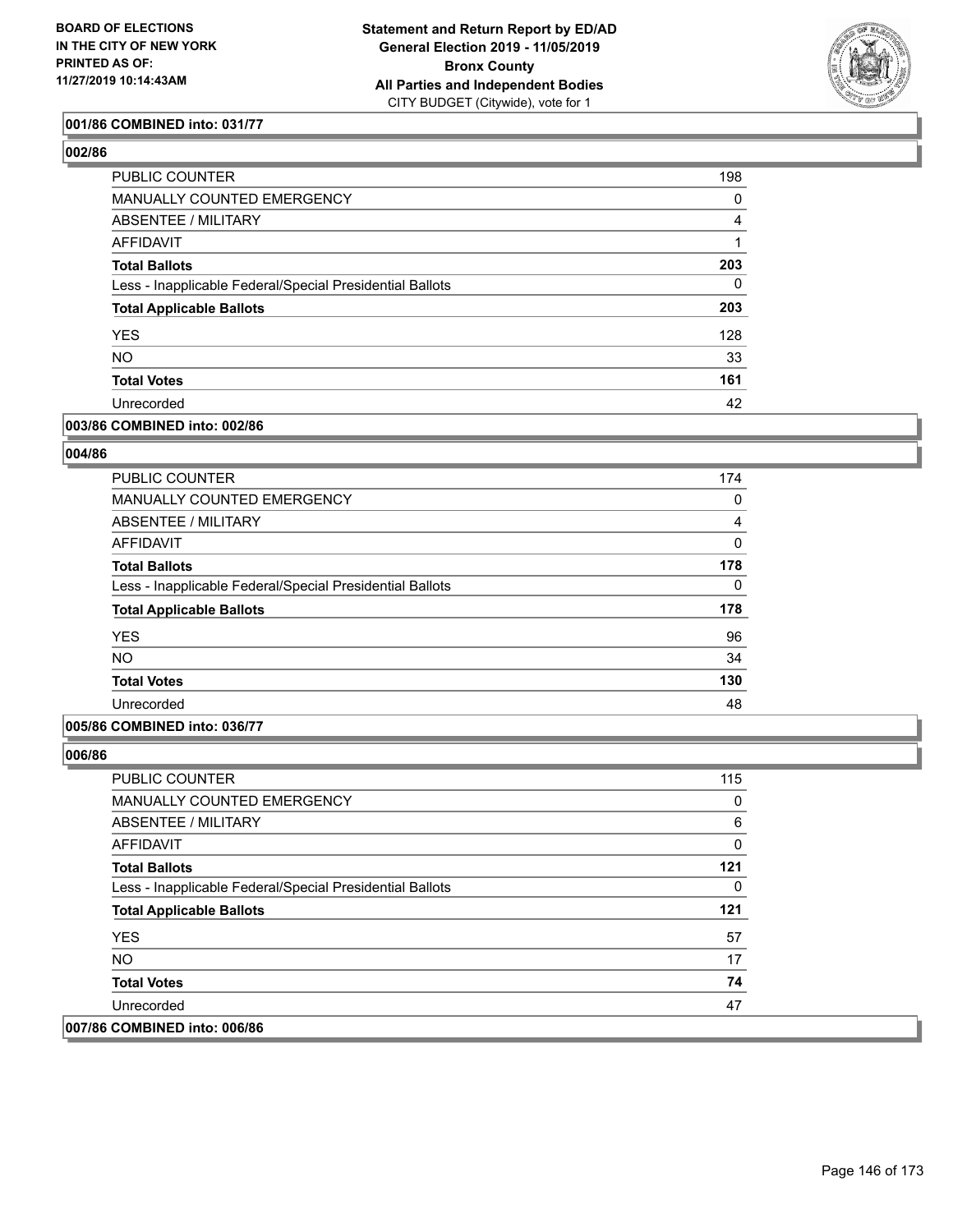

| PUBLIC COUNTER                                           | 198 |
|----------------------------------------------------------|-----|
| MANUALLY COUNTED EMERGENCY                               | 0   |
| ABSENTEE / MILITARY                                      | 4   |
| AFFIDAVIT                                                | 2   |
| Total Ballots                                            | 204 |
| Less - Inapplicable Federal/Special Presidential Ballots | 0   |
| <b>Total Applicable Ballots</b>                          | 204 |
| YES                                                      | 78  |
| NO.                                                      | 28  |
| <b>Total Votes</b>                                       | 106 |
| Unrecorded                                               | 98  |

### **009/86**

| <b>PUBLIC COUNTER</b>                                    | 112 |
|----------------------------------------------------------|-----|
| <b>MANUALLY COUNTED EMERGENCY</b>                        | 0   |
| ABSENTEE / MILITARY                                      |     |
| <b>AFFIDAVIT</b>                                         | 0   |
| <b>Total Ballots</b>                                     | 113 |
| Less - Inapplicable Federal/Special Presidential Ballots | 0   |
| <b>Total Applicable Ballots</b>                          | 113 |
| <b>YES</b>                                               | 72  |
| <b>NO</b>                                                | 20  |
| <b>Total Votes</b>                                       | 92  |
| Unrecorded                                               | 21  |
|                                                          |     |

# **010/86 COMBINED into: 004/86**

| <b>PUBLIC COUNTER</b>                                    | 181 |
|----------------------------------------------------------|-----|
| <b>MANUALLY COUNTED EMERGENCY</b>                        | 0   |
| ABSENTEE / MILITARY                                      | 6   |
| AFFIDAVIT                                                | 0   |
| <b>Total Ballots</b>                                     | 187 |
| Less - Inapplicable Federal/Special Presidential Ballots | 0   |
| <b>Total Applicable Ballots</b>                          | 187 |
| <b>YES</b>                                               | 95  |
| <b>NO</b>                                                | 26  |
| <b>Total Votes</b>                                       | 121 |
| Unrecorded                                               | 66  |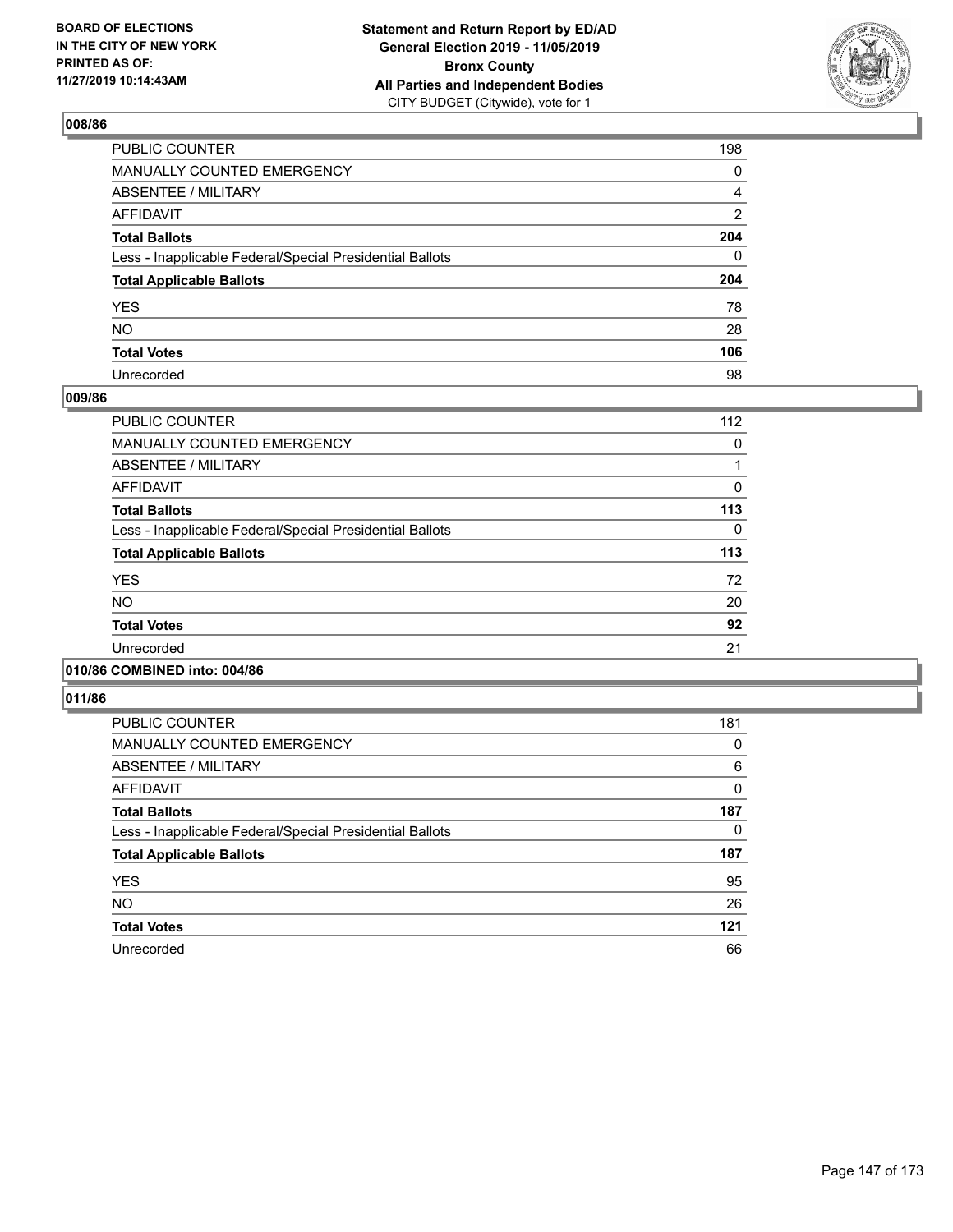

| PUBLIC COUNTER                                           | 100              |
|----------------------------------------------------------|------------------|
| MANUALLY COUNTED EMERGENCY                               | 0                |
| <b>ABSENTEE / MILITARY</b>                               | 2                |
| <b>AFFIDAVIT</b>                                         | 0                |
| <b>Total Ballots</b>                                     | 102 <sub>2</sub> |
| Less - Inapplicable Federal/Special Presidential Ballots | $\Omega$         |
| <b>Total Applicable Ballots</b>                          | 102 <sub>2</sub> |
| <b>YES</b>                                               | 67               |
| <b>NO</b>                                                | 20               |
| <b>Total Votes</b>                                       | 87               |
| Unrecorded                                               | 15               |

### **013/86 COMBINED into: 011/86**

### **014/86**

| <b>PUBLIC COUNTER</b>                                    | 185 |
|----------------------------------------------------------|-----|
| MANUALLY COUNTED EMERGENCY                               | 0   |
| ABSENTEE / MILITARY                                      | 3   |
| AFFIDAVIT                                                | 0   |
| <b>Total Ballots</b>                                     | 188 |
| Less - Inapplicable Federal/Special Presidential Ballots | 0   |
| <b>Total Applicable Ballots</b>                          | 188 |
| <b>YES</b>                                               | 99  |
| <b>NO</b>                                                | 28  |
| <b>Total Votes</b>                                       | 127 |
| Unrecorded                                               | 61  |

# **015/86 COMBINED into: 060/78**

#### **016/86 COMBINED into: 014/86**

#### **017/86 COMBINED into: 066/86**

| PUBLIC COUNTER                                           | 95       |
|----------------------------------------------------------|----------|
| MANUALLY COUNTED EMERGENCY                               | 0        |
| ABSENTEE / MILITARY                                      |          |
| AFFIDAVIT                                                | 0        |
| <b>Total Ballots</b>                                     | 96       |
| Less - Inapplicable Federal/Special Presidential Ballots | $\Omega$ |
| <b>Total Applicable Ballots</b>                          | 96       |
| <b>YES</b>                                               | 60       |
| <b>NO</b>                                                | 20       |
| <b>Total Votes</b>                                       | 80       |
| Unrecorded                                               | 16       |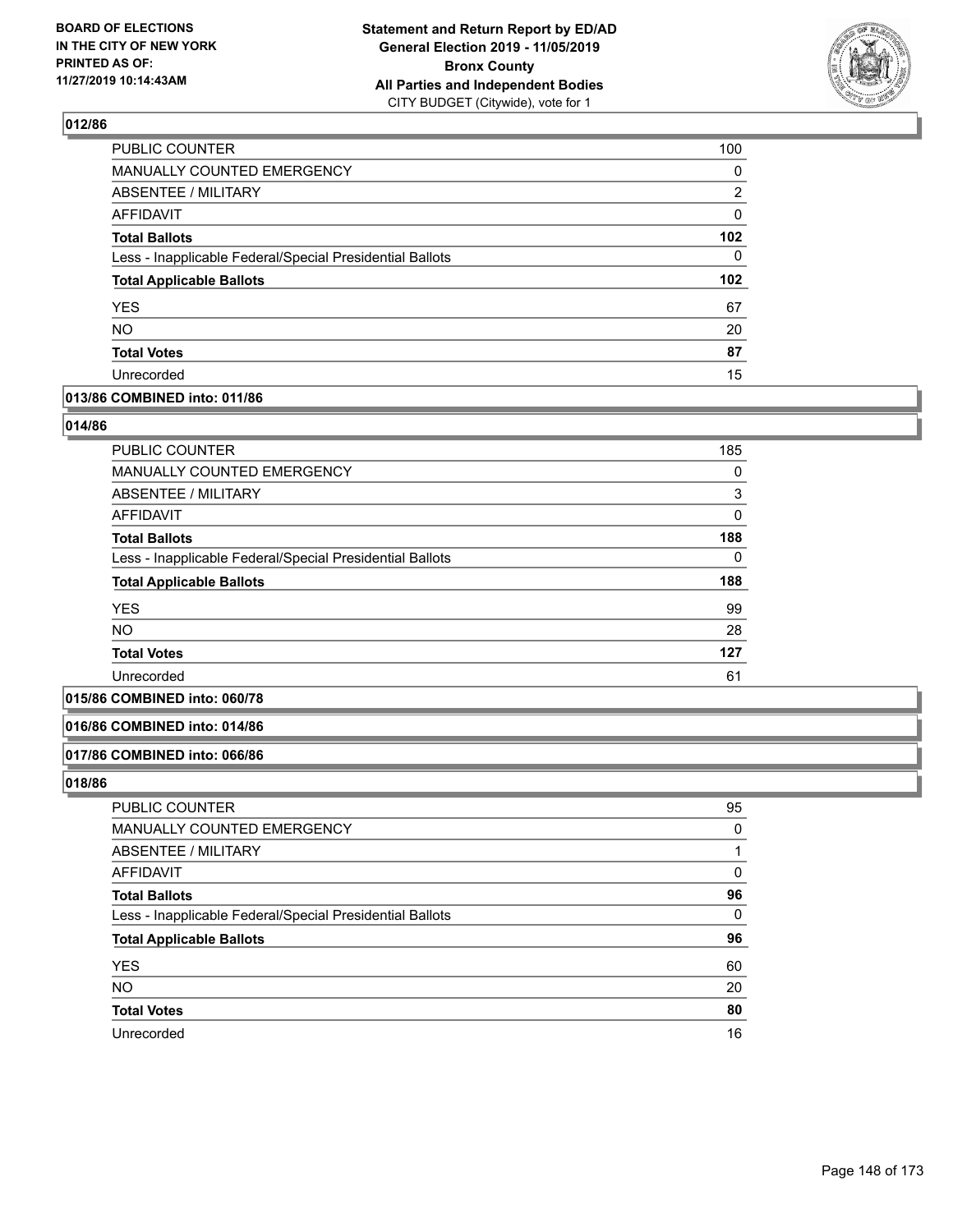

| PUBLIC COUNTER                                           | 149          |
|----------------------------------------------------------|--------------|
| MANUALLY COUNTED EMERGENCY                               | $\mathbf{0}$ |
| ABSENTEE / MILITARY                                      |              |
| AFFIDAVIT                                                |              |
| Total Ballots                                            | 151          |
| Less - Inapplicable Federal/Special Presidential Ballots | 0            |
| <b>Total Applicable Ballots</b>                          | 151          |
| YES                                                      | 99           |
| NO.                                                      | 14           |
| <b>Total Votes</b>                                       | 113          |
| Unrecorded                                               | 38           |

### **020/86**

| <b>PUBLIC COUNTER</b>                                    | 87             |
|----------------------------------------------------------|----------------|
| <b>MANUALLY COUNTED EMERGENCY</b>                        | 0              |
| <b>ABSENTEE / MILITARY</b>                               | 4              |
| <b>AFFIDAVIT</b>                                         | $\overline{2}$ |
| <b>Total Ballots</b>                                     | 93             |
| Less - Inapplicable Federal/Special Presidential Ballots | $\Omega$       |
| <b>Total Applicable Ballots</b>                          | 93             |
| <b>YES</b>                                               | 56             |
| <b>NO</b>                                                | 12             |
| <b>Total Votes</b>                                       | 68             |
| Unrecorded                                               | 25             |
|                                                          |                |

### **021/86 COMBINED into: 064/78**

**022/86** 

| <b>PUBLIC COUNTER</b>                                    | 144 |
|----------------------------------------------------------|-----|
| <b>MANUALLY COUNTED EMERGENCY</b>                        | 0   |
| ABSENTEE / MILITARY                                      | 0   |
| AFFIDAVIT                                                | 15  |
| <b>Total Ballots</b>                                     | 159 |
| Less - Inapplicable Federal/Special Presidential Ballots | 0   |
| <b>Total Applicable Ballots</b>                          | 159 |
| <b>YES</b>                                               | 95  |
| NO.                                                      | 19  |
| <b>Total Votes</b>                                       | 114 |
| Unrecorded                                               | 45  |
| 023/86 COMBINED into: 022/86                             |     |

**024/86 COMBINED into: 047/78**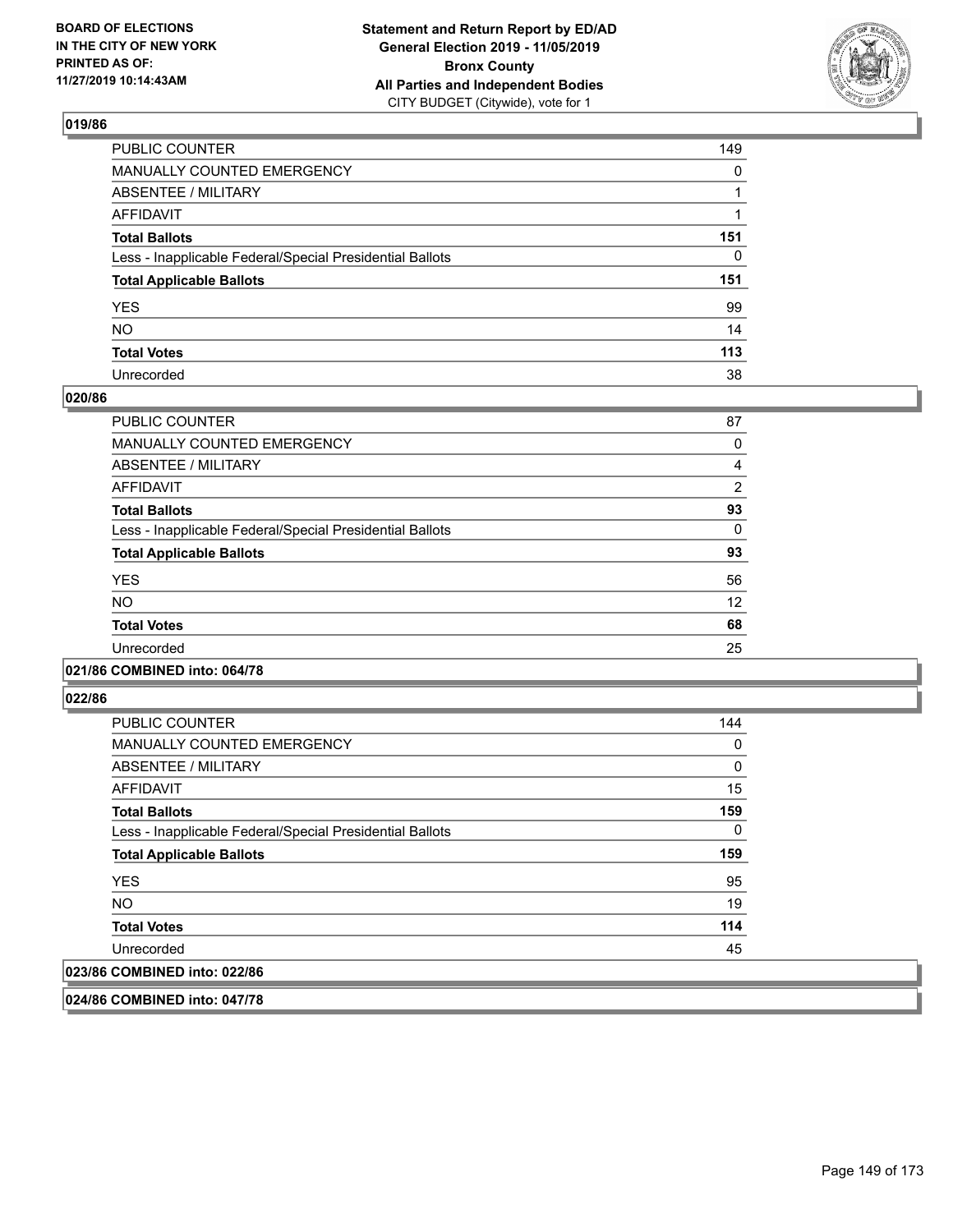

| PUBLIC COUNTER                                           | 156 |
|----------------------------------------------------------|-----|
| MANUALLY COUNTED EMERGENCY                               | 0   |
| ABSENTEE / MILITARY                                      | 4   |
| AFFIDAVIT                                                | 0   |
| Total Ballots                                            | 160 |
| Less - Inapplicable Federal/Special Presidential Ballots | 0   |
| <b>Total Applicable Ballots</b>                          | 160 |
| YES                                                      | 77  |
| NO.                                                      | 17  |
| <b>Total Votes</b>                                       | 94  |
| Unrecorded                                               | 66  |

### **026/86**

| PUBLIC COUNTER                                           | 185 |
|----------------------------------------------------------|-----|
| <b>MANUALLY COUNTED EMERGENCY</b>                        | 0   |
| <b>ABSENTEE / MILITARY</b>                               | 2   |
| <b>AFFIDAVIT</b>                                         | 4   |
| <b>Total Ballots</b>                                     | 191 |
| Less - Inapplicable Federal/Special Presidential Ballots | 0   |
| <b>Total Applicable Ballots</b>                          | 191 |
| <b>YES</b>                                               | 89  |
| NO.                                                      | 20  |
| <b>Total Votes</b>                                       | 109 |
| Unrecorded                                               | 82  |
|                                                          |     |

### **027/86 COMBINED into: 008/86**

| PUBLIC COUNTER                                           | 164            |
|----------------------------------------------------------|----------------|
| <b>MANUALLY COUNTED EMERGENCY</b>                        | 0              |
| ABSENTEE / MILITARY                                      | 6              |
| <b>AFFIDAVIT</b>                                         | $\overline{2}$ |
| <b>Total Ballots</b>                                     | 172            |
| Less - Inapplicable Federal/Special Presidential Ballots | 0              |
| <b>Total Applicable Ballots</b>                          | 172            |
| <b>YES</b>                                               | 100            |
| <b>NO</b>                                                | 25             |
| <b>Total Votes</b>                                       | 125            |
| Unrecorded                                               | 47             |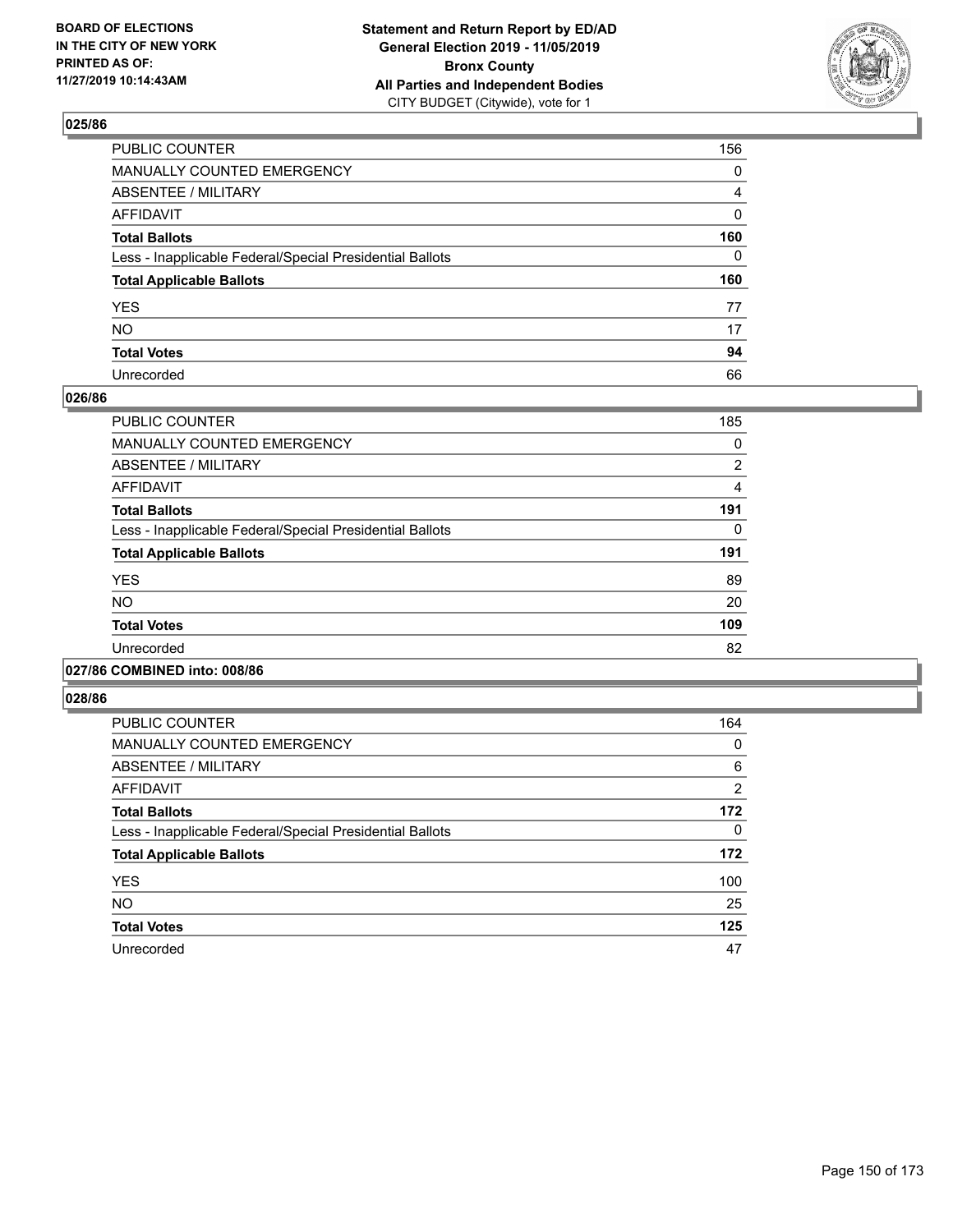

| <b>PUBLIC COUNTER</b>                                    | 238      |
|----------------------------------------------------------|----------|
| MANUALLY COUNTED EMERGENCY                               | 0        |
| ABSENTEE / MILITARY                                      | 2        |
| <b>AFFIDAVIT</b>                                         | 8        |
| <b>Total Ballots</b>                                     | 248      |
| Less - Inapplicable Federal/Special Presidential Ballots | $\Omega$ |
| <b>Total Applicable Ballots</b>                          | 248      |
| <b>YES</b>                                               | 158      |
| <b>NO</b>                                                | 27       |
| <b>Total Votes</b>                                       | 185      |
| Unrecorded                                               | 63       |

## **030/86 COMBINED into: 028/86**

#### **031/86 COMBINED into: 037/77**

# **032/86**

| <b>PUBLIC COUNTER</b>                                    | 193            |
|----------------------------------------------------------|----------------|
| <b>MANUALLY COUNTED EMERGENCY</b>                        | 0              |
| ABSENTEE / MILITARY                                      | 0              |
| AFFIDAVIT                                                | $\overline{2}$ |
| <b>Total Ballots</b>                                     | 195            |
| Less - Inapplicable Federal/Special Presidential Ballots | $\Omega$       |
| <b>Total Applicable Ballots</b>                          | 195            |
| <b>YES</b>                                               | 78             |
| NO.                                                      | 22             |
| <b>Total Votes</b>                                       | 100            |
| Unrecorded                                               | 95             |

#### **033/86**

| <b>PUBLIC COUNTER</b>                                    | 246 |
|----------------------------------------------------------|-----|
| <b>MANUALLY COUNTED EMERGENCY</b>                        | 0   |
| ABSENTEE / MILITARY                                      | 9   |
| <b>AFFIDAVIT</b>                                         |     |
| <b>Total Ballots</b>                                     | 256 |
| Less - Inapplicable Federal/Special Presidential Ballots | 0   |
| <b>Total Applicable Ballots</b>                          | 256 |
| <b>YES</b>                                               | 128 |
| NO.                                                      | 45  |
| <b>Total Votes</b>                                       | 173 |
| Unrecorded                                               | 83  |
| 034/86 COMBINED into: 033/86                             |     |
|                                                          |     |

**035/86 COMBINED into: 032/86**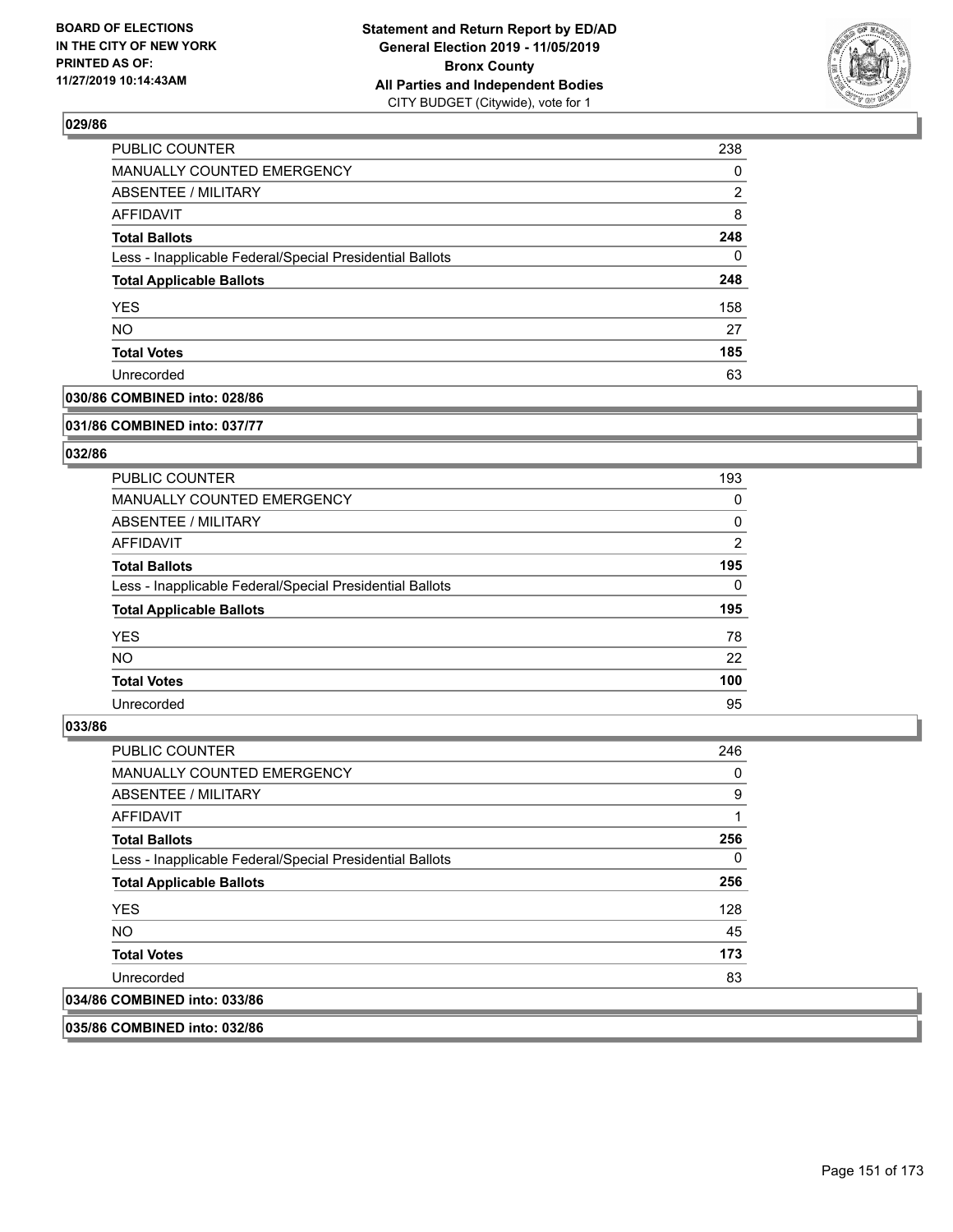

| PUBLIC COUNTER                                           | 209 |
|----------------------------------------------------------|-----|
| MANUALLY COUNTED EMERGENCY                               | 0   |
| <b>ABSENTEE / MILITARY</b>                               | 5   |
| <b>AFFIDAVIT</b>                                         | 5   |
| <b>Total Ballots</b>                                     | 219 |
| Less - Inapplicable Federal/Special Presidential Ballots | 0   |
| <b>Total Applicable Ballots</b>                          | 219 |
| YES                                                      | 119 |
| NO.                                                      | 21  |
| <b>Total Votes</b>                                       | 140 |
| Unrecorded                                               | 79  |

## **037/86 COMBINED into: 017/77**

### **038/86**

| <b>PUBLIC COUNTER</b>                                    | 174 |
|----------------------------------------------------------|-----|
| <b>MANUALLY COUNTED EMERGENCY</b>                        | 0   |
| <b>ABSENTEE / MILITARY</b>                               | 3   |
| AFFIDAVIT                                                |     |
| <b>Total Ballots</b>                                     | 178 |
| Less - Inapplicable Federal/Special Presidential Ballots | 0   |
| <b>Total Applicable Ballots</b>                          | 178 |
| <b>YES</b>                                               | 85  |
| <b>NO</b>                                                | 17  |
| <b>Total Votes</b>                                       | 102 |
| Unrecorded                                               | 76  |
|                                                          |     |

## **039/86 COMBINED into: 038/86**

**040/86** 

| <b>PUBLIC COUNTER</b>                                    | 189 |
|----------------------------------------------------------|-----|
| <b>MANUALLY COUNTED EMERGENCY</b>                        | 0   |
| ABSENTEE / MILITARY                                      | 2   |
| <b>AFFIDAVIT</b>                                         | 2   |
| <b>Total Ballots</b>                                     | 193 |
| Less - Inapplicable Federal/Special Presidential Ballots | 0   |
| <b>Total Applicable Ballots</b>                          | 193 |
| <b>YES</b>                                               | 112 |
| NO.                                                      | 36  |
| <b>Total Votes</b>                                       | 148 |
| Unrecorded                                               | 45  |
| 041/86 COMBINED into: 040/86                             |     |
|                                                          |     |

# **042/86 COMBINED into: 030/79**

**043/86 COMBINED into: 029/79**

#### **044/86 COMBINED into: 007/79**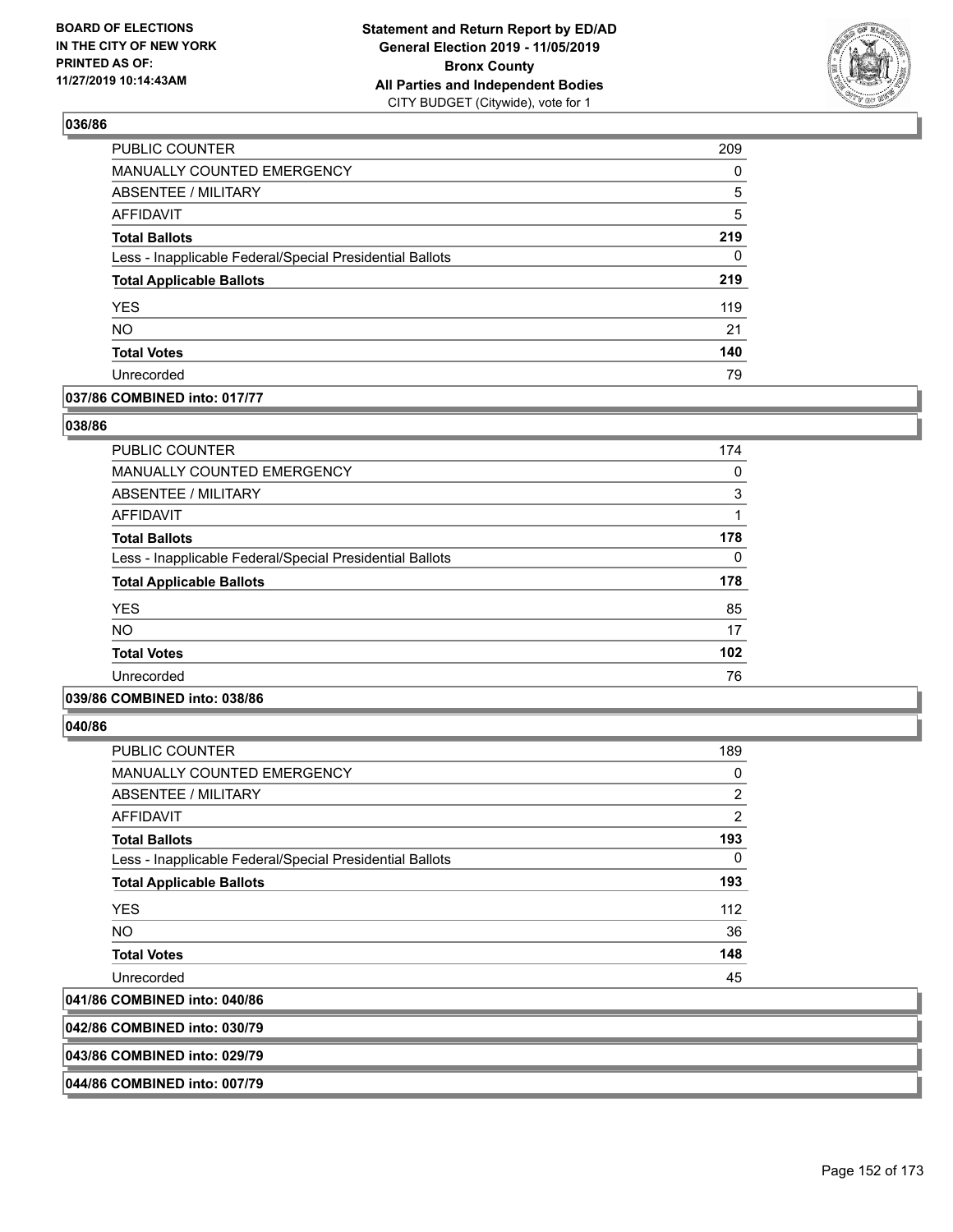

| PUBLIC COUNTER                                           | 128          |
|----------------------------------------------------------|--------------|
| MANUALLY COUNTED EMERGENCY                               | 0            |
| ABSENTEE / MILITARY                                      | 3            |
| AFFIDAVIT                                                | 5            |
| Total Ballots                                            | 136          |
| Less - Inapplicable Federal/Special Presidential Ballots | $\mathbf{0}$ |
| <b>Total Applicable Ballots</b>                          | 136          |
| YES                                                      | 91           |
| NO.                                                      | 13           |
| <b>Total Votes</b>                                       | 104          |
| Unrecorded                                               | 32           |

### **046/86**

| <b>PUBLIC COUNTER</b>                                    | 77 |
|----------------------------------------------------------|----|
| MANUALLY COUNTED EMERGENCY                               | 0  |
| ABSENTEE / MILITARY                                      | 8  |
| AFFIDAVIT                                                | 3  |
| <b>Total Ballots</b>                                     | 88 |
| Less - Inapplicable Federal/Special Presidential Ballots | 0  |
| <b>Total Applicable Ballots</b>                          | 88 |
| <b>YES</b>                                               | 51 |
| <b>NO</b>                                                | 13 |
| <b>Total Votes</b>                                       | 64 |
| Unrecorded                                               | 24 |

### **047/86**

| <b>PUBLIC COUNTER</b>                                    | 122 |
|----------------------------------------------------------|-----|
| <b>MANUALLY COUNTED EMERGENCY</b>                        | 0   |
| ABSENTEE / MILITARY                                      | 5   |
| <b>AFFIDAVIT</b>                                         | 1   |
| <b>Total Ballots</b>                                     | 128 |
| Less - Inapplicable Federal/Special Presidential Ballots | 0   |
| <b>Total Applicable Ballots</b>                          | 128 |
| <b>YES</b>                                               | 68  |
| NO.                                                      | 17  |
| <b>Total Votes</b>                                       | 85  |
| Unrecorded                                               | 43  |
| 048/86 COMBINED into: 064/78                             |     |

**049/86 COMBINED into: 067/79**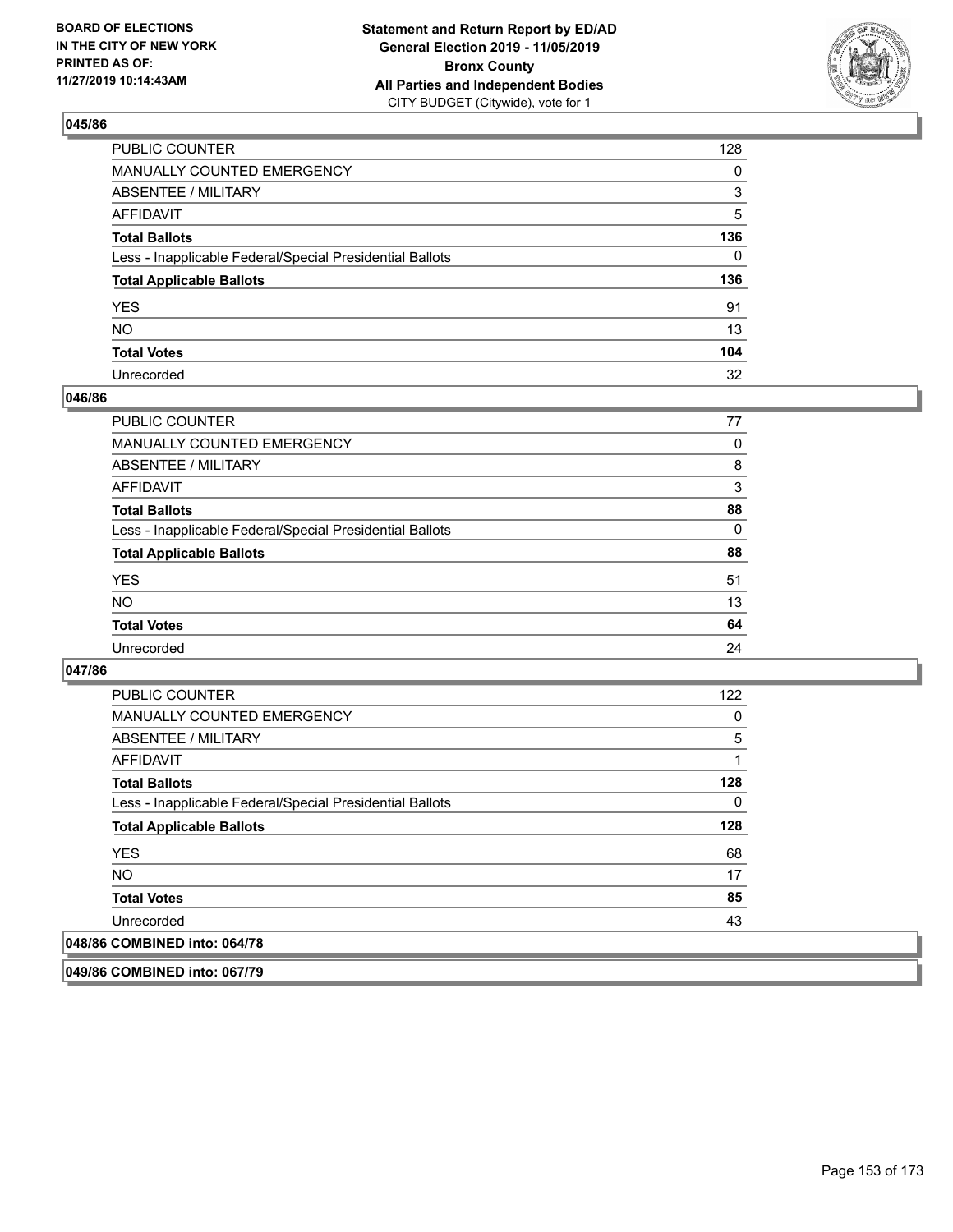

| PUBLIC COUNTER                                           | 125      |
|----------------------------------------------------------|----------|
| MANUALLY COUNTED EMERGENCY                               | $\Omega$ |
| ABSENTEE / MILITARY                                      |          |
| AFFIDAVIT                                                | 1        |
| <b>Total Ballots</b>                                     | 127      |
| Less - Inapplicable Federal/Special Presidential Ballots | 0        |
| <b>Total Applicable Ballots</b>                          | 127      |
| <b>YES</b>                                               | 65       |
| <b>NO</b>                                                | 17       |
| <b>Total Votes</b>                                       | 82       |
| Unrecorded                                               | 45       |

## **051/86 COMBINED into: 019/78**

### **052/86**

| <b>PUBLIC COUNTER</b>                                    | 94       |
|----------------------------------------------------------|----------|
| <b>MANUALLY COUNTED EMERGENCY</b>                        | 0        |
| ABSENTEE / MILITARY                                      | 2        |
| AFFIDAVIT                                                | 0        |
| <b>Total Ballots</b>                                     | 96       |
| Less - Inapplicable Federal/Special Presidential Ballots | $\Omega$ |
| <b>Total Applicable Ballots</b>                          | 96       |
| <b>YES</b>                                               | 67       |
| <b>NO</b>                                                | 13       |
| <b>Total Votes</b>                                       | 80       |
| Unrecorded                                               | 16       |
|                                                          |          |

# **053/86 COMBINED into: 055/86**

#### **054/86 COMBINED into: 056/86**

| <b>PUBLIC COUNTER</b>                                    | 175 |
|----------------------------------------------------------|-----|
| MANUALLY COUNTED EMERGENCY                               | 0   |
| <b>ABSENTEE / MILITARY</b>                               | 9   |
| AFFIDAVIT                                                | 2   |
| <b>Total Ballots</b>                                     | 186 |
| Less - Inapplicable Federal/Special Presidential Ballots | 0   |
| <b>Total Applicable Ballots</b>                          | 186 |
| <b>YES</b>                                               | 76  |
| <b>NO</b>                                                | 21  |
| <b>Total Votes</b>                                       | 97  |
| Unrecorded                                               | 89  |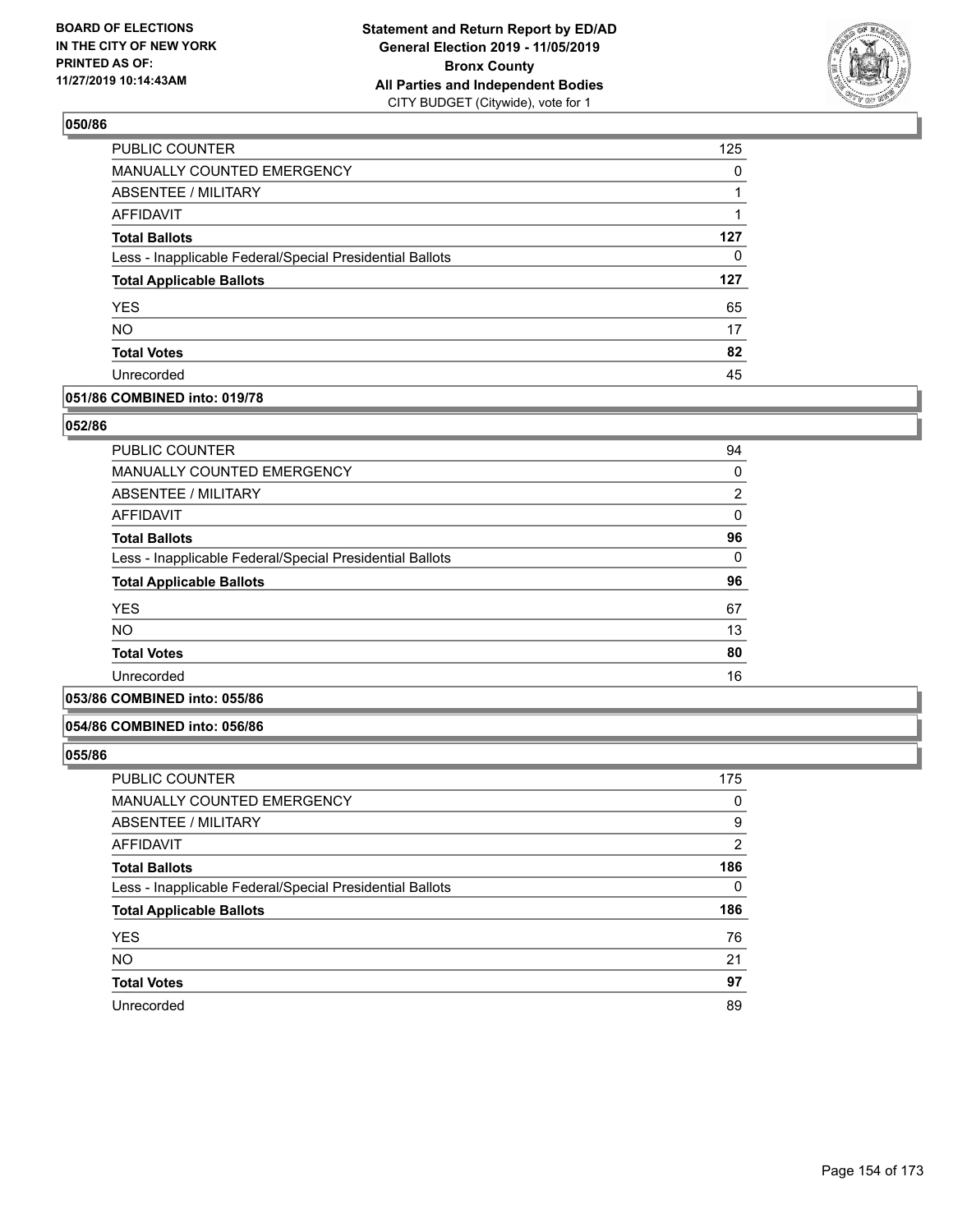

| PUBLIC COUNTER                                           | 122            |
|----------------------------------------------------------|----------------|
| MANUALLY COUNTED EMERGENCY                               | 0              |
| ABSENTEE / MILITARY                                      | 0              |
| AFFIDAVIT                                                | $\overline{4}$ |
| Total Ballots                                            | 126            |
| Less - Inapplicable Federal/Special Presidential Ballots | 0              |
| <b>Total Applicable Ballots</b>                          | 126            |
| YES                                                      | 63             |
| NO.                                                      | 16             |
| <b>Total Votes</b>                                       | 79             |
| Unrecorded                                               | 47             |

### **057/86**

| <b>PUBLIC COUNTER</b>                                    | 168      |
|----------------------------------------------------------|----------|
| <b>MANUALLY COUNTED EMERGENCY</b>                        | 0        |
| ABSENTEE / MILITARY                                      | 4        |
| AFFIDAVIT                                                |          |
| <b>Total Ballots</b>                                     | 173      |
| Less - Inapplicable Federal/Special Presidential Ballots | $\Omega$ |
| <b>Total Applicable Ballots</b>                          | 173      |
| <b>YES</b>                                               | 78       |
| <b>NO</b>                                                | 13       |
| <b>Total Votes</b>                                       | 91       |
| Unrecorded                                               | 82       |

**058/86 COMBINED into: 018/78**

**059/86 COMBINED into: 029/86**

#### **060/86 COMBINED into: 038/86**

#### **061/86 COMBINED into: 019/86**

#### **062/86 COMBINED into: 025/86**

| <b>PUBLIC COUNTER</b>                                    | 130 |
|----------------------------------------------------------|-----|
| MANUALLY COUNTED EMERGENCY                               | 0   |
| ABSENTEE / MILITARY                                      | 2   |
| AFFIDAVIT                                                |     |
| <b>Total Ballots</b>                                     | 133 |
| Less - Inapplicable Federal/Special Presidential Ballots | 0   |
| <b>Total Applicable Ballots</b>                          | 133 |
| <b>YES</b>                                               | 61  |
| <b>NO</b>                                                | 22  |
| <b>Total Votes</b>                                       | 83  |
| Unrecorded                                               | 50  |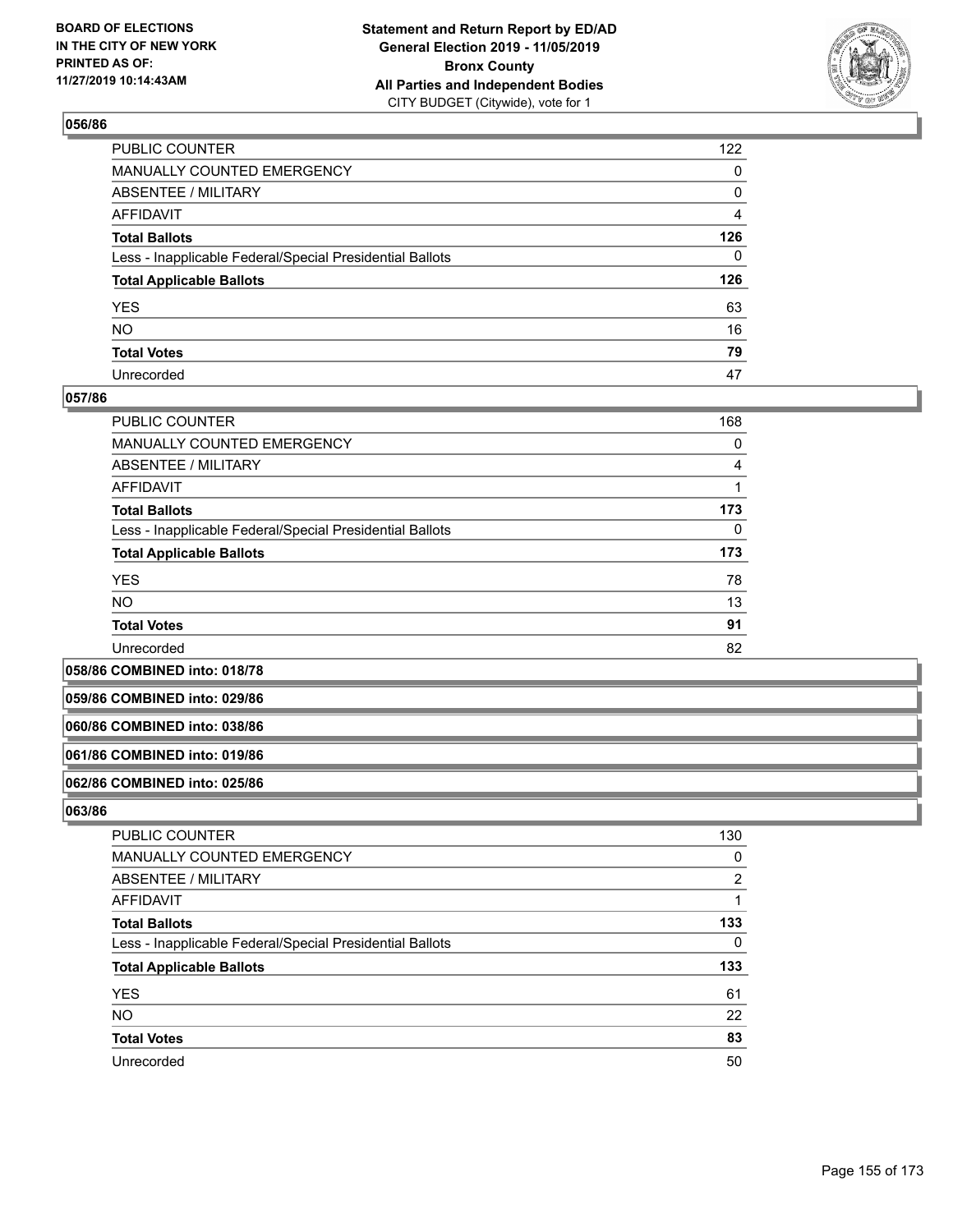

| PUBLIC COUNTER                                           | 107      |
|----------------------------------------------------------|----------|
| MANUALLY COUNTED EMERGENCY                               | 0        |
| ABSENTEE / MILITARY                                      | 6        |
| AFFIDAVIT                                                | 0        |
| <b>Total Ballots</b>                                     | 113      |
| Less - Inapplicable Federal/Special Presidential Ballots | $\Omega$ |
| <b>Total Applicable Ballots</b>                          | 113      |
| <b>YES</b>                                               | 63       |
| <b>NO</b>                                                | 21       |
| <b>Total Votes</b>                                       | 84       |
| Unrecorded                                               | 29       |

### **065/86 COMBINED into: 004/86**

#### **066/86**

| <b>PUBLIC COUNTER</b>                                    | 219      |
|----------------------------------------------------------|----------|
| <b>MANUALLY COUNTED EMERGENCY</b>                        | 0        |
| ABSENTEE / MILITARY                                      | $\Omega$ |
| AFFIDAVIT                                                | 3        |
| <b>Total Ballots</b>                                     | 222      |
| Less - Inapplicable Federal/Special Presidential Ballots | 0        |
| <b>Total Applicable Ballots</b>                          | 222      |
| <b>YES</b>                                               | 147      |
| <b>NO</b>                                                | 23       |
| <b>Total Votes</b>                                       | 170      |
| Unrecorded                                               | 52       |

**067/86 COMBINED into: 026/86**

**068/86 COMBINED into: 031/77**

**069/86 COMBINED into: 043/78**

**070/86 COMBINED into: 057/86**

**071/86 COMBINED into: 036/86**

**072/86 COMBINED into: 067/79**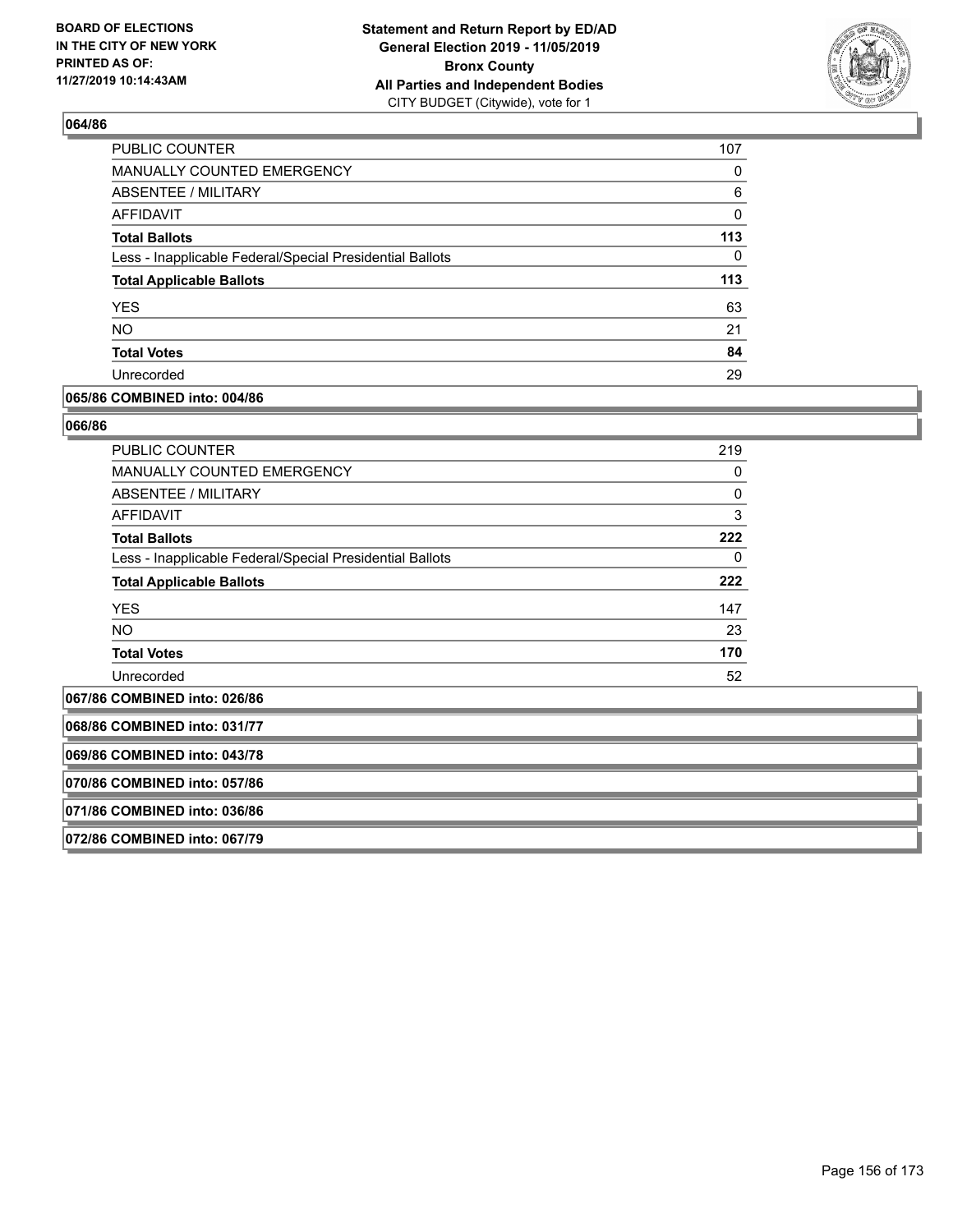

| PUBLIC COUNTER                                           | 83             |
|----------------------------------------------------------|----------------|
| MANUALLY COUNTED EMERGENCY                               | 0              |
| <b>ABSENTEE / MILITARY</b>                               | 4              |
| <b>AFFIDAVIT</b>                                         | $\overline{4}$ |
| <b>Total Ballots</b>                                     | 91             |
| Less - Inapplicable Federal/Special Presidential Ballots | 0              |
| <b>Total Applicable Ballots</b>                          | 91             |
| <b>YES</b>                                               | 37             |
| <b>NO</b>                                                | 17             |
| <b>Total Votes</b>                                       | 54             |
| Unrecorded                                               | 37             |

### **002/87 COMBINED into: 001/87**

### **003/87**

| <b>PUBLIC COUNTER</b>                                    | 153            |
|----------------------------------------------------------|----------------|
| <b>MANUALLY COUNTED EMERGENCY</b>                        | 0              |
| <b>ABSENTEE / MILITARY</b>                               | $\overline{2}$ |
| <b>AFFIDAVIT</b>                                         | 12             |
| <b>Total Ballots</b>                                     | 167            |
| Less - Inapplicable Federal/Special Presidential Ballots | 0              |
| <b>Total Applicable Ballots</b>                          | 167            |
| <b>YES</b>                                               | 87             |
| <b>NO</b>                                                | 21             |
| <b>Total Votes</b>                                       | 108            |
| Unrecorded                                               | 59             |
|                                                          |                |

# **004/87 COMBINED into: 001/87**

| PUBLIC COUNTER                                           | 169            |
|----------------------------------------------------------|----------------|
| <b>MANUALLY COUNTED EMERGENCY</b>                        | 0              |
| ABSENTEE / MILITARY                                      | 3              |
| <b>AFFIDAVIT</b>                                         | $\overline{2}$ |
| <b>Total Ballots</b>                                     | 174            |
| Less - Inapplicable Federal/Special Presidential Ballots | 0              |
| <b>Total Applicable Ballots</b>                          | 174            |
| <b>YES</b>                                               | 105            |
| <b>NO</b>                                                | 17             |
| <b>Total Votes</b>                                       | 122            |
| Unrecorded                                               | 52             |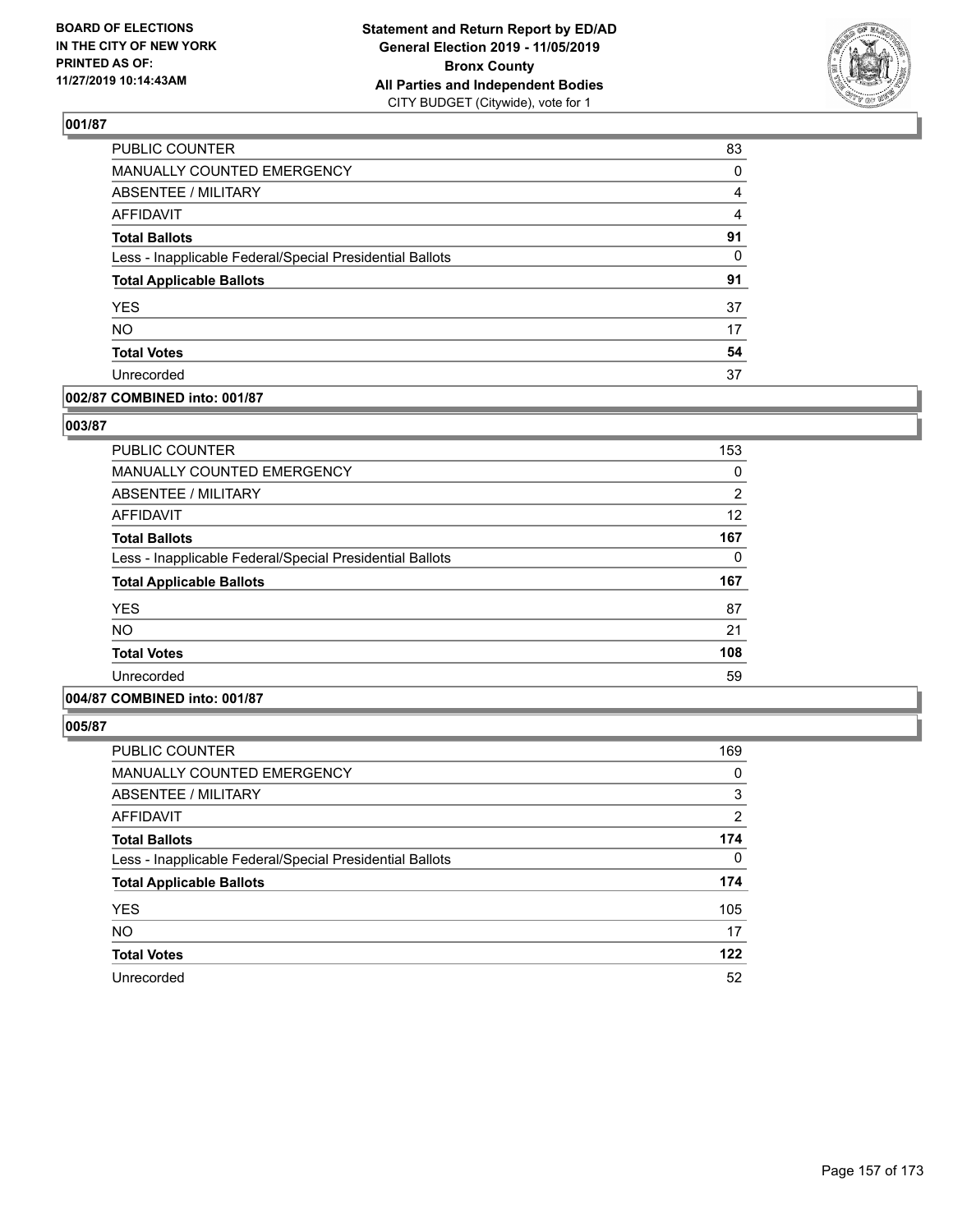

| 128               |
|-------------------|
| $\Omega$          |
| 0                 |
| 3                 |
| 131               |
| 0                 |
| 131               |
| 66                |
| $12 \overline{ }$ |
| 78                |
| 53                |
|                   |

# **007/87 COMBINED into: 003/87**

#### **008/87 COMBINED into: 005/87**

# **009/87**

| <b>PUBLIC COUNTER</b>                                    | 88 |
|----------------------------------------------------------|----|
| <b>MANUALLY COUNTED EMERGENCY</b>                        | 0  |
| ABSENTEE / MILITARY                                      | 3  |
| AFFIDAVIT                                                | 0  |
| <b>Total Ballots</b>                                     | 91 |
| Less - Inapplicable Federal/Special Presidential Ballots | 0  |
| <b>Total Applicable Ballots</b>                          | 91 |
| <b>YES</b>                                               | 55 |
| NO.                                                      | 19 |
| <b>Total Votes</b>                                       | 74 |
| Unrecorded                                               | 17 |

| PUBLIC COUNTER                                           | 169            |
|----------------------------------------------------------|----------------|
| <b>MANUALLY COUNTED EMERGENCY</b>                        | 0              |
| ABSENTEE / MILITARY                                      | $\overline{2}$ |
| AFFIDAVIT                                                | 4              |
| <b>Total Ballots</b>                                     | 175            |
| Less - Inapplicable Federal/Special Presidential Ballots | $\Omega$       |
| <b>Total Applicable Ballots</b>                          | 175            |
| <b>YES</b>                                               | 113            |
| <b>NO</b>                                                | 35             |
| <b>Total Votes</b>                                       | 148            |
| Unrecorded                                               | 27             |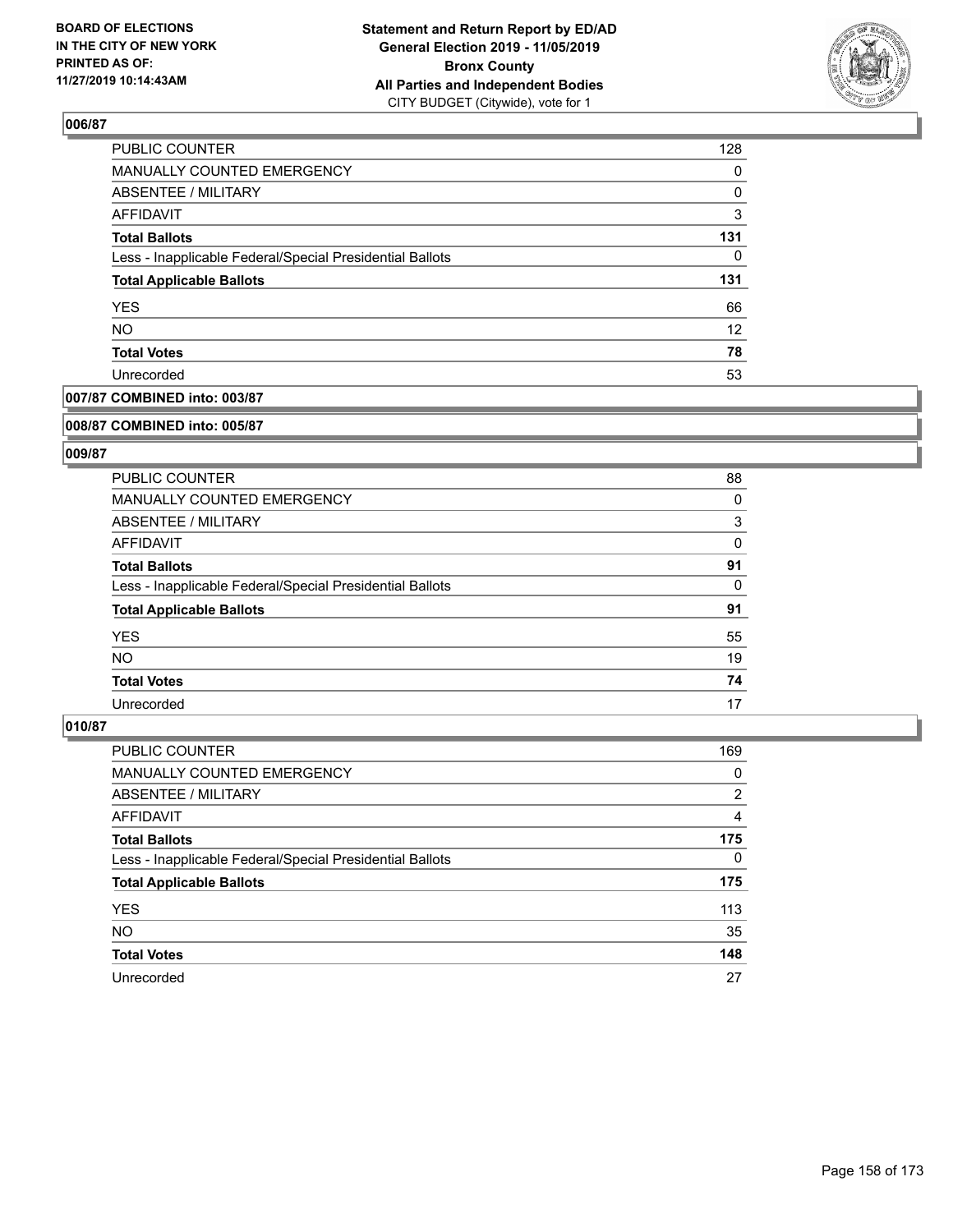

| <b>PUBLIC COUNTER</b>                                    | 146 |
|----------------------------------------------------------|-----|
| <b>MANUALLY COUNTED EMERGENCY</b>                        | 0   |
| ABSENTEE / MILITARY                                      | 3   |
| AFFIDAVIT                                                |     |
| <b>Total Ballots</b>                                     | 150 |
| Less - Inapplicable Federal/Special Presidential Ballots | 0   |
| <b>Total Applicable Ballots</b>                          | 150 |
| <b>YES</b>                                               | 85  |
| <b>NO</b>                                                | 27  |
| <b>Total Votes</b>                                       | 112 |
| Unrecorded                                               | 38  |

#### **012/87 COMBINED into: 011/87**

**013/87 COMBINED into: 011/87**

**014/87 COMBINED into: 010/87**

**015/87 COMBINED into: 005/87**

**016/87 COMBINED into: 010/87**

**017/87 COMBINED into: 013/80**

**018/87 COMBINED into: 013/80**

| <b>PUBLIC COUNTER</b>                                    | 164 |
|----------------------------------------------------------|-----|
| MANUALLY COUNTED EMERGENCY                               | 0   |
| ABSENTEE / MILITARY                                      |     |
| AFFIDAVIT                                                | 0   |
| <b>Total Ballots</b>                                     | 165 |
| Less - Inapplicable Federal/Special Presidential Ballots | 0   |
| <b>Total Applicable Ballots</b>                          | 165 |
| <b>YES</b>                                               | 95  |
| <b>NO</b>                                                | 38  |
| <b>Total Votes</b>                                       | 133 |
| Unrecorded                                               | 32  |
| 020/87 COMBINED into: 019/87                             |     |
| 021/87 COMBINED into: 010/87                             |     |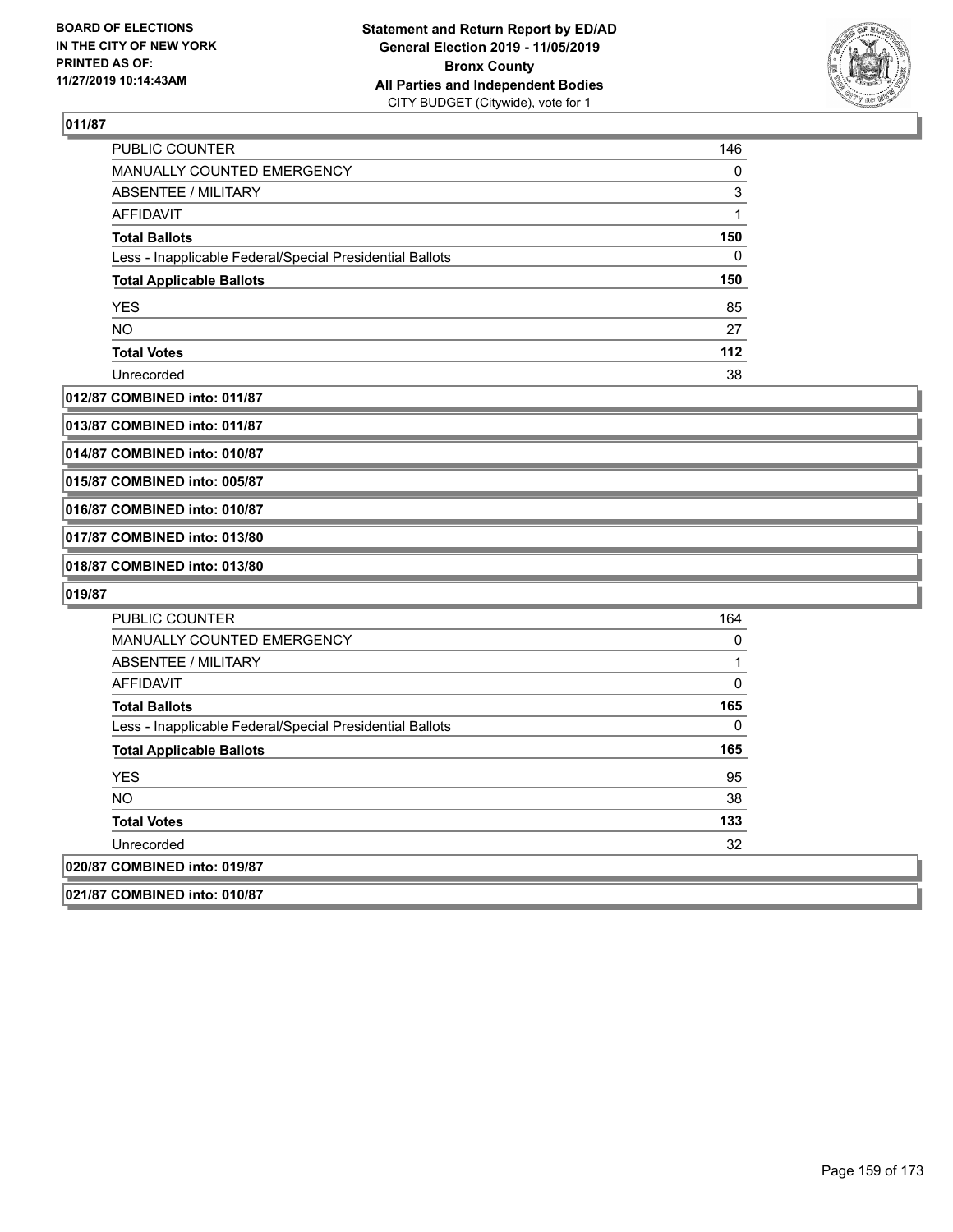

| PUBLIC COUNTER                                           | 184            |
|----------------------------------------------------------|----------------|
| MANUALLY COUNTED EMERGENCY                               | 0              |
| <b>ABSENTEE / MILITARY</b>                               | 5              |
| <b>AFFIDAVIT</b>                                         | $\overline{2}$ |
| <b>Total Ballots</b>                                     | 191            |
| Less - Inapplicable Federal/Special Presidential Ballots | 0              |
| <b>Total Applicable Ballots</b>                          | 191            |
| <b>YES</b>                                               | 115            |
| <b>NO</b>                                                | 47             |
| <b>Total Votes</b>                                       | 162            |
| Unrecorded                                               | 29             |

## **023/87 COMBINED into: 022/87**

#### **024/87 COMBINED into: 032/85**

**025/87 COMBINED into: 022/87**

#### **026/87**

| <b>PUBLIC COUNTER</b>                                    | 179 |
|----------------------------------------------------------|-----|
| <b>MANUALLY COUNTED EMERGENCY</b>                        | 0   |
| ABSENTEE / MILITARY                                      | 0   |
| <b>AFFIDAVIT</b>                                         | 5   |
| <b>Total Ballots</b>                                     | 184 |
| Less - Inapplicable Federal/Special Presidential Ballots | 0   |
| <b>Total Applicable Ballots</b>                          | 184 |
| <b>YES</b>                                               | 100 |
| <b>NO</b>                                                | 24  |
| <b>Total Votes</b>                                       | 124 |
| Unrecorded                                               | 60  |
|                                                          |     |

# **027/87 COMBINED into: 026/87**

| <b>PUBLIC COUNTER</b>                                    | 138      |
|----------------------------------------------------------|----------|
| <b>MANUALLY COUNTED EMERGENCY</b>                        | $\Omega$ |
| ABSENTEE / MILITARY                                      | $\Omega$ |
| AFFIDAVIT                                                |          |
| <b>Total Ballots</b>                                     | 139      |
| Less - Inapplicable Federal/Special Presidential Ballots | 0        |
| <b>Total Applicable Ballots</b>                          | 139      |
| <b>YES</b>                                               | 90       |
| <b>NO</b>                                                | 23       |
| <b>Total Votes</b>                                       | 113      |
| Unrecorded                                               | 26       |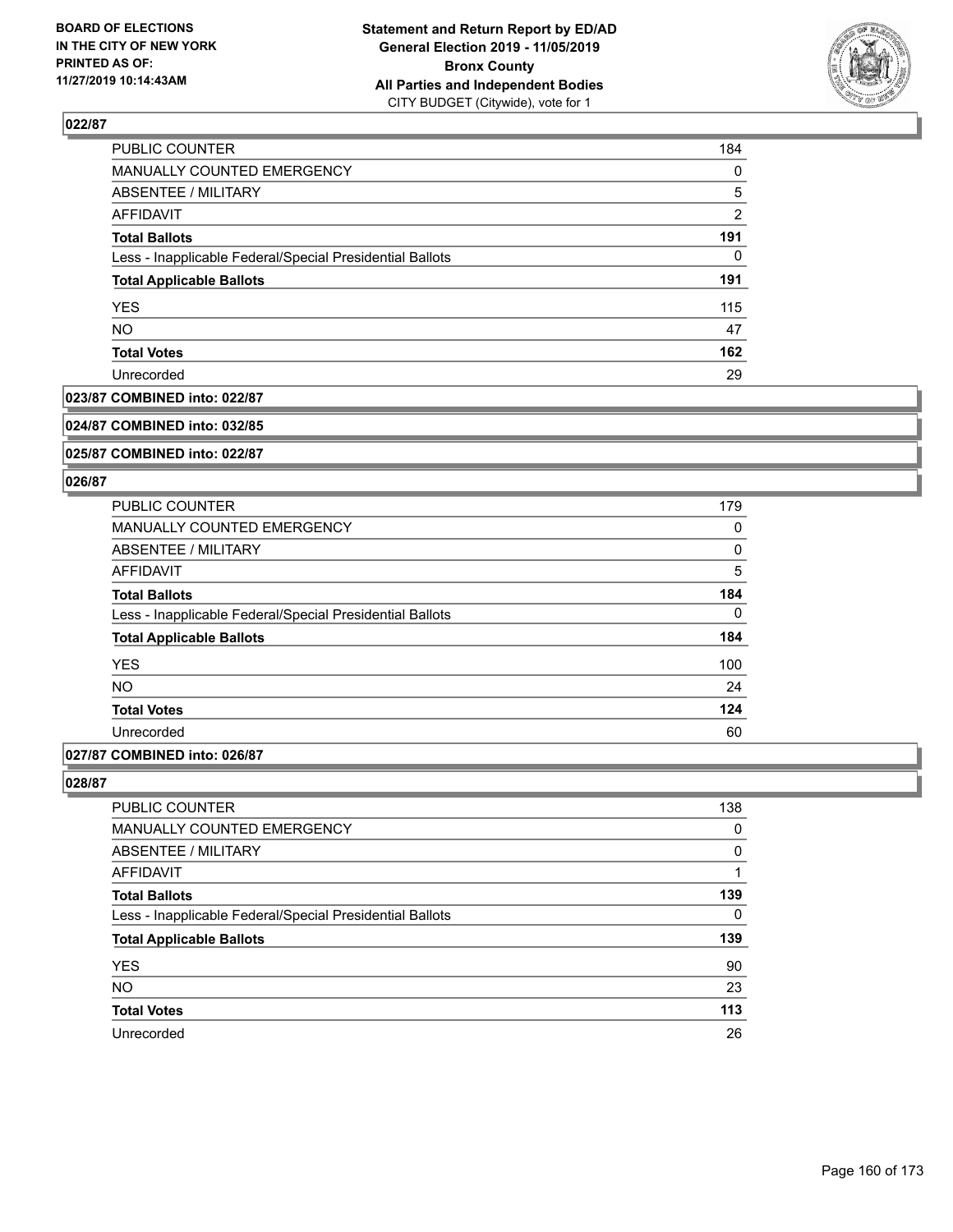

| PUBLIC COUNTER                                           | 210          |
|----------------------------------------------------------|--------------|
| MANUALLY COUNTED EMERGENCY                               | $\mathbf{0}$ |
| ABSENTEE / MILITARY                                      | 11           |
| AFFIDAVIT                                                | 2            |
| Total Ballots                                            | 223          |
| Less - Inapplicable Federal/Special Presidential Ballots | $\mathbf{0}$ |
| <b>Total Applicable Ballots</b>                          | 223          |
| YES                                                      | 154          |
| NO.                                                      | 34           |
| <b>Total Votes</b>                                       | 188          |
| Unrecorded                                               | 35           |

# **030/87**

| PUBLIC COUNTER                                           | 170      |
|----------------------------------------------------------|----------|
| <b>MANUALLY COUNTED EMERGENCY</b>                        | 0        |
| ABSENTEE / MILITARY                                      | 7        |
| <b>AFFIDAVIT</b>                                         |          |
| <b>Total Ballots</b>                                     | 178      |
| Less - Inapplicable Federal/Special Presidential Ballots | $\Omega$ |
| <b>Total Applicable Ballots</b>                          | 178      |
| <b>YES</b>                                               | 118      |
| <b>NO</b>                                                | 24       |
| <b>Total Votes</b>                                       | 142      |
| Unrecorded                                               | 36       |
|                                                          |          |

## **031/87 COMBINED into: 070/85**

| <b>PUBLIC COUNTER</b>                                    | 71 |
|----------------------------------------------------------|----|
| MANUALLY COUNTED EMERGENCY                               | 0  |
| ABSENTEE / MILITARY                                      | 0  |
| AFFIDAVIT                                                | 0  |
| <b>Total Ballots</b>                                     | 71 |
| Less - Inapplicable Federal/Special Presidential Ballots | 0  |
| <b>Total Applicable Ballots</b>                          | 71 |
| <b>YES</b>                                               | 37 |
| <b>NO</b>                                                | 19 |
| <b>Total Votes</b>                                       | 56 |
| Unrecorded                                               | 15 |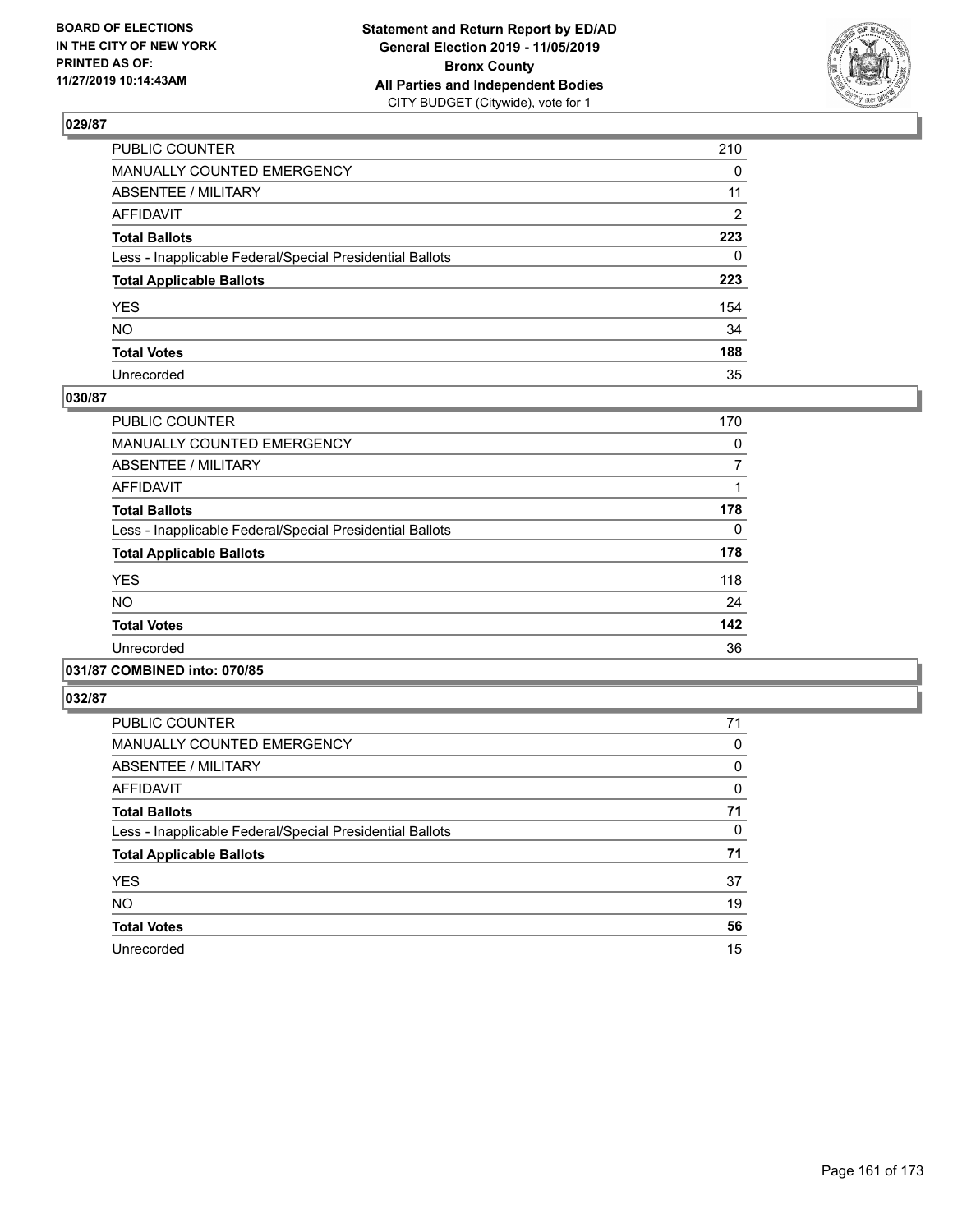

| PUBLIC COUNTER                                           | 202      |
|----------------------------------------------------------|----------|
| MANUALLY COUNTED EMERGENCY                               | 0        |
| ABSENTEE / MILITARY                                      | 0        |
| <b>AFFIDAVIT</b>                                         | 1        |
| <b>Total Ballots</b>                                     | 203      |
| Less - Inapplicable Federal/Special Presidential Ballots | $\Omega$ |
| <b>Total Applicable Ballots</b>                          | 203      |
| <b>YES</b>                                               | 116      |
| <b>NO</b>                                                | 36       |
| <b>Total Votes</b>                                       | 152      |
| Unrecorded                                               | 51       |

### **034/87 COMBINED into: 033/87**

### **035/87**

| <b>PUBLIC COUNTER</b>                                    | 177 |
|----------------------------------------------------------|-----|
| <b>MANUALLY COUNTED EMERGENCY</b>                        | 0   |
| ABSENTEE / MILITARY                                      | 2   |
| AFFIDAVIT                                                | 0   |
| <b>Total Ballots</b>                                     | 179 |
| Less - Inapplicable Federal/Special Presidential Ballots | 0   |
| <b>Total Applicable Ballots</b>                          | 179 |
| <b>YES</b>                                               | 89  |
| <b>NO</b>                                                | 35  |
| <b>Total Votes</b>                                       | 124 |
| Unrecorded                                               | 55  |

# **036/87 COMBINED into: 035/87**

| <b>PUBLIC COUNTER</b>                                    | 180 |
|----------------------------------------------------------|-----|
| <b>MANUALLY COUNTED EMERGENCY</b>                        | 0   |
| ABSENTEE / MILITARY                                      | 2   |
| AFFIDAVIT                                                | 0   |
| <b>Total Ballots</b>                                     | 182 |
| Less - Inapplicable Federal/Special Presidential Ballots | 0   |
| <b>Total Applicable Ballots</b>                          | 182 |
| <b>YES</b>                                               | 103 |
| NO.                                                      | 22  |
| <b>Total Votes</b>                                       | 125 |
| Unrecorded                                               | 57  |
| 038/87 COMBINED into: 037/87                             |     |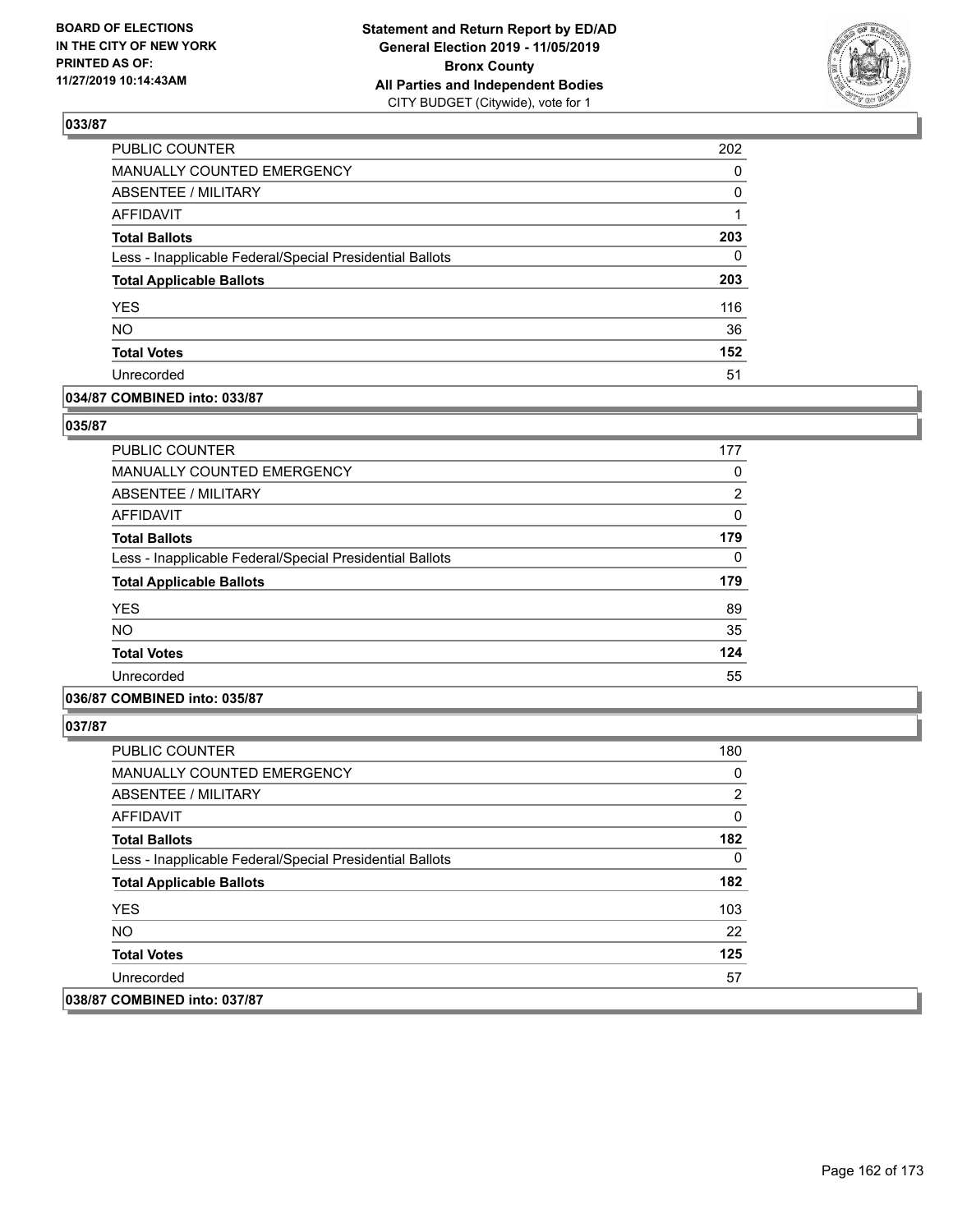

| PUBLIC COUNTER                                           | 124 |
|----------------------------------------------------------|-----|
| MANUALLY COUNTED EMERGENCY                               | 0   |
| ABSENTEE / MILITARY                                      | 2   |
| AFFIDAVIT                                                | 3   |
| Total Ballots                                            | 129 |
| Less - Inapplicable Federal/Special Presidential Ballots | 0   |
| <b>Total Applicable Ballots</b>                          | 129 |
| YES                                                      | 75  |
| NO.                                                      | 22  |
| <b>Total Votes</b>                                       | 97  |
| Unrecorded                                               | 32  |

### **040/87**

| PUBLIC COUNTER                                           | 218            |
|----------------------------------------------------------|----------------|
| <b>MANUALLY COUNTED EMERGENCY</b>                        | 0              |
| ABSENTEE / MILITARY                                      | 5              |
| <b>AFFIDAVIT</b>                                         | $\overline{2}$ |
| <b>Total Ballots</b>                                     | 225            |
| Less - Inapplicable Federal/Special Presidential Ballots | 0              |
| <b>Total Applicable Ballots</b>                          | 225            |
| <b>YES</b>                                               | 152            |
| NO.                                                      | 48             |
| <b>Total Votes</b>                                       | 200            |
| Unrecorded                                               | 25             |

**041/87 COMBINED into: 040/87**

**042/87 COMBINED into: 027/85**

#### **043/87 COMBINED into: 010/87**

#### **044/87 COMBINED into: 064/82**

### **045/87 COMBINED into: 064/82**

| PUBLIC COUNTER                                           | 85 |
|----------------------------------------------------------|----|
| MANUALLY COUNTED EMERGENCY                               | 0  |
| ABSENTEE / MILITARY                                      |    |
| AFFIDAVIT                                                | 0  |
| <b>Total Ballots</b>                                     | 86 |
| Less - Inapplicable Federal/Special Presidential Ballots | 0  |
| <b>Total Applicable Ballots</b>                          | 86 |
| <b>YES</b>                                               | 44 |
| <b>NO</b>                                                | 17 |
| <b>Total Votes</b>                                       | 61 |
| Unrecorded                                               | 25 |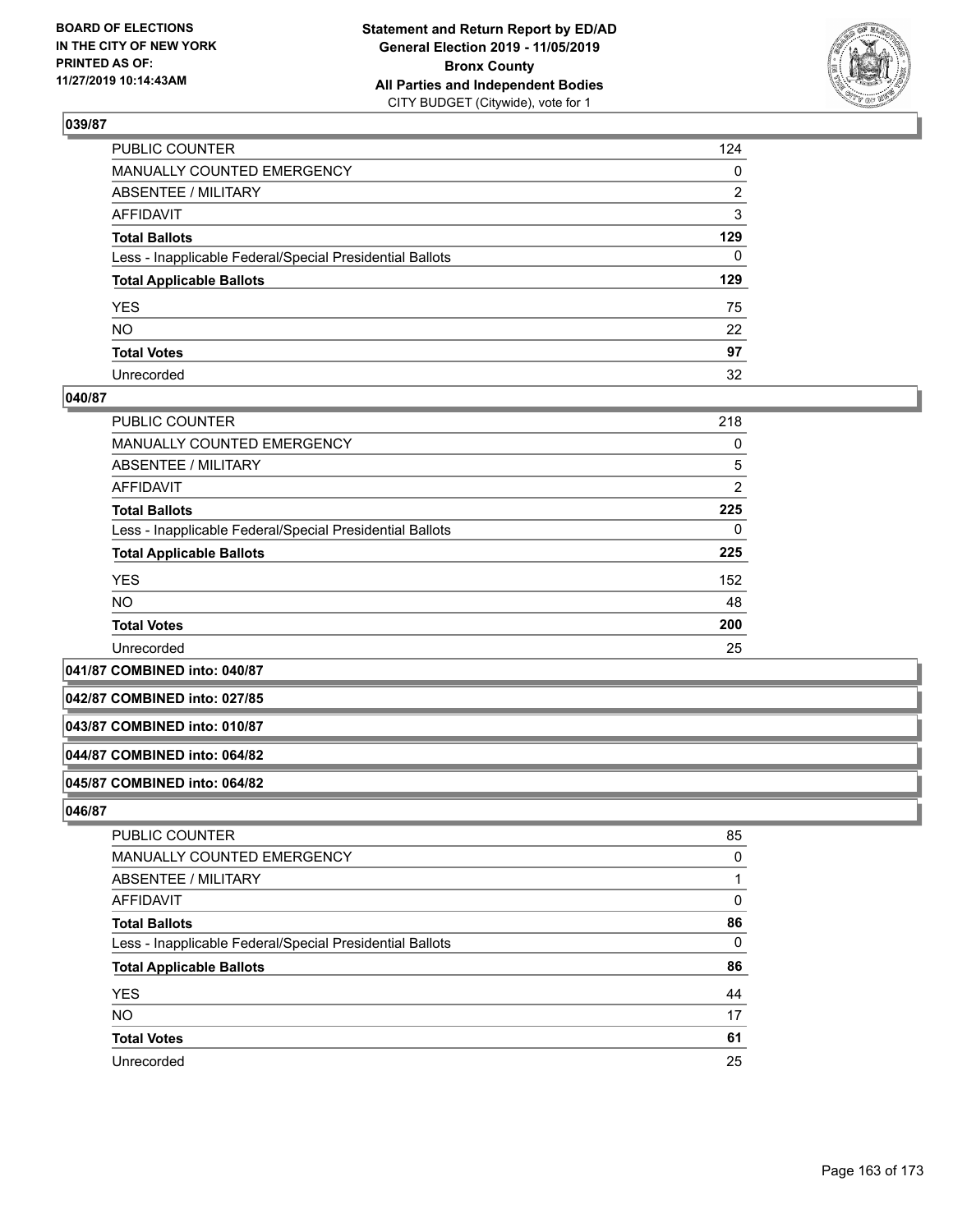

| PUBLIC COUNTER                                           | 229          |
|----------------------------------------------------------|--------------|
| MANUALLY COUNTED EMERGENCY                               | $\mathbf{0}$ |
| ABSENTEE / MILITARY                                      | 6            |
| AFFIDAVIT                                                |              |
| Total Ballots                                            | 236          |
| Less - Inapplicable Federal/Special Presidential Ballots | 0            |
| <b>Total Applicable Ballots</b>                          | 236          |
| YES                                                      | 159          |
| NO.                                                      | 38           |
| <b>Total Votes</b>                                       | 197          |
| Unrecorded                                               | 39           |

### **048/87**

| <b>PUBLIC COUNTER</b>                                    | 189      |
|----------------------------------------------------------|----------|
| MANUALLY COUNTED EMERGENCY                               | $\Omega$ |
| ABSENTEE / MILITARY                                      | 3        |
| AFFIDAVIT                                                | 4        |
| <b>Total Ballots</b>                                     | 196      |
| Less - Inapplicable Federal/Special Presidential Ballots | $\Omega$ |
| <b>Total Applicable Ballots</b>                          | 196      |
| <b>YES</b>                                               | 117      |
| <b>NO</b>                                                | 39       |
| <b>Total Votes</b>                                       | 156      |
| Unrecorded                                               | 40       |

| <b>PUBLIC COUNTER</b>                                    | 326 |
|----------------------------------------------------------|-----|
| <b>MANUALLY COUNTED EMERGENCY</b>                        | 0   |
| ABSENTEE / MILITARY                                      | 6   |
| AFFIDAVIT                                                | 7   |
| <b>Total Ballots</b>                                     | 339 |
| Less - Inapplicable Federal/Special Presidential Ballots | 0   |
| <b>Total Applicable Ballots</b>                          | 339 |
| <b>YES</b>                                               | 214 |
| <b>NO</b>                                                | 66  |
| <b>Total Votes</b>                                       | 280 |
| Unrecorded                                               | 59  |
| 050/87 COMBINED into: 049/87                             |     |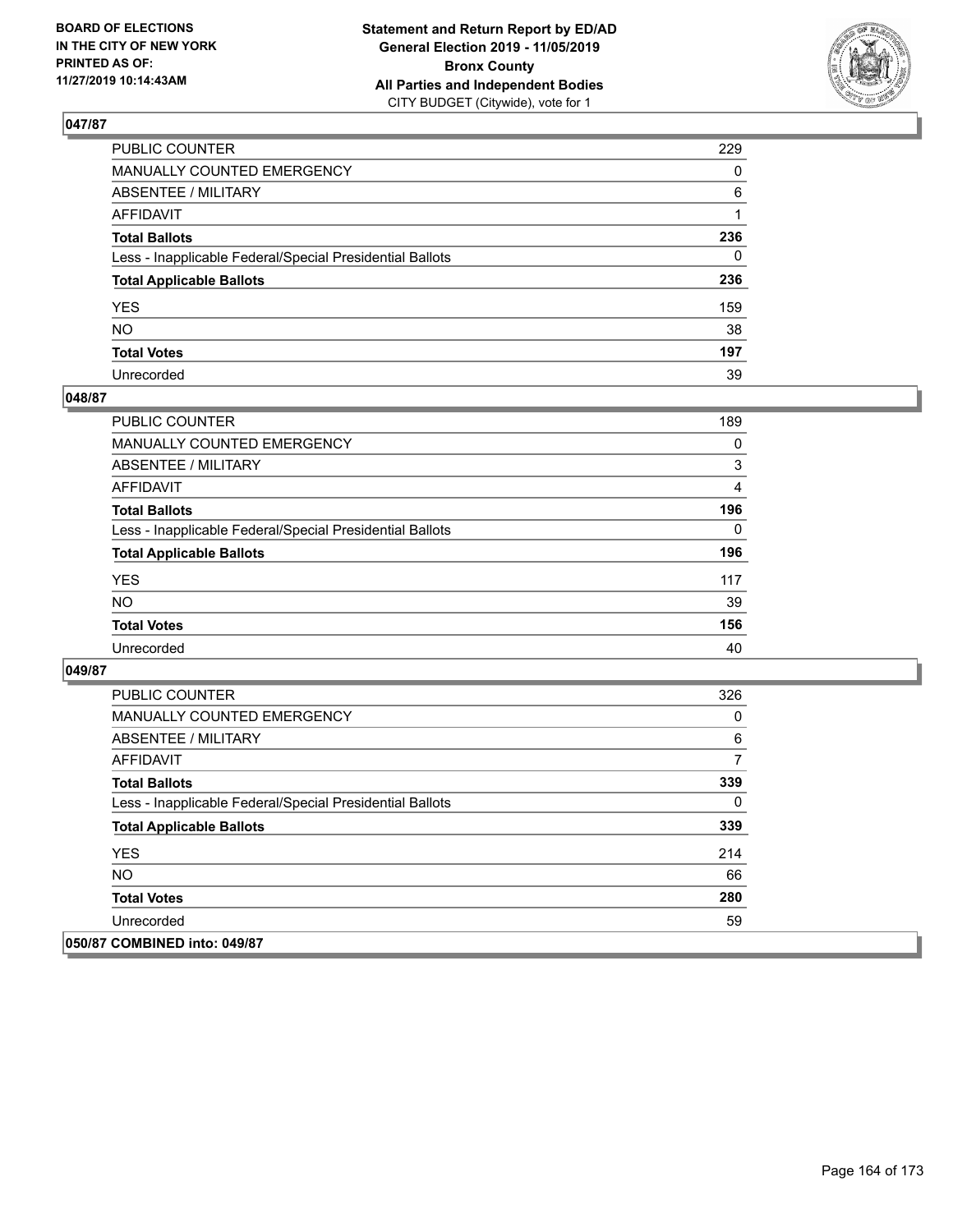

| PUBLIC COUNTER                                           | 354      |
|----------------------------------------------------------|----------|
| MANUALLY COUNTED EMERGENCY                               | $\Omega$ |
| <b>ABSENTEE / MILITARY</b>                               | 8        |
| AFFIDAVIT                                                | 5        |
| <b>Total Ballots</b>                                     | 367      |
| Less - Inapplicable Federal/Special Presidential Ballots | 0        |
| <b>Total Applicable Ballots</b>                          | 367      |
| <b>YES</b>                                               | 241      |
| <b>NO</b>                                                | 75       |
| <b>Total Votes</b>                                       | 316      |
| Unrecorded                                               | 51       |

# **052/87 COMBINED into: 051/87**

#### **053/87 COMBINED into: 029/87**

# **054/87 COMBINED into: 056/87**

#### **055/87**

| <b>PUBLIC COUNTER</b>                                    | 274 |
|----------------------------------------------------------|-----|
| MANUALLY COUNTED EMERGENCY                               | 0   |
| ABSENTEE / MILITARY                                      | 6   |
| AFFIDAVIT                                                |     |
| <b>Total Ballots</b>                                     | 281 |
| Less - Inapplicable Federal/Special Presidential Ballots | 0   |
| <b>Total Applicable Ballots</b>                          | 281 |
| <b>YES</b>                                               | 173 |
| NO.                                                      | 40  |
| <b>Total Votes</b>                                       | 213 |
| Unrecorded                                               | 68  |

| <b>PUBLIC COUNTER</b>                                    | 298      |
|----------------------------------------------------------|----------|
| MANUALLY COUNTED EMERGENCY                               | $\Omega$ |
| ABSENTEE / MILITARY                                      | 12       |
| AFFIDAVIT                                                | 21       |
| <b>Total Ballots</b>                                     | 331      |
| Less - Inapplicable Federal/Special Presidential Ballots | $\Omega$ |
| <b>Total Applicable Ballots</b>                          | 331      |
| <b>YES</b>                                               | 216      |
| <b>NO</b>                                                | 46       |
| <b>Total Votes</b>                                       | 262      |
| Unrecorded                                               | 69       |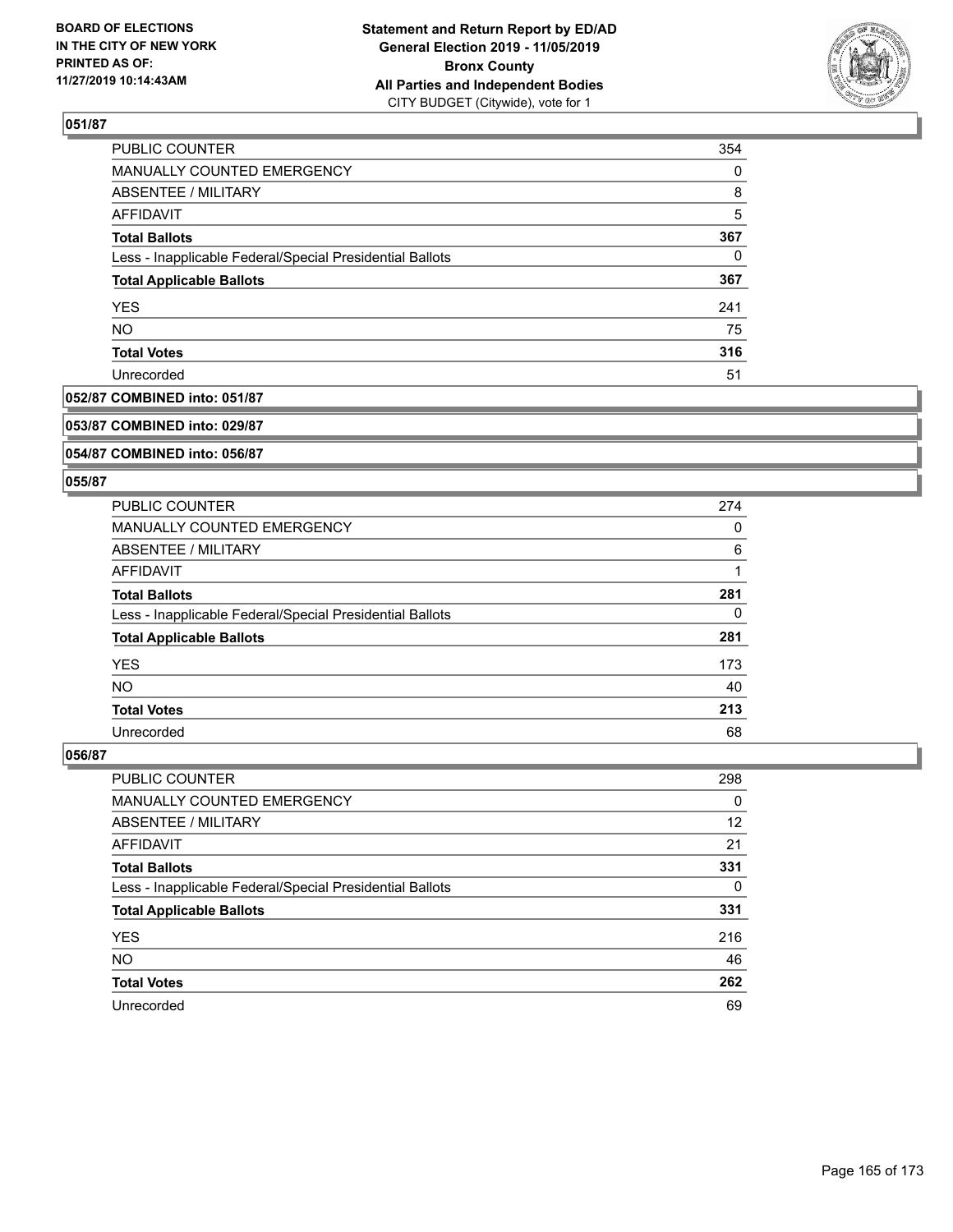

| PUBLIC COUNTER                                           | 279          |
|----------------------------------------------------------|--------------|
| MANUALLY COUNTED EMERGENCY                               | $\mathbf{0}$ |
| ABSENTEE / MILITARY                                      | 2            |
| AFFIDAVIT                                                |              |
| Total Ballots                                            | 282          |
| Less - Inapplicable Federal/Special Presidential Ballots | $\mathbf{0}$ |
| <b>Total Applicable Ballots</b>                          | 282          |
| YES                                                      | 149          |
| NO.                                                      | 57           |
| <b>Total Votes</b>                                       | 206          |
| Unrecorded                                               | 76           |

### **058/87**

| PUBLIC COUNTER                                           | 285            |
|----------------------------------------------------------|----------------|
| <b>MANUALLY COUNTED EMERGENCY</b>                        | 0              |
| ABSENTEE / MILITARY                                      | 5              |
| <b>AFFIDAVIT</b>                                         | $\overline{2}$ |
| <b>Total Ballots</b>                                     | 292            |
| Less - Inapplicable Federal/Special Presidential Ballots | 0              |
| <b>Total Applicable Ballots</b>                          | 292            |
| <b>YES</b>                                               | 176            |
| <b>NO</b>                                                | 57             |
| <b>Total Votes</b>                                       | 233            |
| Unrecorded                                               | 59             |
|                                                          |                |

### **059/87 COMBINED into: 058/87**

| PUBLIC COUNTER                                           | 319 |
|----------------------------------------------------------|-----|
| <b>MANUALLY COUNTED EMERGENCY</b>                        | 0   |
| ABSENTEE / MILITARY                                      | 7   |
| <b>AFFIDAVIT</b>                                         | 7   |
| <b>Total Ballots</b>                                     | 333 |
| Less - Inapplicable Federal/Special Presidential Ballots | 0   |
| <b>Total Applicable Ballots</b>                          | 333 |
| <b>YES</b>                                               | 206 |
| <b>NO</b>                                                | 54  |
| <b>Total Votes</b>                                       | 260 |
| Unrecorded                                               | 73  |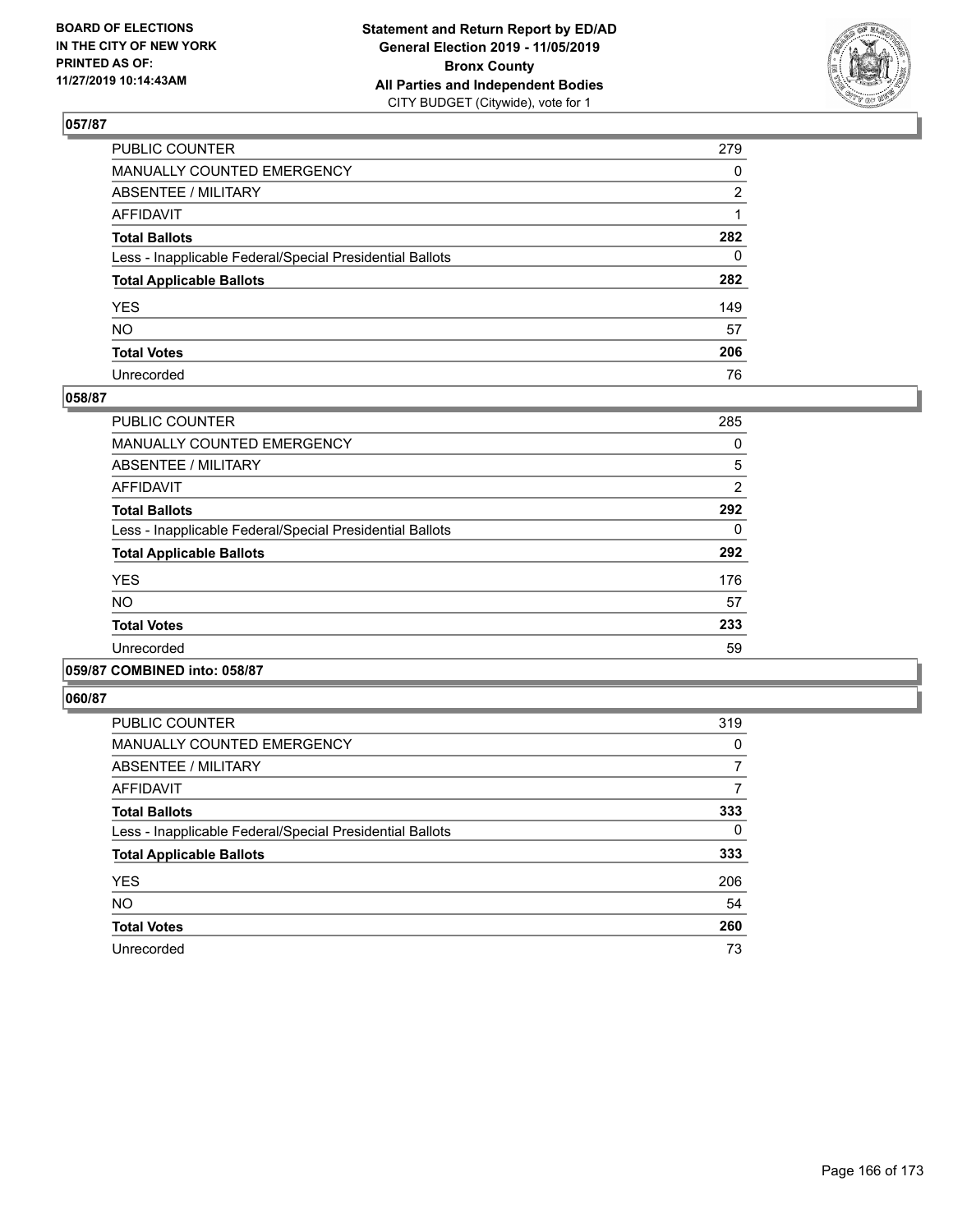

| PUBLIC COUNTER                                           | 262 |
|----------------------------------------------------------|-----|
| MANUALLY COUNTED EMERGENCY                               | 0   |
| ABSENTEE / MILITARY                                      | 5   |
| AFFIDAVIT                                                | 3   |
| <b>Total Ballots</b>                                     | 270 |
| Less - Inapplicable Federal/Special Presidential Ballots | 0   |
| <b>Total Applicable Ballots</b>                          | 270 |
| <b>YES</b>                                               | 163 |
| <b>NO</b>                                                | 62  |
| <b>Total Votes</b>                                       | 225 |
| Unrecorded                                               | 45  |

#### **062/87 COMBINED into: 055/87**

**063/87 COMBINED into: 057/87**

**064/87 COMBINED into: 057/87**

**065/87 COMBINED into: 047/87**

### **066/87**

| <b>PUBLIC COUNTER</b>                                    | 124 |
|----------------------------------------------------------|-----|
| <b>MANUALLY COUNTED EMERGENCY</b>                        | 0   |
| ABSENTEE / MILITARY                                      |     |
| <b>AFFIDAVIT</b>                                         | 1   |
| <b>Total Ballots</b>                                     | 126 |
| Less - Inapplicable Federal/Special Presidential Ballots | 0   |
| <b>Total Applicable Ballots</b>                          | 126 |
| <b>YES</b>                                               | 55  |
| <b>NO</b>                                                | 23  |
| <b>Total Votes</b>                                       | 78  |
| Unrecorded                                               | 48  |
|                                                          |     |

# **067/87 COMBINED into: 057/87**

| 101 |
|-----|
| 0   |
|     |
| 0   |
| 102 |
| 0   |
| 102 |
| 54  |
| 23  |
| 77  |
| 25  |
|     |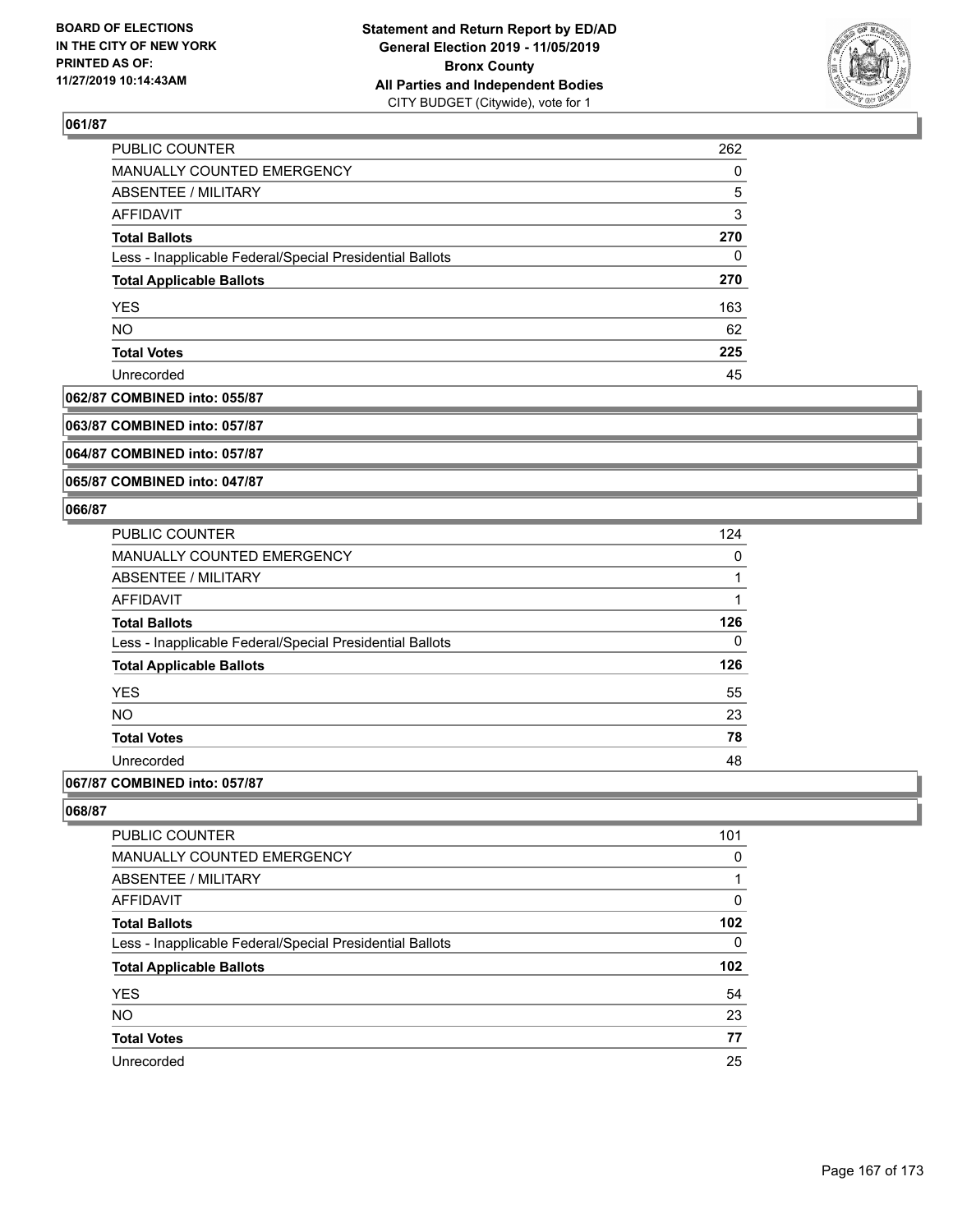

| PUBLIC COUNTER                                           | 91 |
|----------------------------------------------------------|----|
| MANUALLY COUNTED EMERGENCY                               | 0  |
| ABSENTEE / MILITARY                                      | 3  |
| AFFIDAVIT                                                | 0  |
| Total Ballots                                            | 94 |
| Less - Inapplicable Federal/Special Presidential Ballots | 0  |
| <b>Total Applicable Ballots</b>                          | 94 |
| YES                                                      | 62 |
| NO.                                                      | 18 |
| <b>Total Votes</b>                                       | 80 |
| Unrecorded                                               | 14 |

# **070/87**

| <b>PUBLIC COUNTER</b>                                    | 153      |
|----------------------------------------------------------|----------|
| <b>MANUALLY COUNTED EMERGENCY</b>                        | 0        |
| ABSENTEE / MILITARY                                      | 3        |
| AFFIDAVIT                                                | 3        |
| <b>Total Ballots</b>                                     | 159      |
| Less - Inapplicable Federal/Special Presidential Ballots | $\Omega$ |
| <b>Total Applicable Ballots</b>                          | 159      |
| <b>YES</b>                                               | 95       |
| <b>NO</b>                                                | 36       |
| <b>Total Votes</b>                                       | 131      |
| Unrecorded                                               | 28       |

| <b>PUBLIC COUNTER</b>                                    | 129 |
|----------------------------------------------------------|-----|
| <b>MANUALLY COUNTED EMERGENCY</b>                        | 0   |
| ABSENTEE / MILITARY                                      | 3   |
| AFFIDAVIT                                                | 0   |
| <b>Total Ballots</b>                                     | 132 |
| Less - Inapplicable Federal/Special Presidential Ballots | 0   |
| <b>Total Applicable Ballots</b>                          | 132 |
| <b>YES</b>                                               | 85  |
| NO.                                                      | 24  |
|                                                          |     |
| <b>Total Votes</b>                                       | 109 |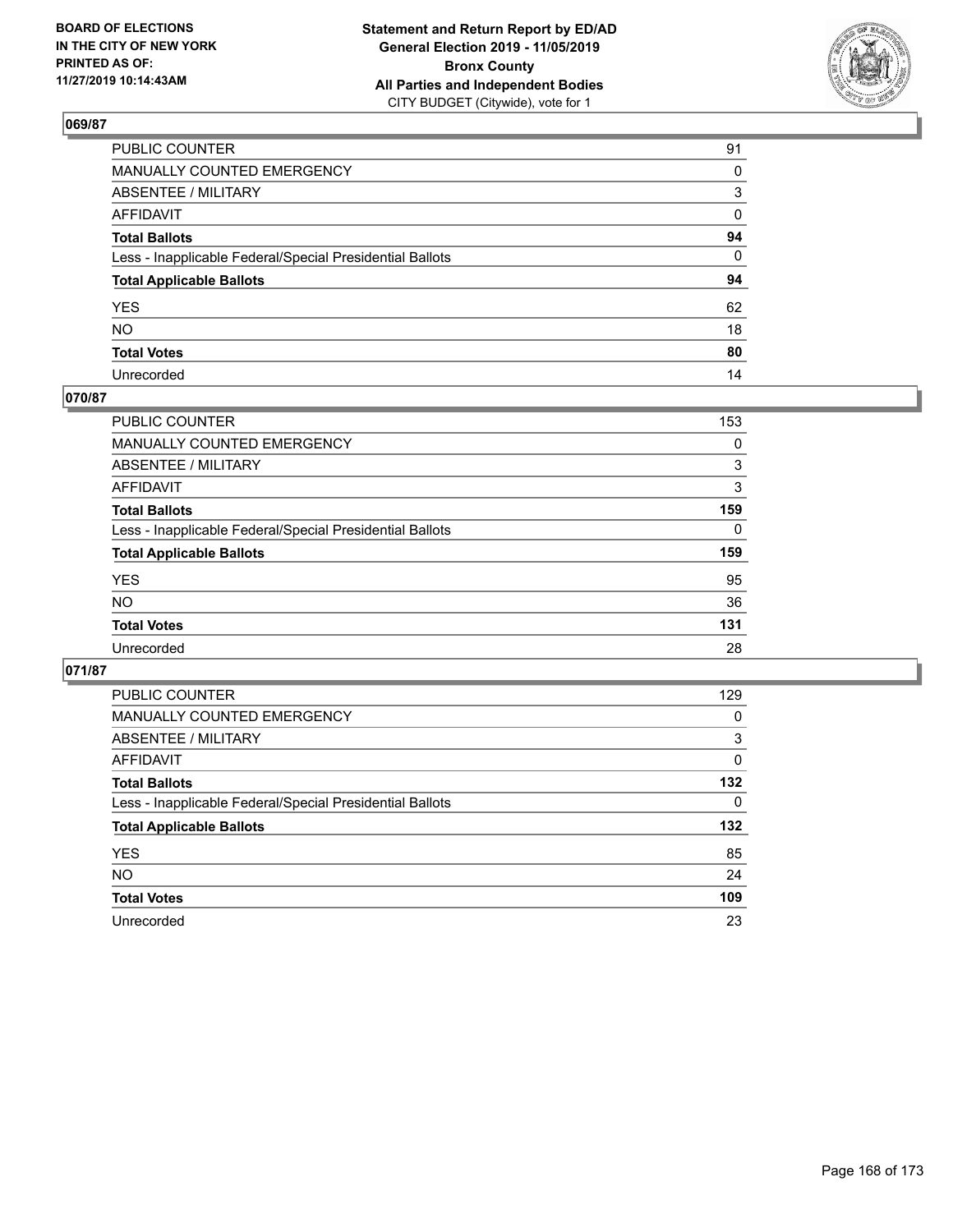

| PUBLIC COUNTER                                           | 186            |
|----------------------------------------------------------|----------------|
| MANUALLY COUNTED EMERGENCY                               | $\mathbf{0}$   |
| ABSENTEE / MILITARY                                      | 4              |
| AFFIDAVIT                                                | $\overline{2}$ |
| Total Ballots                                            | 192            |
| Less - Inapplicable Federal/Special Presidential Ballots | $\Omega$       |
| <b>Total Applicable Ballots</b>                          | 192            |
| YES                                                      | 122            |
| NO.                                                      | 28             |
| <b>Total Votes</b>                                       | 150            |
| Unrecorded                                               | 42             |

### **073/87**

| <b>PUBLIC COUNTER</b>                                    | 24       |
|----------------------------------------------------------|----------|
| MANUALLY COUNTED EMERGENCY                               | $\Omega$ |
| <b>ABSENTEE / MILITARY</b>                               | 0        |
| AFFIDAVIT                                                | $\Omega$ |
| <b>Total Ballots</b>                                     | 24       |
| Less - Inapplicable Federal/Special Presidential Ballots | $\Omega$ |
| <b>Total Applicable Ballots</b>                          | 24       |
| <b>YES</b>                                               | 15       |
| <b>NO</b>                                                |          |
| <b>Total Votes</b>                                       | 16       |
| Unrecorded                                               | 8        |

### **074/87**

**076/87 COMBINED into: 074/87**

| <b>PUBLIC COUNTER</b>                                    | 195 |
|----------------------------------------------------------|-----|
| <b>MANUALLY COUNTED EMERGENCY</b>                        | 0   |
| ABSENTEE / MILITARY                                      | 1   |
| <b>AFFIDAVIT</b>                                         | 0   |
| <b>Total Ballots</b>                                     | 196 |
| Less - Inapplicable Federal/Special Presidential Ballots | 0   |
| <b>Total Applicable Ballots</b>                          | 196 |
| <b>YES</b>                                               | 113 |
| NO.                                                      | 43  |
| <b>Total Votes</b>                                       | 156 |
| Unrecorded                                               | 40  |
| 075/87 COMBINED into: 070/87                             |     |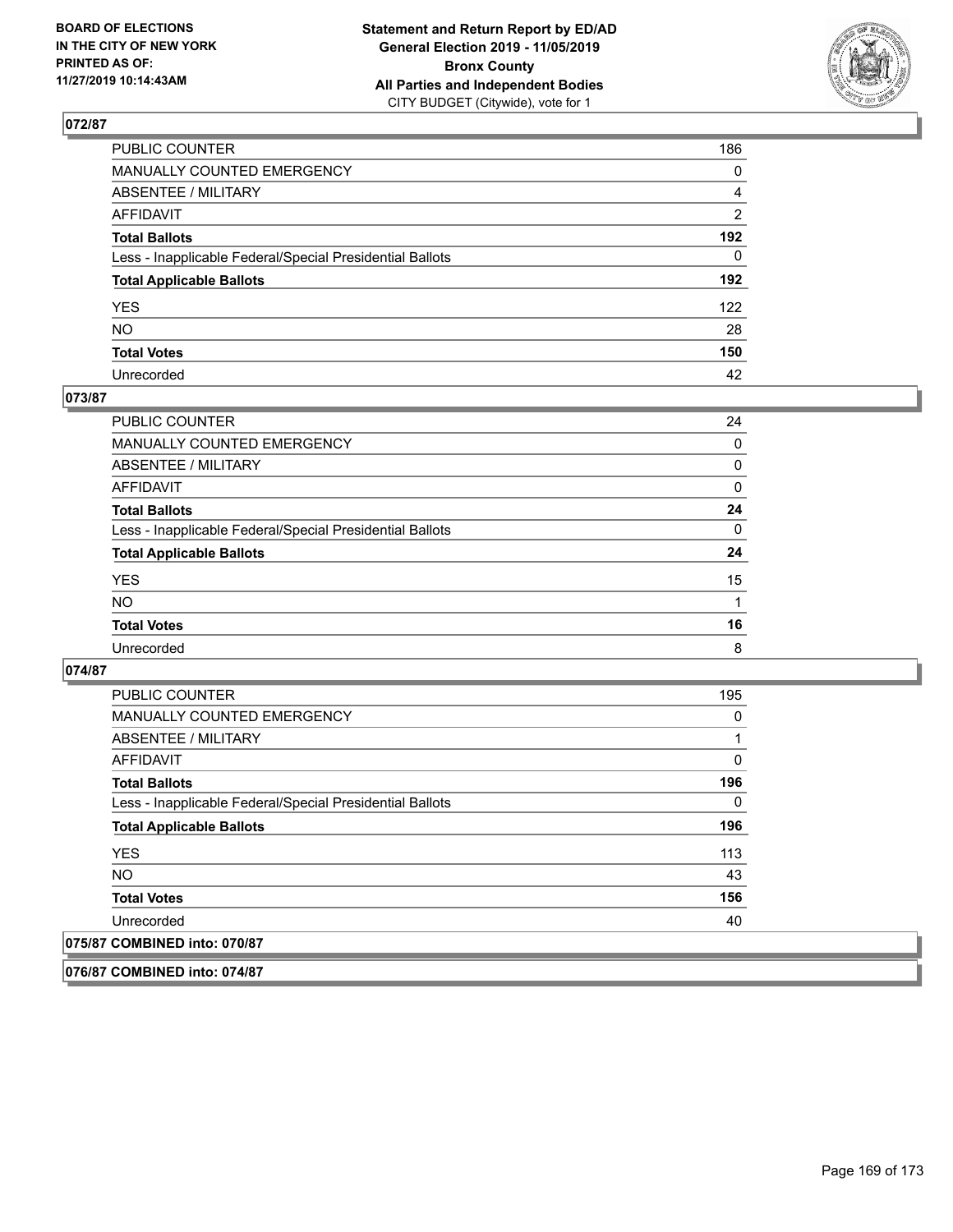

| PUBLIC COUNTER                                           | 173          |
|----------------------------------------------------------|--------------|
| MANUALLY COUNTED EMERGENCY                               | $\mathbf{0}$ |
| ABSENTEE / MILITARY                                      |              |
| AFFIDAVIT                                                | 3            |
| Total Ballots                                            | 177          |
| Less - Inapplicable Federal/Special Presidential Ballots | 0            |
| <b>Total Applicable Ballots</b>                          | 177          |
| YES                                                      | 91           |
| NO.                                                      | 43           |
| <b>Total Votes</b>                                       | 134          |
| Unrecorded                                               | 43           |

### **078/87**

| <b>PUBLIC COUNTER</b>                                    | 211 |
|----------------------------------------------------------|-----|
| <b>MANUALLY COUNTED EMERGENCY</b>                        | 0   |
| ABSENTEE / MILITARY                                      | 3   |
| <b>AFFIDAVIT</b>                                         | 5   |
| <b>Total Ballots</b>                                     | 219 |
| Less - Inapplicable Federal/Special Presidential Ballots | 0   |
| <b>Total Applicable Ballots</b>                          | 219 |
| <b>YES</b>                                               | 124 |
| <b>NO</b>                                                | 37  |
| <b>Total Votes</b>                                       | 161 |
| Unrecorded                                               | 58  |
|                                                          |     |

### **079/87 COMBINED into: 008/85**

| PUBLIC COUNTER                                           | 121            |
|----------------------------------------------------------|----------------|
| <b>MANUALLY COUNTED EMERGENCY</b>                        | 0              |
| ABSENTEE / MILITARY                                      | 3              |
| <b>AFFIDAVIT</b>                                         | $\overline{2}$ |
| <b>Total Ballots</b>                                     | 126            |
| Less - Inapplicable Federal/Special Presidential Ballots | 0              |
| <b>Total Applicable Ballots</b>                          | 126            |
| <b>YES</b>                                               | 68             |
| <b>NO</b>                                                | 32             |
| <b>Total Votes</b>                                       | 100            |
| Unrecorded                                               | 26             |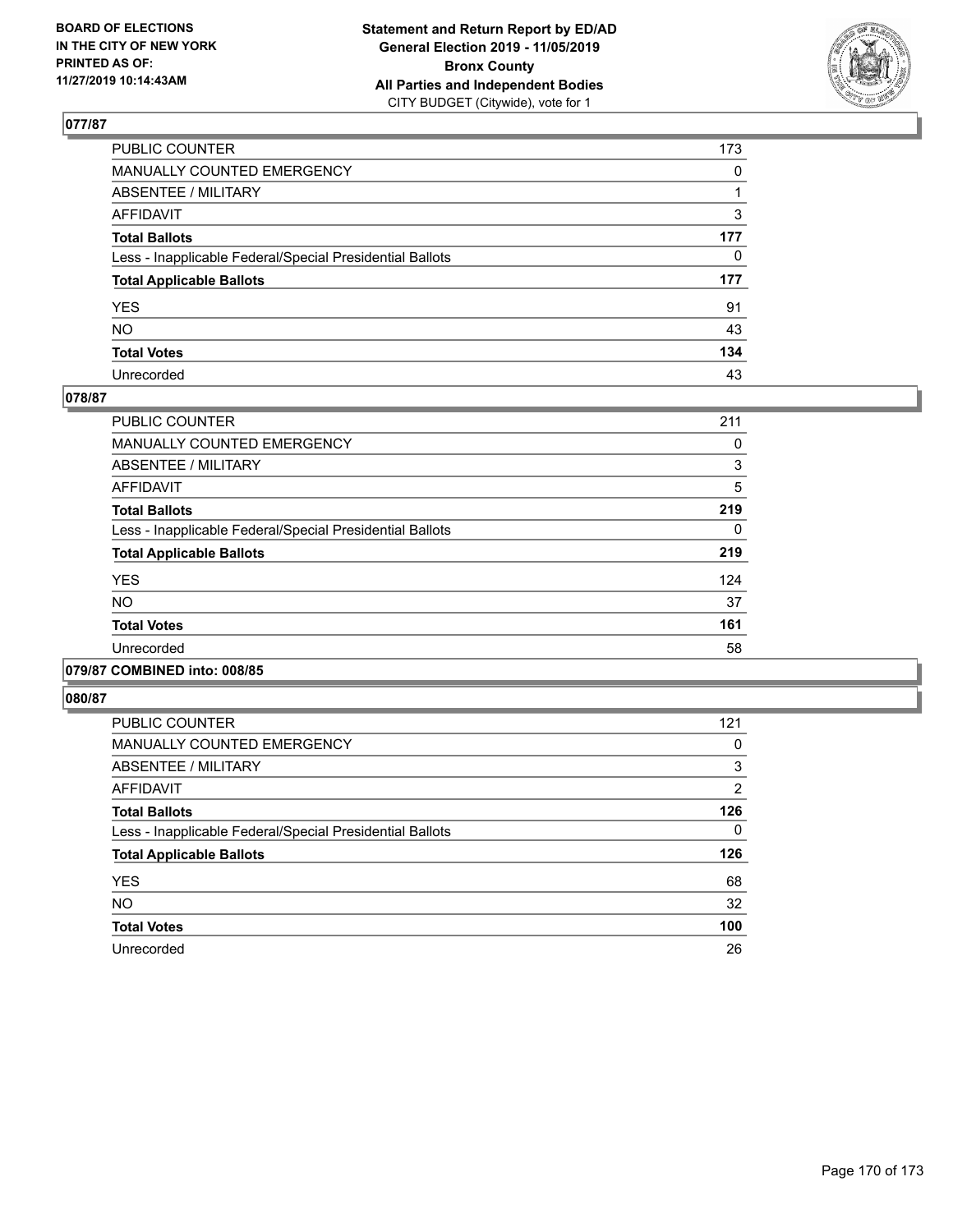

| PUBLIC COUNTER                                           | 151      |
|----------------------------------------------------------|----------|
| MANUALLY COUNTED EMERGENCY                               | $\Omega$ |
| <b>ABSENTEE / MILITARY</b>                               | 2        |
| AFFIDAVIT                                                | 2        |
| <b>Total Ballots</b>                                     | 155      |
| Less - Inapplicable Federal/Special Presidential Ballots | 0        |
| <b>Total Applicable Ballots</b>                          | 155      |
| <b>YES</b>                                               | 99       |
| <b>NO</b>                                                | 20       |
| <b>Total Votes</b>                                       | 119      |
| Unrecorded                                               | 36       |

# **082/87 COMBINED into: 080/87**

#### **083/87 COMBINED into: 077/87**

## **084/87**

| <b>PUBLIC COUNTER</b>                                    | 214            |
|----------------------------------------------------------|----------------|
| <b>MANUALLY COUNTED EMERGENCY</b>                        | 0              |
| ABSENTEE / MILITARY                                      | $\overline{2}$ |
| AFFIDAVIT                                                | 4              |
| <b>Total Ballots</b>                                     | 220            |
| Less - Inapplicable Federal/Special Presidential Ballots | 0              |
| <b>Total Applicable Ballots</b>                          | 220            |
| <b>YES</b>                                               | 138            |
| <b>NO</b>                                                | 30             |
| <b>Total Votes</b>                                       | 168            |
| Unrecorded                                               | 52             |
|                                                          |                |

## **085/87 COMBINED into: 084/87**

#### **086/87 COMBINED into: 078/87**

**087/87** 

| PUBLIC COUNTER                                           | 237 |
|----------------------------------------------------------|-----|
| MANUALLY COUNTED EMERGENCY                               | 0   |
| ABSENTEE / MILITARY                                      | 5   |
| AFFIDAVIT                                                | 2   |
| <b>Total Ballots</b>                                     | 244 |
| Less - Inapplicable Federal/Special Presidential Ballots | 0   |
| <b>Total Applicable Ballots</b>                          | 244 |
| <b>YES</b>                                               | 148 |
| <b>NO</b>                                                | 49  |
| <b>Total Votes</b>                                       | 197 |
| Unrecorded                                               | 47  |
|                                                          |     |

**088/87 COMBINED into: 071/87**

| 089/87 COMBINED into: 081/87 |  |
|------------------------------|--|
|                              |  |
|                              |  |

**090/87 COMBINED into: 003/87**

**091/87 COMBINED into: 003/87**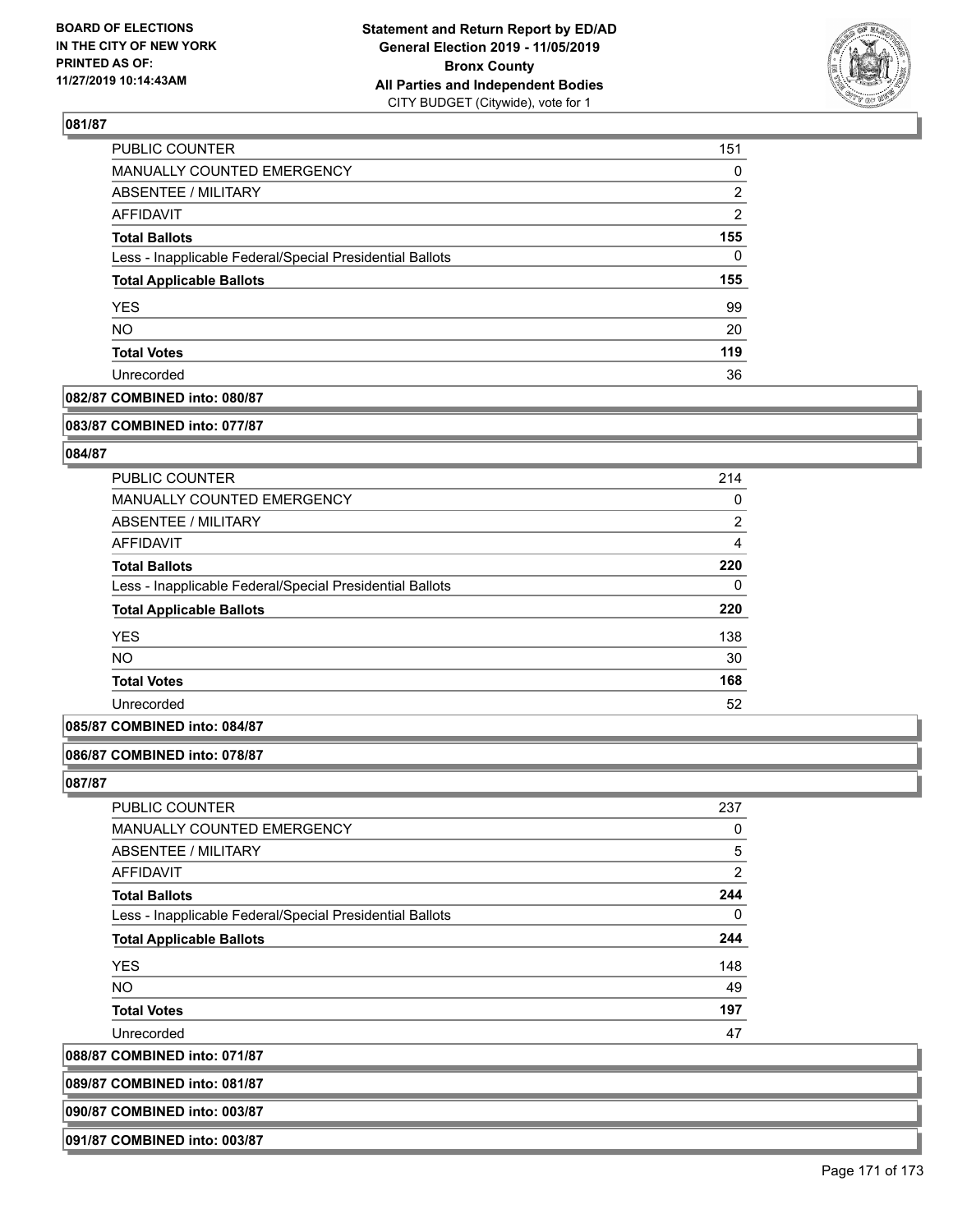

#### **092/87 COMBINED into: 010/87**

**093/87 COMBINED into: 073/87**

**094/87 COMBINED into: 073/87**

**095/87 COMBINED into: 008/85**

**096/87 COMBINED into: 030/87**

### **097/87**

| <b>PUBLIC COUNTER</b>                                    | 65 |
|----------------------------------------------------------|----|
| MANUALLY COUNTED EMERGENCY                               | 0  |
| ABSENTEE / MILITARY                                      | 3  |
| AFFIDAVIT                                                | 0  |
| <b>Total Ballots</b>                                     | 68 |
| Less - Inapplicable Federal/Special Presidential Ballots | 0  |
| <b>Total Applicable Ballots</b>                          | 68 |
| <b>YES</b>                                               | 27 |
| NO.                                                      | 27 |
| <b>Total Votes</b>                                       | 54 |
| Unrecorded                                               | 14 |
| 098/87 COMBINED into: 072/87                             |    |

**099/87 COMBINED into: 060/87**

**100/87 COMBINED into: 061/87**

**101/87 COMBINED into: 030/87**

**102/87 COMBINED into: 077/87**